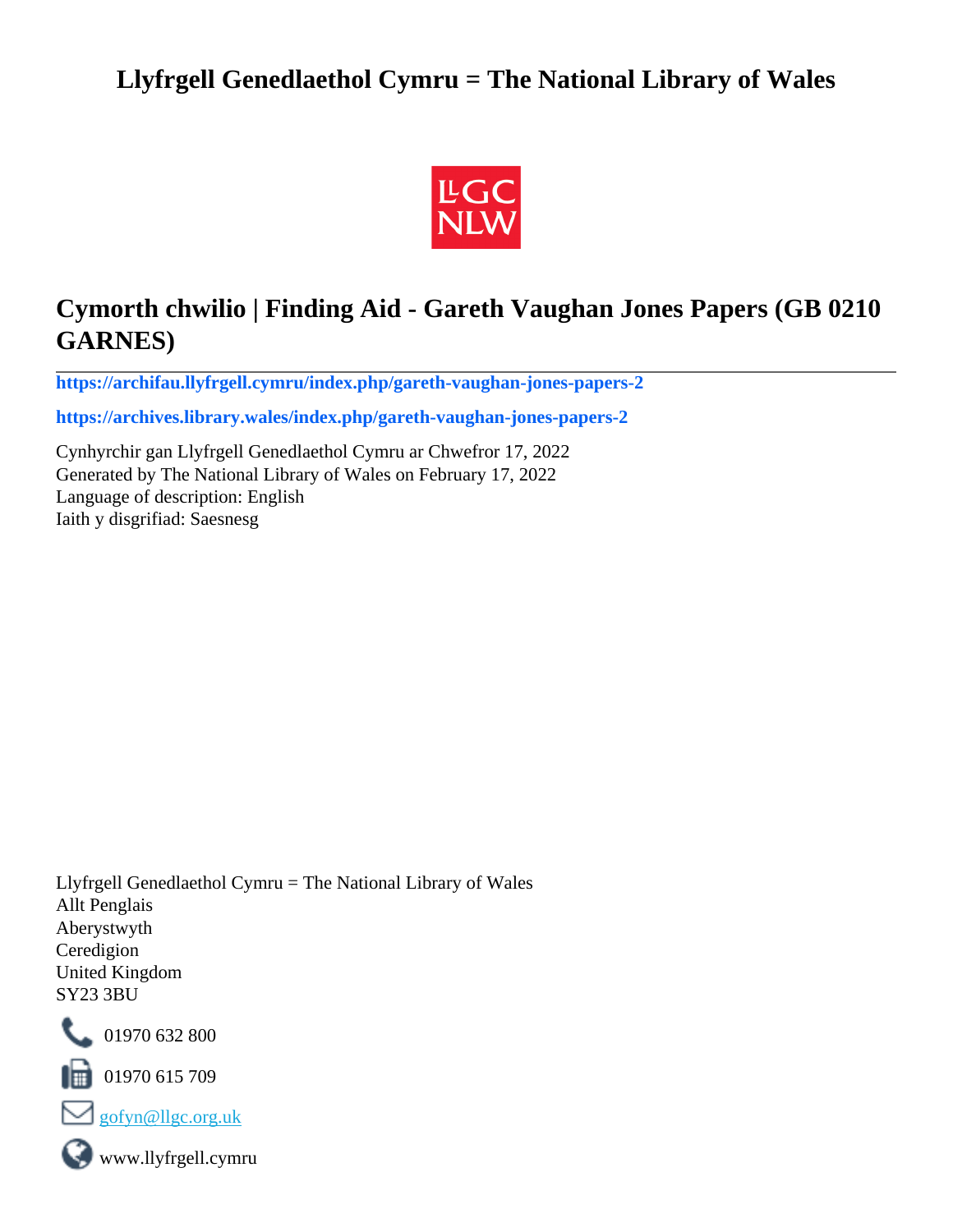# Tabl cynnwys | Table of contents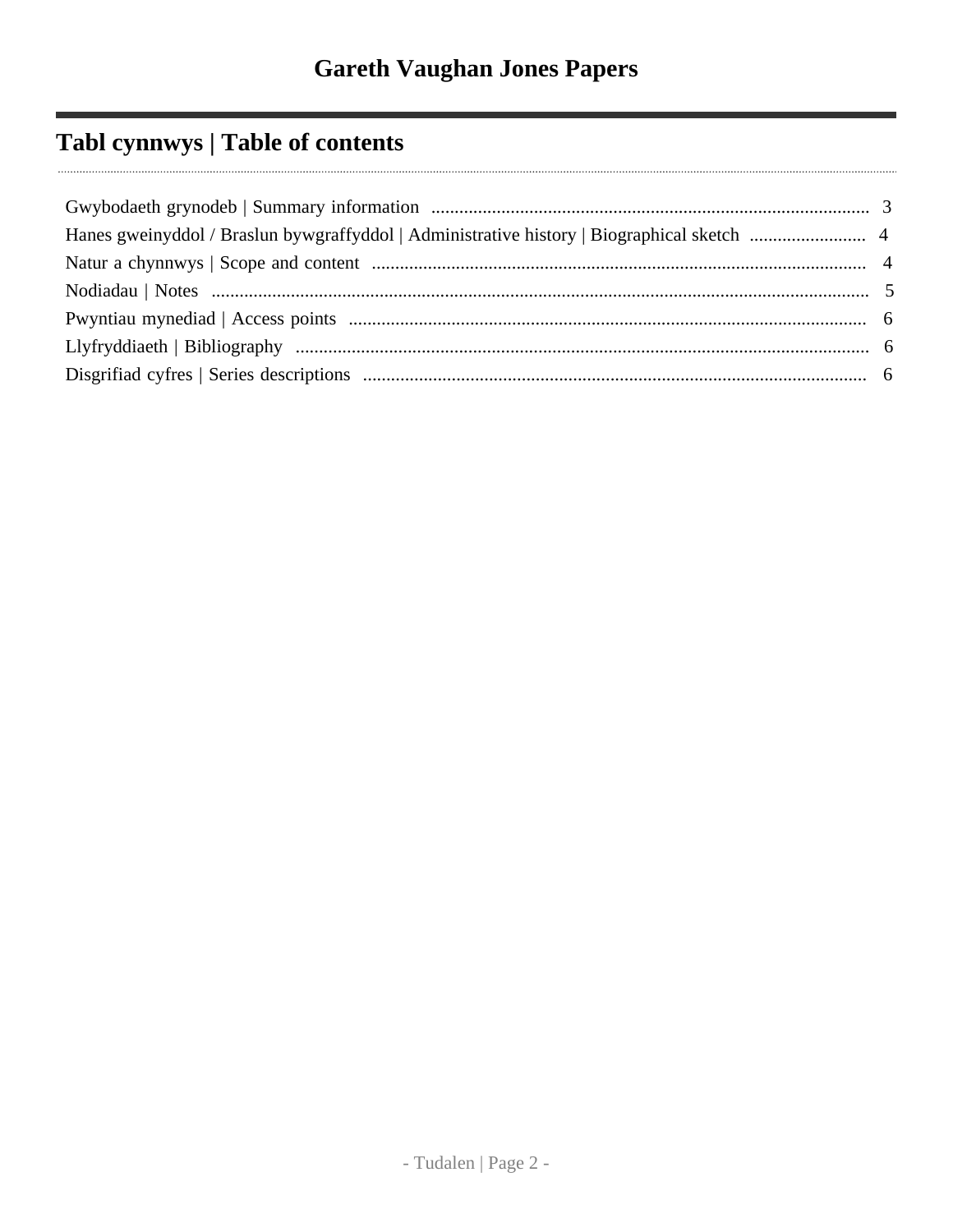## <span id="page-2-0"></span>**Crynodeb o wybodaeth | Summary of information**

| <b>Lleoliad   Repository:</b>                                                       | Llyfrgell Genedlaethol Cymru = The National Library of Wales                                                                                                                                                                                                                                                                                                              |  |
|-------------------------------------------------------------------------------------|---------------------------------------------------------------------------------------------------------------------------------------------------------------------------------------------------------------------------------------------------------------------------------------------------------------------------------------------------------------------------|--|
| <b>Teitl   Title:</b>                                                               | <b>Gareth Vaughan Jones Papers</b>                                                                                                                                                                                                                                                                                                                                        |  |
| Cod cyfeirnod  <br><b>Reference code:</b>                                           | GB 0210 GARNES                                                                                                                                                                                                                                                                                                                                                            |  |
| Virtua system control<br>number [alternative]:                                      | vtls003844656                                                                                                                                                                                                                                                                                                                                                             |  |
| Project identifier<br>[alternative]:                                                | <b>ANW</b>                                                                                                                                                                                                                                                                                                                                                                |  |
| <b>Dyddiad</b>   Date:                                                              | 1890-2004 (dyddiad creu   date of creation)                                                                                                                                                                                                                                                                                                                               |  |
| Disgrifiad ffisegol  <br><b>Physical description:</b>                               | 0.339 cubic metres. (20 boxes)<br>487 photographs, 63 postcards, 188 negatives and 11 lantern slides.                                                                                                                                                                                                                                                                     |  |
| Lleoliad ffisegol  <br><b>Physical location:</b>                                    | ARCH/MSS (GB0210)                                                                                                                                                                                                                                                                                                                                                         |  |
| <b>Iaith   Language:</b>                                                            | English                                                                                                                                                                                                                                                                                                                                                                   |  |
| <b>Iaith   Language:</b>                                                            | Welsh                                                                                                                                                                                                                                                                                                                                                                     |  |
| Dyddiadau creu,<br>golygu a dileu   Dates<br>of creation, revision<br>and deletion: | May 2003, September 2010 and March 2012.                                                                                                                                                                                                                                                                                                                                  |  |
| <b>Nodyn</b>   <b>Note</b><br>[sourcesDescription]:                                 | The following sources were used to compile this description: NLW,<br>Minor Lists and Summaries, 1987, 1992; Dictionary of Welsh<br>Biography down to 1940 (London, 1959); Jones, J. Graham, 'Gareth<br>Vaughan Jones', National Library of Wales Journal, XXVI (1990).<br>An impressive website of relevant materials is also available at<br>http://www.garethjones.org/ |  |
| <b>Nodyn</b>   <b>Note</b><br>[generalNote]:                                        | Title based on contents of fonds.                                                                                                                                                                                                                                                                                                                                         |  |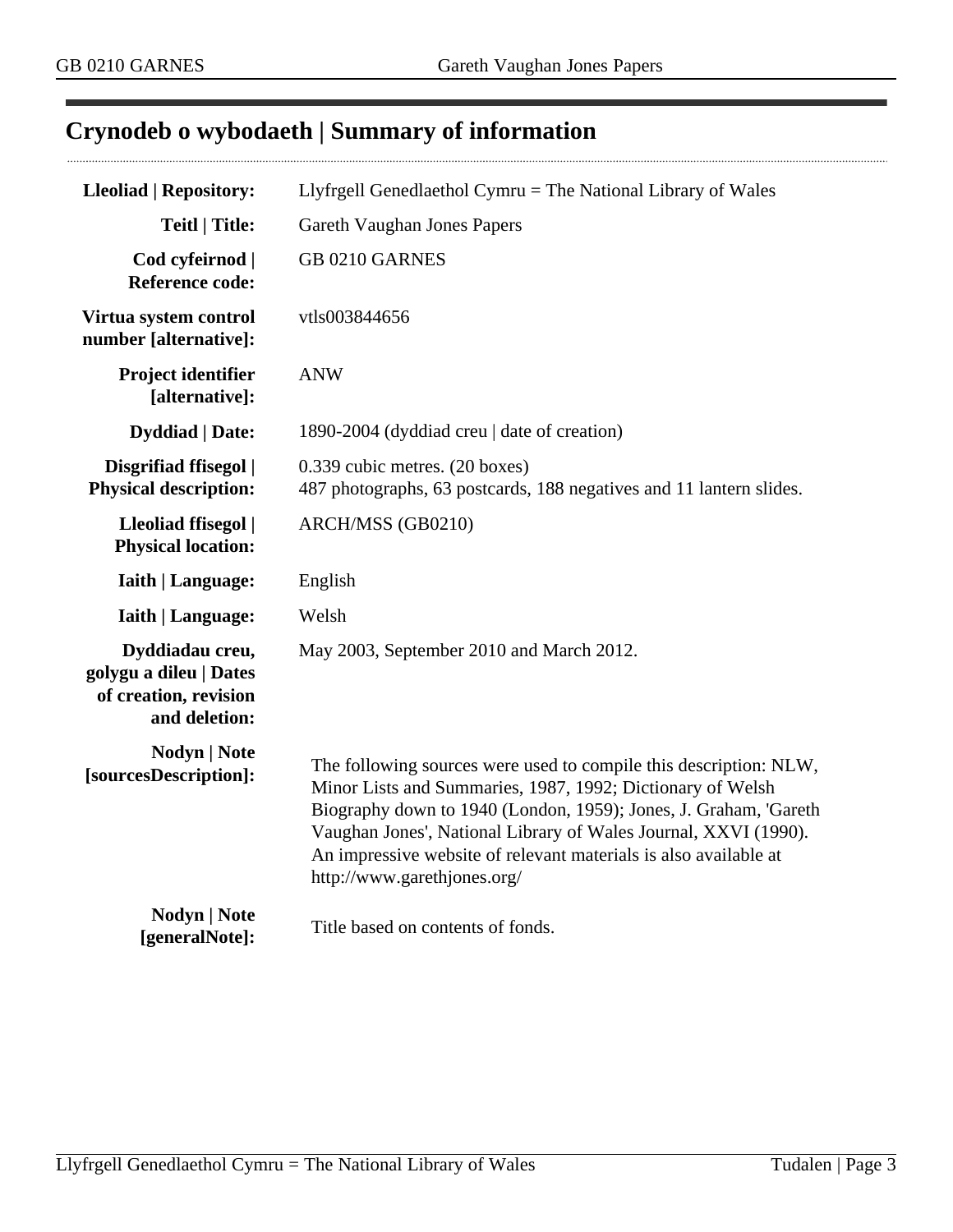# <span id="page-3-0"></span>**Hanes gweinyddol / Braslun bywgraffyddol | Administrative history | Biographical sketch**

#### **Nodyn | Note**

Gareth Vaughan Jones (1905-1935), journalist, was born in Barry, Glamorgan, on 13 August 1905, the son of Major Edgar and Gwen Jones. He was educated at Barry County School, the University College of Wales, Aberystwyth, and Trinity College, Cambridge, gaining first class honours in Modern Languages. He then became private secretary and researcher to David Lloyd George, 1930-1931 and 1932-1933 and also spent a year in New York, 1931-1932, as a foreign advisor to Ivy Lee and Associates. In 1933 he joined the editorial staff of the Western Mail, and visited Russia, writing a series of articles exposing conditions in the Ukraine, notably the terrible famine there (the 'Holodomor'). He embarked on a 'round-the-world-tour' in 1934, but was murdered by 'bandits' in inner Mongolia on 12 August 1935. In Search of News: a selection of articles from the Western Mail (2nd edition, Cardiff, 1938) was published posthumously. Gareth Vaughan Jones's father, Dr Edgar William Jones (1868-1953), was the headmaster of Barry County School, 1899-1934. He subsequently became Adviser on Welsh Matters to the BBC, and made broadcasts on BBC radio. He was given the Freedom of the Borough of Barry in 1950.

## <span id="page-3-1"></span>**Natur a chynnwys | Scope and content**

The group donated in 1987 comprises letters from Gareth Vaughan Jones to his family, 1922-1935, many while on foreign travels; letters to him, 1919-1934; a curriculum vitae and references, 1925-1934; research notes, [c. 1930]-1932; typescripts, drafts and notes for articles and lectures, [1925]-[1935]; typescripts of press articles written by Gareth Vaughan Jones during his world tour, 1934-1935; newspaper cuttings of Western Mail articles by Gareth Vaughan Jones, [1933]-[1935]; papers concerning Gareth Vaughan Jones's death, [1935]; printed books, 1926-1927, and papers of his father Dr Edgar Jones, including letters, 1890-1952; letters concerning the death of Gareth Vaughan Jones, 1935; press cuttings and papers relating to his time as head of Barry County School, 1906-1935; typescripts of broadcasts and talks, 1939-1945; and papers relating to his death, 1953. The papers deposited in 2007, 2010 and 2011 comprise family papers, 1894-2007, including a few papers relating to Gareth Vaughan Jones's parents Major Edgar Jones and Mrs Annie Gwen Jones; papers of, or relating to, Gareth Vaughan Jones, 1916-2002, including diaries, notebooks, press cuttings of his articles, letters, mainly from him to his parents and other members of his family, and papers relating to his capture and subsequent murder in August 1935; and the papers of Dr Siriol Colley, 1922-2004, mainly deriving from her researches into her uncle's life, work and death, including transcripts and photocopies of relevant source materials. The material donated in July 2011 comprises six pocket diaries containing detailed observations and comments on Gareth Jones's travels, mainly in Germany and Russia, between 1931 and 1934, together with the last passport issued to him in 1930, and a few stray items which have been incorporated in the previous files. Another group includes photographs, postcards, negatives and lantern slides, [c. 1900 - c. 1990].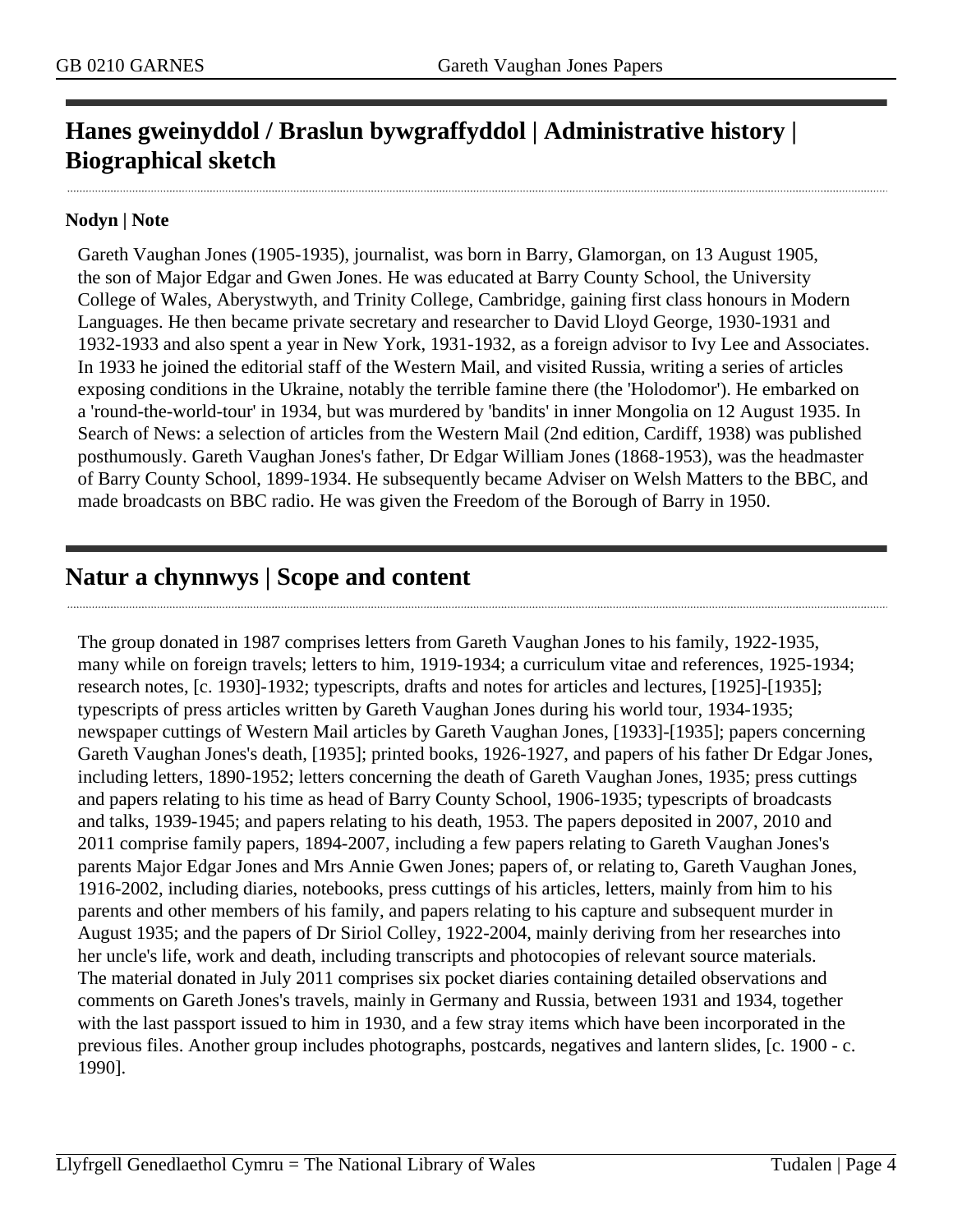## <span id="page-4-0"></span>**Nodiadau | Notes**

#### **Nodiadau teitl | Title notes**

#### **Ffynhonnell | Immediate source of acquisition**

Miss G. V. Vaughan Jones; Barry; Donation; June 1987. Dr Prys T. J. Morgan; Swansea; Donation; April 1991. Dylans Bookstore; Swansea; Purchase; February 1992. Dr Margaret Siriol Colley; Nottingham; Donation; September 2007 and April 2010. Mr Nigel Colley; Newark, Nottinghamshire; Donation; July 2011.

#### **Trefniant | Arrangement**

Arranged into groups. The 1987-1992 group was arranged into the following: correspondence; research notes, lectures, articles etc.; press cuttings of articles; papers concerning GVJ's death; miscellanea; Dr Edgar Jones papers; Mrs Edgar Jones papers; Miss Gwyneth Vaughan Jones papers (1st group); typescript articles; miscellanea; printed books (2nd group). The 2007, 2010 and 2011 groups were arranged as follows: family papers; papers relating to Gareth Vaughan Jones; and research papers of Dr Siriol Colley. Another group includes photographs, postcards, negatives and lantern slides.

### **Cyfyngiadau ar fynediad | Restrictions on access**

Access to files 35-42 and series B1 requires special permission from the head of Unique Collection and Collection Care, the Head of Archives and Manuscripts or the Head of the Welsh Political Archive, users should consult facsimile copies of these documents where they have been published. Access to originals will only be granted under strict staff supervision.

Readers consulting modern papers in the National Library of Wales are required to sign the 'Modern papers - data protection' form.

### **Amodau rheoli defnydd | Conditions governing use**

Usual copyright laws apply.

### **Rhestrau cymorth | Finding aids**

A hard copy of the first group is available in NLW, Minor Lists and Summaries, 1987, pp. 59-63, and 1992, pp. 68-69.

### **Ychwanegiadau | Accruals**

Accruals are possible.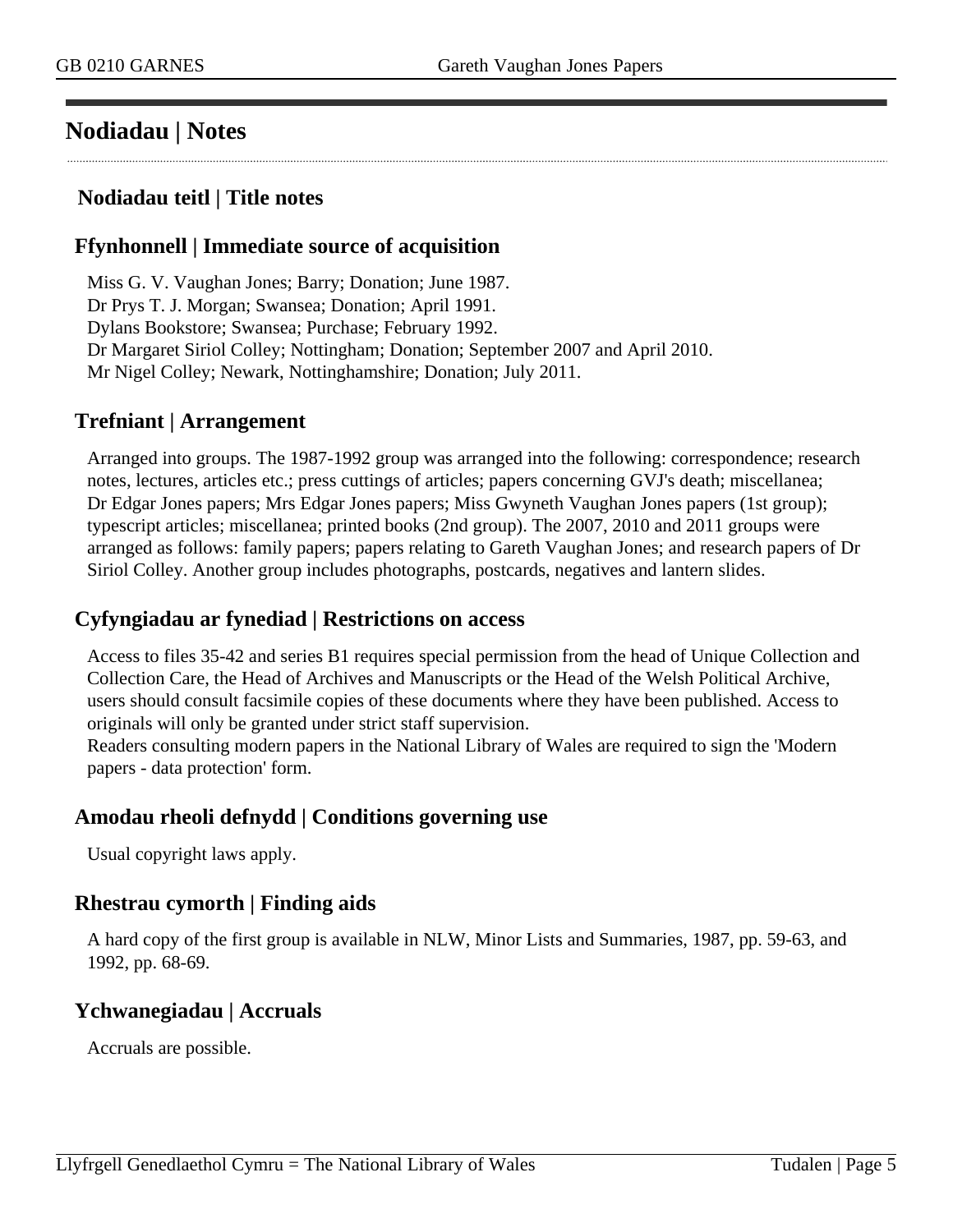#### **Nodiadau eraill | Other notes**

• **Dynodwr sefydliad | Institution identifier**: Llyfrgell Genedlaethol Cymru = The National Library of Wales

## <span id="page-5-0"></span>**Pwyntiau mynediad | Access points**

- Jones, Gareth Vaughan, 1905-1935 -- Archives. (pwnc) | (subject)
- Journalists -- Wales -- Archives. (pwnc) | (subject)

## <span id="page-5-1"></span>**Llyfryddiaeth | Bibliography**

Margaret Siriol Colley, A Manchukuo Incident (Newark, 2001)

## **Llyfryddiaeth | Bibliography**

Margaret Siriol Colley, More than a Grain of Truth: The Biography of Gareth Richard Vaughan Jones (Newark, 2005)

# **Llyfryddiaeth | Bibliography**

J. Graham Jones, 'Gareth Vaughan Jones', National Library of Wales Journal, XXVI (1990)

## **Llyfryddiaeth | Bibliography**

J. Graham Jones, 'Gareth Vaughan Jones: A Further Note', National Library of Wales Journal, XXVII (1992).

## <span id="page-5-2"></span>**Disgrifiad cyfres | Series descriptions**

## **Is-fonds | Subfonds 1-88. vtls005200520 ISYSARCHB57: 1987 And 1991 Donations And 1992 Purchase,**

Dyddiad | Date: 1890-1987. (dyddiad creu) | (date of creation)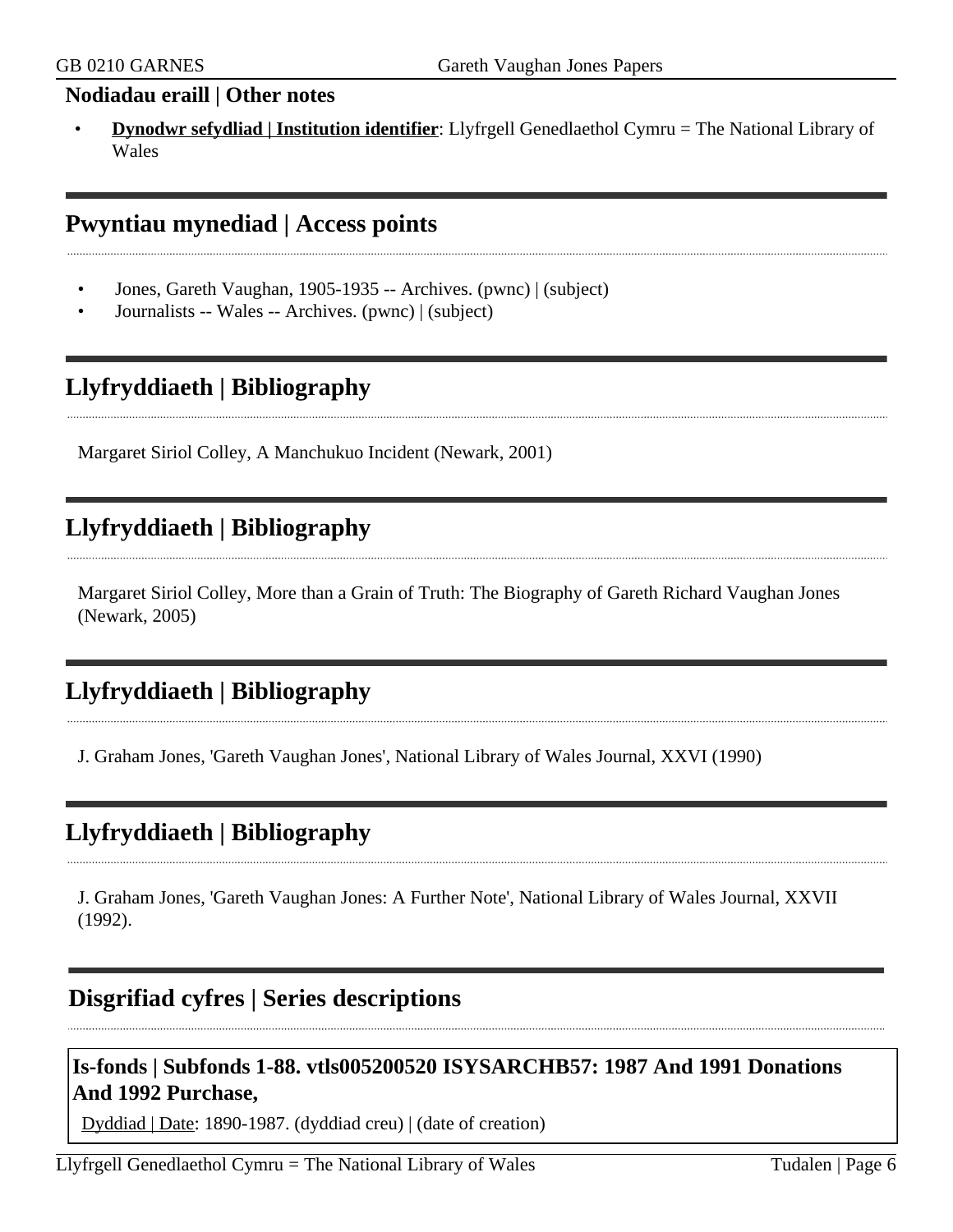| Nodyn   Note [generalNote]:<br>Preferred citation: 1-88.<br>FFeil / rhestr eitemau   File / item list<br>Cod cyfeirnod<br>Teitl   Title<br>Disgrifiad ffisegol   Physical<br>Dyddiadau   Dates<br>Reference code<br>description<br>Sub-sub-fonds 1-60. vtls005200521 ISYSARCHB57: 1987 Donation,<br>Dyddiad   Date: 1890-1987. (dyddiad creu)   (date of creation)<br>Lleoliad ffisegol   Physical location: ARCH/MSS (GB0210)<br>Nodyn   Note [generalNote]:<br>Preferred citation: 1-60.<br>FFeil / rhestr eitemau   File / item list<br>Teitl   Title<br>Cod cyfeirnod<br>Disgrifiad ffisegol   Physical<br>Dyddiadau   Dates<br>Reference code<br>description<br>Sub-sub-sub-fonds 1-47. vtls005200522 ISYSARCHB57: Gareth Vaughan Jones<br>Dyddiad   Date: 1919-35. (dyddiad creu)   (date of creation)<br>Lleoliad ffisegol   Physical location: ARCH/MSS (GB0210) [RESTRICTED ACCESS]<br>Nodyn   Note [generalNote]:<br>Preferred citation: 1-47.<br>Cyfres   Series 1-21. vtls005200523 ISYSARCHB57: Correspondence,<br>Dyddiad   Date: 1919-35. (dyddiad creu)   (date of creation)<br>Lleoliad ffisegol   Physical location: ARCH/MSS (GB0210)<br>Nodyn   Note [generalNote]:<br>Preferred citation: 1-21.<br>FFeil / rhestr eitemau   File / item list<br>Teitl   Title<br>Cod cyfeirnod<br>Dyddiadau   Dates<br>Disgrifiad ffisegol   Physical<br>Reference code<br>description<br>File - Letters from G.V.J. to his family | Lleoliad ffisegol   Physical location: ARCH/MSS (GB0210) |  |  |  |
|-----------------------------------------------------------------------------------------------------------------------------------------------------------------------------------------------------------------------------------------------------------------------------------------------------------------------------------------------------------------------------------------------------------------------------------------------------------------------------------------------------------------------------------------------------------------------------------------------------------------------------------------------------------------------------------------------------------------------------------------------------------------------------------------------------------------------------------------------------------------------------------------------------------------------------------------------------------------------------------------------------------------------------------------------------------------------------------------------------------------------------------------------------------------------------------------------------------------------------------------------------------------------------------------------------------------------------------------------------------------------------------------------------------------------------------------|----------------------------------------------------------|--|--|--|
|                                                                                                                                                                                                                                                                                                                                                                                                                                                                                                                                                                                                                                                                                                                                                                                                                                                                                                                                                                                                                                                                                                                                                                                                                                                                                                                                                                                                                                         |                                                          |  |  |  |
|                                                                                                                                                                                                                                                                                                                                                                                                                                                                                                                                                                                                                                                                                                                                                                                                                                                                                                                                                                                                                                                                                                                                                                                                                                                                                                                                                                                                                                         |                                                          |  |  |  |
|                                                                                                                                                                                                                                                                                                                                                                                                                                                                                                                                                                                                                                                                                                                                                                                                                                                                                                                                                                                                                                                                                                                                                                                                                                                                                                                                                                                                                                         |                                                          |  |  |  |
|                                                                                                                                                                                                                                                                                                                                                                                                                                                                                                                                                                                                                                                                                                                                                                                                                                                                                                                                                                                                                                                                                                                                                                                                                                                                                                                                                                                                                                         |                                                          |  |  |  |
|                                                                                                                                                                                                                                                                                                                                                                                                                                                                                                                                                                                                                                                                                                                                                                                                                                                                                                                                                                                                                                                                                                                                                                                                                                                                                                                                                                                                                                         |                                                          |  |  |  |
|                                                                                                                                                                                                                                                                                                                                                                                                                                                                                                                                                                                                                                                                                                                                                                                                                                                                                                                                                                                                                                                                                                                                                                                                                                                                                                                                                                                                                                         |                                                          |  |  |  |
|                                                                                                                                                                                                                                                                                                                                                                                                                                                                                                                                                                                                                                                                                                                                                                                                                                                                                                                                                                                                                                                                                                                                                                                                                                                                                                                                                                                                                                         |                                                          |  |  |  |
|                                                                                                                                                                                                                                                                                                                                                                                                                                                                                                                                                                                                                                                                                                                                                                                                                                                                                                                                                                                                                                                                                                                                                                                                                                                                                                                                                                                                                                         |                                                          |  |  |  |
|                                                                                                                                                                                                                                                                                                                                                                                                                                                                                                                                                                                                                                                                                                                                                                                                                                                                                                                                                                                                                                                                                                                                                                                                                                                                                                                                                                                                                                         |                                                          |  |  |  |
|                                                                                                                                                                                                                                                                                                                                                                                                                                                                                                                                                                                                                                                                                                                                                                                                                                                                                                                                                                                                                                                                                                                                                                                                                                                                                                                                                                                                                                         |                                                          |  |  |  |
|                                                                                                                                                                                                                                                                                                                                                                                                                                                                                                                                                                                                                                                                                                                                                                                                                                                                                                                                                                                                                                                                                                                                                                                                                                                                                                                                                                                                                                         |                                                          |  |  |  |
|                                                                                                                                                                                                                                                                                                                                                                                                                                                                                                                                                                                                                                                                                                                                                                                                                                                                                                                                                                                                                                                                                                                                                                                                                                                                                                                                                                                                                                         |                                                          |  |  |  |
|                                                                                                                                                                                                                                                                                                                                                                                                                                                                                                                                                                                                                                                                                                                                                                                                                                                                                                                                                                                                                                                                                                                                                                                                                                                                                                                                                                                                                                         |                                                          |  |  |  |
|                                                                                                                                                                                                                                                                                                                                                                                                                                                                                                                                                                                                                                                                                                                                                                                                                                                                                                                                                                                                                                                                                                                                                                                                                                                                                                                                                                                                                                         |                                                          |  |  |  |
|                                                                                                                                                                                                                                                                                                                                                                                                                                                                                                                                                                                                                                                                                                                                                                                                                                                                                                                                                                                                                                                                                                                                                                                                                                                                                                                                                                                                                                         | Papers,                                                  |  |  |  |
|                                                                                                                                                                                                                                                                                                                                                                                                                                                                                                                                                                                                                                                                                                                                                                                                                                                                                                                                                                                                                                                                                                                                                                                                                                                                                                                                                                                                                                         |                                                          |  |  |  |
|                                                                                                                                                                                                                                                                                                                                                                                                                                                                                                                                                                                                                                                                                                                                                                                                                                                                                                                                                                                                                                                                                                                                                                                                                                                                                                                                                                                                                                         |                                                          |  |  |  |
|                                                                                                                                                                                                                                                                                                                                                                                                                                                                                                                                                                                                                                                                                                                                                                                                                                                                                                                                                                                                                                                                                                                                                                                                                                                                                                                                                                                                                                         |                                                          |  |  |  |
|                                                                                                                                                                                                                                                                                                                                                                                                                                                                                                                                                                                                                                                                                                                                                                                                                                                                                                                                                                                                                                                                                                                                                                                                                                                                                                                                                                                                                                         |                                                          |  |  |  |
|                                                                                                                                                                                                                                                                                                                                                                                                                                                                                                                                                                                                                                                                                                                                                                                                                                                                                                                                                                                                                                                                                                                                                                                                                                                                                                                                                                                                                                         |                                                          |  |  |  |
|                                                                                                                                                                                                                                                                                                                                                                                                                                                                                                                                                                                                                                                                                                                                                                                                                                                                                                                                                                                                                                                                                                                                                                                                                                                                                                                                                                                                                                         |                                                          |  |  |  |
|                                                                                                                                                                                                                                                                                                                                                                                                                                                                                                                                                                                                                                                                                                                                                                                                                                                                                                                                                                                                                                                                                                                                                                                                                                                                                                                                                                                                                                         |                                                          |  |  |  |
|                                                                                                                                                                                                                                                                                                                                                                                                                                                                                                                                                                                                                                                                                                                                                                                                                                                                                                                                                                                                                                                                                                                                                                                                                                                                                                                                                                                                                                         |                                                          |  |  |  |
|                                                                                                                                                                                                                                                                                                                                                                                                                                                                                                                                                                                                                                                                                                                                                                                                                                                                                                                                                                                                                                                                                                                                                                                                                                                                                                                                                                                                                                         |                                                          |  |  |  |
|                                                                                                                                                                                                                                                                                                                                                                                                                                                                                                                                                                                                                                                                                                                                                                                                                                                                                                                                                                                                                                                                                                                                                                                                                                                                                                                                                                                                                                         |                                                          |  |  |  |
|                                                                                                                                                                                                                                                                                                                                                                                                                                                                                                                                                                                                                                                                                                                                                                                                                                                                                                                                                                                                                                                                                                                                                                                                                                                                                                                                                                                                                                         |                                                          |  |  |  |
|                                                                                                                                                                                                                                                                                                                                                                                                                                                                                                                                                                                                                                                                                                                                                                                                                                                                                                                                                                                                                                                                                                                                                                                                                                                                                                                                                                                                                                         |                                                          |  |  |  |
|                                                                                                                                                                                                                                                                                                                                                                                                                                                                                                                                                                                                                                                                                                                                                                                                                                                                                                                                                                                                                                                                                                                                                                                                                                                                                                                                                                                                                                         |                                                          |  |  |  |
|                                                                                                                                                                                                                                                                                                                                                                                                                                                                                                                                                                                                                                                                                                                                                                                                                                                                                                                                                                                                                                                                                                                                                                                                                                                                                                                                                                                                                                         | 1. vtls005200524                                         |  |  |  |
| ISYSARCHB57<br>while a student at UCW, Aberystwyth.<br>Nodyn   Note [generalNote]:                                                                                                                                                                                                                                                                                                                                                                                                                                                                                                                                                                                                                                                                                                                                                                                                                                                                                                                                                                                                                                                                                                                                                                                                                                                                                                                                                      |                                                          |  |  |  |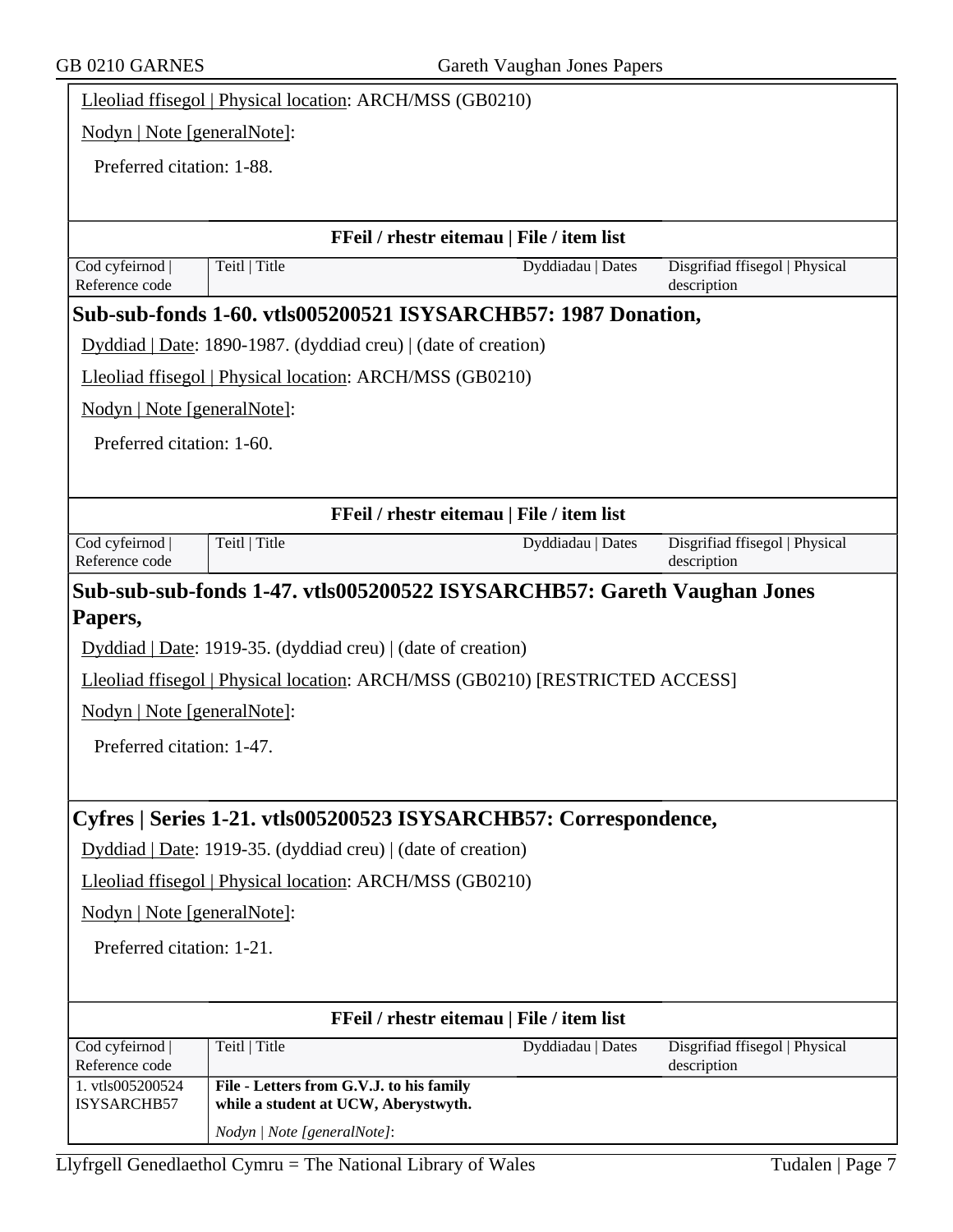|                                 | Preferred citation: 1.<br>Lleoliad ffisegol   Physical location:<br>ARCH/MSS (GB0210)                                |
|---------------------------------|----------------------------------------------------------------------------------------------------------------------|
| 2. vtls005200525<br>ISYSARCHB57 | File - Letters from G.V.J. to his family<br>while a student at Trinity College,<br>Cambridge.                        |
|                                 | Nodyn   Note [generalNote]:<br>Preferred citation: 2.<br>Lleoliad ffisegol   Physical location:<br>ARCH/MSS (GB0210) |

## **Is-gyfres | Subseries 3-16. vtls005200526 ISYSARCHB57: Letters from G.V.J. mainly to his family while on foreign travels. They have been divided into annual bundles.**

Lleoliad ffisegol | Physical location: ARCH/MSS (GB0210)

Nodyn | Note [generalNote]:

Preferred citation: 3-16.

| FFeil / rhestr eitemau   File / item list |                                                              |                   |                                |
|-------------------------------------------|--------------------------------------------------------------|-------------------|--------------------------------|
| Cod cyfeirnod                             | Teitl   Title                                                | Dyddiadau   Dates | Disgrifiad ffisegol   Physical |
| Reference code                            |                                                              |                   | description                    |
| 3 ISYSARCHB57                             | File - Letters from Cognac,                                  | 1922.             |                                |
|                                           | Nodyn   Note [generalNote]:                                  |                   |                                |
|                                           | Preferred citation: 3.                                       |                   |                                |
|                                           | Lleoliad ffisegol   Physical location:                       |                   |                                |
|                                           | ARCH/MSS (GB0210)                                            |                   |                                |
| <b>4 ISYSARCHB57</b>                      | <b>File - Letters from Hamburg,</b><br>Charlottenburg,       | 1923.             |                                |
|                                           | Nodyn   Note [generalNote]:                                  |                   |                                |
|                                           | Preferred citation: 4.                                       |                   |                                |
|                                           | Lleoliad ffisegol   Physical location:                       |                   |                                |
|                                           | ARCH/MSS (GB0210)                                            |                   |                                |
| 5 ISYSARCHB57                             | File - Letters from Strasbourg, Hamburg,<br>Wilna, Charente, | 1924.             |                                |
|                                           | Nodyn   Note [generalNote]:                                  |                   |                                |
|                                           | Preferred citation: 5.                                       |                   |                                |
|                                           | Lleoliad ffisegol   Physical location:                       |                   |                                |
|                                           | ARCH/MSS (GB0210)                                            |                   |                                |
| <b>6 ISYSARCHB57</b>                      | File - Letters from Strasbourg, Heidelberg,<br>Wurtemburg,   | 1925.             |                                |
|                                           | Nodyn   Note [generalNote]:                                  |                   |                                |
|                                           | Preferred citation: 6.                                       |                   |                                |
|                                           | Lleoliad ffisegol   Physical location:                       |                   |                                |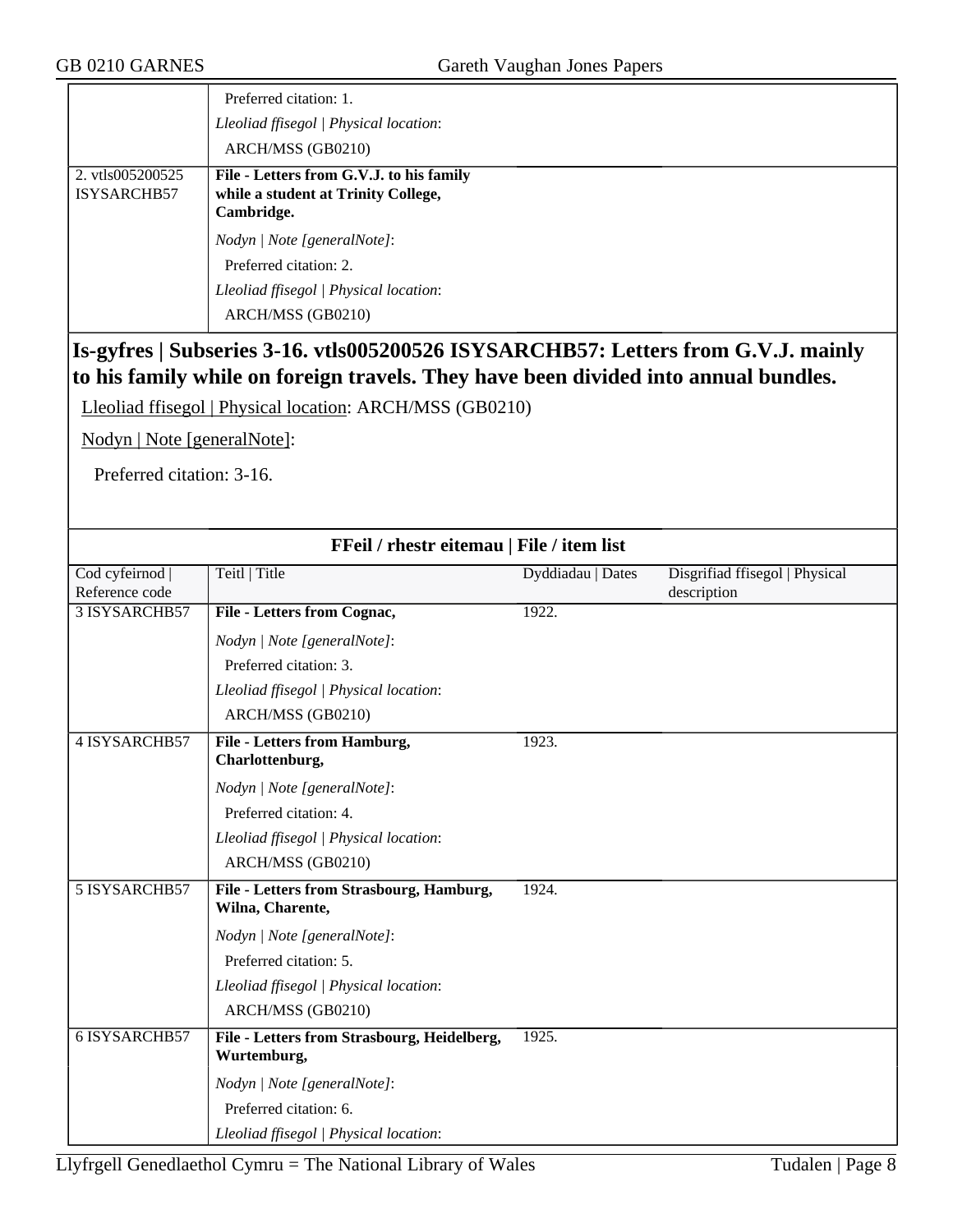|                      | ARCH/MSS (GB0210)                                                                       |       |
|----------------------|-----------------------------------------------------------------------------------------|-------|
| 7 ISYSARCHB57        | File - Letters from Genève, Strasbourg,                                                 | 1926. |
|                      | Nodyn   Note [generalNote]:                                                             |       |
|                      | Preferred citation: 7.                                                                  |       |
|                      | Lleoliad ffisegol   Physical location:                                                  |       |
|                      | ARCH/MSS (GB0210)                                                                       |       |
| <b>8 ISYSARCHB57</b> | File - Letters from Oslo, Stockholm, Riga,<br>Waldheim, Berlin, Olkusz, Gabrielahutten, | 1927. |
|                      | Leipzig,                                                                                |       |
|                      | Nodyn   Note [generalNote]:                                                             |       |
|                      | Preferred citation: 8.                                                                  |       |
|                      | Lleoliad ffisegol   Physical location:                                                  |       |
|                      | ARCH/MSS (GB0210)                                                                       |       |
| 9 ISYSARCHB57        | File - Letters from Cologne, Leipzig,<br>Cognac,                                        | 1928. |
|                      | Nodyn   Note [generalNote]:                                                             |       |
|                      | Preferred citation: 9.                                                                  |       |
|                      | Lleoliad ffisegol   Physical location:                                                  |       |
|                      | ARCH/MSS (GB0210)                                                                       |       |
| 10                   | File - Letters from Strasbourg,                                                         | 1929. |
| ISYSARCHB57          |                                                                                         |       |
|                      | Nodyn   Note [generalNote]:                                                             |       |
|                      | Preferred citation: 10.                                                                 |       |
|                      | Lleoliad ffisegol   Physical location:                                                  |       |
|                      | ARCH/MSS (GB0210)                                                                       |       |
| 11<br>ISYSARCHB57    | File - Letters from Warsaw, Kharkov,                                                    | 1930. |
|                      | Nodyn   Note [generalNote]:                                                             |       |
|                      | Preferred citation: 11.                                                                 |       |
|                      | Lleoliad ffisegol   Physical location:                                                  |       |
|                      | ARCH/MSS (GB0210)                                                                       |       |
| 12<br>ISYSARCHB57    | File - Letters from Danzig, New York,<br><b>Washington DC, Connecticut,</b>             | 1931. |
|                      | Nodyn   Note [generalNote]:                                                             |       |
|                      | Preferred citation: 12.                                                                 |       |
|                      | Lleoliad ffisegol   Physical location:                                                  |       |
|                      | ARCH/MSS (GB0210)                                                                       |       |
| 13<br>ISYSARCHB57    | File - Letters from New York,                                                           | 1932. |
|                      | Nodyn   Note [generalNote]:                                                             |       |
|                      | Preferred citation: 13.                                                                 |       |
|                      | Lleoliad ffisegol   Physical location:                                                  |       |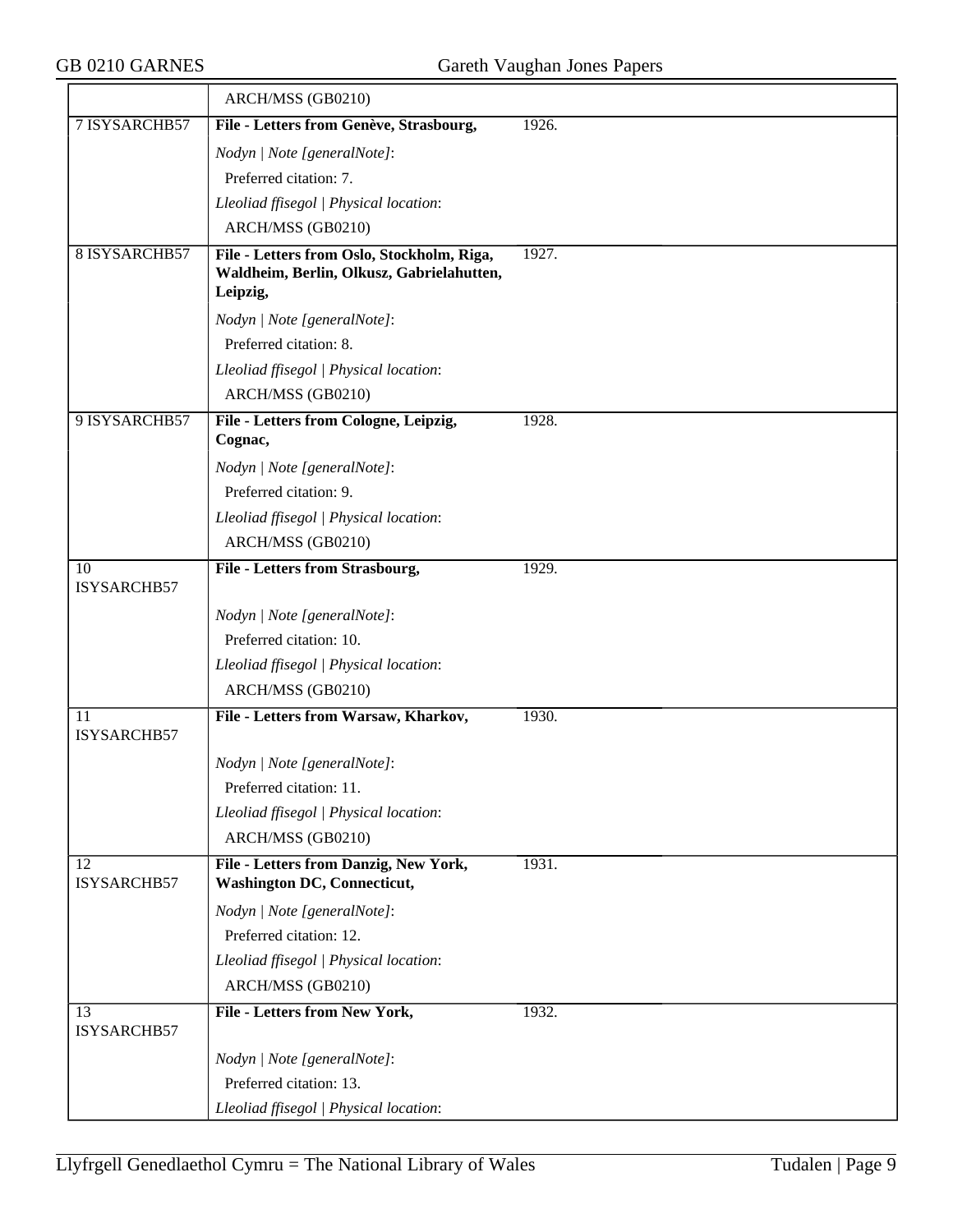|                                  | ARCH/MSS (GB0210)                                                                                                                                |
|----------------------------------|--------------------------------------------------------------------------------------------------------------------------------------------------|
| 14<br>ISYSARCHB57                | File - Letters from Leipzig, Waldheim,<br>1933.<br>Dresden, Danzig, Berlin, Moscow,<br>Kharkoff, Paris,                                          |
|                                  | Nodyn   Note [generalNote]:                                                                                                                      |
|                                  | Preferred citation: 14.                                                                                                                          |
|                                  | Lleoliad ffisegol   Physical location:                                                                                                           |
|                                  | ARCH/MSS (GB0210)                                                                                                                                |
| 15<br>ISYSARCHB57                | 1934.<br>File - Letters from Strasbourg, Berlin,<br>Paris, Wien,                                                                                 |
|                                  | Nodyn   Note [generalNote]:                                                                                                                      |
|                                  | Preferred citation: 15.                                                                                                                          |
|                                  | Lleoliad ffisegol   Physical location:                                                                                                           |
|                                  | ARCH/MSS (GB0210)                                                                                                                                |
| 16<br>ISYSARCHB57                | File - Letters from San Francisco,<br>1935.<br>Changkiakow,                                                                                      |
|                                  | Nodyn   Note [generalNote]:                                                                                                                      |
|                                  | Preferred citation: 16.                                                                                                                          |
|                                  | Lleoliad ffisegol   Physical location:                                                                                                           |
|                                  | ARCH/MSS (GB0210)                                                                                                                                |
| 17. vtls005200542<br>ISYSARCHB57 | File - Letters and fragments from G.V.J.<br>while on foreign travels.                                                                            |
|                                  | Nodyn   Note [generalNote]:                                                                                                                      |
|                                  | Preferred citation: 17.                                                                                                                          |
|                                  | Lleoliad ffisegol   Physical location:                                                                                                           |
|                                  | ARCH/MSS (GB0210)                                                                                                                                |
| 18. vtls005200543<br>ISYSARCHB57 | File - Letters from G.V.J. to his family,<br>mainly from London. Many of the<br>letters discuss G.V.J.'s work for D Lloyd<br>George              |
|                                  | Natur a chynnwys / Scope and content:                                                                                                            |
|                                  | Letters from G.V.J. to his family, mainly from London. Many of the letters discuss G.V.J.'s work for D<br>Lloyd George at Westminster and Churt. |
|                                  | Nodyn   Note [generalNote]:                                                                                                                      |
|                                  | Preferred citation: 18.                                                                                                                          |
|                                  | Lleoliad ffisegol   Physical location:                                                                                                           |
|                                  | ARCH/MSS (GB0210)                                                                                                                                |
| 19. vtls005200544<br>ISYSARCHB57 | File - Letters from G.V.J. at Dublin to his<br>1934.<br>family,                                                                                  |
|                                  | Nodyn   Note [generalNote]:                                                                                                                      |
|                                  | Preferred citation: 19.                                                                                                                          |
|                                  | Lleoliad ffisegol   Physical location:                                                                                                           |
|                                  | ARCH/MSS (GB0210)                                                                                                                                |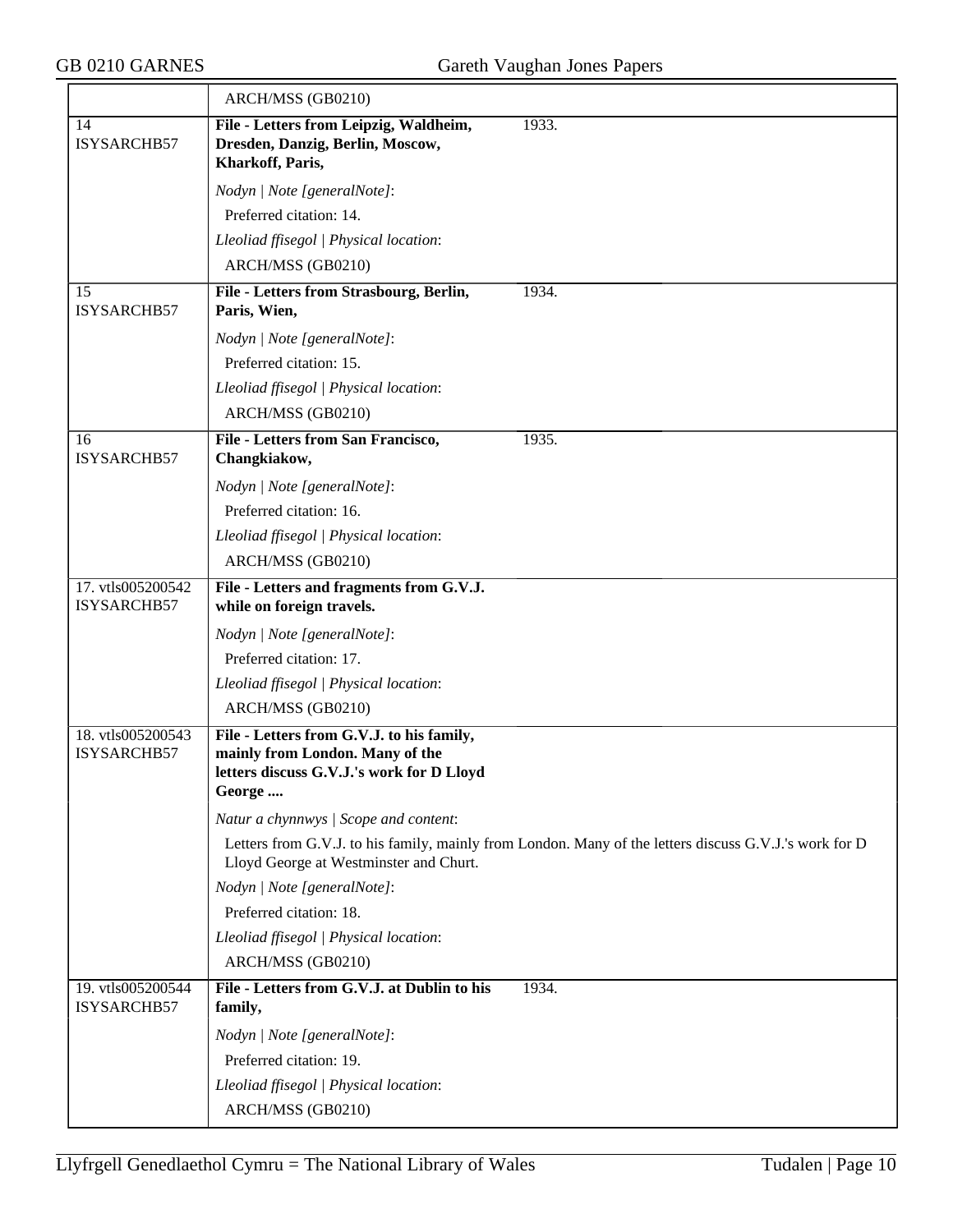| 20. vtls005200545                | File - Letters to G.V.J. The correspondents                                                                                                                                                                                                                                                               |  |  |
|----------------------------------|-----------------------------------------------------------------------------------------------------------------------------------------------------------------------------------------------------------------------------------------------------------------------------------------------------------|--|--|
| <b>ISYSARCHB57</b>               | include Ernest Benn (20/39), Rev Gwilym                                                                                                                                                                                                                                                                   |  |  |
|                                  | Davies (20/43), D Lloyd George (20/32),                                                                                                                                                                                                                                                                   |  |  |
|                                  | <b>Stephen King Hall </b>                                                                                                                                                                                                                                                                                 |  |  |
|                                  | Natur a chynnwys / Scope and content:                                                                                                                                                                                                                                                                     |  |  |
|                                  | Letters to G.V.J. The correspondents include Ernest Benn (20/39), Rev Gwilym Davies (20/43), D Lloyd<br>George (20/32), Stephen King Hall (20/16,20), Malcolm Muggeridge (20/36,44), Bernard Pares (20/7,11,<br>13 and 33), Wickham Steed (20/27,29), A J Sylvester (20/21,22) and Evelyn Wrench (20/30). |  |  |
|                                  | Nodyn   Note [generalNote]:                                                                                                                                                                                                                                                                               |  |  |
|                                  | Preferred citation: 20.                                                                                                                                                                                                                                                                                   |  |  |
|                                  | Lleoliad ffisegol   Physical location:                                                                                                                                                                                                                                                                    |  |  |
|                                  | ARCH/MSS (GB0210)                                                                                                                                                                                                                                                                                         |  |  |
| 21. vtls005200546<br>ISYSARCHB57 | File - File of references for G.V.J., and<br>1925-34.<br>copies of G.V.J.'s curriculum vitae. The<br>referees include D Lloyd George (21, 7-10)<br>and $\ldots$                                                                                                                                           |  |  |
|                                  | Natur a chynnwys / Scope and content:                                                                                                                                                                                                                                                                     |  |  |
|                                  | File of references for G.V.J., and copies of G.V.J.'s curriculum vitae. The referees include D Lloyd<br>George (21, 7-10) and Bernard Pares (21 / 12-17).                                                                                                                                                 |  |  |
|                                  | Nodyn   Note [generalNote]:                                                                                                                                                                                                                                                                               |  |  |
|                                  | Preferred citation: 21.                                                                                                                                                                                                                                                                                   |  |  |
|                                  | Lleoliad ffisegol   Physical location:                                                                                                                                                                                                                                                                    |  |  |
|                                  | ARCH/MSS (GB0210)                                                                                                                                                                                                                                                                                         |  |  |
|                                  | Cyfres   Series 22-25. vtls005200547 ISYSARCHB57: Research notes, lectures, articles,                                                                                                                                                                                                                     |  |  |

#### **etc,**

Dyddiad | Date: c.1930-32. (dyddiad creu) | (date of creation)

Lleoliad ffisegol | Physical location: ARCH/MSS (GB0210)

Nodyn | Note [generalNote]:

Preferred citation: 22-25.

| FFeil / rhestr eitemau   File / item list |                                                                                                                                                                                                                                                                                                                                                                    |                   |                                |
|-------------------------------------------|--------------------------------------------------------------------------------------------------------------------------------------------------------------------------------------------------------------------------------------------------------------------------------------------------------------------------------------------------------------------|-------------------|--------------------------------|
| Cod cyfeirnod                             | Teitl   Title                                                                                                                                                                                                                                                                                                                                                      | Dyddiadau   Dates | Disgrifiad ffisegol   Physical |
| Reference code                            |                                                                                                                                                                                                                                                                                                                                                                    |                   | description                    |
| 22. vtls005200548                         | File - File of research notes and typescripts                                                                                                                                                                                                                                                                                                                      | $c.1930-32.$      |                                |
| <b>ISYSARCHB57</b>                        | assembled by G.V.J. while in the employ of                                                                                                                                                                                                                                                                                                                         |                   |                                |
|                                           | D Lloyd George. The subjects discussed ,                                                                                                                                                                                                                                                                                                                           |                   |                                |
|                                           | Natur a chynnwys / Scope and content:<br>File of research notes and typescripts assembled by G.V.J. while in the employ of D Lloyd George. The<br>subjects discussed in the notes include Disarmament; The Imperial Conference of 1926 and the Balfour                                                                                                             |                   |                                |
|                                           | Report; India; the League of Nations; Soviet Russia; The Empire after the War; War debts and the World<br>Economic Conferences; Review of World Affairs for 1930; the Present Trade situation and prospects<br>[1931]; the London Naval Conference, 1930; the Foreign Press and the Three Power Agreement; and the<br>prospect of the Five-Power Naval Conference. |                   |                                |
|                                           | Nodyn / Note [generalNote]:                                                                                                                                                                                                                                                                                                                                        |                   |                                |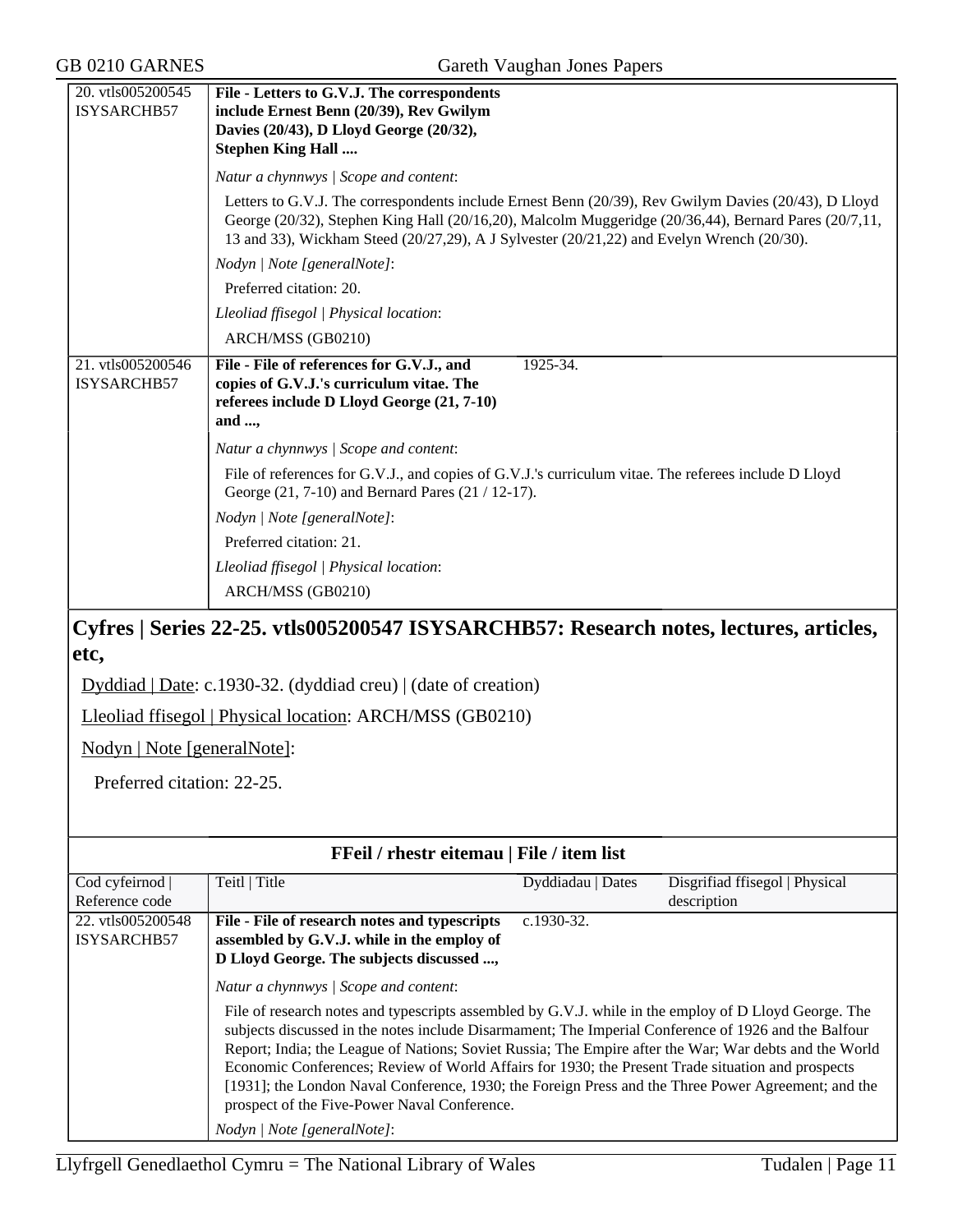|                                         | Preferred citation: 22.                                             |
|-----------------------------------------|---------------------------------------------------------------------|
|                                         | Lleoliad ffisegol   Physical location:                              |
|                                         | ARCH/MSS (GB0210)                                                   |
| 23. vtls005200549<br>ISYSARCHB57        | File - Typescripts of and notes for lectures<br>delivered by G.V.J. |
|                                         | Nodyn   Note [generalNote]:                                         |
|                                         | Preferred citation: 23.                                             |
|                                         | Lleoliad ffisegol   Physical location:                              |
|                                         | ARCH/MSS (GB0210)                                                   |
| 24. vtls005200550<br>ISYSARCHB57        | File - Typescripts and drafts of articles<br>prepared by G.V.J.     |
|                                         | Nodyn   Note [generalNote]:                                         |
|                                         | Preferred citation: 24.                                             |
|                                         | Lleoliad ffisegol   Physical location:                              |
|                                         | ARCH/MSS (GB0210)                                                   |
| 25. vtls005200551<br><b>ISYSARCHB57</b> | File - Miscellaneous typescripts and<br>offprints of articles.      |
|                                         | Nodyn   Note [generalNote]:                                         |
|                                         | Preferred citation: 25.                                             |
|                                         | Lleoliad ffisegol   Physical location:                              |
|                                         | ARCH/MSS (GB0210)                                                   |

## **Cyfres | Series 26-32. vtls005200552 ISYSARCHB57: Press cuttings of articles. Bundles of newspaper cuttings, mainly of lengthy articles written by G.V.J. A large number was published ....**

Natur a chynnwys | Scope and content:

Press cuttings of articles. Bundles of newspaper cuttings, mainly of lengthy articles written by G.V.J. A large number was published in the Western Mail, of which G.V.J. served as a member of the editorial staff.

Lleoliad ffisegol | Physical location: ARCH/MSS (GB0210)

Nodyn | Note [generalNote]:

Preferred citation: 26-32.

| FFeil / rhestr eitemau   File / item list |                                          |                   |                                |
|-------------------------------------------|------------------------------------------|-------------------|--------------------------------|
| Cod cyfeirnod                             | Teitl   Title                            | Dyddiadau   Dates | Disgrifiad ffisegol   Physical |
| Reference code                            |                                          |                   | description                    |
| 26. vtls005200553                         | <b>File - Domestic British politics.</b> |                   |                                |
| ISYSARCHB57                               |                                          |                   |                                |
|                                           | Nodyn   Note [generalNote]:              |                   |                                |
|                                           | Preferred citation: 26.                  |                   |                                |
|                                           | Lleoliad ffisegol   Physical location:   |                   |                                |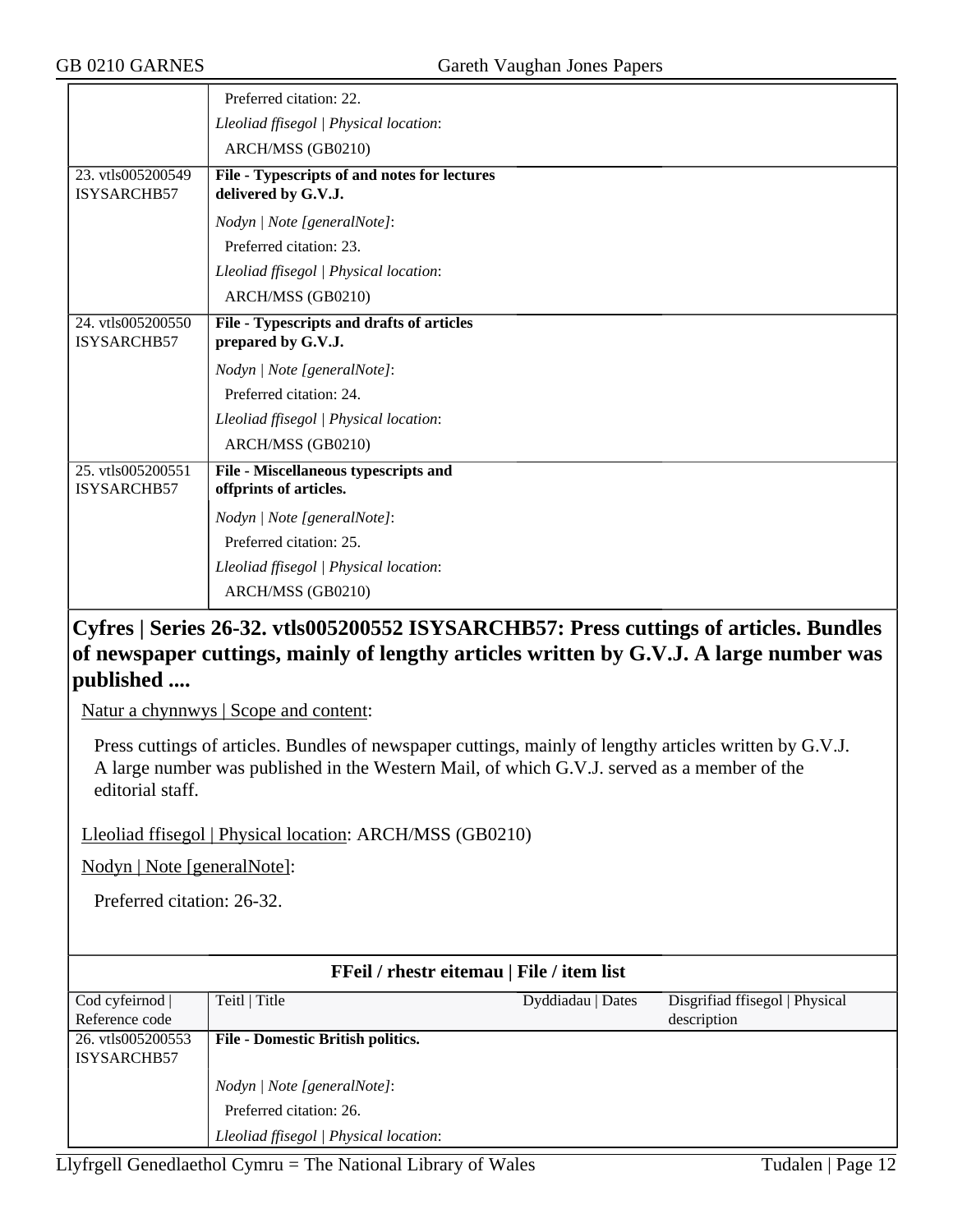|                                                                                    | ARCH/MSS (GB0210)                                        |  |  |
|------------------------------------------------------------------------------------|----------------------------------------------------------|--|--|
| 27. vtls005200554                                                                  | File - Wales: cultural and historical.                   |  |  |
| ISYSARCHB57                                                                        |                                                          |  |  |
|                                                                                    | Nodyn   Note [generalNote]:                              |  |  |
|                                                                                    | Preferred citation: 27.                                  |  |  |
|                                                                                    | Lleoliad ffisegol   Physical location:                   |  |  |
|                                                                                    | ARCH/MSS (GB0210)                                        |  |  |
| 28. vtls005200555<br>ISYSARCHB57                                                   | File - The U.S.A.                                        |  |  |
|                                                                                    | Nodyn   Note [generalNote]:                              |  |  |
|                                                                                    | Preferred citation: 28.                                  |  |  |
|                                                                                    | Lleoliad ffisegol   Physical location:                   |  |  |
|                                                                                    | ARCH/MSS (GB0210)                                        |  |  |
| 29. vtls005200556<br>ISYSARCHB57                                                   | File - Russia.                                           |  |  |
|                                                                                    | Nodyn   Note [generalNote]:                              |  |  |
|                                                                                    | Preferred citation: 29.                                  |  |  |
|                                                                                    | Lleoliad ffisegol   Physical location:                   |  |  |
|                                                                                    | ARCH/MSS (GB0210)                                        |  |  |
| 30. vtls005200557<br>ISYSARCHB57                                                   | File - Hitler's Germany.                                 |  |  |
|                                                                                    | Nodyn   Note [generalNote]:                              |  |  |
|                                                                                    | Preferred citation: 30.                                  |  |  |
|                                                                                    | Lleoliad ffisegol   Physical location:                   |  |  |
|                                                                                    | ARCH/MSS (GB0210)                                        |  |  |
| 31. vtls005200558                                                                  | File - France.                                           |  |  |
| ISYSARCHB57                                                                        |                                                          |  |  |
|                                                                                    | Nodyn   Note [generalNote]:                              |  |  |
|                                                                                    | Preferred citation: 31.                                  |  |  |
|                                                                                    | Lleoliad ffisegol   Physical location:                   |  |  |
|                                                                                    | ARCH/MSS (GB0210)                                        |  |  |
| 32. vtls005200559<br>ISYSARCHB57                                                   | File - Japan.                                            |  |  |
|                                                                                    | Nodyn   Note [generalNote]:                              |  |  |
|                                                                                    | Preferred citation: 32.                                  |  |  |
|                                                                                    | Lleoliad ffisegol   Physical location:                   |  |  |
|                                                                                    | ARCH/MSS (GB0210)                                        |  |  |
| Cyfres   Series 33-34 vtls005200560 ISYSARCHB57: Papers concerning G.V.J.'s death, |                                                          |  |  |
| $Dyddiad   Date: 1935. (dyddiad creu)   (date of creation)$                        |                                                          |  |  |
|                                                                                    | Lleoliad ffisegol   Physical location: ARCH/MSS (GB0210) |  |  |
| Nodyn   Note [generalNote]:                                                        |                                                          |  |  |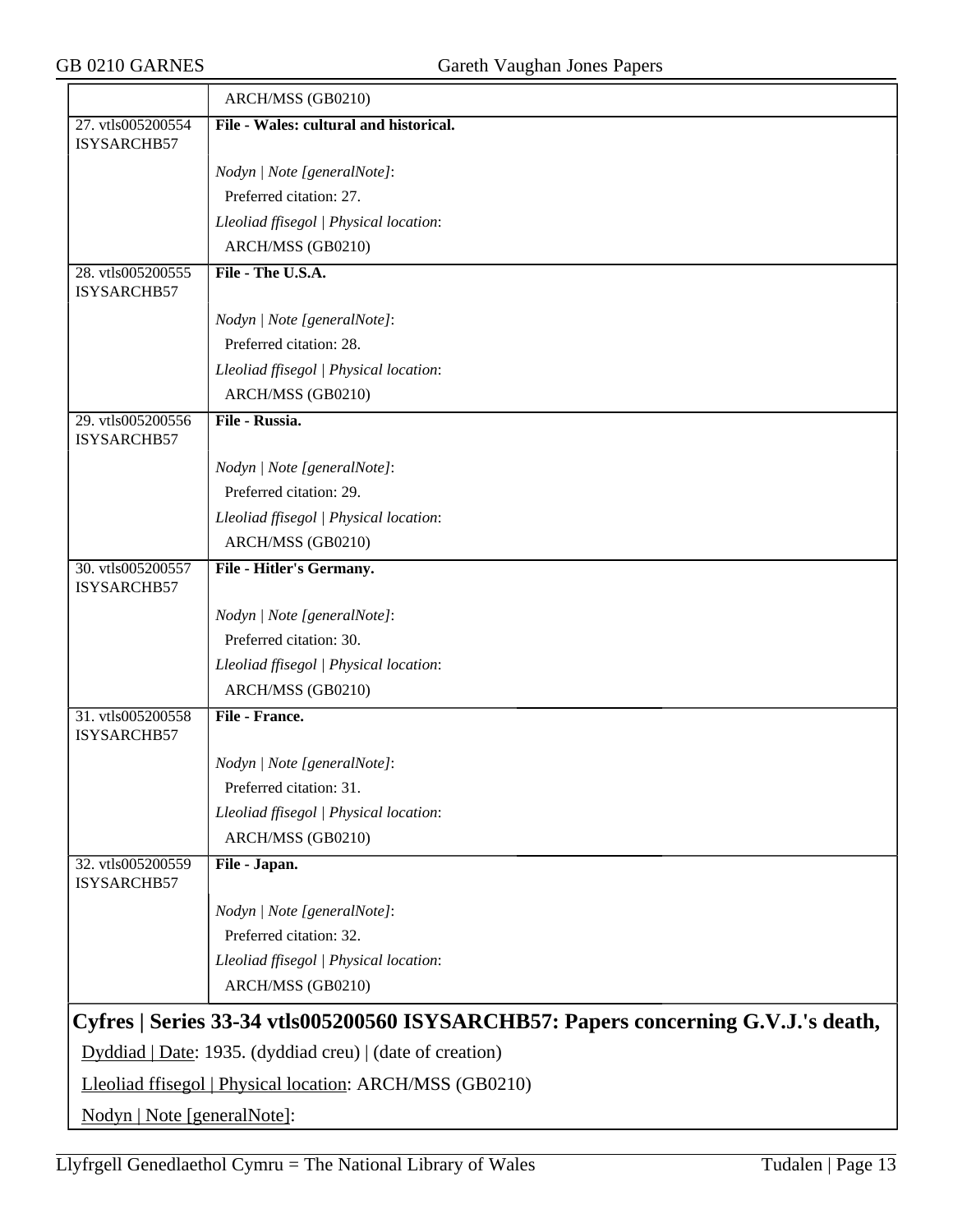Preferred citation: 33-34.

| FFeil / rhestr eitemau   File / item list |                                                                                                                                                                                                    |                   |                                               |  |
|-------------------------------------------|----------------------------------------------------------------------------------------------------------------------------------------------------------------------------------------------------|-------------------|-----------------------------------------------|--|
| Cod cyfeirnod  <br>Reference code         | Teitl   Title                                                                                                                                                                                      | Dyddiadau   Dates | Disgrifiad ffisegol   Physical<br>description |  |
| 33. vtls005200561<br>ISYSARCHB57          | File - Press notices and papers relating to<br>G.V.J.'s capture and subsequent murder<br>by Chinese bandits, 12 August,                                                                            | 1935.             |                                               |  |
|                                           | Natur a chynnwys / Scope and content:                                                                                                                                                              |                   |                                               |  |
|                                           | Press notices and papers relating to G.V.J.'s capture and subsequent murder by Chinese bandits, 12<br>August 1935.                                                                                 |                   |                                               |  |
|                                           | Nodyn   Note [generalNote]:                                                                                                                                                                        |                   |                                               |  |
|                                           | Preferred citation: 33.                                                                                                                                                                            |                   |                                               |  |
|                                           | Lleoliad ffisegol   Physical location:                                                                                                                                                             |                   |                                               |  |
|                                           | ARCH/MSS (GB0210)                                                                                                                                                                                  |                   |                                               |  |
| 34. vtls005200562<br>ISYSARCHB57          | File - Obituaries and tributes to G.V.J.,<br>and press accounts of his memorial<br>services at Barry and Cardiff. See also no.<br>50                                                               | 1935.             |                                               |  |
|                                           | Natur a chynnwys / Scope and content:                                                                                                                                                              |                   |                                               |  |
|                                           | Obituaries and tributes to G.V.J., and press accounts of his memorial services at Barry and Cardiff. See<br>also no. 50 for sympathy letters addressed to Major Edgar Jones on the death of G.V.J. |                   |                                               |  |
|                                           | Nodyn   Note [generalNote]:                                                                                                                                                                        |                   |                                               |  |
|                                           | Preferred citation: 34.                                                                                                                                                                            |                   |                                               |  |
|                                           | Lleoliad ffisegol   Physical location:<br>ARCH/MSS (GB0210)                                                                                                                                        |                   |                                               |  |
|                                           | Cyfres   Series 35-47 (RESTRICTED ACCESS - see Conditions governing access).                                                                                                                       |                   |                                               |  |
|                                           | vtls005200563 ISYSARCHB57: Miscellanea.                                                                                                                                                            |                   |                                               |  |
|                                           | Lleoliad ffisegol   Physical location: ARCH/MSS (GB0210) [RESTRICTED ACCESS]                                                                                                                       |                   |                                               |  |
| Nodyn   Note [generalNote]:               |                                                                                                                                                                                                    |                   |                                               |  |
| Preferred citation: 35-47.                |                                                                                                                                                                                                    |                   |                                               |  |
|                                           | Cyfyngiadau ar fynediad   Restrictions on access:                                                                                                                                                  |                   |                                               |  |
|                                           | **Peidiwch â chylchredeg ffeil 35-42 heb ganiatad Pennaeth Casgliadau Unigryw a Gofal Casgliadau,                                                                                                  |                   |                                               |  |
|                                           | Pennaeth Archifau a Llawysgrifau neu'r Archif Wleidyddol Gymreig/Do not circulate file 35-42                                                                                                       |                   |                                               |  |
|                                           | without permission from the Head of Unique Collections and Collection Care, the Head of Archives                                                                                                   |                   |                                               |  |
|                                           | and Manuscripts or the Welsh Political Archive**                                                                                                                                                   |                   |                                               |  |
|                                           | FFeil / rhestr eitemau   File / item list                                                                                                                                                          |                   |                                               |  |
| Cod cyfeirnod  <br>Reference code         | Teitl   Title                                                                                                                                                                                      | Dyddiadau   Dates | Disgrifiad ffisegol   Physical<br>description |  |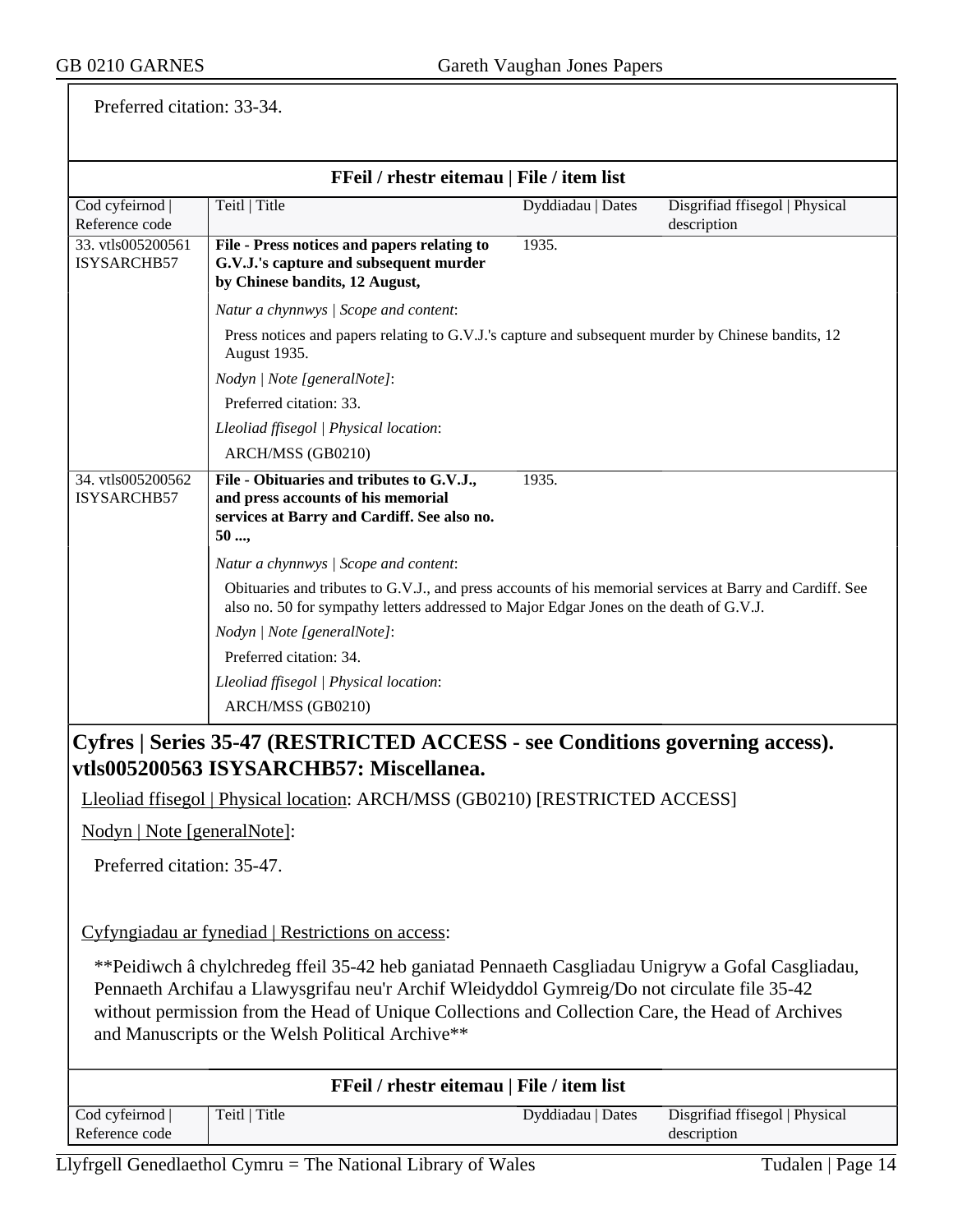# GB 0210 GARNES Gareth Vaughan Jones Papers

| 35 (RESTRICTED                                                     | 1931<br>File - Pocket notebook containing rough<br>1 vol.                                                                                                                                                                                                         |
|--------------------------------------------------------------------|-------------------------------------------------------------------------------------------------------------------------------------------------------------------------------------------------------------------------------------------------------------------|
| ACCESS - see<br>Conditions                                         | notes by Gareth Vaughan Jones of his visit<br>to the U.S.S.R. with Jack Heinz in 1931.                                                                                                                                                                            |
| governing access)                                                  |                                                                                                                                                                                                                                                                   |
| vtls005200564                                                      |                                                                                                                                                                                                                                                                   |
| ISYSARCHB57                                                        |                                                                                                                                                                                                                                                                   |
|                                                                    | Natur a chynnwys / Scope and content:                                                                                                                                                                                                                             |
|                                                                    | Pocket notebook containing rough notes by Gareth Vaughan Jones of his visit to the U.S.S.R. with Jack                                                                                                                                                             |
|                                                                    | Heinz in 1931. See alos file B1/6 (Diary - Europe and Russia, 1931).                                                                                                                                                                                              |
|                                                                    | Nodyn   Note [generalNote]:                                                                                                                                                                                                                                       |
|                                                                    | Preferred citation: 35.                                                                                                                                                                                                                                           |
|                                                                    | Nodyn   Note [generalNote]:                                                                                                                                                                                                                                       |
|                                                                    | See also file B1/6 (Diary - Europe and Russia 1931).                                                                                                                                                                                                              |
|                                                                    | Lleoliad ffisegol   Physical location:                                                                                                                                                                                                                            |
|                                                                    | ARCH/MSS (GB0210) [RESTRICTED ACCESS]                                                                                                                                                                                                                             |
| 36 (RESTRICTED<br>ACCESS - see<br>Conditions<br>governing access). | File - Pocketbook with notes from a visit to<br>1933<br>1 vol.<br><b>Germany</b>                                                                                                                                                                                  |
|                                                                    | Natur a chynnwys / Scope and content:                                                                                                                                                                                                                             |
|                                                                    | Pocketbook containing notes from a visit to Germany in January 1933. See also file B1/19 'Hitler diary'                                                                                                                                                           |
|                                                                    | from February 1933.                                                                                                                                                                                                                                               |
|                                                                    | Nodyn   Note [generalNote]:                                                                                                                                                                                                                                       |
|                                                                    | See also file 39, 42, B1/9 and B1/14.                                                                                                                                                                                                                             |
|                                                                    | Nodyn   Note [generalNote]:                                                                                                                                                                                                                                       |
|                                                                    | Preferred citation: 36.                                                                                                                                                                                                                                           |
|                                                                    | Lleoliad ffisegol   Physical location:                                                                                                                                                                                                                            |
|                                                                    | ARCH/MSS (GB0210) [RESTRICTED ACCESS]                                                                                                                                                                                                                             |
| 37 (RESTRICTED                                                     | <b>File - Round the World Tour Diaries</b><br>1934<br>1 vol.                                                                                                                                                                                                      |
| ACCESS - see                                                       | volume 1: United States of America                                                                                                                                                                                                                                |
| Conditions                                                         |                                                                                                                                                                                                                                                                   |
| governing access).                                                 |                                                                                                                                                                                                                                                                   |
|                                                                    | Natur a chynnwys / Scope and content:                                                                                                                                                                                                                             |
|                                                                    | First in a series of diaries from Gareth Vaughan Jones's 'Round the World Tour' starting on 25 October<br>1934 with his journey to New York. See also Round the World Tour diary volume 2 (B3/16), volume 3<br>$(38)$ , volume 4 $(40)$ and volumes 5-11 $(B2)$ . |
|                                                                    | Nodyn   Note [generalNote]:                                                                                                                                                                                                                                       |
|                                                                    | See also Round the World Tour diary volume $2$ (B3/16), volume $3$ (38), volume $4$ (40) and volumes $5-11$<br>$(B2)$ .                                                                                                                                           |
|                                                                    | Nodyn   Note [generalNote]:                                                                                                                                                                                                                                       |
|                                                                    | Preferred citation: 37                                                                                                                                                                                                                                            |
|                                                                    | Lleoliad ffisegol   Physical location:                                                                                                                                                                                                                            |
|                                                                    | ARCH/MSS (GB0210) [RESTRICTED ACCESS]                                                                                                                                                                                                                             |
| 38 (RESTRICTED                                                     | <b>File - Round the World Tour Diaries</b><br>1934<br>1 vol.                                                                                                                                                                                                      |
| ACCESS - see                                                       | volume 3: United States of America                                                                                                                                                                                                                                |
| Conditions                                                         |                                                                                                                                                                                                                                                                   |
| governing access).                                                 |                                                                                                                                                                                                                                                                   |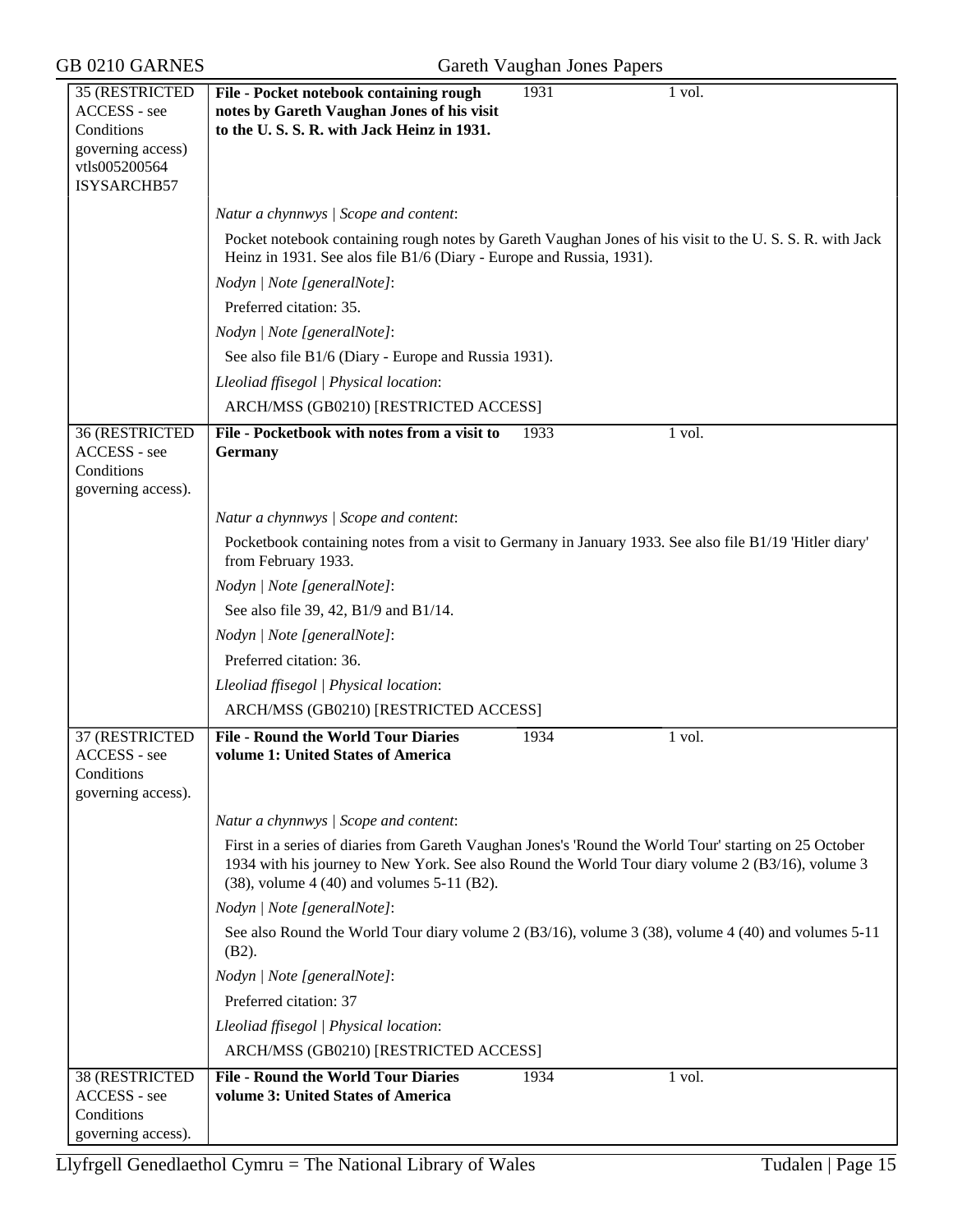$\equiv$ 

|                                                                    | Natur a chynnwys / Scope and content:                                                                                                                                                                                                                         |  |  |  |
|--------------------------------------------------------------------|---------------------------------------------------------------------------------------------------------------------------------------------------------------------------------------------------------------------------------------------------------------|--|--|--|
|                                                                    | Third in a series of diaries from Gareth Vaughan Jones's 'Round the World Tour' starting on 17<br>December 1934 in Hollywood. See also Round the World Tour diary volume 2 (B3/16), volume 3 (38),<br>volume $4(40)$ and volumes $5-11(B2)$ .                 |  |  |  |
|                                                                    | Nodyn   Note [generalNote]:                                                                                                                                                                                                                                   |  |  |  |
|                                                                    | See also Round the World Tour diary volume 2 (B3/16), volume 3(38), volume 4 (40) and volumes 5-11<br>$(B2)$ .                                                                                                                                                |  |  |  |
|                                                                    | Nodyn   Note [generalNote]:                                                                                                                                                                                                                                   |  |  |  |
|                                                                    | Preferred citation: 38.                                                                                                                                                                                                                                       |  |  |  |
|                                                                    | Lleoliad ffisegol   Physical location:                                                                                                                                                                                                                        |  |  |  |
|                                                                    | ARCH/MSS (GB0210) [RESTRICTED ACCESS]                                                                                                                                                                                                                         |  |  |  |
| 39 (RESTRICTED<br>ACCESS - see<br>Conditions<br>governing access). | File - Pocketbook with notes from a visit to<br>[?1933]<br>1 vol.<br><b>Germany</b>                                                                                                                                                                           |  |  |  |
|                                                                    | Natur a chynnwys / Scope and content:                                                                                                                                                                                                                         |  |  |  |
|                                                                    | Pocketbook containing notes on developments in Germany including descriptions of Nazi territorial                                                                                                                                                             |  |  |  |
|                                                                    | policies. Contains a number of blank pages with some notes at the end.                                                                                                                                                                                        |  |  |  |
|                                                                    | Nodyn   Note [generalNote]:                                                                                                                                                                                                                                   |  |  |  |
|                                                                    | Preferred citation: 39.                                                                                                                                                                                                                                       |  |  |  |
|                                                                    | Nodyn   Note [generalNote]:                                                                                                                                                                                                                                   |  |  |  |
|                                                                    | See also files 36, 42, B1/9 and B1/14.                                                                                                                                                                                                                        |  |  |  |
|                                                                    | Lleoliad ffisegol   Physical location:                                                                                                                                                                                                                        |  |  |  |
|                                                                    | ARCH/MSS (GB0210) [RESTRICTED ACCESS]                                                                                                                                                                                                                         |  |  |  |
| 40 (RESTRICTED<br>ACCESS - see<br>Conditions<br>governing access). | <b>File - Round the World Tour Diaries</b><br>1935<br>1 vol.<br>volume 4: United States of America                                                                                                                                                            |  |  |  |
|                                                                    | Natur a chynnwys / Scope and content:                                                                                                                                                                                                                         |  |  |  |
|                                                                    | Fourth in a series of diaries from Gareth Vaughan Jones's 'Round the World Tour' starting on 11 January<br>1935 in the United States of America. See also Round the World Tour diary volume 1 (37), volume 2<br>(B3/16), volume 3 (38) and volumes 5-11 (B2). |  |  |  |
|                                                                    | Nodyn   Note [generalNote]:                                                                                                                                                                                                                                   |  |  |  |
|                                                                    | See also Round the World Tour diary volume 1 (37), volume 2 (B3/16), volume 3 (38) and volumes $5-11$<br>$(B2)$ .                                                                                                                                             |  |  |  |
|                                                                    | Nodyn   Note [generalNote]:                                                                                                                                                                                                                                   |  |  |  |
|                                                                    | Preferred citation: 40.                                                                                                                                                                                                                                       |  |  |  |
|                                                                    | Lleoliad ffisegol   Physical location:                                                                                                                                                                                                                        |  |  |  |
|                                                                    | ARCH/MSS (GB0210) [RESTRICTED ACCESS]                                                                                                                                                                                                                         |  |  |  |
| 41 (RESTRICTED<br>ACCESS - see<br>Conditions<br>governing access)  | File - Pocketbook containing notes from<br>[1934]<br>1 vol.<br><b>Trieste</b>                                                                                                                                                                                 |  |  |  |
|                                                                    | Natur a chynnwys / Scope and content:                                                                                                                                                                                                                         |  |  |  |
|                                                                    | Pocketbook containing notes from Trieste and observations on the situation in Italy and Germany. Gareth<br>travelled to Trieste from Vienna in August 1934, covering the events following the assassination of                                                |  |  |  |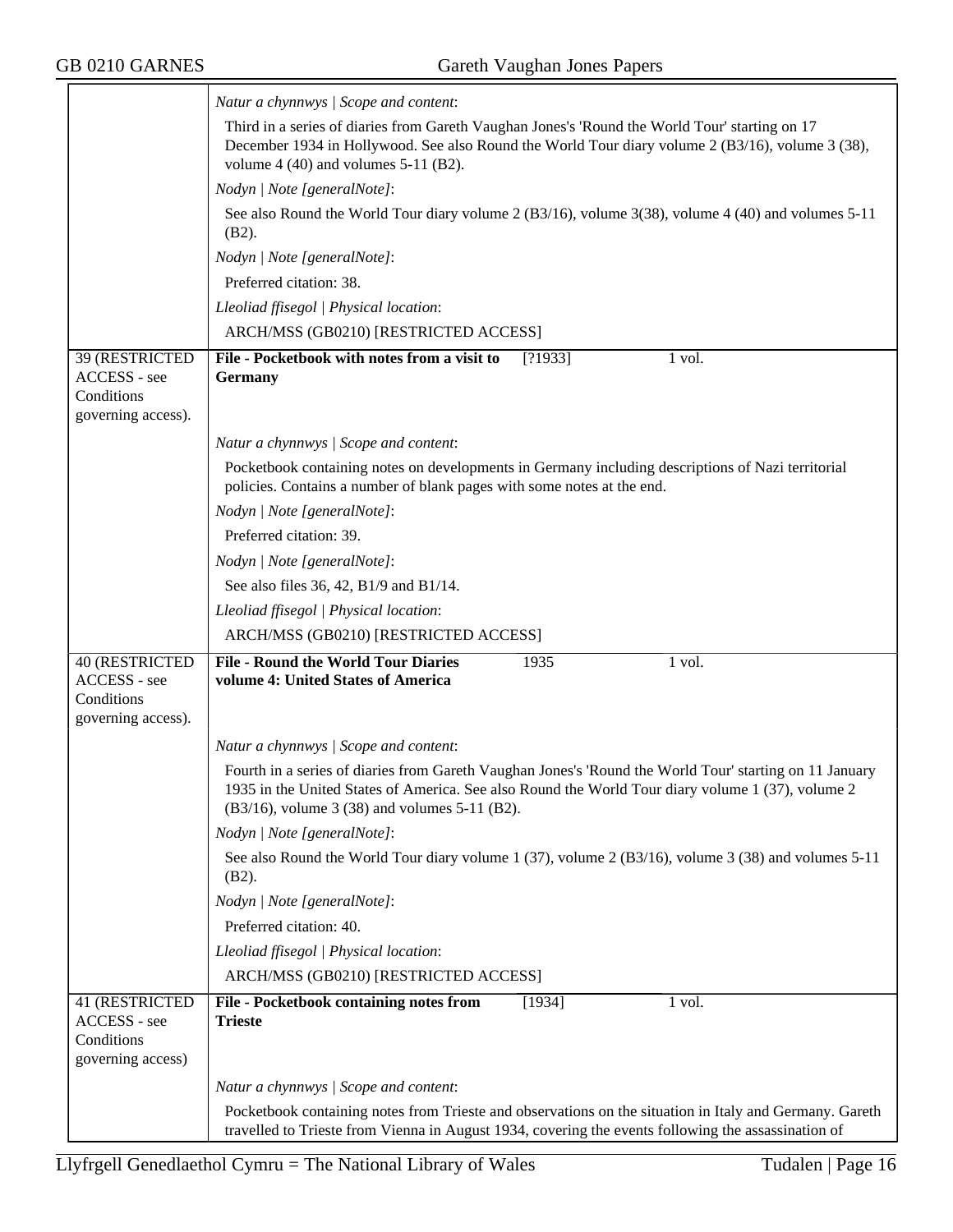GB 0210 GARNES Gareth Vaughan Jones Papers

|                                         | Austrian Chancellor Engelbert Dollfuss. It also includes notes from a Goering speech from August 1934,<br>corresponding with an article published in the Western Mail.                                                                                                                              |  |  |  |
|-----------------------------------------|-----------------------------------------------------------------------------------------------------------------------------------------------------------------------------------------------------------------------------------------------------------------------------------------------------|--|--|--|
|                                         | Nodyn   Note [generalNote]:                                                                                                                                                                                                                                                                         |  |  |  |
|                                         | Preferred citation: 41                                                                                                                                                                                                                                                                              |  |  |  |
|                                         | Nodyn   Note [generalNote]:                                                                                                                                                                                                                                                                         |  |  |  |
|                                         | See also files 36, 39 and B1/9 'Hitler diary'                                                                                                                                                                                                                                                       |  |  |  |
|                                         | Lleoliad ffisegol   Physical location:                                                                                                                                                                                                                                                              |  |  |  |
|                                         | ARCH/MSS (GB0210) [RESTRICTED ACCESS]                                                                                                                                                                                                                                                               |  |  |  |
| 42 (RESTRICTED                          | File - Diary of a trip to Germany<br>1934<br>1 vol.                                                                                                                                                                                                                                                 |  |  |  |
| ACCESS - see                            |                                                                                                                                                                                                                                                                                                     |  |  |  |
| Conditions                              |                                                                                                                                                                                                                                                                                                     |  |  |  |
| governing access).                      |                                                                                                                                                                                                                                                                                                     |  |  |  |
|                                         | Natur a chynnwys / Scope and content:                                                                                                                                                                                                                                                               |  |  |  |
|                                         | Diary of a visit to Germany starting on 1 October 1934 with the final dated entry on 15 October 1934.<br>Discusses the political and economic system in Germany and notes meetings with Lady Rhondda on the<br>train and Ernst Jackh where he discusses the Berlin section of the New Commonwealth. |  |  |  |
|                                         | Nodyn   Note [generalNote]:                                                                                                                                                                                                                                                                         |  |  |  |
|                                         | Preferred citation: 42.                                                                                                                                                                                                                                                                             |  |  |  |
|                                         | Nodyn   Note [generalNote]:                                                                                                                                                                                                                                                                         |  |  |  |
|                                         | See also files 36, 39 and B1/9 and B1/14. See also Lord Davies of Llandinam Papers B33/5.                                                                                                                                                                                                           |  |  |  |
|                                         | Lleoliad ffisegol   Physical location:                                                                                                                                                                                                                                                              |  |  |  |
|                                         | ARCH/MSS (GB0210) [RESTRICTED ACCESS]                                                                                                                                                                                                                                                               |  |  |  |
| 43. vtls005200565<br>ISYSARCHB57        | File - Bundle of press cuttings relating to<br>May-June 1919.<br>the Peace of Versailles,                                                                                                                                                                                                           |  |  |  |
|                                         | Nodyn   Note [generalNote]:                                                                                                                                                                                                                                                                         |  |  |  |
|                                         | Preferred citation: 43.                                                                                                                                                                                                                                                                             |  |  |  |
|                                         | Lleoliad ffisegol   Physical location:                                                                                                                                                                                                                                                              |  |  |  |
|                                         | ARCH/MSS (GB0210)                                                                                                                                                                                                                                                                                   |  |  |  |
| 44. vtls005200566<br><b>ISYSARCHB57</b> | File - Miscellaneous press cuttings.                                                                                                                                                                                                                                                                |  |  |  |
|                                         | Nodyn   Note [generalNote]:                                                                                                                                                                                                                                                                         |  |  |  |
|                                         | Preferred citation: 44.                                                                                                                                                                                                                                                                             |  |  |  |
|                                         | Lleoliad ffisegol   Physical location:                                                                                                                                                                                                                                                              |  |  |  |
|                                         | ARCH/MSS (GB0210)                                                                                                                                                                                                                                                                                   |  |  |  |
| 45. vtls005200567<br>ISYSARCHB57        | File - Photographs and postcards.                                                                                                                                                                                                                                                                   |  |  |  |
|                                         | Nodyn   Note [generalNote]:                                                                                                                                                                                                                                                                         |  |  |  |
|                                         | Preferred citation: 45.                                                                                                                                                                                                                                                                             |  |  |  |
|                                         | Lleoliad ffisegol   Physical location:                                                                                                                                                                                                                                                              |  |  |  |
|                                         | ARCH/MSS (GB0210)                                                                                                                                                                                                                                                                                   |  |  |  |
| 46. vtls005200568<br>ISYSARCHB57        | File - Miscellaneous printed material.                                                                                                                                                                                                                                                              |  |  |  |
|                                         | Nodyn   Note [generalNote]:                                                                                                                                                                                                                                                                         |  |  |  |
|                                         | Preferred citation: 46.                                                                                                                                                                                                                                                                             |  |  |  |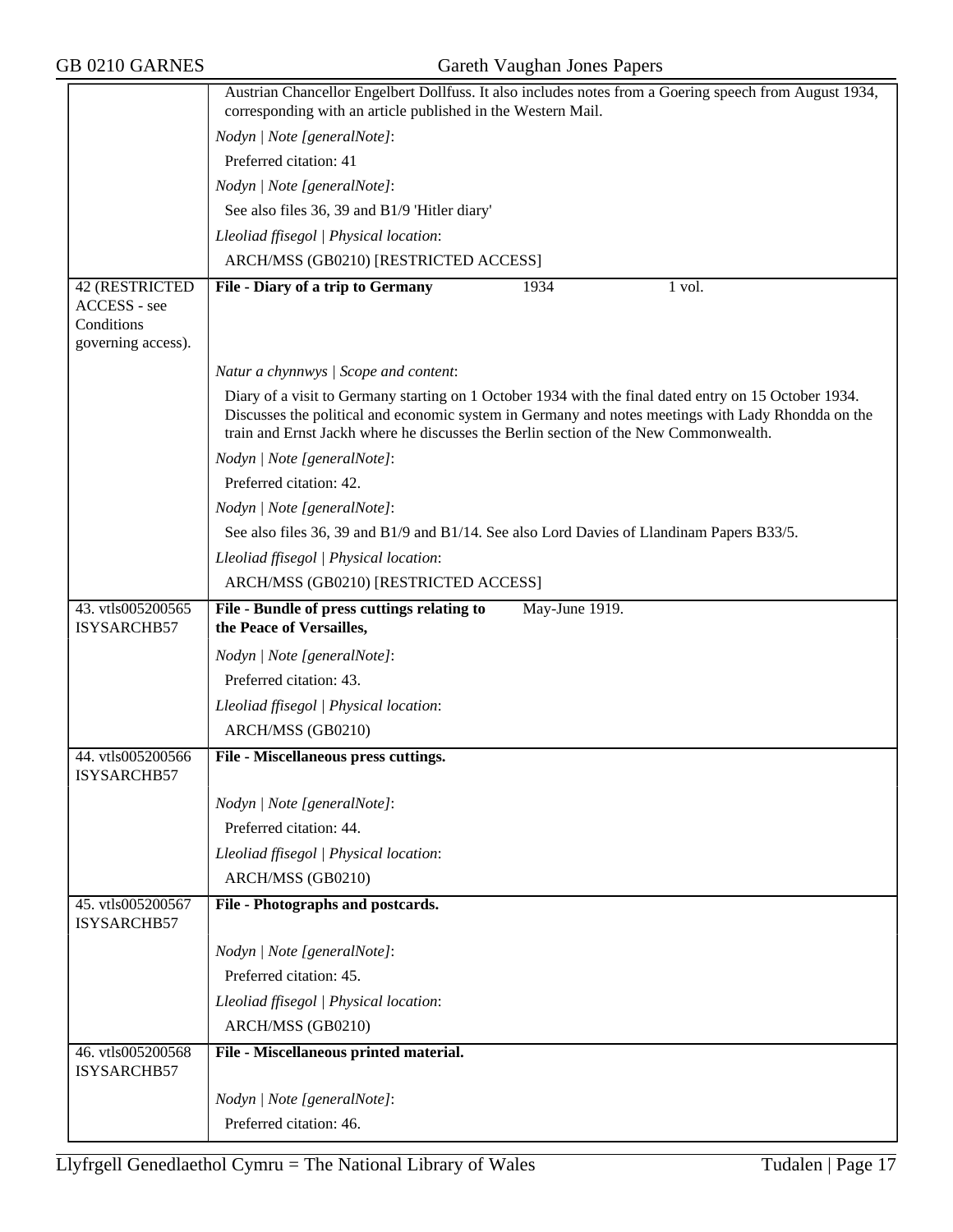|                   | Lleoliad ffisegol   Physical location: |
|-------------------|----------------------------------------|
|                   | ARCH/MSS (GB0210)                      |
| 47. vtls005200569 | File - Miscellaneous notes and papers, |
| ISYSARCHB57       | many fragments.                        |
|                   | Nodyn   Note [generalNote]:            |
|                   | Preferred citation: 47.                |
|                   | Lleoliad ffisegol   Physical location: |
|                   | ARCH/MSS (GB0210)                      |

## **Sub-sub-sub-fonds 48-57. vtls005200570 ISYSARCHB57: Dr Edgar Jones Papers,**

Dyddiad | Date: 1890-1953. (dyddiad creu) | (date of creation)

Lleoliad ffisegol | Physical location: ARCH/MSS (GB0210)

Nodyn | Note [generalNote]:

Preferred citation: 48-57.

| FFeil / rhestr eitemau   File / item list |                                                                                                                                                                                                                                                                                                                                                                                                                                                                                                                                                                                       |  |  |  |
|-------------------------------------------|---------------------------------------------------------------------------------------------------------------------------------------------------------------------------------------------------------------------------------------------------------------------------------------------------------------------------------------------------------------------------------------------------------------------------------------------------------------------------------------------------------------------------------------------------------------------------------------|--|--|--|
| Cod cyfeirnod                             | Teitl   Title<br>Disgrifiad ffisegol   Physical<br>Dyddiadau   Dates                                                                                                                                                                                                                                                                                                                                                                                                                                                                                                                  |  |  |  |
| Reference code                            | description                                                                                                                                                                                                                                                                                                                                                                                                                                                                                                                                                                           |  |  |  |
| 48. vtls005200571<br>ISYSARCHB57          | File - Letters to Dr Edgar Jones. The<br>correspondents include Thomas Charles<br>Edwards (48/2), Owen M Edwards (48/6),<br>H A L Fisher                                                                                                                                                                                                                                                                                                                                                                                                                                              |  |  |  |
|                                           | Natur a chynnwys / Scope and content:                                                                                                                                                                                                                                                                                                                                                                                                                                                                                                                                                 |  |  |  |
|                                           | Letters to Dr Edgar Jones. The correspondents include Thomas Charles Edwards (48/2), Owen M<br>Edwards (48/6), H A L Fisher (48/21), G. Hartwell Jones (48/27-8, 34, 38), Professor C H Herford<br>(48/3), T Rowland Hughes (48/39-40, 55-6), R T Jenkins (48/24), E Hills Johnes (48/11), Sir John Morris<br>Jones (48/8), Dr Thomas Jones CH (48/9, 49), T Gwyn Jones (48/30), Dyfnallt Owen (48/33), Robert<br>Williams Parry (48/36), Thomas Parry (48/41, 45), Sir Harry Reichel (48/5,22-3), Sydney Webb (48/10),<br>J E Mortimer Wheeler (48/15-16), and Eirene White (48/50). |  |  |  |
|                                           | Nodyn   Note [generalNote]:                                                                                                                                                                                                                                                                                                                                                                                                                                                                                                                                                           |  |  |  |
|                                           | Preferred citation: 48.                                                                                                                                                                                                                                                                                                                                                                                                                                                                                                                                                               |  |  |  |
|                                           | Lleoliad ffisegol   Physical location:                                                                                                                                                                                                                                                                                                                                                                                                                                                                                                                                                |  |  |  |
|                                           | ARCH/MSS (GB0210)                                                                                                                                                                                                                                                                                                                                                                                                                                                                                                                                                                     |  |  |  |
| 49. vtls005200572<br>ISYSARCHB57          | 1906-35.<br>File - Press cuttings and papers relating to<br>E.J.'s headship of Barry County School,                                                                                                                                                                                                                                                                                                                                                                                                                                                                                   |  |  |  |
|                                           | Nodyn   Note [generalNote]:                                                                                                                                                                                                                                                                                                                                                                                                                                                                                                                                                           |  |  |  |
|                                           | Preferred citation: 49.                                                                                                                                                                                                                                                                                                                                                                                                                                                                                                                                                               |  |  |  |
|                                           | Lleoliad ffisegol   Physical location:                                                                                                                                                                                                                                                                                                                                                                                                                                                                                                                                                |  |  |  |
|                                           | ARCH/MSS (GB0210)                                                                                                                                                                                                                                                                                                                                                                                                                                                                                                                                                                     |  |  |  |
| 50. vtls005200573<br>ISYSARCHB57          | 1935.<br>File - Letters to E.J. expressing sympathy<br>on the death of G.V.J. The correspondents<br>include J W Wheeler Bennett (50/9), W<br>Goscombe ,                                                                                                                                                                                                                                                                                                                                                                                                                               |  |  |  |
|                                           | Natur a chynnwys / Scope and content:                                                                                                                                                                                                                                                                                                                                                                                                                                                                                                                                                 |  |  |  |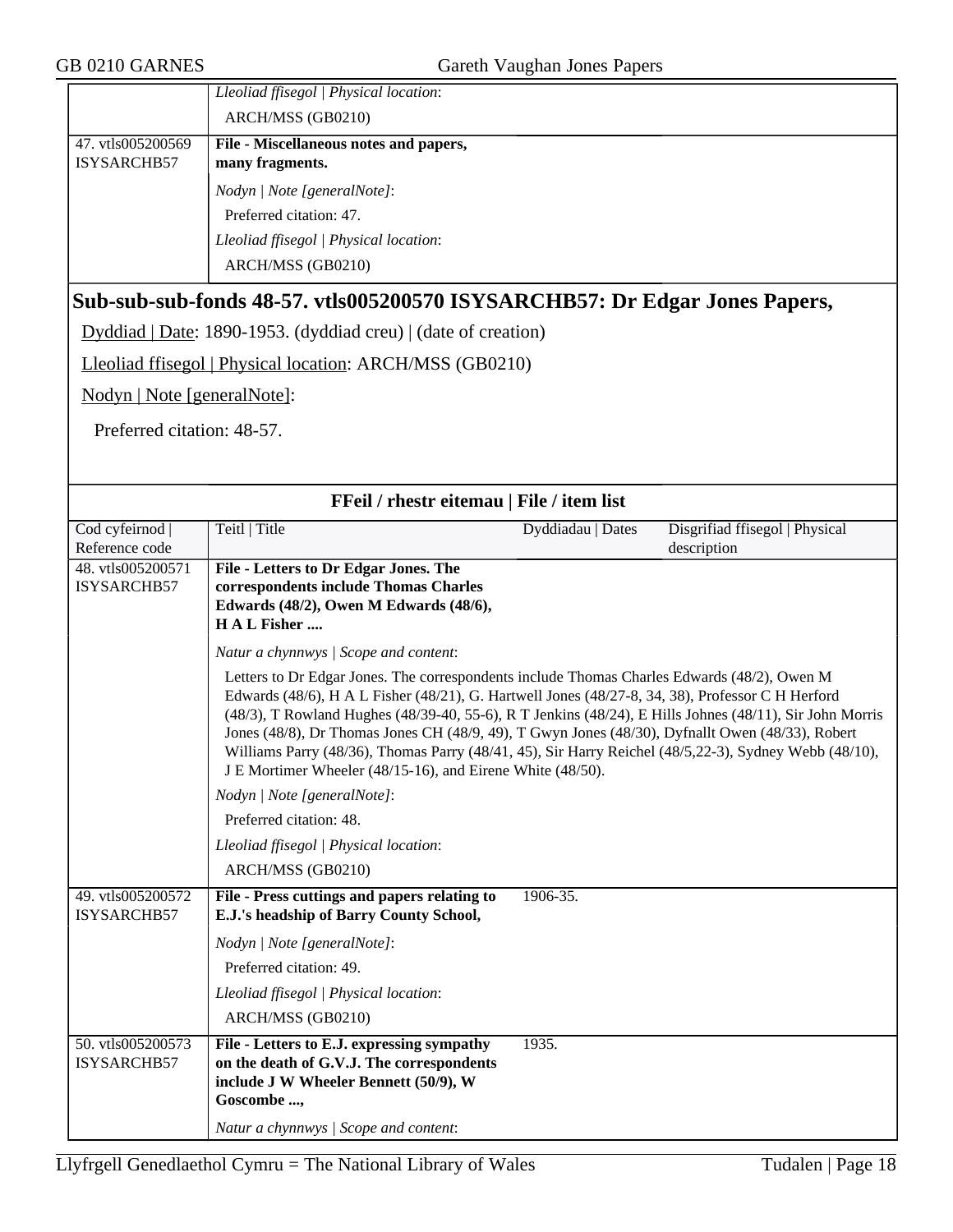$\overline{ }$ 

GB 0210 GARNES Gareth Vaughan Jones Papers

|                                  | Letters to E.J. expressing sympathy on the death of G.V.J. The correspondents include J W Wheeler<br>Bennett (50/9), W Goscombe John (50/13), G Hartwell Jones (50/5), Sir Henry Stuart Jones (50/8), Idwal<br>Jones, Lampeter (50/11), Sir Rhys Hopkin Morris (50/21), Bernard Pares (50/3,16,20), Lord Plymouth<br>(50/12) and Evelyn Wrench (50/17). See also numbers 33 and 34 for further papers relating to G.V.J.'s<br>death. |  |  |
|----------------------------------|--------------------------------------------------------------------------------------------------------------------------------------------------------------------------------------------------------------------------------------------------------------------------------------------------------------------------------------------------------------------------------------------------------------------------------------|--|--|
|                                  | Nodyn   Note [generalNote]:                                                                                                                                                                                                                                                                                                                                                                                                          |  |  |
|                                  | Preferred citation: 50.                                                                                                                                                                                                                                                                                                                                                                                                              |  |  |
|                                  | Lleoliad ffisegol   Physical location:                                                                                                                                                                                                                                                                                                                                                                                               |  |  |
|                                  | ARCH/MSS (GB0210)                                                                                                                                                                                                                                                                                                                                                                                                                    |  |  |
| 51. vtls005200574                | 1950.<br>File - Letters and telegrams to E.J.                                                                                                                                                                                                                                                                                                                                                                                        |  |  |
| ISYSARCHB57                      | expressing congratulations on the award of<br>the Freedom of the Borough of Barry,                                                                                                                                                                                                                                                                                                                                                   |  |  |
|                                  | Nodyn   Note [generalNote]:                                                                                                                                                                                                                                                                                                                                                                                                          |  |  |
|                                  | Preferred citation: 51.                                                                                                                                                                                                                                                                                                                                                                                                              |  |  |
|                                  | Lleoliad ffisegol   Physical location:                                                                                                                                                                                                                                                                                                                                                                                               |  |  |
|                                  | ARCH/MSS (GB0210)                                                                                                                                                                                                                                                                                                                                                                                                                    |  |  |
| 52. vtls005200575<br>ISYSARCHB57 | May 1953.<br>File - Papers relating to E.J.'s death<br>including a letter of sympathy from Miss<br><b>Cassie Davies,</b>                                                                                                                                                                                                                                                                                                             |  |  |
|                                  | Nodyn   Note [generalNote]:                                                                                                                                                                                                                                                                                                                                                                                                          |  |  |
|                                  | Preferred citation: 52.                                                                                                                                                                                                                                                                                                                                                                                                              |  |  |
|                                  | Lleoliad ffisegol   Physical location:                                                                                                                                                                                                                                                                                                                                                                                               |  |  |
|                                  | ARCH/MSS (GB0210)                                                                                                                                                                                                                                                                                                                                                                                                                    |  |  |
| 53. vtls005200576<br>ISYSARCHB57 | File - Typescripts of broadcasts and talks<br>1945.<br>by E.J. and others including 'Edrych yn ôl'<br>by E.J. broadcast in April,                                                                                                                                                                                                                                                                                                    |  |  |
|                                  | Natur a chynnwys / Scope and content:                                                                                                                                                                                                                                                                                                                                                                                                |  |  |
|                                  | Typescripts of broadcasts and talks by E.J. and others including 'Edrych yn ôl' by E.J. broadcast in April<br>1945.                                                                                                                                                                                                                                                                                                                  |  |  |
|                                  | Nodyn   Note [generalNote]:                                                                                                                                                                                                                                                                                                                                                                                                          |  |  |
|                                  | Preferred citation: 53.                                                                                                                                                                                                                                                                                                                                                                                                              |  |  |
|                                  | Lleoliad ffisegol   Physical location:                                                                                                                                                                                                                                                                                                                                                                                               |  |  |
|                                  | ARCH/MSS (GB0210)                                                                                                                                                                                                                                                                                                                                                                                                                    |  |  |
| 54. vtls005200577<br>ISYSARCHB57 | File - Miscellaneous press cuttings.                                                                                                                                                                                                                                                                                                                                                                                                 |  |  |
|                                  | Nodyn   Note [generalNote]:                                                                                                                                                                                                                                                                                                                                                                                                          |  |  |
|                                  | Preferred citation: 54.                                                                                                                                                                                                                                                                                                                                                                                                              |  |  |
|                                  | Lleoliad ffisegol   Physical location:                                                                                                                                                                                                                                                                                                                                                                                               |  |  |
|                                  | ARCH/MSS (GB0210)                                                                                                                                                                                                                                                                                                                                                                                                                    |  |  |
| 55. vtls005200578<br>ISYSARCHB57 | File - Miscellaneous photographs.                                                                                                                                                                                                                                                                                                                                                                                                    |  |  |
|                                  | Nodyn   Note [generalNote]:                                                                                                                                                                                                                                                                                                                                                                                                          |  |  |
|                                  | Preferred citation: 55.                                                                                                                                                                                                                                                                                                                                                                                                              |  |  |
|                                  | Lleoliad ffisegol   Physical location:                                                                                                                                                                                                                                                                                                                                                                                               |  |  |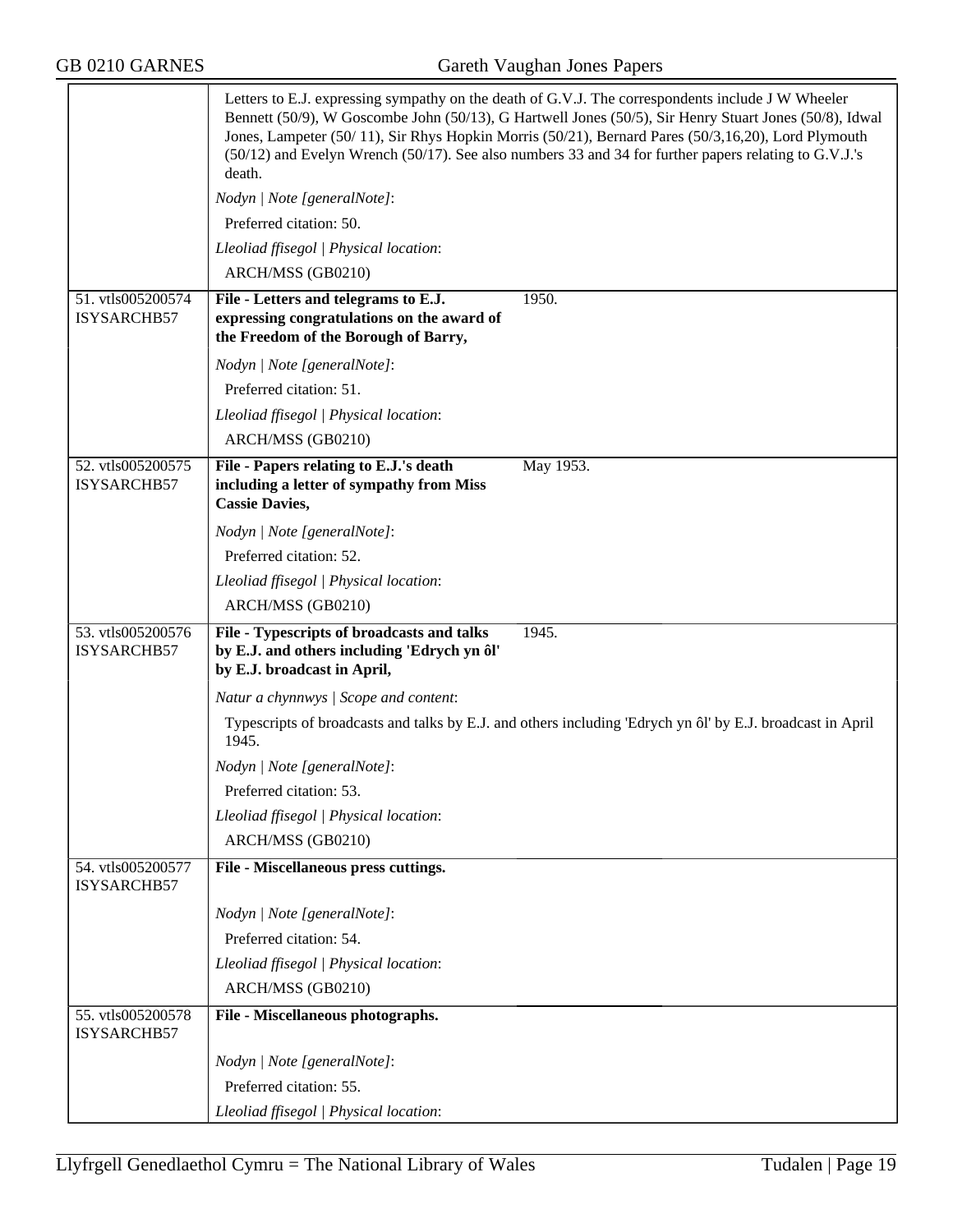|                                                                              | ARCH/MSS (GB0210)                      |  |
|------------------------------------------------------------------------------|----------------------------------------|--|
| 56. vtls005200579<br>ISYSARCHB57                                             | File - Miscellaneous printed material. |  |
|                                                                              | Nodyn   Note [generalNote]:            |  |
|                                                                              | Preferred citation: 56.                |  |
|                                                                              | Lleoliad ffisegol   Physical location: |  |
|                                                                              | ARCH/MSS (GB0210)                      |  |
| 57. vtls005200580<br><b>ISYSARCHB57</b>                                      | File - Rough notes by E.J.             |  |
|                                                                              | Nodyn   Note [generalNote]:            |  |
|                                                                              | Preferred citation: 57.                |  |
|                                                                              | Lleoliad ffisegol   Physical location: |  |
|                                                                              | ARCH/MSS (GB0210)                      |  |
| Sub-sub-sub-fonds 58. vtls005200581 ISYSARCHB57: Mrs Edgar Jones (Annie Gwen |                                        |  |
| <b>Jones</b> ) Papers.                                                       |                                        |  |
| Lleoliad ffisegol   Physical location: ARCH/MSS (GB0210)                     |                                        |  |
| Nodyn   Note [generalNote]:                                                  |                                        |  |
| Preferred citation: 58.                                                      |                                        |  |

| FFeil / rhestr eitemau   File / item list                                         |                                                                                                                            |                                           |                                               |  |
|-----------------------------------------------------------------------------------|----------------------------------------------------------------------------------------------------------------------------|-------------------------------------------|-----------------------------------------------|--|
| Cod cyfeirnod<br>Reference code                                                   | Teitl   Title                                                                                                              | Dyddiadau   Dates                         | Disgrifiad ffisegol   Physical<br>description |  |
| 58. vtls005200582<br>ISYSARCHB57                                                  | File - Letters to Mrs Edgar Jones.                                                                                         |                                           |                                               |  |
|                                                                                   | Nodyn   Note [generalNote]:                                                                                                |                                           |                                               |  |
|                                                                                   | Preferred citation: 58.                                                                                                    |                                           |                                               |  |
|                                                                                   | Lleoliad ffisegol   Physical location:                                                                                     |                                           |                                               |  |
|                                                                                   | ARCH/MSS (GB0210)                                                                                                          |                                           |                                               |  |
| <b>Jones Papers,</b><br>Nodyn   Note [generalNote]:<br>Preferred citation: 59-60. | $Dyddiad   Date: 1965-87. (dyddiad creu)   (date of creation)$<br>Lleoliad ffisegol   Physical location: ARCH/MSS (GB0210) |                                           |                                               |  |
|                                                                                   |                                                                                                                            | FFeil / rhestr eitemau   File / item list |                                               |  |
| Cod cyfeirnod<br>Reference code                                                   | Teitl   Title                                                                                                              | Dyddiadau   Dates                         | Disgrifiad ffisegol   Physical                |  |
|                                                                                   |                                                                                                                            |                                           | description                                   |  |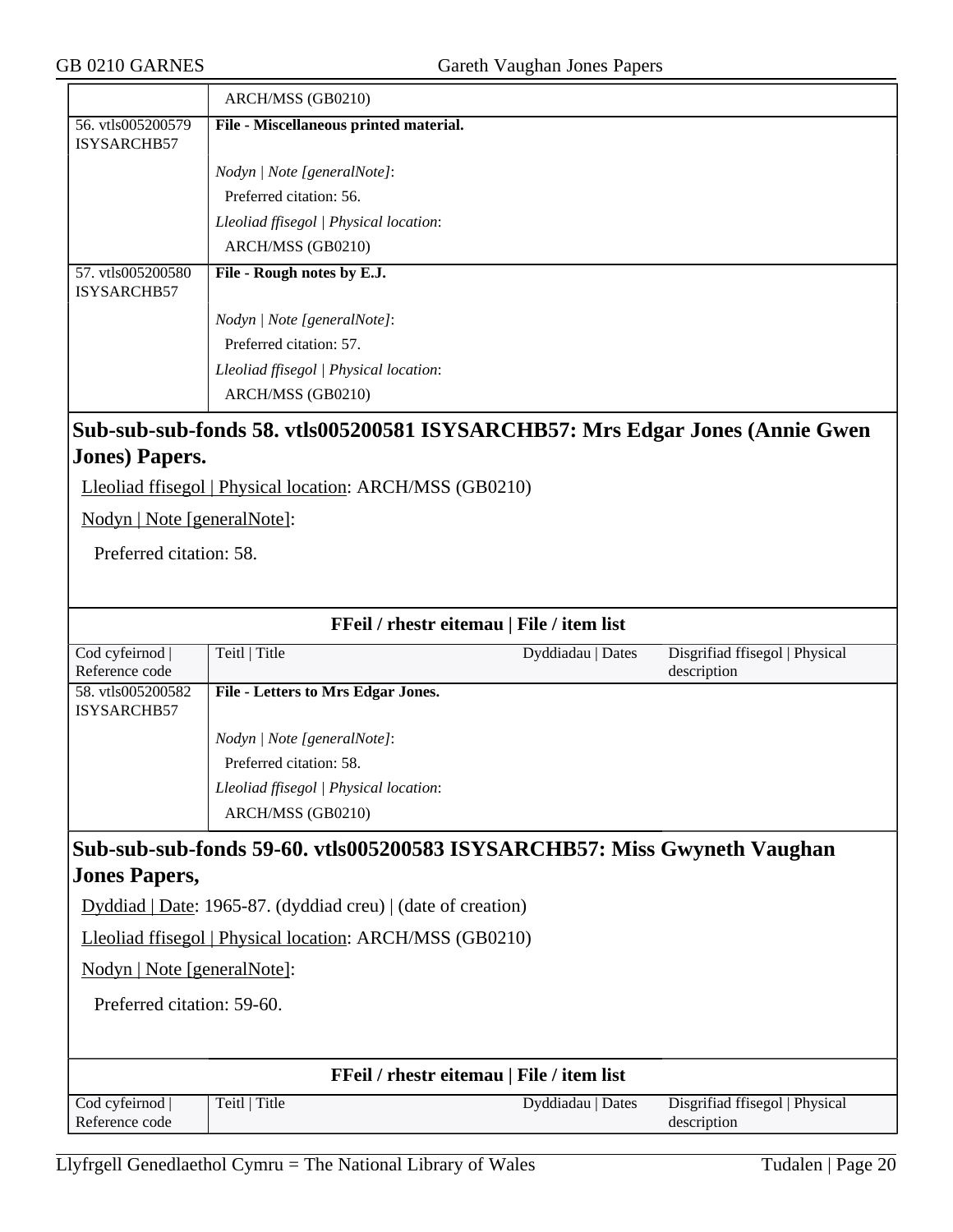#### GB 0210 GARNES Gareth Vaughan Jones Papers

|                     | 59. vtls005200584   File - Letters to Miss G.V.J, | 1965-87. |
|---------------------|---------------------------------------------------|----------|
| <b>LISYSARCHR57</b> |                                                   |          |

| <b>ISYSARCHB57</b> |                                        |
|--------------------|----------------------------------------|
|                    | Nodyn   Note [generalNote]:            |
|                    | Preferred citation: 59.                |
|                    | Lleoliad ffisegol   Physical location: |
|                    | ARCH/MSS (GB0210)                      |
| 60. vtls005200585  | File - Miscellaneous papers.           |
| ISYSARCHB57        |                                        |
|                    | Nodyn / Note [generalNote]:            |
|                    | Preferred citation: 60.                |
|                    | Lleoliad ffisegol   Physical location: |

## **Sub-sub-fonds 61-88 vtls005200586 ISYSARCHB57: 1991 Donation And 1992 Purchase,**

Dyddiad | Date: 1930-53. (dyddiad creu) | (date of creation)

## **Cyfres | Series 61-79. vtls005200587 ISYSARCHB57: Typescript articles,**

Dyddiad | Date: 1934-35. (dyddiad creu) | (date of creation)

Lleoliad ffisegol | Physical location: ARCH/MSS (GB0210)

Nodyn | Note [generalNote]:

Preferred citation: 61-79.

| FFeil / rhestr eitemau   File / item list |                                             |                   |                                |  |
|-------------------------------------------|---------------------------------------------|-------------------|--------------------------------|--|
| Cod cyfeirnod                             | Teitl   Title                               | Dyddiadau   Dates | Disgrifiad ffisegol   Physical |  |
| Reference code                            |                                             |                   | description                    |  |
| 61. vtls005200588                         | File - A lecture 'A Glimpse of Troubled     | 14 December 1934. |                                |  |
| ISYSARCHB57                               | Europe' given by G.V.J. to the Institute of |                   |                                |  |
|                                           | World Affairs, Riverside,                   |                   |                                |  |
|                                           | Nodyn / Note [generalNote]:                 |                   |                                |  |
|                                           | Preferred citation: 61.                     |                   |                                |  |
|                                           | Lleoliad ffisegol   Physical location:      |                   |                                |  |
|                                           | ARCH/MSS (GB0210)                           |                   |                                |  |

## **Is-gyfres | Subseries 62-79. vtls005200589 ISYSARCHB57: Press articles written by G.V.J. during his world tour,**

Dyddiad | Date: 1934-35. (dyddiad creu) | (date of creation)

Lleoliad ffisegol | Physical location: ARCH/MSS (GB0210)

Nodyn | Note [generalNote]:

Preferred citation: 62-79.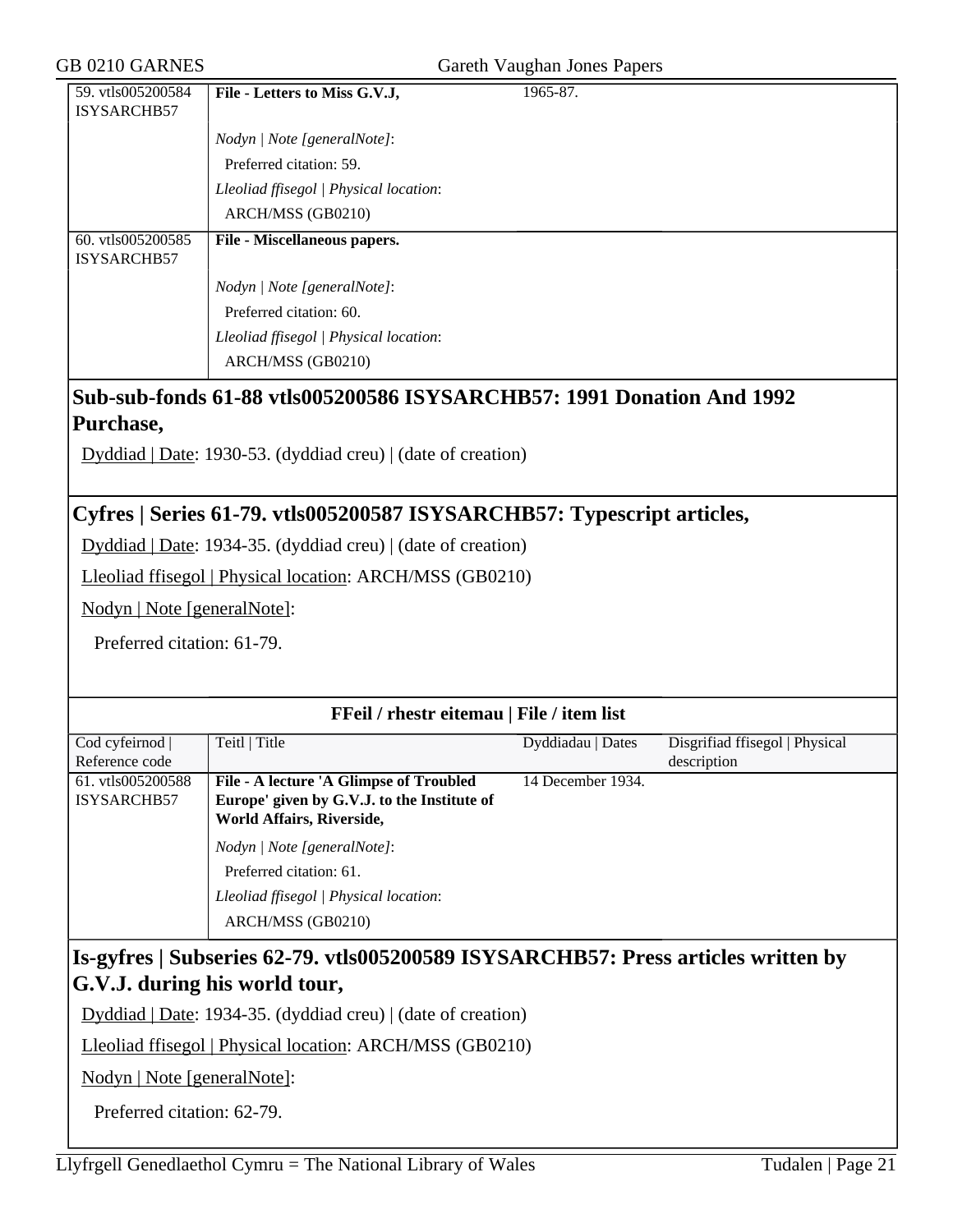$\overline{\phantom{0}}$ 

|                                        | FFeil / rhestr eitemau   File / item list                                                                     |                        |                                               |
|----------------------------------------|---------------------------------------------------------------------------------------------------------------|------------------------|-----------------------------------------------|
| Cod cyfeirnod<br>Reference code        | Teitl   Title                                                                                                 | Dyddiadau   Dates      | Disgrifiad ffisegol   Physical<br>description |
| 62. vtls005200590<br>ISYSARCHB57       | File - 'America - a National Revolution',                                                                     | $[1934 \times 1935]$ . |                                               |
|                                        | Nodyn   Note [generalNote]:                                                                                   |                        |                                               |
|                                        | Preferred citation: 62.                                                                                       |                        |                                               |
|                                        | Lleoliad ffisegol   Physical location:                                                                        |                        |                                               |
|                                        | ARCH/MSS (GB0210)                                                                                             |                        |                                               |
| 63. vtls005200591<br>ISYSARCHB57       | File - 'The Pacific Coast Outlook'. San<br>Francisco,                                                         | $[1934 \times 1935]$ . |                                               |
|                                        | Nodyn   Note [generalNote]:                                                                                   |                        |                                               |
|                                        | Preferred citation: 63.                                                                                       |                        |                                               |
|                                        | Lleoliad ffisegol   Physical location:                                                                        |                        |                                               |
|                                        | ARCH/MSS (GB0210)                                                                                             |                        |                                               |
| 64. vtls005200592<br>ISYSARCHB57       | File - 'If American Farmers were in Siam',                                                                    | $[1934 \times 1935]$ . |                                               |
|                                        | Nodyn   Note [generalNote]:                                                                                   |                        |                                               |
|                                        | Preferred citation: 64.                                                                                       |                        |                                               |
|                                        | Lleoliad ffisegol   Physical location:                                                                        |                        |                                               |
|                                        | ARCH/MSS (GB0210)                                                                                             |                        |                                               |
| 65. vtls005200593<br>ISYSARCHB57       | File - 'American - Japanese Relations :<br><b>Fiftieth Anniversary of Japanese</b><br>Immigration to Hawaii', | February 1935.         |                                               |
|                                        | Nodyn   Note [generalNote]:                                                                                   |                        |                                               |
|                                        | Preferred citation: 65.                                                                                       |                        |                                               |
|                                        | Lleoliad ffisegol   Physical location:                                                                        |                        |                                               |
|                                        | ARCH/MSS (GB0210)                                                                                             |                        |                                               |
| 66. vtls005200594<br>ISYSARCHB57       | File - 'Dutch Fears of Japan in the<br><b>Netherlands East Indies. Manchester</b><br>Guardian,                | $[1934 \times 1935]$ . |                                               |
|                                        | Nodyn   Note [generalNote]:                                                                                   |                        |                                               |
|                                        | Preferred citation: 66.                                                                                       |                        |                                               |
|                                        | Lleoliad ffisegol   Physical location:                                                                        |                        |                                               |
|                                        | ARCH/MSS (GB0210)                                                                                             |                        |                                               |
| 67-70.<br>vtls005200595<br>ISYSARCHB57 | File - 'If America Leaves A Briton Looks<br>at the Philippines'. Manila. 4 articles,                          | April 1935.            |                                               |
|                                        | Nodyn   Note [generalNote]:                                                                                   |                        |                                               |
|                                        | Preferred citation: 67-70.                                                                                    |                        |                                               |
|                                        | Lleoliad ffisegol   Physical location:                                                                        |                        |                                               |
|                                        | ARCH/MSS (GB0210)                                                                                             |                        |                                               |

٦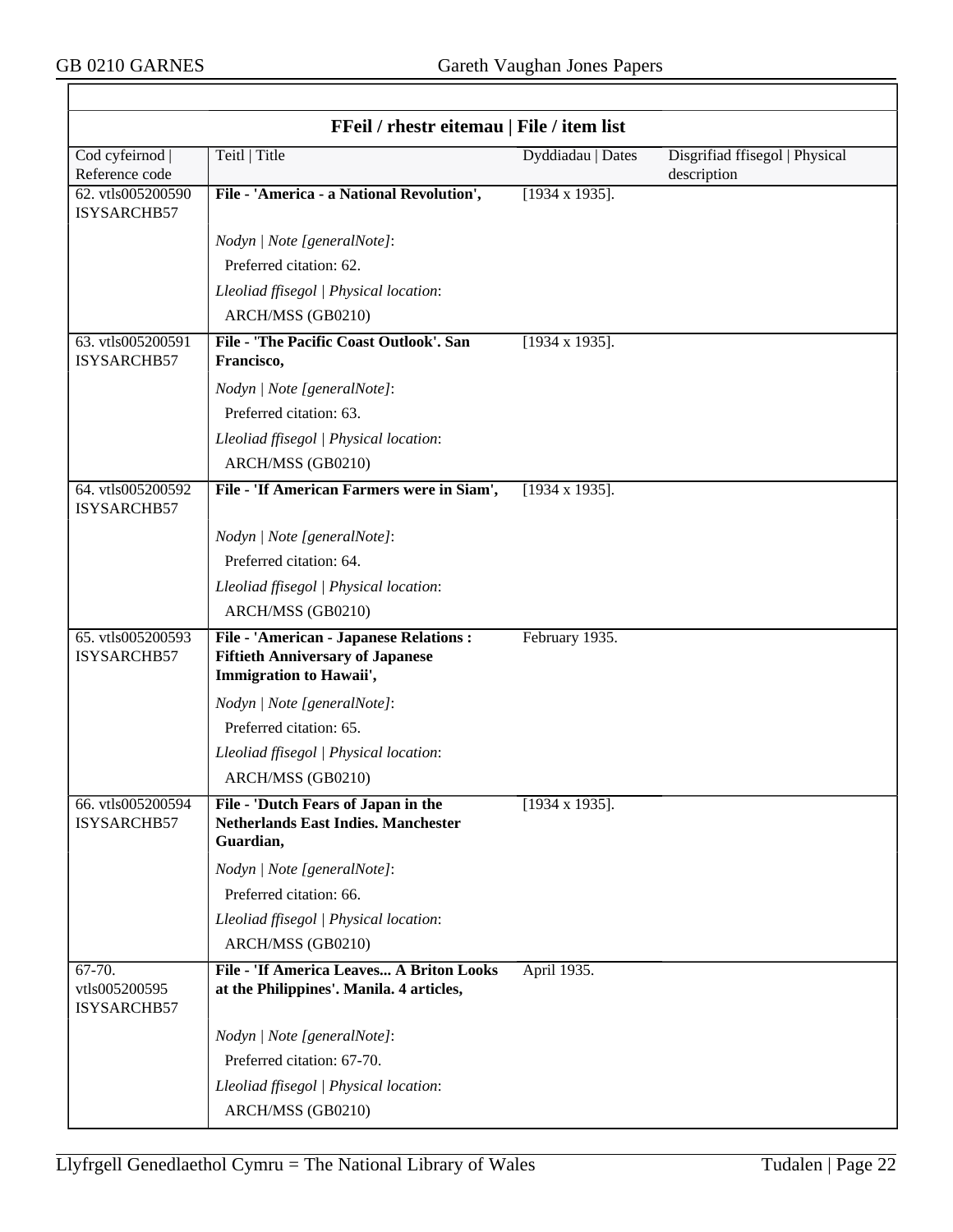| 71. vtls005200596<br>ISYSARCHB57 | File - 'Japanism and Manchukwo:<br>Interview with Mr Yosuka Matsuoka,<br>Japan's last representative at the League of  | March 1935.            |
|----------------------------------|------------------------------------------------------------------------------------------------------------------------|------------------------|
|                                  | Nations'. Tokyo,                                                                                                       |                        |
|                                  | Nodyn   Note [generalNote]:                                                                                            |                        |
|                                  | Preferred citation: 71.                                                                                                |                        |
|                                  | Lleoliad ffisegol   Physical location:                                                                                 |                        |
|                                  | ARCH/MSS (GB0210)                                                                                                      |                        |
| 72. vtls005200597<br>ISYSARCHB57 | File - 'Will Japan adopt Fascism? :<br>Interview with Yosuka Matsuoka. Tokyo,                                          | March 1935.            |
|                                  | Nodyn   Note [generalNote]:                                                                                            |                        |
|                                  | Preferred citation: 72.                                                                                                |                        |
|                                  | Lleoliad ffisegol   Physical location:                                                                                 |                        |
|                                  | ARCH/MSS (GB0210)                                                                                                      |                        |
| 73. vtls005200598<br>ISYSARCHB57 | File - 'The Land of Four Curses'. Saigon,<br>French Indo-China,                                                        | $[1934 \times 1935]$ . |
|                                  | Nodyn   Note [generalNote]:                                                                                            |                        |
|                                  | Preferred citation: 73.                                                                                                |                        |
|                                  | Lleoliad ffisegol   Physical location:                                                                                 |                        |
|                                  | ARCH/MSS (GB0210)                                                                                                      |                        |
| 74. vtls005200599<br>ISYSARCHB57 | File - 'Japanese Influence Spreads South'.<br>Java, Dutch East Indies,                                                 | $[1934 \times 1935]$ . |
|                                  | Nodyn   Note [generalNote]:                                                                                            |                        |
|                                  | Preferred citation: 74.                                                                                                |                        |
|                                  | Lleoliad ffisegol   Physical location:                                                                                 |                        |
|                                  | ARCH/MSS (GB0210)                                                                                                      |                        |
| 75. vtls005200600<br>ISYSARCHB57 | <b>File - 'The Siamese Minister of Education,</b><br>the Professor and the Journalist: a<br>Triologue'. Bangkok, Siam, | $[1934 \times 1935]$ . |
|                                  | Nodyn   Note [generalNote]:                                                                                            |                        |
|                                  | Preferred citation: 75.                                                                                                |                        |
|                                  | Lleoliad ffisegol   Physical location:                                                                                 |                        |
|                                  | ARCH/MSS (GB0210)                                                                                                      |                        |
| 76. vtls005200601<br>ISYSARCHB57 | File - 'Does Japan Dominate Siam?'.<br>Bangkok, Siam,                                                                  | $[1934 \times 1935]$ . |
|                                  | Nodyn   Note [generalNote]:                                                                                            |                        |
|                                  | Preferred citation: 76.                                                                                                |                        |
|                                  | Lleoliad ffisegol   Physical location:                                                                                 |                        |
|                                  | ARCH/MSS (GB0210)                                                                                                      |                        |
| 77. vtls005200602<br>ISYSARCHB57 | File - 'Japanese Influence in Siam'.<br>Bangkok, Siam,                                                                 | $[1934 \times 1935]$ . |
|                                  | Nodyn   Note [generalNote]:                                                                                            |                        |
|                                  | Preferred citation: 77.                                                                                                |                        |
|                                  | Lleoliad ffisegol   Physical location:                                                                                 |                        |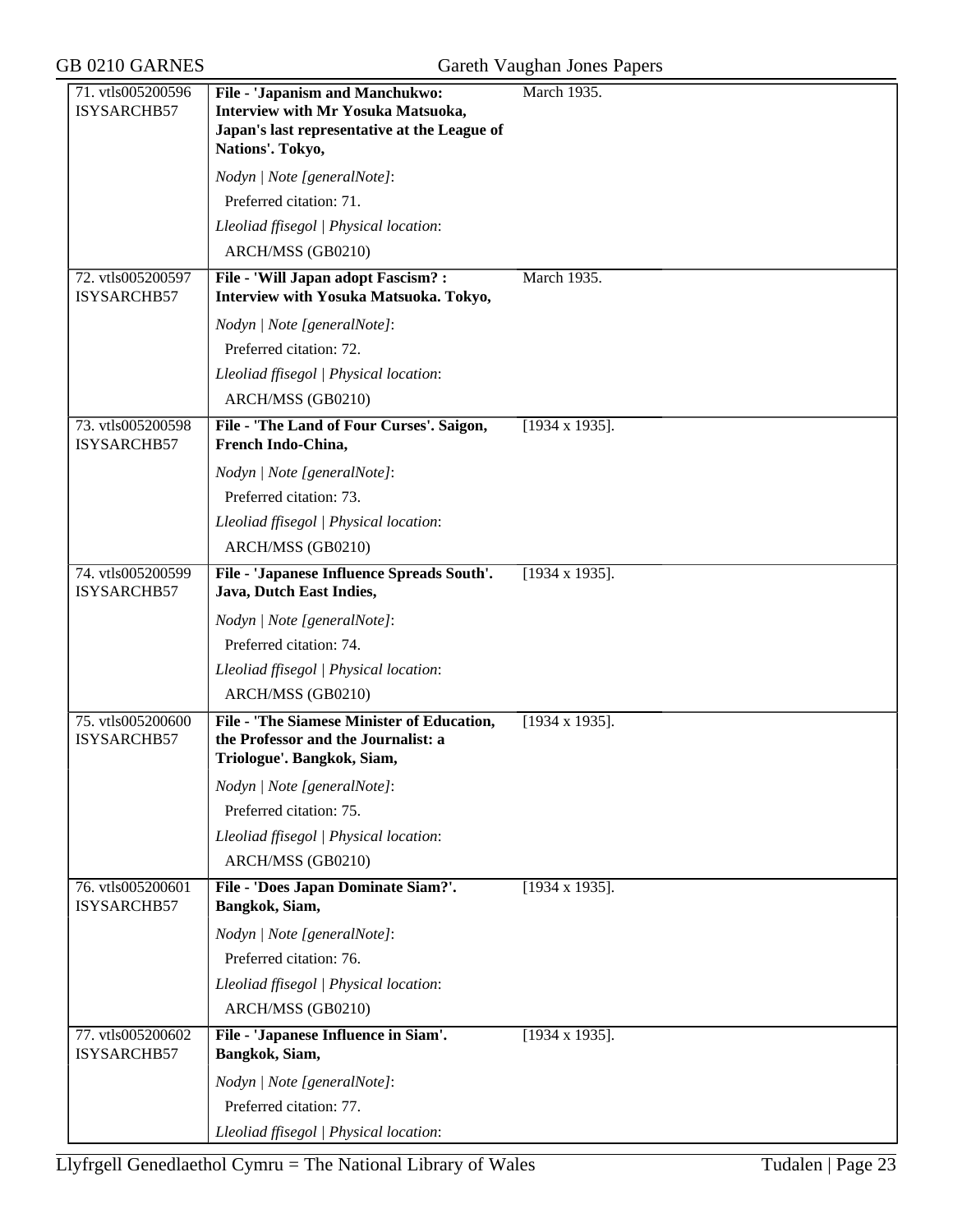|                                         | ARCH/MSS (GB0210)                                               |                        |
|-----------------------------------------|-----------------------------------------------------------------|------------------------|
| 78. vtls005200603<br>ISYSARCHB57        | File - 'Asia Speeds towards State<br>Socialism'. Bangkok, Siam, | $[1934x1935]$ .        |
|                                         | Nodyn   Note [generalNote]:                                     |                        |
|                                         | Preferred citation: 78.                                         |                        |
|                                         | Lleoliad ffisegol   Physical location:                          |                        |
|                                         | ARCH/MSS (GB0210)                                               |                        |
| 79. vtls005200604<br><b>ISYSARCHB57</b> | File - 'The Far East Arms: Militarism in<br>Asia',              | $[1934 \times 1935]$ . |
|                                         | Nodyn   Note [generalNote]:                                     |                        |
|                                         | Preferred citation: 79.                                         |                        |
|                                         | Lleoliad ffisegol   Physical location:                          |                        |
|                                         | ARCH/MSS (GB0210)                                               |                        |
|                                         | Cyfres   Series 80-86. vtls005200605 ISYSARCHB57: Miscellanea,  |                        |
|                                         | $Dyddiad   Date: 1935-53. (dyddiad creu)   (date of creation)$  |                        |
|                                         | Lleoliad ffisegol   Physical location: ARCH/MSS (GB0210)        |                        |
| Nodyn   Note [generalNote]:             |                                                                 |                        |

Preferred citation: 80-86.

| FFeil / rhestr eitemau   File / item list |                                             |                   |                                |
|-------------------------------------------|---------------------------------------------|-------------------|--------------------------------|
| Cod cyfeirnod                             | Teitl   Title                               | Dyddiadau   Dates | Disgrifiad ffisegol   Physical |
| Reference code                            |                                             |                   | description                    |
| 80. vtls005200606                         | File - Press cutting from the Western Mail: | 29 March 1935.    |                                |
| ISYSARCHB57                               | 'Among the Welsh Wisconsin', by G.V.J,      |                   |                                |
|                                           | Nodyn   Note [generalNote]:                 |                   |                                |
|                                           | Preferred citation: 80.                     |                   |                                |
|                                           | Lleoliad ffisegol   Physical location:      |                   |                                |
|                                           | ARCH/MSS (GB0210)                           |                   |                                |
| 81. vtls005200607                         | File - Typescript of broadcast 'Owen        | 21 July 1939.     |                                |
| <b>ISYSARCHB57</b>                        | Owen', the first Chief Inspector of the     |                   |                                |
|                                           | Central Welsh Board, by Edgar Jones,        |                   |                                |
|                                           | (G.V.J.'s father),                          |                   |                                |
|                                           | Nodyn   Note [generalNote]:                 |                   |                                |
|                                           | Preferred citation: 81.                     |                   |                                |
|                                           | Lleoliad ffisegol   Physical location:      |                   |                                |
|                                           | ARCH/MSS (GB0210)                           |                   |                                |
| 82. vtls005200608                         | File - Typescript of broadcast 'Er Cof am   | 8 October 1943.   |                                |
| ISYSARCHB57                               | Iarll Plymouth', by E.J,                    |                   |                                |
|                                           | Nodyn   Note [generalNote]:                 |                   |                                |
|                                           | Preferred citation: 82.                     |                   |                                |
|                                           | Lleoliad ffisegol   Physical location:      |                   |                                |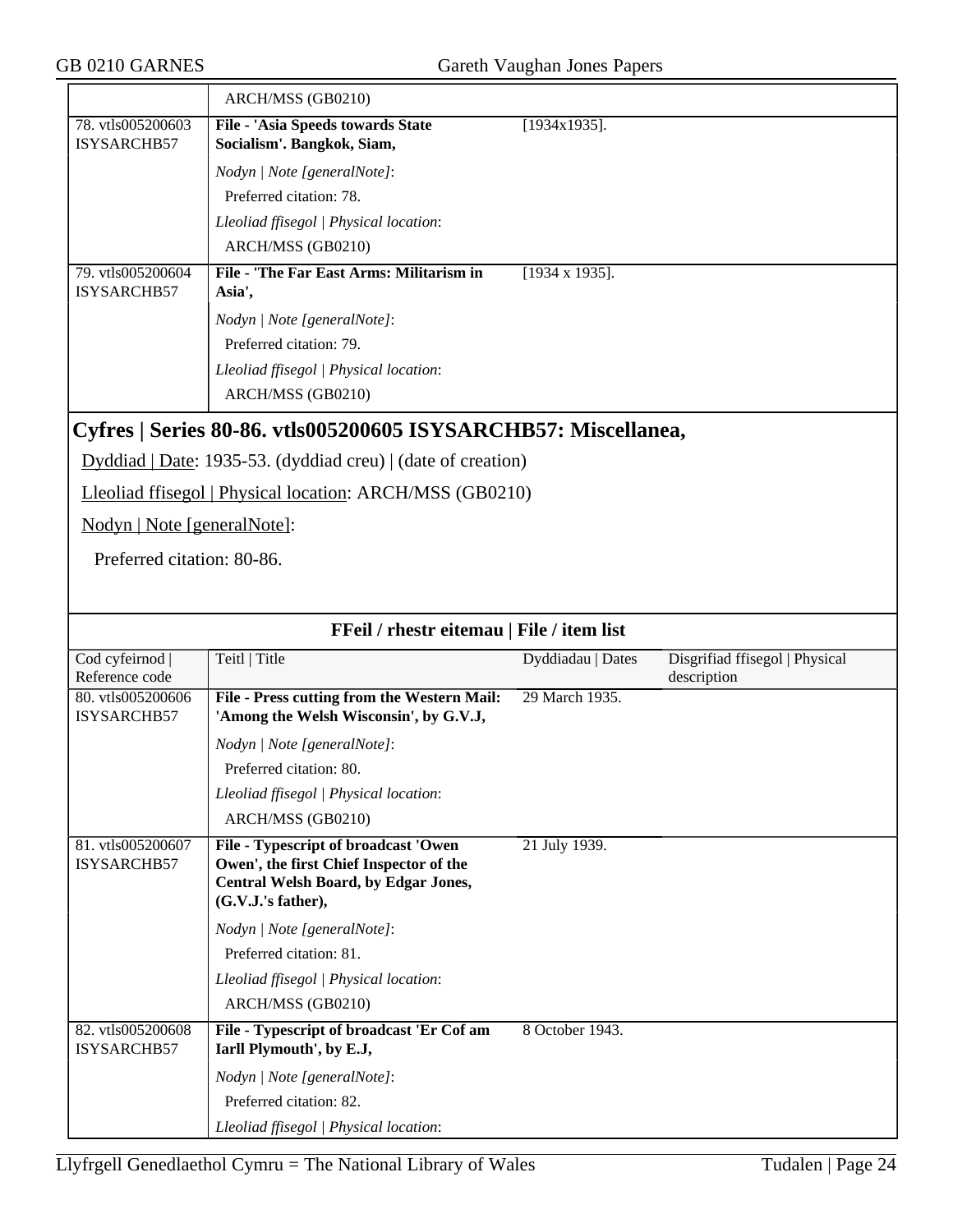|                                         | ARCH/MSS (GB0210)                                                                                                                                  |             |
|-----------------------------------------|----------------------------------------------------------------------------------------------------------------------------------------------------|-------------|
| 83. vtls005200609<br>ISYSARCHB57        | File - List of Members and Report of<br>the Association of Past Students of the<br><b>University College of South Wales and</b><br>Monmouthshire , | 1947.       |
|                                         | Nodyn   Note [generalNote]:                                                                                                                        |             |
|                                         | Preferred citation: 83.                                                                                                                            |             |
|                                         | Lleoliad ffisegol   Physical location:                                                                                                             |             |
|                                         | ARCH/MSS (GB0210)                                                                                                                                  |             |
| 84. vtls005200610<br><b>ISYSARCHB57</b> | File - Typescript of poem 'Yr Heddychwr',<br>endorsed, 'J.G.D., 19 September 1950',                                                                | 1950.       |
|                                         | Nodyn   Note [generalNote]:                                                                                                                        |             |
|                                         | Preferred citation: 84.                                                                                                                            |             |
|                                         | Lleoliad ffisegol   Physical location:                                                                                                             |             |
|                                         | ARCH/MSS (GB0210)                                                                                                                                  |             |
| 85. vtls005200611<br>ISYSARCHB57        | <b>File - Order of Memorial Service to Dr</b><br><b>Edgar Jones at Barry,</b>                                                                      | 6 May 1953. |
|                                         | Nodyn   Note [generalNote]:                                                                                                                        |             |
|                                         | Preferred citation: 85.                                                                                                                            |             |
|                                         | Lleoliad ffisegol   Physical location:                                                                                                             |             |
|                                         | ARCH/MSS (GB0210)                                                                                                                                  |             |
| 86. vtls005200612<br>ISYSARCHB57        | <b>File - Press cutting: 'Starvation spectre</b><br>over Russia: peasants eating seed potatoes'.                                                   |             |
|                                         | Nodyn / Note [generalNote]:                                                                                                                        |             |
|                                         | Preferred citation: 86.                                                                                                                            |             |
|                                         | Lleoliad ffisegol   Physical location:                                                                                                             |             |
|                                         | ARCH/MSS (GB0210)                                                                                                                                  |             |

**Cyfres | Series 87-88. vtls005200613 ISYSARCHB57: Printed books. Two volumes given to Dr Prys T J Morgan by Miss Gwyneth Vaughan Jones, G.V.J.'s sister, c. 1957 ...,**

Dyddiad | Date: 1930. (dyddiad creu) | (date of creation)

Natur a chynnwys | Scope and content:

Printed books. Two volumes given to Dr Prys T J Morgan by Miss Gwyneth Vaughan Jones, G.V.J.'s sister, c. 1957. They may have been awarded as prizes to G.V.J. when he was a student. Both bear the autograph of the author, dated February 1930, and no 88 bears the autograph of G.V.J.

Lleoliad ffisegol | Physical location: ARCH/MSS (GB0210)

Nodyn | Note [generalNote]:

Preferred citation: 87-88.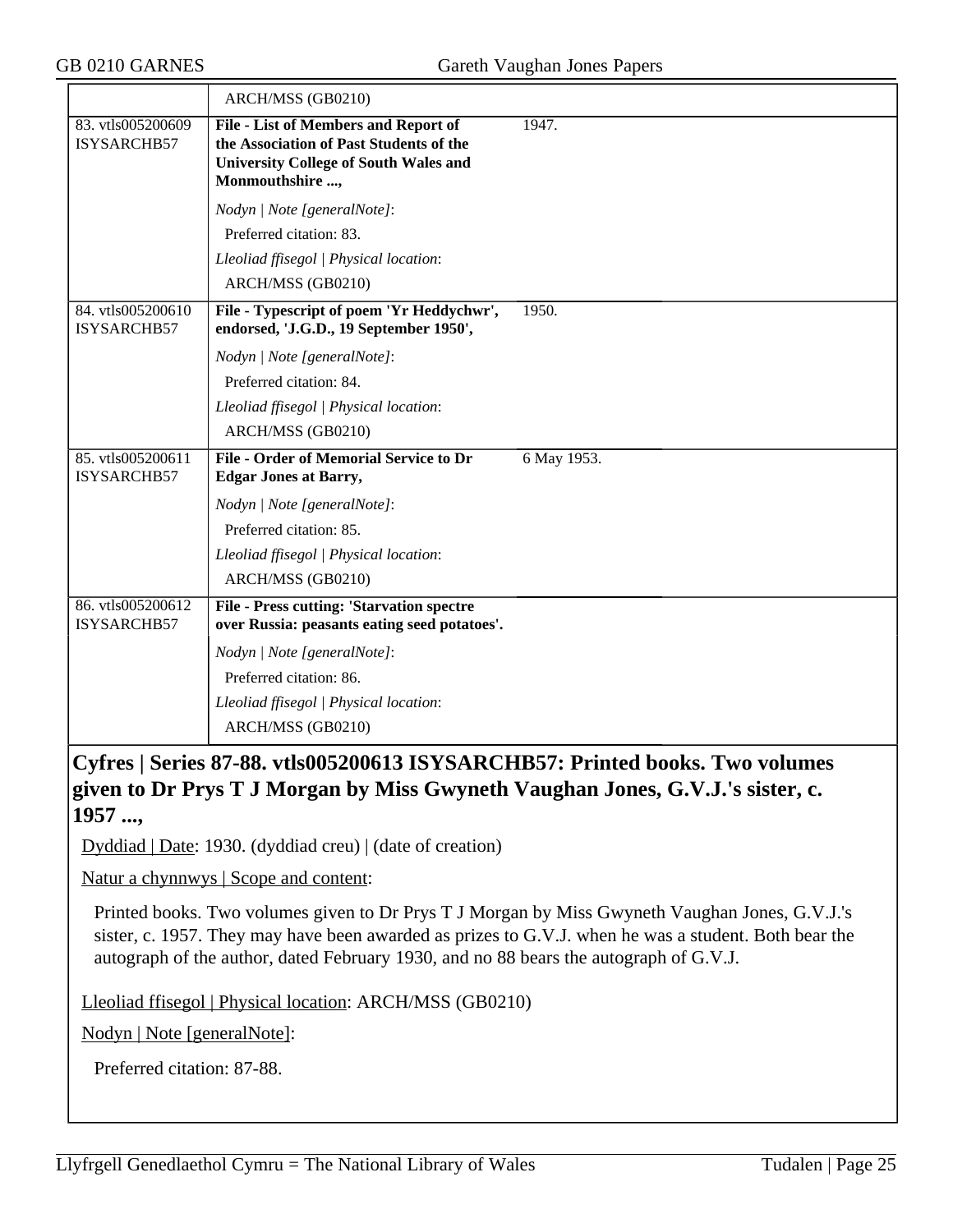| <b>FFell</b> / rhestr eitemau   File / item list |                                                                                                                                  |                   |                                |  |
|--------------------------------------------------|----------------------------------------------------------------------------------------------------------------------------------|-------------------|--------------------------------|--|
| Cod cyfeirnod                                    | Teitl   Title                                                                                                                    | Dyddiadau   Dates | Disgrifiad ffisegol   Physical |  |
| Reference code                                   |                                                                                                                                  |                   | description                    |  |
| 87. vtls005200614                                | File - Prince D S Mirsky, A History of                                                                                           | 1930.             |                                |  |
| ISYSARCHB57                                      | <b>Russian Literature from the Earliest</b>                                                                                      |                   |                                |  |
|                                                  | Times to the Death of Dostoyevsky (1881)                                                                                         |                   |                                |  |
|                                                  | (London ,                                                                                                                        |                   |                                |  |
|                                                  | Natur a chynnwys / Scope and content:                                                                                            |                   |                                |  |
|                                                  | Prince D S Mirsky, A History of Russian Literature from the Earliest Times to the Death of Dostoyevsky<br>(1881) (London, 1927). |                   |                                |  |
|                                                  | Nodyn   Note [generalNote]:                                                                                                      |                   |                                |  |
|                                                  | Preferred citation: 87.                                                                                                          |                   |                                |  |
|                                                  | Lleoliad ffisegol   Physical location:                                                                                           |                   |                                |  |
|                                                  | ARCH/MSS (GB0210)                                                                                                                |                   |                                |  |
| 88. vtls005731425<br>ISYSARCHB57                 | <b>File - Prince D S Mirsky, Contemporary</b><br>Russian Literature, 1881-1925 (London,<br>1926),                                | 1930.             |                                |  |
|                                                  | Nodyn   Note [generalNote]:                                                                                                      |                   |                                |  |
|                                                  | Preferred citation: 88.                                                                                                          |                   |                                |  |
|                                                  | Lleoliad ffisegol   Physical location:                                                                                           |                   |                                |  |
|                                                  | ARCH/MSS (GB0210)                                                                                                                |                   |                                |  |

#### **FFeil / rhestr eitemau | File / item list**

## **Is-fonds | Subfonds A-C. vtls006009039: Papers of Gareth Vaughan Jones, Major Edgar Jones, Annie Gwen Jones and Dr Margaret Siriol Colley;**

Dyddiad | Date: 1894-2004. (dyddiad creu) | (date of creation)

Natur a chynnwys | Scope and content:

Family papers, 1894-2007, including a few papers relating to Gareth Jones's parents Major Edgar Jones and Mrs Annie Gwen Jones; papers of, or relating to, Gareth Vaughan Jones, 1916-2002, including diaries, notebooks, press cuttings of his articles, letters, mainly from him to his parents and other members of his family, and papers relating to his capture and subsequent muder in August 1935; and the papers of Dr Siriol Colley, 1922-2004, mainly deriving from her research into her uncle's life, work and death, including transcripts and photocopies of relevant source materials.

Disgrifiad ffisegol | Physical description: 12 boxes; 0.267 cubic metres.

Nodyn | Note [generalNote]:

Preferred citation: A-C.

Trefniant | Arrangement:

Arranged into three sections as follows: family papers; papers relating to Gareth Vaughan Jones; and the research papers of Dr Siriol Colley.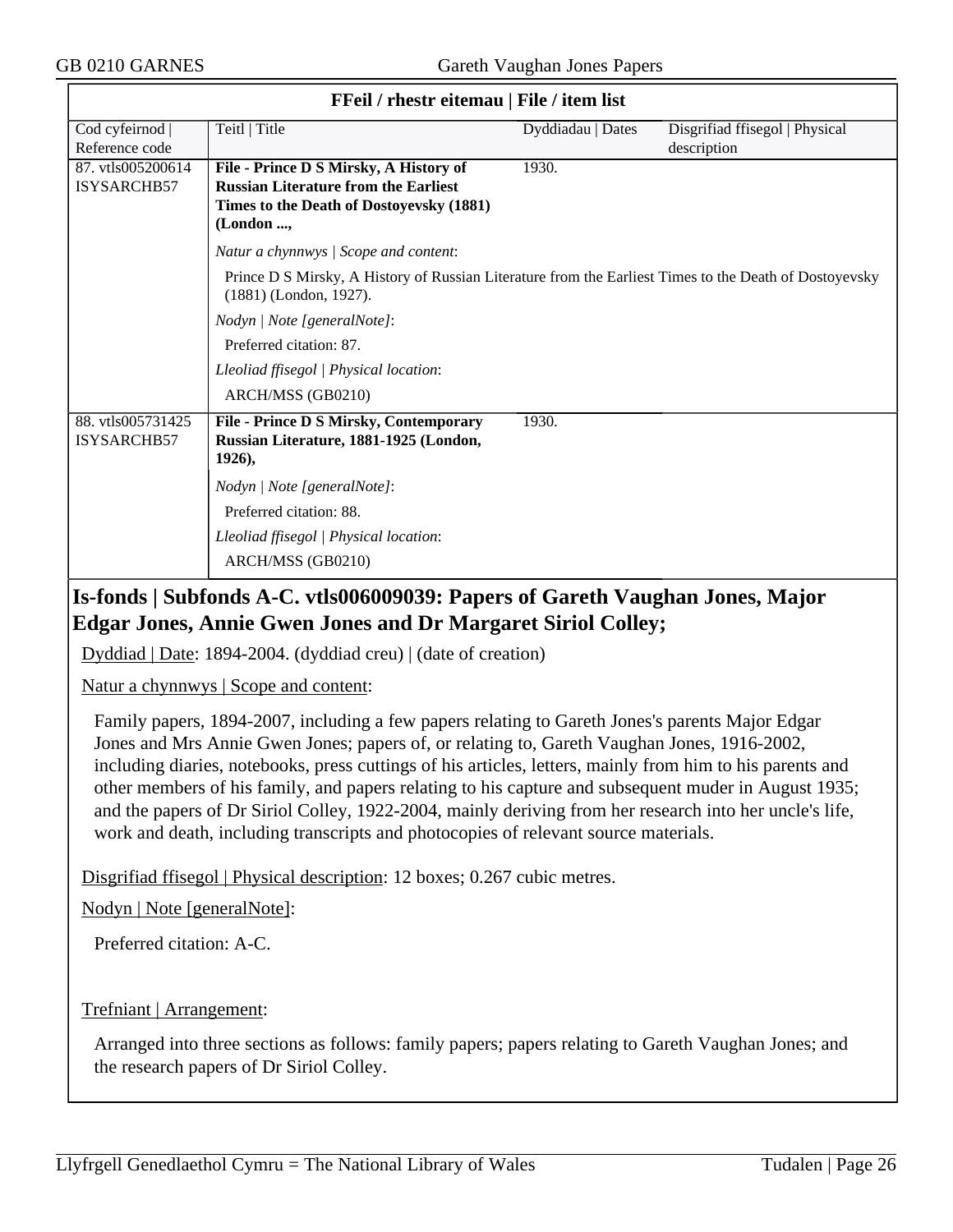| FFeil / rhestr eitemau   File / item list |                                                                                                                                                                                                                                                                                                                                                                                                                                                                                                                                                                                                                                                                                                                                                                                                                                       |                   |                                               |  |  |
|-------------------------------------------|---------------------------------------------------------------------------------------------------------------------------------------------------------------------------------------------------------------------------------------------------------------------------------------------------------------------------------------------------------------------------------------------------------------------------------------------------------------------------------------------------------------------------------------------------------------------------------------------------------------------------------------------------------------------------------------------------------------------------------------------------------------------------------------------------------------------------------------|-------------------|-----------------------------------------------|--|--|
| Cod cyfeirnod<br>Reference code           | Teitl   Title                                                                                                                                                                                                                                                                                                                                                                                                                                                                                                                                                                                                                                                                                                                                                                                                                         | Dyddiadau   Dates | Disgrifiad ffisegol   Physical<br>description |  |  |
|                                           | Sub-sub-fonds A. vtls006009124: Family Papers,                                                                                                                                                                                                                                                                                                                                                                                                                                                                                                                                                                                                                                                                                                                                                                                        |                   |                                               |  |  |
|                                           | Dyddiad   Date: 1894-2007. (dyddiad creu)   (date of creation)                                                                                                                                                                                                                                                                                                                                                                                                                                                                                                                                                                                                                                                                                                                                                                        |                   |                                               |  |  |
|                                           | Natur a chynnwys   Scope and content:                                                                                                                                                                                                                                                                                                                                                                                                                                                                                                                                                                                                                                                                                                                                                                                                 |                   |                                               |  |  |
|                                           | Papers of Major Edgar Jones, 1894-1953; papers of Mrs Annie Gwen Jones, pre-1914-1943, including<br>her reminiscences of the period which she spent at Hughesovska; and papers, 1926-2007, of the<br>Williams family of Llantwit Major.                                                                                                                                                                                                                                                                                                                                                                                                                                                                                                                                                                                               |                   |                                               |  |  |
|                                           | Disgrifiad ffisegol   Physical description: 1 vol., 1 folder and 2 envelopes; 4 cm.                                                                                                                                                                                                                                                                                                                                                                                                                                                                                                                                                                                                                                                                                                                                                   |                   |                                               |  |  |
|                                           | Lleoliad ffisegol   Physical location: ARCH/MSS (GB0210)                                                                                                                                                                                                                                                                                                                                                                                                                                                                                                                                                                                                                                                                                                                                                                              |                   |                                               |  |  |
| Nodyn   Note [generalNote]:               |                                                                                                                                                                                                                                                                                                                                                                                                                                                                                                                                                                                                                                                                                                                                                                                                                                       |                   |                                               |  |  |
|                                           |                                                                                                                                                                                                                                                                                                                                                                                                                                                                                                                                                                                                                                                                                                                                                                                                                                       |                   |                                               |  |  |
| Preferred citation: A.                    |                                                                                                                                                                                                                                                                                                                                                                                                                                                                                                                                                                                                                                                                                                                                                                                                                                       |                   |                                               |  |  |
| Trefniant   Arrangement:                  |                                                                                                                                                                                                                                                                                                                                                                                                                                                                                                                                                                                                                                                                                                                                                                                                                                       |                   |                                               |  |  |
|                                           | Arranged as follows: Major Edgar Jones, Mrs Annie Gwen Jones, and the Williams family of Llantwit                                                                                                                                                                                                                                                                                                                                                                                                                                                                                                                                                                                                                                                                                                                                     |                   |                                               |  |  |
| Major.                                    |                                                                                                                                                                                                                                                                                                                                                                                                                                                                                                                                                                                                                                                                                                                                                                                                                                       |                   |                                               |  |  |
|                                           |                                                                                                                                                                                                                                                                                                                                                                                                                                                                                                                                                                                                                                                                                                                                                                                                                                       |                   |                                               |  |  |
|                                           |                                                                                                                                                                                                                                                                                                                                                                                                                                                                                                                                                                                                                                                                                                                                                                                                                                       |                   |                                               |  |  |
|                                           | FFeil / rhestr eitemau   File / item list                                                                                                                                                                                                                                                                                                                                                                                                                                                                                                                                                                                                                                                                                                                                                                                             |                   |                                               |  |  |
| Cod cyfeirnod<br>Reference code           | Teitl   Title                                                                                                                                                                                                                                                                                                                                                                                                                                                                                                                                                                                                                                                                                                                                                                                                                         | Dyddiadau   Dates | Disgrifiad ffisegol   Physical<br>description |  |  |
| A/1.                                      | <b>File - Major Edgar Jones,</b>                                                                                                                                                                                                                                                                                                                                                                                                                                                                                                                                                                                                                                                                                                                                                                                                      | 1894-1953.        | $1$ cm.                                       |  |  |
| vtls006009176                             |                                                                                                                                                                                                                                                                                                                                                                                                                                                                                                                                                                                                                                                                                                                                                                                                                                       |                   |                                               |  |  |
|                                           | Crëwr   Creator:                                                                                                                                                                                                                                                                                                                                                                                                                                                                                                                                                                                                                                                                                                                                                                                                                      |                   |                                               |  |  |
|                                           | Jones, Edgar William, 1868-1953.                                                                                                                                                                                                                                                                                                                                                                                                                                                                                                                                                                                                                                                                                                                                                                                                      |                   |                                               |  |  |
|                                           | Natur a chynnwys / Scope and content:                                                                                                                                                                                                                                                                                                                                                                                                                                                                                                                                                                                                                                                                                                                                                                                                 |                   |                                               |  |  |
|                                           | Stray items relating to Major Edgar Jones (1868-1953), father of Gareth Vaughan Jones, and headmaster<br>of the Barry Boys' County School from 1899 until his retirement in 1933. They include a small quantity<br>of correspondence on a wide range of subjects, including letters from Gwilym Davies, undated; Sir Owen<br>M. Edwards, 1916; W. Goscombe John, 1952; Dr Thomas Jones CH, 1925, 1947, 1950, 1951 and 1952<br>(many referring to the University College of Wales, Aberystwyth); and Sir John Edward Lloyd, 1929<br>(relating to the Welsh Language Society). Many of the letters refer to educational themes. There are also<br>two letters, both dated 1953, from Major Edgar Jones to his daughter Eirian Lewis, mother of Dr Siriol<br>Colley. There are also some tributes to Major Jones upon his death in 1953. |                   |                                               |  |  |
|                                           | Nodyn   Note [generalNote]:                                                                                                                                                                                                                                                                                                                                                                                                                                                                                                                                                                                                                                                                                                                                                                                                           |                   |                                               |  |  |
|                                           | Preferred citation: A/1.                                                                                                                                                                                                                                                                                                                                                                                                                                                                                                                                                                                                                                                                                                                                                                                                              |                   |                                               |  |  |
|                                           | Lleoliad ffisegol   Physical location:                                                                                                                                                                                                                                                                                                                                                                                                                                                                                                                                                                                                                                                                                                                                                                                                |                   |                                               |  |  |
|                                           | ARCH/MSS (GB0210)                                                                                                                                                                                                                                                                                                                                                                                                                                                                                                                                                                                                                                                                                                                                                                                                                     |                   |                                               |  |  |
| A/2.<br>vtls006009196                     | File - 'Impressions of Life on the Steppes of<br>Russia';                                                                                                                                                                                                                                                                                                                                                                                                                                                                                                                                                                                                                                                                                                                                                                             | [pre-1914].       | 1.5 cm.                                       |  |  |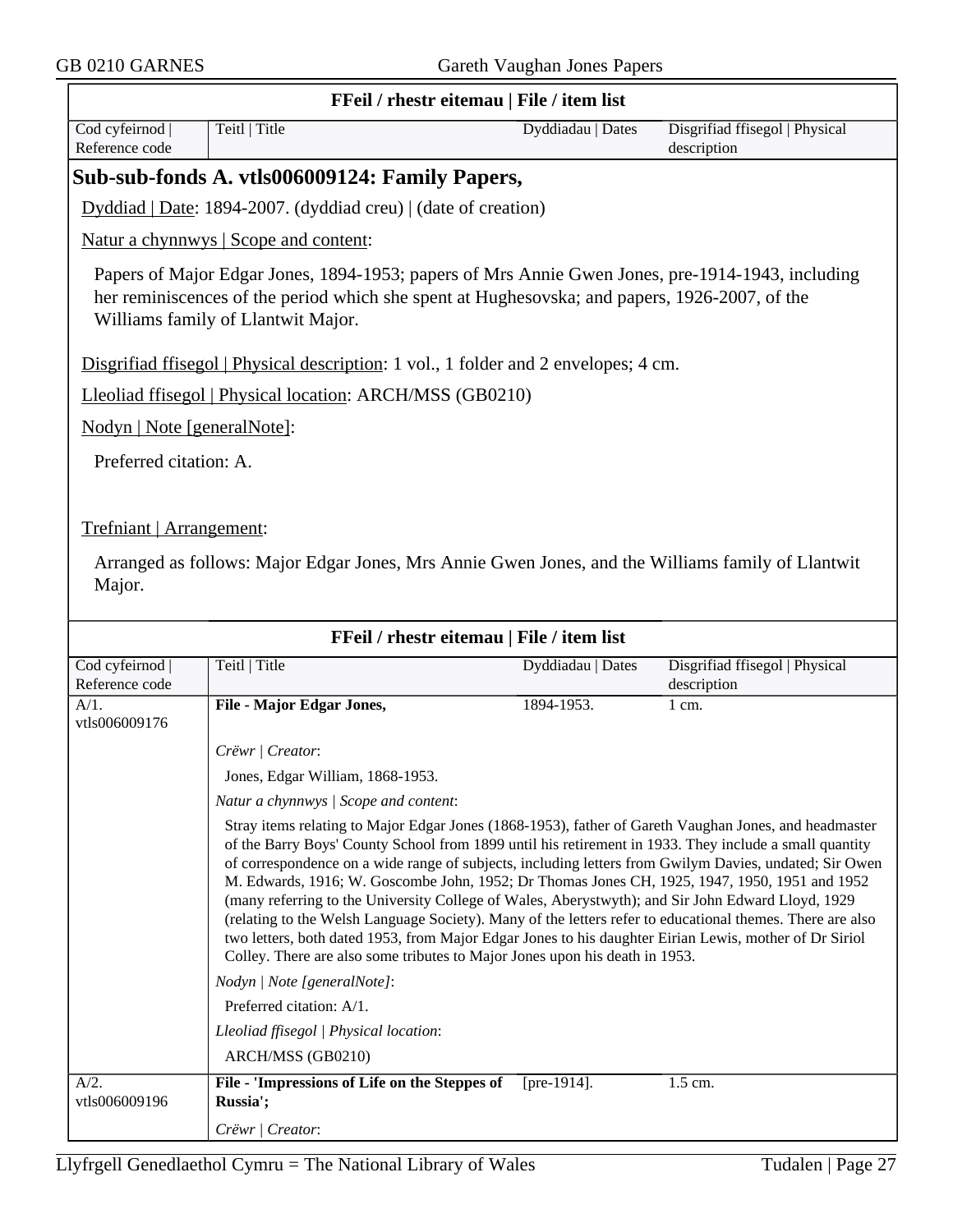|                          | Jones, Annie Gwen.                                                                                                                                                                                                                                                                                                                                                                                                                                                                                                                                                                  |
|--------------------------|-------------------------------------------------------------------------------------------------------------------------------------------------------------------------------------------------------------------------------------------------------------------------------------------------------------------------------------------------------------------------------------------------------------------------------------------------------------------------------------------------------------------------------------------------------------------------------------|
|                          | Natur a chynnwys / Scope and content:                                                                                                                                                                                                                                                                                                                                                                                                                                                                                                                                               |
|                          | A notebook containing a manuscript essay by Annie Gwen Jones entitled 'Impressions of Life on the<br>Steppes of Russia'. It contains her reminiscences of the three year period which she spent at Hughesovska<br>from 1889 until 1892.                                                                                                                                                                                                                                                                                                                                             |
|                          | Nodyn   Note [generalNote]:                                                                                                                                                                                                                                                                                                                                                                                                                                                                                                                                                         |
|                          | Preferred citation: A/2.                                                                                                                                                                                                                                                                                                                                                                                                                                                                                                                                                            |
|                          | Lleoliad ffisegol   Physical location:                                                                                                                                                                                                                                                                                                                                                                                                                                                                                                                                              |
|                          | ARCH/MSS (GB0210)                                                                                                                                                                                                                                                                                                                                                                                                                                                                                                                                                                   |
| $A/3$ .<br>vtls006009250 | File - 'The Steel City'/'Y Ddinas Ddur',<br>1943.<br>1 cm.                                                                                                                                                                                                                                                                                                                                                                                                                                                                                                                          |
|                          | Crëwr   Creator:                                                                                                                                                                                                                                                                                                                                                                                                                                                                                                                                                                    |
|                          | Jones, Annie Gwen.                                                                                                                                                                                                                                                                                                                                                                                                                                                                                                                                                                  |
|                          | Natur a chynnwys / Scope and content:                                                                                                                                                                                                                                                                                                                                                                                                                                                                                                                                               |
|                          | Texts, in English and Welsh, by Annie Gwen Jones, of radio broadcasts containing her reminiscences of<br>her experiences at Hughesovska entitled 'The Steel City'/'Y Ddinas Ddur'.                                                                                                                                                                                                                                                                                                                                                                                                  |
|                          | Nodyn   Note [generalNote]:                                                                                                                                                                                                                                                                                                                                                                                                                                                                                                                                                         |
|                          | Preferred citation: A/3.                                                                                                                                                                                                                                                                                                                                                                                                                                                                                                                                                            |
|                          | Lleoliad ffisegol   Physical location:                                                                                                                                                                                                                                                                                                                                                                                                                                                                                                                                              |
|                          | ARCH/MSS (GB0210)                                                                                                                                                                                                                                                                                                                                                                                                                                                                                                                                                                   |
| A/4.<br>vtls006009267    | File - Williams family of Llantwit Major,<br>1926-2007.<br>1 cm.                                                                                                                                                                                                                                                                                                                                                                                                                                                                                                                    |
|                          | Natur a chynnwys / Scope and content:                                                                                                                                                                                                                                                                                                                                                                                                                                                                                                                                               |
|                          | Postcards, 1926-1934, from Gareth Vaughan Jones to members of the Williams family of Llantwit<br>Major, relatives of the Jones family, describing his travels and his experiences. The file also contains the<br>manuscript text of a lecture by Gareth Jones entitled 'Soviet Russia in March 1933', given to the Royal<br>Institute of International Affairs, 30 March 1933. There is also a group of letters, January-July 2007,<br>from Morfydd Davies Williams to Dr M. Siriol Colley reminiscing on Gareth Vaughan Jones and on the<br>associations between the two families. |
|                          | Nodyn   Note [generalNote]:                                                                                                                                                                                                                                                                                                                                                                                                                                                                                                                                                         |
|                          | Preferred citation: A/4.                                                                                                                                                                                                                                                                                                                                                                                                                                                                                                                                                            |
|                          | Lleoliad ffisegol   Physical location:                                                                                                                                                                                                                                                                                                                                                                                                                                                                                                                                              |
|                          | ARCH/MSS (GB0210)                                                                                                                                                                                                                                                                                                                                                                                                                                                                                                                                                                   |
|                          | Sub-sub-fonds B. vtls006009275: Papers of and relating to Gareth Vaughan Jones;                                                                                                                                                                                                                                                                                                                                                                                                                                                                                                     |

Dyddiad | Date: 1903-2002. (dyddiad creu) | (date of creation)

Natur a chynnwys | Scope and content:

Pocket diaries, 1923-1934, kept by Gareth Jones while a student at Aberystwyth and Cambridge, and during his extensive travels throughout Europe, Russia and the United States; diaries, 1934-1935, kept by Jones during his 'aroung the world tour'; pocket notebooks, 1923-1934, used as a student and later as a journalist and while travelling, including some used while Jones was in the employ of David Lloyd George; two address books and a wallet of address cards and business cards; three passports; correspondence files, 1916-1935, mainly detailed letters from Gareth Jones to his family from Aberystwyth, Cambridge, and during his travels on the continent, from America, Russia and during his final 'around the world tour' leading up his murder in August 1935, together with a few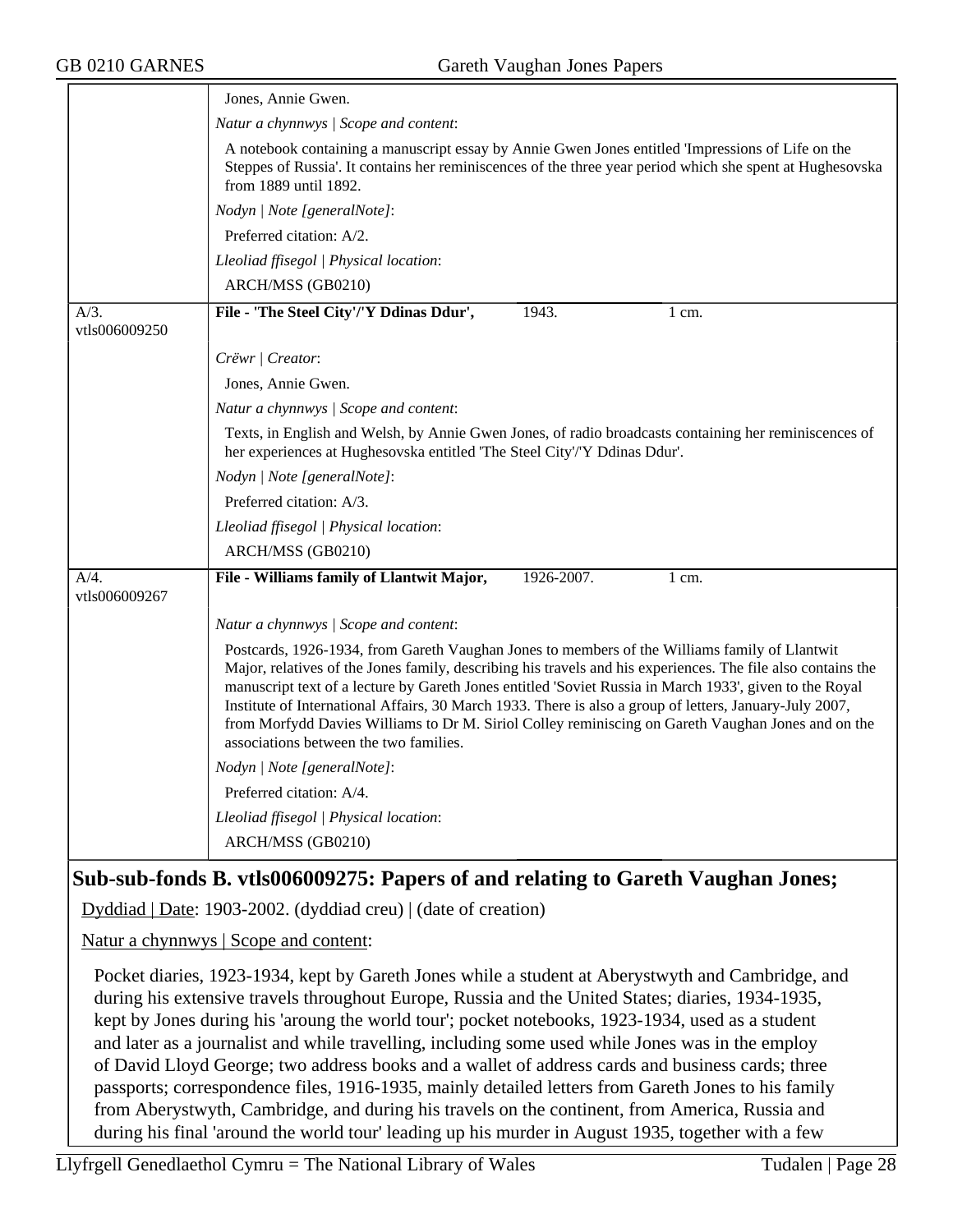GB 0210 GARNES Gareth Vaughan Jones Papers

letters addressed to Gareth Jones; a group of picture postcards, 1903-1935, deriving from members of the Jones family; press cuttings, 1929-1945, mainly of articles written by Jones for publication in various newspapers and journals; papers relating to the capture and death of Gareth Jones in 1935 and to various projects to commemorate his life and work thereafter, 1935-2003; and school reports, 1918-1920, essays written by Gareth Jones and a photograph album, 1918-1935.

Disgrifiad ffisegol | Physical description: 6 boxes; 0.115 cubic metres.

Lleoliad ffisegol | Physical location: ARCH/MSS (GB0210)

Nodyn | Note [generalNote]:

Preferred citation: B.

#### Trefniant | Arrangement:

Arranged as follows: pocket diaries, world tour diaries, notebooks, address books, passports, correspondence, press cuttings, papers relating to the capture and death of Gareth Jones; and school reports, essays, and photographs.

## **Cyfres | Series B1 (RESTRICTED ACCESS - see Conditions governing access) vtls006009284: Pocket Diaries of tours in Europe,**

Dyddiad | Date: 1923-1934. (dyddiad creu) | (date of creation)

Natur a chynnwys | Scope and content:

Pocket diaries kept by Gareth Jones between 1923 and 1934.

Disgrifiad ffisegol | Physical description: 16 vols. ; 12 cm.

Lleoliad ffisegol | Physical location: ARCH/MSS (GB0210) [RESTRICTED ACCESS]

Nodyn | Note [generalNote]:

Preferred citation: B1.

Pwyntiau mynediad | Access points:

• Jones, Gareth Vaughan, 1905-1935, -- Diaries. (pwnc) | (subject)

Trefniant | Arrangement:

Arranged chronologically within two groups.

Cyfyngiadau ar fynediad | Restrictions on access:

\*\*Peidiwch â chylchredeg heb ganiatad Pennaeth Casgliadau Unigryw a Gofal Casgliadau, Pennaeth Archifau a Llawysgrifau neu'r Archif Wleidyddol Gymreig/Do not circulate without permission from the Head of Unique Collections and Collection Care, the Head of Archives and Manuscripts or the Welsh Political Archive\*\*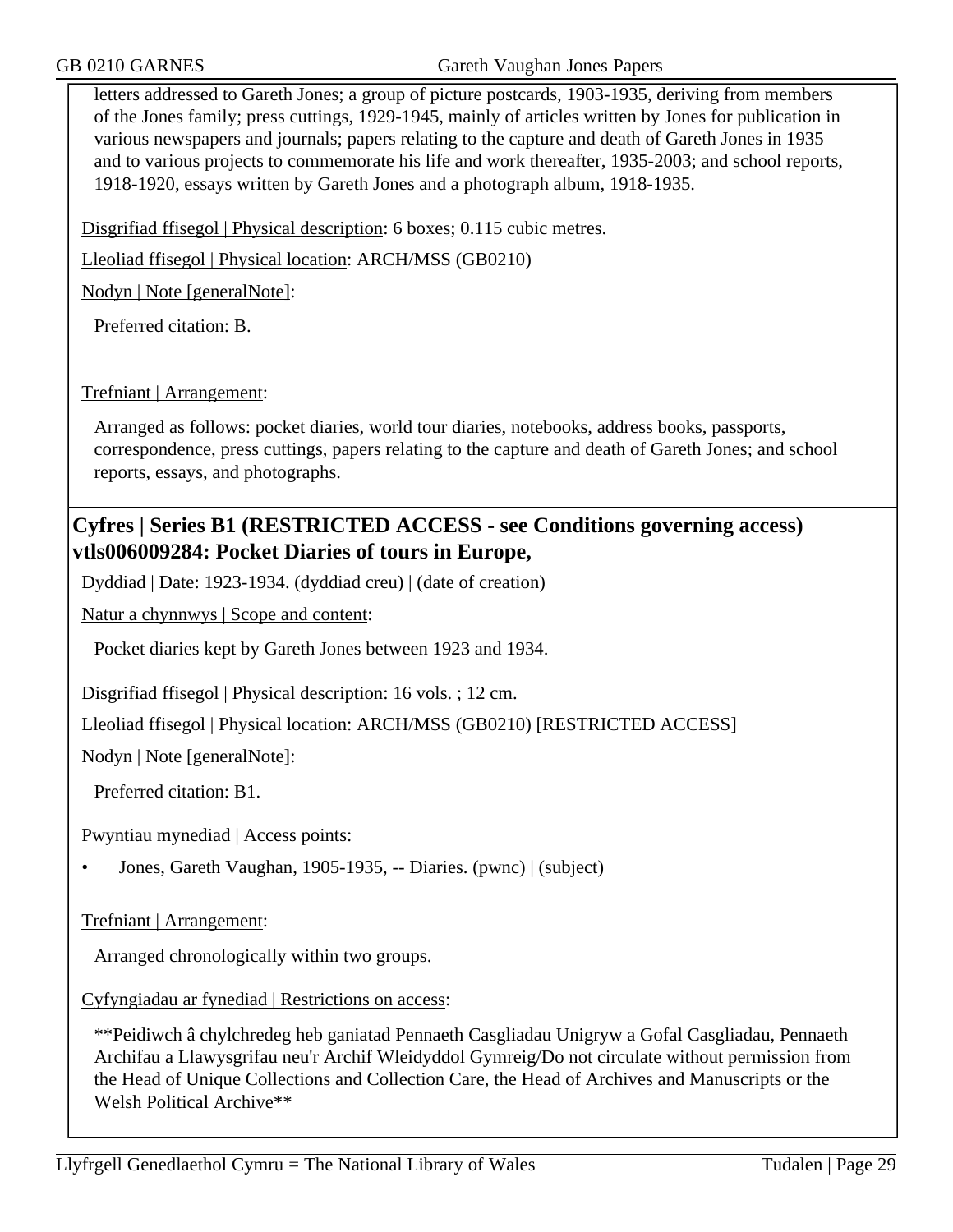$\overline{\phantom{0}}$ 

| FFeil / rhestr eitemau   File / item list                                               |                                                                                                                                                                                                                                                                                                       |                   |                                |  |
|-----------------------------------------------------------------------------------------|-------------------------------------------------------------------------------------------------------------------------------------------------------------------------------------------------------------------------------------------------------------------------------------------------------|-------------------|--------------------------------|--|
| Cod cyfeirnod                                                                           | Teitl   Title                                                                                                                                                                                                                                                                                         | Dyddiadau   Dates | Disgrifiad ffisegol   Physical |  |
| Reference code                                                                          |                                                                                                                                                                                                                                                                                                       |                   | description                    |  |
| B1/1<br>(RESTRICTED<br>ACCESS - see<br>Conditions<br>governing access)<br>vtls006009406 | File - Tour of Germany,                                                                                                                                                                                                                                                                               | 1923, July-Sept.  | 1 cm.                          |  |
|                                                                                         | Natur a chynnwys / Scope and content:                                                                                                                                                                                                                                                                 |                   |                                |  |
|                                                                                         | A notebook containing fairly detailed diary like entries in German of a tour of central Europe, mainly<br>Germany, by Gareth Jones during July and August 1923. At the time he had recently completed his first<br>year at the University College of Wales, Aberystwyth and had learned German there. |                   |                                |  |
|                                                                                         | Nodyn   Note [generalNote]:                                                                                                                                                                                                                                                                           |                   |                                |  |
|                                                                                         | Preferred citation: B1/1.                                                                                                                                                                                                                                                                             |                   |                                |  |
|                                                                                         | Lleoliad ffisegol   Physical location:                                                                                                                                                                                                                                                                |                   |                                |  |
|                                                                                         | ARCH/MSS (GB0210) [RESTRICTED ACCESS]                                                                                                                                                                                                                                                                 |                   |                                |  |
| B1/2<br>(RESTRICTED<br>ACCESS - see<br>Conditions<br>governing access)<br>vtls006009415 | <b>File - Diary kept at Trinity College,</b><br>Cambridge;                                                                                                                                                                                                                                            | 1928-1929.        | $1 \text{ cm}$ .               |  |
|                                                                                         | Natur a chynnwys / Scope and content:                                                                                                                                                                                                                                                                 |                   |                                |  |
|                                                                                         | A pocket diary, 1928-1929, kept by Gareth Jones when he was a student at Trinity College, Cambridge. It<br>contains only very brief notes of his appointments, engagements and activities.                                                                                                            |                   |                                |  |
|                                                                                         | Nodyn   Note [generalNote]:                                                                                                                                                                                                                                                                           |                   |                                |  |
|                                                                                         | Preferred citation: B1/2.                                                                                                                                                                                                                                                                             |                   |                                |  |
|                                                                                         | Lleoliad ffisegol   Physical location:                                                                                                                                                                                                                                                                |                   |                                |  |
|                                                                                         | ARCH/MSS (GB0210) [RESTRICTED ACCESS]                                                                                                                                                                                                                                                                 |                   |                                |  |
| B1/3<br>(RESTRICTED<br>ACCESS - see<br>Conditions<br>governing access)<br>vtls006009453 | File - Diary of service with Lloyd George,                                                                                                                                                                                                                                                            | 1929-1930.        | 1.5 cm.                        |  |
|                                                                                         | Natur a chynnwys / Scope and content:                                                                                                                                                                                                                                                                 |                   |                                |  |
|                                                                                         | Contains detailed entries, 31 December 1929-13 November 1930, mainly recounting his experiences<br>while Gareth Jones was a researcher in the employ of David Lloyd George.                                                                                                                           |                   |                                |  |
|                                                                                         | Nodyn   Note [generalNote]:                                                                                                                                                                                                                                                                           |                   |                                |  |
|                                                                                         | Preferred citation: B1/3.                                                                                                                                                                                                                                                                             |                   |                                |  |
|                                                                                         | Lleoliad ffisegol   Physical location:                                                                                                                                                                                                                                                                |                   |                                |  |
|                                                                                         | ARCH/MSS (GB0210) [RESTRICTED ACCESS]                                                                                                                                                                                                                                                                 |                   |                                |  |
| B1/4                                                                                    | File - Appointment and Engagement Diary,                                                                                                                                                                                                                                                              | 1930.             | 0.5 cm.                        |  |
| (RESTRICTED                                                                             |                                                                                                                                                                                                                                                                                                       |                   |                                |  |
| ACCESS - see<br>Conditions                                                              |                                                                                                                                                                                                                                                                                                       |                   |                                |  |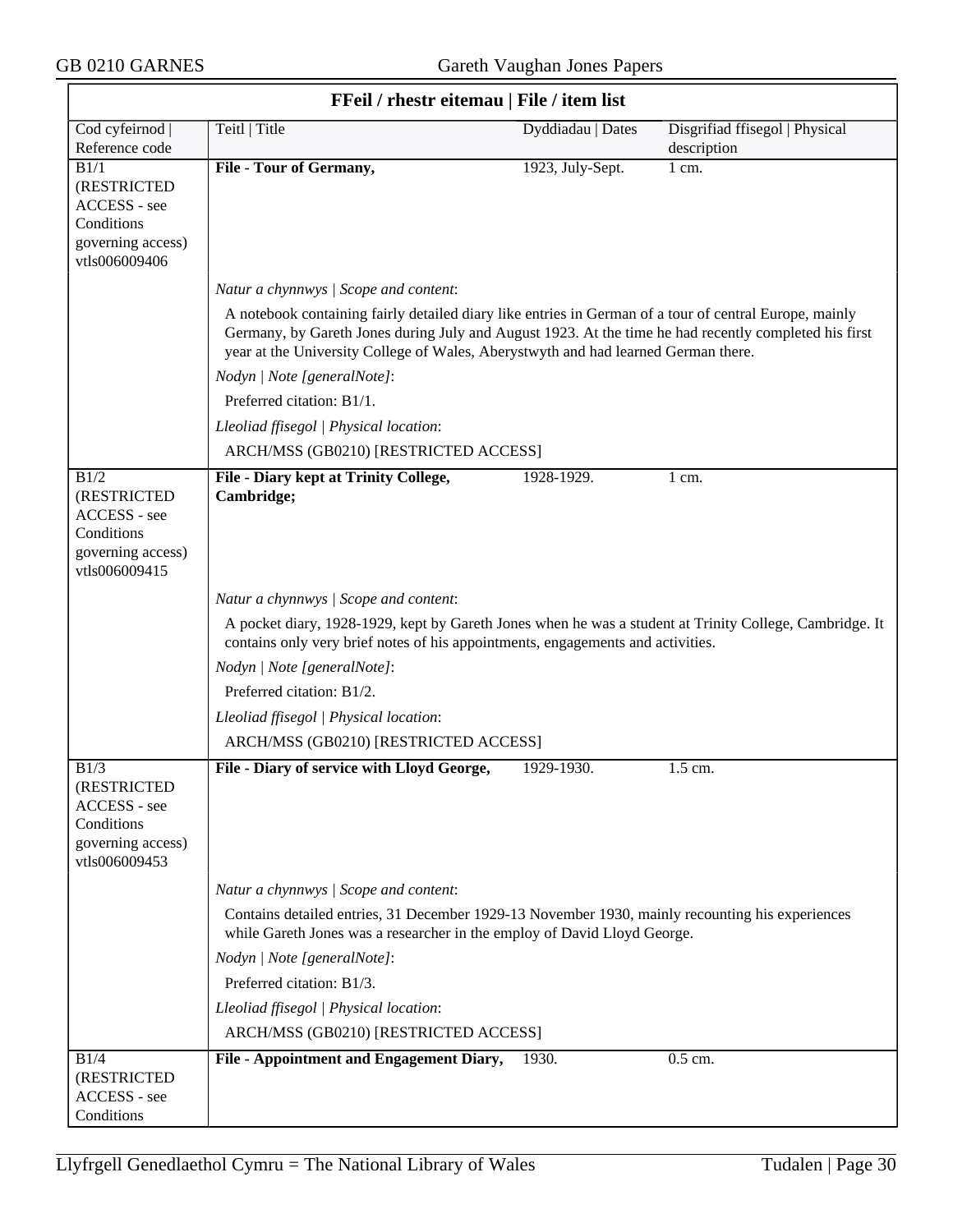| governing access)<br>vtls006009461                                                       |                                                                                                                                                                          |
|------------------------------------------------------------------------------------------|--------------------------------------------------------------------------------------------------------------------------------------------------------------------------|
|                                                                                          | Nodyn   Note [generalNote]:                                                                                                                                              |
|                                                                                          | Preferred citation: B1/4.                                                                                                                                                |
|                                                                                          | Lleoliad ffisegol   Physical location:                                                                                                                                   |
|                                                                                          | ARCH/MSS (GB0210) [RESTRICTED ACCESS]                                                                                                                                    |
| B1/5<br>(RESTRICTED<br>ACCESS - see<br>Conditions<br>governing access)<br>vtls006009468  | File - Appointment and Engagement Diary,<br>1931.<br>$1 \text{ cm}$ .                                                                                                    |
|                                                                                          | Nodyn   Note [generalNote]:                                                                                                                                              |
|                                                                                          | Preferred citation: B1/5.                                                                                                                                                |
|                                                                                          | Lleoliad ffisegol   Physical location:                                                                                                                                   |
|                                                                                          | ARCH/MSS (GB0210) [RESTRICTED ACCESS]                                                                                                                                    |
| B1/6<br>(RESTRICTED<br>ACCESS - see<br>Conditions<br>governing access)<br>vtls006009499  | File - Diary - Europe and Russia,<br>1931.<br>$1 \text{ cm}$ .                                                                                                           |
|                                                                                          | Natur a chynnwys / Scope and content:                                                                                                                                    |
|                                                                                          | Notebook recording details of daily events in Europe and Russia.                                                                                                         |
|                                                                                          | Nodyn   Note [generalNote]:                                                                                                                                              |
|                                                                                          | Preferred citation: B1/6.                                                                                                                                                |
|                                                                                          | Lleoliad ffisegol   Physical location:                                                                                                                                   |
|                                                                                          | ARCH/MSS (GB0210) [RESTRICTED ACCESS]                                                                                                                                    |
| B1/7<br>(RESTRICTED<br>ACCESS - see<br>Conditions<br>governing access)<br>vtls006009510  | File - Appointment and Engagement Diary,<br>1931.<br>$1 \text{ cm}$ .                                                                                                    |
|                                                                                          | Nodyn   Note [generalNote]:                                                                                                                                              |
|                                                                                          | Preferred citation: B1/7.                                                                                                                                                |
|                                                                                          | Lleoliad ffisegol   Physical location:                                                                                                                                   |
|                                                                                          | ARCH/MSS (GB0210) [RESTRICTED ACCESS]                                                                                                                                    |
| B1/8<br>(RESTRICTED<br>ACCESS - see<br>Conditions<br>governing access).<br>vtls006009579 | File - Appointment and Engagement Diary,<br>1932.<br>0.4 cm.                                                                                                             |
|                                                                                          | Natur a chynnwys / Scope and content:                                                                                                                                    |
|                                                                                          | Contains brief notes of appointments and engagements and other points to jog the memory. For part of<br>the year Gareth Jones was in the United States, later at London. |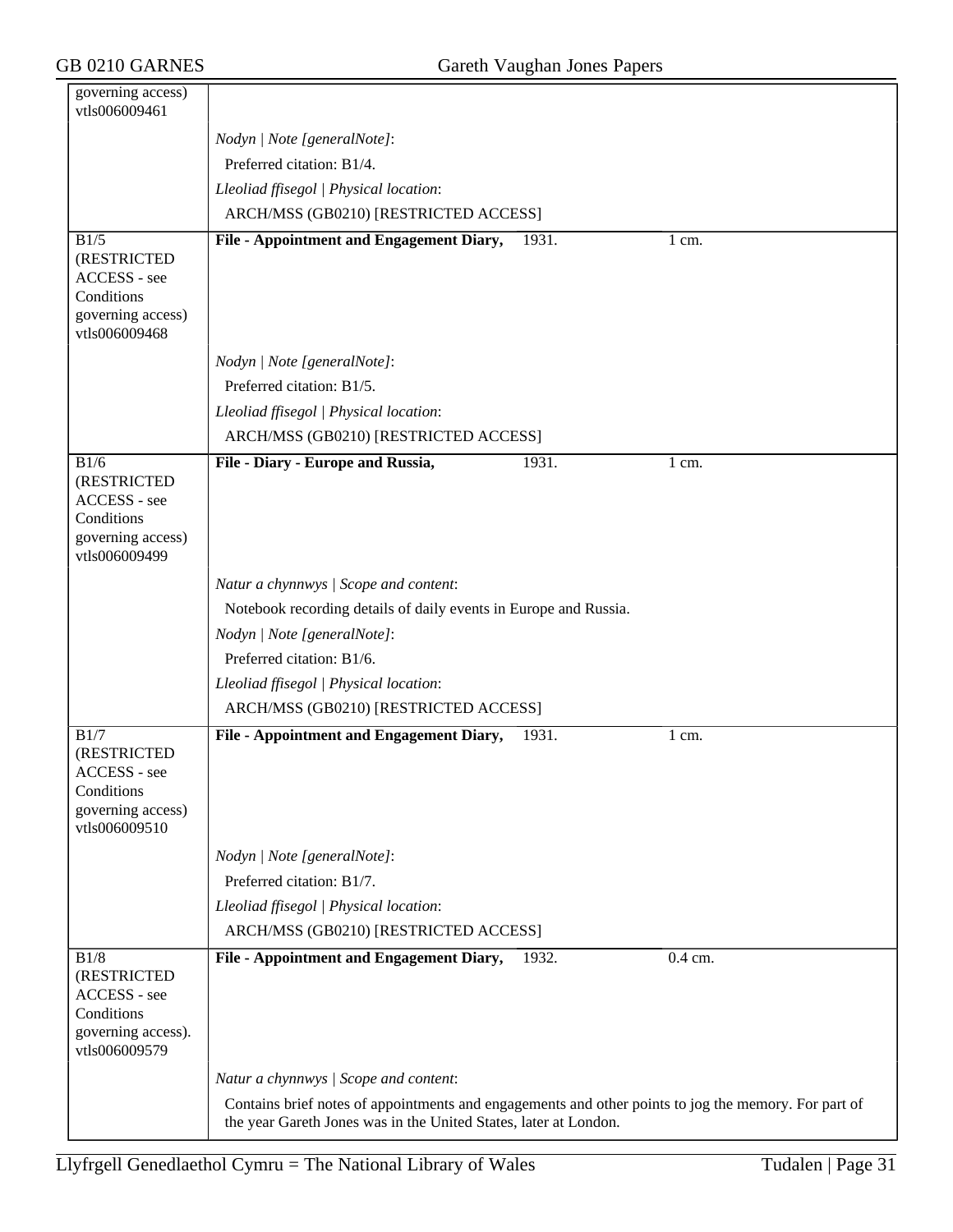|                                                                                           | Nodyn   Note [generalNote]:                                                                                                                                                                                                                                                                                                                                                |                  |         |  |  |
|-------------------------------------------------------------------------------------------|----------------------------------------------------------------------------------------------------------------------------------------------------------------------------------------------------------------------------------------------------------------------------------------------------------------------------------------------------------------------------|------------------|---------|--|--|
|                                                                                           | Preferred citation: B1/8.                                                                                                                                                                                                                                                                                                                                                  |                  |         |  |  |
|                                                                                           | Lleoliad ffisegol   Physical location:                                                                                                                                                                                                                                                                                                                                     |                  |         |  |  |
|                                                                                           | ARCH/MSS (GB0210) [RESTRICTED ACCESS]                                                                                                                                                                                                                                                                                                                                      |                  |         |  |  |
| B1/9                                                                                      | File - 'Hitler Diary'                                                                                                                                                                                                                                                                                                                                                      | 1933.            | 0.8 cm. |  |  |
| (RESTRICTED<br>ACCESS - see                                                               |                                                                                                                                                                                                                                                                                                                                                                            |                  |         |  |  |
| Conditions                                                                                |                                                                                                                                                                                                                                                                                                                                                                            |                  |         |  |  |
| governing access).<br>vtls006038240                                                       |                                                                                                                                                                                                                                                                                                                                                                            |                  |         |  |  |
|                                                                                           | Natur a chynnwys / Scope and content:                                                                                                                                                                                                                                                                                                                                      |                  |         |  |  |
|                                                                                           | Diary describing Gareth Jones's visit to Germany in February 1933 and his meeting with Hitler and<br>Goebbels. The notebook gives Gareth Jones's view of contemporary events in Germany in some detail<br>and gives Jones's reactions to the impact and nature of the Nazi regime in the country. See also file 36;<br>pocketbook from a visit to Germany in January 1933. |                  |         |  |  |
|                                                                                           | Nodyn   Note [generalNote]:                                                                                                                                                                                                                                                                                                                                                |                  |         |  |  |
|                                                                                           | Preferred citation: B1/9.                                                                                                                                                                                                                                                                                                                                                  |                  |         |  |  |
|                                                                                           | Nodyn   Note [generalNote]:                                                                                                                                                                                                                                                                                                                                                |                  |         |  |  |
|                                                                                           | See also files 36; 39 and 42.                                                                                                                                                                                                                                                                                                                                              |                  |         |  |  |
|                                                                                           | Lleoliad ffisegol   Physical location:                                                                                                                                                                                                                                                                                                                                     |                  |         |  |  |
|                                                                                           | ARCH/MSS (GB0210) [RESTRICTED ACCESS]                                                                                                                                                                                                                                                                                                                                      |                  |         |  |  |
| B1/10<br>(RESTRICTED<br>ACCESS - see<br>Conditions<br>governing access).<br>vtls006009586 | <b>File - Appointment Diary,</b>                                                                                                                                                                                                                                                                                                                                           | 1934.            | 1 cm.   |  |  |
|                                                                                           | Nodyn   Note [generalNote]:                                                                                                                                                                                                                                                                                                                                                |                  |         |  |  |
|                                                                                           | Preferred citation: B1/10.                                                                                                                                                                                                                                                                                                                                                 |                  |         |  |  |
|                                                                                           | Lleoliad ffisegol   Physical location:                                                                                                                                                                                                                                                                                                                                     |                  |         |  |  |
|                                                                                           | ARCH/MSS (GB0210) [RESTRICTED ACCESS]                                                                                                                                                                                                                                                                                                                                      |                  |         |  |  |
| B1/11<br>(RESTRICTED<br>ACCESS - see<br>Conditions<br>governing access).<br>vtls006143264 | <b>File - Journal of a Tour in Russia</b>                                                                                                                                                                                                                                                                                                                                  | 1931, Aug. 7-15. | 0.7 cm. |  |  |
|                                                                                           | Natur a chynnwys / Scope and content:                                                                                                                                                                                                                                                                                                                                      |                  |         |  |  |
|                                                                                           | Contains fairly detailed notes on Gareth Jones's journey to Russia, his lengthy conversations with the<br>crew, mainly on Communism and capitalism, life in Russia and conversations with Russian people,<br>mainly at Leningrad and Moscow, on religion, the economy, social life etc. Includes comments on the<br>impact of the Holodomor on the Ukraine.                |                  |         |  |  |
|                                                                                           | Nodyn   Note [generalNote]:                                                                                                                                                                                                                                                                                                                                                |                  |         |  |  |
|                                                                                           | Preferred citation: B1/11.                                                                                                                                                                                                                                                                                                                                                 |                  |         |  |  |
|                                                                                           | Lleoliad ffisegol   Physical location:                                                                                                                                                                                                                                                                                                                                     |                  |         |  |  |
|                                                                                           | ARCH/MSS (GB0210) [RESTRICTED ACCESS]                                                                                                                                                                                                                                                                                                                                      |                  |         |  |  |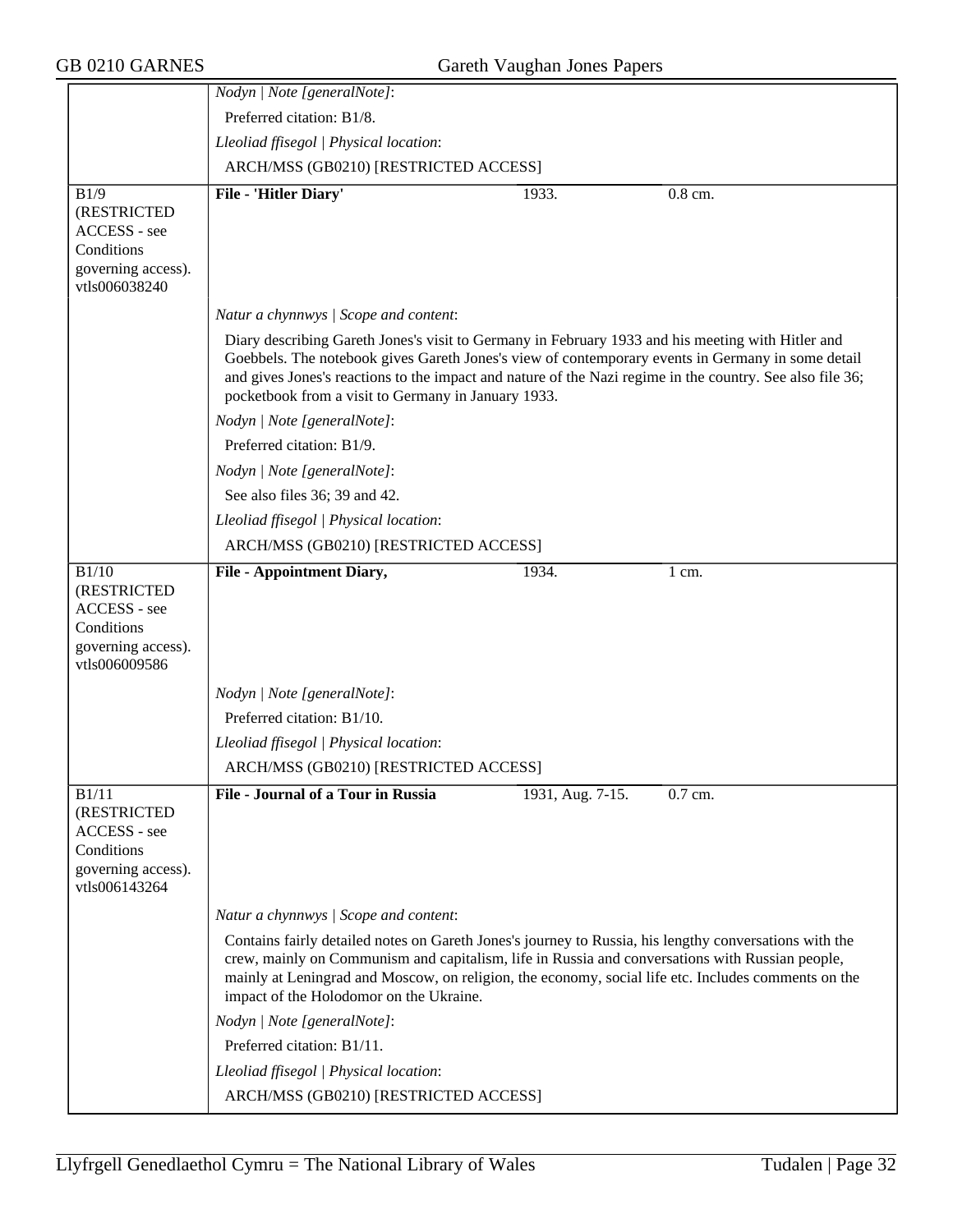| GB 0210 GARNES                                                                            | Gareth Vaughan Jones Papers                                                                                                                                                                                                                                                                                                                                                                                                |         |  |  |
|-------------------------------------------------------------------------------------------|----------------------------------------------------------------------------------------------------------------------------------------------------------------------------------------------------------------------------------------------------------------------------------------------------------------------------------------------------------------------------------------------------------------------------|---------|--|--|
| B1/12<br>(RESTRICTED<br>ACCESS - see<br>Conditions<br>governing access).<br>vtls006143284 | File - Journal of Russian travels,<br>1931, Aug. 21-Sept.<br>4.                                                                                                                                                                                                                                                                                                                                                            | 0.7 cm. |  |  |
|                                                                                           | Natur a chynnwys / Scope and content:                                                                                                                                                                                                                                                                                                                                                                                      |         |  |  |
|                                                                                           | Contains detailed notes of Gareth Jones's travels and experiences in Russia. Includes notes on a long<br>conversation with Nadezhda Konstantinovna Krupskaia, namely Lenin's widow, and other individuals<br>in which they discuss the Russian economy and society. He also notes conversations with peasants in<br>various villages which include references to industry, agriculture and the political regime in Russia. |         |  |  |
|                                                                                           | Nodyn   Note [generalNote]:                                                                                                                                                                                                                                                                                                                                                                                                |         |  |  |
|                                                                                           | Preferred citation: B1/12.                                                                                                                                                                                                                                                                                                                                                                                                 |         |  |  |
|                                                                                           | Lleoliad ffisegol   Physical location:                                                                                                                                                                                                                                                                                                                                                                                     |         |  |  |
|                                                                                           | ARCH/MSS (GB0210) [RESTRICTED ACCESS]                                                                                                                                                                                                                                                                                                                                                                                      |         |  |  |
| B1/13<br>(RESTRICTED<br>ACCESS - see<br>Conditions<br>governing access).<br>vtls006143353 | File - Russian Diary,<br>1933, March 20-24                                                                                                                                                                                                                                                                                                                                                                                 | 0.5 cm. |  |  |
|                                                                                           | Natur a chynnwys / Scope and content:                                                                                                                                                                                                                                                                                                                                                                                      |         |  |  |
|                                                                                           | Contains rough notes, 1932-1933, by Gareth Jones on foreign affairs, foreign trade, and conditions in<br>the USSR. He describes in some detail living conditions in the suburbs of Moscow and the people whom<br>he meets there and converses with. He also records conversations with fellow travellers on various train<br>journeys. This diary 3 of 3 detailing the famine in Ukraine. See also B1/15 and B1/16.        |         |  |  |
|                                                                                           | Nodyn   Note [generalNote]:                                                                                                                                                                                                                                                                                                                                                                                                |         |  |  |
|                                                                                           | Preferred citation: B1/13.                                                                                                                                                                                                                                                                                                                                                                                                 |         |  |  |
|                                                                                           | Lleoliad ffisegol   Physical location:                                                                                                                                                                                                                                                                                                                                                                                     |         |  |  |
|                                                                                           | ARCH/MSS (GB0210) [RESTRICTED ACCESS]                                                                                                                                                                                                                                                                                                                                                                                      |         |  |  |
| B1/14<br>(RESTRICTED<br>ACCESS - see<br>Conditions<br>governing access).<br>vtls006145331 | File - Journal of a tour of Germany,<br>1933.                                                                                                                                                                                                                                                                                                                                                                              | 0.9 cm. |  |  |
|                                                                                           | Natur a chynnwys / Scope and content:                                                                                                                                                                                                                                                                                                                                                                                      |         |  |  |
|                                                                                           | Describes in some detail a visit to Germany, mainly Berlin, and discusses the impact of Hitler there, his<br>plans for the future and the likely consequences. There are notes on relations between the Nazi regime<br>and foreign powers. Later Jones describes a visit to Bonn and conditions there.                                                                                                                     |         |  |  |
|                                                                                           | Nodyn   Note [generalNote]:                                                                                                                                                                                                                                                                                                                                                                                                |         |  |  |
|                                                                                           | Preferred citation: B1/14.                                                                                                                                                                                                                                                                                                                                                                                                 |         |  |  |
|                                                                                           | Nodyn   Note [generalNote]:                                                                                                                                                                                                                                                                                                                                                                                                |         |  |  |
|                                                                                           | See also files 36, 39, 42 and B1/9.                                                                                                                                                                                                                                                                                                                                                                                        |         |  |  |
|                                                                                           | Lleoliad ffisegol   Physical location:                                                                                                                                                                                                                                                                                                                                                                                     |         |  |  |
|                                                                                           | ARCH/MSS (GB0210) [RESTRICTED ACCESS]                                                                                                                                                                                                                                                                                                                                                                                      |         |  |  |
| B1/15<br>(RESTRICTED                                                                      | 1933, March 4-10.<br>File - Diary of tour of Russia,                                                                                                                                                                                                                                                                                                                                                                       | 0.9 cm. |  |  |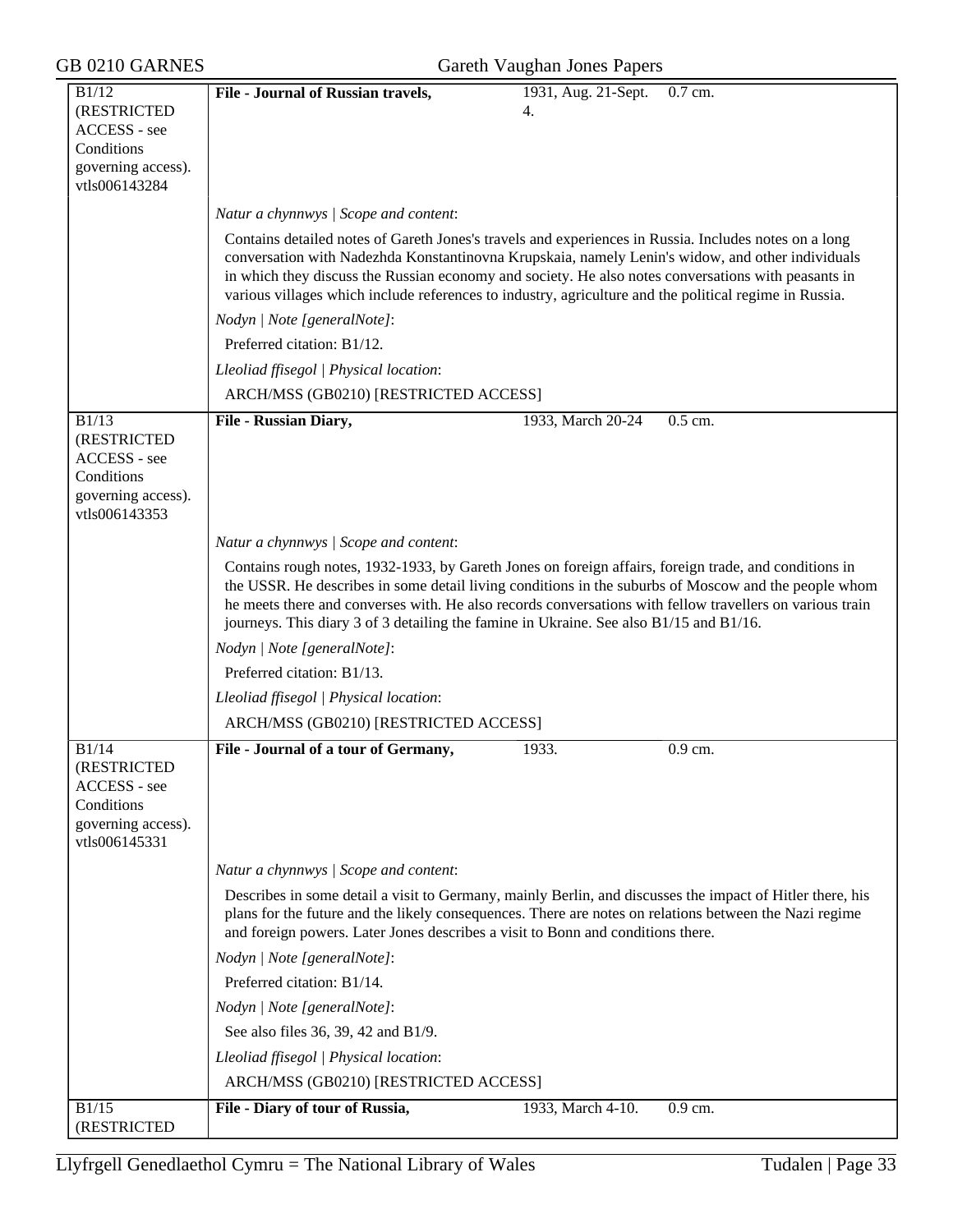| ACCESS - see                                                                                                                                                                                                                                                                                                                                                                                                                                                                                                                                                                                                                                                                             |                                                                                                                                                                                                                                                                                                                                        |  |  |  |
|------------------------------------------------------------------------------------------------------------------------------------------------------------------------------------------------------------------------------------------------------------------------------------------------------------------------------------------------------------------------------------------------------------------------------------------------------------------------------------------------------------------------------------------------------------------------------------------------------------------------------------------------------------------------------------------|----------------------------------------------------------------------------------------------------------------------------------------------------------------------------------------------------------------------------------------------------------------------------------------------------------------------------------------|--|--|--|
| Conditions<br>governing access).                                                                                                                                                                                                                                                                                                                                                                                                                                                                                                                                                                                                                                                         |                                                                                                                                                                                                                                                                                                                                        |  |  |  |
| vtls006147674                                                                                                                                                                                                                                                                                                                                                                                                                                                                                                                                                                                                                                                                            |                                                                                                                                                                                                                                                                                                                                        |  |  |  |
|                                                                                                                                                                                                                                                                                                                                                                                                                                                                                                                                                                                                                                                                                          | Natur a chynnwys   Scope and content:                                                                                                                                                                                                                                                                                                  |  |  |  |
|                                                                                                                                                                                                                                                                                                                                                                                                                                                                                                                                                                                                                                                                                          | Describes his travels in the USSR, records conversations with the people whom he meets, and events<br>which he witnesses there. There are detailed comments on peasant society, trade and the Russian<br>economy, health conditions, education etc. This is diary 1 of 3 detailing the famine in Ukraine. See also<br>B1/16 and B1/13. |  |  |  |
|                                                                                                                                                                                                                                                                                                                                                                                                                                                                                                                                                                                                                                                                                          | Nodyn   Note [generalNote]:                                                                                                                                                                                                                                                                                                            |  |  |  |
|                                                                                                                                                                                                                                                                                                                                                                                                                                                                                                                                                                                                                                                                                          | Preferred citation: B1/15.                                                                                                                                                                                                                                                                                                             |  |  |  |
|                                                                                                                                                                                                                                                                                                                                                                                                                                                                                                                                                                                                                                                                                          | Lleoliad ffisegol   Physical location:                                                                                                                                                                                                                                                                                                 |  |  |  |
|                                                                                                                                                                                                                                                                                                                                                                                                                                                                                                                                                                                                                                                                                          | ARCH/MSS (GB0210) [RESTRICTED ACCESS]                                                                                                                                                                                                                                                                                                  |  |  |  |
| B1/16                                                                                                                                                                                                                                                                                                                                                                                                                                                                                                                                                                                                                                                                                    | File - Russian diary,<br>1933, March11-19<br>$0.5$ cm.                                                                                                                                                                                                                                                                                 |  |  |  |
| (RESTRICTED<br>ACCESS - see<br>Conditions<br>governing access).<br>vtls006147761                                                                                                                                                                                                                                                                                                                                                                                                                                                                                                                                                                                                         |                                                                                                                                                                                                                                                                                                                                        |  |  |  |
|                                                                                                                                                                                                                                                                                                                                                                                                                                                                                                                                                                                                                                                                                          | Natur a chynnwys / Scope and content:                                                                                                                                                                                                                                                                                                  |  |  |  |
|                                                                                                                                                                                                                                                                                                                                                                                                                                                                                                                                                                                                                                                                                          | Describes his experiences in USSR - his travels, the people whom he meets and their comments and<br>observations, economic problems and the chronic unemployment and the onset of famine. This is diary 2<br>of 3 detailing the famine in Ukraine. See also B1/15 and B1/13.                                                           |  |  |  |
|                                                                                                                                                                                                                                                                                                                                                                                                                                                                                                                                                                                                                                                                                          | Nodyn   Note [generalNote]:                                                                                                                                                                                                                                                                                                            |  |  |  |
|                                                                                                                                                                                                                                                                                                                                                                                                                                                                                                                                                                                                                                                                                          | Preferred citation: B1/16.                                                                                                                                                                                                                                                                                                             |  |  |  |
|                                                                                                                                                                                                                                                                                                                                                                                                                                                                                                                                                                                                                                                                                          | Lleoliad ffisegol   Physical location:                                                                                                                                                                                                                                                                                                 |  |  |  |
|                                                                                                                                                                                                                                                                                                                                                                                                                                                                                                                                                                                                                                                                                          | ARCH/MSS (GB0210) [RESTRICTED ACCESS]                                                                                                                                                                                                                                                                                                  |  |  |  |
|                                                                                                                                                                                                                                                                                                                                                                                                                                                                                                                                                                                                                                                                                          | Cyfres   Series B2. vtls006009619: 'Round the World Tour Diaries',                                                                                                                                                                                                                                                                     |  |  |  |
| $Dyddiad   Date: 1935. (dyddiad creu)   (date of creation)$                                                                                                                                                                                                                                                                                                                                                                                                                                                                                                                                                                                                                              |                                                                                                                                                                                                                                                                                                                                        |  |  |  |
|                                                                                                                                                                                                                                                                                                                                                                                                                                                                                                                                                                                                                                                                                          | Natur a chynnwys   Scope and content:                                                                                                                                                                                                                                                                                                  |  |  |  |
| Diaries containing fairly detailed descriptions of Gareth Jones's travels and experiences during his<br>'world tour' between February and June 1935 (prior to his death in the following August) The 'tour'<br>comprised Europe, North America and the Far East. They include much detailed comment on the<br>countries which he visited and their peoples. This group of diaries covers Gareth Jones's travels in<br>Japan, the Phillippes, the Dutch East Indies, Singapore, Siam, Cambodia, French Indo China, China,<br>Hong Kong and Canton. Other diaries in the series can be found in files 37 (volume 1), file B3/16<br>(volume 2), file $38$ (volume 3), file $40$ (volume 4). |                                                                                                                                                                                                                                                                                                                                        |  |  |  |
| Disgrifiad ffisegol   Physical description: 7 vols.; 6.5 cm.                                                                                                                                                                                                                                                                                                                                                                                                                                                                                                                                                                                                                             |                                                                                                                                                                                                                                                                                                                                        |  |  |  |
| Lleoliad ffisegol   Physical location: ARCH/MSS (GB0210)                                                                                                                                                                                                                                                                                                                                                                                                                                                                                                                                                                                                                                 |                                                                                                                                                                                                                                                                                                                                        |  |  |  |
| Nodyn   Note [generalNote]:                                                                                                                                                                                                                                                                                                                                                                                                                                                                                                                                                                                                                                                              |                                                                                                                                                                                                                                                                                                                                        |  |  |  |
| Preferred citation: B2.                                                                                                                                                                                                                                                                                                                                                                                                                                                                                                                                                                                                                                                                  |                                                                                                                                                                                                                                                                                                                                        |  |  |  |

Nodyn | Note [generalNote]: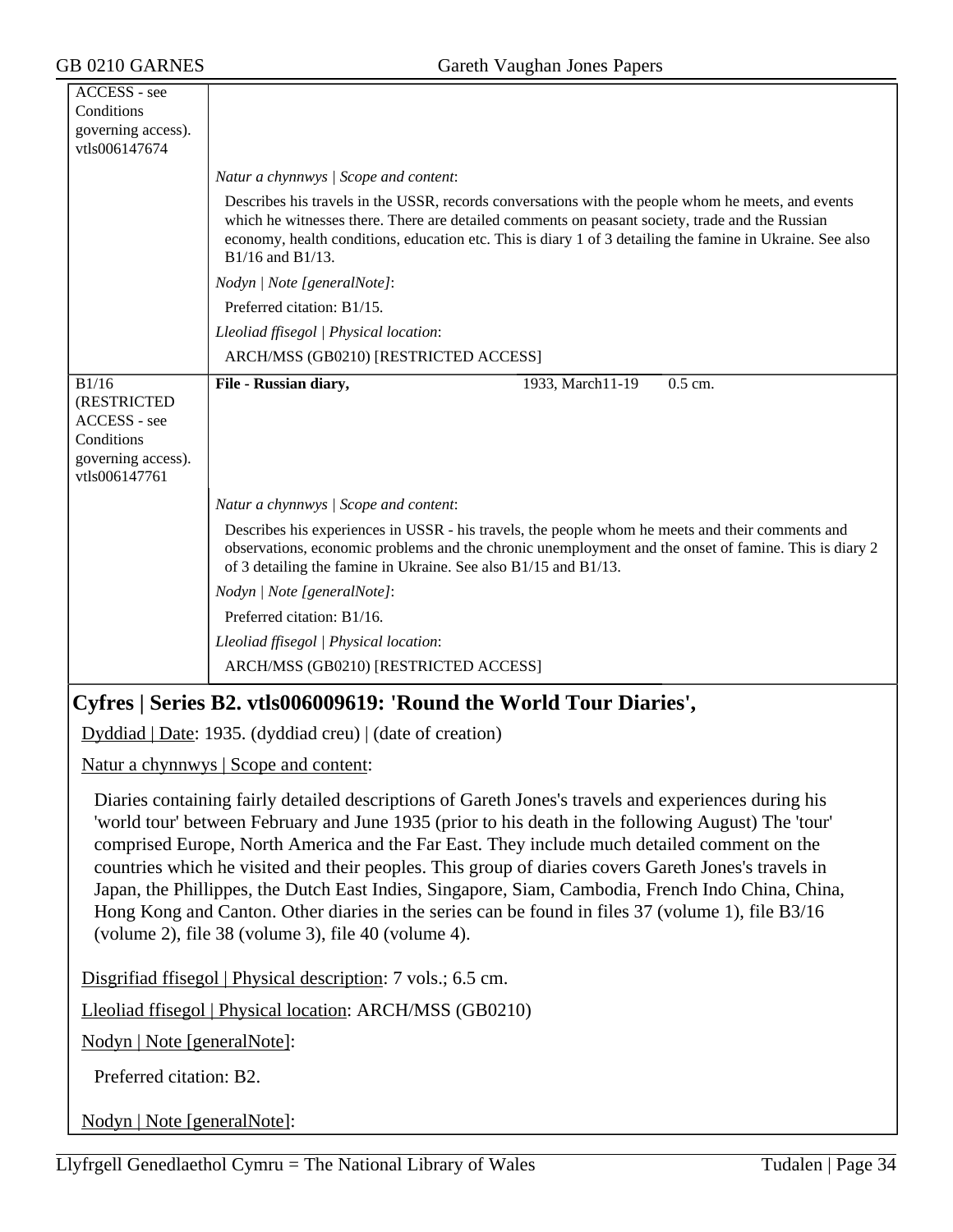See also Round the World Tour diary volume 1 (37), volume 2 (B3/16) volume 3 (38) and volume 4 (40).

#### Trefniant | Arrangement:

Arranged chronologically.

| FFeil / rhestr eitemau   File / item list |                                                                                                                                    |                    |                                               |  |  |
|-------------------------------------------|------------------------------------------------------------------------------------------------------------------------------------|--------------------|-----------------------------------------------|--|--|
| Cod cyfeirnod  <br>Reference code         | Teitl   Title                                                                                                                      | Dyddiadau   Dates  | Disgrifiad ffisegol   Physical<br>description |  |  |
| B2/1.<br>vtls006009705                    | File - Tour of Japan,                                                                                                              | 1935, Feb.         | 0.7 cm.                                       |  |  |
|                                           | Natur a chynnwys / Scope and content:                                                                                              |                    |                                               |  |  |
|                                           | Describes Gareth Jones's experiences in Japan.                                                                                     |                    |                                               |  |  |
|                                           | Nodyn   Note [generalNote]:                                                                                                        |                    |                                               |  |  |
|                                           | Preferred citation: B2/1.                                                                                                          |                    |                                               |  |  |
|                                           | Nodyn   Note [generalNote]:                                                                                                        |                    |                                               |  |  |
|                                           | Other diaries in the series can be found in files 37 (volume 1), file B3/16 (volume 2), file 38 (volume 3),<br>file 40 (volume 4). |                    |                                               |  |  |
|                                           | Lleoliad ffisegol   Physical location:                                                                                             |                    |                                               |  |  |
|                                           | ARCH/MSS (GB0210)                                                                                                                  |                    |                                               |  |  |
| B2/2.<br>vtls006009711                    | File - Tour of Japan,                                                                                                              | 1935, March.       | 0.7 cm.                                       |  |  |
|                                           | Natur a chynnwys / Scope and content:                                                                                              |                    |                                               |  |  |
|                                           | Describes Gareth Jones's experiences in Japan.                                                                                     |                    |                                               |  |  |
|                                           | Nodyn   Note [generalNote]:                                                                                                        |                    |                                               |  |  |
|                                           | Preferred citation: B2/2.                                                                                                          |                    |                                               |  |  |
|                                           | Nodyn   Note [generalNote]:                                                                                                        |                    |                                               |  |  |
|                                           | Other diaries in the series can be found in files 37 (volume 1), file B3/16 (volume 2), file 38 (volume 3),<br>file 40 (volume 4). |                    |                                               |  |  |
|                                           | Lleoliad ffisegol   Physical location:                                                                                             |                    |                                               |  |  |
|                                           | ARCH/MSS (GB0210)                                                                                                                  |                    |                                               |  |  |
| $B2/3$ .<br>vtls006009715                 | File - Tour of the Philippines,                                                                                                    | 1935, March-April. | 0.8 cm.                                       |  |  |
|                                           | Natur a chynnwys / Scope and content:                                                                                              |                    |                                               |  |  |
|                                           | Describes Gareth Jones's experiences in the Philippines.<br>Nodyn   Note [generalNote]:                                            |                    |                                               |  |  |
|                                           |                                                                                                                                    |                    |                                               |  |  |
|                                           | Preferred citation: B2/3.                                                                                                          |                    |                                               |  |  |
|                                           | Nodyn   Note [generalNote]:                                                                                                        |                    |                                               |  |  |
|                                           | Other diaries in the series can be found in files 37 (volume 1), file B3/16 (volume 2), file 38 (volume 3),<br>file 40 (volume 4). |                    |                                               |  |  |
|                                           | Lleoliad ffisegol   Physical location:<br>ARCH/MSS (GB0210)                                                                        |                    |                                               |  |  |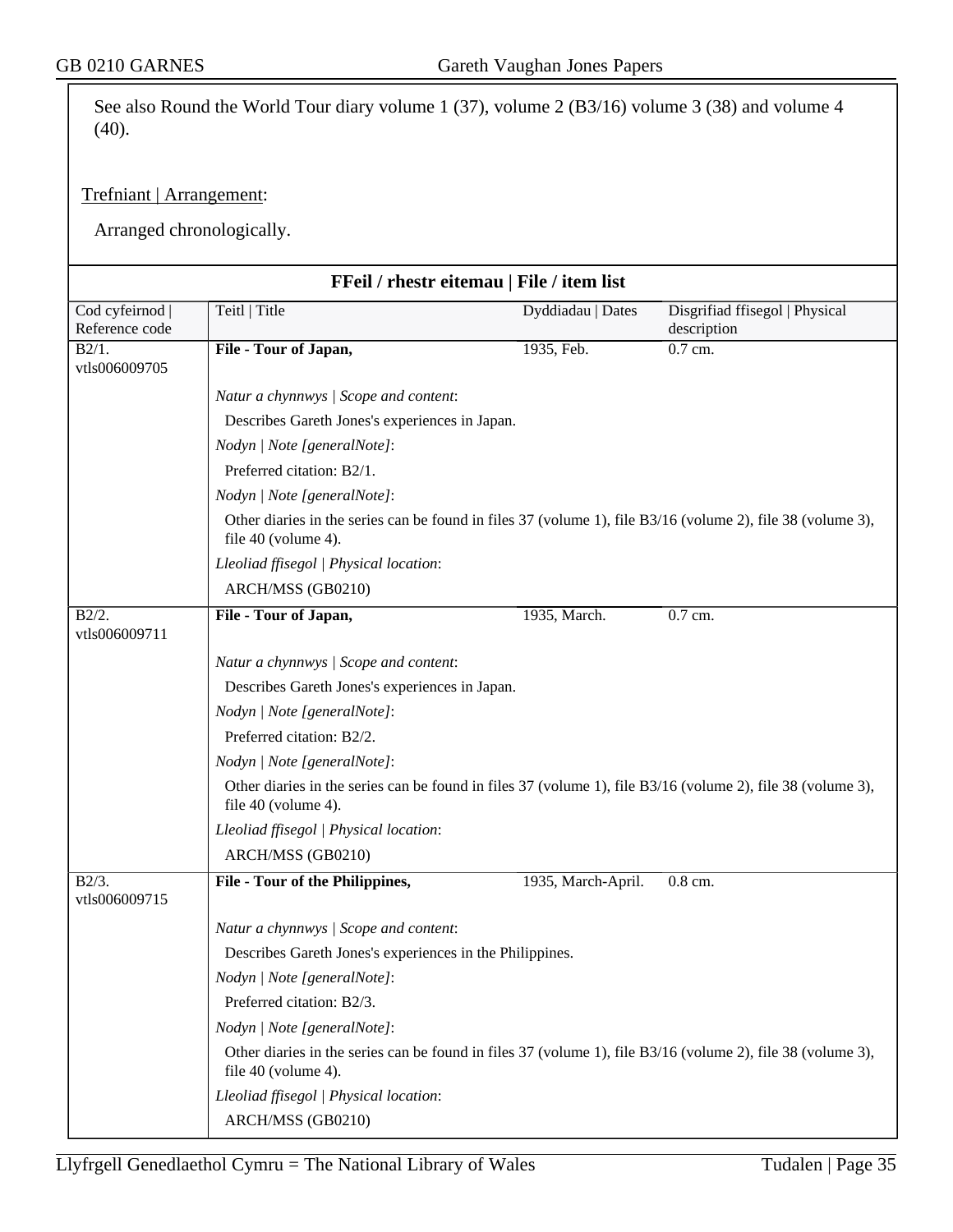#### B2/4. vtls006009721 **File - Tour of the Dutch East Indies and Singapore,** 1935, April. 1 cm. *Natur a chynnwys | Scope and content*: Describes Gareth Jones's experiences in the Dutch East Indies and Singapore. *Nodyn | Note [generalNote]*: Preferred citation: B2/4. *Nodyn | Note [generalNote]*: Other diaries in the series can be found in files 37 (volume 1), file B3/16 (volume 2), file 38 (volume 3), file 40 (volume 4). *Lleoliad ffisegol | Physical location*: ARCH/MSS (GB0210) B2/5. vtls006009724 File - Tour of Siam and Cambodia, 1935, April-May. 0.7 cm. *Nodyn | Note [generalNote]*: Preferred citation: B2/5. *Nodyn | Note [generalNote]*: Other diaries in the series can be found in files 37 (volume 1), file B3/16 (volume 2), file 38 (volume 3), file 40 (volume 4). *Lleoliad ffisegol | Physical location*: ARCH/MSS (GB0210)  $\overline{B2/6}$ . vtls006009727 File - Tour of French Indo China, 1935, May. 0.5 cm. *Nodyn | Note [generalNote]*: Preferred citation: B2/6. *Nodyn | Note [generalNote]*: Other diaries in the series can be found in files 37 (volume 1), file B3/16 (volume 2), file 38 (volume 3), file 40 (volume 4). *Lleoliad ffisegol | Physical location*: ARCH/MSS (GB0210) B2/7. vtls006009729 **File - Tour of China, Hong Kong and Canton,** 1935, May. 1 cm. *Nodyn | Note [generalNote]*: Preferred citation: B2/7. *Nodyn | Note [generalNote]*: Other diaries in the series can be found in files 37 (volume 1), file B3/16 (volume 2), file 38 (volume 3), file 40 (volume 4). *Lleoliad ffisegol | Physical location*: ARCH/MSS (GB0210) **Cyfres | Series B3. vtls006009742: Student and travel notebooks;** Dyddiad | Date: 1923-1934. (dyddiad creu) | (date of creation)

GB 0210 GARNES Gareth Vaughan Jones Papers

Natur a chynnwys | Scope and content: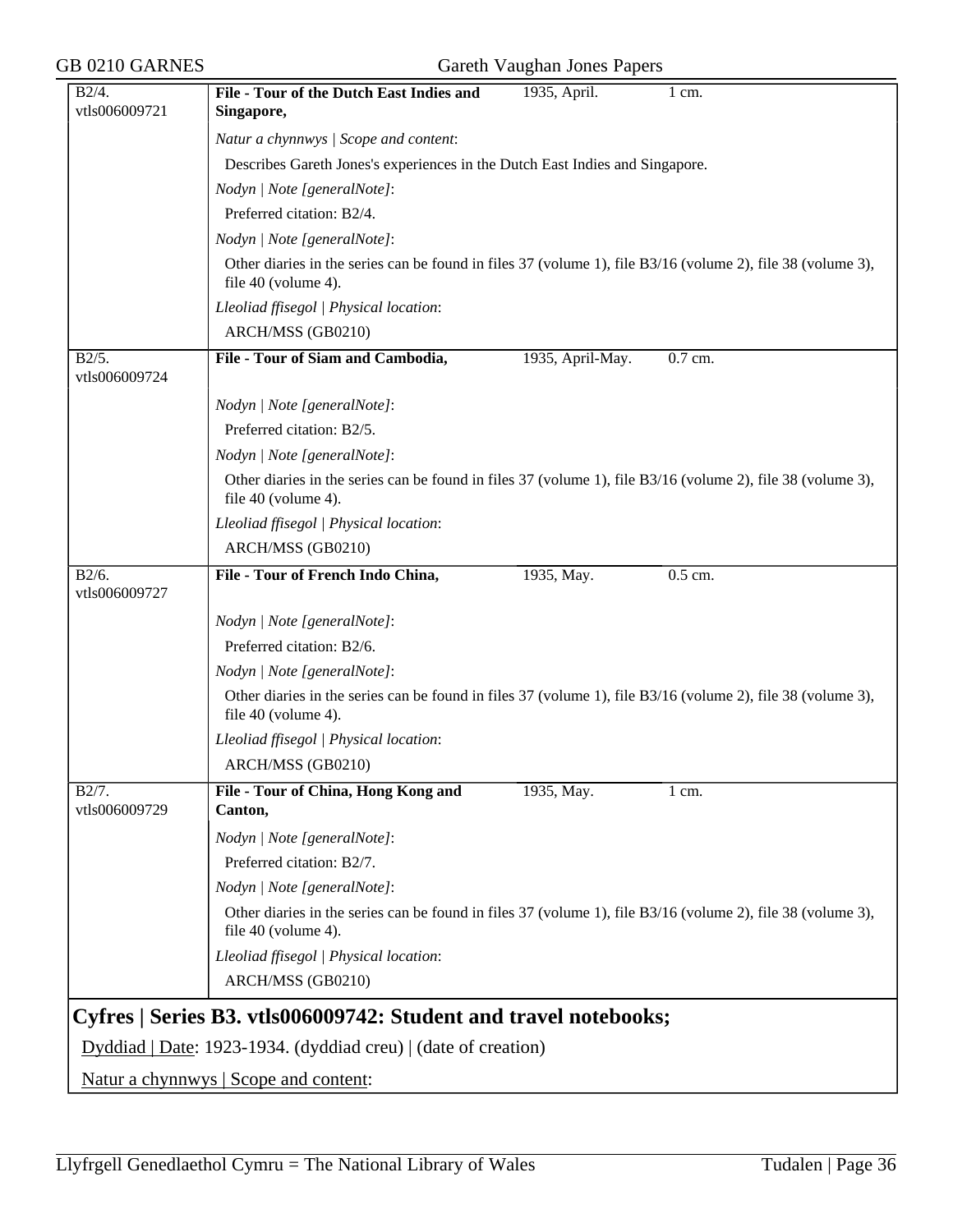The notebooks contain notes made by Gareth Jones. The earliest ones were kept while he was a student at the University College of Wales, Aberystwyth and Trinity College, Cambridge, and are mainly linguistic in character. Later notes are often political commentaries and observations on international developments - in Europe, America and Russia. There are also many travel notes commenting on the countries where he travels and the people whom he meets. Some were kept while Gareth Jones was in the employ of David Lloyd George, based at Churt, and acting as a researcher for the compilation of Lloyd George's War Memoirs.

Disgrifiad ffisegol | Physical description: 17 vols. ; 13.5 cm.

Lleoliad ffisegol | Physical location: ARCH/MSS (GB0210)

Nodyn | Note [generalNote]:

Preferred citation: B3.

Pwyntiau mynediad | Access points:

• Jones, Gareth, 1905-1935, -- Notebooks. (pwnc) | (subject)

Trefniant | Arrangement:

Arranged in chronological order.

| FFeil / rhestr eitemau   File / item list |                                                                                                                                                                                     |                   |                                |
|-------------------------------------------|-------------------------------------------------------------------------------------------------------------------------------------------------------------------------------------|-------------------|--------------------------------|
| Cod cyfeirnod                             | Teitl   Title                                                                                                                                                                       | Dyddiadau   Dates | Disgrifiad ffisegol   Physical |
| Reference code                            |                                                                                                                                                                                     |                   | description                    |
| $B3/1$ .                                  | File - Student notes,                                                                                                                                                               | 1923-1926.        | $0.6$ cm.                      |
| vtls006009777                             |                                                                                                                                                                                     |                   |                                |
|                                           | Natur a chynnwys / Scope and content:                                                                                                                                               |                   |                                |
|                                           | Contains rough notes made by Gareth Jones while a student at the University College of Wales,<br>Aberystwyth.                                                                       |                   |                                |
|                                           | Nodyn   Note [generalNote]:                                                                                                                                                         |                   |                                |
|                                           | Preferred citation: B3/1.                                                                                                                                                           |                   |                                |
|                                           | Lleoliad ffisegol   Physical location:                                                                                                                                              |                   |                                |
|                                           | ARCH/MSS (GB0210)                                                                                                                                                                   |                   |                                |
| B3/2.<br>vtls006009792                    | File - French notes,                                                                                                                                                                | 1923-1926.        | $0.7$ cm.                      |
|                                           | Natur a chynnwys / Scope and content:                                                                                                                                               |                   |                                |
|                                           | French notes made by Gareth Jones while a sudent at the University College of Wales, Aberystwyth.<br>They comprise vocabulary lists, French sentences, phrases and French proverbs. |                   |                                |
|                                           | Nodyn   Note [generalNote]:                                                                                                                                                         |                   |                                |
|                                           | Preferred citation: B3/2.                                                                                                                                                           |                   |                                |
|                                           | Lleoliad ffisegol   Physical location:                                                                                                                                              |                   |                                |
|                                           | ARCH/MSS (GB0210)                                                                                                                                                                   |                   |                                |
| $\overline{B3/3}$ .<br>vtls006009805      | File - French notes,                                                                                                                                                                | 1924-1926.        | $0.8$ cm.                      |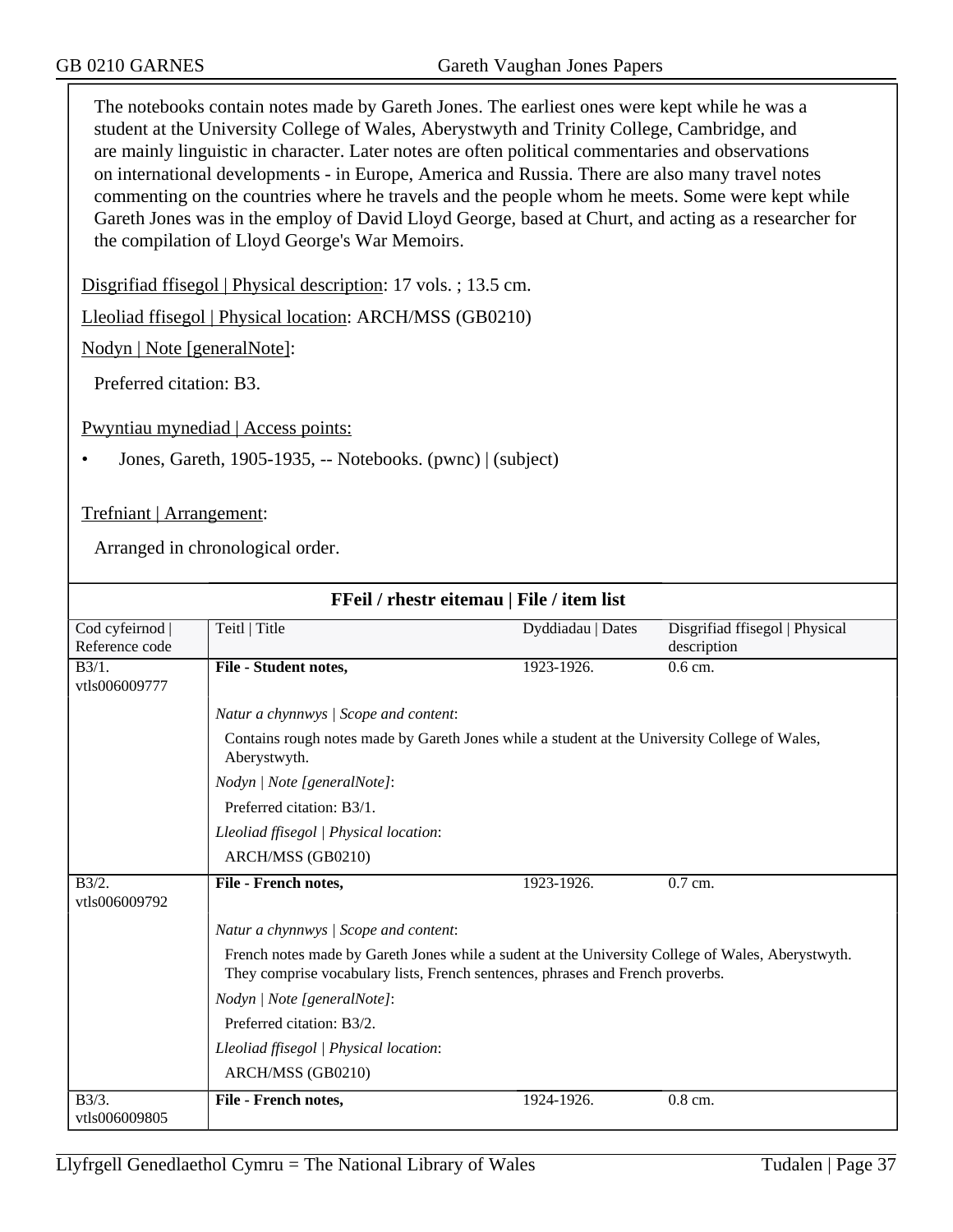|                        | Natur a chynnwys / Scope and content:                                                                                                                                                                                                                                                   |               |                      |  |
|------------------------|-----------------------------------------------------------------------------------------------------------------------------------------------------------------------------------------------------------------------------------------------------------------------------------------|---------------|----------------------|--|
|                        | French notes made by Gareth Jones while a student at the University College of Wales, Aberystwyth and<br>Trinity College, Cambridge. The notebook contains lists of French words and phrases, other notes and<br>drafts or copies of letters from Gareth Jones.                         |               |                      |  |
|                        | Nodyn   Note [generalNote]:                                                                                                                                                                                                                                                             |               |                      |  |
|                        | Preferred citation: B3/3.                                                                                                                                                                                                                                                               |               |                      |  |
|                        | Lleoliad ffisegol   Physical location:                                                                                                                                                                                                                                                  |               |                      |  |
|                        | ARCH/MSS (GB0210)                                                                                                                                                                                                                                                                       |               |                      |  |
| B3/4.                  | File - Political notes,                                                                                                                                                                                                                                                                 | 1928.         | $0.5$ cm.            |  |
| vtls006009836          |                                                                                                                                                                                                                                                                                         |               |                      |  |
|                        | Crëwr   Creator:                                                                                                                                                                                                                                                                        |               |                      |  |
|                        | Liberal Party.                                                                                                                                                                                                                                                                          |               |                      |  |
|                        | Natur a chynnwys / Scope and content:                                                                                                                                                                                                                                                   |               |                      |  |
|                        | Notes made by Gareth Jones on political subjects, including the new Liberal land policy, Ireland, and the<br>Economic Committee 1928.                                                                                                                                                   |               |                      |  |
|                        | Nodyn   Note [generalNote]:                                                                                                                                                                                                                                                             |               |                      |  |
|                        | Preferred citation: B3/4.                                                                                                                                                                                                                                                               |               |                      |  |
|                        | Lleoliad ffisegol   Physical location:                                                                                                                                                                                                                                                  |               |                      |  |
|                        | ARCH/MSS (GB0210)                                                                                                                                                                                                                                                                       |               |                      |  |
| B3/5.<br>vtls006009846 | File - Notes on Welsh mediaeval history,<br>Russia, Lloyd George, and events in<br>Europe,                                                                                                                                                                                              | $[c. 1930]$ . | $\overline{0.7}$ cm. |  |
|                        | Nodyn   Note [generalNote]:                                                                                                                                                                                                                                                             |               |                      |  |
|                        | Preferred citation: B3/5.                                                                                                                                                                                                                                                               |               |                      |  |
|                        | Lleoliad ffisegol   Physical location:                                                                                                                                                                                                                                                  |               |                      |  |
|                        | ARCH/MSS (GB0210)                                                                                                                                                                                                                                                                       |               |                      |  |
| B3/6.<br>vtls006009863 | File - 'Churt, 1931',                                                                                                                                                                                                                                                                   | 1930-1931.    | 0.6 cm.              |  |
|                        | Natur a chynnwys / Scope and content:<br>Notebook labelled 'Churt 1931' and containing notes on political subjects including unemployment,<br>foreign affairs and the 1931 National Government, prepared while Gareth Jones was in the employ of<br>David Lloyd George as a researcher. |               |                      |  |
|                        | Nodyn   Note [generalNote]:                                                                                                                                                                                                                                                             |               |                      |  |
|                        | Preferred citation: B3/6.                                                                                                                                                                                                                                                               |               |                      |  |
|                        | Lleoliad ffisegol   Physical location:                                                                                                                                                                                                                                                  |               |                      |  |
| B3/7.                  | ARCH/MSS (GB0210)<br>File - Notes on international affairs and                                                                                                                                                                                                                          | 1931.         | $1 \text{ cm}$ .     |  |
| vtls006009962          | developments,                                                                                                                                                                                                                                                                           |               |                      |  |
|                        | Natur a chynnwys / Scope and content:                                                                                                                                                                                                                                                   |               |                      |  |
|                        | Contains notes on international affairs and developments.                                                                                                                                                                                                                               |               |                      |  |
|                        |                                                                                                                                                                                                                                                                                         |               |                      |  |
|                        |                                                                                                                                                                                                                                                                                         |               |                      |  |
|                        | Nodyn   Note [generalNote]:                                                                                                                                                                                                                                                             |               |                      |  |
|                        | Preferred citation: B3/7.<br>Lleoliad ffisegol   Physical location:                                                                                                                                                                                                                     |               |                      |  |
|                        |                                                                                                                                                                                                                                                                                         |               |                      |  |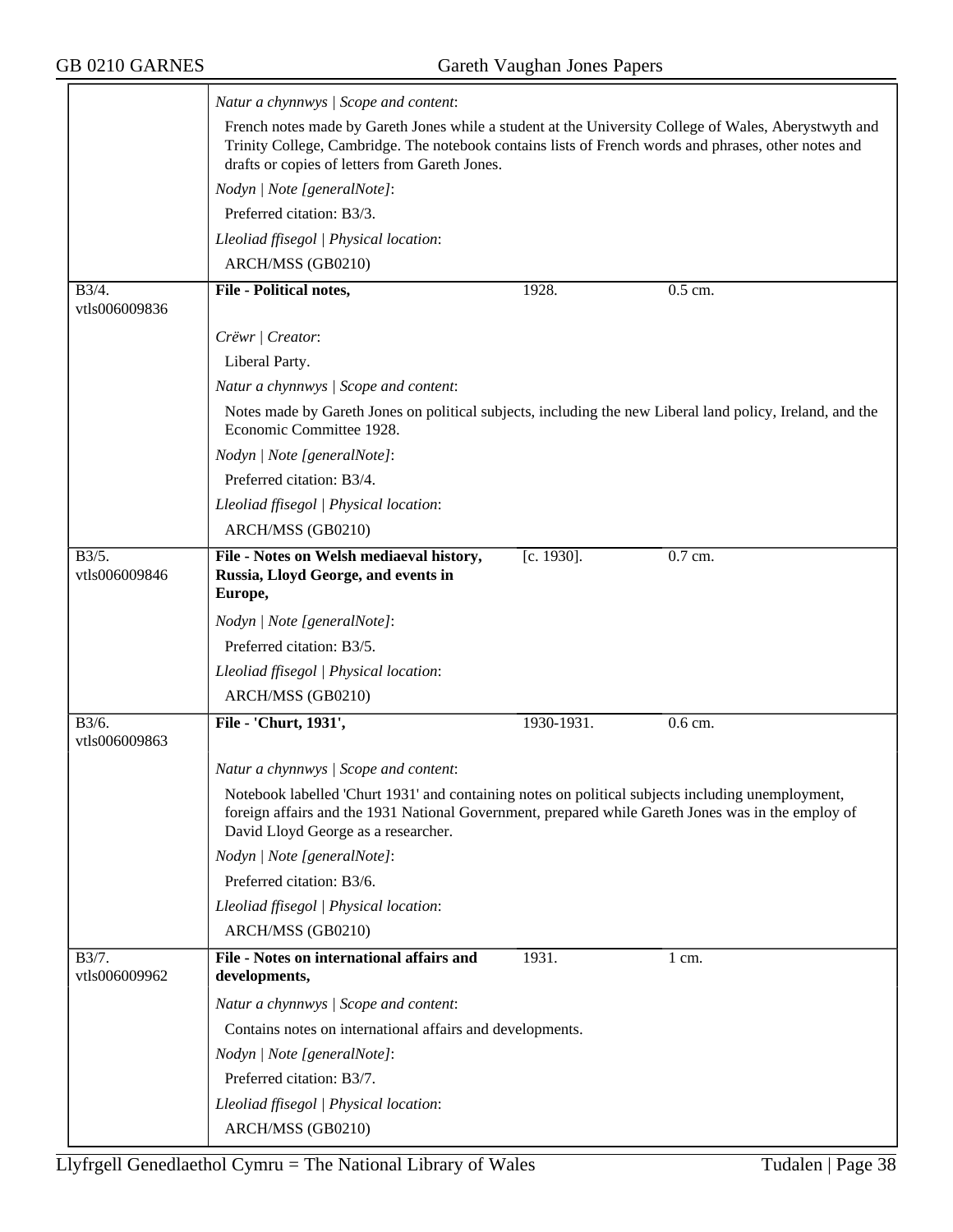| GB 0210 GARNES                        |                                                                                                                                                                                                                                                                                                                                                                                                       | Gareth Vaughan Jones Papers |                  |
|---------------------------------------|-------------------------------------------------------------------------------------------------------------------------------------------------------------------------------------------------------------------------------------------------------------------------------------------------------------------------------------------------------------------------------------------------------|-----------------------------|------------------|
| B3/8.<br>vtls006009966                | File - The United States and the British<br>Economy,                                                                                                                                                                                                                                                                                                                                                  | [?1931]-1932.               | 0.4 cm.          |
|                                       |                                                                                                                                                                                                                                                                                                                                                                                                       |                             |                  |
|                                       | Nodyn   Note [generalNote]:                                                                                                                                                                                                                                                                                                                                                                           |                             |                  |
|                                       | Preferred citation: B3/8.                                                                                                                                                                                                                                                                                                                                                                             |                             |                  |
|                                       | Lleoliad ffisegol   Physical location:                                                                                                                                                                                                                                                                                                                                                                |                             |                  |
|                                       | ARCH/MSS (GB0210)                                                                                                                                                                                                                                                                                                                                                                                     |                             |                  |
| B3/9.<br>vtls006009982                | File - Italy and France,                                                                                                                                                                                                                                                                                                                                                                              | [?1931]-1932.               | 1 cm.            |
|                                       | Natur a chynnwys / Scope and content:                                                                                                                                                                                                                                                                                                                                                                 |                             |                  |
|                                       | Contains mainly notes on developments in Italy and France.                                                                                                                                                                                                                                                                                                                                            |                             |                  |
|                                       | Nodyn   Note [generalNote]:                                                                                                                                                                                                                                                                                                                                                                           |                             |                  |
|                                       | Preferred citation: B3/9.                                                                                                                                                                                                                                                                                                                                                                             |                             |                  |
|                                       | Lleoliad ffisegol   Physical location:                                                                                                                                                                                                                                                                                                                                                                |                             |                  |
|                                       | ARCH/MSS (GB0210)                                                                                                                                                                                                                                                                                                                                                                                     |                             |                  |
| $\overline{B3/10}$ .<br>vtls006009991 | <b>File - Political notes,</b>                                                                                                                                                                                                                                                                                                                                                                        | 1932, April-May.            | 1.2 cm.          |
|                                       | Natur a chynnwys / Scope and content:                                                                                                                                                                                                                                                                                                                                                                 |                             |                  |
|                                       | Notebook labelled 'LG at Churt', kept while Gareth Jones worked as a researcher in the employ of<br>David Lloyd George, based mainly at his Churt home. It contains notes on the economy, war debts,<br>disarmament, and the stock exchange. It also contains notes on contemporary developments in Germany.<br>There are also entries on visitors to Lloyd George at Churt and their comments there. |                             |                  |
|                                       | Nodyn   Note [generalNote]:                                                                                                                                                                                                                                                                                                                                                                           |                             |                  |
|                                       | Preferred citation: B3/10.                                                                                                                                                                                                                                                                                                                                                                            |                             |                  |
|                                       | Lleoliad ffisegol   Physical location:                                                                                                                                                                                                                                                                                                                                                                |                             |                  |
|                                       | ARCH/MSS (GB0210)                                                                                                                                                                                                                                                                                                                                                                                     |                             |                  |
| $\overline{B3/11}$ .<br>vtls006010025 | <b>File - Political comments,</b>                                                                                                                                                                                                                                                                                                                                                                     | 1932.                       | $1 \text{ cm}$ . |
|                                       | Natur a chynnwys / Scope and content:                                                                                                                                                                                                                                                                                                                                                                 |                             |                  |
|                                       | Notes on the opinions of various individuals on political events and current issues, possibly during the<br>course of interviews.                                                                                                                                                                                                                                                                     |                             |                  |
|                                       | Nodyn   Note [generalNote]:                                                                                                                                                                                                                                                                                                                                                                           |                             |                  |
|                                       | Preferred citation: B3/11.                                                                                                                                                                                                                                                                                                                                                                            |                             |                  |
|                                       | Lleoliad ffisegol   Physical location:                                                                                                                                                                                                                                                                                                                                                                |                             |                  |
|                                       | ARCH/MSS (GB0210)                                                                                                                                                                                                                                                                                                                                                                                     |                             |                  |
| B3/12.<br>vtls006010033               | <b>File - Impressions of Germany</b>                                                                                                                                                                                                                                                                                                                                                                  | [1932]                      | $1 \text{ cm}$ . |
|                                       | Natur a chynnwys / Scope and content:                                                                                                                                                                                                                                                                                                                                                                 |                             |                  |
|                                       | Diary of a trip to Cologne to gather information about the Schleicher government on behalf of Ivy Lee,<br>later drafted into a report titled "Impressions of Germany, 1932."                                                                                                                                                                                                                          |                             |                  |
|                                       | Nodyn   Note [generalNote]:                                                                                                                                                                                                                                                                                                                                                                           |                             |                  |
|                                       | Preferred citation: B3/12.                                                                                                                                                                                                                                                                                                                                                                            |                             |                  |
|                                       | Lleoliad ffisegol   Physical location:                                                                                                                                                                                                                                                                                                                                                                |                             |                  |
|                                       | ARCH/MSS (GB0210)                                                                                                                                                                                                                                                                                                                                                                                     |                             |                  |
|                                       |                                                                                                                                                                                                                                                                                                                                                                                                       |                             |                  |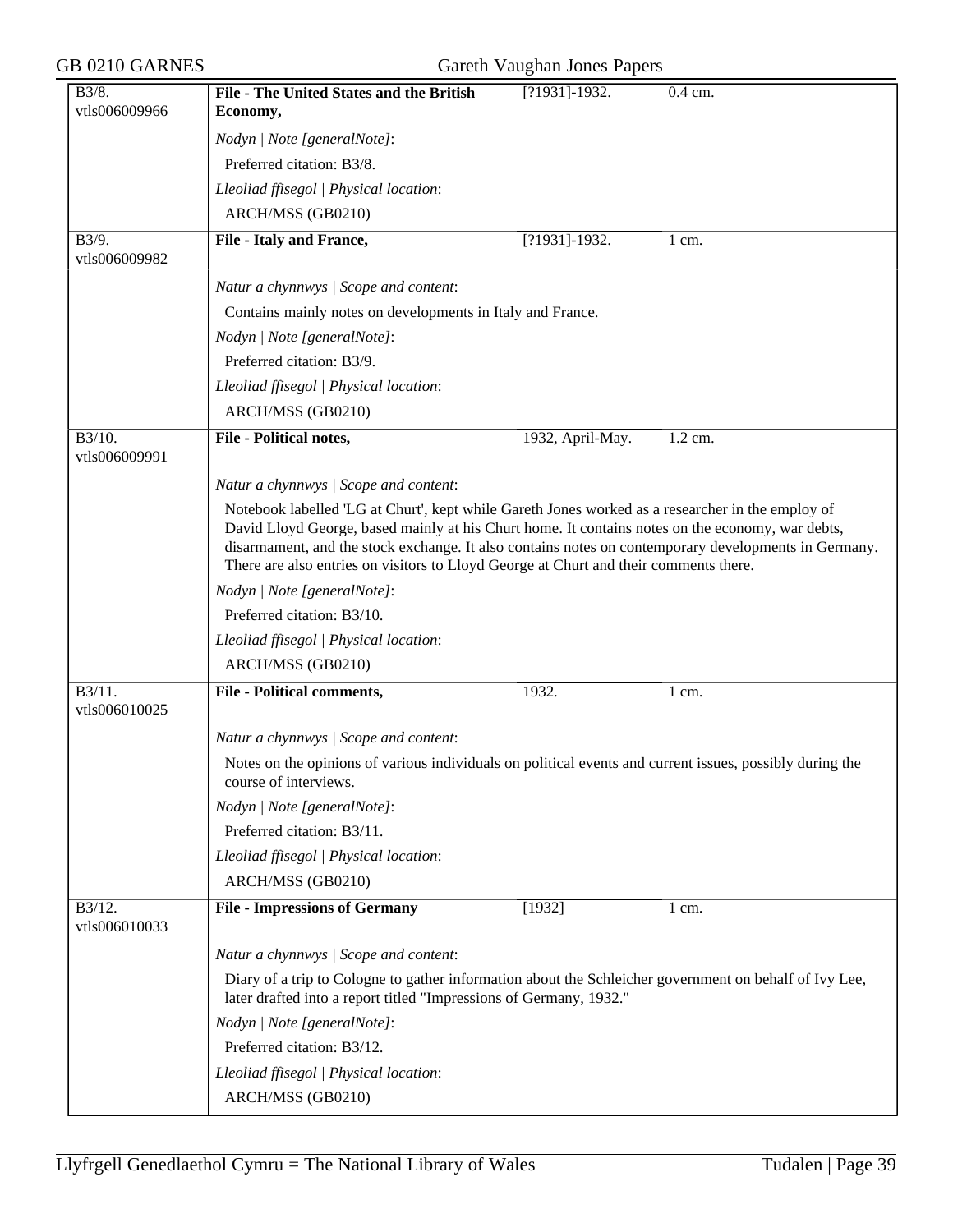# $GB$  0210 GARNES

|  | Gareth Vaughan Jones Papers |  |  |
|--|-----------------------------|--|--|
|--|-----------------------------|--|--|

| B3/13.                                | File - Ireland,                                                                                                                                                                                                                                                                                                                                                                                                                                                                                                                                                                                                                                                                                                                                                                                   | 1933, Oct.        | 1.3 cm.   |
|---------------------------------------|---------------------------------------------------------------------------------------------------------------------------------------------------------------------------------------------------------------------------------------------------------------------------------------------------------------------------------------------------------------------------------------------------------------------------------------------------------------------------------------------------------------------------------------------------------------------------------------------------------------------------------------------------------------------------------------------------------------------------------------------------------------------------------------------------|-------------------|-----------|
| vtls006010038                         |                                                                                                                                                                                                                                                                                                                                                                                                                                                                                                                                                                                                                                                                                                                                                                                                   |                   |           |
|                                       | Natur a chynnwys / Scope and content:                                                                                                                                                                                                                                                                                                                                                                                                                                                                                                                                                                                                                                                                                                                                                             |                   |           |
|                                       | Contains notes on the Irish situation.                                                                                                                                                                                                                                                                                                                                                                                                                                                                                                                                                                                                                                                                                                                                                            |                   |           |
|                                       | Nodyn   Note [generalNote]:                                                                                                                                                                                                                                                                                                                                                                                                                                                                                                                                                                                                                                                                                                                                                                       |                   |           |
|                                       | Preferred citation: B3/13.                                                                                                                                                                                                                                                                                                                                                                                                                                                                                                                                                                                                                                                                                                                                                                        |                   |           |
|                                       | Lleoliad ffisegol   Physical location:                                                                                                                                                                                                                                                                                                                                                                                                                                                                                                                                                                                                                                                                                                                                                            |                   |           |
|                                       | ARCH/MSS (GB0210)                                                                                                                                                                                                                                                                                                                                                                                                                                                                                                                                                                                                                                                                                                                                                                                 |                   |           |
| B3/14.                                | <b>File - Russian notes</b>                                                                                                                                                                                                                                                                                                                                                                                                                                                                                                                                                                                                                                                                                                                                                                       | $[?1932-33]$      | $0.4$ cm. |
| vtls006010048                         |                                                                                                                                                                                                                                                                                                                                                                                                                                                                                                                                                                                                                                                                                                                                                                                                   |                   |           |
|                                       | Natur a chynnwys / Scope and content:                                                                                                                                                                                                                                                                                                                                                                                                                                                                                                                                                                                                                                                                                                                                                             |                   |           |
|                                       | Notes, addresses and interviews related to the Soviet Union, mostly in French. At the start of the<br>notebook there are notes including a reference and instructions to go to Kharkoff from Samuel N. Harper,<br>a Russia expert who had returned from USSR in late October 1932 and who met Sir Bernard Pares and<br>Jones at an RIIA meeting on December 14, 1932. It is believed that the notes were immediately after this<br>meeting. The remainder of the notebook dates from July 1933 and was written in Paris. According to Ray<br>Gamache this diary notebook is actually a very important one in that it establishes with documentation<br>who persuaded Jones to undertake his 1933 trips to Germany and the Soviet Union for his newspaper<br>series, "A Welshman Looks at Europe." |                   |           |
|                                       | Nodyn   Note [generalNote]:                                                                                                                                                                                                                                                                                                                                                                                                                                                                                                                                                                                                                                                                                                                                                                       |                   |           |
|                                       | Preferred citation: B3/14.                                                                                                                                                                                                                                                                                                                                                                                                                                                                                                                                                                                                                                                                                                                                                                        |                   |           |
|                                       | Lleoliad ffisegol   Physical location:                                                                                                                                                                                                                                                                                                                                                                                                                                                                                                                                                                                                                                                                                                                                                            |                   |           |
|                                       | ARCH/MSS (GB0210)                                                                                                                                                                                                                                                                                                                                                                                                                                                                                                                                                                                                                                                                                                                                                                                 |                   |           |
| $\overline{B3/15}$ .<br>vtls006010050 | <b>File - Tour of Central Europe,</b>                                                                                                                                                                                                                                                                                                                                                                                                                                                                                                                                                                                                                                                                                                                                                             | 1934.             | $0.7$ cm. |
|                                       | Natur a chynnwys / Scope and content:                                                                                                                                                                                                                                                                                                                                                                                                                                                                                                                                                                                                                                                                                                                                                             |                   |           |
|                                       | Contains notes on Gareth Jones's travels through central Europe including Yugoslavia, Italy, the Vatican,<br>Germany and Austria.                                                                                                                                                                                                                                                                                                                                                                                                                                                                                                                                                                                                                                                                 |                   |           |
|                                       |                                                                                                                                                                                                                                                                                                                                                                                                                                                                                                                                                                                                                                                                                                                                                                                                   |                   |           |
|                                       | Nodyn   Note [generalNote]:                                                                                                                                                                                                                                                                                                                                                                                                                                                                                                                                                                                                                                                                                                                                                                       |                   |           |
|                                       | Preferred citation: B3/15.                                                                                                                                                                                                                                                                                                                                                                                                                                                                                                                                                                                                                                                                                                                                                                        |                   |           |
|                                       | Lleoliad ffisegol   Physical location:                                                                                                                                                                                                                                                                                                                                                                                                                                                                                                                                                                                                                                                                                                                                                            |                   |           |
|                                       | ARCH/MSS (GB0210)                                                                                                                                                                                                                                                                                                                                                                                                                                                                                                                                                                                                                                                                                                                                                                                 |                   |           |
| B3/16.<br>vtls006010068               | <b>File - Round the World Tour diaries</b><br>volume 2: United States,                                                                                                                                                                                                                                                                                                                                                                                                                                                                                                                                                                                                                                                                                                                            | 1934, Nov. - Dec. | 0.7 cm.   |
|                                       |                                                                                                                                                                                                                                                                                                                                                                                                                                                                                                                                                                                                                                                                                                                                                                                                   |                   |           |
|                                       | Natur a chynnwys / Scope and content:<br>Second in the series of 'Around the World Tour' diaries with notes on Gareth Jones's travels in the United<br>States. Includes details of individuals whom he met there. See also Round the World Tour diary volume 1<br>$(37)$ , volume 3 $(38)$ , volume 4 $(40)$ and volumes 5-11 $(B2)$ .                                                                                                                                                                                                                                                                                                                                                                                                                                                            |                   |           |
|                                       | Nodyn   Note [generalNote]:                                                                                                                                                                                                                                                                                                                                                                                                                                                                                                                                                                                                                                                                                                                                                                       |                   |           |
|                                       | Preferred citation: B3/16.                                                                                                                                                                                                                                                                                                                                                                                                                                                                                                                                                                                                                                                                                                                                                                        |                   |           |
|                                       | Nodyn   Note [generalNote]:                                                                                                                                                                                                                                                                                                                                                                                                                                                                                                                                                                                                                                                                                                                                                                       |                   |           |
|                                       | See also Round the World Tour diary volume 1 (37), volume 3 (38), volume 4 (40) and volumes 5-11<br>$(B2)$ .                                                                                                                                                                                                                                                                                                                                                                                                                                                                                                                                                                                                                                                                                      |                   |           |
|                                       | Lleoliad ffisegol   Physical location:                                                                                                                                                                                                                                                                                                                                                                                                                                                                                                                                                                                                                                                                                                                                                            |                   |           |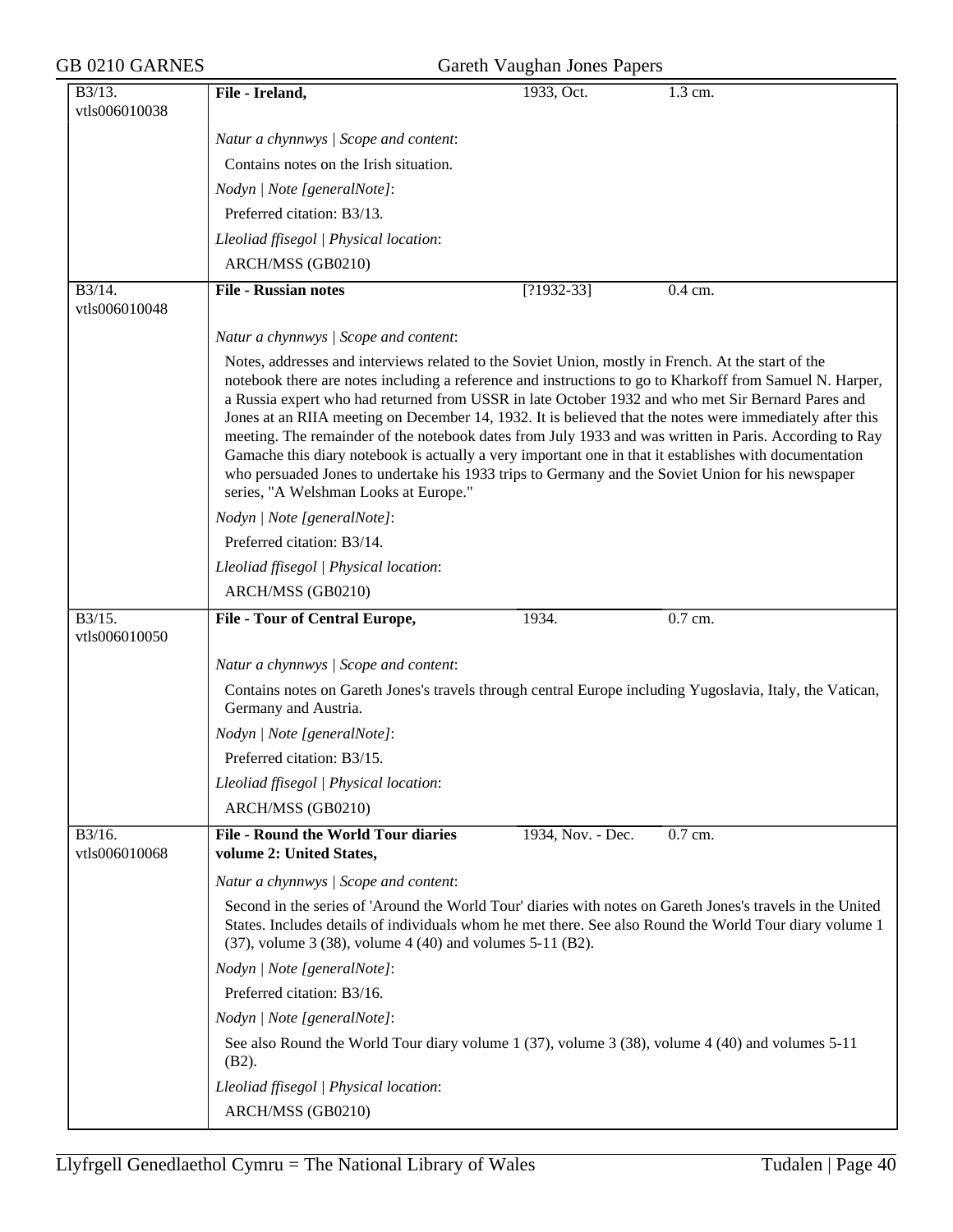| $\overline{B3/17}$ .            | File - Travels in Germany,                                                                                                                                                                                                                                                                                                                                                                                                                                                                                                                                                                                                                       | 1933-1934          | 0.5 cm.                                       |
|---------------------------------|--------------------------------------------------------------------------------------------------------------------------------------------------------------------------------------------------------------------------------------------------------------------------------------------------------------------------------------------------------------------------------------------------------------------------------------------------------------------------------------------------------------------------------------------------------------------------------------------------------------------------------------------------|--------------------|-----------------------------------------------|
| vtls006010076                   |                                                                                                                                                                                                                                                                                                                                                                                                                                                                                                                                                                                                                                                  |                    |                                               |
|                                 | Natur a chynnwys / Scope and content:                                                                                                                                                                                                                                                                                                                                                                                                                                                                                                                                                                                                            |                    |                                               |
|                                 | Notes on Gareth Jones's travels in Germany. Describes some of the individuals whom he met there<br>including an interview with Albion Ross, a New York Times correspondent newly arrived in Berlin. It<br>also includes an interview with Reinhard Haferkorn, identified in Jones's later newspaper article as "a<br>German professor who had great experience of foreign travel". Even though the inside front cover is<br>dated June 1, 1934, the material included in this diary notebook corresponds with Western Mail articles<br>written in the first week of June 1933 so parts of the notebook may have been written at different times. |                    |                                               |
|                                 | Nodyn   Note [generalNote]:                                                                                                                                                                                                                                                                                                                                                                                                                                                                                                                                                                                                                      |                    |                                               |
|                                 | Preferred citation: B3/17.                                                                                                                                                                                                                                                                                                                                                                                                                                                                                                                                                                                                                       |                    |                                               |
|                                 | Lleoliad ffisegol   Physical location:                                                                                                                                                                                                                                                                                                                                                                                                                                                                                                                                                                                                           |                    |                                               |
|                                 | ARCH/MSS (GB0210)                                                                                                                                                                                                                                                                                                                                                                                                                                                                                                                                                                                                                                |                    |                                               |
|                                 | Cyfres   Series B4. vtls006010079: Address books and cards,                                                                                                                                                                                                                                                                                                                                                                                                                                                                                                                                                                                      |                    |                                               |
|                                 | Dyddiad   Date: 1929-1934. (dyddiad creu)   (date of creation)                                                                                                                                                                                                                                                                                                                                                                                                                                                                                                                                                                                   |                    |                                               |
|                                 | Disgrifiad ffisegol   Physical description: 3 vols.; 3 cm.                                                                                                                                                                                                                                                                                                                                                                                                                                                                                                                                                                                       |                    |                                               |
|                                 | Lleoliad ffisegol   Physical location: ARCH/MSS (GB0210)                                                                                                                                                                                                                                                                                                                                                                                                                                                                                                                                                                                         |                    |                                               |
| Nodyn   Note [generalNote]:     |                                                                                                                                                                                                                                                                                                                                                                                                                                                                                                                                                                                                                                                  |                    |                                               |
| Preferred citation: B4.         |                                                                                                                                                                                                                                                                                                                                                                                                                                                                                                                                                                                                                                                  |                    |                                               |
|                                 |                                                                                                                                                                                                                                                                                                                                                                                                                                                                                                                                                                                                                                                  |                    |                                               |
|                                 |                                                                                                                                                                                                                                                                                                                                                                                                                                                                                                                                                                                                                                                  |                    |                                               |
|                                 | FFeil / rhestr eitemau   File / item list                                                                                                                                                                                                                                                                                                                                                                                                                                                                                                                                                                                                        |                    |                                               |
| Cod cyfeirnod<br>Reference code | Teitl   Title                                                                                                                                                                                                                                                                                                                                                                                                                                                                                                                                                                                                                                    | Dyddiadau   Dates  | Disgrifiad ffisegol   Physical<br>description |
| B4/1.<br>vtls006010094          | File - Address book,                                                                                                                                                                                                                                                                                                                                                                                                                                                                                                                                                                                                                             | 1927-1928.         | 1.2 cm.                                       |
|                                 | Natur a chynnwys / Scope and content:                                                                                                                                                                                                                                                                                                                                                                                                                                                                                                                                                                                                            |                    |                                               |
|                                 | Addresses kept by Gareth Jones mainly as a student at Trinity College, Cambridge.                                                                                                                                                                                                                                                                                                                                                                                                                                                                                                                                                                |                    |                                               |
|                                 | Nodyn   Note [generalNote]:                                                                                                                                                                                                                                                                                                                                                                                                                                                                                                                                                                                                                      |                    |                                               |
|                                 | Preferred citation: B4/1.                                                                                                                                                                                                                                                                                                                                                                                                                                                                                                                                                                                                                        |                    |                                               |
|                                 | Lleoliad ffisegol   Physical location:                                                                                                                                                                                                                                                                                                                                                                                                                                                                                                                                                                                                           |                    |                                               |
|                                 | ARCH/MSS (GB0210)                                                                                                                                                                                                                                                                                                                                                                                                                                                                                                                                                                                                                                |                    |                                               |
| B4/2.<br>vtls006010164          | File - Address book,                                                                                                                                                                                                                                                                                                                                                                                                                                                                                                                                                                                                                             | 1929-1930.         | 1.2 cm.                                       |
|                                 | Natur a chynnwys / Scope and content:                                                                                                                                                                                                                                                                                                                                                                                                                                                                                                                                                                                                            |                    |                                               |
|                                 | Addresses and other notes kept by Gareth Jones.                                                                                                                                                                                                                                                                                                                                                                                                                                                                                                                                                                                                  |                    |                                               |
|                                 | Nodyn   Note [generalNote]:                                                                                                                                                                                                                                                                                                                                                                                                                                                                                                                                                                                                                      |                    |                                               |
|                                 | Preferred citation: B4/2.                                                                                                                                                                                                                                                                                                                                                                                                                                                                                                                                                                                                                        |                    |                                               |
|                                 | Lleoliad ffisegol   Physical location:                                                                                                                                                                                                                                                                                                                                                                                                                                                                                                                                                                                                           |                    |                                               |
|                                 | ARCH/MSS (GB0210)                                                                                                                                                                                                                                                                                                                                                                                                                                                                                                                                                                                                                                |                    |                                               |
| $B4/3$ .<br>vtls006010169       | File - Address cards,                                                                                                                                                                                                                                                                                                                                                                                                                                                                                                                                                                                                                            | [c.1928]-[c.1932]. | 1.4 cm.                                       |
|                                 | Nodyn   Note [generalNote]:                                                                                                                                                                                                                                                                                                                                                                                                                                                                                                                                                                                                                      |                    |                                               |
|                                 |                                                                                                                                                                                                                                                                                                                                                                                                                                                                                                                                                                                                                                                  |                    |                                               |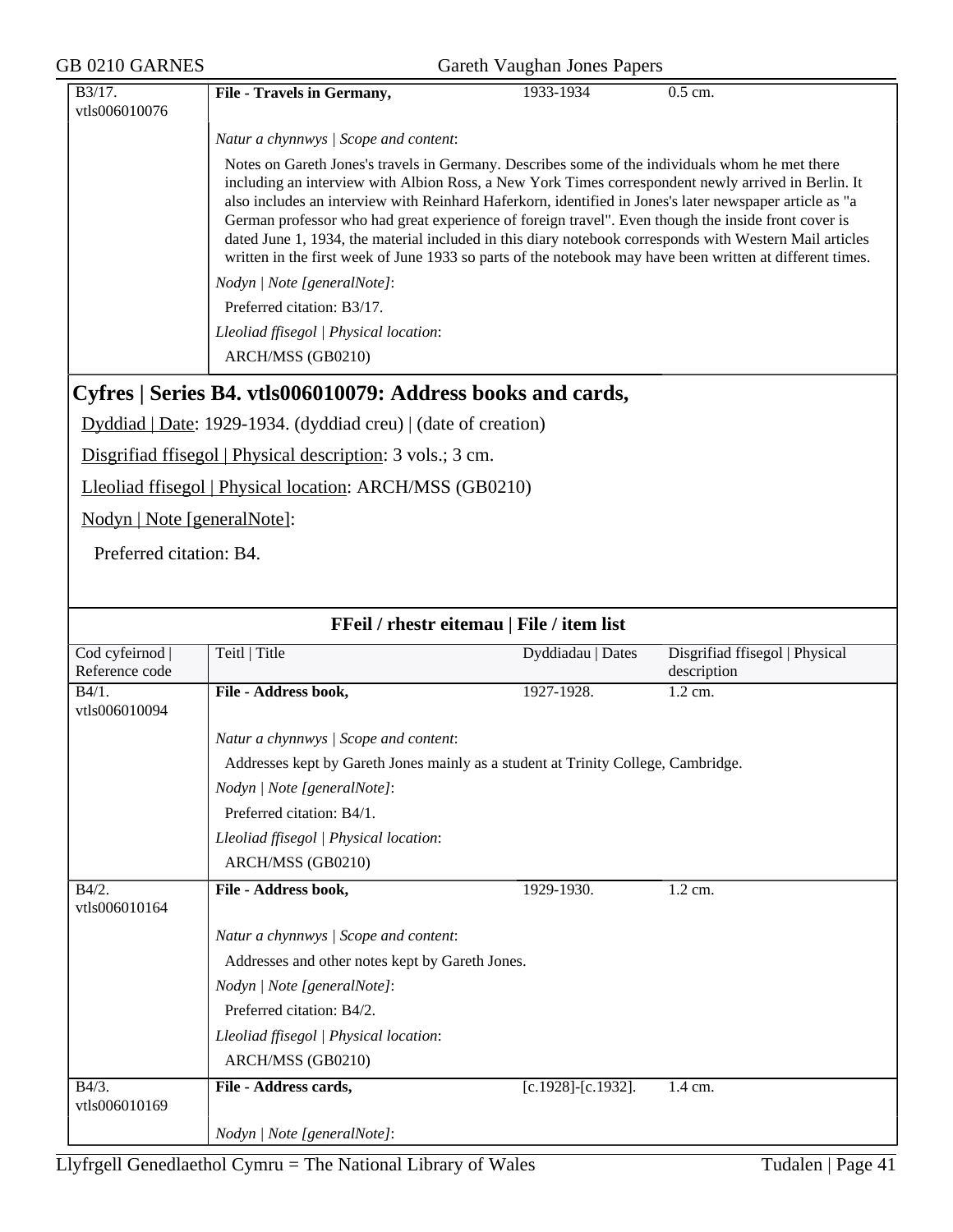Preferred citation: B4/3. *Lleoliad ffisegol | Physical location*: ARCH/MSS (GB0210)

#### **Cyfres | Series B5. vtls006010211: Passports,**

Dyddiad | Date: 1921-1941. (dyddiad creu) | (date of creation)

Natur a chynnwys | Scope and content:

Two passports belonging to Gareth Vaughan Jones and a passport belonging to his parents Major Edgar William and Annie Gwen Jones.

Disgrifiad ffisegol | Physical description: 3 passports.

Lleoliad ffisegol | Physical location: ARCH/MSS (GB0210)

Nodyn | Note [generalNote]:

Preferred citation: B5.

| FFeil / rhestr eitemau   File / item list |                                                                  |                   |                                |
|-------------------------------------------|------------------------------------------------------------------|-------------------|--------------------------------|
| Cod cyfeirnod                             | Teitl   Title                                                    | Dyddiadau   Dates | Disgrifiad ffisegol   Physical |
| Reference code                            |                                                                  |                   | description                    |
| B5/1.                                     | File - Passport of Gareth Vaughan Jones,                         | 1921-1930.        | $0.5$ cm.                      |
| vtls006010213                             |                                                                  |                   |                                |
|                                           | Nodyn   Note [generalNote]:                                      |                   |                                |
|                                           | Preferred citation: B5/1.                                        |                   |                                |
|                                           | Lleoliad ffisegol   Physical location:                           |                   |                                |
|                                           | ARCH/MSS (GB0210)                                                |                   |                                |
| B5/2.                                     | <b>File - Passport of Major Edgar William</b>                    | 1931-1941.        | $0.6$ cm.                      |
| vtls006010219                             | and Annie Gwen Jones, parents of Gareth                          |                   |                                |
|                                           | Jones,                                                           |                   |                                |
|                                           | Nodyn   Note [generalNote]:                                      |                   |                                |
|                                           | Preferred citation: B5/2.                                        |                   |                                |
|                                           | Lleoliad ffisegol   Physical location:                           |                   |                                |
|                                           | ARCH/MSS (GB0210)                                                |                   |                                |
| $B5/3$ .                                  | File - Passport of Gareth Vaughan Jones,                         | 1930-1934.        | $0.7$ cm.                      |
| vtls006147766                             |                                                                  |                   |                                |
|                                           | Nodyn   Note [generalNote]:                                      |                   |                                |
|                                           | Preferred citation: B5/3.                                        |                   |                                |
|                                           | Lleoliad ffisegol   Physical location:                           |                   |                                |
|                                           | ARCH/MSS (GB0210)                                                |                   |                                |
|                                           |                                                                  |                   |                                |
|                                           | Cyfres   Series B6. vtls006010238: Correspondence and postcards, |                   |                                |
|                                           | Dyddiad   Date: 1903-1935. (dyddiad creu)   (date of creation)   |                   |                                |
|                                           | Natur a chynnwys   Scope and content:                            |                   |                                |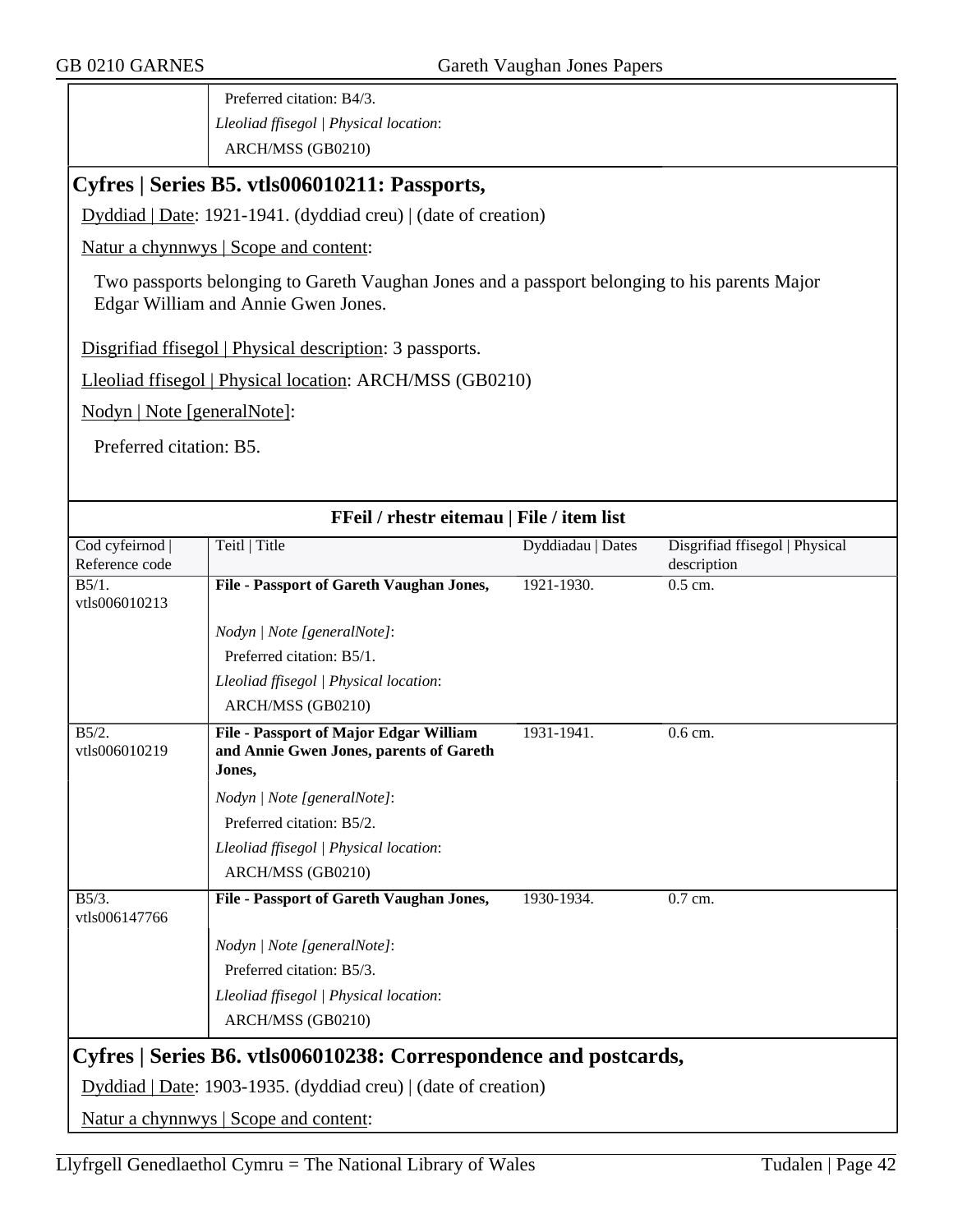Mainly letters from Gareth Jones to his parents and other members of his family, describing his activities, travels and the people whom he meets. Throughout the letters there are also regular references to events and people at home at Barry and in South Wales.

Disgrifiad ffisegol | Physical description: 8 folders and 1 envelope; 25 cm.

Lleoliad ffisegol | Physical location: ARCH/MSS (GB0210)

Nodyn | Note [generalNote]:

Preferred citation: B6.

#### Trefniant | Arrangement:

Arranged chronologically into five files of letters from Gareth Jones, followed by a file of undated letters, a file of photocopies of letters from Gareth Jones, a file of letters addressed to Gareth Jones, and a group of picture postcards deriving from the Jones family, mainly from Gareth Jones, while on his travels, to members of his family.

| FFeil / rhestr eitemau   File / item list |                                                                                                                                                                                                                                                                                                                                                                                                                                                                                                                                                                                                                                                                                                                                                                                                                                                                                                                                  |                   |                                               |
|-------------------------------------------|----------------------------------------------------------------------------------------------------------------------------------------------------------------------------------------------------------------------------------------------------------------------------------------------------------------------------------------------------------------------------------------------------------------------------------------------------------------------------------------------------------------------------------------------------------------------------------------------------------------------------------------------------------------------------------------------------------------------------------------------------------------------------------------------------------------------------------------------------------------------------------------------------------------------------------|-------------------|-----------------------------------------------|
| Cod cyfeirnod  <br>Reference code         | Teitl   Title                                                                                                                                                                                                                                                                                                                                                                                                                                                                                                                                                                                                                                                                                                                                                                                                                                                                                                                    | Dyddiadau   Dates | Disgrifiad ffisegol   Physical<br>description |
| $\overline{B6/1}$ .<br>vtls006010299      | File - Letters from Cambridge University,                                                                                                                                                                                                                                                                                                                                                                                                                                                                                                                                                                                                                                                                                                                                                                                                                                                                                        | 1916-1928.        | 3.5 cm.                                       |
|                                           | Natur a chynnwys / Scope and content:                                                                                                                                                                                                                                                                                                                                                                                                                                                                                                                                                                                                                                                                                                                                                                                                                                                                                            |                   |                                               |
|                                           | Letters from Gareth Vaughan Jones, mainly from Trinity College, Cambridge, 1926-1928, when he<br>was a student there. They relate in some detail his activities and academic and social pursuits and give<br>his impressions of his surroundings and his companions. He also comments on the activities of various<br>student societies. Occasionally he gives news of his friends. There are also occasional references to<br>items of national and international news, particularly political. He regularly enquires, too, about people<br>and events at home in Barry and comments on the domestic life of the Jones family. There are a few<br>references to relatives. There are also a few discussions of his future plans and aspirations. A small<br>number of the earlier letters are written from the University of Strasbourg where Gareth Jones spent the<br>academic year 1924-1925.<br>Nodyn   Note [generalNote]: |                   |                                               |
|                                           | Preferred citation: B6/1.                                                                                                                                                                                                                                                                                                                                                                                                                                                                                                                                                                                                                                                                                                                                                                                                                                                                                                        |                   |                                               |
|                                           | Lleoliad ffisegol   Physical location:                                                                                                                                                                                                                                                                                                                                                                                                                                                                                                                                                                                                                                                                                                                                                                                                                                                                                           |                   |                                               |
|                                           | ARCH/MSS (GB0210)                                                                                                                                                                                                                                                                                                                                                                                                                                                                                                                                                                                                                                                                                                                                                                                                                                                                                                                |                   |                                               |
| B6/2.<br>vtls006010311                    | File - Letters from Cambridge University,<br>London, and the Continent,                                                                                                                                                                                                                                                                                                                                                                                                                                                                                                                                                                                                                                                                                                                                                                                                                                                          | 1929-1930.        | 7 cm.                                         |
|                                           | Natur a chynnwys / Scope and content:<br>Many of the letters are written from Trinity College, Cambridge, a few from The Times office at London,<br>and some from 25 Old Queen Street, Westminster when Gareth Vaughan Jones was in the employ of<br>David Lloyd George. There are also a few letters written from continental and Russian cities like Berlin,<br>Moscow and Warsaw where he describes his surroundings and events. They describe his academic<br>activities - essays, examinations etc. - and leisure pursuits. He also refers to his work as a tutor and his<br>students there. He writes in great detail about the people whom he meets and gives his impressions<br>of them. There are many references to international affairs and events on the Continent, and some                                                                                                                                        |                   |                                               |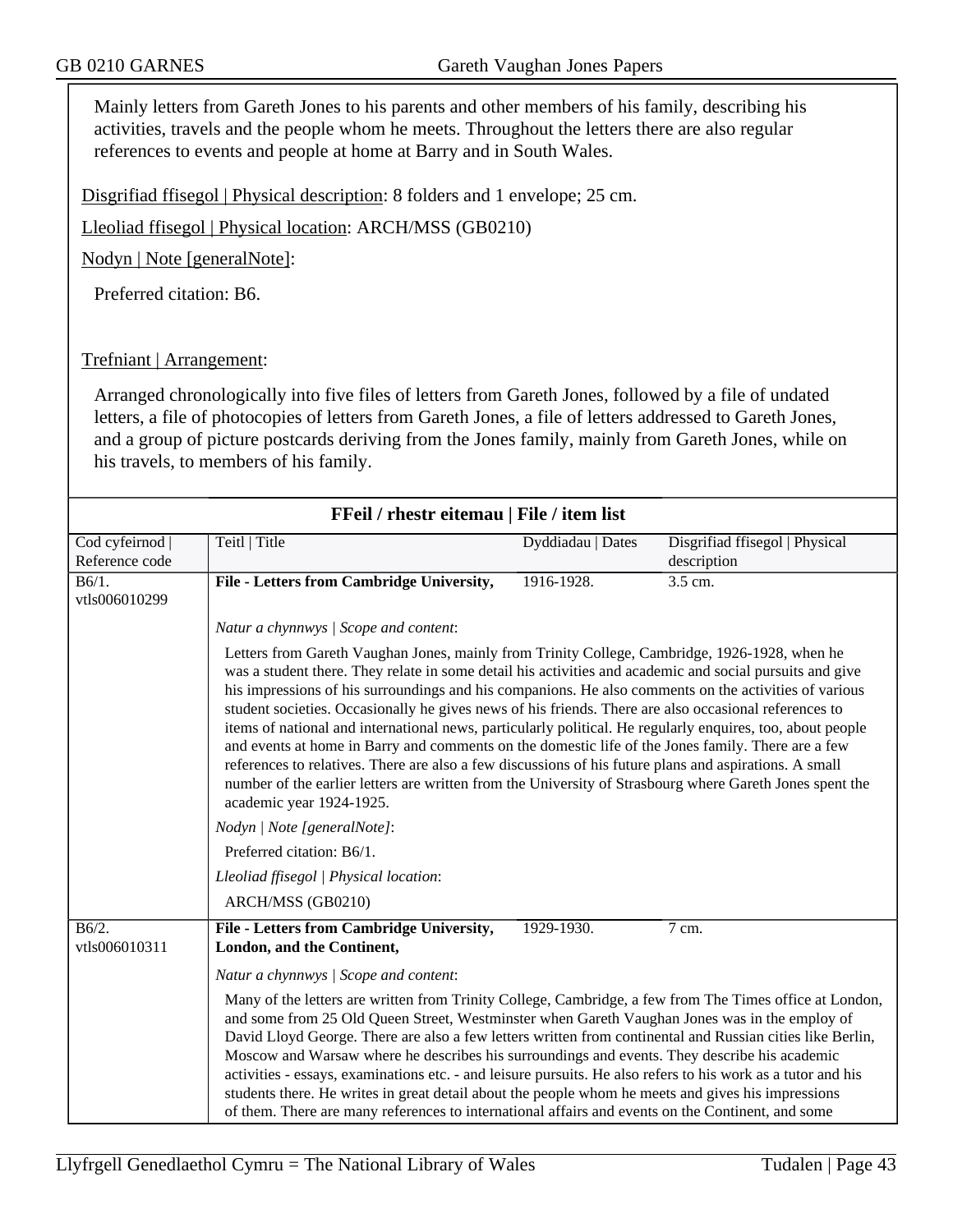|                        | discussion of events at Barry and family news. Later he describes his duties for Lloyd George and the<br>politicians he meets while in his employ.                                                                                                                                                                                                                                                                                                                                                                                                                                                                                                                                                                                                                                                                                                                                                                                                                                                                                       |
|------------------------|------------------------------------------------------------------------------------------------------------------------------------------------------------------------------------------------------------------------------------------------------------------------------------------------------------------------------------------------------------------------------------------------------------------------------------------------------------------------------------------------------------------------------------------------------------------------------------------------------------------------------------------------------------------------------------------------------------------------------------------------------------------------------------------------------------------------------------------------------------------------------------------------------------------------------------------------------------------------------------------------------------------------------------------|
|                        | Nodyn   Note [generalNote]:                                                                                                                                                                                                                                                                                                                                                                                                                                                                                                                                                                                                                                                                                                                                                                                                                                                                                                                                                                                                              |
|                        | Preferred citation: B6/2.                                                                                                                                                                                                                                                                                                                                                                                                                                                                                                                                                                                                                                                                                                                                                                                                                                                                                                                                                                                                                |
|                        |                                                                                                                                                                                                                                                                                                                                                                                                                                                                                                                                                                                                                                                                                                                                                                                                                                                                                                                                                                                                                                          |
|                        | Lleoliad ffisegol   Physical location:                                                                                                                                                                                                                                                                                                                                                                                                                                                                                                                                                                                                                                                                                                                                                                                                                                                                                                                                                                                                   |
|                        | ARCH/MSS (GB0210)                                                                                                                                                                                                                                                                                                                                                                                                                                                                                                                                                                                                                                                                                                                                                                                                                                                                                                                                                                                                                        |
| B6/3.<br>vtls006010496 | File - Letters from New York,<br>1931.<br>5.5 cm.                                                                                                                                                                                                                                                                                                                                                                                                                                                                                                                                                                                                                                                                                                                                                                                                                                                                                                                                                                                        |
|                        | Natur a chynnwys / Scope and content:                                                                                                                                                                                                                                                                                                                                                                                                                                                                                                                                                                                                                                                                                                                                                                                                                                                                                                                                                                                                    |
|                        | Most of the letters are written from New York when Gareth Jones was in the employ of Ivy Lee and<br>Associates, a public relations counselling office. Ivy Lee also had other peripheral pursuits. Gareth Jones<br>describes in detail his travels, experiences and the people whom he meets, including Herbert Hoover,<br>then the President of the United States. He refers to many other public figures and academics in the USA.<br>He also describes his research work and other duties while in the employ of Ivy Lee. There are also<br>constant references to family news and events at home in Barry and south Wales and replies to letters<br>received from members of his family at home. A few of the letters are written at various locations on the<br>continent as Gareth Jones travelled in Europe. There are also frequent references to a book which he is<br>preparing on the situation in Russia, the articles which he is publishing in various newspapers, and to the<br>economic and fiscal problems of the time. |
|                        | Nodyn   Note [generalNote]:                                                                                                                                                                                                                                                                                                                                                                                                                                                                                                                                                                                                                                                                                                                                                                                                                                                                                                                                                                                                              |
|                        | Preferred citation: B6/3.                                                                                                                                                                                                                                                                                                                                                                                                                                                                                                                                                                                                                                                                                                                                                                                                                                                                                                                                                                                                                |
|                        | Lleoliad ffisegol   Physical location:                                                                                                                                                                                                                                                                                                                                                                                                                                                                                                                                                                                                                                                                                                                                                                                                                                                                                                                                                                                                   |
|                        | ARCH/MSS (GB0210)                                                                                                                                                                                                                                                                                                                                                                                                                                                                                                                                                                                                                                                                                                                                                                                                                                                                                                                                                                                                                        |
| B6/4.<br>vtls006010574 | File - Letters from New York,<br>1932.<br>$6.5$ cm.                                                                                                                                                                                                                                                                                                                                                                                                                                                                                                                                                                                                                                                                                                                                                                                                                                                                                                                                                                                      |
|                        | Natur a chynnwys / Scope and content:                                                                                                                                                                                                                                                                                                                                                                                                                                                                                                                                                                                                                                                                                                                                                                                                                                                                                                                                                                                                    |
|                        | The great majority of the letters are written at New York while Gareth Jones remained in the employ of<br>Ivy Lee and Associates until May 1932. Thereafter, he returned to resume working as a researcher for<br>David Lloyd George based mainly at Bron-y-de, Churt in Surrey, working extensively on Lloyd George's<br>War Memoirs. Most of the letters outline events at New York and his activities and describe in some<br>detail the people he meets and gives his impressions of them. He also eagerly outlines events and the<br>people whom he meets while in the employ of Lloyd George. There are also occasional references to<br>events at home in Barry.                                                                                                                                                                                                                                                                                                                                                                  |
|                        | Nodyn   Note [generalNote]:                                                                                                                                                                                                                                                                                                                                                                                                                                                                                                                                                                                                                                                                                                                                                                                                                                                                                                                                                                                                              |
|                        | Preferred citation: B6/4.                                                                                                                                                                                                                                                                                                                                                                                                                                                                                                                                                                                                                                                                                                                                                                                                                                                                                                                                                                                                                |
|                        | Lleoliad ffisegol   Physical location:                                                                                                                                                                                                                                                                                                                                                                                                                                                                                                                                                                                                                                                                                                                                                                                                                                                                                                                                                                                                   |
|                        | ARCH/MSS (GB0210)                                                                                                                                                                                                                                                                                                                                                                                                                                                                                                                                                                                                                                                                                                                                                                                                                                                                                                                                                                                                                        |
| B6/5.<br>vtls006010581 | 1933-1935.<br>File - Letters from the USA, Japan, Hong<br>4.5 cm.<br>Kong, China etc.,                                                                                                                                                                                                                                                                                                                                                                                                                                                                                                                                                                                                                                                                                                                                                                                                                                                                                                                                                   |
|                        | Natur a chynnwys / Scope and content:                                                                                                                                                                                                                                                                                                                                                                                                                                                                                                                                                                                                                                                                                                                                                                                                                                                                                                                                                                                                    |
|                        | The early letters are from Thames House in London while Gareth Jones remained a researcher in the<br>employ of David Lloyd George. These letters describe his work and activities there and the interesting<br>people whom he meets and his trips to various places. Later he describes his work as a journalist and his<br>plans and ambitions for the course of his future career. He often refers to the books which he is reading<br>too. Later in 1934 he began his 'around-the-world tour', and there are some letters from a large number of<br>countries describing his events and experiences. There are letters written at New York, Washington DC,<br>Wisconsin, Hollywood (California) during the early part of the tour, and he often refers to the articles<br>which he is writing for various newspapers and journals and to the lectures which he sometimes delivers.<br>Later letters were written at Japan, Hong Kong, Java, Singapore, Siam and China and discuss events                                              |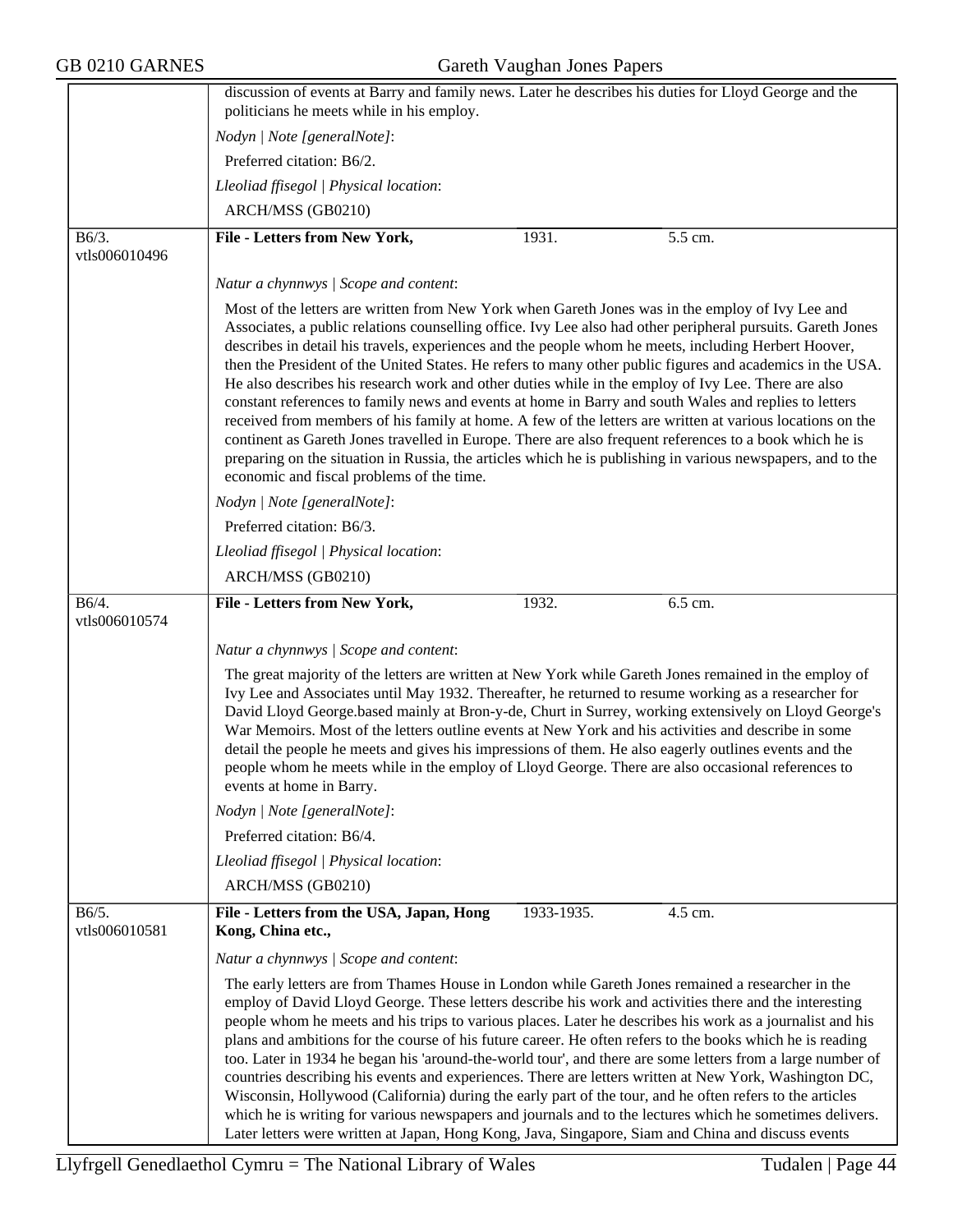|                        | and developments in those countries and his ever developing and changing plans for travelling further.<br>Throughout there are references and enquiries about events at home in Barry and south Wales. There are<br>also typescript copies of some of the last letters which he sent to his family during June and July 1935<br>just before his capture by the 'bandits'.                                                                                                                                                      |  |  |
|------------------------|--------------------------------------------------------------------------------------------------------------------------------------------------------------------------------------------------------------------------------------------------------------------------------------------------------------------------------------------------------------------------------------------------------------------------------------------------------------------------------------------------------------------------------|--|--|
|                        | Nodyn   Note [generalNote]:                                                                                                                                                                                                                                                                                                                                                                                                                                                                                                    |  |  |
|                        | Preferred citation: B6/5.                                                                                                                                                                                                                                                                                                                                                                                                                                                                                                      |  |  |
|                        | Lleoliad ffisegol   Physical location:                                                                                                                                                                                                                                                                                                                                                                                                                                                                                         |  |  |
|                        | ARCH/MSS (GB0210)                                                                                                                                                                                                                                                                                                                                                                                                                                                                                                              |  |  |
| B6/6.<br>vtls006010759 | 0.2 cm.<br>File - Stray letters from Gareth Jones,<br>[1929]-[1934].                                                                                                                                                                                                                                                                                                                                                                                                                                                           |  |  |
|                        | Natur a chynnwys / Scope and content:                                                                                                                                                                                                                                                                                                                                                                                                                                                                                          |  |  |
|                        | Stray, undated letters, some of them incomplete or fragments, from Gareth Jones to his parents (forming<br>part of series B6/1-B6/5).                                                                                                                                                                                                                                                                                                                                                                                          |  |  |
|                        | Nodyn   Note [generalNote]:                                                                                                                                                                                                                                                                                                                                                                                                                                                                                                    |  |  |
|                        | Preferred citation: B6/6.                                                                                                                                                                                                                                                                                                                                                                                                                                                                                                      |  |  |
|                        | Lleoliad ffisegol   Physical location:                                                                                                                                                                                                                                                                                                                                                                                                                                                                                         |  |  |
|                        | ARCH/MSS (GB0210)                                                                                                                                                                                                                                                                                                                                                                                                                                                                                                              |  |  |
| B6/7.                  | File - Letters from Gareth Jones,<br>1929-1935.<br>4.5 cm.                                                                                                                                                                                                                                                                                                                                                                                                                                                                     |  |  |
| vtls006010863          |                                                                                                                                                                                                                                                                                                                                                                                                                                                                                                                                |  |  |
|                        | Natur a chynnwys / Scope and content:                                                                                                                                                                                                                                                                                                                                                                                                                                                                                          |  |  |
|                        | Photocopies of letters from Gareth Jones to various members of his family, including some letters not<br>available in files B6/1-B6/6.                                                                                                                                                                                                                                                                                                                                                                                         |  |  |
|                        | Nodyn   Note [generalNote]:                                                                                                                                                                                                                                                                                                                                                                                                                                                                                                    |  |  |
|                        | Preferred citation: B6/7.                                                                                                                                                                                                                                                                                                                                                                                                                                                                                                      |  |  |
|                        | Lleoliad ffisegol   Physical location:                                                                                                                                                                                                                                                                                                                                                                                                                                                                                         |  |  |
|                        | ARCH/MSS (GB0210)                                                                                                                                                                                                                                                                                                                                                                                                                                                                                                              |  |  |
| B6/8.                  | File - Letters to Gareth Jones,<br>0.7 cm.<br>1927-1935.                                                                                                                                                                                                                                                                                                                                                                                                                                                                       |  |  |
| vtls006010877          |                                                                                                                                                                                                                                                                                                                                                                                                                                                                                                                                |  |  |
|                        | Crëwr   Creator:                                                                                                                                                                                                                                                                                                                                                                                                                                                                                                               |  |  |
|                        | Lewis, J. Herbert (John Herbert), Sir, 1858-1933.                                                                                                                                                                                                                                                                                                                                                                                                                                                                              |  |  |
|                        | Natur a chynnwys / Scope and content:                                                                                                                                                                                                                                                                                                                                                                                                                                                                                          |  |  |
|                        | Stray letters to Gareth Jones. The correspondents include Sir John Herbert Lewis, 1933, (relating to<br>Gareth Jones's articles on the Five Year plan published in The Times) and Sir John Edward Lloyd, 1930<br>(2 letters) (relating to the Archaelological Committee). There are also copies of a reference about Gareth<br>Jones, October 1934, written by Sir Bernard Pares of the School of Slavonic and East European Studies<br>of the University of London, giving important information about Gareth Jones's career. |  |  |
|                        | Nodyn   Note [generalNote]:                                                                                                                                                                                                                                                                                                                                                                                                                                                                                                    |  |  |
|                        | Preferred citation: B6/8.                                                                                                                                                                                                                                                                                                                                                                                                                                                                                                      |  |  |
|                        | Lleoliad ffisegol   Physical location:                                                                                                                                                                                                                                                                                                                                                                                                                                                                                         |  |  |
|                        | ARCH/MSS (GB0210)                                                                                                                                                                                                                                                                                                                                                                                                                                                                                                              |  |  |
| B6/9.<br>vtls006152842 | File - Picture pstcards, mainly from Gareth<br>1903-1935.<br>5 cm.<br>Jones,                                                                                                                                                                                                                                                                                                                                                                                                                                                   |  |  |
|                        | Natur a chynnwys / Scope and content:                                                                                                                                                                                                                                                                                                                                                                                                                                                                                          |  |  |
|                        | Picture postcards deriving from members of the Jones family, mainly cards sent by Gareth Jones to his                                                                                                                                                                                                                                                                                                                                                                                                                          |  |  |
|                        | family while on his travels. Most are addressed to his parents, his two sisters, or to his niece Siriol [later                                                                                                                                                                                                                                                                                                                                                                                                                 |  |  |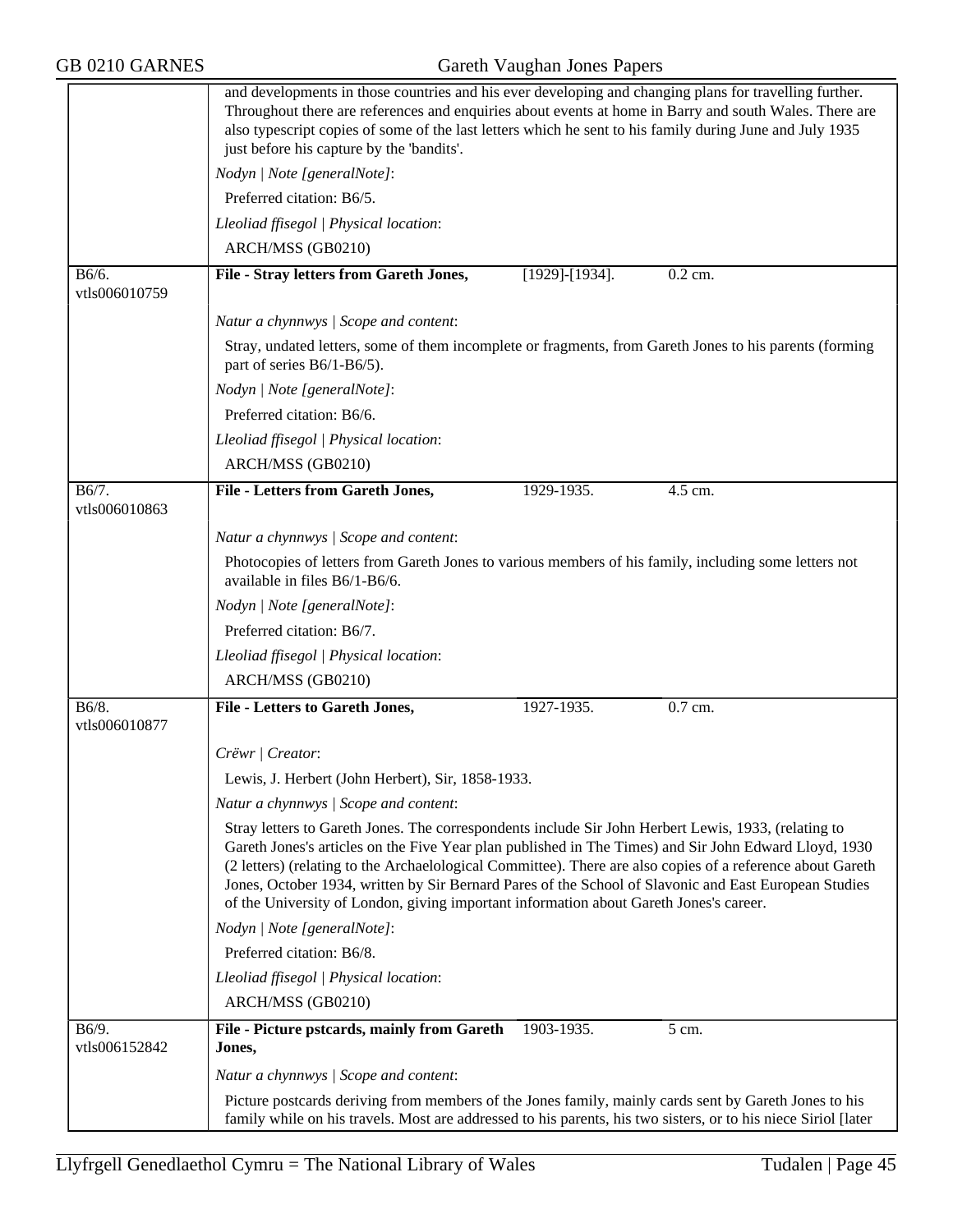Dr Siriol Colley]. Some are addressed to people outside the family. They originate from several countries including France, Germany, Switzermand, Poland, the USA, the USSR, Siam, Hong Kong, and China. They comprise brief comments on his travels. A few of the stray postcards are addressed to Gareth Jones, and a small number are from other members of the Jones family. *Nodyn | Note [generalNote]*:

Preferred citation: B6/9.

*Lleoliad ffisegol | Physical location*: ARCH/MSS (GB0210)

#### **Cyfres | Series B7. vtls006010990: Press cuttings of articles written by Gareth Jones,**

Dyddiad | Date: 1929-1945. (dyddiad creu) | (date of creation)

Disgrifiad ffisegol | Physical description: 4 envelopes, 2 folders, 1 vol.; 9 cm.

Lleoliad ffisegol | Physical location: ARCH/MSS (GB0210)

Nodyn | Note [generalNote]:

Preferred citation: B7.

Trefniant | Arrangement:

Original files retained and arranged chronoligically.

| FFeil / rhestr eitemau   File / item list |                                                                                                                                                                                                                                                                                                                                                 |                   |                                |
|-------------------------------------------|-------------------------------------------------------------------------------------------------------------------------------------------------------------------------------------------------------------------------------------------------------------------------------------------------------------------------------------------------|-------------------|--------------------------------|
| Cod cyfeirnod                             | Teitl   Title                                                                                                                                                                                                                                                                                                                                   | Dyddiadau   Dates | Disgrifiad ffisegol   Physical |
| Reference code                            |                                                                                                                                                                                                                                                                                                                                                 |                   | description                    |
| B7/1.<br>vtls006011006                    | File - Press cuttings: Craftsmen of Wales,                                                                                                                                                                                                                                                                                                      | 1929-1933.        | Folder; 1.8 cm.                |
|                                           | Natur a chynnwys / Scope and content:                                                                                                                                                                                                                                                                                                           |                   |                                |
|                                           | Press cuttings mainly of articles by Gareth Jones, many on Welsh matters from the Western Mail, some<br>published there as a series entitled 'Craftsmen of Wales', and a few on international matters from national<br>newspapers.                                                                                                              |                   |                                |
|                                           | Nodyn   Note [generalNote]:                                                                                                                                                                                                                                                                                                                     |                   |                                |
|                                           | Preferred citation: B7/1.                                                                                                                                                                                                                                                                                                                       |                   |                                |
|                                           | Lleoliad ffisegol   Physical location:                                                                                                                                                                                                                                                                                                          |                   |                                |
|                                           | ARCH/MSS (GB0210)                                                                                                                                                                                                                                                                                                                               |                   |                                |
| B7/2.<br>vtls006011119                    | File - Press cuttings: the USSR,                                                                                                                                                                                                                                                                                                                | 1930-1935.        | Folder; 1.7 cm.                |
|                                           | Natur a chynnwys / Scope and content:                                                                                                                                                                                                                                                                                                           |                   |                                |
|                                           | Most of the cuttings are of articles by Gareth Jones describing conditions in Russia following his visits<br>to the country, many of them on the Five Year Plan of economic recovery introduced by Stalin and the<br>terrible famine in the country the holodomor). There are also a few cuttings on the United States and<br>Hitler's Germany. |                   |                                |
|                                           | Nodyn   Note [generalNote]:                                                                                                                                                                                                                                                                                                                     |                   |                                |
|                                           | Preferred citation: B7/2.                                                                                                                                                                                                                                                                                                                       |                   |                                |
|                                           | Lleoliad ffisegol   Physical location:                                                                                                                                                                                                                                                                                                          |                   |                                |
|                                           | ARCH/MSS (GB0210)                                                                                                                                                                                                                                                                                                                               |                   |                                |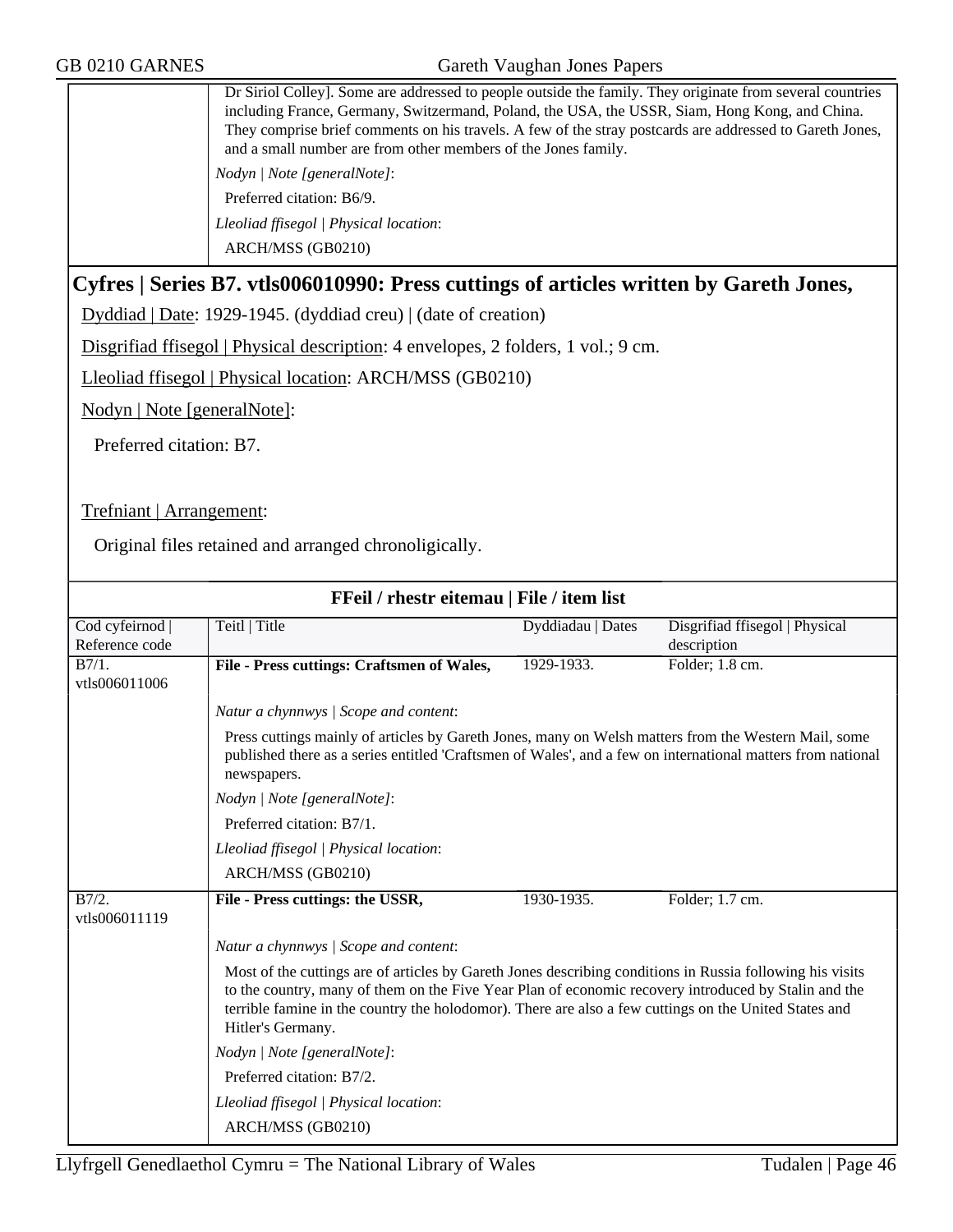| <b>GB 0210 GARNES</b>  | Gareth Vaughan Jones Papers                                                                                                                                                                                                                                  |                   |                                                  |  |
|------------------------|--------------------------------------------------------------------------------------------------------------------------------------------------------------------------------------------------------------------------------------------------------------|-------------------|--------------------------------------------------|--|
| B7/3.<br>vtls006011275 | File - Press cuttings,                                                                                                                                                                                                                                       | 1930-1935.        | Scrapbook: Russia, Germany and<br>the USA; 3 cm. |  |
|                        | Natur a chynnwys / Scope and content:                                                                                                                                                                                                                        |                   |                                                  |  |
|                        | Press articles written by Gareth Jones in national newspapers on Russia, Germany (mainly on the impact<br>of Hitler), the situation in Ireland, the United States, and a few on central Europe.                                                              |                   |                                                  |  |
|                        | Nodyn   Note [generalNote]:                                                                                                                                                                                                                                  |                   |                                                  |  |
|                        | Preferred citation: B7/3.                                                                                                                                                                                                                                    |                   |                                                  |  |
|                        | Lleoliad ffisegol   Physical location:                                                                                                                                                                                                                       |                   |                                                  |  |
|                        | ARCH/MSS (GB0210)                                                                                                                                                                                                                                            |                   |                                                  |  |
| B7/4.<br>vtls006011298 | File - Press cuttings,                                                                                                                                                                                                                                       | 1931-1935.        | Folder; 2 cm.                                    |  |
|                        | Natur a chynnwys / Scope and content:                                                                                                                                                                                                                        |                   |                                                  |  |
|                        | The folder is marked 'American articles', and many of the cuttings are of articles written by Gareth Jones<br>during his 'Round the World' tour in the spring of 1935. There are also a few cuttings during previous<br>years written on Russia and Germany. |                   |                                                  |  |
|                        | Nodyn   Note [generalNote]:                                                                                                                                                                                                                                  |                   |                                                  |  |
|                        | Preferred citation: B7/4.                                                                                                                                                                                                                                    |                   |                                                  |  |
|                        | Lleoliad ffisegol   Physical location:                                                                                                                                                                                                                       |                   |                                                  |  |
|                        | ARCH/MSS (GB0210)                                                                                                                                                                                                                                            |                   |                                                  |  |
| B7/5.<br>vtls006011330 | File - Press cuttings: British politics, Welsh<br>history, Japan, Germany,                                                                                                                                                                                   | 1934-1935.        | Envelope; 0.8 cm.                                |  |
|                        | Nodyn   Note [generalNote]:                                                                                                                                                                                                                                  |                   |                                                  |  |
|                        | Preferred citation: B7/5.                                                                                                                                                                                                                                    |                   |                                                  |  |
|                        | Lleoliad ffisegol   Physical location:                                                                                                                                                                                                                       |                   |                                                  |  |
|                        | ARCH/MSS (GB0210)                                                                                                                                                                                                                                            |                   |                                                  |  |
| B7/6.<br>vtls006011337 | File - Press cuttings: Wales, Japan and the<br>Philippine Islands,                                                                                                                                                                                           | 1934-1935.        | Folder; 2 cm.                                    |  |
|                        | Natur a chynnwys / Scope and content:                                                                                                                                                                                                                        |                   |                                                  |  |
|                        | There is also a cutting giving a list of the subscribers to the Gareth Vaughan Jones Memorial Fund in<br>1935.                                                                                                                                               |                   |                                                  |  |
|                        | Nodyn   Note [generalNote]:                                                                                                                                                                                                                                  |                   |                                                  |  |
|                        | Preferred citation: B7/6.                                                                                                                                                                                                                                    |                   |                                                  |  |
|                        | Lleoliad ffisegol   Physical location:                                                                                                                                                                                                                       |                   |                                                  |  |
|                        | ARCH/MSS (GB0210)                                                                                                                                                                                                                                            |                   |                                                  |  |
| B7/7.<br>vtls006011403 | File - Press cuttings,                                                                                                                                                                                                                                       | $[1929] - [1935]$ | Envelope; 0.3 cm.                                |  |
|                        | Natur a chynnwys / Scope and content:                                                                                                                                                                                                                        |                   |                                                  |  |
|                        | Stray, undated press cuttings of articles by Gareth Jones.                                                                                                                                                                                                   |                   |                                                  |  |
|                        | Nodyn   Note [generalNote]:                                                                                                                                                                                                                                  |                   |                                                  |  |
|                        | Preferred citation: B7/7.                                                                                                                                                                                                                                    |                   |                                                  |  |
|                        | Lleoliad ffisegol   Physical location:                                                                                                                                                                                                                       |                   |                                                  |  |
|                        | ARCH/MSS (GB0210)                                                                                                                                                                                                                                            |                   |                                                  |  |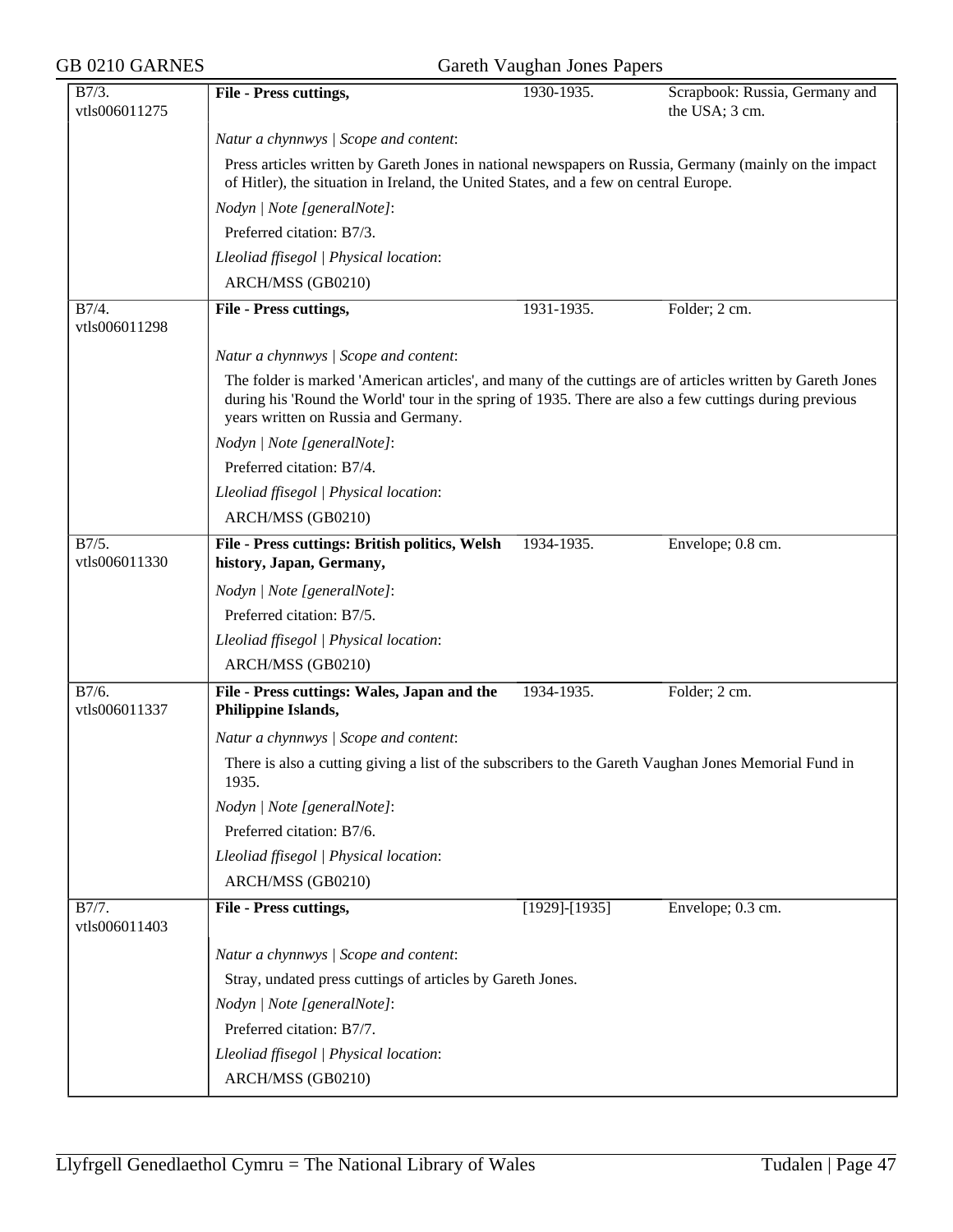#### **Cyfres | Series B8. vtls006011446: Papers relating to the capture and death of Gareth Vaughan Jones;**

Dyddiad | Date: 1933-2002. (dyddiad creu) | (date of creation)

Natur a chynnwys | Scope and content:

Papers relating to the capture of Gareth Jones in Inner Mongolia in July 1935 and his susequent murder on 12 August 1935. These include copies of some of the last letters which he wrote to his family, and large numbers of press reports on these events and paying tribute to his memory. There are also memorial cards, and papers deriving from subsequent investigations into his death.

Disgrifiad ffisegol | Physical description: 4 vols., 4 envelopes, 8 folders; 16 cm.

Lleoliad ffisegol | Physical location: ARCH/MSS (GB0210)

Nodyn | Note [generalNote]:

Preferred citation: B8.

Pwyntiau mynediad | Access points:

• Manchuria (China) -- Description and travel. (pwnc) | (subject)

Trefniant | Arrangement:

Original files retained and arranged chronologically.

| FFeil / rhestr eitemau   File / item list |                                                                                                                                                                                                                                                                                                                                                                                                                                                                                                                                                                                                                                                                                                                                                                                                                                  |                   |                                               |
|-------------------------------------------|----------------------------------------------------------------------------------------------------------------------------------------------------------------------------------------------------------------------------------------------------------------------------------------------------------------------------------------------------------------------------------------------------------------------------------------------------------------------------------------------------------------------------------------------------------------------------------------------------------------------------------------------------------------------------------------------------------------------------------------------------------------------------------------------------------------------------------|-------------------|-----------------------------------------------|
| Cod cyfeirnod  <br>Reference code         | Teitl   Title                                                                                                                                                                                                                                                                                                                                                                                                                                                                                                                                                                                                                                                                                                                                                                                                                    | Dyddiadau   Dates | Disgrifiad ffisegol   Physical<br>description |
| B8/1.<br>vtls006011486                    | File - Scrapbook of cuttings relating to<br><b>Gareth Vaughan Jones,</b>                                                                                                                                                                                                                                                                                                                                                                                                                                                                                                                                                                                                                                                                                                                                                         | 1933-1935.        | Vol.; 1.4 cm.                                 |
|                                           | Natur a chynnwys / Scope and content:<br>The volume is labelled 'Scrapbook compiled by Joan Naunton Harding (nee Price) (1919-1999)',<br>containing press cuttings of a few of the newspaper articles published by Gareth Jones during 1933-1935<br>and some of the columns published in the press casting doubt of the accuracy and veracity of his claims<br>and accusations. Later cuttings relate to his capture by 'bandits' in Mongolia and their ransom demands,<br>and his subsequent murder by shooting. Others pay tribute to his life and work and reflect on his career<br>or list the contributions to the Gareth Jones Memorial Fund. There are reflections on the circumstances<br>of his death, comments on investigations to discover more information, and discussions on how best to<br>commemorate his life. |                   |                                               |
|                                           | Nodyn   Note [generalNote]:<br>Preferred citation: B8/1.<br>Lleoliad ffisegol   Physical location:<br>ARCH/MSS (GB0210)                                                                                                                                                                                                                                                                                                                                                                                                                                                                                                                                                                                                                                                                                                          |                   |                                               |
| B8/2.<br>vtls006011494                    | File - Travel notebook,                                                                                                                                                                                                                                                                                                                                                                                                                                                                                                                                                                                                                                                                                                                                                                                                          | 1935, June-July.  | Vol.; 0.8 cm.                                 |
|                                           | Natur a chynnwys / Scope and content:                                                                                                                                                                                                                                                                                                                                                                                                                                                                                                                                                                                                                                                                                                                                                                                            |                   |                                               |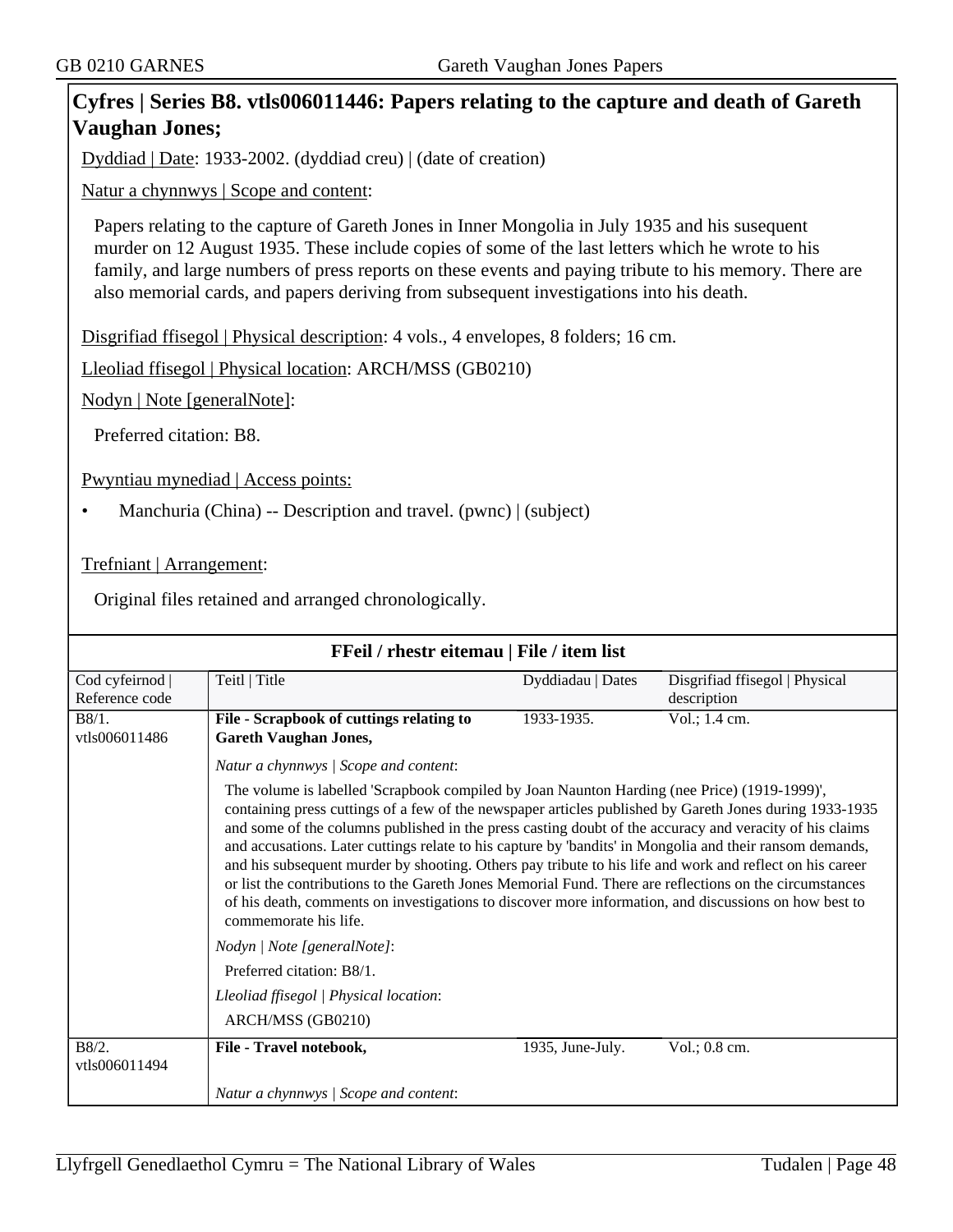|                        | A small notebook containing detailed notes made by Gareth Jones of his travels, experiences and his full<br>conversations with the people whom he met during the last weeks of his life. There are fairly detailed<br>notes on the likely aspirations of the Japanese in Inner Mongolia.<br>Nodyn   Note [generalNote]:                                                                                                        |                          |                   |  |  |
|------------------------|--------------------------------------------------------------------------------------------------------------------------------------------------------------------------------------------------------------------------------------------------------------------------------------------------------------------------------------------------------------------------------------------------------------------------------|--------------------------|-------------------|--|--|
|                        |                                                                                                                                                                                                                                                                                                                                                                                                                                |                          |                   |  |  |
|                        | Preferred citation: B8/2.                                                                                                                                                                                                                                                                                                                                                                                                      |                          |                   |  |  |
|                        | Lleoliad ffisegol   Physical location:                                                                                                                                                                                                                                                                                                                                                                                         |                          |                   |  |  |
|                        | ARCH/MSS (GB0210)                                                                                                                                                                                                                                                                                                                                                                                                              |                          |                   |  |  |
| B8/3.<br>vtls006011498 | File - Letters from Gareth Jones during his<br>last weeks,                                                                                                                                                                                                                                                                                                                                                                     | 1935, July.              | Envelope; 0.3 cm. |  |  |
|                        | Natur a chynnwys / Scope and content:                                                                                                                                                                                                                                                                                                                                                                                          |                          |                   |  |  |
|                        | Typescript copies of letters from Gareth Jones during the last weeks of his life describing his travels and<br>experiences and the people he met in China and Inner Mongolia. Some of the originals survive in other<br>files in the archive.                                                                                                                                                                                  |                          |                   |  |  |
|                        | Nodyn   Note [generalNote]:                                                                                                                                                                                                                                                                                                                                                                                                    |                          |                   |  |  |
|                        | Preferred citation: B8/3.                                                                                                                                                                                                                                                                                                                                                                                                      |                          |                   |  |  |
|                        | Lleoliad ffisegol   Physical location:                                                                                                                                                                                                                                                                                                                                                                                         |                          |                   |  |  |
|                        | ARCH/MSS (GB0210)                                                                                                                                                                                                                                                                                                                                                                                                              |                          |                   |  |  |
| B8/4.<br>vtls006011510 | File - Press cuttings about Gareth Jones's<br>death,                                                                                                                                                                                                                                                                                                                                                                           | 1935, July-Aug.          | Envelope; 0.3 cm. |  |  |
|                        | Natur a chynnwys / Scope and content:                                                                                                                                                                                                                                                                                                                                                                                          |                          |                   |  |  |
|                        | Press cuttings from national newspapers reporting and reflecting on Gareth Jones's death, together with a<br>few stray related press cuttings.                                                                                                                                                                                                                                                                                 |                          |                   |  |  |
|                        | Nodyn   Note [generalNote]:                                                                                                                                                                                                                                                                                                                                                                                                    |                          |                   |  |  |
|                        | Preferred citation: B8/4.                                                                                                                                                                                                                                                                                                                                                                                                      |                          |                   |  |  |
|                        | Lleoliad ffisegol   Physical location:                                                                                                                                                                                                                                                                                                                                                                                         |                          |                   |  |  |
|                        | ARCH/MSS (GB0210)                                                                                                                                                                                                                                                                                                                                                                                                              |                          |                   |  |  |
| B8/5.<br>vtls006011518 | <b>File - Press cuttings about Gareth Jones's</b><br>capture and death,                                                                                                                                                                                                                                                                                                                                                        | 1935, July-Aug.          | Folder; 1 cm.     |  |  |
|                        | Natur a chynnwys / Scope and content:                                                                                                                                                                                                                                                                                                                                                                                          |                          |                   |  |  |
|                        | Press cuttings from national newspapers reporting and reflecting on Gareth Jones's capture and murder.<br>Some are tributes to his life and work.                                                                                                                                                                                                                                                                              |                          |                   |  |  |
|                        | Nodyn   Note [generalNote]:                                                                                                                                                                                                                                                                                                                                                                                                    |                          |                   |  |  |
|                        | Preferred citation: B8/5.                                                                                                                                                                                                                                                                                                                                                                                                      |                          |                   |  |  |
|                        | Lleoliad ffisegol   Physical location:                                                                                                                                                                                                                                                                                                                                                                                         |                          |                   |  |  |
|                        | ARCH/MSS (GB0210)                                                                                                                                                                                                                                                                                                                                                                                                              |                          |                   |  |  |
| B8/6.<br>vtls006011541 | File - Papers relating to the death of<br><b>Gareth Jones,</b>                                                                                                                                                                                                                                                                                                                                                                 | 1935, July-1936,<br>Aug. | Folder; 1.4 cm.   |  |  |
|                        | Crëwr   Creator:                                                                                                                                                                                                                                                                                                                                                                                                               |                          |                   |  |  |
|                        | Jones, Edgar William, 1868-1953.                                                                                                                                                                                                                                                                                                                                                                                               |                          |                   |  |  |
|                        | Natur a chynnwys / Scope and content:                                                                                                                                                                                                                                                                                                                                                                                          |                          |                   |  |  |
|                        | Photocopies of press cuttings reporting Gareth Jones's capture and subsequent murder, including some<br>not available elsewhere in the archive. Some are tributes to him. There is a copy of Gareth Jones's<br>death certificate. There is also a small number of original letters to Major Edgar Jones and his wife<br>sympathising with them on the death of Gareth Jones and reflecting on his life and contribution. There |                          |                   |  |  |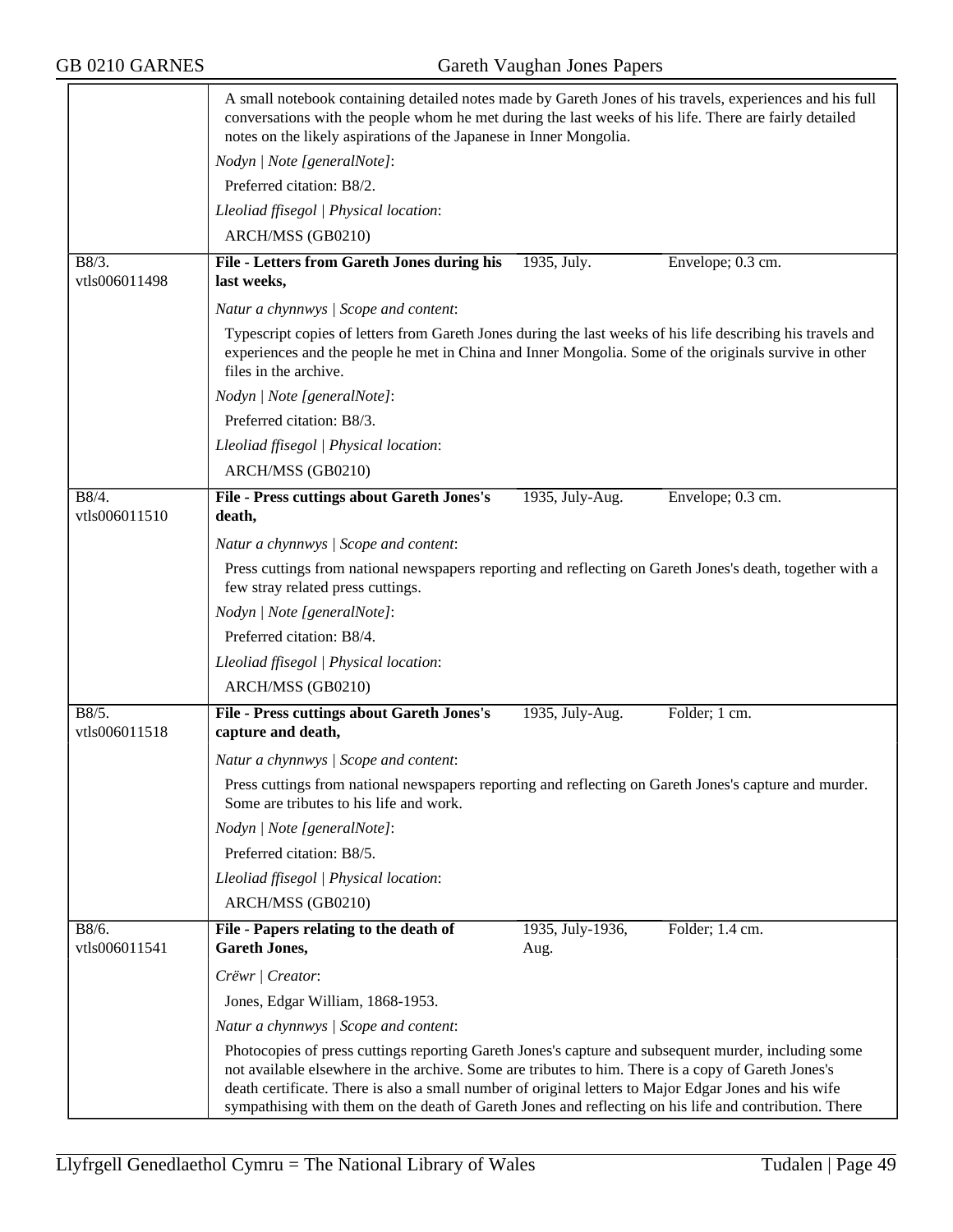|                                       | are two interesting letters from Winifred Combe-Tennnant reflecting on Gareth Jones and paying tribute<br>to his memory.                                                                                                                                     |                 |                   |  |
|---------------------------------------|--------------------------------------------------------------------------------------------------------------------------------------------------------------------------------------------------------------------------------------------------------------|-----------------|-------------------|--|
|                                       | Nodyn   Note [generalNote]:                                                                                                                                                                                                                                  |                 |                   |  |
|                                       | Preferred citation: B8/6.                                                                                                                                                                                                                                    |                 |                   |  |
|                                       | Lleoliad ffisegol   Physical location:                                                                                                                                                                                                                       |                 |                   |  |
|                                       | ARCH/MSS (GB0210)                                                                                                                                                                                                                                            |                 |                   |  |
| B8/7.<br>vtls006011630                | File - Press cuttings of reports and tributes,                                                                                                                                                                                                               | 1935.           | Folder; 2.2 cm.   |  |
|                                       | Nodyn   Note [generalNote]:                                                                                                                                                                                                                                  |                 |                   |  |
|                                       | Preferred citation: B8/7.                                                                                                                                                                                                                                    |                 |                   |  |
|                                       | Lleoliad ffisegol   Physical location:                                                                                                                                                                                                                       |                 |                   |  |
|                                       | ARCH/MSS (GB0210)                                                                                                                                                                                                                                            |                 |                   |  |
| B8/8.<br>vtls006011644                | File - Gareth Jones's death and tributes,                                                                                                                                                                                                                    | 1935.           | Folder; 1.8 cm.   |  |
|                                       | Natur a chynnwys / Scope and content:                                                                                                                                                                                                                        |                 |                   |  |
|                                       | Original press cuttings from various newspapers reporting the death of Gareth Jones and paying tribute to<br>his life and work.                                                                                                                              |                 |                   |  |
|                                       | Nodyn   Note [generalNote]:                                                                                                                                                                                                                                  |                 |                   |  |
|                                       | Preferred citation: B8/8.                                                                                                                                                                                                                                    |                 |                   |  |
|                                       | Lleoliad ffisegol   Physical location:                                                                                                                                                                                                                       |                 |                   |  |
|                                       | ARCH/MSS (GB0210)                                                                                                                                                                                                                                            |                 |                   |  |
| B8/9.<br>vtls006011658                | File - Gareth Jones's capture and death,                                                                                                                                                                                                                     | 1935.           | Scrapbook; 4 cm.  |  |
|                                       | Natur a chynnwys / Scope and content:                                                                                                                                                                                                                        |                 |                   |  |
|                                       | A scrapbook containing press cuttings recording Gareth Jones's capture and susequent murder. Some of<br>the cuttings are of tributes to him and discuss ways of commemorating his life and achievements.                                                     |                 |                   |  |
|                                       | Nodyn   Note [generalNote]:                                                                                                                                                                                                                                  |                 |                   |  |
|                                       | Preferred citation: B8/9.                                                                                                                                                                                                                                    |                 |                   |  |
|                                       | Lleoliad ffisegol   Physical location:                                                                                                                                                                                                                       |                 |                   |  |
|                                       | ARCH/MSS (GB0210)                                                                                                                                                                                                                                            |                 |                   |  |
| $\overline{B8/10}$ .<br>vtls006011688 | File - Correspondence relating to the<br>investigations into the death of Gareth<br>Vaughan Jones,                                                                                                                                                           | 1935, Aug.-Dec. | Folder; $0.2$ cm. |  |
|                                       | Crëwr   Creator:                                                                                                                                                                                                                                             |                 |                   |  |
|                                       | Sylvester, Albert James, 1889-.                                                                                                                                                                                                                              |                 |                   |  |
|                                       | Natur a chynnwys / Scope and content:                                                                                                                                                                                                                        |                 |                   |  |
|                                       | Most of the letters are from A. J. Sylvester, Principal Private Secretary to Lloyd George, to Major Edgar<br>Jones, father of Gareth Jones. There also photocopies of the journal The Critic for 24 August 1935 which<br>contains a tribute to Gareth Jones. |                 |                   |  |
|                                       | Nodyn   Note [generalNote]:                                                                                                                                                                                                                                  |                 |                   |  |
|                                       | Preferred citation: B8/10.                                                                                                                                                                                                                                   |                 |                   |  |
|                                       | Lleoliad ffisegol   Physical location:                                                                                                                                                                                                                       |                 |                   |  |
|                                       | ARCH/MSS (GB0210)                                                                                                                                                                                                                                            |                 |                   |  |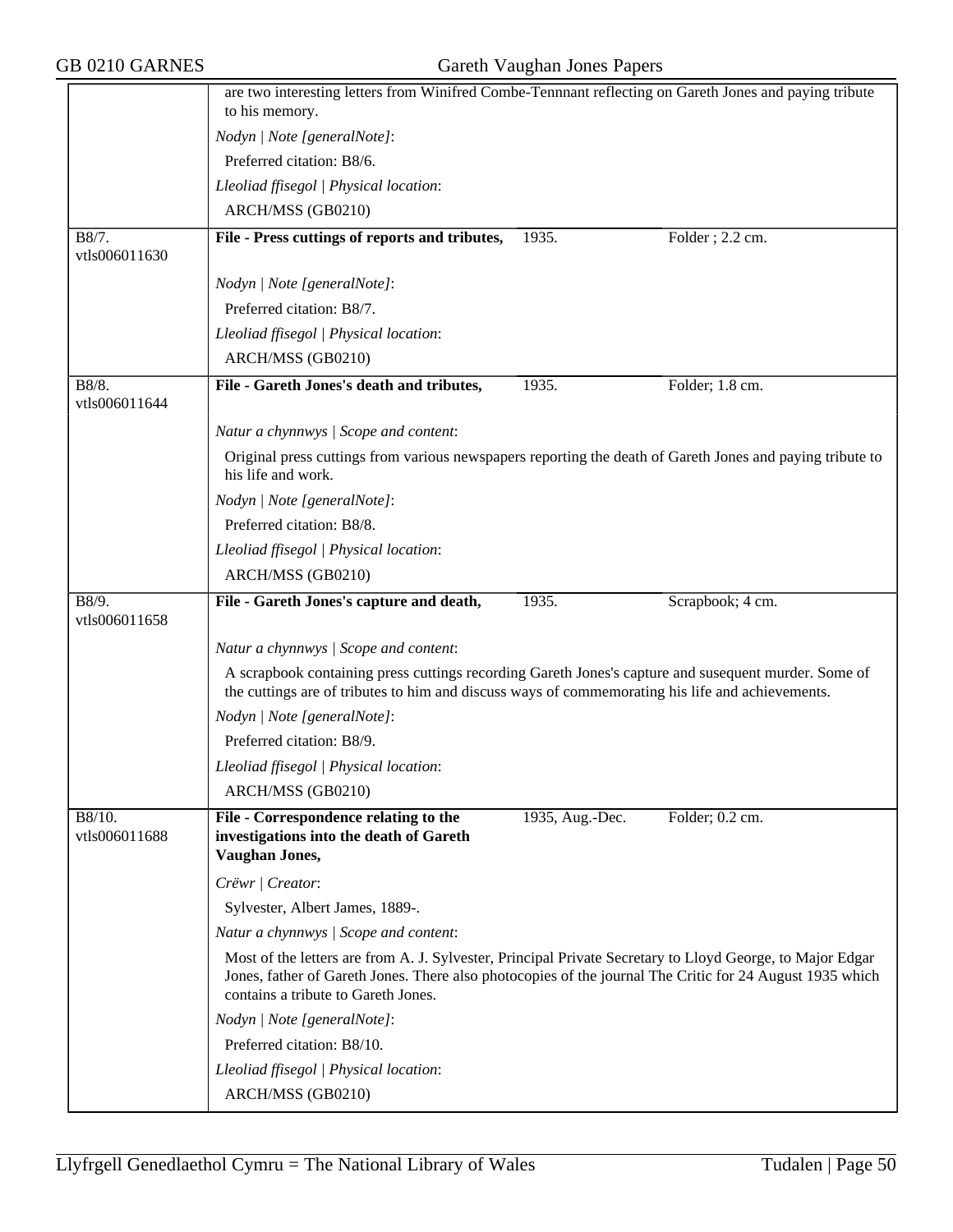| GB 0210 GARNES                        | Gareth Vaughan Jones Papers                                                                                                                                                                                                                                                                                                                              |               |                   |  |
|---------------------------------------|----------------------------------------------------------------------------------------------------------------------------------------------------------------------------------------------------------------------------------------------------------------------------------------------------------------------------------------------------------|---------------|-------------------|--|
| B8/11.<br>vtls006011693               | File - Memorial cards to Gareth Vaughan<br>Jones,                                                                                                                                                                                                                                                                                                        | 1935, Aug.    | Envelope; 0.4 cm. |  |
|                                       | Nodyn   Note [generalNote]:                                                                                                                                                                                                                                                                                                                              |               |                   |  |
|                                       | Preferred citation: B8/11.                                                                                                                                                                                                                                                                                                                               |               |                   |  |
|                                       | Lleoliad ffisegol   Physical location:                                                                                                                                                                                                                                                                                                                   |               |                   |  |
|                                       | ARCH/MSS (GB0210)                                                                                                                                                                                                                                                                                                                                        |               |                   |  |
| B8/12.<br>vtls006011762               | File - 'A Short Account of the Life and<br>Murder of Gareth Jones',                                                                                                                                                                                                                                                                                      | $[c. 1985]$ . | Folder; 0.7 cm.   |  |
|                                       | Crëwr   Creator:                                                                                                                                                                                                                                                                                                                                         |               |                   |  |
|                                       | Colley, Siriol.                                                                                                                                                                                                                                                                                                                                          |               |                   |  |
|                                       | Natur a chynnwys / Scope and content:                                                                                                                                                                                                                                                                                                                    |               |                   |  |
|                                       | A typescript account prepared by Dr Siriol Colley, niece of Gareth Vaughan Jones, entitled 'A Short<br>Account of the Life and Murder of Gareth Jones', focussing in some detail mainly on the situation in<br>Inner Mongolia in 1935 and the circumstances and events which led up to the capture and murder of<br>Gareth Vaughan Jones in August 1935. |               |                   |  |
|                                       | Nodyn   Note [generalNote]:                                                                                                                                                                                                                                                                                                                              |               |                   |  |
|                                       | Preferred citation: B8/12.                                                                                                                                                                                                                                                                                                                               |               |                   |  |
|                                       | Lleoliad ffisegol   Physical location:                                                                                                                                                                                                                                                                                                                   |               |                   |  |
|                                       | ARCH/MSS (GB0210)                                                                                                                                                                                                                                                                                                                                        |               |                   |  |
| $\overline{B8/13}$ .<br>vtls006011791 | File - Japanese documents relating to<br><b>Gareth Vaughan Jones,</b>                                                                                                                                                                                                                                                                                    | 1935.         | Folder; 0.2 cm.   |  |
|                                       | Natur a chynnwys / Scope and content:                                                                                                                                                                                                                                                                                                                    |               |                   |  |
|                                       | Photcopies of documents taken from a Japaese archive relating to the murder of Gareth Vaughan Jones.                                                                                                                                                                                                                                                     |               |                   |  |
|                                       | Nodyn   Note [generalNote]:                                                                                                                                                                                                                                                                                                                              |               |                   |  |
|                                       | Preferred citation: B8/13.                                                                                                                                                                                                                                                                                                                               |               |                   |  |
|                                       | Lleoliad ffisegol   Physical location:                                                                                                                                                                                                                                                                                                                   |               |                   |  |
|                                       | ARCH/MSS (GB0210)                                                                                                                                                                                                                                                                                                                                        |               |                   |  |
|                                       | Cyfres   Series B9. vtls006011840: School reports, essays, photographs etc.,                                                                                                                                                                                                                                                                             |               |                   |  |
|                                       | Dyddiad   Date: 1918-1943. (dyddiad creu)   (date of creation)                                                                                                                                                                                                                                                                                           |               |                   |  |
|                                       | Natur a chynnwys   Scope and content:                                                                                                                                                                                                                                                                                                                    |               |                   |  |
|                                       | Comprises school reports, 1918-1920; writings by Gareth Jones, [c. 1927]-[c. 1933]; a photograph<br>album, 1922; typescript articles, 1930-1935; and stray business cards, menus etc., 1923-1943.                                                                                                                                                        |               |                   |  |
|                                       | Disgrifiad ffisegol   Physical description: 1 album, 2 envelopes, 2 folders; 6.5 cm.                                                                                                                                                                                                                                                                     |               |                   |  |
|                                       | Lleoliad ffisegol   Physical location: ARCH/MSS (GB0210)                                                                                                                                                                                                                                                                                                 |               |                   |  |
| Nodyn   Note [generalNote]:           |                                                                                                                                                                                                                                                                                                                                                          |               |                   |  |
| Preferred citation: B9.               |                                                                                                                                                                                                                                                                                                                                                          |               |                   |  |
|                                       |                                                                                                                                                                                                                                                                                                                                                          |               |                   |  |
|                                       |                                                                                                                                                                                                                                                                                                                                                          |               |                   |  |
| Trefniant   Arrangement:              |                                                                                                                                                                                                                                                                                                                                                          |               |                   |  |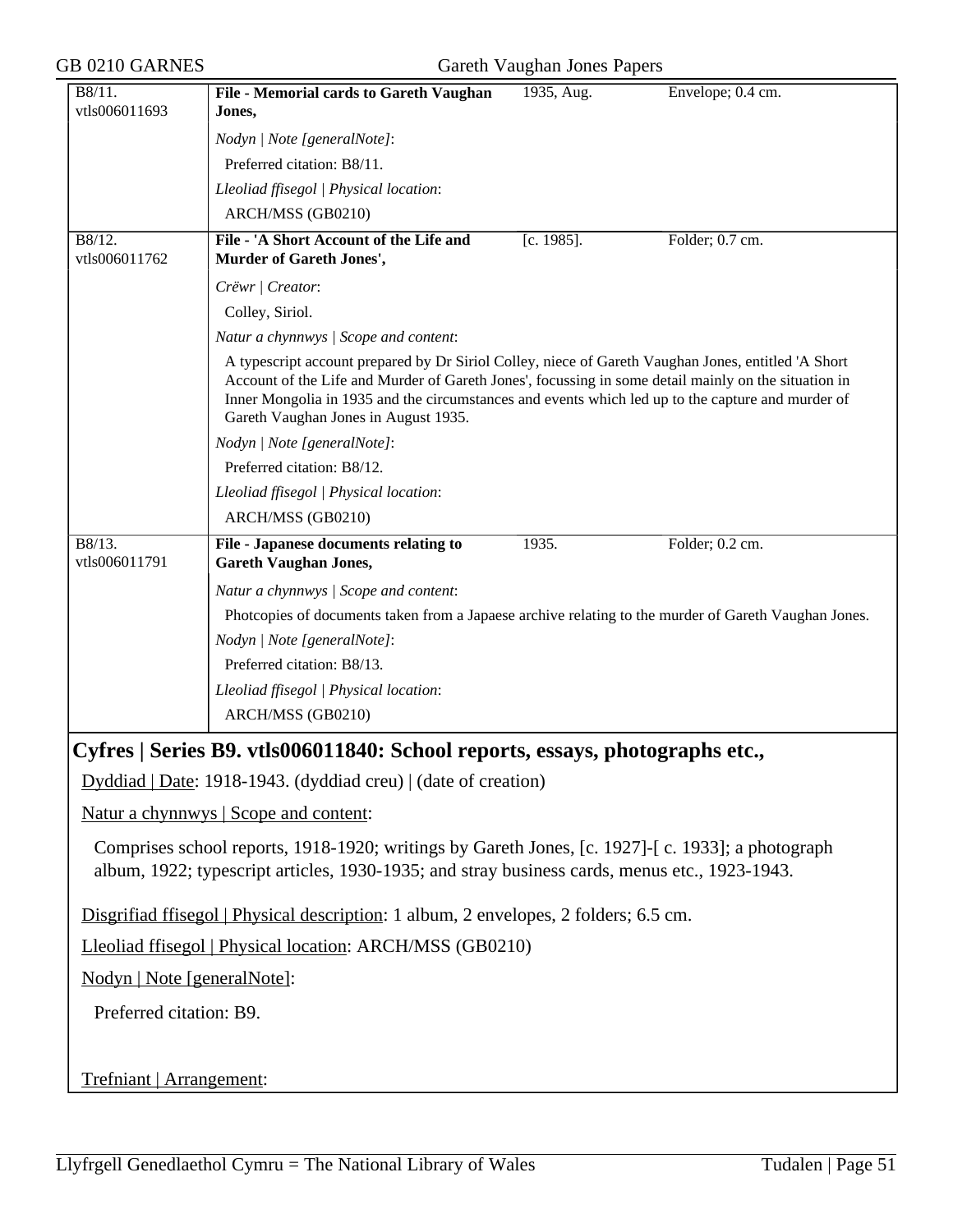Arranged by record type.

| FFeil / rhestr eitemau   File / item list |                                                                                                                                                                                                                                                                                                                                  |                           |                                               |  |
|-------------------------------------------|----------------------------------------------------------------------------------------------------------------------------------------------------------------------------------------------------------------------------------------------------------------------------------------------------------------------------------|---------------------------|-----------------------------------------------|--|
| Cod cyfeirnod  <br>Reference code         | Teitl   Title                                                                                                                                                                                                                                                                                                                    | Dyddiadau   Dates         | Disgrifiad ffisegol   Physical<br>description |  |
| B9/1.                                     | File - Gareth Vaughan Jones: school                                                                                                                                                                                                                                                                                              | 1918-1920.                | Envelope; 0.3 cm.                             |  |
| vtls006011853                             | reports,                                                                                                                                                                                                                                                                                                                         |                           |                                               |  |
|                                           | Crëwr / Creator:                                                                                                                                                                                                                                                                                                                 |                           |                                               |  |
|                                           | Barry Boys' County School.                                                                                                                                                                                                                                                                                                       |                           |                                               |  |
|                                           | Natur a chynnwys / Scope and content:                                                                                                                                                                                                                                                                                            |                           |                                               |  |
|                                           | Three school reports for Gareth Jones, Christmas term 1918 - Winter term 1920, from the County School<br>for Boys, Barry.                                                                                                                                                                                                        |                           |                                               |  |
|                                           | Nodyn   Note [generalNote]:                                                                                                                                                                                                                                                                                                      |                           |                                               |  |
|                                           | Preferred citation: B9/1.                                                                                                                                                                                                                                                                                                        |                           |                                               |  |
|                                           | Lleoliad ffisegol   Physical location:                                                                                                                                                                                                                                                                                           |                           |                                               |  |
|                                           | ARCH/MSS (GB0210)                                                                                                                                                                                                                                                                                                                |                           |                                               |  |
| B9/2.<br>vtls006011879                    | File - Gareth Vaughan Jones: an essay and<br>interview,                                                                                                                                                                                                                                                                          | $[? 1927]$ - $[? 1933]$ . | Folder; 0.4 cm.                               |  |
|                                           | Natur a chynnwys / Scope and content:                                                                                                                                                                                                                                                                                            |                           |                                               |  |
|                                           | An essay by Gareth Vaughan Jones entitled 'Fichte and the Growth of Nationality in Europe' prepared<br>whilst he was a student at Trinity College, Cambridge, [? 1927]. Also includes the draft of an article<br>'Interview with General O'Duffy', [? 1933], written while he was in the employ of the Western Mail,<br>Cardiff. |                           |                                               |  |
|                                           | Nodyn   Note [generalNote]:                                                                                                                                                                                                                                                                                                      |                           |                                               |  |
|                                           | Preferred citation: B9/2.                                                                                                                                                                                                                                                                                                        |                           |                                               |  |
|                                           | Lleoliad ffisegol   Physical location:                                                                                                                                                                                                                                                                                           |                           |                                               |  |
|                                           | ARCH/MSS (GB0210)                                                                                                                                                                                                                                                                                                                |                           |                                               |  |
| B9/3.                                     | File - Photograph album of Italy,                                                                                                                                                                                                                                                                                                | 1922.                     | Album; 1.2 cm.                                |  |
| vtls006011894                             |                                                                                                                                                                                                                                                                                                                                  |                           |                                               |  |
|                                           | Natur a chynnwys / Scope and content:                                                                                                                                                                                                                                                                                            |                           |                                               |  |
|                                           | Photograph album containing a small number of photographs taken by Gareth Jones during his visit<br>to Italy in 1922. Also includes photographs of Mount Vesuvius. There are also a few photographs of<br>members of the family.                                                                                                 |                           |                                               |  |
|                                           | Nodyn   Note [generalNote]:                                                                                                                                                                                                                                                                                                      |                           |                                               |  |
|                                           | Preferred citation: B9/3.                                                                                                                                                                                                                                                                                                        |                           |                                               |  |
|                                           | Lleoliad ffisegol   Physical location:                                                                                                                                                                                                                                                                                           |                           |                                               |  |
|                                           | ARCH/MSS (GB0210)                                                                                                                                                                                                                                                                                                                |                           |                                               |  |
| B9/4.<br>vtls006011910                    | File - Articles on Japan, the Far East etc.,                                                                                                                                                                                                                                                                                     | 1930-1935.                | Folder; 2.4 cm.                               |  |
|                                           | Natur a chynnwys / Scope and content:                                                                                                                                                                                                                                                                                            |                           |                                               |  |
|                                           | Typescript drafts or copies of articles written by Gareth Jones, including 'Will Japan adopt Fascism?',<br>The Pacific Coast outlook', 'Interview with Lenin's widow' (prepared for Ivy Lee, New York), 'Japanese'<br>influence in Siam' and 'Japanese Empire in the balance'.                                                   |                           |                                               |  |
|                                           | Nodyn   Note [generalNote]:                                                                                                                                                                                                                                                                                                      |                           |                                               |  |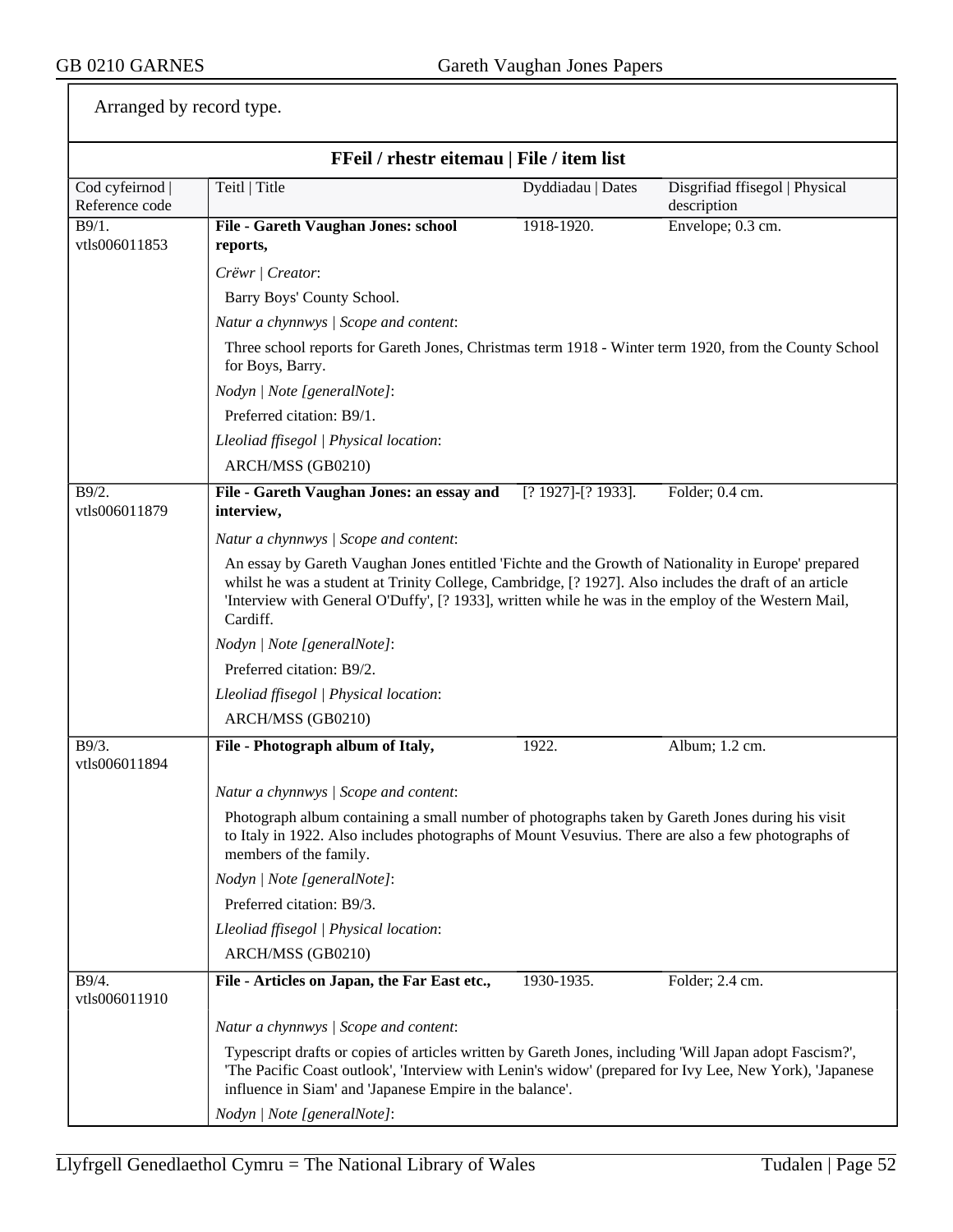|                        | Preferred citation: B9/4.                                                                |          |       |
|------------------------|------------------------------------------------------------------------------------------|----------|-------|
|                        | Lleoliad ffisegol   Physical location:                                                   |          |       |
|                        | ARCH/MSS (GB0210)                                                                        |          |       |
| B9/5.<br>vtls006152943 | File - Cards, menus etc.,                                                                | 1923-43. | 2 cm. |
|                        | Natur a chynnwys / Scope and content:                                                    |          |       |
|                        | Business cards, menus, bookplates, and a photocopy of a photograph of Baron von Plessen. |          |       |
|                        | Nodyn   Note [generalNote]:                                                              |          |       |
|                        | Preferred citation: B9/5.                                                                |          |       |
|                        | Lleoliad ffisegol   Physical location:                                                   |          |       |
|                        | ARCH/MSS (GB0210)                                                                        |          |       |

#### **Sub-sub-fonds C. vtls006011995: Papers of Dr Siriol Colley;**

Crëwr | Creator: Colley, Siriol.

Dyddiad | Date: 1922-2004. (dyddiad creu) | (date of creation)

Natur a chynnwys | Scope and content:

Papers, 1931-1935, acquired by Dr Colley while researching the life of her uncle; source materials, 1922-2001, concerning Gareth Jones; transcripts of press articles, 1930-1935, written by Gareth Jones for various newspapers and journals; transcripts of the detailed diaries kept by Jones during his 'Round the World tour' in 1934-35; photocopies of materials, 1934-1935, from the National Archives, Kew; and printed materials and correspondence, 1930-1934.

Disgrifiad ffisegol | Physical description: 5 boxes; 0.143 cubic metres.

Lleoliad ffisegol | Physical location: ARCH/MSS (GB0210)

Nodyn | Note [generalNote]:

Preferred citation: C.

Trefniant | Arrangement:

Arranged as follows: research papers of Dr Siriol Colley; source materials acquired by Dr Colley; transcripts by Dr Colley; transcripts of Gareth Vaughan Jones's diaries; photcopies of material held at the National Archives, Kew; and printed materials and correspondence.

#### **Cyfres | Series C1. vtls006012011: Research papers;**

Dyddiad | Date: 1931-1935. (dyddiad creu) | (date of creation)

Natur a chynnwys | Scope and content:

Comprises source materials and papers acquired by Dr Siriol Colley while researching the life of her uncle Gareth Jones.

Disgrifiad ffisegol | Physical description: 8 folders; 9.5 cm.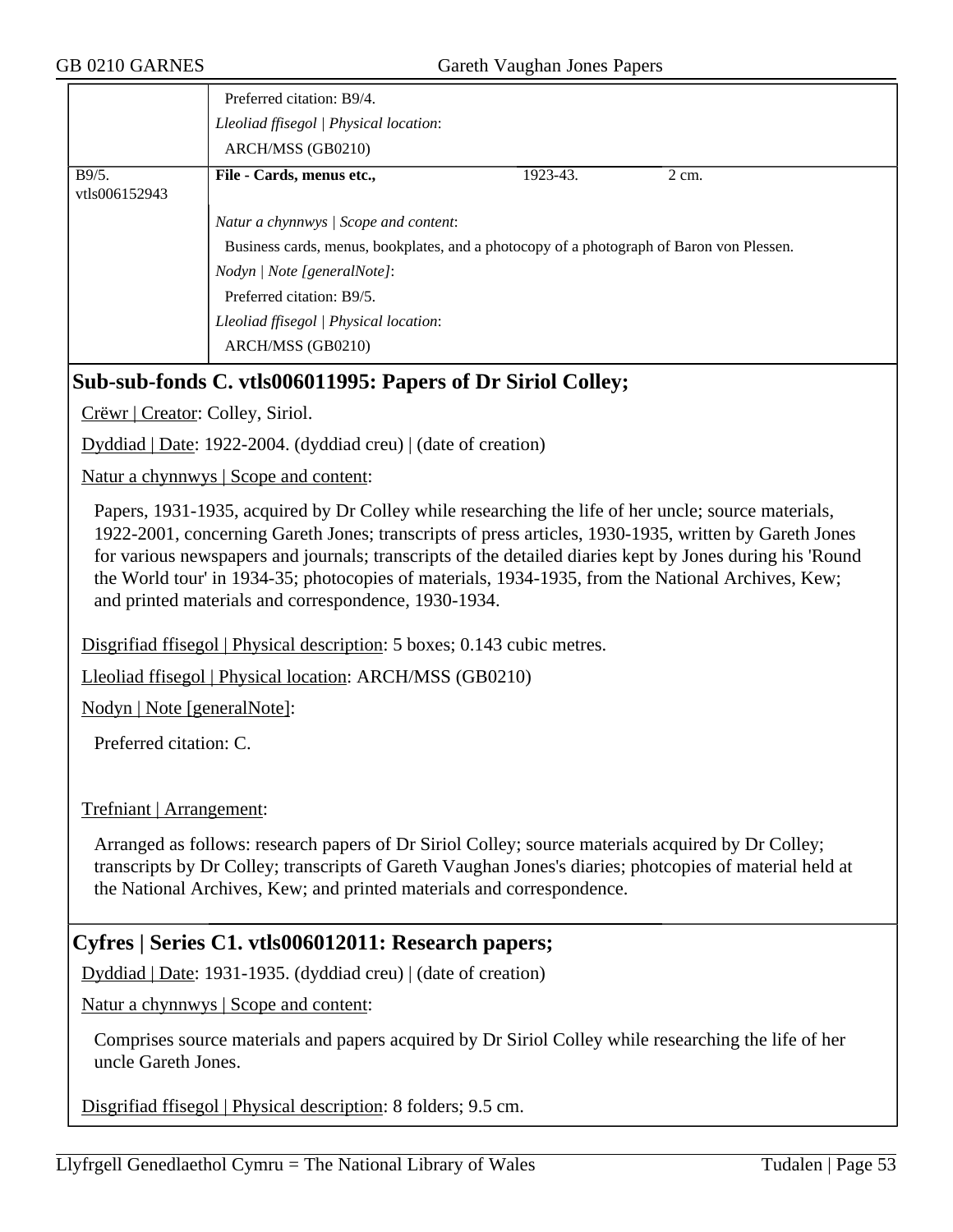#### Lleoliad ffisegol | Physical location: ARCH/MSS (GB0210)

Nodyn | Note [generalNote]:

Preferred citation: C1.

#### Trefniant | Arrangement:

The original eight folders into which the papers had been arranged by Dr Colley were preserved while cataloguing.

| FFeil / rhestr eitemau   File / item list |                                                                                                                                                                                                                                                                                                                                                                                                                                                                                                                                                                                                                                                                                                                                                                                                                                                                                                                                                                                                                                                                                                                                                                                      |                   |                                |  |
|-------------------------------------------|--------------------------------------------------------------------------------------------------------------------------------------------------------------------------------------------------------------------------------------------------------------------------------------------------------------------------------------------------------------------------------------------------------------------------------------------------------------------------------------------------------------------------------------------------------------------------------------------------------------------------------------------------------------------------------------------------------------------------------------------------------------------------------------------------------------------------------------------------------------------------------------------------------------------------------------------------------------------------------------------------------------------------------------------------------------------------------------------------------------------------------------------------------------------------------------|-------------------|--------------------------------|--|
| Cod cyfeirnod                             | Teitl   Title                                                                                                                                                                                                                                                                                                                                                                                                                                                                                                                                                                                                                                                                                                                                                                                                                                                                                                                                                                                                                                                                                                                                                                        | Dyddiadau   Dates | Disgrifiad ffisegol   Physical |  |
| Reference code                            |                                                                                                                                                                                                                                                                                                                                                                                                                                                                                                                                                                                                                                                                                                                                                                                                                                                                                                                                                                                                                                                                                                                                                                                      |                   | description                    |  |
| $\overline{C1/1}$ .<br>vtls006012066      | <b>File - Papers concerning Gareth Vaughan</b>                                                                                                                                                                                                                                                                                                                                                                                                                                                                                                                                                                                                                                                                                                                                                                                                                                                                                                                                                                                                                                                                                                                                       | 1931-1935.        | Folder; 0.6 cm.                |  |
|                                           | Jones,                                                                                                                                                                                                                                                                                                                                                                                                                                                                                                                                                                                                                                                                                                                                                                                                                                                                                                                                                                                                                                                                                                                                                                               |                   |                                |  |
|                                           | Crëwr   Creator:                                                                                                                                                                                                                                                                                                                                                                                                                                                                                                                                                                                                                                                                                                                                                                                                                                                                                                                                                                                                                                                                                                                                                                     |                   |                                |  |
|                                           | Lloyd George, David, 1863-1945                                                                                                                                                                                                                                                                                                                                                                                                                                                                                                                                                                                                                                                                                                                                                                                                                                                                                                                                                                                                                                                                                                                                                       |                   |                                |  |
|                                           | Natur a chynnwys / Scope and content:                                                                                                                                                                                                                                                                                                                                                                                                                                                                                                                                                                                                                                                                                                                                                                                                                                                                                                                                                                                                                                                                                                                                                |                   |                                |  |
|                                           | Contains stray items relating to Gareth Jones, including copies of an open reference, 4 March 1931,<br>written by D. Lloyd George; a photocopy of a very long letter, 27 January 1933, from Gareth Jones to<br>David Lloyd George, shortly after leaving his staff. It contains a detailed discussion of the state of affairs<br>in the Soviet Union based on information received from the Soviet Ambassador in London, including<br>comments on the second Five Year Plan (Parliamentary Archive, House of Lords, Lloyd George<br>Papers G/26/1/4); a covering letter, 27 March 1933, from Gareth Jones to A. J. Sylvester, from Berlin<br>(Lloyd George Papers G/26/1/2); a further letter, 27 March 1933, from Gareth Jones to Lloyd George,<br>commenting on his experiences during his recent visit to Russia (Lloyd George Papers G/26/1/2); a<br>photocopy of the text of a lecture by Gareth Jones, 30 March 1933, entitled 'Soviet Russia in March<br>1933' to the Royal Institute of International Affairs; press cuttings of articles by Gareth Jones; a letter, 8<br>February 1935, from the Russian Assistance Fund to Gareth Jones seeking his support for an appeal. |                   |                                |  |
|                                           | Nodyn   Note [generalNote]:                                                                                                                                                                                                                                                                                                                                                                                                                                                                                                                                                                                                                                                                                                                                                                                                                                                                                                                                                                                                                                                                                                                                                          |                   |                                |  |
|                                           | Preferred citation: C1/1.                                                                                                                                                                                                                                                                                                                                                                                                                                                                                                                                                                                                                                                                                                                                                                                                                                                                                                                                                                                                                                                                                                                                                            |                   |                                |  |
|                                           | Lleoliad ffisegol   Physical location:                                                                                                                                                                                                                                                                                                                                                                                                                                                                                                                                                                                                                                                                                                                                                                                                                                                                                                                                                                                                                                                                                                                                               |                   |                                |  |
|                                           | ARCH/MSS (GB0210)                                                                                                                                                                                                                                                                                                                                                                                                                                                                                                                                                                                                                                                                                                                                                                                                                                                                                                                                                                                                                                                                                                                                                                    |                   |                                |  |
| C1/2.                                     | File - Memoranda on Germany and Russia,                                                                                                                                                                                                                                                                                                                                                                                                                                                                                                                                                                                                                                                                                                                                                                                                                                                                                                                                                                                                                                                                                                                                              | 1932-1933.        | Folder; 1 cm.                  |  |
| vtls006012110                             |                                                                                                                                                                                                                                                                                                                                                                                                                                                                                                                                                                                                                                                                                                                                                                                                                                                                                                                                                                                                                                                                                                                                                                                      |                   |                                |  |
|                                           | Natur a chynnwys / Scope and content:                                                                                                                                                                                                                                                                                                                                                                                                                                                                                                                                                                                                                                                                                                                                                                                                                                                                                                                                                                                                                                                                                                                                                |                   |                                |  |
|                                           | The items include a typescript memorandum, 20 December 1932, by Gareth Jones entitled, 'Impressions<br>of Germany, December 1932'; a printed memorandum, 12 July 1933, to the General Secretary of<br>the World Monetary and Economic Conference on the situation in Russia; and a long typescript<br>memorandum, [c. 1933], by Gareth Jones entitled, 'The General Survey of Agricultural Conditions in<br>USSR'.                                                                                                                                                                                                                                                                                                                                                                                                                                                                                                                                                                                                                                                                                                                                                                   |                   |                                |  |
|                                           | Nodyn   Note [generalNote]:                                                                                                                                                                                                                                                                                                                                                                                                                                                                                                                                                                                                                                                                                                                                                                                                                                                                                                                                                                                                                                                                                                                                                          |                   |                                |  |
|                                           | Preferred citation: C1/2.                                                                                                                                                                                                                                                                                                                                                                                                                                                                                                                                                                                                                                                                                                                                                                                                                                                                                                                                                                                                                                                                                                                                                            |                   |                                |  |
|                                           | Lleoliad ffisegol   Physical location:                                                                                                                                                                                                                                                                                                                                                                                                                                                                                                                                                                                                                                                                                                                                                                                                                                                                                                                                                                                                                                                                                                                                               |                   |                                |  |
|                                           | ARCH/MSS (GB0210)                                                                                                                                                                                                                                                                                                                                                                                                                                                                                                                                                                                                                                                                                                                                                                                                                                                                                                                                                                                                                                                                                                                                                                    |                   |                                |  |
| $C1/3$ .<br>vtls006012122                 | <b>File - Malcolm Muggeridge, publications</b><br>on Russia                                                                                                                                                                                                                                                                                                                                                                                                                                                                                                                                                                                                                                                                                                                                                                                                                                                                                                                                                                                                                                                                                                                          | 1933-1934.        | Folder; 1 cm.                  |  |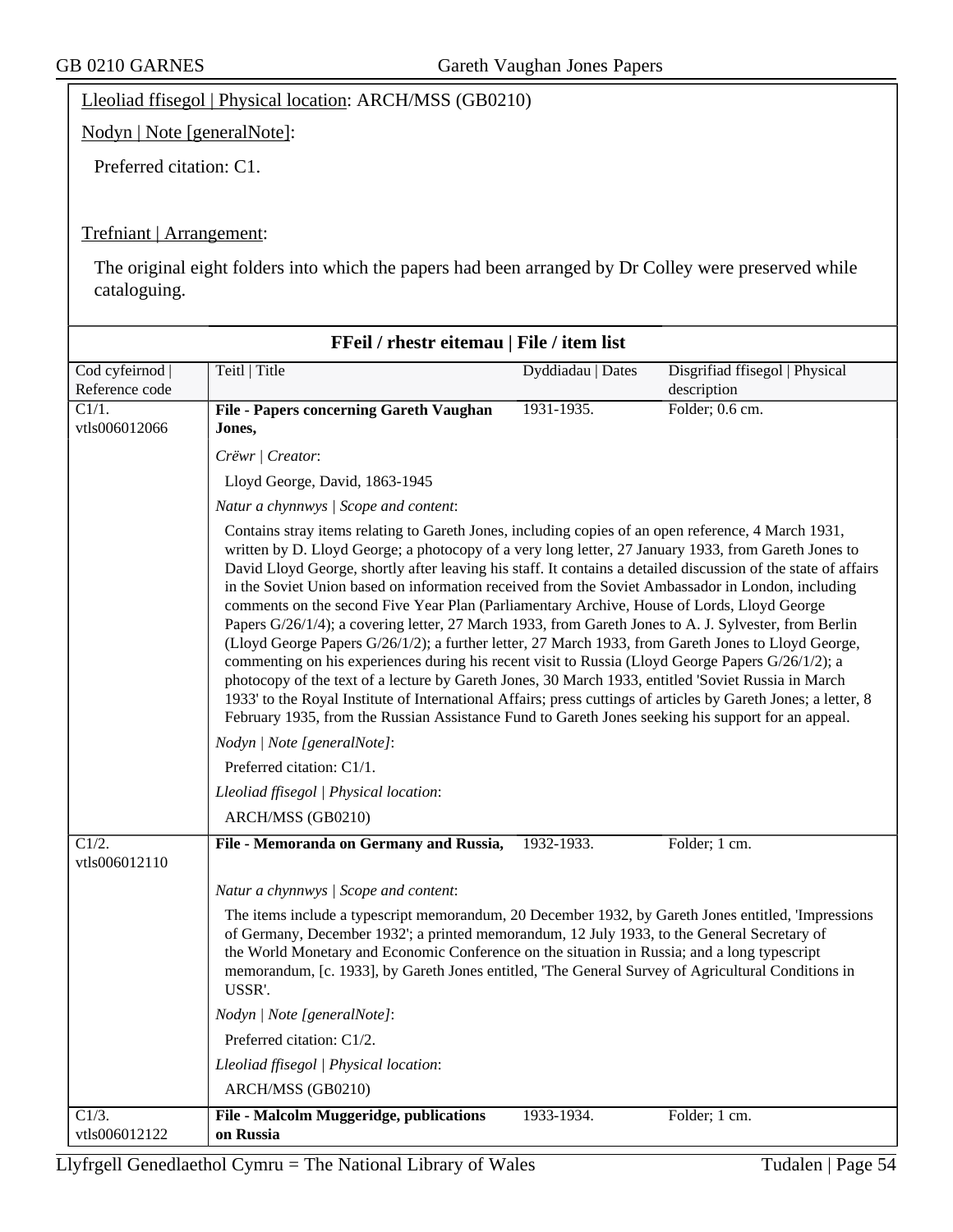|                                      | Crëwr   Creator:                                                                                                                                                                                                                                                                                                                                                                                                                                     |
|--------------------------------------|------------------------------------------------------------------------------------------------------------------------------------------------------------------------------------------------------------------------------------------------------------------------------------------------------------------------------------------------------------------------------------------------------------------------------------------------------|
|                                      | Muggeridge, Malcolm, 1903-1990.                                                                                                                                                                                                                                                                                                                                                                                                                      |
|                                      | Natur a chynnwys / Scope and content:                                                                                                                                                                                                                                                                                                                                                                                                                |
|                                      | The papers include a photocopy of a letter, 17 April and 29 September 1933, from Malcolm Muggeridge<br>to Gareth Jones; a draft of a chapter by Muggeridge entitled 'Winter in Moscow', 1934; and newspaper<br>cuttings, 1933-1934, of articles by Muggeridge about the situation in Russia.                                                                                                                                                         |
|                                      | Nodyn   Note [generalNote]:                                                                                                                                                                                                                                                                                                                                                                                                                          |
|                                      | Preferred citation: C1/3.                                                                                                                                                                                                                                                                                                                                                                                                                            |
|                                      | Lleoliad ffisegol   Physical location:                                                                                                                                                                                                                                                                                                                                                                                                               |
|                                      | ARCH/MSS (GB0210)                                                                                                                                                                                                                                                                                                                                                                                                                                    |
| C1/4.                                | File - Russia,<br>1933-1935.<br>Folder; 3 cm.                                                                                                                                                                                                                                                                                                                                                                                                        |
| vtls006012137                        |                                                                                                                                                                                                                                                                                                                                                                                                                                                      |
|                                      | Natur a chynnwys / Scope and content:                                                                                                                                                                                                                                                                                                                                                                                                                |
|                                      | Press cuttings, 1933, of articles and notes for publication by Gareth Jones on the situation in Russia,<br>together with copies of photographs taken in the Ukraine; a typescript of a chapter entitled 'Why do we<br>suffer so much', an account of the famine in Russia known as the Holodomor, presumably the work of Dr<br>Siriol Colley; and a few items, dated 1935, associated with commemorating Gareth Jones's life following<br>his death. |
|                                      | Nodyn   Note [generalNote]:                                                                                                                                                                                                                                                                                                                                                                                                                          |
|                                      | Preferred citation: C1/4.                                                                                                                                                                                                                                                                                                                                                                                                                            |
|                                      | Lleoliad ffisegol   Physical location:                                                                                                                                                                                                                                                                                                                                                                                                               |
|                                      | ARCH/MSS (GB0210)                                                                                                                                                                                                                                                                                                                                                                                                                                    |
| $\overline{C1/5}$ .<br>vtls006012167 | File - Gareth Jones: souce materials,<br>Folder; 1.8 cm.<br>1934-1935.                                                                                                                                                                                                                                                                                                                                                                               |
|                                      | Natur a chynnwys / Scope and content:                                                                                                                                                                                                                                                                                                                                                                                                                |
|                                      | Typescript transcript by Dr Siriol Colley of some of the source materials used by her while preparing her<br>volume Gareth Jones: a Manchukuo Incident (Nottingham, 2001). These include extracts from the Japan<br>Year Book for 1934 and some of the letters which Gareth Jones wrote to his family at home during 1935.<br>There is also material taken from some printed sources.                                                                |
|                                      | Nodyn   Note [generalNote]:                                                                                                                                                                                                                                                                                                                                                                                                                          |
|                                      | Preferred citation: C1/5.                                                                                                                                                                                                                                                                                                                                                                                                                            |
|                                      | Lleoliad ffisegol   Physical location:                                                                                                                                                                                                                                                                                                                                                                                                               |
|                                      | ARCH/MSS (GB0210)                                                                                                                                                                                                                                                                                                                                                                                                                                    |
| C1/6.<br>vtls006012182               | File - Source materials on Gareth Vaughan<br>1934-1935.<br>Folder; 1.8 cm.<br>Jones,                                                                                                                                                                                                                                                                                                                                                                 |
|                                      |                                                                                                                                                                                                                                                                                                                                                                                                                                                      |
|                                      | Natur a chynnwys / Scope and content:                                                                                                                                                                                                                                                                                                                                                                                                                |
|                                      | Photocopies of source materials assembled by Dr Colley during the course of her research for her book.<br>These include newspaper columns, press articles by Gareth Jones, and typescript articles by Gareth<br>Vaughan Jones.                                                                                                                                                                                                                       |
|                                      | Nodyn   Note [generalNote]:                                                                                                                                                                                                                                                                                                                                                                                                                          |
|                                      | Preferred citation: C1/6.                                                                                                                                                                                                                                                                                                                                                                                                                            |
|                                      | Lleoliad ffisegol   Physical location:                                                                                                                                                                                                                                                                                                                                                                                                               |
|                                      | ARCH/MSS (GB0210)                                                                                                                                                                                                                                                                                                                                                                                                                                    |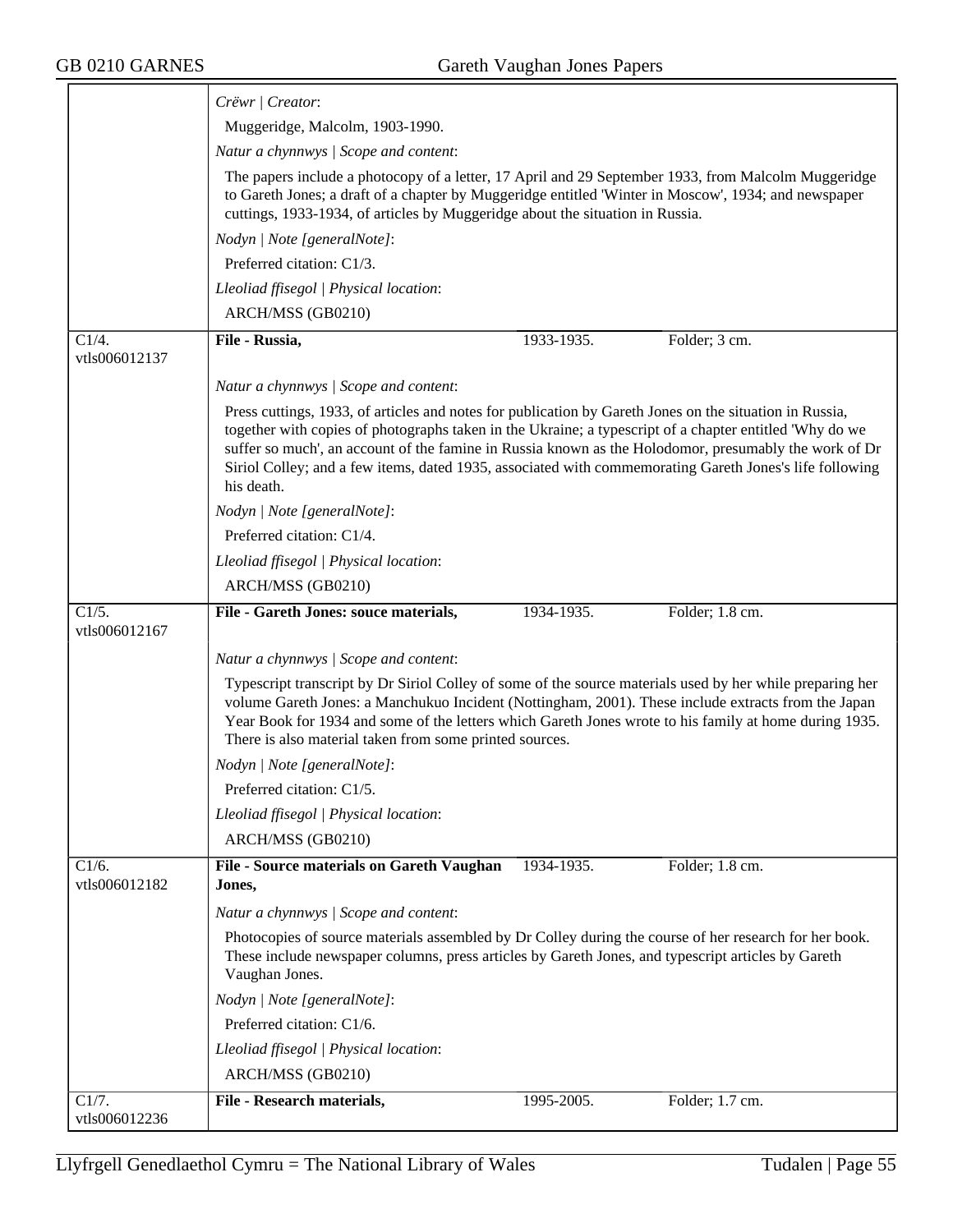|                                                                                                                                                                                                                                                       | Natur a chynnwys / Scope and content:                                                                                                                                                                                                                                                                                                                |  |  |  |
|-------------------------------------------------------------------------------------------------------------------------------------------------------------------------------------------------------------------------------------------------------|------------------------------------------------------------------------------------------------------------------------------------------------------------------------------------------------------------------------------------------------------------------------------------------------------------------------------------------------------|--|--|--|
|                                                                                                                                                                                                                                                       | Photocopies of source materials assembled by Dr Colley during the course of her research while<br>preparing her publications on Gareth Vaughan Jones. These include material from newspapers and<br>journals, including articles by Gareth Jones, typescript articles, memoranda, and notes by him on<br>personal interviews which he has conducted. |  |  |  |
|                                                                                                                                                                                                                                                       | Nodyn   Note [generalNote]:                                                                                                                                                                                                                                                                                                                          |  |  |  |
|                                                                                                                                                                                                                                                       | Preferred citation: C1/7.                                                                                                                                                                                                                                                                                                                            |  |  |  |
|                                                                                                                                                                                                                                                       | Lleoliad ffisegol   Physical location:                                                                                                                                                                                                                                                                                                               |  |  |  |
|                                                                                                                                                                                                                                                       | ARCH/MSS (GB0210)                                                                                                                                                                                                                                                                                                                                    |  |  |  |
| C1/8.<br>vtls006012259                                                                                                                                                                                                                                | <b>File - Transcripts of Gareth Vaughan</b><br>1995-2005.<br>Folder; 0.8 cm.<br>Jones letters,                                                                                                                                                                                                                                                       |  |  |  |
|                                                                                                                                                                                                                                                       | Natur a chynnwys / Scope and content:                                                                                                                                                                                                                                                                                                                |  |  |  |
|                                                                                                                                                                                                                                                       | Transcripts by Dr Colley of the letters which Gareth Jones sent home to his family during his travels in<br>1935.                                                                                                                                                                                                                                    |  |  |  |
|                                                                                                                                                                                                                                                       | Nodyn   Note [generalNote]:                                                                                                                                                                                                                                                                                                                          |  |  |  |
|                                                                                                                                                                                                                                                       | Preferred citation: C1/8.                                                                                                                                                                                                                                                                                                                            |  |  |  |
|                                                                                                                                                                                                                                                       | Lleoliad ffisegol   Physical location:                                                                                                                                                                                                                                                                                                               |  |  |  |
|                                                                                                                                                                                                                                                       | ARCH/MSS (GB0210)                                                                                                                                                                                                                                                                                                                                    |  |  |  |
|                                                                                                                                                                                                                                                       | Cyfres   Series C2. vtls006012262: Lloyd George Papers and articles by Gareth Jones,                                                                                                                                                                                                                                                                 |  |  |  |
| Dyddiad   Date: 1922-2001. (dyddiad creu)   (date of creation)                                                                                                                                                                                        |                                                                                                                                                                                                                                                                                                                                                      |  |  |  |
| Natur a chynnwys   Scope and content:                                                                                                                                                                                                                 |                                                                                                                                                                                                                                                                                                                                                      |  |  |  |
| Photocopies of material among the Lloyd George Papers at the Parliamentary Archive at the House of<br>Lords; drafts of articles written by Gareth Jones between 1922 and 1933; and a list of articles written<br>by him, 1930-1935, and other papers. |                                                                                                                                                                                                                                                                                                                                                      |  |  |  |
| Disgrifiad ffisegol   Physical description: 4 lever files, 3 folders; 13 cm.                                                                                                                                                                          |                                                                                                                                                                                                                                                                                                                                                      |  |  |  |
| Lleoliad ffisegol   Physical location: ARCH/MSS (GB0210)                                                                                                                                                                                              |                                                                                                                                                                                                                                                                                                                                                      |  |  |  |
| Nodyn   Note [generalNote]:                                                                                                                                                                                                                           |                                                                                                                                                                                                                                                                                                                                                      |  |  |  |
| Preferred citation: C2.                                                                                                                                                                                                                               |                                                                                                                                                                                                                                                                                                                                                      |  |  |  |
|                                                                                                                                                                                                                                                       |                                                                                                                                                                                                                                                                                                                                                      |  |  |  |
| Trefniant   Arrangement:                                                                                                                                                                                                                              |                                                                                                                                                                                                                                                                                                                                                      |  |  |  |
| Original files retained and placed in chronological order.                                                                                                                                                                                            |                                                                                                                                                                                                                                                                                                                                                      |  |  |  |
| FFeil / rhestr eitemau   File / item list                                                                                                                                                                                                             |                                                                                                                                                                                                                                                                                                                                                      |  |  |  |
|                                                                                                                                                                                                                                                       |                                                                                                                                                                                                                                                                                                                                                      |  |  |  |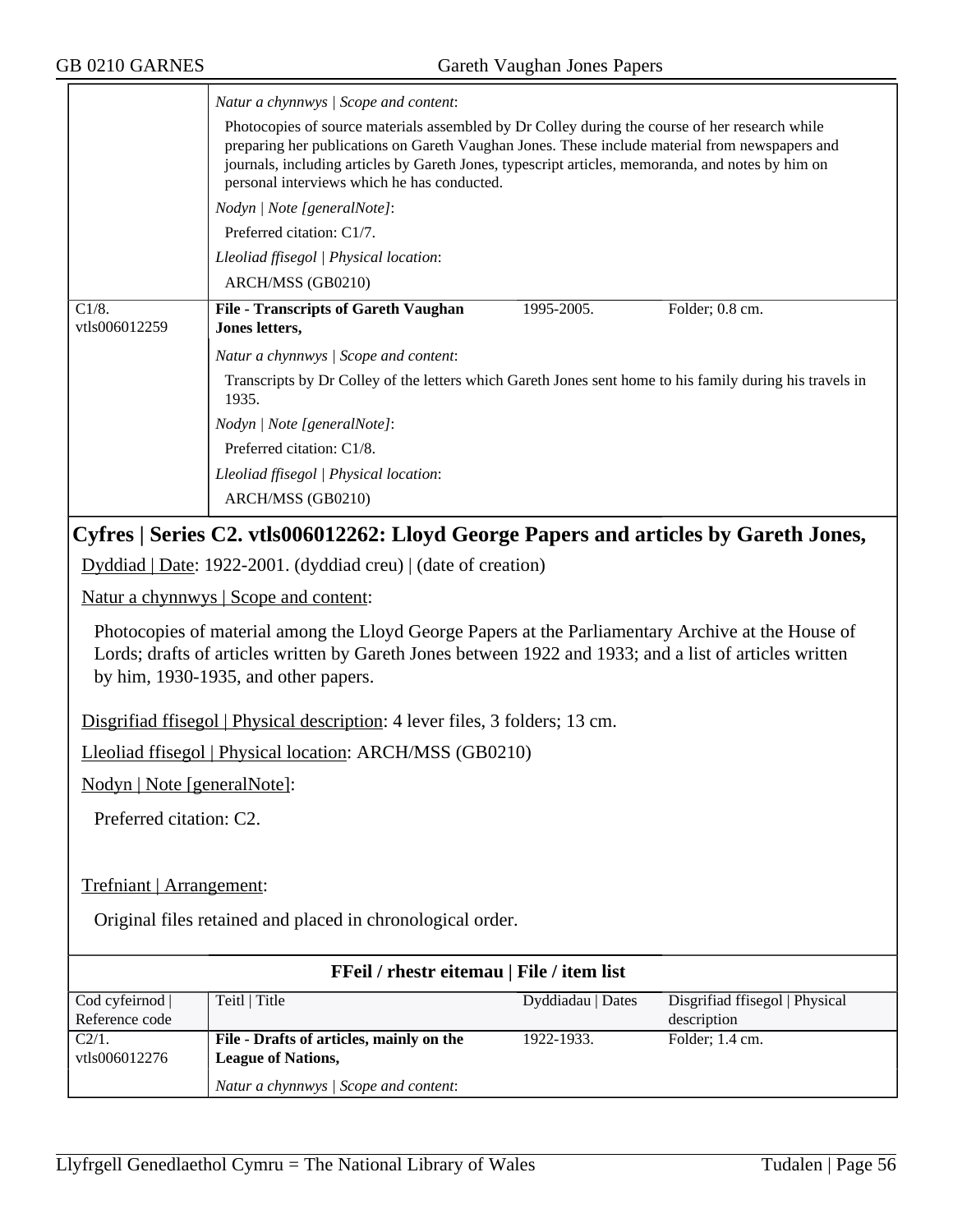|                           | Typescript drafts and copies of articles or sections of intended books, mainly written by Gareth Jones on<br>the League of Nations and international affairs. There are also some draft notes by Jones prepared while<br>drafting the articles.                                                                                             |
|---------------------------|---------------------------------------------------------------------------------------------------------------------------------------------------------------------------------------------------------------------------------------------------------------------------------------------------------------------------------------------|
|                           | Nodyn   Note [generalNote]:                                                                                                                                                                                                                                                                                                                 |
|                           | Preferred citation: C2/1.                                                                                                                                                                                                                                                                                                                   |
|                           | Lleoliad ffisegol   Physical location:                                                                                                                                                                                                                                                                                                      |
|                           | ARCH/MSS (GB0210)                                                                                                                                                                                                                                                                                                                           |
| C2/2.<br>vtls006012482    | File - Photocopies of some Lloyd George<br>1995-2005.<br>Folder; 1.8 cm.<br>Papers,                                                                                                                                                                                                                                                         |
|                           | Natur a chynnwys / Scope and content:                                                                                                                                                                                                                                                                                                       |
|                           | Photocopies of documents taken from the Lloyd George Papers at the Parliamentary Archive at the                                                                                                                                                                                                                                             |
|                           | House of Lords, including memoranda, 1930-1932, entitled 'The Prospect of the Five-power Naval<br>Conference'; The Empire after the War', 'Soviet Russia', 'Disarmament', and 'Imperial Conference'.                                                                                                                                        |
|                           | Nodyn   Note [generalNote]:                                                                                                                                                                                                                                                                                                                 |
|                           | Preferred citation: C2/2.                                                                                                                                                                                                                                                                                                                   |
|                           | Lleoliad ffisegol   Physical location:                                                                                                                                                                                                                                                                                                      |
|                           | ARCH/MSS (GB0210)                                                                                                                                                                                                                                                                                                                           |
| $C2/3$ .<br>vtls006012491 | File - List of articles by Gareth Jones,<br>$[c. .2000]$ .<br>Folder; 0.6 cm.                                                                                                                                                                                                                                                               |
|                           | Natur a chynnwys   Scope and content:                                                                                                                                                                                                                                                                                                       |
|                           | List, compiled by Dr Alun Jones, of articles by Gareth Jones in various journals and newspapers. The<br>folder also includes papers relating to the Gareth Vaughan Jones Papers donated to the National Library<br>of Wales in 1987.                                                                                                        |
|                           | Nodyn   Note [generalNote]:                                                                                                                                                                                                                                                                                                                 |
|                           | Preferred citation: C2/3.                                                                                                                                                                                                                                                                                                                   |
|                           | Lleoliad ffisegol   Physical location:                                                                                                                                                                                                                                                                                                      |
|                           | ARCH/MSS (GB0210)                                                                                                                                                                                                                                                                                                                           |
| $C2/4$ .                  | File - Copies of Lloyd George Papers at the<br>1930-1936.<br>Folder; 0.8 cm.                                                                                                                                                                                                                                                                |
| vtls006012587             | <b>Parliamentary Archive,</b>                                                                                                                                                                                                                                                                                                               |
|                           | Natur a chynnwys / Scope and content:                                                                                                                                                                                                                                                                                                       |
|                           | Copies of memoranda, 1930-1936, most of them the work of Gareth Jones, taken from the Lloyd George<br>Papers at the Parliamentary Archive at the House of Lords. They cover such subjects as India, the League<br>of Nations, unemployment world-wide, the London Naval Conference, and the Foreign Press and the<br>Three Power Agreement. |
|                           | Nodyn   Note [generalNote]:                                                                                                                                                                                                                                                                                                                 |
|                           | Preferred citation: C2/4.                                                                                                                                                                                                                                                                                                                   |
|                           | Lleoliad ffisegol   Physical location:                                                                                                                                                                                                                                                                                                      |
|                           | ARCH/MSS (GB0210)                                                                                                                                                                                                                                                                                                                           |
| C2/5.<br>vtls006012683    | <b>File - Letters to Gareth Vaughan Jones and</b><br>Folder; 3.5 cm.<br>1928-2001.<br>research papers,                                                                                                                                                                                                                                      |
|                           | Crëwr   Creator:                                                                                                                                                                                                                                                                                                                            |
|                           | Lloyd George, David, 1863-1945                                                                                                                                                                                                                                                                                                              |
|                           | Natur a chynnwys / Scope and content:                                                                                                                                                                                                                                                                                                       |
|                           | Letters to Gareth Vaughan Jones, including letters from D. Lloyd George, 1931 and 1933, Frances                                                                                                                                                                                                                                             |
|                           | Stevenson, 1933, (relating to Gareth Vaughan Jones's work for Lloyd George); and Sir Robert John                                                                                                                                                                                                                                            |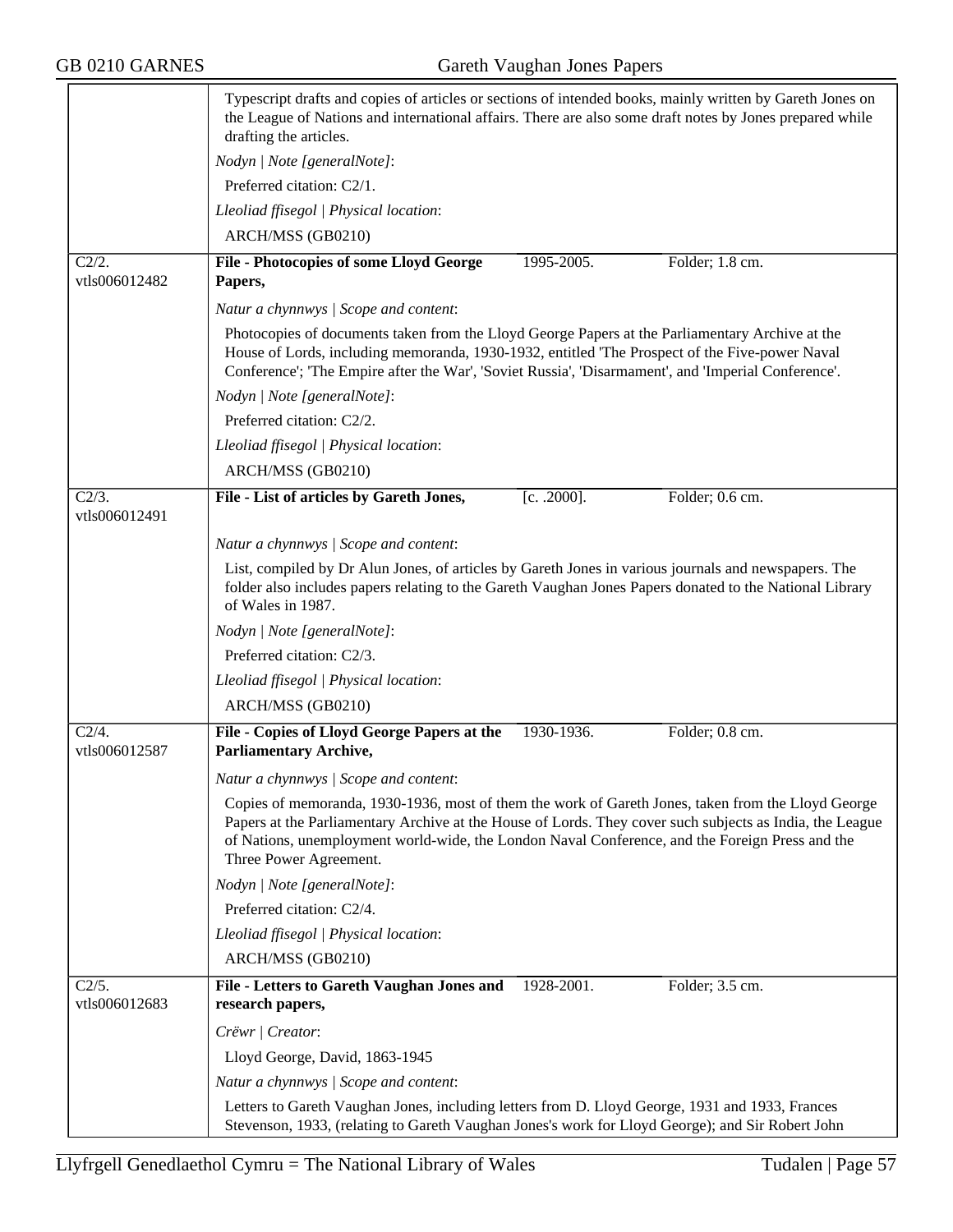|                                                          | Webber, the Western Mail, 1931 and 1934 (relating to Gareth Vaughan Jones's career). There are stray<br>papers concerning Gareth Jones's period at Trinity College, Cambridge, as a researcher in the employ of<br>David Lloyd George, and while working for Ivy Lee at New York. There are also some of the research<br>papers of Dr Siriol Colley, 1998-2001.                                                                                                                                                                                                                                         |  |  |  |  |
|----------------------------------------------------------|---------------------------------------------------------------------------------------------------------------------------------------------------------------------------------------------------------------------------------------------------------------------------------------------------------------------------------------------------------------------------------------------------------------------------------------------------------------------------------------------------------------------------------------------------------------------------------------------------------|--|--|--|--|
|                                                          | Nodyn   Note [generalNote]:                                                                                                                                                                                                                                                                                                                                                                                                                                                                                                                                                                             |  |  |  |  |
|                                                          | Preferred citation: C2/5.                                                                                                                                                                                                                                                                                                                                                                                                                                                                                                                                                                               |  |  |  |  |
|                                                          | Lleoliad ffisegol   Physical location:                                                                                                                                                                                                                                                                                                                                                                                                                                                                                                                                                                  |  |  |  |  |
|                                                          | ARCH/MSS (GB0210)                                                                                                                                                                                                                                                                                                                                                                                                                                                                                                                                                                                       |  |  |  |  |
| $C\overline{2/6}$ .<br>vtls006012873                     | File - Photocopies of memoranda and<br>1930-1933.<br>Folder; 1.6 cm.<br>letters on international affairs,                                                                                                                                                                                                                                                                                                                                                                                                                                                                                               |  |  |  |  |
|                                                          | Crëwr   Creator:                                                                                                                                                                                                                                                                                                                                                                                                                                                                                                                                                                                        |  |  |  |  |
|                                                          | Lloyd George, David, 1863-1945                                                                                                                                                                                                                                                                                                                                                                                                                                                                                                                                                                          |  |  |  |  |
|                                                          | Natur a chynnwys / Scope and content:                                                                                                                                                                                                                                                                                                                                                                                                                                                                                                                                                                   |  |  |  |  |
|                                                          | Photocopies of documents, 1931-1933, from the Lloyd George Papers held at the Parliamentary Archive<br>at the House of Lords. There are memoranda, presumably prepared by Gareth Jones, 1930-1933, on the<br>Five-Power Naval Conference; the American Tariff; The situation in Palestine; Poland after January<br>1931; the Gandhi-Irwin Agreement: its Effects upon India and upon Politics in England; 'Conversation<br>with M. Litvinoff, at Moscow, March 23, 1932'; and Soviet Russia and the Caucasus. There are also<br>photocopies of several letters from Gareth Jones to David Lloyd George. |  |  |  |  |
|                                                          | Nodyn   Note [generalNote]:                                                                                                                                                                                                                                                                                                                                                                                                                                                                                                                                                                             |  |  |  |  |
|                                                          | Preferred citation: C2/6.                                                                                                                                                                                                                                                                                                                                                                                                                                                                                                                                                                               |  |  |  |  |
|                                                          | Lleoliad ffisegol   Physical location:                                                                                                                                                                                                                                                                                                                                                                                                                                                                                                                                                                  |  |  |  |  |
|                                                          | ARCH/MSS (GB0210)                                                                                                                                                                                                                                                                                                                                                                                                                                                                                                                                                                                       |  |  |  |  |
| C2/7.<br>vtls006012962                                   | File - Financial consequences of the war;<br>1933, May.<br>Folder; 0.2 cm.                                                                                                                                                                                                                                                                                                                                                                                                                                                                                                                              |  |  |  |  |
|                                                          | Natur a chynnwys / Scope and content:                                                                                                                                                                                                                                                                                                                                                                                                                                                                                                                                                                   |  |  |  |  |
|                                                          | Copy of an article entitled 'The financial consequences of the war' by Francis Delaise, a French<br>economist, 4 May 1933, translated into English.                                                                                                                                                                                                                                                                                                                                                                                                                                                     |  |  |  |  |
|                                                          | Nodyn   Note [generalNote]:                                                                                                                                                                                                                                                                                                                                                                                                                                                                                                                                                                             |  |  |  |  |
|                                                          | Preferred citation: C2/7.                                                                                                                                                                                                                                                                                                                                                                                                                                                                                                                                                                               |  |  |  |  |
|                                                          | Lleoliad ffisegol   Physical location:                                                                                                                                                                                                                                                                                                                                                                                                                                                                                                                                                                  |  |  |  |  |
|                                                          | ARCH/MSS (GB0210)                                                                                                                                                                                                                                                                                                                                                                                                                                                                                                                                                                                       |  |  |  |  |
|                                                          | Cyfres   Series C3. vtls006012972: Transcripts of articles by Gareth Vaughan Jones,                                                                                                                                                                                                                                                                                                                                                                                                                                                                                                                     |  |  |  |  |
|                                                          | Dyddiad   Date: 1995-2005. (dyddiad creu)   (date of creation)                                                                                                                                                                                                                                                                                                                                                                                                                                                                                                                                          |  |  |  |  |
|                                                          | Natur a chynnwys   Scope and content:                                                                                                                                                                                                                                                                                                                                                                                                                                                                                                                                                                   |  |  |  |  |
|                                                          | Transcripts by Dr Siriol Colley of press articles written by Gareth Jones, many on the situation in<br>Russia, others on Wales, Ireland, or during his final 'Round the world tour' of 1930-1935.                                                                                                                                                                                                                                                                                                                                                                                                       |  |  |  |  |
|                                                          | Disgrifiad ffisegol   Physical description: 7 folders; 8.5 cm.                                                                                                                                                                                                                                                                                                                                                                                                                                                                                                                                          |  |  |  |  |
| Lleoliad ffisegol   Physical location: ARCH/MSS (GB0210) |                                                                                                                                                                                                                                                                                                                                                                                                                                                                                                                                                                                                         |  |  |  |  |
| Nodyn   Note [generalNote]:                              |                                                                                                                                                                                                                                                                                                                                                                                                                                                                                                                                                                                                         |  |  |  |  |
|                                                          | Preferred citation: C3.                                                                                                                                                                                                                                                                                                                                                                                                                                                                                                                                                                                 |  |  |  |  |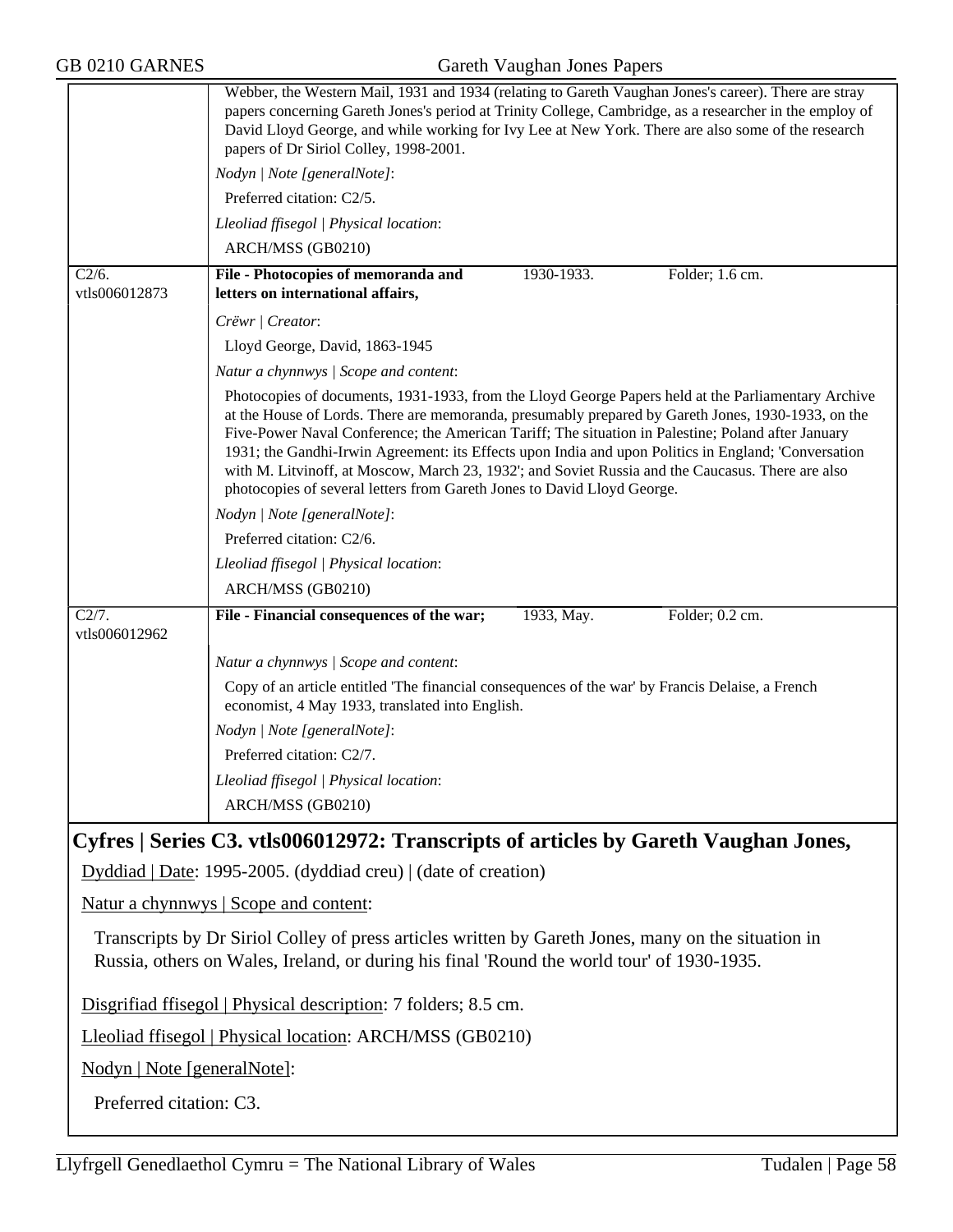|                                       | Pwyntiau mynediad   Access points:                                                                                                                                                                     |                   |                                |
|---------------------------------------|--------------------------------------------------------------------------------------------------------------------------------------------------------------------------------------------------------|-------------------|--------------------------------|
|                                       | USSR -- Description and travel. $(pwnc)$ $ $ (subject)                                                                                                                                                 |                   |                                |
|                                       | Ireland -- Description and travel. (pwnc)   (subject)                                                                                                                                                  |                   |                                |
|                                       |                                                                                                                                                                                                        |                   |                                |
|                                       | FFeil / rhestr eitemau   File / item list                                                                                                                                                              |                   |                                |
| Cod cyfeirnod                         | Teitl   Title                                                                                                                                                                                          | Dyddiadau   Dates | Disgrifiad ffisegol   Physical |
| Reference code<br>$\overline{C3/1}$ . | File - Russian articles,                                                                                                                                                                               | 1995-2005.        | description<br>Vol.; 1.2 cm.   |
| vtls006013006                         |                                                                                                                                                                                                        |                   |                                |
|                                       | Natur a chynnwys / Scope and content:                                                                                                                                                                  |                   |                                |
|                                       | Articles by Gareth Jones on the situation in Russia written in 1930-1933.                                                                                                                              |                   |                                |
|                                       | Nodyn   Note [generalNote]:                                                                                                                                                                            |                   |                                |
|                                       | Preferred citation: C3/1.                                                                                                                                                                              |                   |                                |
|                                       | Lleoliad ffisegol   Physical location:                                                                                                                                                                 |                   |                                |
|                                       | ARCH/MSS (GB0210)                                                                                                                                                                                      |                   |                                |
| C3/2.<br>vtls006013007                | File - Russian articles by Gareth Vaughan<br>Jones,                                                                                                                                                    | 1995-2005.        | Vol; 1.3 cm.                   |
|                                       | Natur a chynnwys / Scope and content:                                                                                                                                                                  |                   |                                |
|                                       | Transcripts of articles by Gareth Jones on the situation in Russia in 1930-1935.                                                                                                                       |                   |                                |
|                                       | Nodyn   Note [generalNote]:                                                                                                                                                                            |                   |                                |
|                                       | Preferred citation: C3/2.                                                                                                                                                                              |                   |                                |
|                                       | Lleoliad ffisegol   Physical location:                                                                                                                                                                 |                   |                                |
|                                       | ARCH/MSS (GB0210)                                                                                                                                                                                      |                   |                                |
| $\overline{C3/3}$ .<br>vtls006013011  | File - Transcripts of articles on Russia,                                                                                                                                                              | 1930-2005.        | Folder; 1.3 cm.                |
|                                       | Natur a chynnwys / Scope and content:                                                                                                                                                                  |                   |                                |
|                                       | Transcripts of articles by Gareth Jones mainly on the situation in Russia between 1930 and 1935, together                                                                                              |                   |                                |
|                                       | with a few on other subjects, original and photcopied press articles by Jones, some on Welsh themes,<br>others on European matters.                                                                    |                   |                                |
|                                       | Nodyn   Note [generalNote]:                                                                                                                                                                            |                   |                                |
|                                       | Preferred citation: C3/3.                                                                                                                                                                              |                   |                                |
|                                       | Lleoliad ffisegol   Physical location:                                                                                                                                                                 |                   |                                |
|                                       | ARCH/MSS (GB0210)                                                                                                                                                                                      |                   |                                |
| $C\sqrt{3}/4.$                        | File - Articles by Gareth Jones on the                                                                                                                                                                 | 1995-2005.        | Folder; 0.6 cm.                |
| vtls006013050                         | banking crisis, Russia and Germany,                                                                                                                                                                    |                   |                                |
|                                       | Natur a chynnwys / Scope and content:                                                                                                                                                                  |                   |                                |
|                                       | Transcripts of articles by Gareth Vaughan Jones including 'The world in 1931: a retrospect of the banking<br>cris', published in the Western Mail, 21 December 1931, and others on Germany and Russia. |                   |                                |
|                                       | Nodyn   Note [generalNote]:                                                                                                                                                                            |                   |                                |
|                                       | Preferred citation: C3/4.                                                                                                                                                                              |                   |                                |
|                                       | Lleoliad ffisegol   Physical location:                                                                                                                                                                 |                   |                                |
|                                       | ARCH/MSS (GB0210)                                                                                                                                                                                      |                   |                                |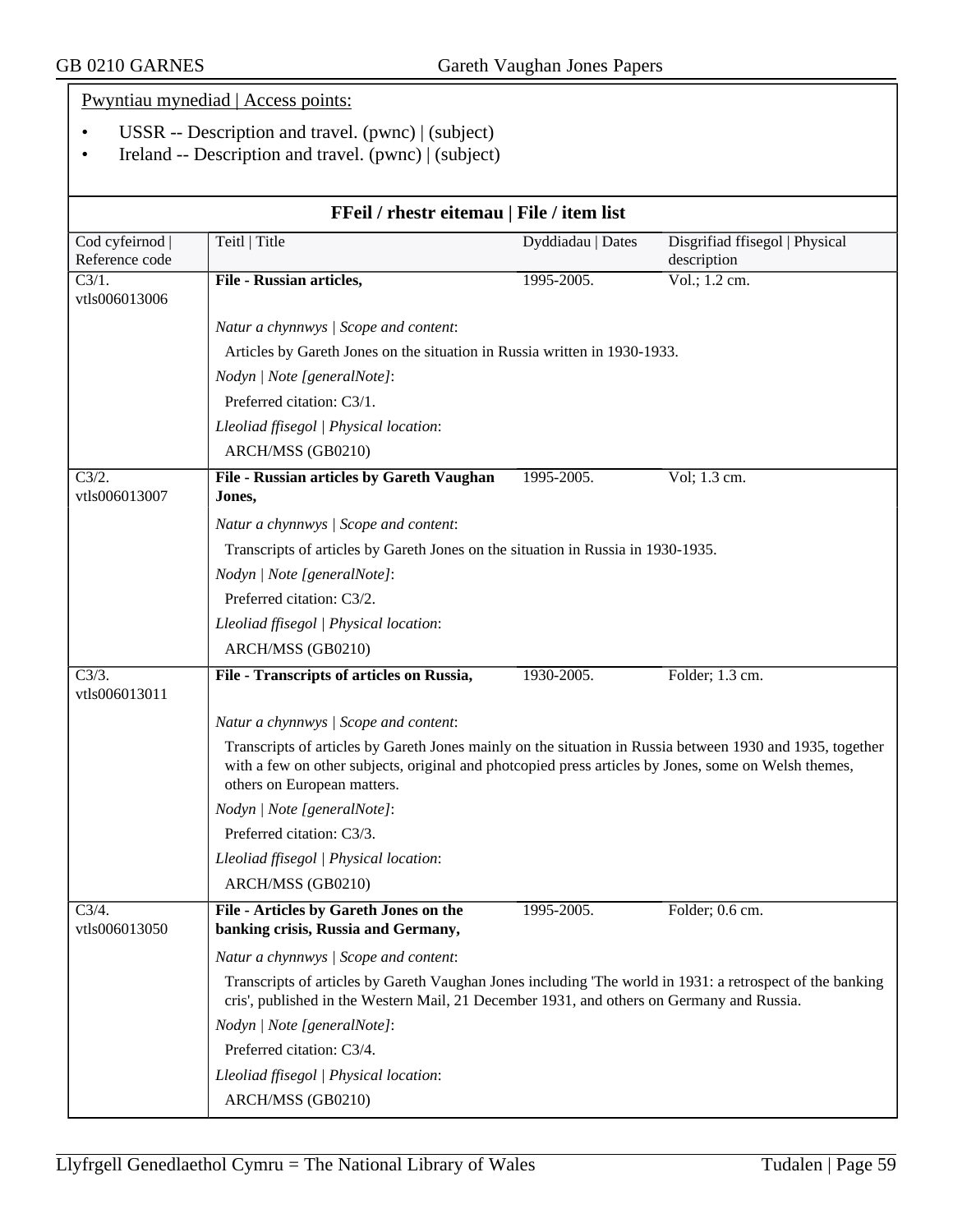| GB 0210 GARNES                    |                                                                                                                                                                                                                                                                       | Gareth Vaughan Jones Papers |                                               |
|-----------------------------------|-----------------------------------------------------------------------------------------------------------------------------------------------------------------------------------------------------------------------------------------------------------------------|-----------------------------|-----------------------------------------------|
| C3/5.<br>vtls006013061            | File - Press articles by Gareth Jones on the<br>Irish problem,                                                                                                                                                                                                        | 1933-1934.                  | Folder; 0.6 cm.                               |
|                                   | Nodyn   Note [generalNote]:                                                                                                                                                                                                                                           |                             |                                               |
|                                   | Preferred citation: C3/5.                                                                                                                                                                                                                                             |                             |                                               |
|                                   | Lleoliad ffisegol   Physical location:                                                                                                                                                                                                                                |                             |                                               |
|                                   | ARCH/MSS (GB0210)                                                                                                                                                                                                                                                     |                             |                                               |
| C3/6.<br>vtls006013077            | File - Craftsmen of Wales and other Welsh<br>articles,                                                                                                                                                                                                                | 1995-2005.                  | Folder; 4 cm.                                 |
|                                   | Natur a chynnwys / Scope and content:                                                                                                                                                                                                                                 |                             |                                               |
|                                   | Transcripts of mainly articles by Gareth Vaughan Jones on Welsh themes taken from the Western Mail,<br>including a series of articles on the theme 'Craftsmen of Wales'. There are also some articles on America<br>or Europe as seen through the eyes of a Welshman. |                             |                                               |
|                                   | Nodyn   Note [generalNote]:                                                                                                                                                                                                                                           |                             |                                               |
|                                   | Preferred citation: C3/6.                                                                                                                                                                                                                                             |                             |                                               |
|                                   | Lleoliad ffisegol   Physical location:                                                                                                                                                                                                                                |                             |                                               |
|                                   | ARCH/MSS (GB0210)                                                                                                                                                                                                                                                     |                             |                                               |
| C3/7.<br>vtls006013211            | File - 'Round the World tour',                                                                                                                                                                                                                                        | 1995-2005.                  | Folder; 1.2 cm.                               |
|                                   | Natur a chynnwys / Scope and content:                                                                                                                                                                                                                                 |                             |                                               |
|                                   | Transcripts of articles written by Gareth Jones during his 'Round the World Fact Finding Tour' in<br>1934-1935, mainly on conditions in the Far East.                                                                                                                 |                             |                                               |
|                                   | Nodyn   Note [generalNote]:                                                                                                                                                                                                                                           |                             |                                               |
|                                   | Preferred citation: C3/7.                                                                                                                                                                                                                                             |                             |                                               |
|                                   | Lleoliad ffisegol   Physical location:                                                                                                                                                                                                                                |                             |                                               |
|                                   | ARCH/MSS (GB0210)                                                                                                                                                                                                                                                     |                             |                                               |
|                                   | Cyfres   Series C4. vtls006013225: Round the World Tour diaries,                                                                                                                                                                                                      |                             |                                               |
|                                   | Dyddiad   Date: 1995-2005. (dyddiad creu)   (date of creation)                                                                                                                                                                                                        |                             |                                               |
|                                   | Natur a chynnwys   Scope and content:                                                                                                                                                                                                                                 |                             |                                               |
|                                   |                                                                                                                                                                                                                                                                       |                             |                                               |
|                                   | Transcripts by Dr Siriol Colley of the detailed diaries kept by Gareth Jones during his 'Round the<br>World Tour' during the months preceding his death in August 1935.                                                                                               |                             |                                               |
|                                   | Disgrifiad ffisegol   Physical description: 4 vols.; 3.5 cm.                                                                                                                                                                                                          |                             |                                               |
|                                   | Lleoliad ffisegol   Physical location: ARCH/MSS (GB0210)                                                                                                                                                                                                              |                             |                                               |
| Nodyn   Note [generalNote]:       |                                                                                                                                                                                                                                                                       |                             |                                               |
| Preferred citation: C4.           |                                                                                                                                                                                                                                                                       |                             |                                               |
|                                   |                                                                                                                                                                                                                                                                       |                             |                                               |
|                                   | FFeil / rhestr eitemau   File / item list                                                                                                                                                                                                                             |                             |                                               |
| Cod cyfeirnod  <br>Reference code | Teitl   Title                                                                                                                                                                                                                                                         | Dyddiadau   Dates           | Disgrifiad ffisegol   Physical<br>description |
| $C4/1$ .<br>vtls006013257         | File - Transcript of diary in the United<br><b>States and Japan,</b>                                                                                                                                                                                                  | 1995-2005.                  | Vol.; 1.1 cm.                                 |
|                                   |                                                                                                                                                                                                                                                                       |                             |                                               |
|                                   | Llyfrgell Genedlaethol Cymru = The National Library of Wales                                                                                                                                                                                                          |                             | Tudalen   Page 60                             |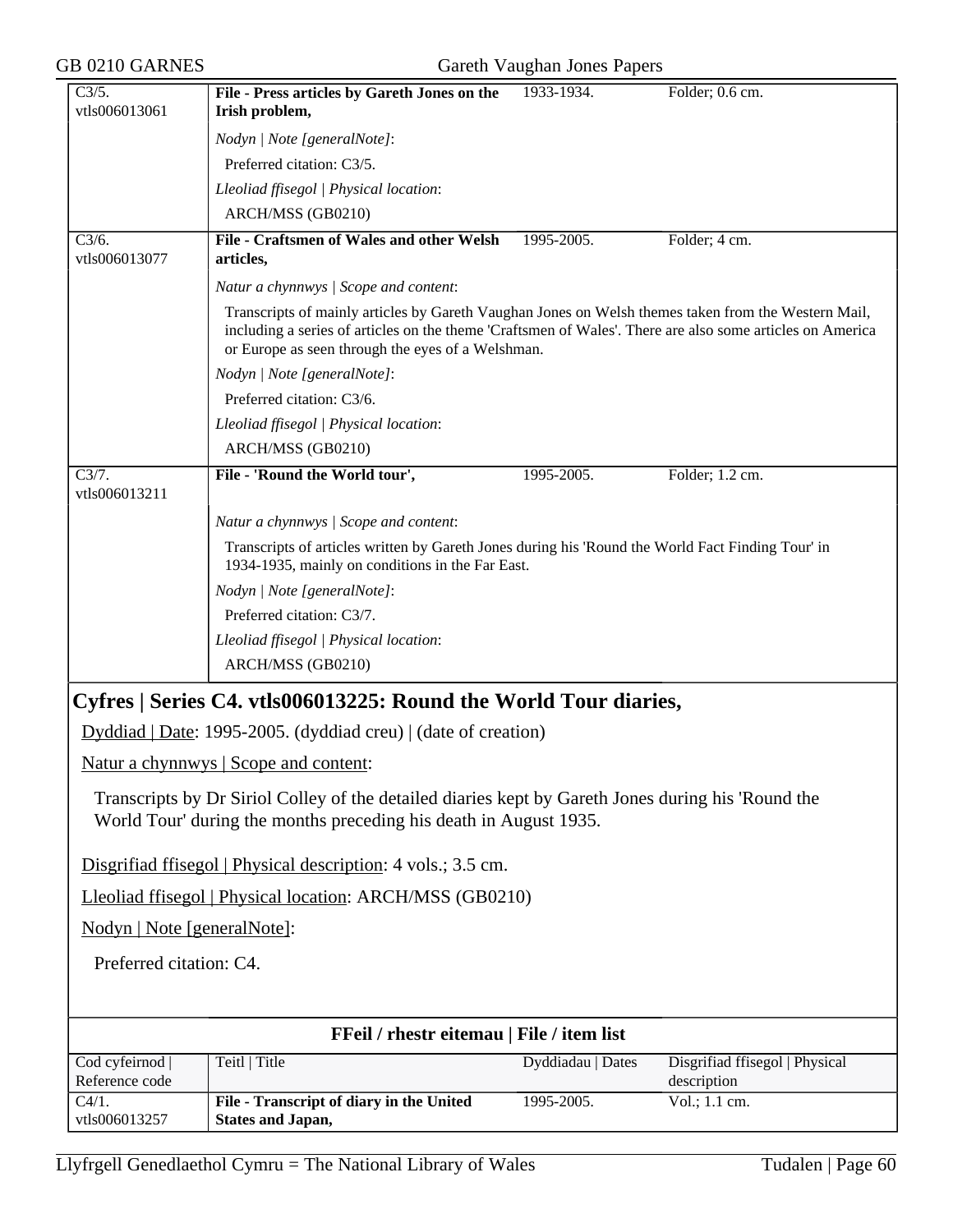|                                      | Nodyn   Note [generalNote]:                                                                                                                                   |                   |                                |
|--------------------------------------|---------------------------------------------------------------------------------------------------------------------------------------------------------------|-------------------|--------------------------------|
|                                      | Preferred citation: C4/1.                                                                                                                                     |                   |                                |
|                                      | Lleoliad ffisegol   Physical location:                                                                                                                        |                   |                                |
|                                      | ARCH/MSS (GB0210)                                                                                                                                             |                   |                                |
| $\overline{C4/2}$ .<br>vtls006013274 | File - Transcript of diary: the Philippines,<br><b>Dutch East Indies and Singapore.</b>                                                                       | 1995-2005.        | Folder; 0.7 cm.                |
|                                      | Nodyn   Note [generalNote]:                                                                                                                                   |                   |                                |
|                                      | Preferred citation: C4/2.                                                                                                                                     |                   |                                |
|                                      | Lleoliad ffisegol   Physical location:                                                                                                                        |                   |                                |
|                                      | ARCH/MSS (GB0210)                                                                                                                                             |                   |                                |
| $C4/3$ .<br>vtls006013396            | File - Transcript of diary of Siam,<br><b>Cambodia, Canton and Hong Kong,</b>                                                                                 | 1995-2005.        | Vol.; 1.2 cm.                  |
|                                      | Nodyn   Note [generalNote]:                                                                                                                                   |                   |                                |
|                                      | Preferred citation: C4/3.                                                                                                                                     |                   |                                |
|                                      | Lleoliad ffisegol   Physical location:                                                                                                                        |                   |                                |
|                                      | ARCH/MSS (GB0210)                                                                                                                                             |                   |                                |
| C4/4.<br>vtls006013426               | File - Transcript of diary of China and<br><b>Inner Mongolia,</b>                                                                                             | 1995-2005.        | Folder; 1.1 cm.                |
|                                      | Nodyn   Note [generalNote]:                                                                                                                                   |                   |                                |
|                                      | Preferred citation: C4/4.                                                                                                                                     |                   |                                |
|                                      | Lleoliad ffisegol   Physical location:                                                                                                                        |                   |                                |
|                                      | ARCH/MSS (GB0210)                                                                                                                                             |                   |                                |
|                                      | Cyfres   Series C5. vtls006013460: Murder of Gareth Vaughan Jones;                                                                                            |                   |                                |
|                                      | Dyddiad   Date: 1995-2005. (dyddiad creu)   (date of creation)                                                                                                |                   |                                |
|                                      | <u>Natur a chynnwys</u>   Scope and content:                                                                                                                  |                   |                                |
|                                      | Photocopies of documents held at the National Archives, Kew relating to the muder of Gareth Jones,<br>12 August 1935, and subsequent research into his death. |                   |                                |
|                                      | Disgrifiad ffisegol   Physical description: Box; 3.25 cm.                                                                                                     |                   |                                |
|                                      | Lleoliad ffisegol   Physical location: ARCH/MSS (GB0210)                                                                                                      |                   |                                |
| Nodyn   Note [generalNote]:          |                                                                                                                                                               |                   |                                |
| Preferred citation: C5.              |                                                                                                                                                               |                   |                                |
|                                      |                                                                                                                                                               |                   |                                |
|                                      | FFeil / rhestr eitemau   File / item list                                                                                                                     |                   |                                |
| Cod cyfeirnod                        | Teitl   Title                                                                                                                                                 | Dyddiadau   Dates | Disgrifiad ffisegol   Physical |
| Reference code                       |                                                                                                                                                               |                   | description                    |
| $\overline{C5/1}$ .<br>vtls006013535 | File - Murder of Gareth Vaughan Jones,                                                                                                                        | 1995-2005.        | Box; 3.5 cm.                   |
|                                      | Natur a chynnwys / Scope and content:                                                                                                                         |                   |                                |
|                                      |                                                                                                                                                               |                   |                                |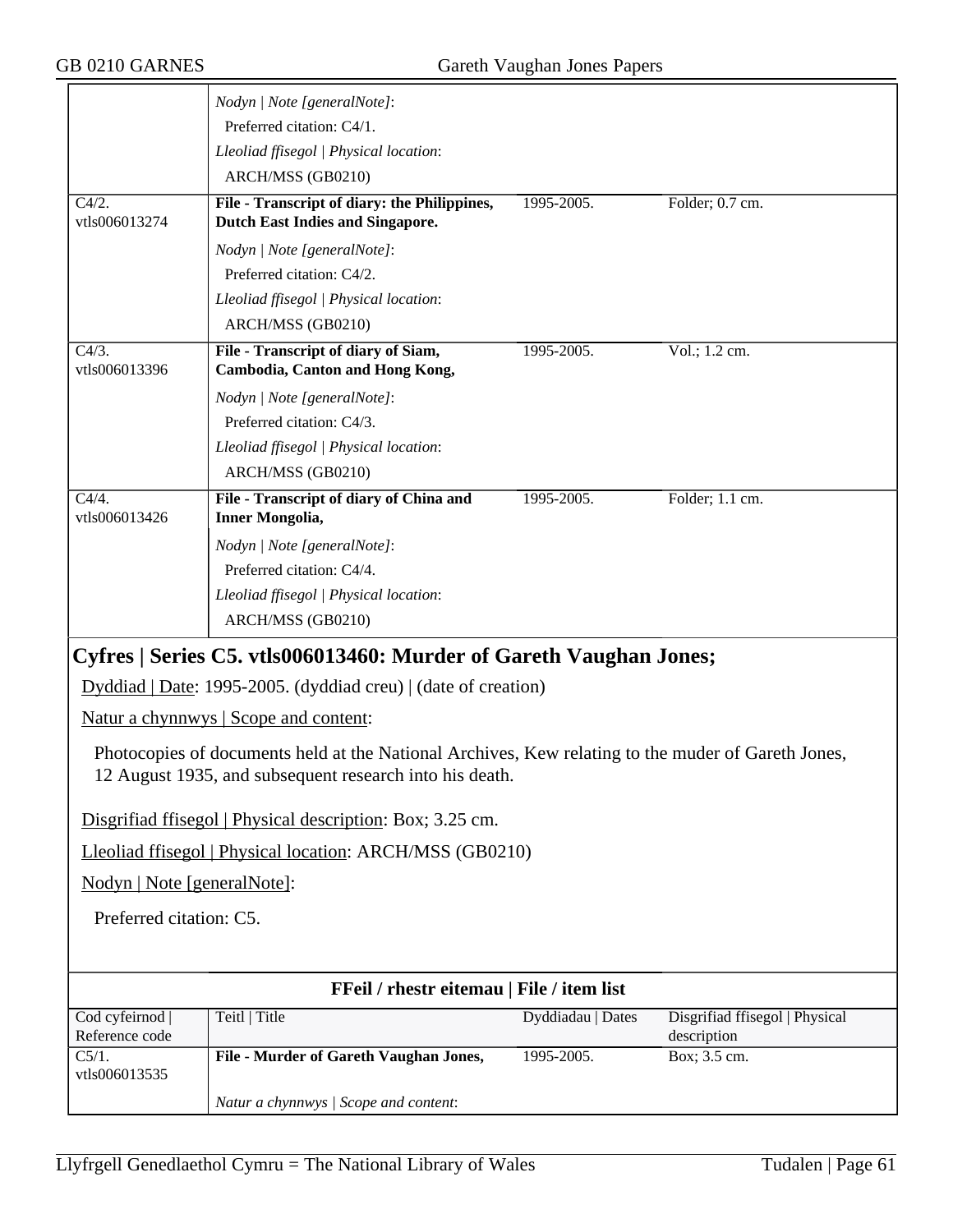Photocopies of documents taken from the holdings of the National Archives at Kew relating to the murder of Gareth Jones on 12 August 1935 and to subsequent investigations into his tragic fate before the end of 1935. These include official Foreign Office reports, statements, newspaper cuttings, and a map. *Nodyn | Note [generalNote]*: Preferred citation: C5/1. *Lleoliad ffisegol | Physical location*: ARCH/MSS (GB0210)

### **Cyfres | Series C6. vtls006013542: Printed materials, correspondence etc. relating to Gareth Vaughan Jones,**

Dyddiad | Date: 1930-2004. (dyddiad creu) | (date of creation)

Natur a chynnwys | Scope and content:

Comprises printed items relating to Gareth Vaughan Jones, 1930-1942; mementoes of Gareth Vaughan Jones, 1935-2002; press cuttings, 1938-1954; printed materials, 1957-2004; and papers concerning the commemoration of Gareth Vaughan Jones, 1999-2003.

Disgrifiad ffisegol | Physical description: 4 folders, 1 envelope; 12 cm.

Lleoliad ffisegol | Physical location: ARCH/MSS (GB0210)

Nodyn | Note [generalNote]:

Preferred citation: C6.

|                                      | FFeil / rhestr eitemau   File / item list                                                                                                                                                                                                                                                                                                                                                                                         |                   |                                |
|--------------------------------------|-----------------------------------------------------------------------------------------------------------------------------------------------------------------------------------------------------------------------------------------------------------------------------------------------------------------------------------------------------------------------------------------------------------------------------------|-------------------|--------------------------------|
| Cod cyfeirnod                        | Teitl   Title                                                                                                                                                                                                                                                                                                                                                                                                                     | Dyddiadau   Dates | Disgrifiad ffisegol   Physical |
| Reference code                       |                                                                                                                                                                                                                                                                                                                                                                                                                                   |                   | description                    |
| $C6/1$ .                             | File - Printed items relating to Gareth                                                                                                                                                                                                                                                                                                                                                                                           | 1928-1942.        | Folder; 3.5 cm.                |
| vtls006013588                        | Vaughan Jones,                                                                                                                                                                                                                                                                                                                                                                                                                    |                   |                                |
|                                      | Natur a chynnwys / Scope and content:                                                                                                                                                                                                                                                                                                                                                                                             |                   |                                |
|                                      | Includes a photograph of Lloyd George, Dame Margaret and Megan, c. 1930; brochures, c. 1930-1933,<br>advertising Gareth Jones's lecture tours in the United States; and miscellaneous stray items concerning<br>his travels.                                                                                                                                                                                                      |                   |                                |
|                                      | Nodyn   Note [generalNote]:                                                                                                                                                                                                                                                                                                                                                                                                       |                   |                                |
|                                      | Preferred citation: C6/1.                                                                                                                                                                                                                                                                                                                                                                                                         |                   |                                |
|                                      | Lleoliad ffisegol   Physical location:                                                                                                                                                                                                                                                                                                                                                                                            |                   |                                |
|                                      | ARCH/MSS (GB0210)                                                                                                                                                                                                                                                                                                                                                                                                                 |                   |                                |
| $\overline{C6/2}$ .<br>vtls006013601 | <b>File - Momentos of Gareth Jones,</b>                                                                                                                                                                                                                                                                                                                                                                                           | 1935-2002.        | Folder; 2.5 cm.                |
|                                      | Crëwr   Creator:                                                                                                                                                                                                                                                                                                                                                                                                                  |                   |                                |
|                                      | Davies, Gwilym, 1879-1955.                                                                                                                                                                                                                                                                                                                                                                                                        |                   |                                |
|                                      | Natur a chynnwys / Scope and content:                                                                                                                                                                                                                                                                                                                                                                                             |                   |                                |
|                                      | Items assembled by Dr Siriol Colley associated with her uncle Gareth Jones . These include the typescript<br>address of Rev. Gwilym Davies at the Memorial Hall, Barry, 25 August 1935; press cuttings, 1935,<br>recording the death of Gareth Jones and paying tribute to him, and noting the establishment of memorial<br>scholarships; papers relating to the publication of the memorial volume In Search of News; a brochure |                   |                                |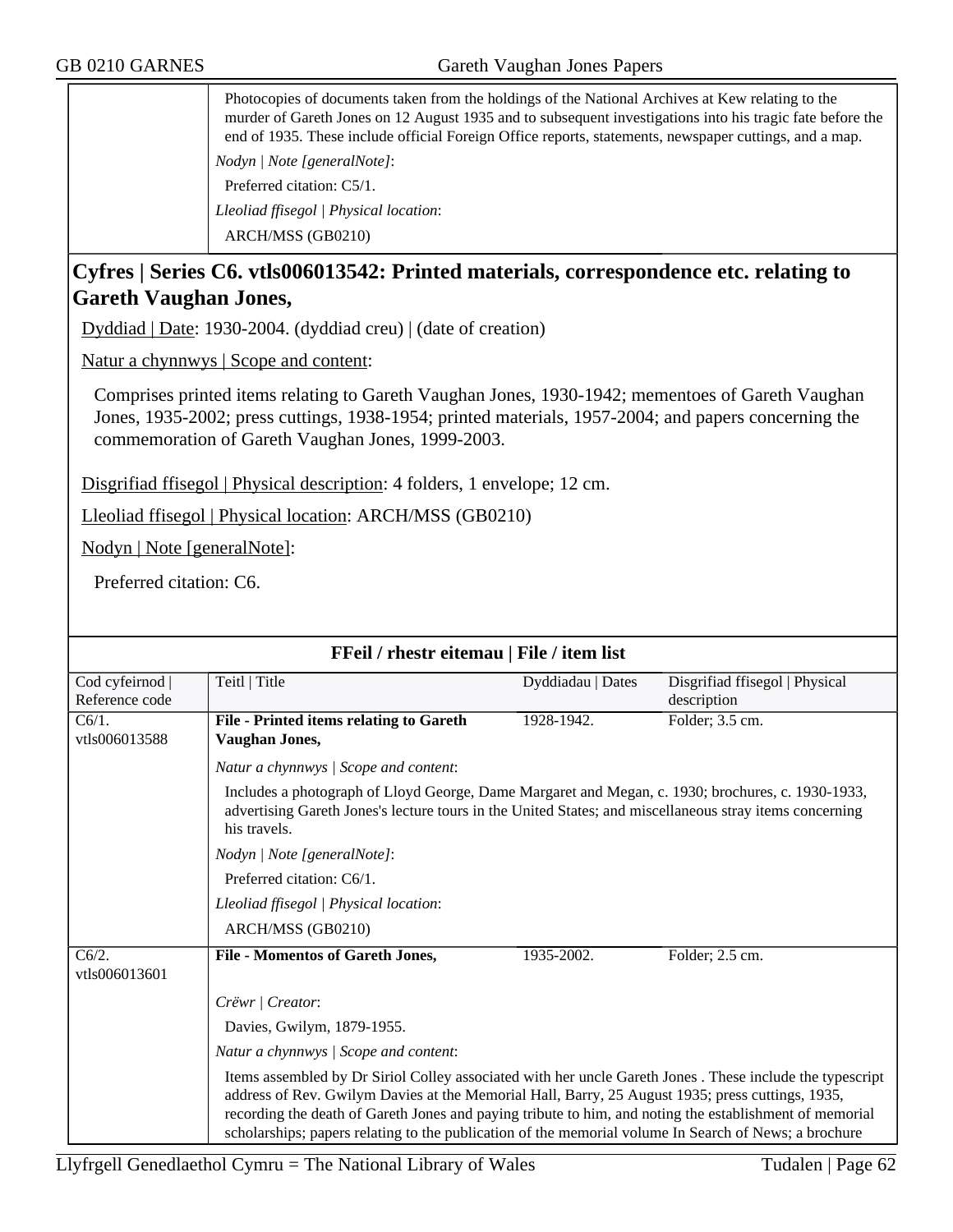|                        | advertising Gareth Jones's lecture tour in the United States; a list of subscriptions, undated, to the Gareth<br>Jones Memorial Fund; letters, 1988, from A. J. Sylvester to David Morley relating to investigations<br>into the death of Gareth Jones; an account by Baron von Plessen, entitled 'Ill-fated Journey', of the<br>circumstances leading up to Gareth Jones's death; a biographical note on Dr Herbert Mueller; and<br>correspondence, 2001-02, concerning the award of the Gareth Jones Travelling Scholarship. |
|------------------------|--------------------------------------------------------------------------------------------------------------------------------------------------------------------------------------------------------------------------------------------------------------------------------------------------------------------------------------------------------------------------------------------------------------------------------------------------------------------------------------------------------------------------------|
|                        | Nodyn   Note [generalNote]:                                                                                                                                                                                                                                                                                                                                                                                                                                                                                                    |
|                        | Preferred citation: C6/2.                                                                                                                                                                                                                                                                                                                                                                                                                                                                                                      |
|                        | Lleoliad ffisegol   Physical location:                                                                                                                                                                                                                                                                                                                                                                                                                                                                                         |
|                        | ARCH/MSS (GB0210)                                                                                                                                                                                                                                                                                                                                                                                                                                                                                                              |
| C6/3.<br>vtls006013653 | File - Press cuttings of political interest,<br>1938-1945.<br>Envelope; 1 cm.                                                                                                                                                                                                                                                                                                                                                                                                                                                  |
|                        | Crëwr   Creator:                                                                                                                                                                                                                                                                                                                                                                                                                                                                                                               |
|                        | Lloyd George, David, 1863-1945                                                                                                                                                                                                                                                                                                                                                                                                                                                                                                 |
|                        | Natur a chynnwys / Scope and content:                                                                                                                                                                                                                                                                                                                                                                                                                                                                                          |
|                        | Miscellaneous press cuttings, including a long series of articles by David Lloyd George, dated 1938, on<br>the 'Coupn' general election of December 1918, the Peace of Versailles and Germany; and tributes to<br>Lloyd George following his death in March 1945.                                                                                                                                                                                                                                                              |
|                        | Nodyn   Note [generalNote]:                                                                                                                                                                                                                                                                                                                                                                                                                                                                                                    |
|                        | Preferred citation: C6/3.                                                                                                                                                                                                                                                                                                                                                                                                                                                                                                      |
|                        | Lleoliad ffisegol   Physical location:                                                                                                                                                                                                                                                                                                                                                                                                                                                                                         |
|                        | ARCH/MSS (GB0210)                                                                                                                                                                                                                                                                                                                                                                                                                                                                                                              |
| C6/4.<br>vtls006013656 | 1957-2004.<br>File - Printed materials relating to Gareth<br>Folder; 4.5 cm.<br>Vaughan Jones,                                                                                                                                                                                                                                                                                                                                                                                                                                 |
|                        | Natur a chynnwys / Scope and content:                                                                                                                                                                                                                                                                                                                                                                                                                                                                                          |
|                        | Miscellaneous printed items, many associated with Gareth Jones, including many press cuttings<br>commemorating his life and work, articles by Dr Siriol Colley on her uncle, and material on the famine,<br>the 'Holodomor' in Russia.                                                                                                                                                                                                                                                                                         |
|                        | Nodyn   Note [generalNote]:                                                                                                                                                                                                                                                                                                                                                                                                                                                                                                    |
|                        | Preferred citation: C6/4.                                                                                                                                                                                                                                                                                                                                                                                                                                                                                                      |
|                        | Lleoliad ffisegol   Physical location:                                                                                                                                                                                                                                                                                                                                                                                                                                                                                         |
|                        | ARCH/MSS (GB0210)                                                                                                                                                                                                                                                                                                                                                                                                                                                                                                              |
| C6/5.<br>vtls006013719 | <b>File - Commemorating Gareth Jones,</b><br>1999-2003.<br>Folder; 2 cm.                                                                                                                                                                                                                                                                                                                                                                                                                                                       |
|                        | Natur a chynnwys / Scope and content:                                                                                                                                                                                                                                                                                                                                                                                                                                                                                          |
|                        | Correspondence and papers, 1999-2003, commemorating the life of Gareth Jones, including print-<br>outs of reports in press columns, correspondence concerning the award of the Gareth Jones Travelling<br>Scholarship, and print-outs from various websites concerning Gareth Jones, especially concerning the<br>Ukranian manmade famine of 1932-1933.                                                                                                                                                                        |
|                        | Nodyn   Note [generalNote]:                                                                                                                                                                                                                                                                                                                                                                                                                                                                                                    |
|                        | Preferred citation: C6/5.                                                                                                                                                                                                                                                                                                                                                                                                                                                                                                      |
|                        | Lleoliad ffisegol   Physical location:                                                                                                                                                                                                                                                                                                                                                                                                                                                                                         |
|                        | ARCH/MSS (GB0210)                                                                                                                                                                                                                                                                                                                                                                                                                                                                                                              |
|                        | Is-fonds   Subfonds [Photographs] vtls004552955: Gareth Vaughan Jones Photograph                                                                                                                                                                                                                                                                                                                                                                                                                                               |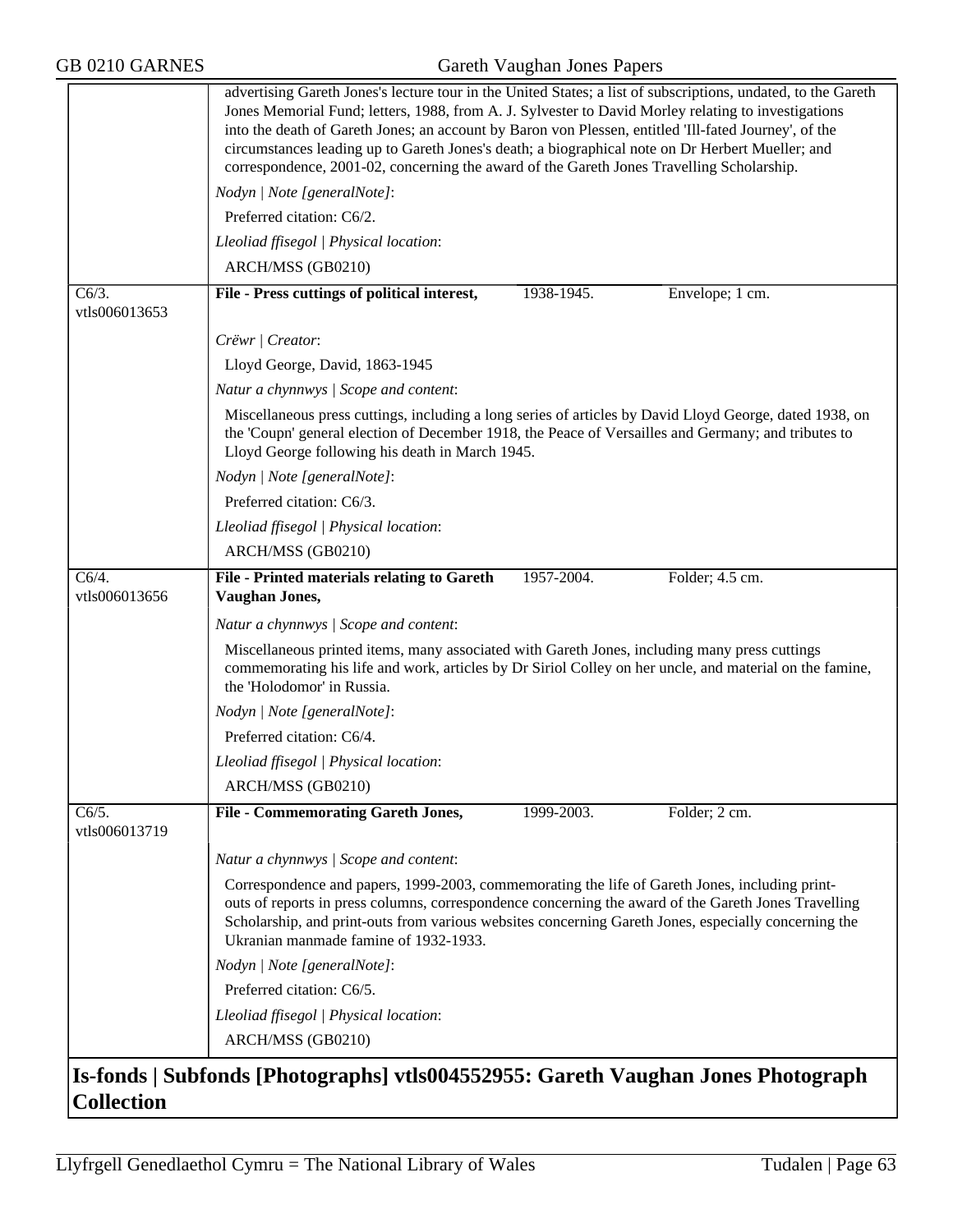Dyddiad | Date: [c.1900-c.1990] (dyddiad creu) | (date of creation)

Disgrifiad ffisegol | Physical description: 352 photographs: b&w; col. ; 78.5 x 24.5 cm or smaller.

Nodyn | Note [generalNote]:

Also 7 boxes of papers, slides, negatives, a CD and a cassette.

Gyflwr ffisegol | Physical condition:

[graphic].

Ffynhonnell | Immediate source of acquisition:

004552955

|                                   | FFeil / rhestr eitemau   File / item list                                                                                                                                                                                                                                                                                             |                   |                                                              |
|-----------------------------------|---------------------------------------------------------------------------------------------------------------------------------------------------------------------------------------------------------------------------------------------------------------------------------------------------------------------------------------|-------------------|--------------------------------------------------------------|
| Cod cyfeirnod  <br>Reference code | Teitl   Title                                                                                                                                                                                                                                                                                                                         | Dyddiadau   Dates | Disgrifiad ffisegol   Physical<br>description                |
| 4552955/1<br>vtls006072915        | File - [Family Snapshot Album 1]:<br>Reminiscences of the County School,<br>Barry.                                                                                                                                                                                                                                                    | $[c.1910-c.1930]$ | 1 photograph album (34<br>photographs): b&w 310 x 237<br>mm. |
|                                   | Natur a chynnwys / Scope and content:                                                                                                                                                                                                                                                                                                 |                   |                                                              |
|                                   | An album containing snapshots, most trimmed at the corners to give a lozenge shape. Most are group<br>photos, presumably of staff and pupils at the County School, Barry. Included are sporting activities and<br>amateur dramatic productions. There are also photos of the family.                                                  |                   |                                                              |
|                                   | Nodyn   Note [generalNote]:                                                                                                                                                                                                                                                                                                           |                   |                                                              |
|                                   | A manuscript note on the inside cover reads 'Reminiscences of the County School, Barry.' Many of the<br>photographs have been annotated in biro at a later date.                                                                                                                                                                      |                   |                                                              |
| Nodyn   Note [generalNote]:       |                                                                                                                                                                                                                                                                                                                                       |                   |                                                              |
|                                   | Preferred citation: Gareth Vaughan Jones Photographs                                                                                                                                                                                                                                                                                  |                   |                                                              |
|                                   | Lleoliad ffisegol   Physical location:                                                                                                                                                                                                                                                                                                |                   |                                                              |
|                                   | LLUN/Llyfrau Ffoto                                                                                                                                                                                                                                                                                                                    |                   |                                                              |
| 4552955/2<br>vtls006072923        | File - [Family Snapshot Album 2] : Eirian<br>at Lampeter                                                                                                                                                                                                                                                                              | $[c.1910-c.1920]$ | 1 photograph album (92<br>photographs): b&w 305 x 235<br>mm. |
|                                   | Natur a chynnwys / Scope and content:                                                                                                                                                                                                                                                                                                 |                   |                                                              |
|                                   | An album containing mainly family photographs including some of Eryl, the childhood home of Gareth<br>Vaughan Jones. Also a series showing Eirian working as a landgirl on Dole farm near Lampeter during<br>the First World War. some of this latter series correspond to negatives catalogued with the accession<br>number 4552957. |                   |                                                              |
|                                   | Nodyn   Note [generalNote]:                                                                                                                                                                                                                                                                                                           |                   |                                                              |
|                                   | Many of the photographs have been annotated at a later date.                                                                                                                                                                                                                                                                          |                   |                                                              |
|                                   | Nodyn   Note [generalNote]:                                                                                                                                                                                                                                                                                                           |                   |                                                              |
|                                   | Preferred citation: Gareth Vaughan Jones Photographs                                                                                                                                                                                                                                                                                  |                   |                                                              |
|                                   | Lleoliad ffisegol   Physical location:                                                                                                                                                                                                                                                                                                |                   |                                                              |
|                                   | LLUN/Llyfrau Ffoto                                                                                                                                                                                                                                                                                                                    |                   |                                                              |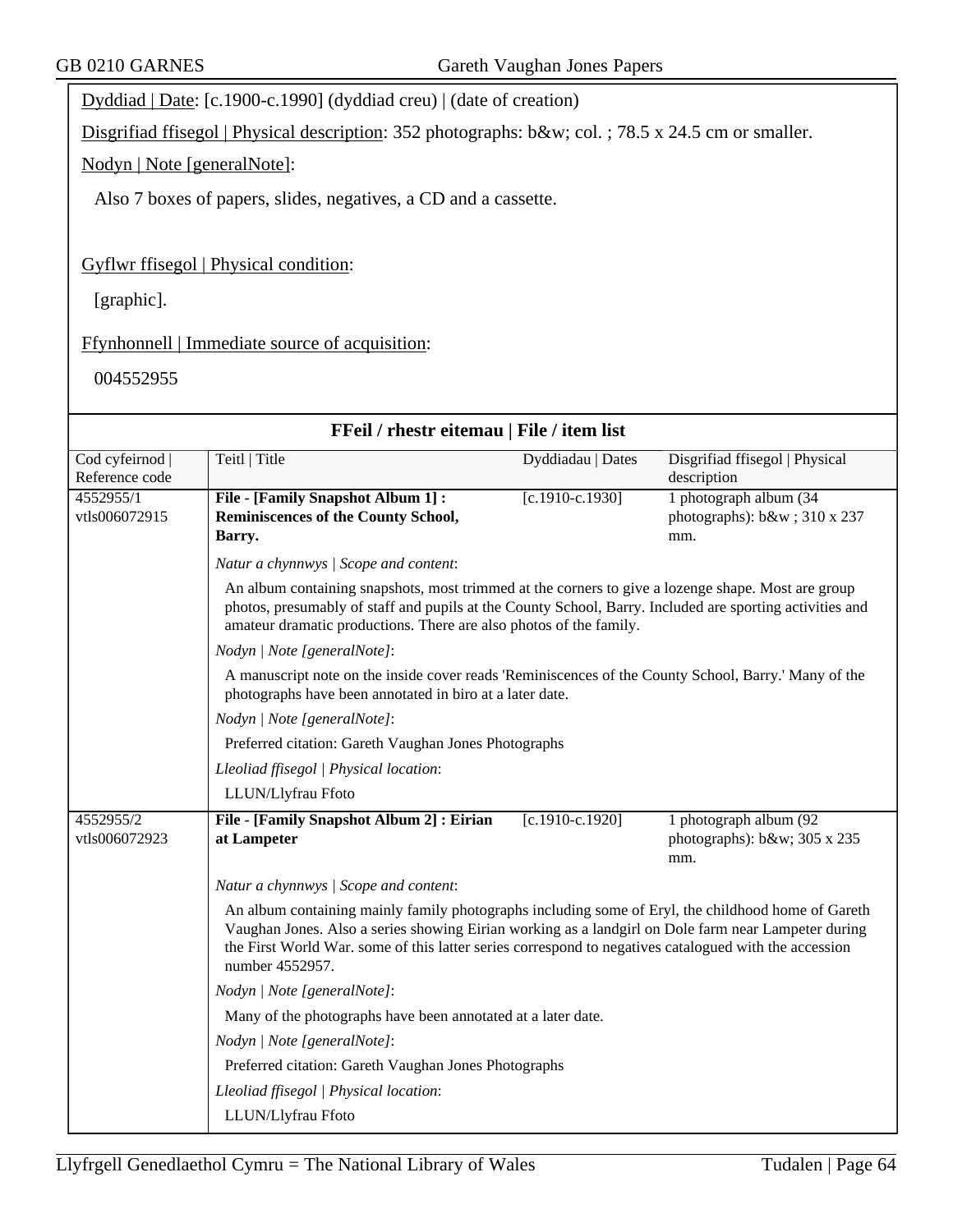| [Children of                  | <b>File - Children of the American Revolution</b>                                                                                                                                                                                                                                    | 1931        | 1 photograph : b&w ; 78.5 x 24.5                                                 |
|-------------------------------|--------------------------------------------------------------------------------------------------------------------------------------------------------------------------------------------------------------------------------------------------------------------------------------|-------------|----------------------------------------------------------------------------------|
| the American                  | with Hoover: The CAR at the White                                                                                                                                                                                                                                                    |             | cm.                                                                              |
| Revolution]<br>vtls006073044  | <b>House during the 40th Continental</b><br>Congress of the DAR Washington, DC,                                                                                                                                                                                                      |             |                                                                                  |
|                               | April 20-25.                                                                                                                                                                                                                                                                         |             |                                                                                  |
|                               |                                                                                                                                                                                                                                                                                      |             |                                                                                  |
|                               | Natur a chynnwys / Scope and content:                                                                                                                                                                                                                                                |             |                                                                                  |
|                               | A panoramic photograph of a large group of children and adults (mainly women) standing in front of the<br>White House. President Hoover isstanding in the middle.                                                                                                                    |             |                                                                                  |
|                               | Nodyn   Note [generalNote]:                                                                                                                                                                                                                                                          |             |                                                                                  |
|                               | Title and date taken from note in blue pencil on reverse of the photo.                                                                                                                                                                                                               |             |                                                                                  |
|                               | Nodyn   Note [generalNote]:                                                                                                                                                                                                                                                          |             |                                                                                  |
|                               | Preferred citation: Gareth Vaughan Jones                                                                                                                                                                                                                                             |             |                                                                                  |
|                               | Lleoliad ffisegol   Physical location:                                                                                                                                                                                                                                               |             |                                                                                  |
|                               | LLUN/Llyfrau Ffoto                                                                                                                                                                                                                                                                   |             |                                                                                  |
| [Professional                 |                                                                                                                                                                                                                                                                                      | 1928 - 1935 |                                                                                  |
| Photographs]<br>vtls006073977 | <b>File - [Professional Photographs]</b>                                                                                                                                                                                                                                             |             | 23 photographs: b&w 328 x 244<br>mm or smaller                                   |
|                               | Natur a chynnwys / Scope and content:                                                                                                                                                                                                                                                |             |                                                                                  |
|                               | A selection of photographs of Gareth Vaughan Jones connected with his work including studio portraits<br>(by Hugo, 1929) of himself and unidentified other persons, relaxing in the Mojave Desert, also two<br>Trinity College, Cambridge groups. Some are annotated on the reverse. |             |                                                                                  |
|                               |                                                                                                                                                                                                                                                                                      |             |                                                                                  |
|                               | Nodyn   Note [generalNote]:                                                                                                                                                                                                                                                          |             |                                                                                  |
|                               | Nos. 4552955/20-26 are of the a Nazi rally in Frankfurt in 1933                                                                                                                                                                                                                      |             |                                                                                  |
|                               | Nodyn   Note [generalNote]:                                                                                                                                                                                                                                                          |             |                                                                                  |
|                               | Preferred citation: Gareth Vaughan Jones                                                                                                                                                                                                                                             |             |                                                                                  |
|                               | Lleoliad ffisegol   Physical location:                                                                                                                                                                                                                                               |             |                                                                                  |
|                               | LLUN/Llyfrau Ffoto                                                                                                                                                                                                                                                                   |             |                                                                                  |
| 6603493/2                     | <b>Item - Portrait of Gareth Vaughan Jones</b>                                                                                                                                                                                                                                       | 1929        | Mounted bromide photograph,<br>b&w, 15cm x 11.4cm, in card<br>mount 33cm x 24cm. |
|                               | Natur a chynnwys / Scope and content:                                                                                                                                                                                                                                                |             |                                                                                  |
|                               | Studio portrait of Gareth Jones in profile, photographed by Hugo N. van Wadenoyen, Cardiff. In original<br>mount with photographers label on rear.                                                                                                                                   |             |                                                                                  |
|                               | Amodau rheoli defnydd   Conditions governing use:                                                                                                                                                                                                                                    |             |                                                                                  |
|                               | Copyright Undetermined. Photographer Hugo van Wadenoyen was known, at the time of his death in<br>1959, to have a brother, but he was never traced.                                                                                                                                  |             |                                                                                  |
|                               |                                                                                                                                                                                                                                                                                      |             |                                                                                  |
| 4552955/5                     | <b>Item - Portrait of Gareth Vaughan Jones</b>                                                                                                                                                                                                                                       | 1929        | Bromide print 15cm x 11cm<br>in new archival mount 26cm x<br>37cm.               |
|                               | Natur a chynnwys / Scope and content:                                                                                                                                                                                                                                                |             |                                                                                  |
|                               | Studio portrait of Gareth Vaughan Jones, sepia toned, taken by Hugo N. van Wadenoyen, Cardiff.                                                                                                                                                                                       |             |                                                                                  |
|                               | Amodau rheoli defnydd   Conditions governing use:                                                                                                                                                                                                                                    |             |                                                                                  |
|                               | Copyright Undetermined. Photographer Hugo van Wadenoyen was known, at the time of his death in                                                                                                                                                                                       |             |                                                                                  |
|                               | 1959, to have a brother, but he was never traced.                                                                                                                                                                                                                                    |             |                                                                                  |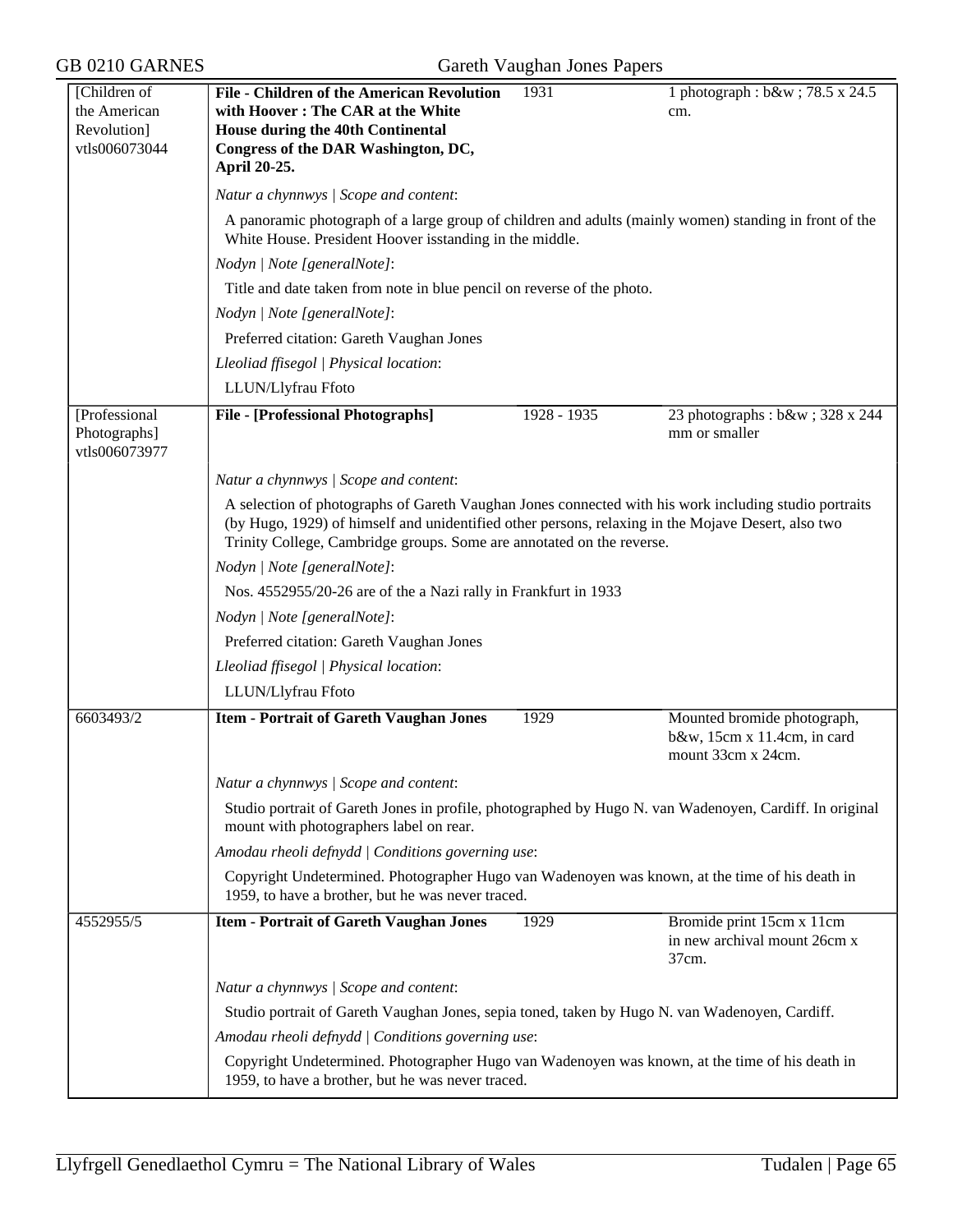|  |  | <b>GB 0210 GARNES</b> |
|--|--|-----------------------|
|--|--|-----------------------|

## Gareth Vaughan Jones Papers

| 4552955/6  | <b>Item - Portrait of Gareth vaughan Jones</b>                                                                                                                                                                                                     | 1929 | 1 Bromide print 11cm x 15cm<br>on thin cardboard mount 22cm x<br>30.5cm.             |  |  |  |
|------------|----------------------------------------------------------------------------------------------------------------------------------------------------------------------------------------------------------------------------------------------------|------|--------------------------------------------------------------------------------------|--|--|--|
|            | Natur a chynnwys / Scope and content:                                                                                                                                                                                                              |      |                                                                                      |  |  |  |
|            | Studio portrait of Gareth Vaughan Jones in profile. Reprint of original by Hugo N van Wadenoyen,<br>reprinted by Len Pearce, Cardiff. 6603493/2                                                                                                    |      |                                                                                      |  |  |  |
|            | Amodau rheoli defnydd   Conditions governing use:                                                                                                                                                                                                  |      |                                                                                      |  |  |  |
|            | Unknown                                                                                                                                                                                                                                            |      |                                                                                      |  |  |  |
| 4552955/9  | <b>Item - Portrait of Gareth vaughan Jones</b>                                                                                                                                                                                                     | 1929 | 1 Bromide print 11cm x 15cm on<br>thin cardboard mount 24.5cm x<br>33cm.             |  |  |  |
|            | Natur a chynnwys / Scope and content:                                                                                                                                                                                                              |      |                                                                                      |  |  |  |
|            | Studio portrait of Gareth Vaughan Jones in profile by Hugo N van Wadenoyen, Cardiff same as<br>6603493/2. Signed "Hugo. 1929" on front of mount, photographer's label on rear                                                                      |      |                                                                                      |  |  |  |
|            | Amodau rheoli defnydd   Conditions governing use:                                                                                                                                                                                                  |      |                                                                                      |  |  |  |
|            | Copyright Undetermined. Photographer Hugo van Wadenoyen was known, at the time of his death in<br>1959, to have a brother, but he was never traced.                                                                                                |      |                                                                                      |  |  |  |
| 4552955/7  | <b>Item - Portrait of Gareth vaughan Jones</b>                                                                                                                                                                                                     | 1929 | 1 Bromide print 11cm x 15cm on<br>thin cardboard mount 24.5cm x<br>33cm.             |  |  |  |
|            | Natur a chynnwys / Scope and content:                                                                                                                                                                                                              |      |                                                                                      |  |  |  |
|            | Studio portrait of Gareth Vaughan Jones by Hugo N van Wadenoyen, Cardiff same as 6603493/2. Signed<br>"Hugo. 1929" on front of mount, photographer's label on rear.                                                                                |      |                                                                                      |  |  |  |
|            | Amodau rheoli defnydd   Conditions governing use:                                                                                                                                                                                                  |      |                                                                                      |  |  |  |
|            | Copyright Undetermined. Photographer Hugo van Wadenoyen was known, at the time of his death in<br>1959, to have a brother, but he was never traced.                                                                                                |      |                                                                                      |  |  |  |
| 4552955/13 | <b>Item - Dinner Party At The Pitt Club</b>                                                                                                                                                                                                        | 1928 | 1 bromide print, b&w, 28cm<br>x22.5cm, mounted on card 25cm<br>x 29cm.               |  |  |  |
|            | Natur a chynnwys / Scope and content:                                                                                                                                                                                                              |      |                                                                                      |  |  |  |
|            | Image showing the attendees of a dinner party at The Pitt Club, Trinity College Cambridge in 1928.<br>Gareth Vaughan Jones is shown standing second from the left in the back row.                                                                 |      |                                                                                      |  |  |  |
|            | Amodau rheoli defnydd   Conditions governing use:                                                                                                                                                                                                  |      |                                                                                      |  |  |  |
|            | Copyright Undetermined.                                                                                                                                                                                                                            |      |                                                                                      |  |  |  |
| 4552955/10 | <b>Item - Gareth Jones at St.Donats</b>                                                                                                                                                                                                            | 1933 | 1 bromide print, sepia toned,<br>21cm x 16cm mounted on thick<br>card 35cm x 25.3cm. |  |  |  |
|            | Natur a chynnwys / Scope and content:                                                                                                                                                                                                              |      |                                                                                      |  |  |  |
|            | Photograph showing Gareth Jones standing outdoors wearing coat and hat. Annotation on reverse reads<br>"Gareth taken at St. Donats when he interviewed Randolph Hearst." Photograph possibly taken by a staff<br>photographer at The Western Mail. |      |                                                                                      |  |  |  |
|            | Amodau rheoli defnydd   Conditions governing use:                                                                                                                                                                                                  |      |                                                                                      |  |  |  |
|            | Unknown.                                                                                                                                                                                                                                           |      |                                                                                      |  |  |  |
| 4552955/11 | <b>Item - Informal Portrait of Gareth</b><br><b>Vaughan Jones</b>                                                                                                                                                                                  | 1935 | 1 bromide print, sepia toned,<br>25.2cm x 20cm.                                      |  |  |  |
|            | Natur a chynnwys / Scope and content:                                                                                                                                                                                                              |      |                                                                                      |  |  |  |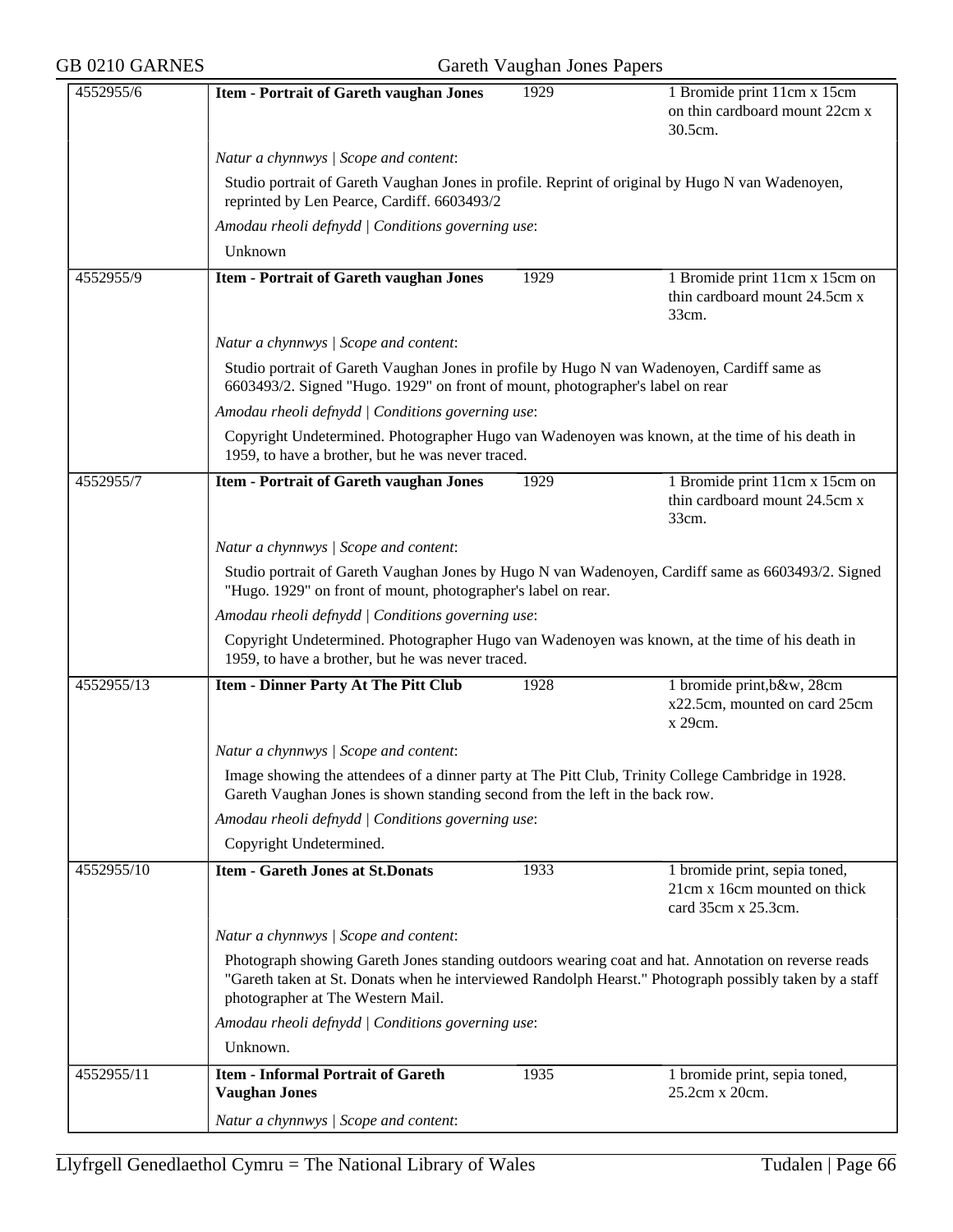|            | Randolph Hearst's ranch in 1935.                                                                                                                                                                                                                                                                                                                                                                                                                                                                                                                                                                                                                                                                                                                                                                                                                                                                                                                                                                                                                                                                                                                                      |                                                        | Informal portrait of Gareth Jones reclining outdoors in the hills of California, during his stay at William |  |  |
|------------|-----------------------------------------------------------------------------------------------------------------------------------------------------------------------------------------------------------------------------------------------------------------------------------------------------------------------------------------------------------------------------------------------------------------------------------------------------------------------------------------------------------------------------------------------------------------------------------------------------------------------------------------------------------------------------------------------------------------------------------------------------------------------------------------------------------------------------------------------------------------------------------------------------------------------------------------------------------------------------------------------------------------------------------------------------------------------------------------------------------------------------------------------------------------------|--------------------------------------------------------|-------------------------------------------------------------------------------------------------------------|--|--|
|            | Amodau rheoli defnydd   Conditions governing use:                                                                                                                                                                                                                                                                                                                                                                                                                                                                                                                                                                                                                                                                                                                                                                                                                                                                                                                                                                                                                                                                                                                     |                                                        |                                                                                                             |  |  |
|            | Copyright undetermined.                                                                                                                                                                                                                                                                                                                                                                                                                                                                                                                                                                                                                                                                                                                                                                                                                                                                                                                                                                                                                                                                                                                                               |                                                        |                                                                                                             |  |  |
| 4552955/18 | <b>Item - Trinity College group</b>                                                                                                                                                                                                                                                                                                                                                                                                                                                                                                                                                                                                                                                                                                                                                                                                                                                                                                                                                                                                                                                                                                                                   | 1929                                                   | 1 bromide print 21.5cm x 15.5cm.                                                                            |  |  |
|            | Natur a chynnwys / Scope and content:                                                                                                                                                                                                                                                                                                                                                                                                                                                                                                                                                                                                                                                                                                                                                                                                                                                                                                                                                                                                                                                                                                                                 |                                                        |                                                                                                             |  |  |
|            | Group portrait, taken outdoors, of male students of Trinity College, Cambridge. Probably taken in their<br>last year, 1929. Gareth Jones is seen on the right of the back row. Names noted on rear of print.                                                                                                                                                                                                                                                                                                                                                                                                                                                                                                                                                                                                                                                                                                                                                                                                                                                                                                                                                          |                                                        |                                                                                                             |  |  |
|            | Amodau rheoli defnydd   Conditions governing use:                                                                                                                                                                                                                                                                                                                                                                                                                                                                                                                                                                                                                                                                                                                                                                                                                                                                                                                                                                                                                                                                                                                     |                                                        |                                                                                                             |  |  |
|            | Copyright undetermined.                                                                                                                                                                                                                                                                                                                                                                                                                                                                                                                                                                                                                                                                                                                                                                                                                                                                                                                                                                                                                                                                                                                                               |                                                        |                                                                                                             |  |  |
| 4552955/19 | <b>Item - Trinity College May Ball</b>                                                                                                                                                                                                                                                                                                                                                                                                                                                                                                                                                                                                                                                                                                                                                                                                                                                                                                                                                                                                                                                                                                                                | 1929                                                   | 1 bromide print, b&w, 29cm x<br>23cm.                                                                       |  |  |
|            | Natur a chynnwys / Scope and content:                                                                                                                                                                                                                                                                                                                                                                                                                                                                                                                                                                                                                                                                                                                                                                                                                                                                                                                                                                                                                                                                                                                                 |                                                        |                                                                                                             |  |  |
|            | Large group photo of all attendees at the May Ball, Trinity College Cambridge, 1929. Gareth Jones can<br>be seen in the front row, right hand side. Print is quite fragile with several tears and missing corners.<br>Stamped in right hand corner - "Hills & Saunders Cambridge"                                                                                                                                                                                                                                                                                                                                                                                                                                                                                                                                                                                                                                                                                                                                                                                                                                                                                     |                                                        |                                                                                                             |  |  |
|            | Amodau rheoli defnydd   Conditions governing use:                                                                                                                                                                                                                                                                                                                                                                                                                                                                                                                                                                                                                                                                                                                                                                                                                                                                                                                                                                                                                                                                                                                     |                                                        |                                                                                                             |  |  |
|            | Eton branch is now owned by Richard Shymansky and continues to trade.                                                                                                                                                                                                                                                                                                                                                                                                                                                                                                                                                                                                                                                                                                                                                                                                                                                                                                                                                                                                                                                                                                 |                                                        | Copyright Hills & Saunders. Although The Cambridge branch of Hills & Saunders no longer exists, the         |  |  |
| 4552955/8  | <b>Item - Gareth jones at Wrexham</b>                                                                                                                                                                                                                                                                                                                                                                                                                                                                                                                                                                                                                                                                                                                                                                                                                                                                                                                                                                                                                                                                                                                                 | 1933                                                   | 1 bromide print, b&w, 15.7cmx<br>11cm mounted on thin card 28cm<br>x 20cm.                                  |  |  |
|            | Natur a chynnwys / Scope and content:                                                                                                                                                                                                                                                                                                                                                                                                                                                                                                                                                                                                                                                                                                                                                                                                                                                                                                                                                                                                                                                                                                                                 |                                                        |                                                                                                             |  |  |
|            | Gareth Jones standing near a small marquee, a newspaper (probably The Western Mail) under his arm,<br>at Wrexham Eisteddfod in 1933. "Copy by Chas H Farmer, Barry" handwritten in bottom right of the<br>mount.                                                                                                                                                                                                                                                                                                                                                                                                                                                                                                                                                                                                                                                                                                                                                                                                                                                                                                                                                      |                                                        |                                                                                                             |  |  |
|            | Amodau rheoli defnydd   Conditions governing use:                                                                                                                                                                                                                                                                                                                                                                                                                                                                                                                                                                                                                                                                                                                                                                                                                                                                                                                                                                                                                                                                                                                     |                                                        |                                                                                                             |  |  |
|            | Unknown. Probably no restriction.                                                                                                                                                                                                                                                                                                                                                                                                                                                                                                                                                                                                                                                                                                                                                                                                                                                                                                                                                                                                                                                                                                                                     |                                                        |                                                                                                             |  |  |
| 4552955/14 | <b>Item - Farm Buildings</b>                                                                                                                                                                                                                                                                                                                                                                                                                                                                                                                                                                                                                                                                                                                                                                                                                                                                                                                                                                                                                                                                                                                                          | circa 1934                                             | 1 bromide print, b&w, 25cm x<br>20.2cm.                                                                     |  |  |
|            | Natur a chynnwys / Scope and content:                                                                                                                                                                                                                                                                                                                                                                                                                                                                                                                                                                                                                                                                                                                                                                                                                                                                                                                                                                                                                                                                                                                                 |                                                        |                                                                                                             |  |  |
|            |                                                                                                                                                                                                                                                                                                                                                                                                                                                                                                                                                                                                                                                                                                                                                                                                                                                                                                                                                                                                                                                                                                                                                                       | Farm buildings designed by W.D James. See notes field. |                                                                                                             |  |  |
|            | Nodyn   Note [generalNote]:                                                                                                                                                                                                                                                                                                                                                                                                                                                                                                                                                                                                                                                                                                                                                                                                                                                                                                                                                                                                                                                                                                                                           |                                                        |                                                                                                             |  |  |
|            | William James from Wales, Wisconsin, founder of the Jamesway Manufacturing Company, renowned<br>for the quality of their agricultural products. A contemporary website states "One hundred years ago in<br>a small blacksmith shop on a dairy farm in Wales Wisconsin, William James built an adjustable cow<br>with the manure gutter for greater sanitation. The president of Kent Manufacturing in Fort Atkinson<br>recognized the value of this invention and quickly invited Mr. James to join his firm. In 1906 W. D.<br>James moved to Fort Atkinson, a city he described as the "center of the dairy world." These may have<br>been acquired during GVJ's visit to Wales, Wisconsin in 1935, an account of which was published in<br>the Western Mail of March 29th 1935. The stanchion was a great success and Kent's sales increased<br>nearly 30% every year. Soon their small plant on South Water Street took up the entire block w the<br>Fort Atkinson Fire and Police Departments are today. In 1912 the company changed its name to the<br>James Manufacturing Company and the "James Way" slogan became synonymous with quality farm<br>equipment." |                                                        | stall featuring a rotating stanchion. The stanchion allowed the cow to turn her head and also aligned her   |  |  |
| 4552955/15 | Item - Mr & Mrs D. D. James                                                                                                                                                                                                                                                                                                                                                                                                                                                                                                                                                                                                                                                                                                                                                                                                                                                                                                                                                                                                                                                                                                                                           | circa1934                                              | 1 bromide print 25cm x 20.2cm.                                                                              |  |  |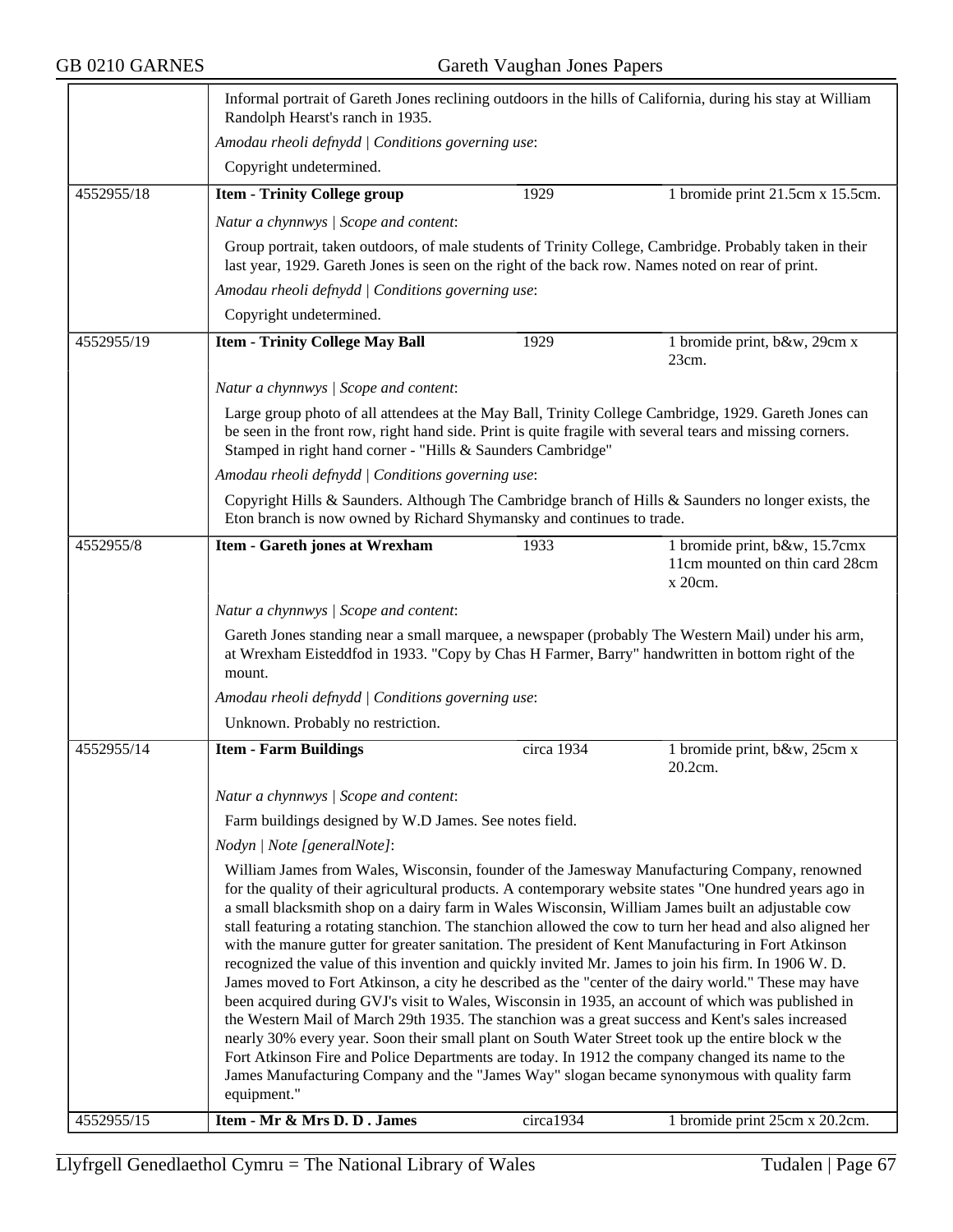|            | Natur a chynnwys / Scope and content:                                                                                                                                                                                                                                                                                                                                                                                                                                                                                                                                                                                                                                                                                                                                                                                                                                                                                                                                                                                                                                                                                                                                 |            |                                                                                                           |  |  |
|------------|-----------------------------------------------------------------------------------------------------------------------------------------------------------------------------------------------------------------------------------------------------------------------------------------------------------------------------------------------------------------------------------------------------------------------------------------------------------------------------------------------------------------------------------------------------------------------------------------------------------------------------------------------------------------------------------------------------------------------------------------------------------------------------------------------------------------------------------------------------------------------------------------------------------------------------------------------------------------------------------------------------------------------------------------------------------------------------------------------------------------------------------------------------------------------|------------|-----------------------------------------------------------------------------------------------------------|--|--|
|            | "Mr & Mrs D.D. James; parents of W.d. James who has built 156,000 of America's farms". See Notes<br>field.                                                                                                                                                                                                                                                                                                                                                                                                                                                                                                                                                                                                                                                                                                                                                                                                                                                                                                                                                                                                                                                            |            | Mr & Mrs D.D. James standing outside the offices of the Jamesway Company. Annotation on rear reads        |  |  |
|            | Nodyn   Note [generalNote]:                                                                                                                                                                                                                                                                                                                                                                                                                                                                                                                                                                                                                                                                                                                                                                                                                                                                                                                                                                                                                                                                                                                                           |            |                                                                                                           |  |  |
|            | William James from Wales, Wisconsin, founder of the Jamesway Manufacturing Company, renowned<br>for the quality of their agricultural products. A contemporary website states "One hundred years ago in<br>a small blacksmith shop on a dairy farm in Wales Wisconsin, William James built an adjustable cow<br>with the manure gutter for greater sanitation. The president of Kent Manufacturing in Fort Atkinson<br>recognized the value of this invention and quickly invited Mr. James to join his firm. In 1906 W. D.<br>James moved to Fort Atkinson, a city he described as the "center of the dairy world." These may have<br>been acquired during GVJ's visit to Wales, Wisconsin in 1935, an account of which was published in<br>the Western Mail of March 29th 1935. The stanchion was a great success and Kent's sales increased<br>nearly 30% every year. Soon their small plant on South Water Street took up the entire block w the<br>Fort Atkinson Fire and Police Departments are today. In 1912 the company changed its name to the<br>James Manufacturing Company and the "James Way" slogan became synonymous with quality farm<br>equipment." |            | stall featuring a rotating stanchion. The stanchion allowed the cow to turn her head and also aligned her |  |  |
| 4552955/16 | <b>Item - New York</b>                                                                                                                                                                                                                                                                                                                                                                                                                                                                                                                                                                                                                                                                                                                                                                                                                                                                                                                                                                                                                                                                                                                                                | circa1934  | 1 bromide print, b&w, 24cm x<br>18cm.                                                                     |  |  |
|            | Natur a chynnwys / Scope and content:                                                                                                                                                                                                                                                                                                                                                                                                                                                                                                                                                                                                                                                                                                                                                                                                                                                                                                                                                                                                                                                                                                                                 |            |                                                                                                           |  |  |
|            | General view of buildings in Manhattan.                                                                                                                                                                                                                                                                                                                                                                                                                                                                                                                                                                                                                                                                                                                                                                                                                                                                                                                                                                                                                                                                                                                               |            |                                                                                                           |  |  |
| 4552955/17 | Item - Heinz group portrait                                                                                                                                                                                                                                                                                                                                                                                                                                                                                                                                                                                                                                                                                                                                                                                                                                                                                                                                                                                                                                                                                                                                           | circa 1931 | 1 bromide print, sepia toned,<br>24cm x 19.3 cm.                                                          |  |  |
|            | Natur a chynnwys / Scope and content:                                                                                                                                                                                                                                                                                                                                                                                                                                                                                                                                                                                                                                                                                                                                                                                                                                                                                                                                                                                                                                                                                                                                 |            |                                                                                                           |  |  |
|            | Group portrait of 5 people, The man in the centre is thought to be John "Jack" Heinz II. Inscription on<br>"Kenby Studio 623 Washington Ave. Brooklyn N.Y. U.S.A."                                                                                                                                                                                                                                                                                                                                                                                                                                                                                                                                                                                                                                                                                                                                                                                                                                                                                                                                                                                                    |            | the front reads, "On the eve of your dramatic departure for Europe, From [?]" Photographers logo reads,   |  |  |
| 4552955/25 | <b>Item - Nazi Rally</b>                                                                                                                                                                                                                                                                                                                                                                                                                                                                                                                                                                                                                                                                                                                                                                                                                                                                                                                                                                                                                                                                                                                                              | 1933       | 1 bromide print, sepia toned,<br>18cm x 13cm.                                                             |  |  |
|            | Natur a chynnwys / Scope and content:                                                                                                                                                                                                                                                                                                                                                                                                                                                                                                                                                                                                                                                                                                                                                                                                                                                                                                                                                                                                                                                                                                                                 |            |                                                                                                           |  |  |
|            | General view of crowds at a Nazi Rally in Frankfurt to celebrate the newly appointed Chancellor, Adolf<br>Hitler, February 1933. Photos stamped with the name Hoffman.                                                                                                                                                                                                                                                                                                                                                                                                                                                                                                                                                                                                                                                                                                                                                                                                                                                                                                                                                                                                |            |                                                                                                           |  |  |
|            | Nodyn   Note [generalNote]:                                                                                                                                                                                                                                                                                                                                                                                                                                                                                                                                                                                                                                                                                                                                                                                                                                                                                                                                                                                                                                                                                                                                           |            |                                                                                                           |  |  |
|            | is now in the public domain.                                                                                                                                                                                                                                                                                                                                                                                                                                                                                                                                                                                                                                                                                                                                                                                                                                                                                                                                                                                                                                                                                                                                          |            | Heinrich Hoffman was Hitler's personal photographer. His collection was seized at the end of WW2 and      |  |  |
| 4552955/22 | <b>Item - Nazi Rally</b>                                                                                                                                                                                                                                                                                                                                                                                                                                                                                                                                                                                                                                                                                                                                                                                                                                                                                                                                                                                                                                                                                                                                              | 1933       | 1 bromide print, sepia toned,<br>18cm x 13cm.                                                             |  |  |
|            | Natur a chynnwys / Scope and content:                                                                                                                                                                                                                                                                                                                                                                                                                                                                                                                                                                                                                                                                                                                                                                                                                                                                                                                                                                                                                                                                                                                                 |            |                                                                                                           |  |  |
|            | General view of crowds at a Nazi Rally in Frankfurt to celebrate the newly appointed Chancellor, Adolf<br>Hitler, February 1933. Photos stamped with the name Hoffman.                                                                                                                                                                                                                                                                                                                                                                                                                                                                                                                                                                                                                                                                                                                                                                                                                                                                                                                                                                                                |            |                                                                                                           |  |  |
|            | Nodyn   Note [generalNote]:                                                                                                                                                                                                                                                                                                                                                                                                                                                                                                                                                                                                                                                                                                                                                                                                                                                                                                                                                                                                                                                                                                                                           |            |                                                                                                           |  |  |
|            | is now in the public domain.                                                                                                                                                                                                                                                                                                                                                                                                                                                                                                                                                                                                                                                                                                                                                                                                                                                                                                                                                                                                                                                                                                                                          |            | Heinrich Hoffman was Hitler's personal photographer. His collection was seized at the end of WW2 and      |  |  |
| 4552955/23 | <b>Item - Nazi Rally</b>                                                                                                                                                                                                                                                                                                                                                                                                                                                                                                                                                                                                                                                                                                                                                                                                                                                                                                                                                                                                                                                                                                                                              | 1933       | 1 bromide print, sepia toned,<br>18cm x 13cm.                                                             |  |  |
|            | Natur a chynnwys / Scope and content:                                                                                                                                                                                                                                                                                                                                                                                                                                                                                                                                                                                                                                                                                                                                                                                                                                                                                                                                                                                                                                                                                                                                 |            |                                                                                                           |  |  |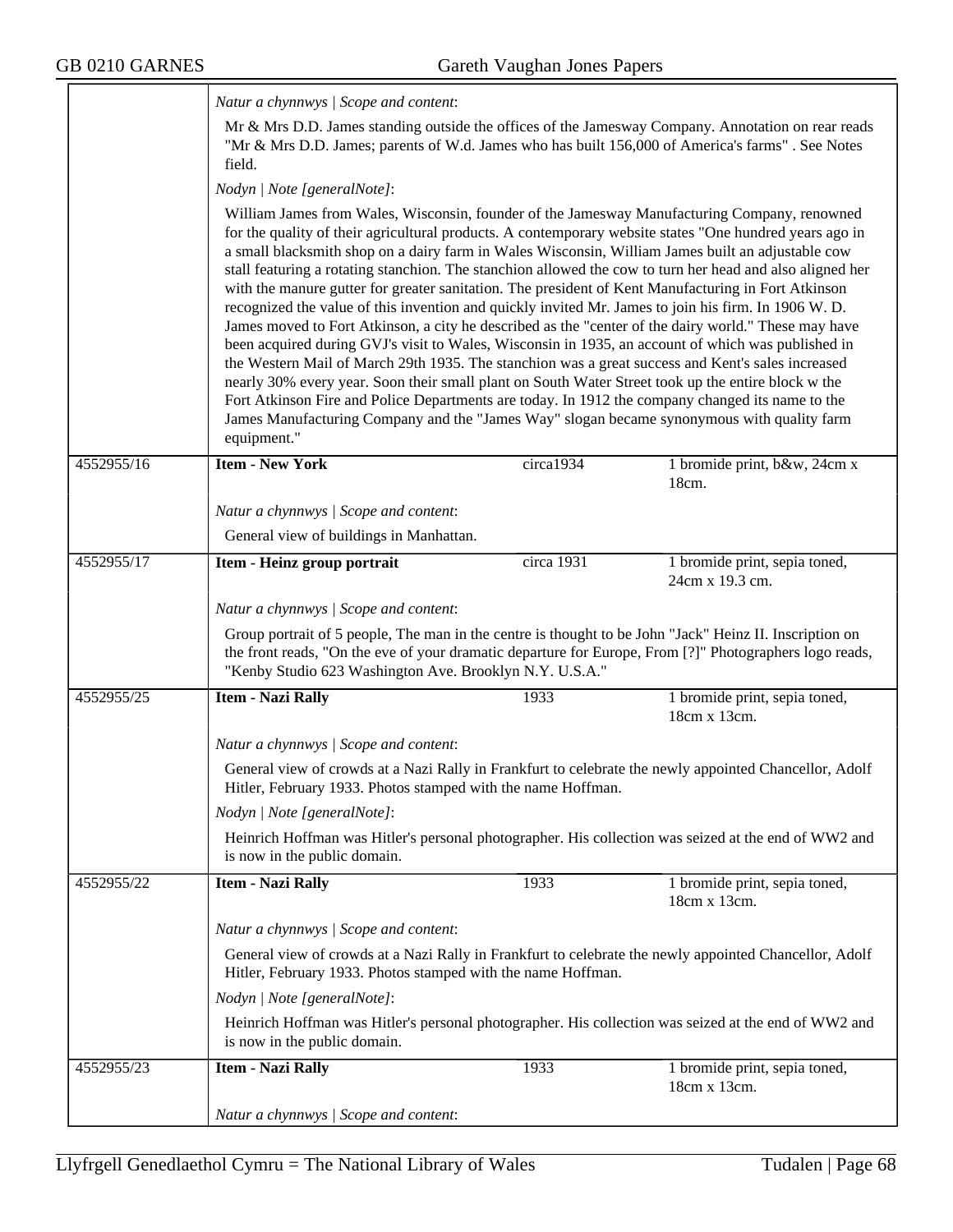|            | Hitler, February 1933. Photos stamped with the name Hoffman.                                                                                                                                                |                                                                                                                                                                        | General view of crowds at a Nazi Rally in Frankfurt to celebrate the newly appointed Chancellor, Adolf |  |  |
|------------|-------------------------------------------------------------------------------------------------------------------------------------------------------------------------------------------------------------|------------------------------------------------------------------------------------------------------------------------------------------------------------------------|--------------------------------------------------------------------------------------------------------|--|--|
|            | Nodyn   Note [generalNote]:                                                                                                                                                                                 |                                                                                                                                                                        |                                                                                                        |  |  |
|            | is now in the public domain.                                                                                                                                                                                |                                                                                                                                                                        | Heinrich Hoffman was Hitler's personal photographer. His collection was seized at the end of WW2 and   |  |  |
| 4552955/21 | <b>Item - Nazi Rally</b>                                                                                                                                                                                    | 1933                                                                                                                                                                   | 1 bromide print, sepia toned,<br>18cm x 13cm.                                                          |  |  |
|            | Natur a chynnwys / Scope and content:                                                                                                                                                                       |                                                                                                                                                                        |                                                                                                        |  |  |
|            | Hitler, February 1933. Photos stamped with the name Hoffman.                                                                                                                                                |                                                                                                                                                                        | General view of crowds at a Nazi Rally in Frankfurt to celebrate the newly appointed Chancellor, Adolf |  |  |
|            | Nodyn   Note [generalNote]:                                                                                                                                                                                 |                                                                                                                                                                        |                                                                                                        |  |  |
|            | is now in the public domain.                                                                                                                                                                                |                                                                                                                                                                        | Heinrich Hoffman was Hitler's personal photographer. His collection was seized at the end of WW2 and   |  |  |
| 4552955/24 | <b>Item - Nazi Rally</b>                                                                                                                                                                                    | 1933                                                                                                                                                                   | 1 bromide print, sepia toned,<br>18cm x 13cm.                                                          |  |  |
|            | Natur a chynnwys / Scope and content:                                                                                                                                                                       |                                                                                                                                                                        |                                                                                                        |  |  |
|            |                                                                                                                                                                                                             | General view of crowds at a Nazi Rally in Frankfurt to celebrate the newly appointed Chancellor, Adolf<br>Hitler, February 1933. Photos stamped with the name Hoffman. |                                                                                                        |  |  |
|            | Nodyn   Note [generalNote]:                                                                                                                                                                                 |                                                                                                                                                                        |                                                                                                        |  |  |
|            | is now in the public domain.                                                                                                                                                                                |                                                                                                                                                                        | Heinrich Hoffman was Hitler's personal photographer. His collection was seized at the end of WW2 and   |  |  |
| 4552955/26 | <b>Item - Nazi Rally</b>                                                                                                                                                                                    | 1933                                                                                                                                                                   | 1 bromide print, sepia toned,<br>18cm x 13cm.                                                          |  |  |
|            | Natur a chynnwys / Scope and content:                                                                                                                                                                       |                                                                                                                                                                        |                                                                                                        |  |  |
|            | General view of crowds at a Nazi Rally in Frankfurt to celebrate the newly appointed Chancellor, Adolf<br>Hitler, February 1933. Photos stamped with the name Hoffman.                                      |                                                                                                                                                                        |                                                                                                        |  |  |
|            | Nodyn   Note [generalNote]:                                                                                                                                                                                 |                                                                                                                                                                        |                                                                                                        |  |  |
|            | is now in the public domain.                                                                                                                                                                                |                                                                                                                                                                        | Heinrich Hoffman was Hitler's personal photographer. His collection was seized at the end of WW2 and   |  |  |
| 4552955/20 | <b>Item - Nazi Rally</b>                                                                                                                                                                                    | 1933                                                                                                                                                                   | 1 bromide print, sepia toned,<br>18cm x 13cm.                                                          |  |  |
|            | Natur a chynnwys / Scope and content:                                                                                                                                                                       |                                                                                                                                                                        |                                                                                                        |  |  |
|            | Joseph Goebbels is shown in front of microphones in a booth at a Nazi Rally in Frankfurt to celebrate the<br>newly appointed Chancellor, Adolf Hitler, February 1933. Photos stamped with the name Hoffman. |                                                                                                                                                                        |                                                                                                        |  |  |
|            | Nodyn   Note [generalNote]:                                                                                                                                                                                 |                                                                                                                                                                        |                                                                                                        |  |  |
|            | is now in the public domain.                                                                                                                                                                                |                                                                                                                                                                        | Heinrich Hoffman was Hitler's personal photographer. His collection was seized at the end of WW2 and   |  |  |
| 4552955/12 | <b>Item - Gareth Jones Outdoors</b>                                                                                                                                                                         | Circa 1935                                                                                                                                                             | 1 bromide print B&W, 20.3cm x<br>25.2cm.                                                               |  |  |
|            | Natur a chynnwys / Scope and content:                                                                                                                                                                       |                                                                                                                                                                        |                                                                                                        |  |  |
|            | Gareth Jones is shown standing outdoors on a rocky surface, hills in the distance. Probably California.                                                                                                     |                                                                                                                                                                        |                                                                                                        |  |  |
| 6603493/4  | <b>Item - Gwyneth Vaughan Jones</b>                                                                                                                                                                         | circa 1930                                                                                                                                                             | 1 bromide print, b&w, 10.3cm x<br>15.5cm mounted on board 30.5cm<br>x 25cm.                            |  |  |
|            | Natur a chynnwys / Scope and content:                                                                                                                                                                       |                                                                                                                                                                        |                                                                                                        |  |  |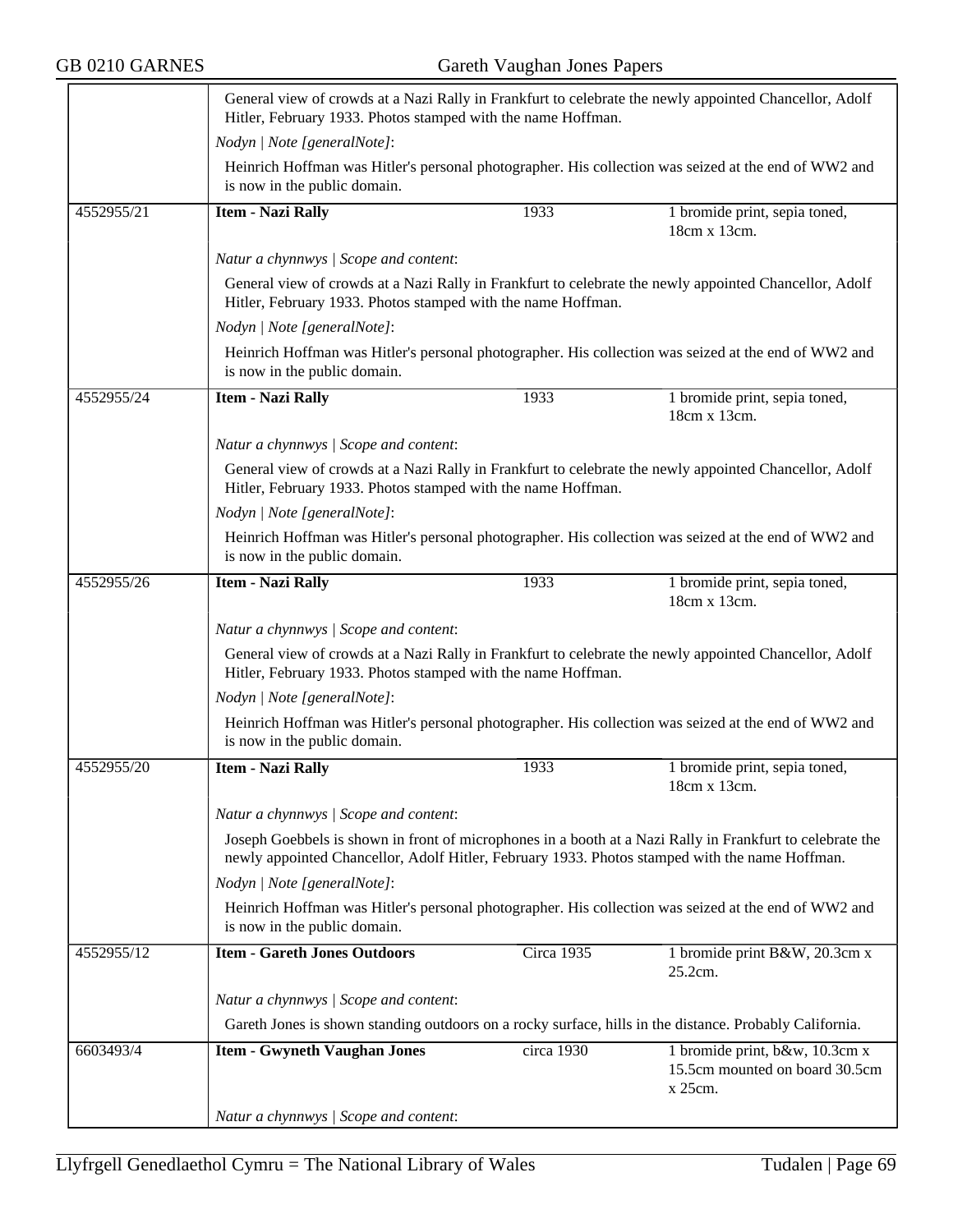|                                          | Portrait, taken outdoors of Gareth Jones' sister, Gwyneth, in graduation robes.                                                                                                                                                                                                                                                                                                                                                                                                                                     |                                                                                                |                                                  |  |  |  |
|------------------------------------------|---------------------------------------------------------------------------------------------------------------------------------------------------------------------------------------------------------------------------------------------------------------------------------------------------------------------------------------------------------------------------------------------------------------------------------------------------------------------------------------------------------------------|------------------------------------------------------------------------------------------------|--------------------------------------------------|--|--|--|
| [Private<br>and family]<br>vtls006074392 | File - [Private & Family Photographs]                                                                                                                                                                                                                                                                                                                                                                                                                                                                               | 1913-1935.                                                                                     | 136 photographs: b&w 230 x<br>172 mm or smaller. |  |  |  |
|                                          | Natur a chynnwys / Scope and content:                                                                                                                                                                                                                                                                                                                                                                                                                                                                               |                                                                                                |                                                  |  |  |  |
|                                          | Various photographs, mainly informal, of Gareth Vaughan Jones from age of eight or so up until<br>the year of his death. Many are 'snapshots' of him with family & friends. Some are annotated. Nos.<br>4552955/337-352 are contact sheets of negatives 4552957 prepared at NLW, jan 2011.                                                                                                                                                                                                                          |                                                                                                |                                                  |  |  |  |
|                                          |                                                                                                                                                                                                                                                                                                                                                                                                                                                                                                                     | Amodau rheoli defnydd   Conditions governing use:<br>Copyright Estate Of Gareth Vaughan Jones. |                                                  |  |  |  |
|                                          |                                                                                                                                                                                                                                                                                                                                                                                                                                                                                                                     |                                                                                                |                                                  |  |  |  |
|                                          | Nodyn   Note [generalNote]:                                                                                                                                                                                                                                                                                                                                                                                                                                                                                         |                                                                                                |                                                  |  |  |  |
|                                          | Nos. 4552955/63-106 were in a contemporary 'flip' album. They have been kept in the order in which<br>they were displayed in the album.                                                                                                                                                                                                                                                                                                                                                                             |                                                                                                |                                                  |  |  |  |
|                                          | Nodyn   Note [generalNote]:                                                                                                                                                                                                                                                                                                                                                                                                                                                                                         |                                                                                                |                                                  |  |  |  |
|                                          | 4552955/107 is referred to in a letter dated 9th August 1936 from 'Reinhard'. The relevant paragraph<br>reads "I enclose the enlargement of a snap that was taken in 1927 when Gareth had joined the<br>Erfgerbirgsverein (Touring Club) at Waldheim. I hope you will like it. Oh, those days with the sun<br>glowing on our rucksacks and the birds twittering in the woods on the mountainside, and there was<br>likewise a wind on the heath." Photograph 4552955/27 apears to be of the touring club on a walk. |                                                                                                |                                                  |  |  |  |
|                                          | Nodyn   Note [generalNote]:                                                                                                                                                                                                                                                                                                                                                                                                                                                                                         |                                                                                                |                                                  |  |  |  |
|                                          | Nos 4552955/123-126 were previously kept in a processing envelope forom Aly Kwong Co, Studio &<br>Photo Supplies, 142 Wing Hon Road, South Canton.<br>Nodyn   Note [generalNote]:                                                                                                                                                                                                                                                                                                                                   |                                                                                                |                                                  |  |  |  |
|                                          |                                                                                                                                                                                                                                                                                                                                                                                                                                                                                                                     |                                                                                                |                                                  |  |  |  |
|                                          | contains 4552955/24-144, 337-352<br>Nodyn   Note [generalNote]:<br>Preferred citation: Gareth Vaughan Jones<br>Lleoliad ffisegol   Physical location:                                                                                                                                                                                                                                                                                                                                                               |                                                                                                |                                                  |  |  |  |
|                                          |                                                                                                                                                                                                                                                                                                                                                                                                                                                                                                                     |                                                                                                |                                                  |  |  |  |
|                                          |                                                                                                                                                                                                                                                                                                                                                                                                                                                                                                                     |                                                                                                |                                                  |  |  |  |
|                                          |                                                                                                                                                                                                                                                                                                                                                                                                                                                                                                                     |                                                                                                |                                                  |  |  |  |
|                                          | LLUN/Llyfrau Ffoto                                                                                                                                                                                                                                                                                                                                                                                                                                                                                                  |                                                                                                |                                                  |  |  |  |
| 4552955/28                               | Item - Gareth as a student                                                                                                                                                                                                                                                                                                                                                                                                                                                                                          | 1927                                                                                           | 1 bromide print, sepia toned,<br>7.2cm x 10.2cm. |  |  |  |
|                                          | Natur a chynnwys / Scope and content:                                                                                                                                                                                                                                                                                                                                                                                                                                                                               |                                                                                                |                                                  |  |  |  |
|                                          | Gareth Jones is shown standing outside college buildings at Cambridge University.                                                                                                                                                                                                                                                                                                                                                                                                                                   |                                                                                                |                                                  |  |  |  |
| 4552955/29                               | <b>Item - General Tsai's Daughter</b>                                                                                                                                                                                                                                                                                                                                                                                                                                                                               | 1935                                                                                           | 1 bromide print, b&w, 6.2cm x<br>4.5cm           |  |  |  |
|                                          | Natur a chynnwys / Scope and content:                                                                                                                                                                                                                                                                                                                                                                                                                                                                               |                                                                                                |                                                  |  |  |  |
|                                          | A smiling Chinese man and woman seated. Inscription on rear reads, "gen. Tsai's daughter".                                                                                                                                                                                                                                                                                                                                                                                                                          |                                                                                                |                                                  |  |  |  |
|                                          | Nodyn   Note [generalNote]:                                                                                                                                                                                                                                                                                                                                                                                                                                                                                         |                                                                                                |                                                  |  |  |  |
|                                          | Found with 4552957/31-34.                                                                                                                                                                                                                                                                                                                                                                                                                                                                                           |                                                                                                |                                                  |  |  |  |
| 4552955/30                               | Item - Outdoor portrait                                                                                                                                                                                                                                                                                                                                                                                                                                                                                             | 1935                                                                                           | 1 bromide print, b&w, 5.5cm x<br>4.5cm.          |  |  |  |
|                                          | Natur a chynnwys / Scope and content:                                                                                                                                                                                                                                                                                                                                                                                                                                                                               |                                                                                                |                                                  |  |  |  |
|                                          | Gareth Jones is shown standing outdoors. Inscription on rear reads," In Hollywood, Jan. 1935".                                                                                                                                                                                                                                                                                                                                                                                                                      |                                                                                                |                                                  |  |  |  |
| 4552955/31                               | <b>Item - Portrait of Gareth Vaughan Jones</b>                                                                                                                                                                                                                                                                                                                                                                                                                                                                      | Circa 1930                                                                                     | 1 bromide print, sepia<br>toned, 6.2cm x 6.2cm.  |  |  |  |
|                                          | Natur a chynnwys / Scope and content:                                                                                                                                                                                                                                                                                                                                                                                                                                                                               |                                                                                                |                                                  |  |  |  |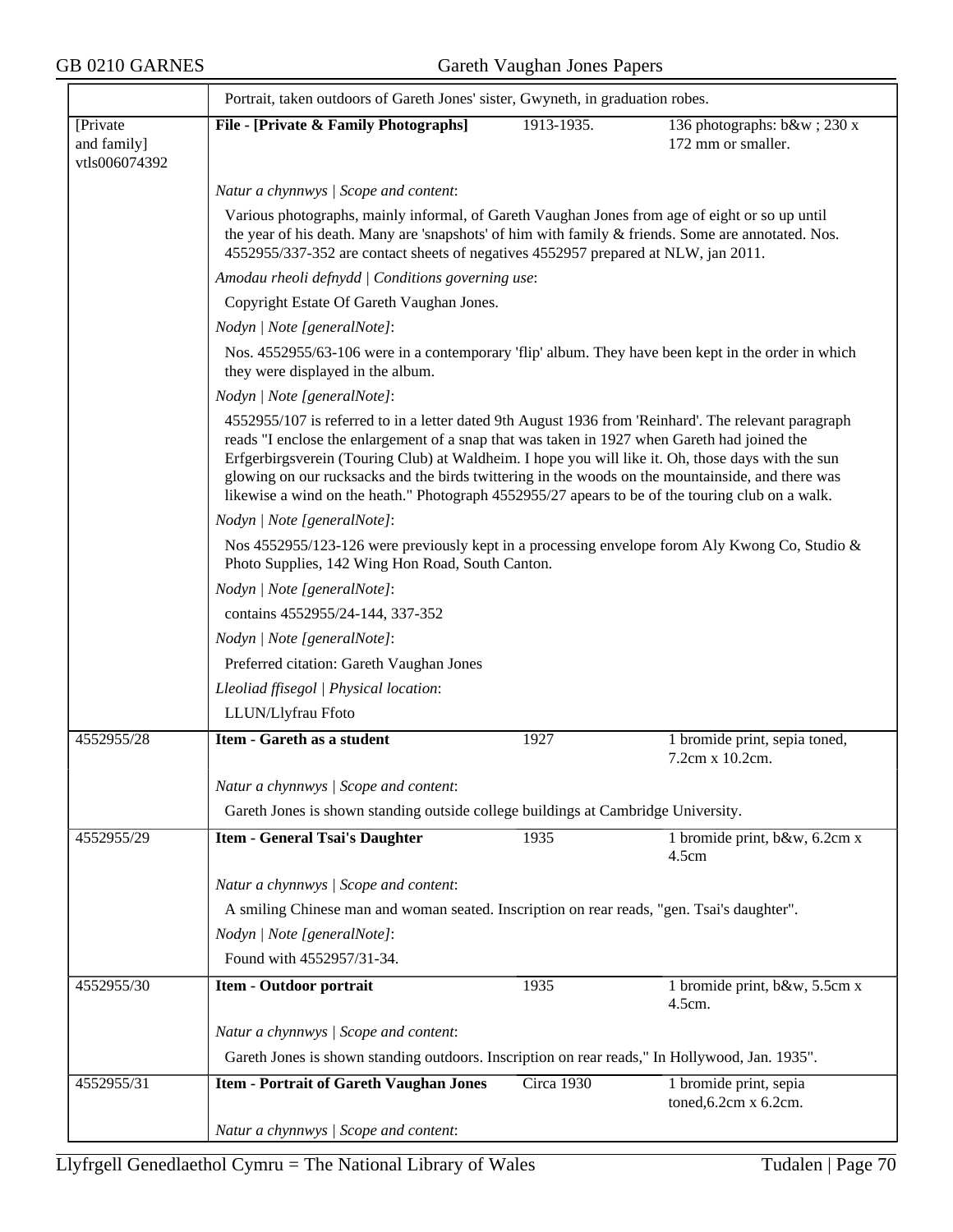|            | Formal studio portrait, head & shoulders, of Gareth Vaughan Jones. Duplicate of 4552955/35,39,46,58.                                                                                                                                                                    |            |                                                       |  |  |
|------------|-------------------------------------------------------------------------------------------------------------------------------------------------------------------------------------------------------------------------------------------------------------------------|------------|-------------------------------------------------------|--|--|
| 4552955/35 | <b>Item - Portrait of Gareth Vaughan Jones</b>                                                                                                                                                                                                                          | 1934       | 1 bromide print, sepia<br>toned, 6.2cm x 6.2cm.       |  |  |
|            | Natur a chynnwys / Scope and content:                                                                                                                                                                                                                                   |            |                                                       |  |  |
|            | Formal studio portrait, head & shoulders, of Gareth Vaughan Jones. Duplicate of 4552955/31,39,46,58.                                                                                                                                                                    |            |                                                       |  |  |
| 4552955/39 | <b>Item - Portrait of Gareth Vaughan Jones</b>                                                                                                                                                                                                                          | Circa 1930 | 1 bromide print, sepia<br>toned, 6.2cm x 6.2cm.       |  |  |
|            | Natur a chynnwys / Scope and content:                                                                                                                                                                                                                                   |            |                                                       |  |  |
|            | Formal studio portrait, head & shoulders, of Gareth Vaughan Jones. Duplicate of 4552955/31,35,46,58.                                                                                                                                                                    |            |                                                       |  |  |
| 4552955/46 | <b>Item - Portrait of Gareth Vaughan Jones</b>                                                                                                                                                                                                                          | Circa 1930 | 1 bromide print, sepia<br>toned, 6.2cm x 6.2cm.       |  |  |
|            | Natur a chynnwys / Scope and content:                                                                                                                                                                                                                                   |            |                                                       |  |  |
|            | Formal studio portrait, head & shoulders, of Gareth Vaughan Jones. Duplicate of 4552955/31,35,39,58.                                                                                                                                                                    |            |                                                       |  |  |
| 4552955/58 | <b>Item - Portrait of Gareth Vaughan Jones</b>                                                                                                                                                                                                                          | Circa 1930 | 1 bromide print, sepia<br>toned, $6.2$ cm x $6.2$ cm. |  |  |
|            | Natur a chynnwys / Scope and content:                                                                                                                                                                                                                                   |            |                                                       |  |  |
|            | Formal studio portrait, head & shoulders, of Gareth Vaughan Jones. Duplicate of 4552955/31,35,39,46.                                                                                                                                                                    |            |                                                       |  |  |
| 4552955/32 | <b>Item - Asian Monument</b>                                                                                                                                                                                                                                            | 1935       | 1 bromide print, b&w, 4.2cm x<br>3cm.                 |  |  |
|            | Natur a chynnwys / Scope and content:                                                                                                                                                                                                                                   |            |                                                       |  |  |
|            | Monument or shrine in one of the south eastern Asian countries Gareth Jones visited in 1935.                                                                                                                                                                            |            |                                                       |  |  |
|            | Nodyn   Note [generalNote]:                                                                                                                                                                                                                                             |            |                                                       |  |  |
|            | Found with 4552957/35-42.                                                                                                                                                                                                                                               |            |                                                       |  |  |
| 4552955/33 | <b>Item - Winnie</b>                                                                                                                                                                                                                                                    | circa 1912 | 1 bromide print, sepia<br>toned, 8.2cm x 6.2cm.       |  |  |
|            | Natur a chynnwys / Scope and content:                                                                                                                                                                                                                                   |            |                                                       |  |  |
|            | Outdoor, full length family snapshot of Winnie Jones (Gareth Jones' maternal Aunt)                                                                                                                                                                                      |            |                                                       |  |  |
| 4552955/52 | <b>Item - Group portrait</b>                                                                                                                                                                                                                                            | 1933       | 1 bromide, b&w, 7.5cm x 5.4cm.                        |  |  |
|            | Natur a chynnwys / Scope and content:                                                                                                                                                                                                                                   |            |                                                       |  |  |
|            | Gareth Jones is shown standing outside a building, probably in Berlin, with two women. Inscription on<br>rear states, "Feb 24,1933." and names the woman to his left as " Eric's wife, Melitta" [Possibly Shuler]<br>and the woman to his right as "Friend of Mellitta" |            |                                                       |  |  |
| 4552955/53 | Item - Ianto                                                                                                                                                                                                                                                            | circa 1930 | 1 bromide print, b&w, 6.2cm x<br>4.5cm.               |  |  |
|            | Natur a chynnwys / Scope and content:                                                                                                                                                                                                                                   |            |                                                       |  |  |
|            | Ianto, Gareth Jones' dog is shown on a lawn.                                                                                                                                                                                                                            |            |                                                       |  |  |
| 4552955/56 | <b>Item - Gareth Jones</b>                                                                                                                                                                                                                                              | 1929       | 1 bromide print, sepia toned, 6cm<br>x 6cm.           |  |  |
|            | Natur a chynnwys / Scope and content:                                                                                                                                                                                                                                   |            |                                                       |  |  |
|            | Formal studio portrait, head & shoulders, or Gareth Vaughan jones. Feint date stamp on rear - 20 June<br>1929.                                                                                                                                                          |            |                                                       |  |  |
| 4552955/57 | <b>Item - Gareth Vaughan Jones</b>                                                                                                                                                                                                                                      | circa 1930 | 1 bromide print, b&w, 8.2cm x<br>5.2cm.               |  |  |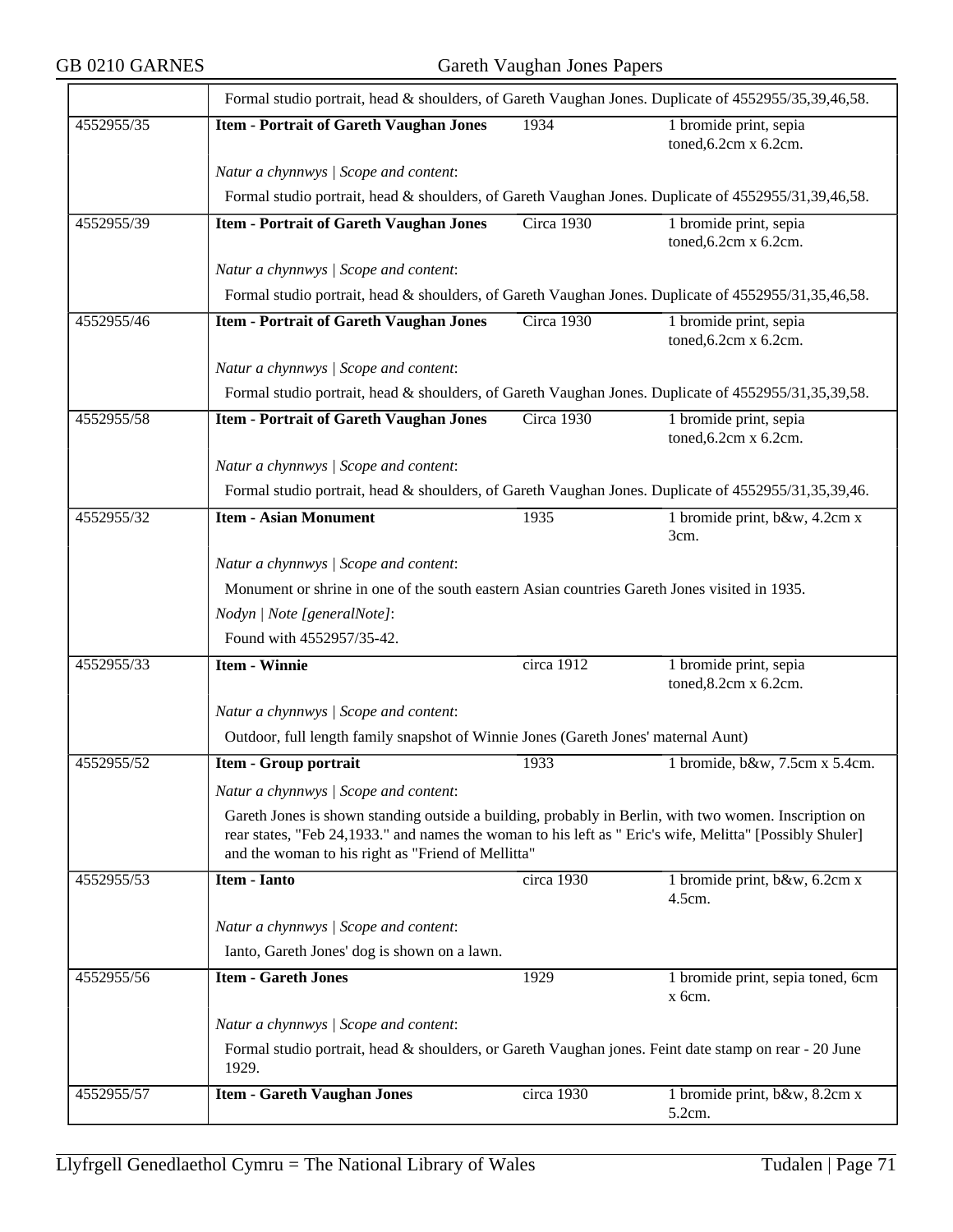$\overline{\phantom{a}}$ 

|             | Natur a chynnwys / Scope and content:                                                                                                                                                                                                                                                                                           |            |                                                                               |  |  |
|-------------|---------------------------------------------------------------------------------------------------------------------------------------------------------------------------------------------------------------------------------------------------------------------------------------------------------------------------------|------------|-------------------------------------------------------------------------------|--|--|
|             | Gareth Vaughan Jones is shown sitting the garden of his home in Barry looking at his passport.                                                                                                                                                                                                                                  |            |                                                                               |  |  |
| 4552955/61  | <b>Item - Gareth Vaughan Jones</b>                                                                                                                                                                                                                                                                                              | circa 1930 | 1 bromide print, b&w, 8.2cm x<br>5.2cm.                                       |  |  |
|             | Natur a chynnwys / Scope and content:                                                                                                                                                                                                                                                                                           |            |                                                                               |  |  |
|             | Gareth Vaughan Jones is shown sitting the garden of his home in Barry looking at his passport.                                                                                                                                                                                                                                  |            |                                                                               |  |  |
| 4552955/59  | <b>Item - Gareth Vaughan Jones</b>                                                                                                                                                                                                                                                                                              | circa 1930 | 1 bromide print, sepia toned,<br>8.7cm x 6.8cm.                               |  |  |
|             | Natur a chynnwys / Scope and content:                                                                                                                                                                                                                                                                                           |            |                                                                               |  |  |
|             | Formal studio portrait, head & shoulders, of Gareth Vaughan Jones.                                                                                                                                                                                                                                                              |            |                                                                               |  |  |
| 4552955/62  | <b>Item - Gareth Jones Aged 6</b>                                                                                                                                                                                                                                                                                               | 1911       | 1 print, sepia toned, framed with<br>cardboard and glass, 4.5cm x<br>7cm.     |  |  |
|             | Natur a chynnwys / Scope and content:                                                                                                                                                                                                                                                                                           |            |                                                                               |  |  |
|             | 6 year old Gatreth Vaughan Jones is shown sitting on a windowsill outside a house.                                                                                                                                                                                                                                              |            |                                                                               |  |  |
| 4552955/120 | <b>Item - Gareth Jones</b>                                                                                                                                                                                                                                                                                                      | circa 1930 | 1 bromide print, b&w, 8.2cm x<br>5.7cm.                                       |  |  |
|             | Natur a chynnwys / Scope and content:                                                                                                                                                                                                                                                                                           |            |                                                                               |  |  |
|             | Gareth Jones is shown standing in a garden.                                                                                                                                                                                                                                                                                     |            |                                                                               |  |  |
| 4552955/120 | <b>Item - General Chen's Daughter</b>                                                                                                                                                                                                                                                                                           | C1935      | One Bromide print 6cm x 4.8cm,<br>visible image 3.8cm x 3cm.                  |  |  |
|             | Crëwr   Creator:                                                                                                                                                                                                                                                                                                                |            |                                                                               |  |  |
|             | Gareth Vaughan Jones                                                                                                                                                                                                                                                                                                            |            |                                                                               |  |  |
|             | Natur a chynnwys / Scope and content:                                                                                                                                                                                                                                                                                           |            |                                                                               |  |  |
|             | The daughter of General Chen Chi-Tang (1890 - 1954) is shown smiling, in an informal portrait taken<br>outdoors. Canton, China.                                                                                                                                                                                                 |            |                                                                               |  |  |
| 4552955/122 | <b>Item - Gareth Vaughan Jones</b>                                                                                                                                                                                                                                                                                              | C1935      | Two exposures approx 3.6cm<br>x 5.4cm on one bromide print,<br>7.7cm x 4.9cm. |  |  |
|             | Natur a chynnwys / Scope and content:                                                                                                                                                                                                                                                                                           |            |                                                                               |  |  |
|             | Two images on one print; one shows Gareth Vaughan Jones standing on an expansive beach. the other<br>image is badly shot with half the image obscured and shows him standing in front of a small bungalow<br>type building. Both locations unknown (possibly California).                                                       |            |                                                                               |  |  |
| 4552955/123 | <b>Item - Buddhist Statue</b>                                                                                                                                                                                                                                                                                                   | 1935       | One bromide print 4.6cm x3.4cm.                                               |  |  |
|             | Natur a chynnwys / Scope and content:                                                                                                                                                                                                                                                                                           |            |                                                                               |  |  |
|             | Photo of a statue of Buddha in "touching Earth" pose, taken by Gareth Vaughan Jones on his tour of the<br>Far East between March and July 1935, probably in Bangkok. 4552955/116 is a modern enlargement of<br>the same image.                                                                                                  |            |                                                                               |  |  |
| 4552955/124 | <b>Item - Group Photo At Temple</b>                                                                                                                                                                                                                                                                                             | 1935       | One bromide print 6cm x 4.5cm<br>(image area 3.8cm x 2.8cm).                  |  |  |
|             | Natur a chynnwys / Scope and content:                                                                                                                                                                                                                                                                                           |            |                                                                               |  |  |
|             | A group of three women and two men standing in front of a monument or temple. The two women on the<br>far left are the daughters of General Tsai and General Chen. Taken by Gareth Vaughan Jones on his tour<br>of Far East countries, March - July 1935. Similar to 4552955/54 taken in Canton, China, dated June 7th<br>1935. |            |                                                                               |  |  |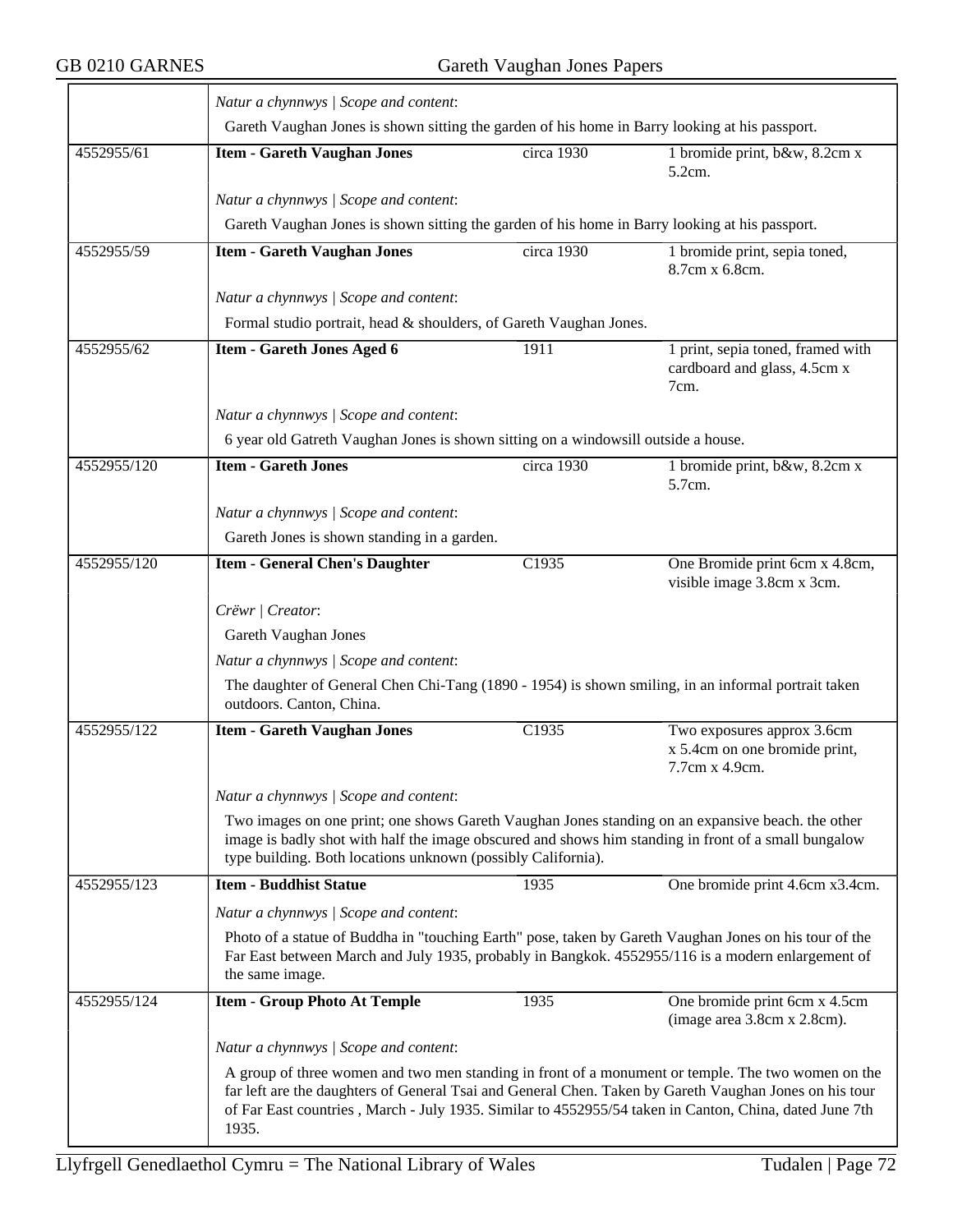| GB 0210 GARNES | Gareth Vaughan Jones Papers                                                                                                                                                                                                                                       |            |                                                                                                   |  |  |
|----------------|-------------------------------------------------------------------------------------------------------------------------------------------------------------------------------------------------------------------------------------------------------------------|------------|---------------------------------------------------------------------------------------------------|--|--|
| 4552955/125    | <b>Item - Gareth Vaughan Jones</b>                                                                                                                                                                                                                                | c1935      | One bromide print, black & white,<br>4.4cm x 3.3cm.                                               |  |  |
|                | Natur a chynnwys / Scope and content:                                                                                                                                                                                                                             |            |                                                                                                   |  |  |
|                | Slightly blurred photo of Gareth Vaughan Jones taken outdoors.                                                                                                                                                                                                    |            |                                                                                                   |  |  |
| 4552955/126    | <b>Item - Gareth Vaughan Jones and Friends</b>                                                                                                                                                                                                                    | 1935       | One bromide print, slightly faded<br>black & white, 5.9cm x 4.6cm,<br>actual image 3.8cm x 2.8cm. |  |  |
|                | Natur a chynnwys / Scope and content:                                                                                                                                                                                                                             |            |                                                                                                   |  |  |
|                | Garteh Vaughan Jones is pictured with two women adn three men. The women are the daughters of<br>General Tsai (1892-1963) and General Chen (1890-1954). Taken during the tour of Far East countries<br>March - July 1935.                                         |            |                                                                                                   |  |  |
| 4552955/34     | Item - Gareth Vaughan Jones in California                                                                                                                                                                                                                         | 1934       | one bromide print, black and<br>white, 11cm x 8.3cm.                                              |  |  |
|                | Natur a chynnwys / Scope and content:                                                                                                                                                                                                                             |            |                                                                                                   |  |  |
|                | Gareth Vaughan Jones is shown standing, overlooking the Ojai Valley in California, north of Los<br>Angeles. December 21 1934.                                                                                                                                     |            |                                                                                                   |  |  |
| 4552955/37     | <b>Item - Lieutenant Pierre Janelle</b>                                                                                                                                                                                                                           | 1930       | One Bromide print, black and<br>white, 13.8cm x 8.8cm.                                            |  |  |
|                | Natur a chynnwys / Scope and content:                                                                                                                                                                                                                             |            |                                                                                                   |  |  |
|                | Lieutenant Pierre Janelle (1891 - 1964) is shown on horseback near some large buildings, possibly<br>barracks. Inscription on back reads, "April 1930. Lieut. P. Janelle.                                                                                         |            |                                                                                                   |  |  |
| 4552955/36     | <b>Item - Gareth Jones Grave</b>                                                                                                                                                                                                                                  | Circa 1935 | One bromide print, Black and<br>white, 11cm x 8cm.                                                |  |  |
|                | Natur a chynnwys / Scope and content:                                                                                                                                                                                                                             |            |                                                                                                   |  |  |
|                | Photo of the grave of Gareth Vaughan Jones at Merthyr Dyfan cemetery, The Colcot, Barry, Glamorgan.                                                                                                                                                               |            |                                                                                                   |  |  |
| 4552955/38     | Item - Gareth Vaughan Jones & Friend                                                                                                                                                                                                                              | 1934       | One bromide print, black and<br>white, 11.8cm x 8.8cm.                                            |  |  |
|                | Natur a chynnwys / Scope and content:                                                                                                                                                                                                                             |            |                                                                                                   |  |  |
|                | Gareth Vaughan jones is shown standing with university friend Laurie Bunker outside a log cabin.<br>Inscription on rear reads, "Laurie and I (in forester's cap) Pinkham Notch. Nov 1934." Pinkham Notch is<br>a pass in the White Mountains, New Hampshire, USA. |            |                                                                                                   |  |  |
| 4552955/27     | <b>Item - Group of Hikers</b>                                                                                                                                                                                                                                     | 1927       | One bromide print, sepia.11.4cm<br>x 15.6cm                                                       |  |  |
|                | Natur a chynnwys / Scope and content:                                                                                                                                                                                                                             |            |                                                                                                   |  |  |
|                | Gareth Vaughan Jones is shown with Dr. Reinhard Haferkorn, family and friends, on a walking tour in<br>the mountains around Saxony, August 1927.                                                                                                                  |            |                                                                                                   |  |  |
| 4552955/40     | Item - Gareth Vaughan Jones in California                                                                                                                                                                                                                         | Circa 1935 | One bromide print, Black and<br>white, 11.2cm x 15.8cm.                                           |  |  |
|                | Natur a chynnwys / Scope and content:                                                                                                                                                                                                                             |            |                                                                                                   |  |  |
|                | Gareth Vaughan Jones is shown sitting on a large cotton bale, somewhere in California.                                                                                                                                                                            |            |                                                                                                   |  |  |
| 4552955/41     | <b>Item - Outdoor Portrait of Gareth</b><br><b>Vaughan Jones</b>                                                                                                                                                                                                  | Circa 1934 | One bromide print, Black &<br>white15.8cm x11cm.                                                  |  |  |
|                | Natur a chynnwys / Scope and content:                                                                                                                                                                                                                             |            |                                                                                                   |  |  |
|                | Gareth Vaughan Jones is shown smiling, sitting on low fence, on cliffs at Cold Knap, Barry, Glamorgan.                                                                                                                                                            |            |                                                                                                   |  |  |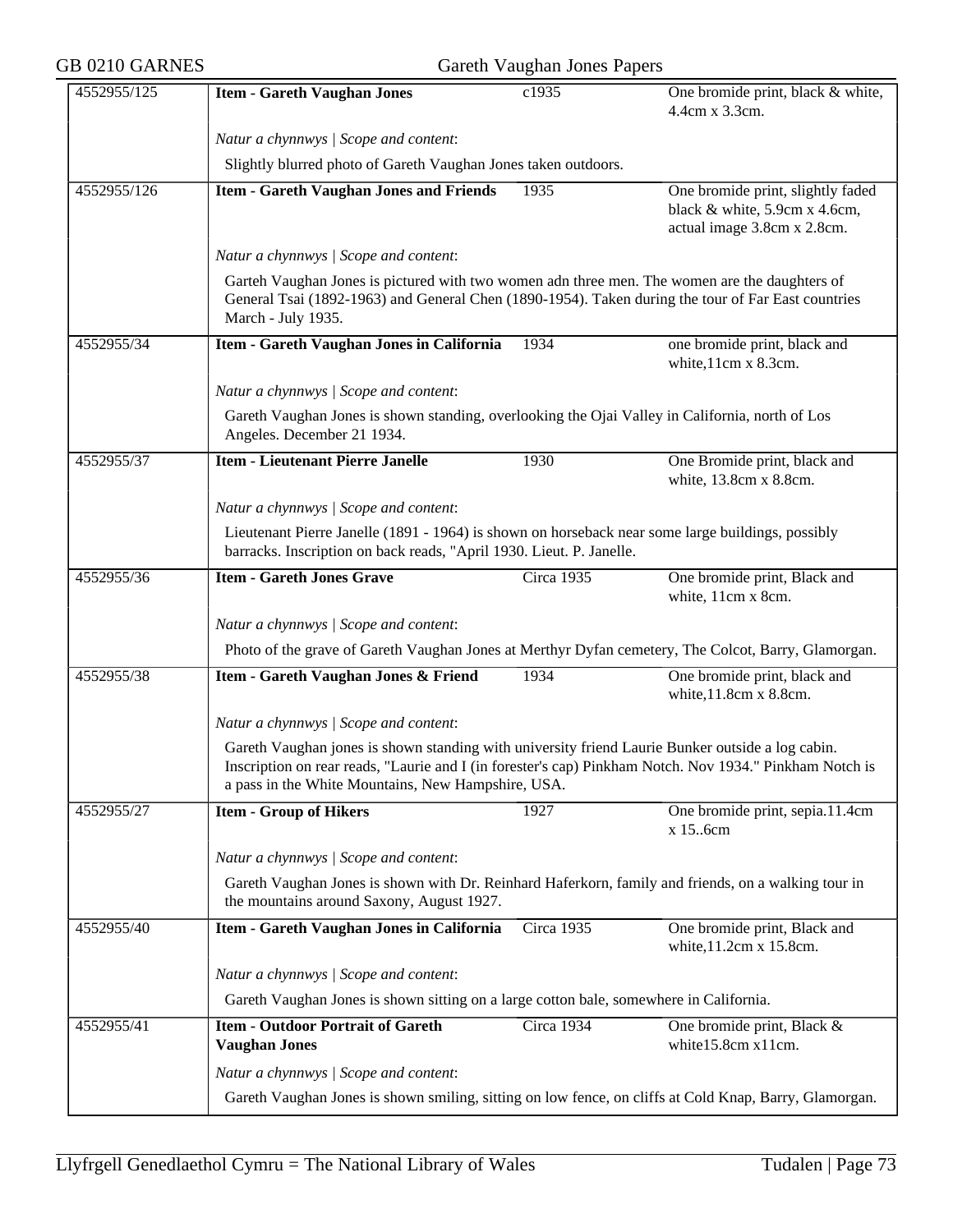| GB 0210 GARNES |                                                                                                                                                                                                                                             | Gareth Vaughan Jones Papers |                                                                                                                         |  |  |
|----------------|---------------------------------------------------------------------------------------------------------------------------------------------------------------------------------------------------------------------------------------------|-----------------------------|-------------------------------------------------------------------------------------------------------------------------|--|--|
| 4552955/44     | <b>Item - Group of Students</b>                                                                                                                                                                                                             | circa 1927                  | One bromide print, Black and<br>white, backed on thick card,<br>19.5cm x 14cm                                           |  |  |
|                | Natur a chynnwys / Scope and content:                                                                                                                                                                                                       |                             |                                                                                                                         |  |  |
|                | Gareth Vaughan Jones can be seen in the centre of a group of young men, probably students. Appears to<br>be photographed during some kind of dramatic or musical performance.                                                               |                             |                                                                                                                         |  |  |
| 4552955/42     | <b>Item - Trinity Madrigal Society</b>                                                                                                                                                                                                      | circa 1927                  | One bromide print, black and<br>white, backed with thick card,<br>19.5cm x 15cm.                                        |  |  |
|                | Natur a chynnwys / Scope and content:                                                                                                                                                                                                       |                             |                                                                                                                         |  |  |
|                | Group photo of Trinity College Madrigal Society taken at The London Coliseum. Gareth Vaughan Jones<br>can be seen centre of front row.                                                                                                      |                             |                                                                                                                         |  |  |
| 4552955/48     | <b>Item - Gareth With His Mother</b>                                                                                                                                                                                                        | Circa 1911                  | One bromide print, black and<br>white, 14cm X 8.7cm.                                                                    |  |  |
|                | Natur a chynnwys / Scope and content:                                                                                                                                                                                                       |                             |                                                                                                                         |  |  |
|                | Gareth Vaughan Jones at approximately 6 years old, standing, outdoors, next to his mother, Annie Gwen<br>Jones who is sitting.                                                                                                              |                             |                                                                                                                         |  |  |
| 4552955/50     | <b>Item - Portrait of Gareth Jones</b>                                                                                                                                                                                                      | Circa 1930                  | One bromide print, black and<br>white, 14.8cm x 11cm.                                                                   |  |  |
|                | Natur a chynnwys / Scope and content:                                                                                                                                                                                                       |                             |                                                                                                                         |  |  |
|                | One studio portrait, head & shoulders, of Gareth Vaughan Jones. Inscribed on reverse - "Please return to<br>Gareth Jones, Reform Club London SW1"                                                                                           |                             |                                                                                                                         |  |  |
| 4552955/45     | <b>Item - Portrait of Gareth jones</b>                                                                                                                                                                                                      | 1927                        | One bromide print, black and<br>white, 10cm x 15cm.                                                                     |  |  |
|                | Natur a chynnwys / Scope and content:                                                                                                                                                                                                       |                             |                                                                                                                         |  |  |
|                | One studio portrait of Gareth Jones. Duplicate of 4552955/49.                                                                                                                                                                               |                             |                                                                                                                         |  |  |
| 4552955/49     | <b>Item - Portrait of Gareth Jones</b>                                                                                                                                                                                                      | 1927                        | One bromide print, black and<br>white, 10cm x 15cm. Duplicate of<br>4552955/45. Inscribed on reverse<br>- "Sept. 1927". |  |  |
| 4552955/60     | <b>Item - Congress Of International Students</b>                                                                                                                                                                                            | 1924                        | One bromide print, black and<br>white, 23cm x 17cm.                                                                     |  |  |
| 4552955/43     | <b>Item - Children In Fancy Dress</b>                                                                                                                                                                                                       | <b>Circa 1913</b>           | One bromide print, black and<br>white 12cm x 9.5cm mounted on<br>thick card 19.5cm x 16.7cm.                            |  |  |
|                | Natur a chynnwys / Scope and content:                                                                                                                                                                                                       |                             |                                                                                                                         |  |  |
|                | Group photo of children dressed in American Indian costumes in which Gareth Vaughan Jones can be<br>seen center front row. Inscription on rear reads, "Gareth Jones, from Mrs. Browne wishing you a very<br>happy new year. Barry 30/12/13. |                             |                                                                                                                         |  |  |
| 6603493/3      | <b>Item - Gareth With His Father</b>                                                                                                                                                                                                        | Circa 1912                  | One bromide print, 10.5cm x<br>14.8cm black and white, mounted<br>on thick card 21cm x 15cm.                            |  |  |
|                | Natur a chynnwys / Scope and content:                                                                                                                                                                                                       |                             |                                                                                                                         |  |  |
|                | Gareth Vaughan Jones aged around seven years is shown with his father, Major Edgar Jones, in a garden<br>setting. Same as 4552955/129.                                                                                                      |                             |                                                                                                                         |  |  |
| 4552955/55     | <b>Item - Gareth Reading</b>                                                                                                                                                                                                                | 1934                        | One bromide print, black and<br>white, 12.2 cm x 9.6cm.                                                                 |  |  |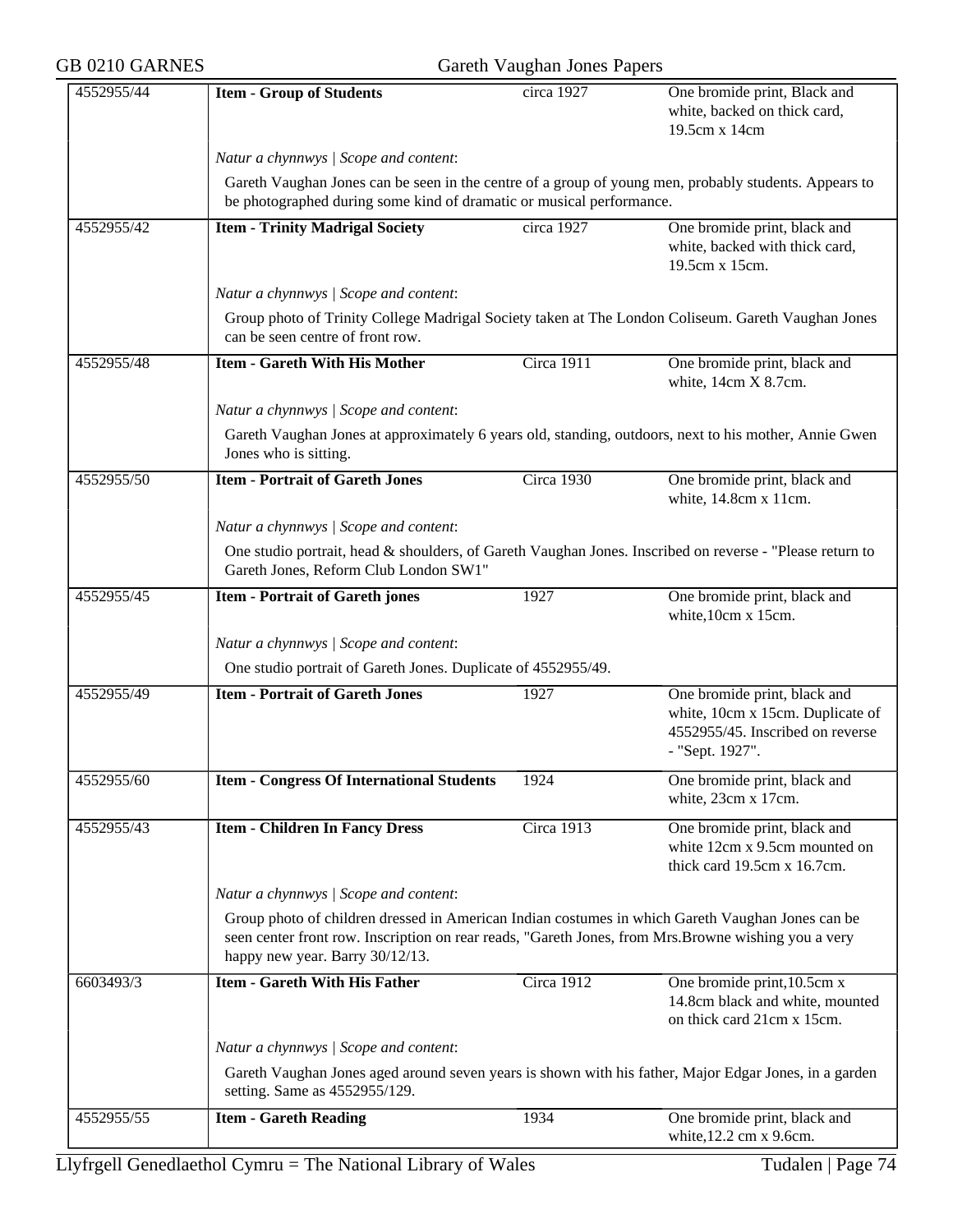$\overline{\phantom{0}}$ 

|            | Natur a chynnwys / Scope and content:                                                                                                                                                                                                                  |            |                                                         |  |  |
|------------|--------------------------------------------------------------------------------------------------------------------------------------------------------------------------------------------------------------------------------------------------------|------------|---------------------------------------------------------|--|--|
|            | Gareth Vaughan Jones is shown sitting in an armchair reading "The New Yorker".                                                                                                                                                                         |            |                                                         |  |  |
| 4552955/51 | Item - Gareth Vaughan Jones in California                                                                                                                                                                                                              | Circa 1935 | One bromide print, black and<br>white, 10.9cm x 8.3cm.  |  |  |
|            | Natur a chynnwys / Scope and content:                                                                                                                                                                                                                  |            |                                                         |  |  |
|            | Gareth Jones standing on a hillside, probably somewhere in California.                                                                                                                                                                                 |            |                                                         |  |  |
| 4552955/63 | <b>Item - New York</b>                                                                                                                                                                                                                                 | 1934       | One bromide print, black and                            |  |  |
|            |                                                                                                                                                                                                                                                        |            | white, 12cm x 9cm.                                      |  |  |
|            | Natur a chynnwys / Scope and content:                                                                                                                                                                                                                  |            |                                                         |  |  |
|            | The new York skyline taken from the water. Inscription on reverse reads, "New York from the Boston -<br>New York boat, Nov14, 1934."                                                                                                                   |            |                                                         |  |  |
| 4552955/54 | <b>Item - Group Photo At Temple</b>                                                                                                                                                                                                                    | 1935       | One bromide print, black and<br>white, 14cm x 9.2cm.    |  |  |
|            | Natur a chynnwys / Scope and content:                                                                                                                                                                                                                  |            |                                                         |  |  |
|            | Similar to 4552955/124. Gareth Jones is shown with a group of Chinese friends. Inscription on reverse<br>reads, "To Mr. Gareth Jones [some Chinese script]. Family of General Tsai Ting-cai and General Chen.<br>Photo in Canton China June 7th 1935." |            |                                                         |  |  |
| 4552955/64 | <b>Item - View of New York</b>                                                                                                                                                                                                                         | 1934       | One bromide print, Black and<br>white, 11.7cm x 9cm.    |  |  |
|            | Natur a chynnwys / Scope and content:                                                                                                                                                                                                                  |            |                                                         |  |  |
|            | View of New York taken from the Boston - New York Boat, November 14th 1934.                                                                                                                                                                            |            |                                                         |  |  |
| 4552955/66 | <b>Item - Hearst Castle</b>                                                                                                                                                                                                                            | 1935       | One bromide print, black and                            |  |  |
|            |                                                                                                                                                                                                                                                        |            | white, 12.2cm x 9.3cm.                                  |  |  |
|            | Natur a chynnwys / Scope and content:                                                                                                                                                                                                                  |            |                                                         |  |  |
|            | The rear elevation of Casa del Sol part of Hearst Castle, San Simeon, California. Taken by Gareth<br>Vaughan Jones on his stay there early in 1935.                                                                                                    |            |                                                         |  |  |
| 4552955/67 | <b>Item - Mojave Desert</b>                                                                                                                                                                                                                            | 1934/35    | One bromide print, black and<br>white, 15.5cm x 11.3cm. |  |  |
|            | Natur a chynnwys / Scope and content:                                                                                                                                                                                                                  |            |                                                         |  |  |
|            | View of Mojave Desert, California.                                                                                                                                                                                                                     |            |                                                         |  |  |
| 4552955/65 | <b>Item - Pinkham Notch</b>                                                                                                                                                                                                                            | 1934       | One bromide print, black and<br>white, 12cm x 9cm.      |  |  |
|            | Natur a chynnwys / Scope and content:                                                                                                                                                                                                                  |            |                                                         |  |  |
|            | View of snow covered trees at Pinkham Notch, New Hampshire. Inscribed on reverse, "Pinkham Notch,<br>Nov.1934."                                                                                                                                        |            |                                                         |  |  |
| 4552955/47 | <b>Item - Gareth Jones Grave</b>                                                                                                                                                                                                                       | C1935      | One bromide print, Black and<br>white, 22.2cm x 14.3cm. |  |  |
|            | Natur a chynnwys / Scope and content:                                                                                                                                                                                                                  |            |                                                         |  |  |
|            | A view of Gareth Vaughan Jones' gravestone at Merthyr Dyfan Cemetery, Barry.                                                                                                                                                                           |            |                                                         |  |  |
| 4552955/68 | <b>Item - Mojave Desert</b>                                                                                                                                                                                                                            | Circa 1935 | One bromide print, black and<br>white, 15.5cm x 11.3cm. |  |  |
| 4552955/69 | <b>Item - Hearst Castle</b>                                                                                                                                                                                                                            | 1935       | One bromide print, black and<br>white, 12.3cm x 9.6cm.  |  |  |
|            | Natur a chynnwys / Scope and content:                                                                                                                                                                                                                  |            |                                                         |  |  |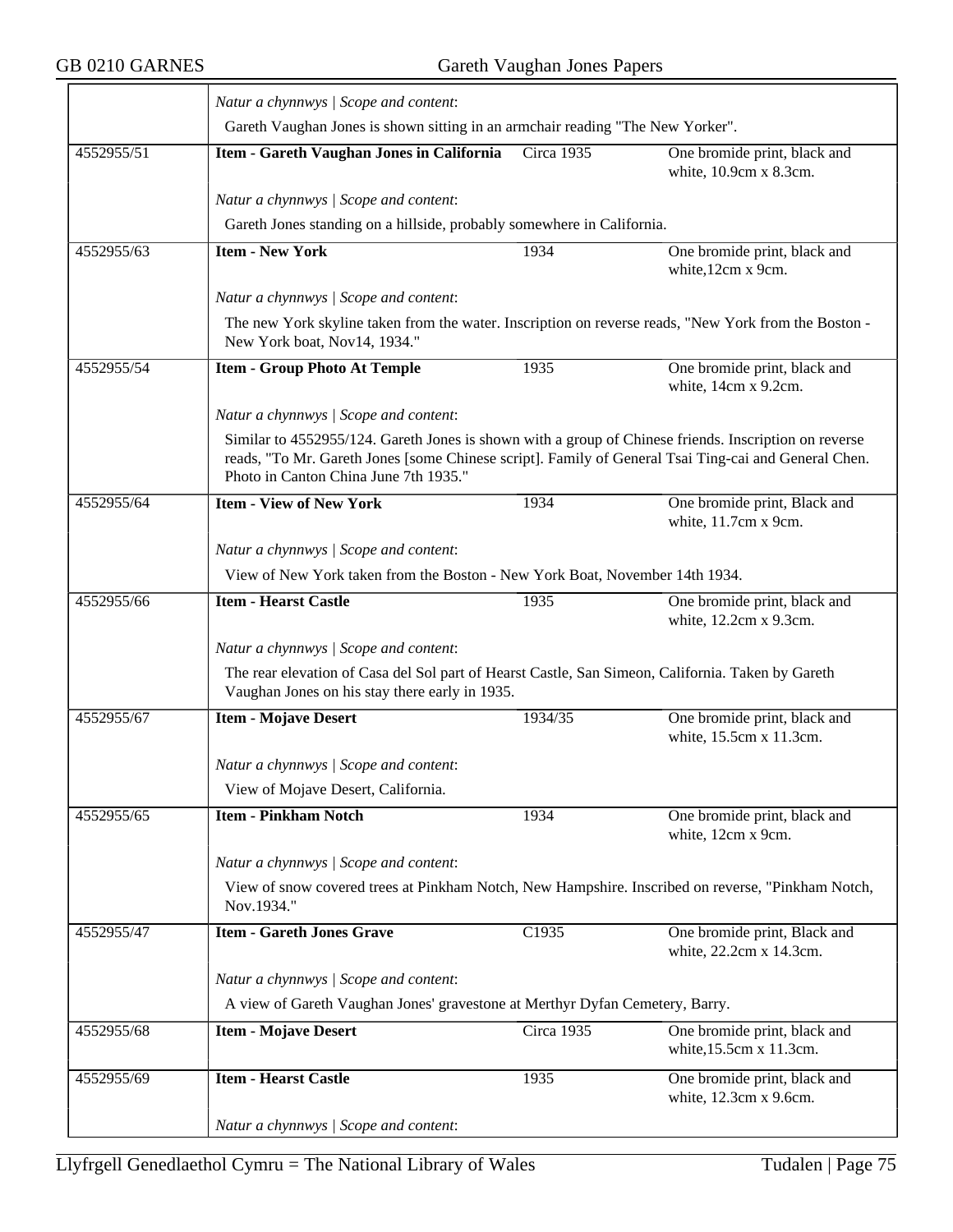$\overline{\phantom{a}}$ 

|            | A view of Casa Grande at Hearst Castle.                                                                                                                                                                       |            |                                                        |  |  |
|------------|---------------------------------------------------------------------------------------------------------------------------------------------------------------------------------------------------------------|------------|--------------------------------------------------------|--|--|
| 4552955/71 | <b>Item - Statue At Hearst Castle</b>                                                                                                                                                                         | Circa 1935 | One bromide print, black and<br>white, 12.3cm x 9.6cm. |  |  |
|            | Natur a chynnwys / Scope and content:                                                                                                                                                                         |            |                                                        |  |  |
|            | Statue of nude and cherub at Hearst Castle.                                                                                                                                                                   |            |                                                        |  |  |
| 4552955/72 | <b>Item - View of Hearst Castle</b>                                                                                                                                                                           | Circa 1935 | One bromide print, black and<br>white, 12.3cm x 9.6cm. |  |  |
|            | Natur a chynnwys / Scope and content:                                                                                                                                                                         |            |                                                        |  |  |
|            | View of part of Hearst Castle, looking down on the Neptune Pool, the Roman Temple is shown under<br>construction.                                                                                             |            |                                                        |  |  |
| 4552955/70 | Item - Casa Grande, Hearst Castle                                                                                                                                                                             | Circa 1935 | One bromide print, black and<br>white, 12.3cm x 9.6cm. |  |  |
|            | Natur a chynnwys / Scope and content:                                                                                                                                                                         |            |                                                        |  |  |
|            | View of the ornate doorway of Casa Grande, Hearst Castle.                                                                                                                                                     |            |                                                        |  |  |
| 4552955/73 | <b>Item - Indoor Pool At Hearst Castle</b>                                                                                                                                                                    | 1935       | One bromide print, black and<br>white, 12.3cm x 9.6cm. |  |  |
|            | Natur a chynnwys / Scope and content:                                                                                                                                                                         |            |                                                        |  |  |
|            | View of the indoor Romanesque pool at Hearst Castle, California.                                                                                                                                              |            |                                                        |  |  |
| 4552955/74 | <b>Item - Interior Statue, Hearst Castle</b>                                                                                                                                                                  | 1935       | One bromide print, black and<br>white, 12.3cm x 9.6cm. |  |  |
|            | Natur a chynnwys / Scope and content:                                                                                                                                                                         |            |                                                        |  |  |
|            | Statue of nude and cherub at the edge of the indoor Romanesque pool at Hearst Castle.                                                                                                                         |            |                                                        |  |  |
| 4552955/75 | <b>Item - Hearst Castle</b>                                                                                                                                                                                   | 1935       | One bromide print, black and<br>white, 12.3cm x 9.6cm. |  |  |
|            | Natur a chynnwys / Scope and content:                                                                                                                                                                         |            |                                                        |  |  |
|            | The balcony of Casa Del Sol at Hearst Castle, where Gareth Vaughan Jones stayed December 1934-<br>January 1935.                                                                                               |            |                                                        |  |  |
| 4552955/80 | <b>Item - View From Hearst Castle.</b>                                                                                                                                                                        | 1935       | One bromide print, black and<br>white, 12.3cm x 9.6cm. |  |  |
|            | Natur a chynnwys / Scope and content:                                                                                                                                                                         |            |                                                        |  |  |
|            | View from Cas Del Sol, Hearst Castle. Inscription on reverse reads, "View from my west windows at the<br>Hearst Ranch - looks out towards the pacific, Jan1-2 1935."                                          |            |                                                        |  |  |
| 4552955/77 | <b>Item - Hearst castle</b>                                                                                                                                                                                   | 1935       | One bromide print, black and<br>white, 12.3cm x 9.6cm. |  |  |
|            | Natur a chynnwys / Scope and content:                                                                                                                                                                         |            |                                                        |  |  |
|            | The "Roman Temple" at Hearst Castle is shown under construction.                                                                                                                                              |            |                                                        |  |  |
| 4552955/76 | <b>Item - Bengal Tiger</b>                                                                                                                                                                                    | 1935       | One bromide print, black and<br>white, 12.3cm X 9.6cm. |  |  |
|            | Natur a chynnwys / Scope and content:                                                                                                                                                                         |            |                                                        |  |  |
|            | Image of a caged tiger. Inscription on revers of print reads, "I took this inside a man-eating Royal Bengal<br>Tiger's cage at the Hearst Ranch. The trainer stood by my side with a pitch fork. Jan 2 1935." |            |                                                        |  |  |
| 4552955/79 | <b>Item - View From Hearst Castle Window</b>                                                                                                                                                                  | 1935       | One bromide print, Black and<br>white, 12.3cm x 9.6cm. |  |  |
|            | Natur a chynnwys / Scope and content:                                                                                                                                                                         |            |                                                        |  |  |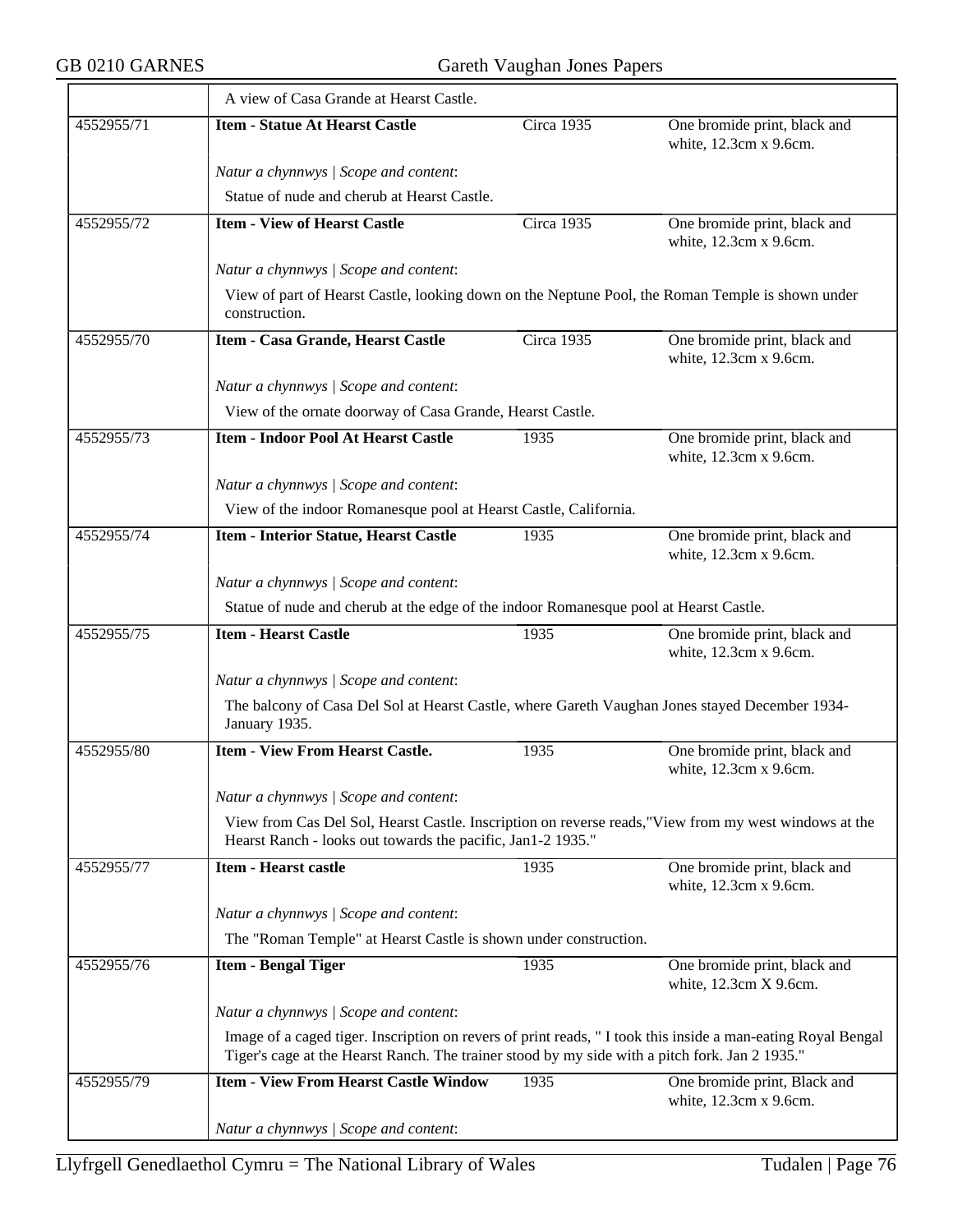|            | View of Hearst Castle looking down on the outdoor swimming pool and the "Roman Temple" under<br>construction. Inscription on revers of print reads," View from my window (to the north) at the Hearst<br>Ranch, Jan1-2, 1935." |            |                                                        |  |  |
|------------|--------------------------------------------------------------------------------------------------------------------------------------------------------------------------------------------------------------------------------|------------|--------------------------------------------------------|--|--|
| 4552955/78 | <b>Item - Golden Statue</b>                                                                                                                                                                                                    | 1935       | One bromide print, black and<br>white, 12.3cm x 9.6cm. |  |  |
|            | Natur a chynnwys / Scope and content:                                                                                                                                                                                          |            |                                                        |  |  |
|            | Photo of the "Golden Statue" at Hearst Castle.                                                                                                                                                                                 |            |                                                        |  |  |
| 4552955/81 | <b>Item - Bedroom at Hearst Castle</b>                                                                                                                                                                                         | 1935       | One bromide print, black and<br>white, 12.3cm x 9.6cm. |  |  |
|            | Natur a chynnwys / Scope and content:                                                                                                                                                                                          |            |                                                        |  |  |
|            | Photo of an ornate bed at Hearst Castle. Similar to 4552955/84 which identifies it as the bed in which<br>Gareth Vaughan Jones slept in during his stay.                                                                       |            |                                                        |  |  |
| 4552955/82 | <b>Item - Bedroom at Hearst Castle</b>                                                                                                                                                                                         | 1935       | One bromide print, black and<br>white, 12.3 x 9.6cm.   |  |  |
|            | Natur a chynnwys / Scope and content:                                                                                                                                                                                          |            |                                                        |  |  |
|            | View of the bedroom in which Gareth Jones stayed at Hearst Castle showing part of a fireplace and the<br>corner of the bed.                                                                                                    |            |                                                        |  |  |
| 4552955/83 | <b>Item - Bengal Tiger</b>                                                                                                                                                                                                     | 1935       | One bromide print, black and<br>white, 12.3cm x 9.6cm. |  |  |
|            | Natur a chynnwys / Scope and content:                                                                                                                                                                                          |            |                                                        |  |  |
|            | Photo of two caged Bengal Tigers at Hearst Castle. See 4552955/76.                                                                                                                                                             |            |                                                        |  |  |
| 4552955/84 | <b>Item - Bedroom at Hearst Castle</b>                                                                                                                                                                                         | 1935       | One bromide print, black and<br>white, 12.3cm x 9.6cm. |  |  |
|            | Natur a chynnwys / Scope and content:                                                                                                                                                                                          |            |                                                        |  |  |
|            | Photo showing part of a bedroom in Hearst Castle, similar to 4552955/81. Inscription on rear reads,"My<br>bed at the Hearst ranch."                                                                                            |            |                                                        |  |  |
| 4552955/85 | <b>Item - View of Hearst Castle</b>                                                                                                                                                                                            | 1935       | One bromide print, black and<br>white, 12.3cm x 9.6cm. |  |  |
|            | Natur a chynnwys / Scope and content:                                                                                                                                                                                          |            |                                                        |  |  |
|            | View of garden and statues at Hearst Castle.                                                                                                                                                                                   |            |                                                        |  |  |
| 4552955/87 | <b>Item - Gareth Vaughan Jones</b>                                                                                                                                                                                             | Circa 1935 | One bromide print, black and<br>white, 12.3cm x 9.6cm. |  |  |
|            | Natur a chynnwys / Scope and content:                                                                                                                                                                                          |            |                                                        |  |  |
|            | Gareth Vaughan Jones is shown standing next to a donkey and cart, probably somewhere in California.                                                                                                                            |            |                                                        |  |  |
| 4552955/86 | <b>Item - Entrance To Hearst Castle</b>                                                                                                                                                                                        | 1935       | One bromide print, black and<br>white, 12.6cm x 9.6cm. |  |  |
|            | Natur a chynnwys / Scope and content:                                                                                                                                                                                          |            |                                                        |  |  |
|            | View of Hearst Castle. Inscription on rear reads, " Entrance to Hearst Ranch, San Simeon, California. Jan<br>2, 1935.                                                                                                          |            |                                                        |  |  |
| 4552955/88 | <b>Item - Gareth Jones with Geishas</b>                                                                                                                                                                                        | 1935       | One bromide print, black and<br>white, 13.5cm x 9.3cm. |  |  |
|            | Natur a chynnwys / Scope and content:                                                                                                                                                                                          |            |                                                        |  |  |
|            | Gareth Jones and another man are pictured sitting with two Geishas.                                                                                                                                                            |            |                                                        |  |  |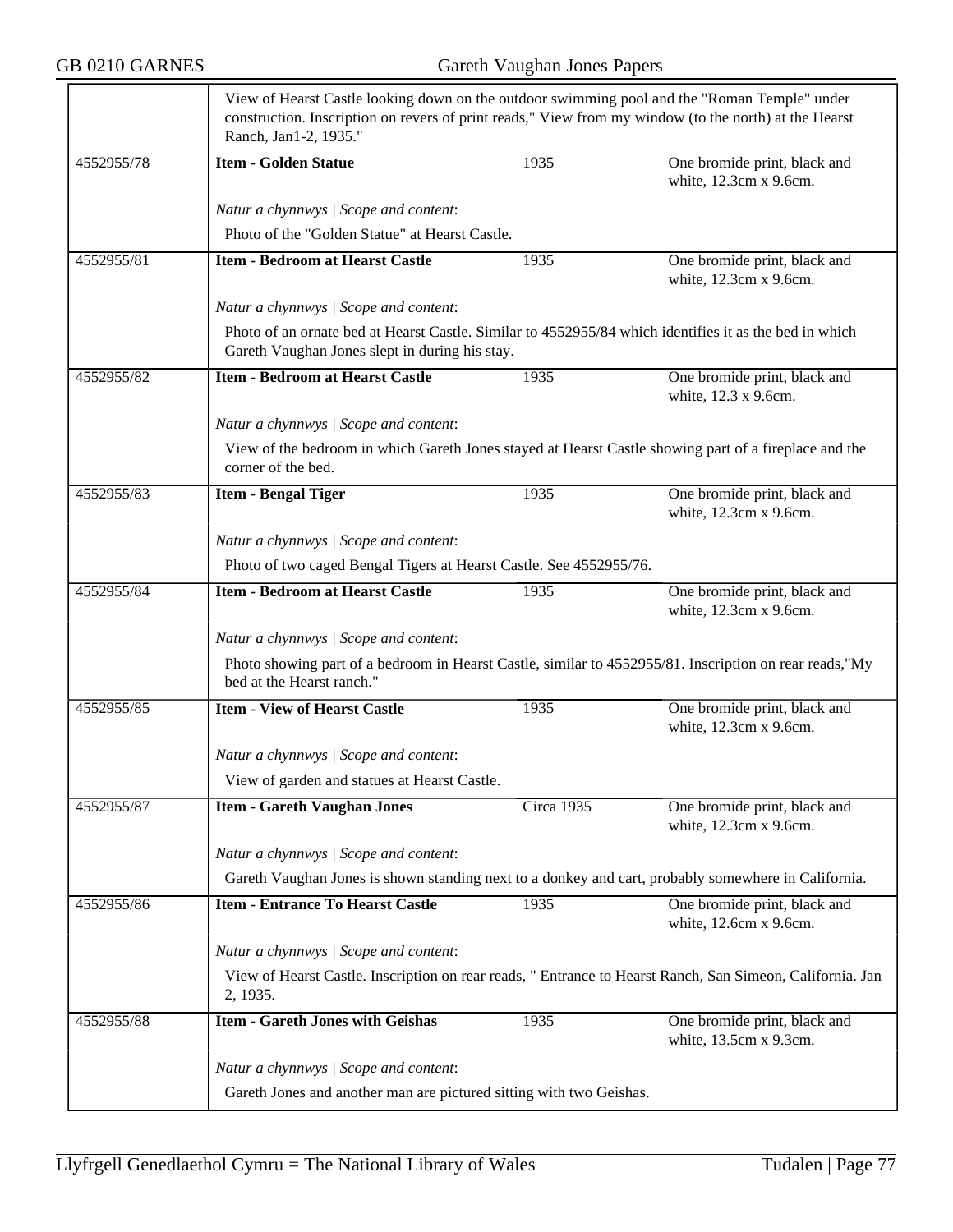| GB 0210 GARNES | Gareth Vaughan Jones Papers                                                                                                                                               |            |                                                        |  |  |
|----------------|---------------------------------------------------------------------------------------------------------------------------------------------------------------------------|------------|--------------------------------------------------------|--|--|
| 4552955/89     | <b>Item - Cotton Bales</b>                                                                                                                                                | 1935       | One bromide print, black and<br>white, 11cm X 9cm.     |  |  |
|                | Natur a chynnwys / Scope and content:                                                                                                                                     |            |                                                        |  |  |
|                | Long rows of cotton bales with a woman standing in the foreground.                                                                                                        |            |                                                        |  |  |
| 4552955/90     | <b>Item - Group Photo, Tokyo</b>                                                                                                                                          | 1935       | One bromide print, black and<br>white, 13.5cm x 9.5cm. |  |  |
|                | Natur a chynnwys / Scope and content:                                                                                                                                     |            |                                                        |  |  |
|                | Gareth Vaughan Jones is shown sat in a mixed group of Japanese and western men along with several<br>Geisha.                                                              |            |                                                        |  |  |
| 4552955/91     | <b>Item - Native American Child</b>                                                                                                                                       | Circa 1935 | One bromide print, black and<br>white, 12.3cm x 9.6cm. |  |  |
|                | Natur a chynnwys / Scope and content:                                                                                                                                     |            |                                                        |  |  |
|                | Portrait of a native American child. Inscription on reverse reads, " Indian child at Isleta Pueblo (village)<br>on Santa Fe route."                                       |            |                                                        |  |  |
| 4552955/92     | Item - S.S. President Coolidge                                                                                                                                            | 1935       | One bromide print, black and<br>white, 11.5cm x 9cm.   |  |  |
|                | Natur a chynnwys / Scope and content:                                                                                                                                     |            |                                                        |  |  |
|                | Photo of rough seas taken from on board ship. Inscription on reverse reads, " On Pacific, February 5<br>1935. S.S. President Coolidge en route from Honolulu to Yokohama. |            |                                                        |  |  |
| 4552955/93     | Item - Wigwam                                                                                                                                                             | 1934       | One bromide print, black and<br>white. 11.6cm x 9cm    |  |  |
|                | Natur a chynnwys / Scope and content:                                                                                                                                     |            |                                                        |  |  |
|                | Image of a wigwam in snowy surroundings. Inscription on reverse reads, " Wigwam in Seton<br>Thompson's College of Indian Wisdom, Dec. 11 1934."                           |            |                                                        |  |  |
| 4552955/94     | <b>Item - Native American Village</b>                                                                                                                                     | 1934       | One bromide print, black and<br>white, 12cm x 9cm.     |  |  |
|                | Natur a chynnwys / Scope and content:                                                                                                                                     |            |                                                        |  |  |
|                | Row of mud built houses with ladders leading to upper floors. Inscription on reverse reads,"Indian<br>Village near Santa Fe, New Mexico, Dec 11, 1934."                   |            |                                                        |  |  |
| 4552955/95     | <b>Item - Seascape</b>                                                                                                                                                    | 1935       | One bromide print, black and<br>white, 12cm x 9cm.     |  |  |
|                | Natur a chynnwys / Scope and content:                                                                                                                                     |            |                                                        |  |  |
|                | Seascape taken from on board ship. Inscription on reverse reads, " Pacific! Feb 5. 1935."                                                                                 |            |                                                        |  |  |
| 4552955/97     | <b>Item - Filipino Homestead</b>                                                                                                                                          | 1935       | One bromide print, black and<br>white, 11cm x 8.5cm.   |  |  |
|                | Natur a chynnwys / Scope and content:                                                                                                                                     |            |                                                        |  |  |
|                | Image showing simple wooden, thatched homestead, somewhere in the Philippines, with a local family in<br>foreground.                                                      |            |                                                        |  |  |
| 4552955/98     | <b>Item - Filippino Homestead</b>                                                                                                                                         | 1935       | One bromide print, black and<br>white, 12cm x 9cm.     |  |  |
|                | Natur a chynnwys / Scope and content:                                                                                                                                     |            |                                                        |  |  |
|                | Side view of a typical Filipino homestead, with family group.                                                                                                             |            |                                                        |  |  |
| 4552955/100    | Item - Gareth jones at Borobudur                                                                                                                                          | 1935       | One bromide print, black and<br>white, 11cm x 9cm.     |  |  |
|                | Natur a chynnwys / Scope and content:                                                                                                                                     |            |                                                        |  |  |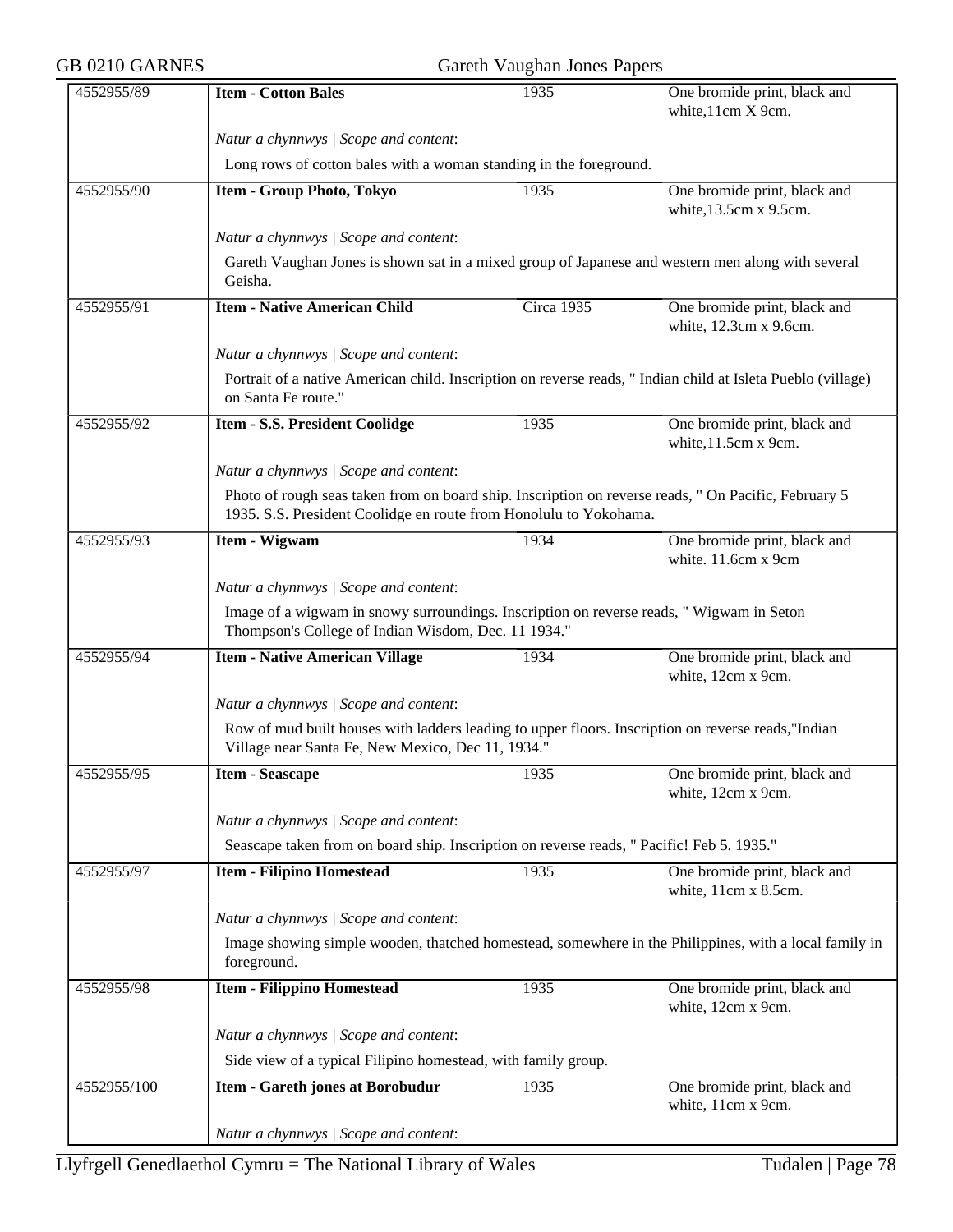| 4552955/99  | Item - Gareth jones at Borobudur                                                                                                                                                                                                   | 1935                                                                                                     | One black and white print, 12.5cm                                           |  |  |
|-------------|------------------------------------------------------------------------------------------------------------------------------------------------------------------------------------------------------------------------------------|----------------------------------------------------------------------------------------------------------|-----------------------------------------------------------------------------|--|--|
|             |                                                                                                                                                                                                                                    |                                                                                                          | x 9.5cm.                                                                    |  |  |
|             | Natur a chynnwys / Scope and content:                                                                                                                                                                                              |                                                                                                          |                                                                             |  |  |
|             | Gareth Vaughan Jones is shown standing next to part of the Buddhist Temple at Borobudur. Modern<br>copy of 4552955/100.                                                                                                            |                                                                                                          |                                                                             |  |  |
| 4552955/101 | Item - Man Outside Bungalow.                                                                                                                                                                                                       | Circa 1930                                                                                               | One bromide print, black and<br>white, 12cm x 9.5cm.                        |  |  |
|             | Natur a chynnwys / Scope and content:                                                                                                                                                                                              |                                                                                                          |                                                                             |  |  |
|             | Unnamed man standing on steps outside a small bungalow style house.                                                                                                                                                                |                                                                                                          |                                                                             |  |  |
| 4552955/102 | <b>Item - David Lloyd George</b>                                                                                                                                                                                                   | Circa 1935                                                                                               | One modern colour print, 15cm x<br>$10cm$ .                                 |  |  |
|             | Natur a chynnwys / Scope and content:                                                                                                                                                                                              |                                                                                                          |                                                                             |  |  |
|             | Modern copy print of photo of David Lloyd George in a field picking flowers. Same as 4552955/144.                                                                                                                                  |                                                                                                          |                                                                             |  |  |
| 4552955/104 | <b>Item - Buddhist Carvings</b>                                                                                                                                                                                                    | 1935                                                                                                     | One modern, resin coated print,<br>Black and white.12.3cm x 9.5cm           |  |  |
|             | Natur a chynnwys / Scope and content:                                                                                                                                                                                              |                                                                                                          |                                                                             |  |  |
|             | Image of bas-relief carvings at Buddhist temples at Borobudur, Indonesia.                                                                                                                                                          |                                                                                                          |                                                                             |  |  |
| 4552955/103 | Item - Malcolm Muggeridge.                                                                                                                                                                                                         | Unknown                                                                                                  | One postcard, Black and White, !<br>0cm x 15cm.                             |  |  |
|             | Natur a chynnwys / Scope and content:                                                                                                                                                                                              |                                                                                                          |                                                                             |  |  |
|             | One postcard publicising Malcolm Muggeridge Centenary events in 2003. Photo is from a portrait by<br>Grace Allison, now held at National Portrait Gallery.                                                                         |                                                                                                          |                                                                             |  |  |
|             | Amodau rheoli defnydd   Conditions governing use:                                                                                                                                                                                  |                                                                                                          |                                                                             |  |  |
|             | Copyright the estate of Grace Allison.                                                                                                                                                                                             |                                                                                                          |                                                                             |  |  |
| 4552955/105 | <b>Item - Bas-Relief Carvings</b>                                                                                                                                                                                                  | 1935                                                                                                     | One glossy, Dye-sublimation<br>print, black and white, 14.7cm x<br>$10cm$ . |  |  |
|             | Natur a chynnwys / Scope and content:                                                                                                                                                                                              |                                                                                                          |                                                                             |  |  |
|             | Bas-relief carvings at the temples at Borobudur, Indonesia. Modern print copied from original negative.                                                                                                                            |                                                                                                          |                                                                             |  |  |
| 4552955/108 | <b>Item - Gareth With Pax</b>                                                                                                                                                                                                      | 1935                                                                                                     | One bromide print, Black and<br>white, 15.5cm x 10cm.                       |  |  |
|             | Natur a chynnwys / Scope and content:                                                                                                                                                                                              |                                                                                                          |                                                                             |  |  |
|             | Gareth Jones is shown sitting on a bench on the deck of a ship with a small Oriental boy holding a<br>toy truck. Inscription on reverse reads, " With Pax Cheng, on board S.S. President Coolidge, between<br>Honolulu and Japan." |                                                                                                          |                                                                             |  |  |
| 4552955/96  | <b>Item - Gareth With Pax</b>                                                                                                                                                                                                      | 1935                                                                                                     | One bromide print, black and<br>white, 15.5cm x 10cm.                       |  |  |
|             | Natur a chynnwys / Scope and content:                                                                                                                                                                                              |                                                                                                          |                                                                             |  |  |
|             | reverse reads, "Gareth with Pax 1935."                                                                                                                                                                                             | Gareth Jones is shown sitting on a bench on the deck of a ship with a small Oriental boy. Inscription on |                                                                             |  |  |
|             |                                                                                                                                                                                                                                    |                                                                                                          |                                                                             |  |  |
| 4552955/107 | <b>Item - Gareth And Reinhard</b>                                                                                                                                                                                                  | 1927                                                                                                     | One bromide print, sepia<br>toned, 14.6cm x 10cm.                           |  |  |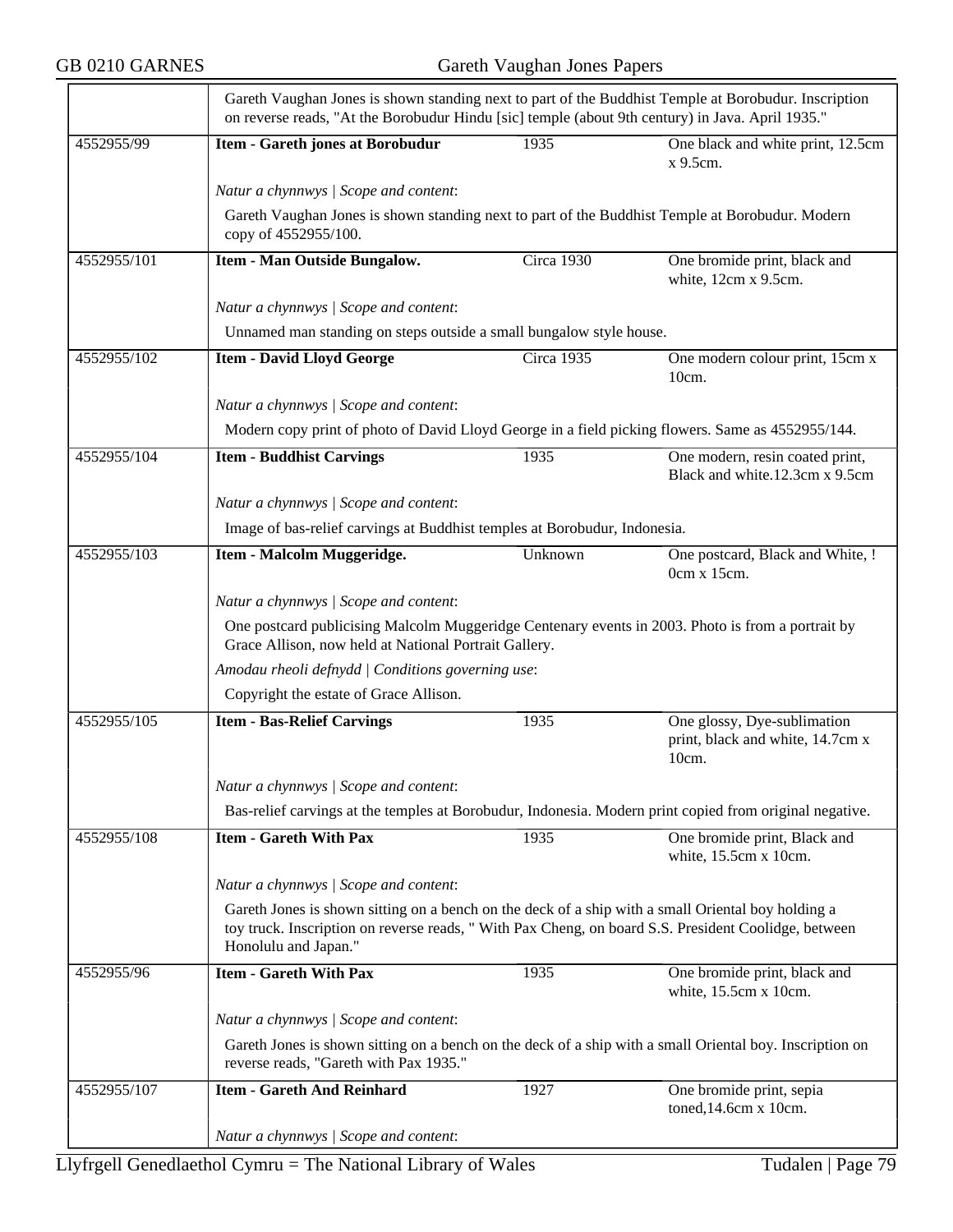|             | Gareth Jones and his friend Rheinhard. Referred to in a letter dated 9th August 1936 from 'Reinhard'<br>to Gareth's family. The relevant paragraph reads "I enclose the enlargement of a snap that was taken in<br>1927 when Gareth had joined the Erfgerbirgsverein (Touring Club) at Waldheim. I hope you will like<br>it. Oh, those days with the sun glowing on our rucksacks and the birds twittering in the woods on the<br>touring club on a walk. |            | mountainside, and there was likewise a wind on the heath." Photograph 4552955/27 appears to be of the    |  |  |
|-------------|-----------------------------------------------------------------------------------------------------------------------------------------------------------------------------------------------------------------------------------------------------------------------------------------------------------------------------------------------------------------------------------------------------------------------------------------------------------|------------|----------------------------------------------------------------------------------------------------------|--|--|
| 4552955/106 | <b>Item - Bas-Relief Carvings</b>                                                                                                                                                                                                                                                                                                                                                                                                                         | 1935       | One glossy, Dye-sublimation<br>print, black and white, 14.7cm x<br>10cm.                                 |  |  |
|             | Natur a chynnwys / Scope and content:                                                                                                                                                                                                                                                                                                                                                                                                                     |            |                                                                                                          |  |  |
|             | Bas-relief carvings of monkeys at the temples at Borobudur, Indonesia. Modern print copied from<br>original negative.                                                                                                                                                                                                                                                                                                                                     |            |                                                                                                          |  |  |
| 4552955/111 | <b>Item - Gareth In Bangkok</b>                                                                                                                                                                                                                                                                                                                                                                                                                           | 1935       | One dye sublimation print, black<br>and white, 10cm x 15cm.                                              |  |  |
|             | Natur a chynnwys / Scope and content:                                                                                                                                                                                                                                                                                                                                                                                                                     |            |                                                                                                          |  |  |
|             | negative.                                                                                                                                                                                                                                                                                                                                                                                                                                                 |            | Gareth Vaughan Jones is shown standing in front of a monument in Bangkok. Modern print from original     |  |  |
| 4552955/112 | <b>Item - Bicycle Rickshaw</b>                                                                                                                                                                                                                                                                                                                                                                                                                            | 1935       | One dye sublimation print, black<br>and white, 11cm x 9.5cm.                                             |  |  |
|             | Natur a chynnwys / Scope and content:                                                                                                                                                                                                                                                                                                                                                                                                                     |            |                                                                                                          |  |  |
|             | Young man standing with his bicycle drawn rickshaw. Inscription on reverse reads, "The cyclist that took<br>Gareth to Angkor Wat." Modern print from original negative.                                                                                                                                                                                                                                                                                   |            |                                                                                                          |  |  |
| 4552955/110 | <b>Item - Jones Family Grave</b>                                                                                                                                                                                                                                                                                                                                                                                                                          | Circa 1970 | One bromide print, black and<br>white15cm x 22cm.                                                        |  |  |
|             | Natur a chynnwys / Scope and content:                                                                                                                                                                                                                                                                                                                                                                                                                     |            |                                                                                                          |  |  |
|             | of Gareth's sisters, Gwyneth or Eirian, reads, " Family grave of my parents, Edgar 1953 & Gwen 1965,<br>Miss Winifred Jones (Aunt) 1951, Gareth Jones, brother, 1935."                                                                                                                                                                                                                                                                                    |            | Image of the Jones family grave at Merthyr Dyfan cemetary, Barry. Inscription on reverse, written by one |  |  |
| 4552955/113 | <b>Item - Ploughing Ceremony</b>                                                                                                                                                                                                                                                                                                                                                                                                                          | 1935       | One dye sublimation print, black<br>and white, 12.3cm x 9.6cm.                                           |  |  |
|             | Natur a chynnwys / Scope and content:                                                                                                                                                                                                                                                                                                                                                                                                                     |            |                                                                                                          |  |  |
|             | Scene at a ploughing festival in Bangkok showing ploughs drawn by bulls. Modern print from original<br>negative, 4552957/42.                                                                                                                                                                                                                                                                                                                              |            |                                                                                                          |  |  |
| 4552955/114 | <b>Item - Statue In Bangkok</b>                                                                                                                                                                                                                                                                                                                                                                                                                           | 1935       | One resin coated print, black and<br>white, 12.6cm x 9.5cm.                                              |  |  |
|             | Natur a chynnwys / Scope and content:                                                                                                                                                                                                                                                                                                                                                                                                                     |            |                                                                                                          |  |  |
|             | Photo of a Buddhist statue taken by Gareth Jones in Bangkok. Modern print from original negative.                                                                                                                                                                                                                                                                                                                                                         |            |                                                                                                          |  |  |
| 4552955/115 | <b>Item - Statue At Angkor Thom</b>                                                                                                                                                                                                                                                                                                                                                                                                                       | 1935       | One resin coated print, black and<br>white, 12.5cm x 9.5cm.                                              |  |  |
|             | Natur a chynnwys / Scope and content:                                                                                                                                                                                                                                                                                                                                                                                                                     |            |                                                                                                          |  |  |
|             | One of the statues which forms part of the "Giant's Causeway" at the entrance to Angkor Thom,<br>Cambodia. Modern print from original negative.                                                                                                                                                                                                                                                                                                           |            |                                                                                                          |  |  |
| 4552955/116 | <b>Item - Buddhist Statue</b>                                                                                                                                                                                                                                                                                                                                                                                                                             | 1935       | One resin coated print, black and<br>white, 12.5cm x 9.5cm.                                              |  |  |
|             | Natur a chynnwys / Scope and content:                                                                                                                                                                                                                                                                                                                                                                                                                     |            |                                                                                                          |  |  |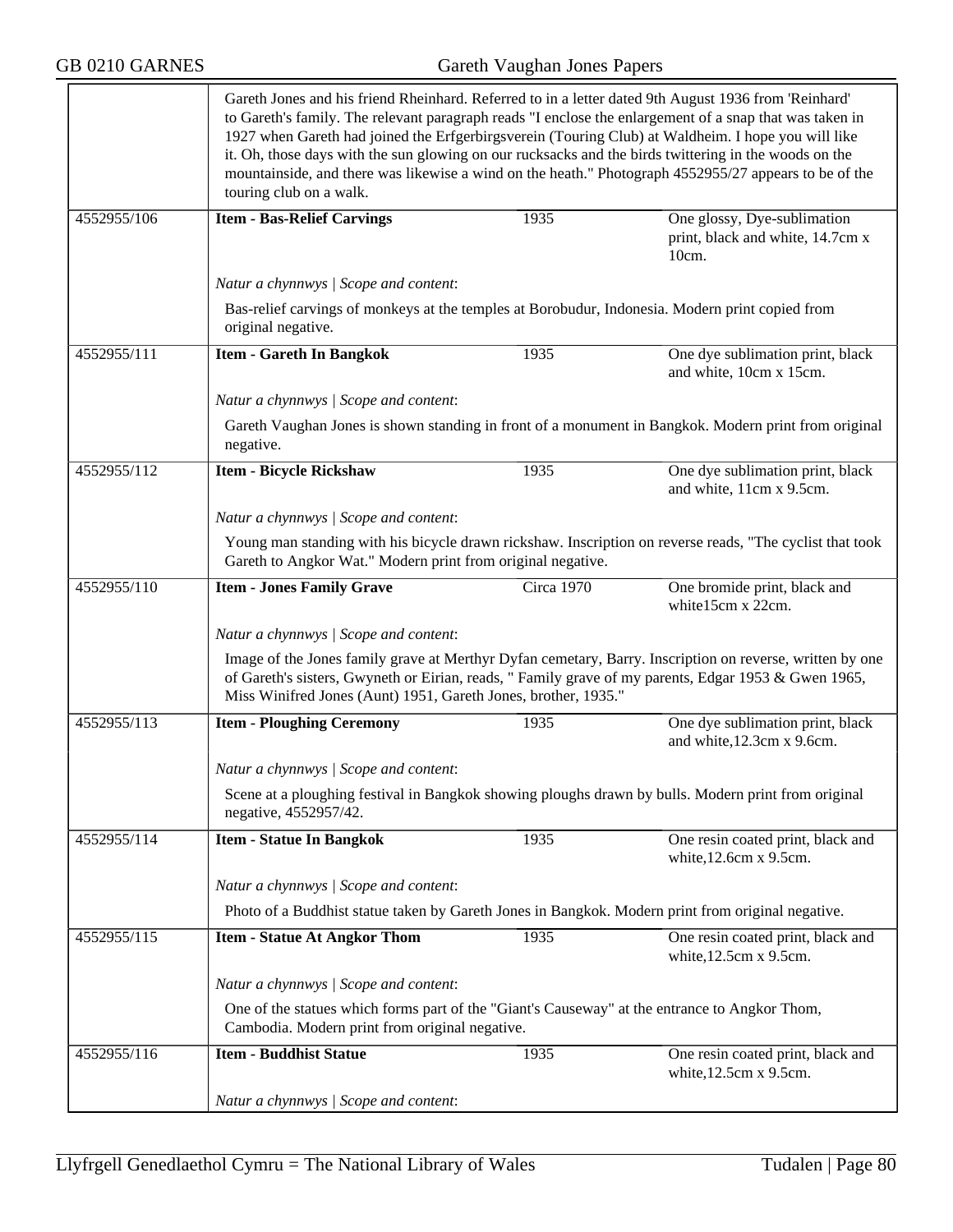|             | Statue of Buddha in "Earth Touching" pose, probably taken in Bangkok. Modern print from original<br>negative. Elargement of 4552955/123.                                                                                                                                                                                           |                   |                                                                                  |  |  |
|-------------|------------------------------------------------------------------------------------------------------------------------------------------------------------------------------------------------------------------------------------------------------------------------------------------------------------------------------------|-------------------|----------------------------------------------------------------------------------|--|--|
| 4552955/117 | <b>Item - Street Scene</b>                                                                                                                                                                                                                                                                                                         | 1935              | One bromide print, sepia toned,<br>14cm x 8.5cm.                                 |  |  |
|             | Natur a chynnwys / Scope and content:                                                                                                                                                                                                                                                                                              |                   |                                                                                  |  |  |
|             | Busy street scene, possibly in Bangkok, with horse drawn vehicles.                                                                                                                                                                                                                                                                 |                   |                                                                                  |  |  |
| 4552955/118 | Item - Gareth Jones & Gerald Graham                                                                                                                                                                                                                                                                                                | 1934              | One bromide print, black and<br>white, 12cm x 9cm.                               |  |  |
|             | Natur a chynnwys / Scope and content:                                                                                                                                                                                                                                                                                              |                   |                                                                                  |  |  |
|             | Photo showing Gareth Jones with his university friend, Gerald Graham. Inscription on reverse reads, "<br>Gerald Graham and myself at Cambridge, Mass. Nov 14 1934."                                                                                                                                                                |                   |                                                                                  |  |  |
| 4552955/127 | <b>Item - Aberystwyth Students Union</b><br><b>Committee</b>                                                                                                                                                                                                                                                                       | circa 1925        | One bromide print, black and<br>white, 13.5cm x 8.5cm.                           |  |  |
|             | Natur a chynnwys / Scope and content:                                                                                                                                                                                                                                                                                              |                   |                                                                                  |  |  |
|             | Group photo of the Students Union Committee when Gareth Jones was at Aberystwyth University<br>(1925-26), of which he was a member. Names of each individual are noted on the reverse - Mary Evans,<br>John Orwerth Williams, Waldo Williams, Enid Griffiths, Iorweth Edwards, Megan Lloyd, Kitchener<br>Davies, Jack Lloyd Jones. |                   |                                                                                  |  |  |
| 4552955/132 | <b>Item - Gareth Jones at Eisteddfod</b>                                                                                                                                                                                                                                                                                           | C <sub>1930</sub> | One bromide print. Black and<br>white, 8.5cm x 6cm.                              |  |  |
|             | Natur a chynnwys / Scope and content:                                                                                                                                                                                                                                                                                              |                   |                                                                                  |  |  |
|             | Gareth Vaughan Jones is shown standing with two young boys outside the "Cymro" newspaper stand at<br>what appeares to be an Eisteddfod.                                                                                                                                                                                            |                   |                                                                                  |  |  |
| 4552955/133 | <b>Item - Ianto</b>                                                                                                                                                                                                                                                                                                                | C1930             | One bromide print, black and<br>white, 8.8cm x6.3cm                              |  |  |
| 4552955/134 | <b>Item - Bill Wiss</b>                                                                                                                                                                                                                                                                                                            | 1932              | One bromide print, black and<br>white, 8cm x 5.5cm.                              |  |  |
|             | Natur a chynnwys / Scope and content:                                                                                                                                                                                                                                                                                              |                   |                                                                                  |  |  |
|             | A man standing outdoors with a suitcase next to him. Inscription of reverse is largely illegible - the name<br>Bill Wiss and the date 24-8-32 is clear and, in another hand, "Wiesbaden, 21 Mai 1932".                                                                                                                             |                   |                                                                                  |  |  |
| 4552955/135 | <b>Item - Joe Dodge Lodge</b>                                                                                                                                                                                                                                                                                                      | 1934              | One bromide print, black and<br>white, 4.6cm x 6cm                               |  |  |
|             | Natur a chynnwys / Scope and content:                                                                                                                                                                                                                                                                                              |                   |                                                                                  |  |  |
|             | View of Joe Dodge Lodge, Pinkham Notch, New Hampshire. Photo has been printed in reverse.                                                                                                                                                                                                                                          |                   |                                                                                  |  |  |
| 4552955/136 | <b>Item - On Mojave Desert</b>                                                                                                                                                                                                                                                                                                     | C1935             | One bromide, contact print, black<br>and white, 6cm x 4.7cm, image<br>4cm x 3cm. |  |  |
|             | Natur a chynnwys / Scope and content:                                                                                                                                                                                                                                                                                              |                   |                                                                                  |  |  |
|             | Gareth Jones in Mojave desert, same as enlarged version 4552955/68.                                                                                                                                                                                                                                                                |                   |                                                                                  |  |  |
| 4552955/137 | <b>Item - Jane Evans &amp; Gareth Jones</b>                                                                                                                                                                                                                                                                                        | C1930             | One bromide print, black and<br>white, 4.5cm x 6.8cm.                            |  |  |
|             | Natur a chynnwys / Scope and content:                                                                                                                                                                                                                                                                                              |                   |                                                                                  |  |  |
|             | Gareth Jones is shown outdoors, standing with a note pad in hand, appearing to be interviewing a woman.<br>Inscription on reverse - "Jane Evans. Gareth".                                                                                                                                                                          |                   |                                                                                  |  |  |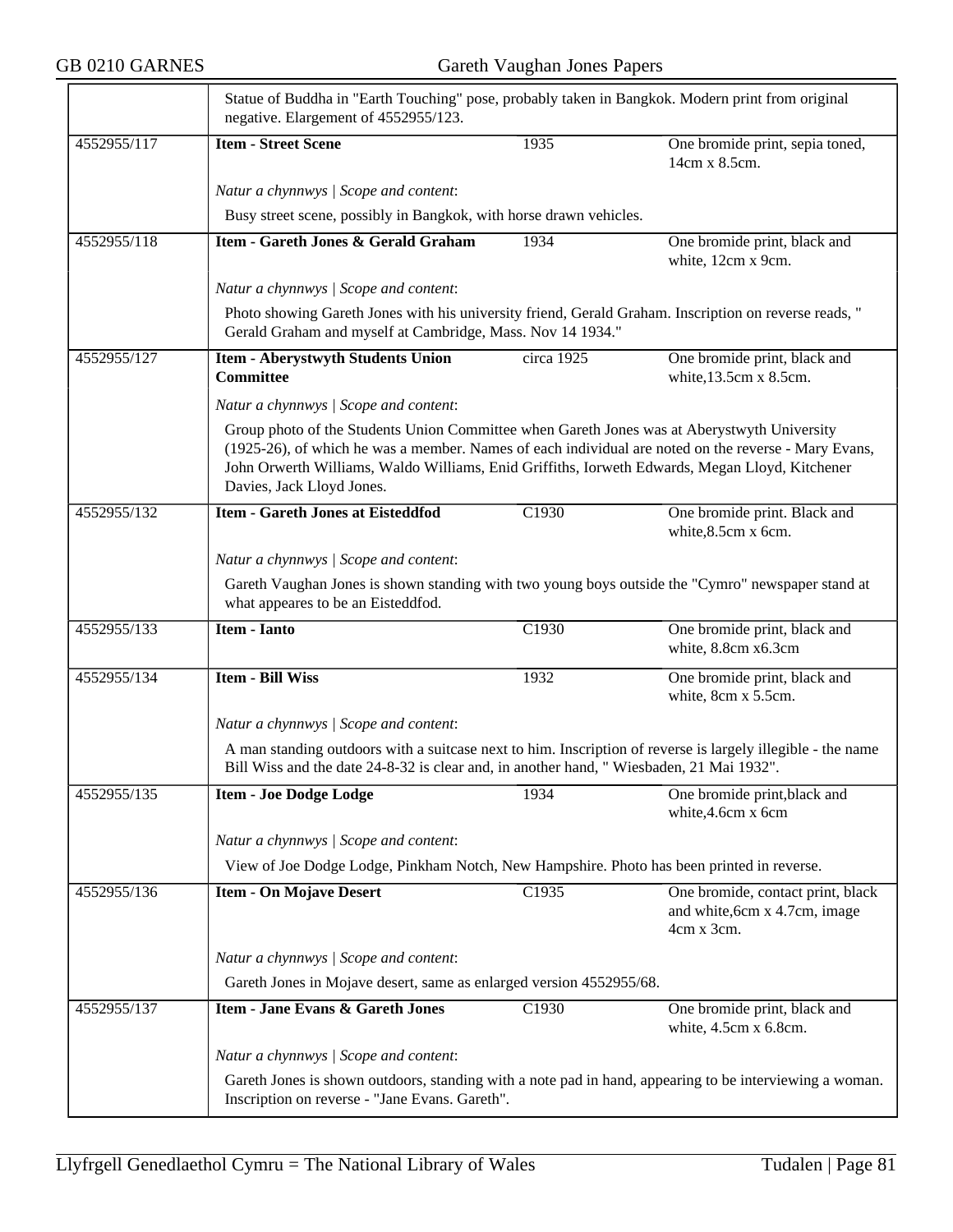| GB 0210 GARNES |                                                                                                                                                                                           | Gareth Vaughan Jones Papers                                                            |                                                                                                       |  |  |
|----------------|-------------------------------------------------------------------------------------------------------------------------------------------------------------------------------------------|----------------------------------------------------------------------------------------|-------------------------------------------------------------------------------------------------------|--|--|
| 4552955/138    | <b>Item - Gareth Jones &amp; Friends</b>                                                                                                                                                  | c1930                                                                                  | One Bromide print. sepia toned,<br>4.6cm x 6.8cm.                                                     |  |  |
|                | Natur a chynnwys / Scope and content:                                                                                                                                                     |                                                                                        |                                                                                                       |  |  |
|                | Evans. Gareth."                                                                                                                                                                           |                                                                                        | Gareth is shown outdoors with a woman (Jane Evans) and an unnamed man.Inscription on reverse - "Jane  |  |  |
| 4552955/139    | <b>Item - Unnamed Man</b>                                                                                                                                                                 | c1930                                                                                  | One bromide print, sepia toned,<br>4.5cm x 6.8cm.                                                     |  |  |
|                | Natur a chynnwys / Scope and content:                                                                                                                                                     |                                                                                        |                                                                                                       |  |  |
|                | Unnamed man (as in 4552955/138) is shown pointing into the distance.                                                                                                                      |                                                                                        |                                                                                                       |  |  |
| 4552955/128    | <b>Item - Welsh School Boys Camp</b>                                                                                                                                                      | 1922                                                                                   | One bromide print, black and<br>white, 13.7cm x 8.7cm.                                                |  |  |
|                | Natur a chynnwys / Scope and content:                                                                                                                                                     |                                                                                        |                                                                                                       |  |  |
|                | be seen to the right in the third row.                                                                                                                                                    |                                                                                        | Group photo of boys at Welsh Schoolboys Camp at Aberedw, 1922, Gareth Jones, aged around 16yrs can    |  |  |
| 4552955/131    | <b>Item - Empty Room</b>                                                                                                                                                                  | C1930                                                                                  | One bromide print, black and<br>white, 7.7cm x 7.7cm.                                                 |  |  |
|                | Natur a chynnwys / Scope and content:                                                                                                                                                     |                                                                                        |                                                                                                       |  |  |
|                |                                                                                                                                                                                           | Photo of an empty room, possibly a school or village hall, with Christmas decorations. |                                                                                                       |  |  |
| 4552955/129    | Item - Edgar Jones & Gareth                                                                                                                                                               | C <sub>1912</sub>                                                                      | One bromide print, sepia toned,<br>13.7cm x 8.7cm.                                                    |  |  |
|                | Natur a chynnwys / Scope and content:                                                                                                                                                     |                                                                                        |                                                                                                       |  |  |
|                | setting Same as 6603493/3                                                                                                                                                                 |                                                                                        | Gareth Vaughan Jones aged around seven years is shown with his father, Major Edgar Jones, in a garden |  |  |
| 4552955/130    | <b>Item - The Empire State Building</b>                                                                                                                                                   | 1934                                                                                   | One bromide print, black and<br>white, 11.7cm x 9cm.                                                  |  |  |
|                | Natur a chynnwys / Scope and content:                                                                                                                                                     |                                                                                        |                                                                                                       |  |  |
|                | View, looking up, of the Empire State Building. Inscription on reverse reads, " Empire State Building,<br>New York. 102 stories. Nov 1934. Taken from top of moving bus on Fifth Avenue," |                                                                                        |                                                                                                       |  |  |
| 4552955/140    | <b>Item - Gareth With Friends</b>                                                                                                                                                         | C1930                                                                                  | One bromide print, sepia<br>toned, 6.8cm x 4.5cm.                                                     |  |  |
|                | Natur a chynnwys / Scope and content:                                                                                                                                                     |                                                                                        |                                                                                                       |  |  |
|                | Gareth Jones is shown with a young woman (unnamed) and a man (same as in 4552955/138 & 139).                                                                                              |                                                                                        |                                                                                                       |  |  |
| 4552955/141    | <b>Item - Gareth And Ianto</b>                                                                                                                                                            | C1930                                                                                  | One bromide print, black and<br>white, 8.7cm x 6cm.                                                   |  |  |
|                | Natur a chynnwys / Scope and content:                                                                                                                                                     |                                                                                        |                                                                                                       |  |  |
|                | Gareth Jones is pictured with his dog Ianto, as well as a boy of about 10yrs (unnamed) also with a dog.                                                                                   |                                                                                        |                                                                                                       |  |  |
| 4552955/142    | <b>Item - Bill Wiss</b>                                                                                                                                                                   | 1932                                                                                   | One bromide print, black and<br>white, 8cm x 6cm.                                                     |  |  |
|                | Natur a chynnwys / Scope and content:                                                                                                                                                     |                                                                                        |                                                                                                       |  |  |
|                | A man sits on a suitcase outside a large building. Same person as 4552955/134. Inscription on reverse<br>difficult to read - "Bill Wiss" and " Wiesbaden, 21 Mai 1932"                    |                                                                                        |                                                                                                       |  |  |
| 4552955/143    | Item - Gareth Jones In A Garden                                                                                                                                                           | C1930                                                                                  | One bromide print, black and<br>white, 4.5cm x 3.3cm.                                                 |  |  |
|                | Natur a chynnwys / Scope and content:                                                                                                                                                     |                                                                                        |                                                                                                       |  |  |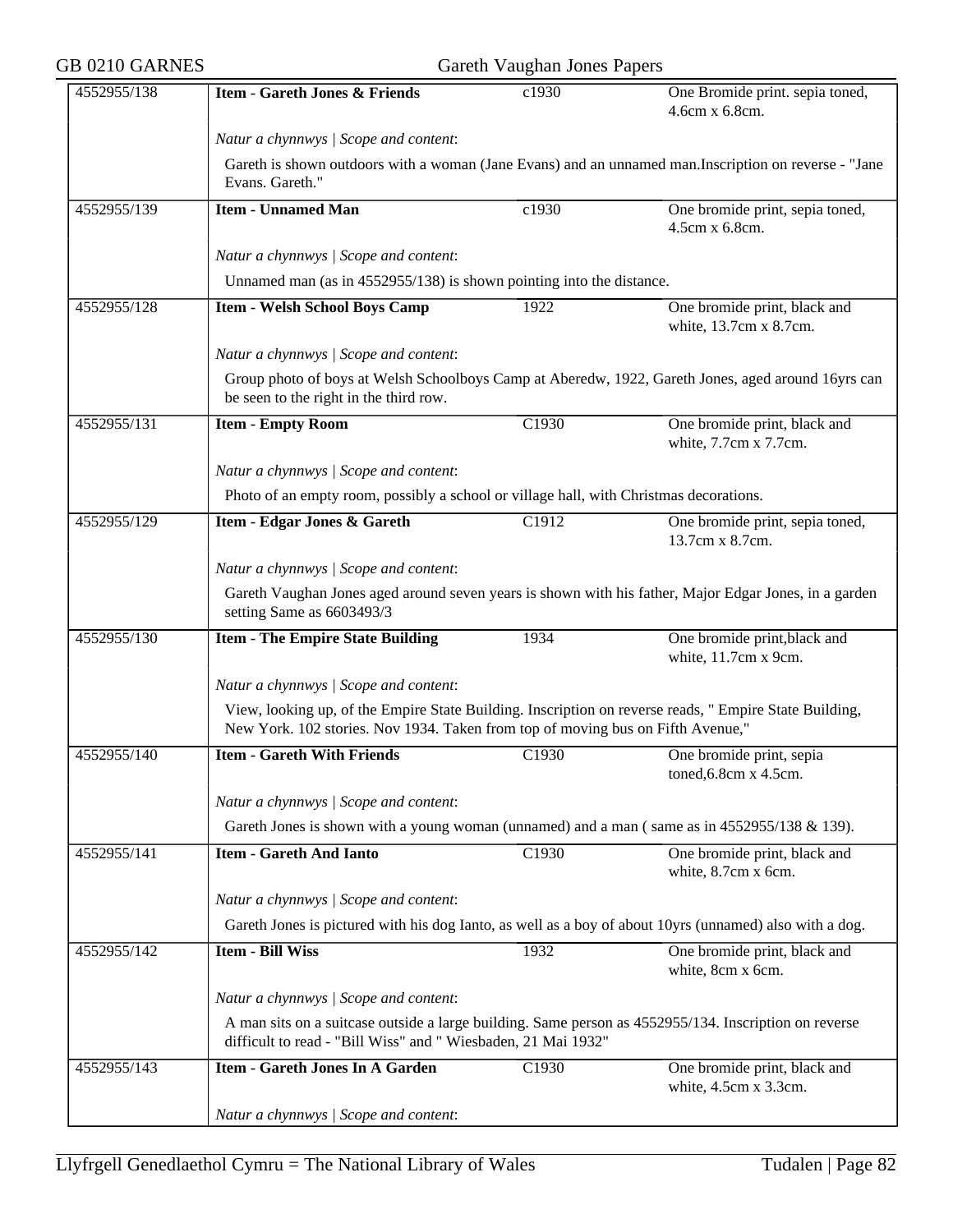|                              | Gareth Jones is pictured, three quarter length, standing near a hedge and some trees.                                                                                                                                                                                                                                                                    |                     |                                                            |  |  |
|------------------------------|----------------------------------------------------------------------------------------------------------------------------------------------------------------------------------------------------------------------------------------------------------------------------------------------------------------------------------------------------------|---------------------|------------------------------------------------------------|--|--|
| 4552955/109                  | <b>Item - Gareth With Pax</b>                                                                                                                                                                                                                                                                                                                            | 1935                | One bromide print, black and<br>white, 15.5cm x 11cm.      |  |  |
|                              | Natur a chynnwys / Scope and content:                                                                                                                                                                                                                                                                                                                    |                     |                                                            |  |  |
|                              | Gareth Jones is shown sitting on the deck of S.S. President Coolidge, between Honolulu and Japan, with<br>Pax Chen. See 4552955/96 & 108.                                                                                                                                                                                                                |                     |                                                            |  |  |
| 4552955/144                  | <b>Item - David Lloyd George</b>                                                                                                                                                                                                                                                                                                                         | Circa 1935          | One modern colour print, 15cm x<br>10cm.                   |  |  |
|                              | Natur a chynnwys / Scope and content:                                                                                                                                                                                                                                                                                                                    |                     |                                                            |  |  |
|                              | Modern copy print of photo of David Lloyd George in a field picking flowers. Same as 4552955/102.                                                                                                                                                                                                                                                        |                     |                                                            |  |  |
| 4552955/119                  | <b>Item - Gareth With Geisha</b>                                                                                                                                                                                                                                                                                                                         | 1935                | 1 bromide print. Black and white.<br>13.5cm X 9.5cm        |  |  |
|                              | Natur a chynnwys / Scope and content:                                                                                                                                                                                                                                                                                                                    |                     |                                                            |  |  |
|                              | Image showing Gareth Vaughan Jones holding a young Geisha as if dancing.                                                                                                                                                                                                                                                                                 |                     |                                                            |  |  |
| [Postcards]<br>vtls006078113 | <b>File - Postcards</b>                                                                                                                                                                                                                                                                                                                                  | $[c.1905-c.1990]$ . | 63 postcards: col, b&w 150 x<br>105 mm or smaller.         |  |  |
|                              | Natur a chynnwys / Scope and content:                                                                                                                                                                                                                                                                                                                    |                     |                                                            |  |  |
|                              | Includes views in Wales, England, France etc                                                                                                                                                                                                                                                                                                             |                     |                                                            |  |  |
|                              | Nodyn   Note [generalNote]:                                                                                                                                                                                                                                                                                                                              |                     |                                                            |  |  |
|                              | A selection of postcards from the papers of Gareth Vaughan Jones. These are predominantly unposted<br>cards that cannot be ascribed to a particular year. Some post date Gareth Vaughan Jones' death and<br>are presumed to have been collected by his family. Others are books of postcards from popular tourist<br>destinations and mailing novelties. |                     |                                                            |  |  |
|                              | Nodyn   Note [generalNote]:                                                                                                                                                                                                                                                                                                                              |                     |                                                            |  |  |
|                              | Preferred citation: Gareth Vaughan Jones                                                                                                                                                                                                                                                                                                                 |                     |                                                            |  |  |
|                              | Lleoliad ffisegol   Physical location:                                                                                                                                                                                                                                                                                                                   |                     |                                                            |  |  |
|                              | LLUN/Llyfrau Ffoto                                                                                                                                                                                                                                                                                                                                       |                     |                                                            |  |  |
| 4552955/146                  | <b>Item - Porthkerry Park, Barry</b>                                                                                                                                                                                                                                                                                                                     | circa 1920          | 1 photographic postcard b&w<br>unposted 138mm x 90mm       |  |  |
|                              | Amodau rheoli defnydd   Conditions governing use:                                                                                                                                                                                                                                                                                                        |                     |                                                            |  |  |
|                              | Unknown.                                                                                                                                                                                                                                                                                                                                                 |                     |                                                            |  |  |
| 4552955/145                  | <b>Item - School Group</b>                                                                                                                                                                                                                                                                                                                               | Circa 1930          | 1 b&w photographic postcard<br>unposted. 13.2 cm x 8.4 cm. |  |  |
|                              | Natur a chynnwys / Scope and content:                                                                                                                                                                                                                                                                                                                    |                     |                                                            |  |  |
|                              | Group of girls in school uniforms. "A. E. Howarth, 43 Fitzhamon Embankment, Cardiff" stamped on<br>reverse of card.                                                                                                                                                                                                                                      |                     |                                                            |  |  |
|                              | Amodau rheoli defnydd   Conditions governing use:                                                                                                                                                                                                                                                                                                        |                     |                                                            |  |  |
|                              | Unknown.                                                                                                                                                                                                                                                                                                                                                 |                     |                                                            |  |  |
| 4552955/148                  | <b>Item - Caerleon Bridge</b>                                                                                                                                                                                                                                                                                                                            | circa 1920          | 1 photographic postcard unposted<br>b&w 14cm x 8.7cm.      |  |  |
|                              | Crëwr   Creator:                                                                                                                                                                                                                                                                                                                                         |                     |                                                            |  |  |
|                              | Gareth Vaughan Jones                                                                                                                                                                                                                                                                                                                                     |                     |                                                            |  |  |
|                              | Natur a chynnwys / Scope and content:                                                                                                                                                                                                                                                                                                                    |                     |                                                            |  |  |
|                              | View of Caerleon Bridge, Monmouthshire, from riverbank. Published by P. Berry, Caerleon.                                                                                                                                                                                                                                                                 |                     |                                                            |  |  |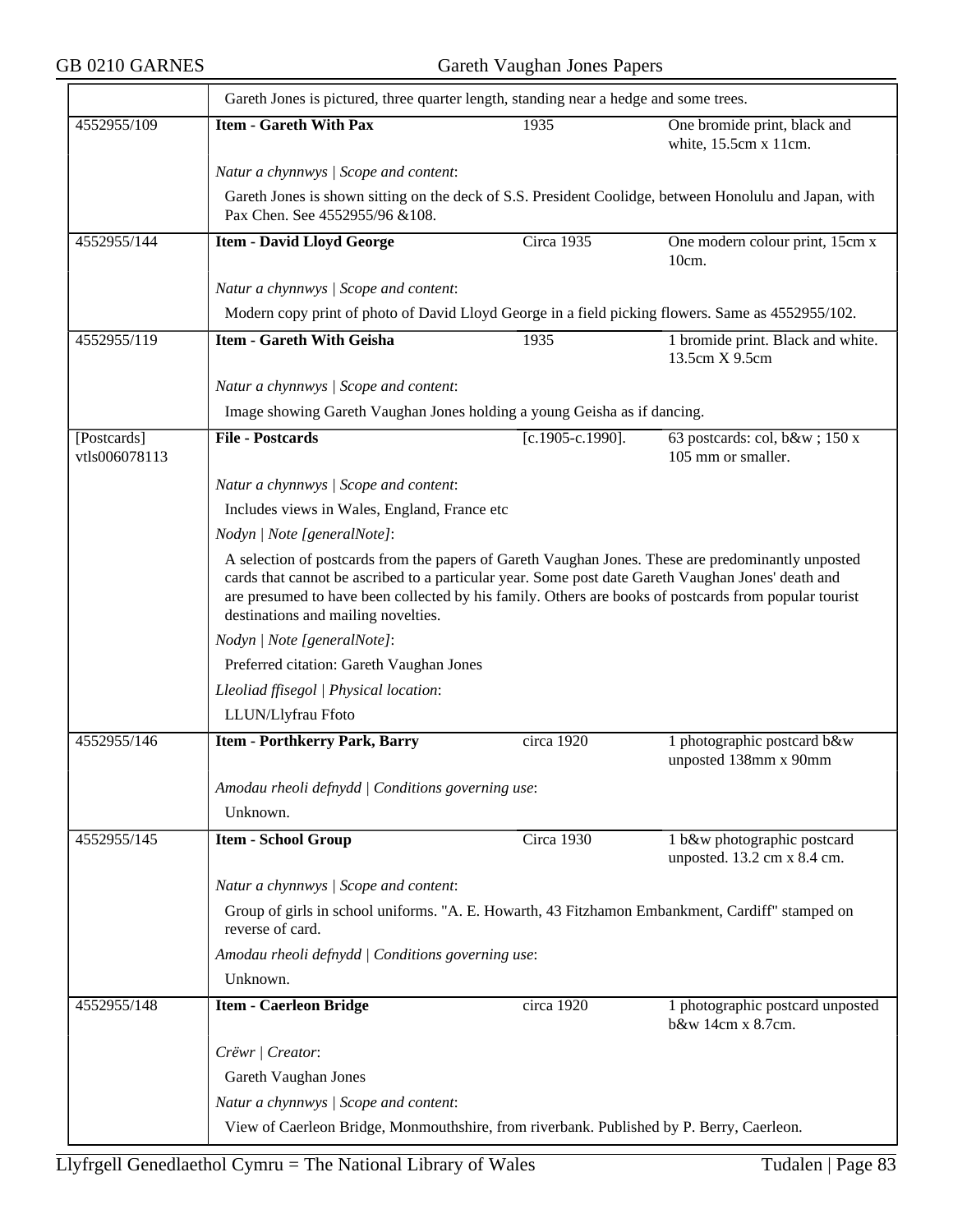|             | Amodau rheoli defnydd   Conditions governing use:                                                                                                                                                                        |                                                                                               |                                                     |  |  |
|-------------|--------------------------------------------------------------------------------------------------------------------------------------------------------------------------------------------------------------------------|-----------------------------------------------------------------------------------------------|-----------------------------------------------------|--|--|
|             | Unknown. Published by P Berry, stationer, Caerleon.                                                                                                                                                                      |                                                                                               |                                                     |  |  |
| 4552955/147 | Item - Christchurch, Caerleon                                                                                                                                                                                            | circa 1920                                                                                    | 1 photographic postcard b&w<br>unposted 14cm x 9cm. |  |  |
|             | Natur a chynnwys / Scope and content:                                                                                                                                                                                    |                                                                                               |                                                     |  |  |
|             | View of the village of Christchurch from Caerleon. Published by P Berry, Caerleon.                                                                                                                                       |                                                                                               |                                                     |  |  |
|             | Amodau rheoli defnydd   Conditions governing use:                                                                                                                                                                        |                                                                                               |                                                     |  |  |
|             | Unknown. Published by P Berry, stationer, Caerleon.                                                                                                                                                                      |                                                                                               |                                                     |  |  |
| 4552955/149 | <b>Item - National Library of Wales</b>                                                                                                                                                                                  | 1940                                                                                          | 1 used photographic postcard,<br>13.7cm x 8.7cm.    |  |  |
|             | Natur a chynnwys / Scope and content:                                                                                                                                                                                    |                                                                                               |                                                     |  |  |
|             | Postcard showing exterior and interior views of the National Library of Wales, Aberystwyth, Wales.<br>Posted to Mr & Mrs Jones from Aberystwyth by their daughter Gwyneth (Gareth Vaughan Jones'<br>sister).             |                                                                                               |                                                     |  |  |
| 4552955/151 | Item - Rough Sea, Aberystwyth                                                                                                                                                                                            | Circa 1930                                                                                    | 1 unused printed postcard, colour<br>13.7 cm x8.7cm |  |  |
|             | Natur a chynnwys / Scope and content:                                                                                                                                                                                    |                                                                                               |                                                     |  |  |
|             | Phillips, Aberystwyth.                                                                                                                                                                                                   | Printed colour postcard showing waves breaking over Aberystwyth promenade. Published by Frank |                                                     |  |  |
| 4552955/150 | Item - General view from castle,<br>Aberystwyth                                                                                                                                                                          | Circa 1940                                                                                    | 1 unused printed postcard b&w<br>13.7cm x 8.7cm     |  |  |
|             | Natur a chynnwys / Scope and content:<br>View over the old college and the town of Aberystwyth, probably taken from the top of the north gate<br>tower.<br>Amodau rheoli defnydd   Conditions governing use:<br>Unknown. |                                                                                               |                                                     |  |  |
| 4552955/152 | <b>Item - Cenarth Falls</b>                                                                                                                                                                                              | 1936                                                                                          | 1 unused sepia toned<br>postcard.14cm x 9cm         |  |  |
|             | Natur a chynnwys / Scope and content:                                                                                                                                                                                    |                                                                                               |                                                     |  |  |
|             | Valentines "Photo Brown" series postcard showing the falls in the River Teifi at Cenarth.                                                                                                                                |                                                                                               |                                                     |  |  |
| 4552955/153 | Item - Coracle Man, Carmarthen                                                                                                                                                                                           | Circa 1935                                                                                    | 1 unused postcard 13.5cm x<br>8.5cm, sepia toned.   |  |  |
|             | Natur a chynnwys / Scope and content:                                                                                                                                                                                    |                                                                                               |                                                     |  |  |
|             | Postcard published by Judges Ltd showing a man with a coracle strapped to his back. Carmarthen bridge<br>is just visible in the background.                                                                              |                                                                                               |                                                     |  |  |
|             | Amodau rheoli defnydd   Conditions governing use:                                                                                                                                                                        |                                                                                               |                                                     |  |  |
|             | Copyright Judges Ltd. Hastings.                                                                                                                                                                                          |                                                                                               |                                                     |  |  |
| 4552955/155 | Item - Craig & Cadair Berwyn and River<br>Maengwynedd, Llanrhaidr                                                                                                                                                        | <b>Circa 1915</b>                                                                             | 1 unused printed postcard, sepia<br>14cm x 8.7cm.   |  |  |
|             | Natur a chynnwys / Scope and content:                                                                                                                                                                                    |                                                                                               |                                                     |  |  |
|             | Postcard showing a landscape around Llanrhaiadr-ym-Mochnant, North Wales. Published by Lloyd,<br>Llanrhaiadr.                                                                                                            |                                                                                               |                                                     |  |  |
| 4552955/154 | Item - Pistyll Rhaiadr Llanrhaiadr-<br><b>Mochnant, North Wales</b>                                                                                                                                                      | Circa 1915                                                                                    | 1 unused postcard b&w 13.5cm x<br>8.8cm             |  |  |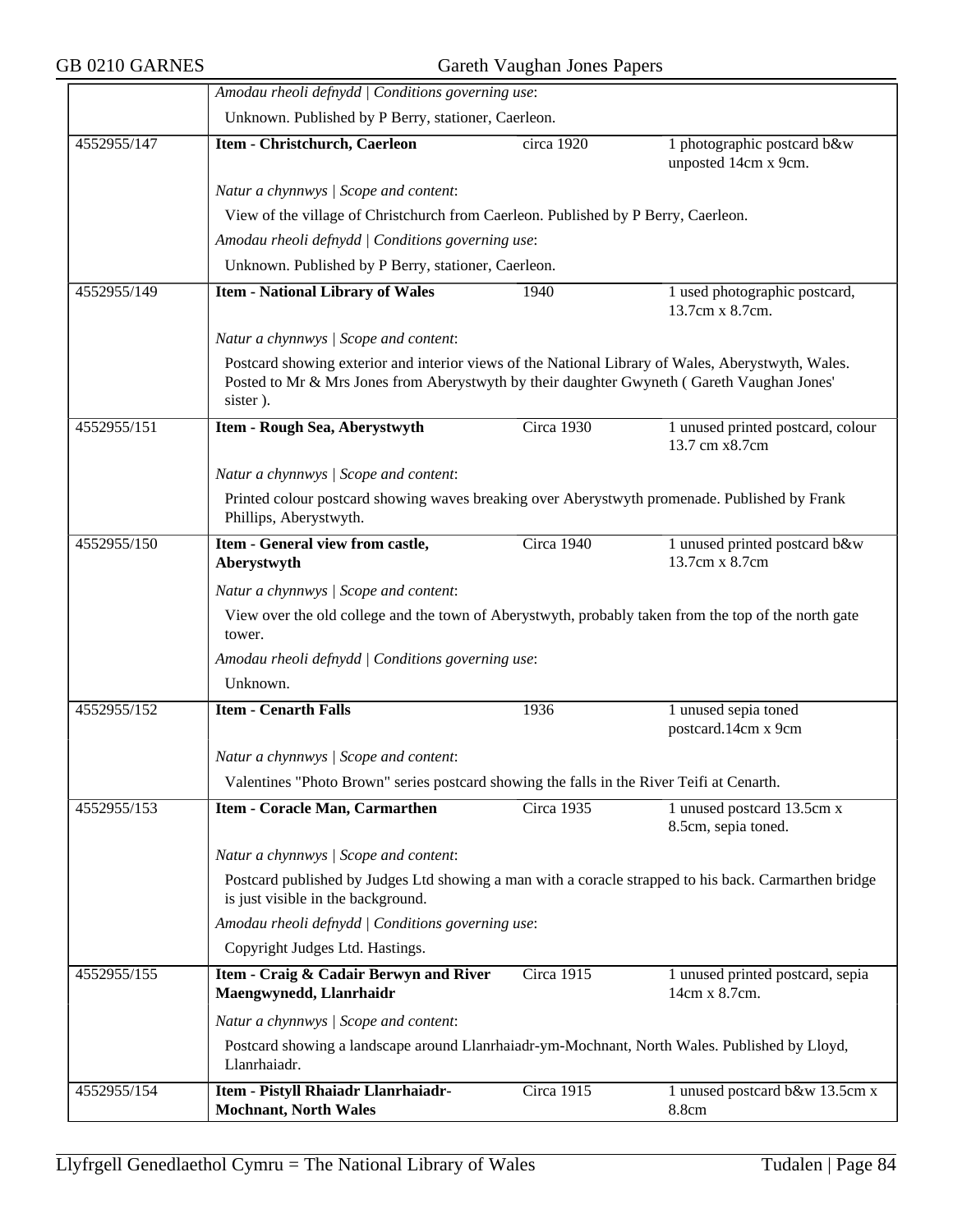|             | Natur a chynnwys / Scope and content:                                                                                                                                                                                                                   |                                                   |                                                   |  |  |  |
|-------------|---------------------------------------------------------------------------------------------------------------------------------------------------------------------------------------------------------------------------------------------------------|---------------------------------------------------|---------------------------------------------------|--|--|--|
|             | View of the famous waterfall at Llanrhaeadr -ym-Mochnant. Published by Lloyds, Llanrhaeadr.                                                                                                                                                             |                                                   |                                                   |  |  |  |
| 4552955/156 | Item - Old Market Hall, Llanrhaiadr -<br><b>Mochnant</b>                                                                                                                                                                                                | <b>Circa 1915</b>                                 | 1 unused printed postcard, b&w<br>14cm x 9cm.     |  |  |  |
|             | Natur a chynnwys / Scope and content:                                                                                                                                                                                                                   |                                                   |                                                   |  |  |  |
|             | Photograph of the old market hall, Llanrhaeadr -ym- Mochnant sometime before it's demolition in 1901.<br>Published by Lloyds, Llanrhaeadr.                                                                                                              |                                                   |                                                   |  |  |  |
| 4552955/157 | Item - Llanrhaiadr-yn-Mochnant Church                                                                                                                                                                                                                   | circa1915                                         | 1 printed postcard, b&w 14cm x<br>9cm             |  |  |  |
|             | Natur a chynnwys / Scope and content:                                                                                                                                                                                                                   |                                                   |                                                   |  |  |  |
|             | Image of the parish church at Llanrhaeadr-ym-Mochnant, from a photograph by E.C. Burns. Unposted,<br>but addressed to Miss Gwyneth Jones in Barry, and signed from "Auntie Annie". Published by Park,<br>Newtown.                                       |                                                   |                                                   |  |  |  |
| 4552955/159 | <b>Item - Trinity College Cambridge</b>                                                                                                                                                                                                                 | circa 1908                                        | 1 unused printed postcard,<br>sepia13.7cm x 8.7cm |  |  |  |
|             | Natur a chynnwys / Scope and content:                                                                                                                                                                                                                   |                                                   |                                                   |  |  |  |
|             | Postcard showing New court, Trinity College, Cambridge. Published by Francis Frith (no.60815).                                                                                                                                                          |                                                   |                                                   |  |  |  |
|             |                                                                                                                                                                                                                                                         | Amodau rheoli defnydd   Conditions governing use: |                                                   |  |  |  |
|             | Copyright Francis Frith.                                                                                                                                                                                                                                |                                                   |                                                   |  |  |  |
| 4552955/158 | <b>Item - Trinity College Cambridge</b>                                                                                                                                                                                                                 | circa 1908                                        | 1 unused printed postcard,<br>sepia13.7cm x 8.7cm |  |  |  |
|             | Natur a chynnwys / Scope and content:                                                                                                                                                                                                                   |                                                   |                                                   |  |  |  |
|             | Postcard showing New court, Trinity College, Cambridge. Published by Francis Frith (no.60815).<br>Duplicate of 4552955/159, slightly lighter toned.                                                                                                     |                                                   |                                                   |  |  |  |
|             | Amodau rheoli defnydd   Conditions governing use:                                                                                                                                                                                                       |                                                   |                                                   |  |  |  |
|             | Copyright Francis Frith.                                                                                                                                                                                                                                |                                                   |                                                   |  |  |  |
| 4552955/160 | Item - Cambridge, St.John's College,                                                                                                                                                                                                                    | circa 1913                                        | 1 unused printed postcard 13.7cm<br>x 8.7cm.      |  |  |  |
|             | Natur a chynnwys / Scope and content:                                                                                                                                                                                                                   |                                                   |                                                   |  |  |  |
|             | View of St.John College Cambridge from the river Cam.                                                                                                                                                                                                   |                                                   |                                                   |  |  |  |
|             | Amodau rheoli defnydd   Conditions governing use:                                                                                                                                                                                                       |                                                   |                                                   |  |  |  |
|             | Copyright Francis Frith.                                                                                                                                                                                                                                |                                                   |                                                   |  |  |  |
| 4552955/161 | <b>Item - Trinity Bridge</b>                                                                                                                                                                                                                            | circa 1941                                        | 1 used printed postcard, colour<br>15cm x 10.5cm. |  |  |  |
|             | Natur a chynnwys / Scope and content:                                                                                                                                                                                                                   |                                                   |                                                   |  |  |  |
|             | Colour, printed view of Trinity Bridge over the river Cam after a painting by Hubert Williams. Published<br>by The Medici Society. The card is addressed to Mr.& Mrs Edgar Jones, Barry and signed from Fay<br>Hababbut. Posted 15th March or May 1941. |                                                   |                                                   |  |  |  |
|             | Amodau rheoli defnydd   Conditions governing use:                                                                                                                                                                                                       |                                                   |                                                   |  |  |  |
|             | Copyright The Medici Society Ltd.                                                                                                                                                                                                                       |                                                   |                                                   |  |  |  |
| 4552955/163 | <b>Item - Trinity College Great Court</b>                                                                                                                                                                                                               | circa 1953                                        | Used colour photographic<br>postcard, 14cm x 9cm. |  |  |  |
|             | Natur a chynnwys / Scope and content:                                                                                                                                                                                                                   |                                                   |                                                   |  |  |  |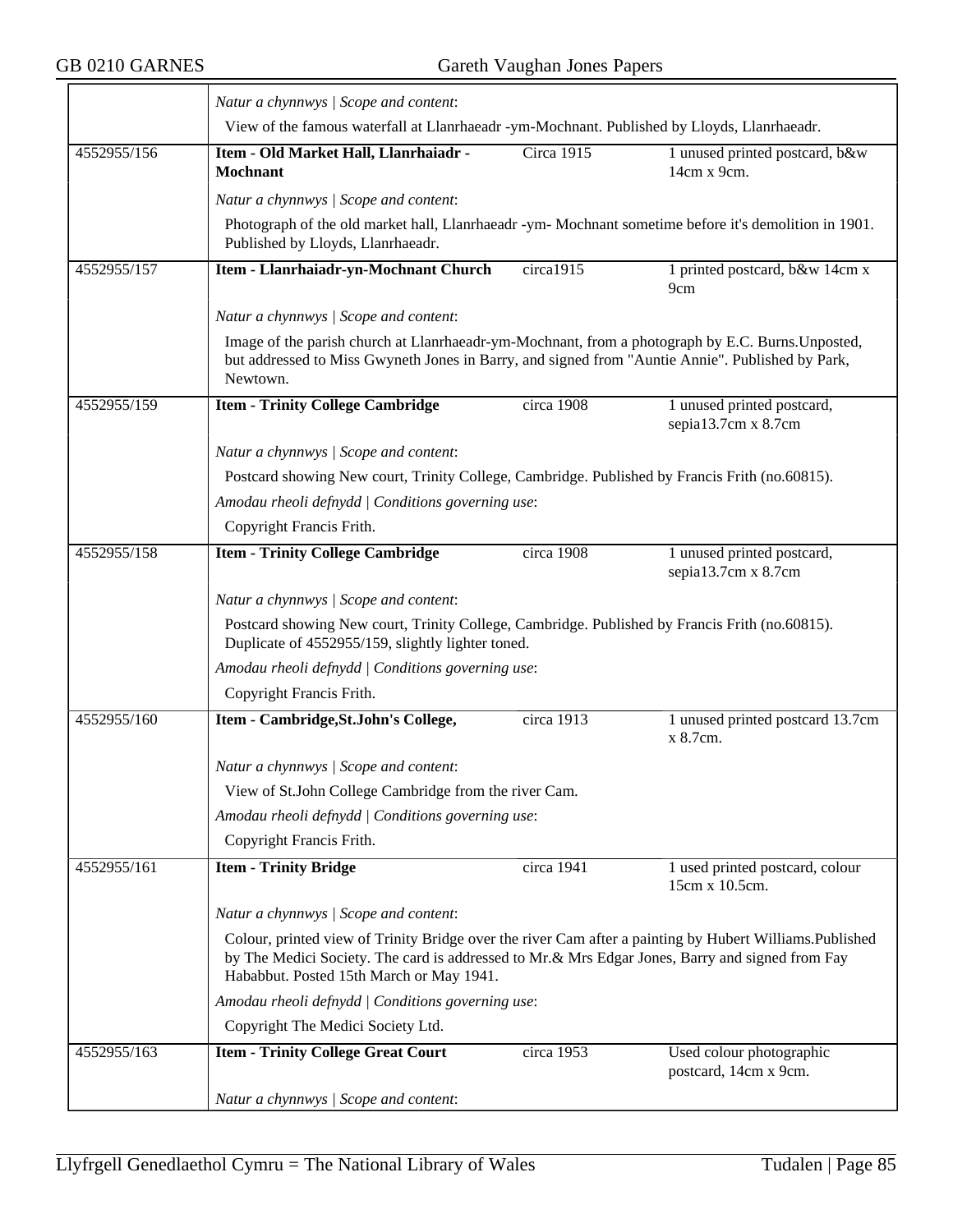|             | "Cotman-Color" postcard showing The Great Court, Trinity College, Cambridge. Posted 29th June 1953<br>to Mrs Edgar Jones & Mrs Stanley Lewis, Barry, signed "G" (possibly Gwyneth).<br>Amodau rheoli defnydd   Conditions governing use: |            |                                                      |  |  |
|-------------|------------------------------------------------------------------------------------------------------------------------------------------------------------------------------------------------------------------------------------------|------------|------------------------------------------------------|--|--|
|             |                                                                                                                                                                                                                                          |            |                                                      |  |  |
|             | Copyright Jarrold & Sons Ltd, Norwich.                                                                                                                                                                                                   |            |                                                      |  |  |
| 4552955/162 | <b>Item - Coats of Arms of Cambridge</b><br>colleges                                                                                                                                                                                     | circa 1920 | 1 Unused printed postcard,<br>colour.14cm x 8.7cm    |  |  |
|             | Natur a chynnwys / Scope and content:                                                                                                                                                                                                    |            |                                                      |  |  |
|             | Colour printed postcard depicting all the coats of arms of the colleges at Cambridge university. Published<br>by Valentine.                                                                                                              |            |                                                      |  |  |
| 4552955164  | <b>Item - St. Albans Abbey</b>                                                                                                                                                                                                           | Circa 1930 | 1 unused photographic postcard<br>b&w 14cm x 8.7cm.  |  |  |
|             | Natur a chynnwys / Scope and content:                                                                                                                                                                                                    |            |                                                      |  |  |
|             | B&W photographic view of the abbey at St.Albans. published by Lillywhite Ltd.                                                                                                                                                            |            |                                                      |  |  |
| 4552955/165 | <b>Item - Haworth</b>                                                                                                                                                                                                                    | Circa 1923 | 1 unused photographic postcard<br>b&w,13.7cm x 8.7cm |  |  |
|             | Natur a chynnwys / Scope and content:                                                                                                                                                                                                    |            |                                                      |  |  |
|             | Fading photographic postcard with multiple images of people and places connected with Haworth,<br>Yorkshire. published by Albert Edward Hall, Steyning, Sussex.                                                                          |            |                                                      |  |  |
| 4552955/167 | Item - SS Deutschland iv                                                                                                                                                                                                                 | circa 1930 | 1 photo-mechanical print, b&w<br>15cm x 10.4cm       |  |  |
|             | Natur a chynnwys / Scope and content:                                                                                                                                                                                                    |            |                                                      |  |  |
|             | Print, probably separated from postcard backing, depicting Hamburg America Line ship, SS Deutschland<br>4, launched 1923, sunk by Allied air attack 1945.                                                                                |            |                                                      |  |  |
|             | Amodau rheoli defnydd   Conditions governing use:                                                                                                                                                                                        |            |                                                      |  |  |
|             | Unknown.                                                                                                                                                                                                                                 |            |                                                      |  |  |
| 4552955/166 | Item - Windsor End, Beaconsfield                                                                                                                                                                                                         | circa 1955 | 1 used photographic postcard,<br>B&W 14cm x 9cm      |  |  |
|             | Natur a chynnwys / Scope and content:                                                                                                                                                                                                    |            |                                                      |  |  |
|             | View of Windsor End, Beaconsfield, Buckinghamshire, published by Francis Frith. Posted from<br>Amersham, 22 Aug 1970. Addressed to Miss G V Vaughan Jones, Barry.                                                                        |            |                                                      |  |  |
|             | Amodau rheoli defnydd   Conditions governing use:                                                                                                                                                                                        |            |                                                      |  |  |
|             | Copyright Francis Frith.                                                                                                                                                                                                                 |            |                                                      |  |  |
| 4552955/168 | <b>Item - German Charabanc</b>                                                                                                                                                                                                           | circa 1920 | 1 postcard b&w 13.7cm x 8.7cm                        |  |  |
|             | Natur a chynnwys / Scope and content:                                                                                                                                                                                                    |            |                                                      |  |  |
|             | A charabanc full of tourists parked outside a large municipal building.                                                                                                                                                                  |            |                                                      |  |  |
| 4552955/169 | <b>Item - Girls Hockey Team</b>                                                                                                                                                                                                          | 1922       | 1 unused postcard, sepia, 13.7cm<br>x 8.7cm.         |  |  |
|             | Natur a chynnwys / Scope and content:                                                                                                                                                                                                    |            |                                                      |  |  |
|             | image of the University College of North Wales Ladies Hockey team. Published by H.H. Davies, pier<br>street, Aberystwyth.                                                                                                                |            |                                                      |  |  |
| 4552955/171 | Item - Market, Sarajevo                                                                                                                                                                                                                  | Circa 1915 | 1 used photographic postcard.<br>sepia, 14cm x 9cm.  |  |  |
|             | Natur a chynnwys / Scope and content:                                                                                                                                                                                                    |            |                                                      |  |  |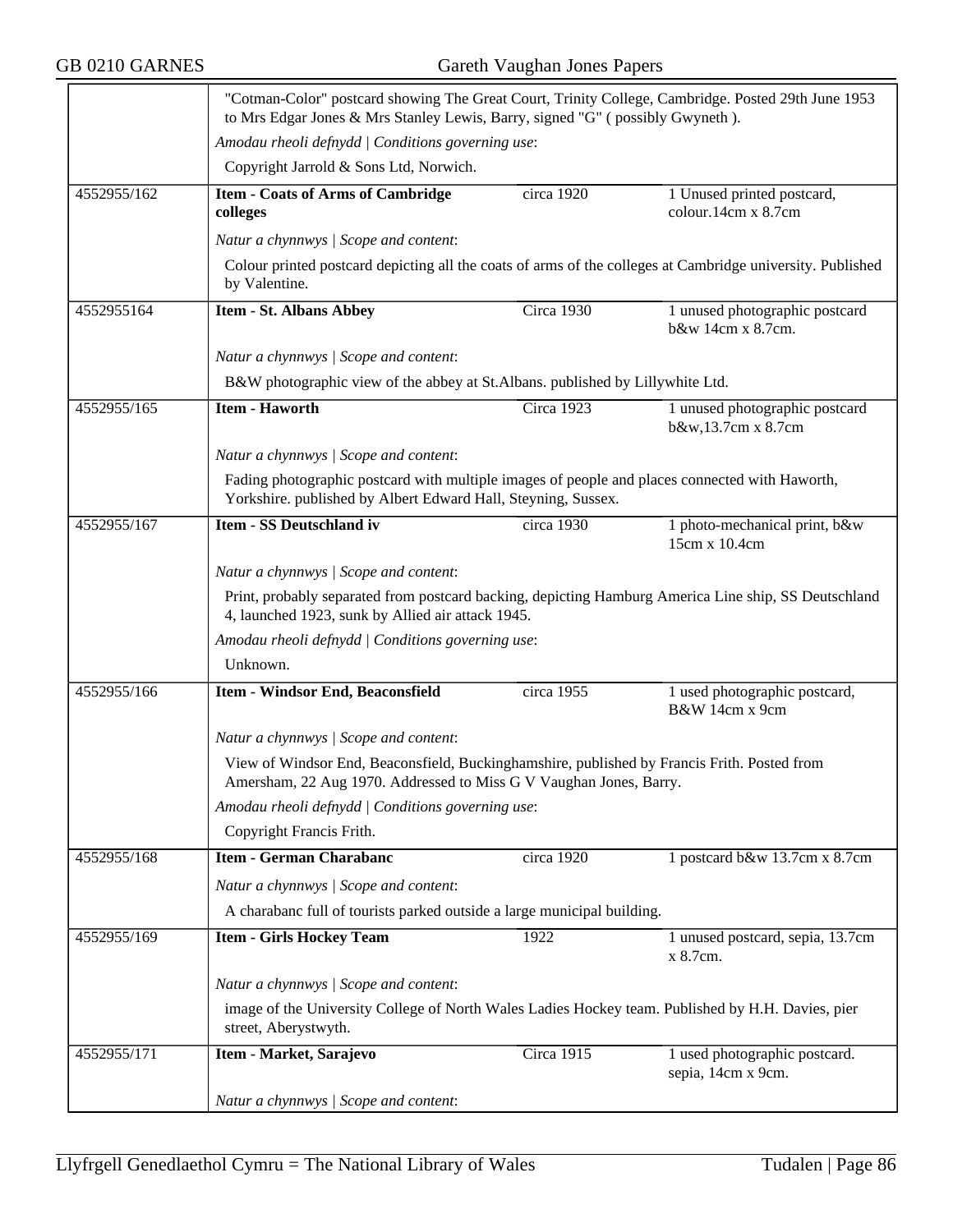$\equiv$ 

|             | A view of locals at a market in the Turkish area of Sarajevo. Addressed to Major E.Jones, Barry and<br>signed "[?] Graham ".          |                                                                 |                                                      |  |  |  |
|-------------|---------------------------------------------------------------------------------------------------------------------------------------|-----------------------------------------------------------------|------------------------------------------------------|--|--|--|
| 4552955/170 | <b>Item - Moscow</b>                                                                                                                  | 1929                                                            | 1 unused printed postcard sepia,<br>14.7cm x 10.5cm. |  |  |  |
|             | Natur a chynnwys / Scope and content:                                                                                                 |                                                                 |                                                      |  |  |  |
|             | View of the Borodinsky Bridge and Kremlin in Moscow.                                                                                  |                                                                 |                                                      |  |  |  |
|             | Amodau rheoli defnydd   Conditions governing use:                                                                                     |                                                                 |                                                      |  |  |  |
|             | Unknown.                                                                                                                              |                                                                 |                                                      |  |  |  |
| 4552955/172 | <b>Item - Japanese Garden</b>                                                                                                         | circa 1934                                                      | 1 unused printed postcard, colour,<br>14cm x 9cm.    |  |  |  |
|             | Natur a chynnwys / Scope and content:                                                                                                 |                                                                 |                                                      |  |  |  |
|             | Gardens at Samboin Temple, Kyoto, from a photograph by Toyo Okamoto. Published by Japanese<br>Government Railways, Tokyo.             |                                                                 |                                                      |  |  |  |
|             | Amodau rheoli defnydd   Conditions governing use:                                                                                     |                                                                 |                                                      |  |  |  |
|             | Unknown. Published by Japanese Government Railways, Tokyo.                                                                            |                                                                 |                                                      |  |  |  |
| 4552955/173 | <b>Item - The Golden Altar</b>                                                                                                        | circa 1965                                                      | 1 unused printed postcard, colour,<br>14cm x 8.7cm.  |  |  |  |
|             | Natur a chynnwys / Scope and content:                                                                                                 |                                                                 |                                                      |  |  |  |
|             | The Golden Altar, Church of San Jose, Panama City. Published by Mike Roberts Colour<br>Production, California.                        |                                                                 |                                                      |  |  |  |
|             | Amodau rheoli defnydd   Conditions governing use:                                                                                     |                                                                 |                                                      |  |  |  |
|             |                                                                                                                                       | Copyright Mike Roberts Color Reproduction, Berkley, California. |                                                      |  |  |  |
| 4552955/175 | <b>Item - Plessberg</b>                                                                                                               | 1926                                                            | 1 unused photographic postcard<br>b&w 14cm x 8.8cm.  |  |  |  |
|             | Natur a chynnwys / Scope and content:                                                                                                 |                                                                 |                                                      |  |  |  |
|             | A silhouetted view of the summit of Plessberg (1027m), Czech Republic.                                                                |                                                                 |                                                      |  |  |  |
| 4552955/176 | <b>Item - Plessberg</b>                                                                                                               | 1926                                                            | 1 unused prinded postcard b&w,<br>13.7cm x 9cm.      |  |  |  |
| 4552955/174 | <b>Item - SS Stuttgart</b>                                                                                                            | Circa 1930                                                      | 1 unused colour printed postcard,<br>13.7cm x 8.5cm. |  |  |  |
|             | Natur a chynnwys / Scope and content:                                                                                                 |                                                                 |                                                      |  |  |  |
|             | Reproduction of painting of SS Stuttgart part of Norddeutscher Lloyd Line of Bremmen, Germany.<br>Published by Ocean Comfort Company. |                                                                 |                                                      |  |  |  |
|             | Amodau rheoli defnydd   Conditions governing use:                                                                                     |                                                                 |                                                      |  |  |  |
|             | Unknown.                                                                                                                              |                                                                 |                                                      |  |  |  |
| 4552955/177 | Item - Die Wilde Jagd im Bolenzthale                                                                                                  | circa 1925                                                      | 1 unused printed postcard, 13,7<br>cm x 8.7cm cm.    |  |  |  |
|             | Natur a chynnwys / Scope and content:                                                                                                 |                                                                 |                                                      |  |  |  |
|             | Engraved illustration in b&w with a poem, "Die wilde Jagd im Bolenzthale". Published by Karl Liebner,<br>Konigstein.                  |                                                                 |                                                      |  |  |  |
|             | Amodau rheoli defnydd   Conditions governing use:                                                                                     |                                                                 |                                                      |  |  |  |
|             | Published by Karl Liebner, Konigstein.                                                                                                |                                                                 |                                                      |  |  |  |
| 4552955/179 | <b>Item - Traditional dress of Alsace.</b>                                                                                            | circa 1910                                                      | 1 unused postcard, sepia, 13.7cm<br>x 9cm.           |  |  |  |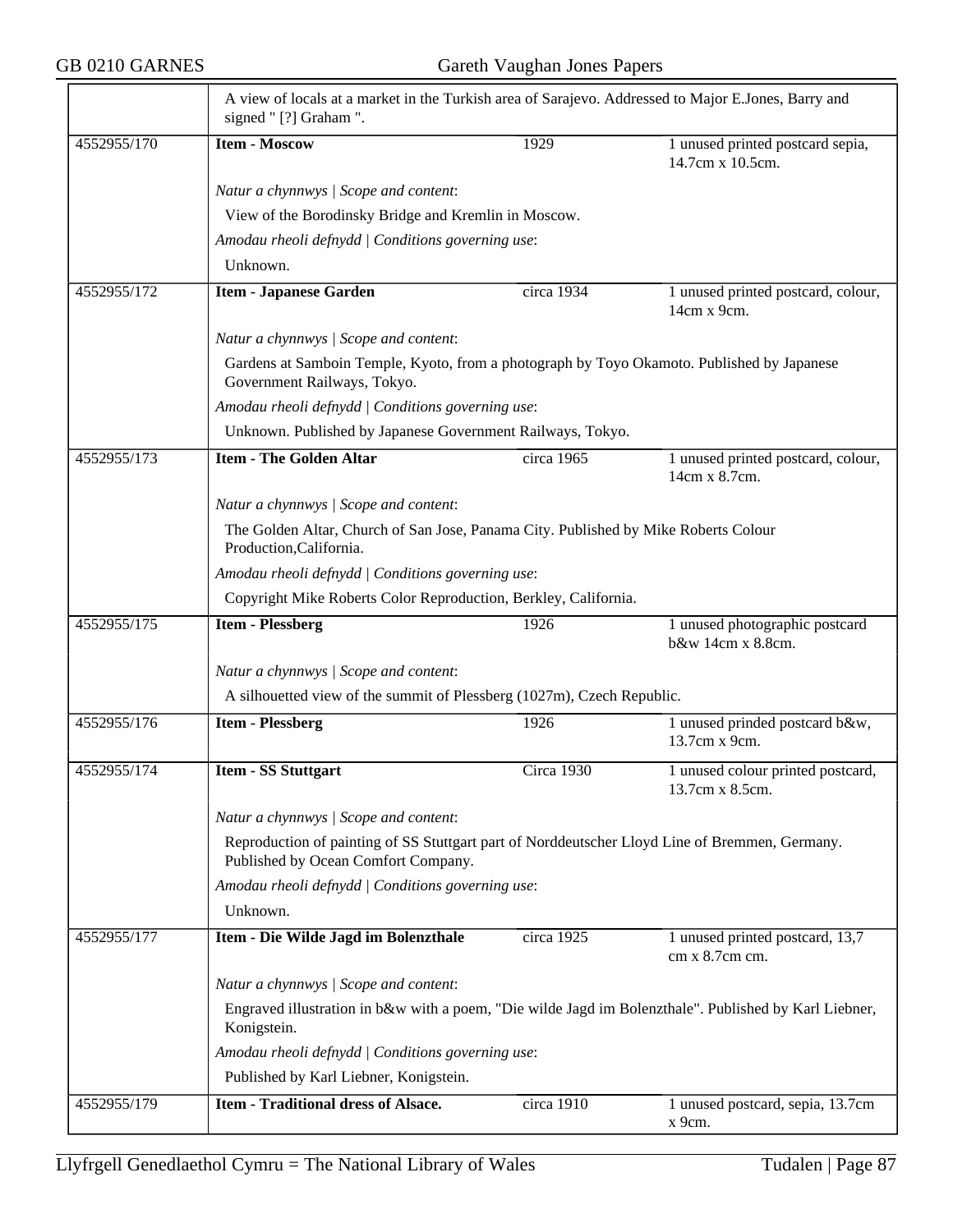|             | Natur a chynnwys / Scope and content:                                                                                                                                                                                                         |                                                   |                                                                                                       |  |  |  |
|-------------|-----------------------------------------------------------------------------------------------------------------------------------------------------------------------------------------------------------------------------------------------|---------------------------------------------------|-------------------------------------------------------------------------------------------------------|--|--|--|
|             | Postcard consisting of three small images showing the front, back and side view of a woman in the<br>traditional costume of Alsace.                                                                                                           |                                                   |                                                                                                       |  |  |  |
|             | Amodau rheoli defnydd   Conditions governing use:                                                                                                                                                                                             |                                                   |                                                                                                       |  |  |  |
|             | Unknown.                                                                                                                                                                                                                                      |                                                   |                                                                                                       |  |  |  |
| 4552955/180 | <b>Item - Mont Blanc</b>                                                                                                                                                                                                                      | circa 1920                                        | 1 used printed postcard b&w, 14.2<br>cm x 9 cm.                                                       |  |  |  |
|             | Natur a chynnwys / Scope and content:                                                                                                                                                                                                         |                                                   |                                                                                                       |  |  |  |
|             | A view of Mont Blanc and the village of Chamonix. Posted some time in 1920 to Mrs. Edgar Jones,<br>Barry, signed from Gwyneth. She mentions how pleased she is that Gareth has just joined her.                                               |                                                   |                                                                                                       |  |  |  |
|             | Amodau rheoli defnydd   Conditions governing use:                                                                                                                                                                                             |                                                   |                                                                                                       |  |  |  |
|             | Unknown.                                                                                                                                                                                                                                      |                                                   |                                                                                                       |  |  |  |
| 4552955/178 | <b>Item - Bridge at Kehl</b>                                                                                                                                                                                                                  | circa 1910                                        | 1 used printed postcard b&w,<br>13.7cm x 8.7cm.                                                       |  |  |  |
|             | Natur a chynnwys / Scope and content:                                                                                                                                                                                                         |                                                   |                                                                                                       |  |  |  |
|             | to Miss Winnie Jones, Barry, written by Gareth Jones, from Kehl, in December 1929.                                                                                                                                                            |                                                   | Image of part of the Rheinbrucke bridge at Kehl, Strasbourg. Destroyed in second world war. Addressed |  |  |  |
| 4552955/181 | <b>Item - War Monument</b>                                                                                                                                                                                                                    | circa 1920                                        | 1 unused printed postcard, b&w,<br>14cm x 8.7cm.                                                      |  |  |  |
|             | Natur a chynnwys / Scope and content:                                                                                                                                                                                                         |                                                   |                                                                                                       |  |  |  |
|             | World War One monument near Rethondes in northern France. Also shown is René Compain war hero<br>and "Guardian of The Monument".                                                                                                              |                                                   |                                                                                                       |  |  |  |
|             |                                                                                                                                                                                                                                               | Amodau rheoli defnydd   Conditions governing use: |                                                                                                       |  |  |  |
|             | Unknown                                                                                                                                                                                                                                       |                                                   |                                                                                                       |  |  |  |
| 4552955/183 | <b>Item - Limosin Wedding</b>                                                                                                                                                                                                                 | <b>Circa 1915</b>                                 | 1 unused postcard, b&w 13cm<br>x8.7cm.                                                                |  |  |  |
|             | Natur a chynnwys / Scope and content:                                                                                                                                                                                                         |                                                   |                                                                                                       |  |  |  |
|             | Wedding procession in the Limosin area of southwest central France.                                                                                                                                                                           |                                                   |                                                                                                       |  |  |  |
| 4552955/182 | <b>Item - Coal Sorting Girl</b>                                                                                                                                                                                                               | <b>Circa 1915</b>                                 | 1 unused printed postcard, b&w,<br>13.7cm x 9cm.                                                      |  |  |  |
|             | Natur a chynnwys / Scope and content:                                                                                                                                                                                                         |                                                   |                                                                                                       |  |  |  |
|             | French postcard showing a woman coal sorter in working clothes outside a mine                                                                                                                                                                 |                                                   |                                                                                                       |  |  |  |
| 4552955/184 | <b>Item - Ivory Statuette</b>                                                                                                                                                                                                                 | circa 1920                                        | 1 used printed postcard, b&w,<br>13.7 cm x 9 cm.                                                      |  |  |  |
|             | Natur a chynnwys / Scope and content:                                                                                                                                                                                                         |                                                   |                                                                                                       |  |  |  |
|             | Postcard showing an ivory spear thrower found at the Madeleine caves in Dordogne, France. Adressed to<br>Major Edgar Jones, Barry from Gareth Vaughan Jones. Some cyrillic characters in amoung the English<br>handwriting. Partial postmark. |                                                   |                                                                                                       |  |  |  |
| 4552955/185 | <b>Item - Roman Centurion</b>                                                                                                                                                                                                                 | circa 1920                                        | 1 unused printed postcard, b&w<br>13.7 cm x 8.7 cm.                                                   |  |  |  |
|             | Natur a chynnwys / Scope and content:                                                                                                                                                                                                         |                                                   |                                                                                                       |  |  |  |
|             | Engraving of a Roman Centurion with text in French.                                                                                                                                                                                           |                                                   |                                                                                                       |  |  |  |
| 4552955/187 | Item - St.Germaine-en-Laye                                                                                                                                                                                                                    | circa1915                                         | 1 unsent printed postcard, b&w.<br>13.7cm x 9 cm.                                                     |  |  |  |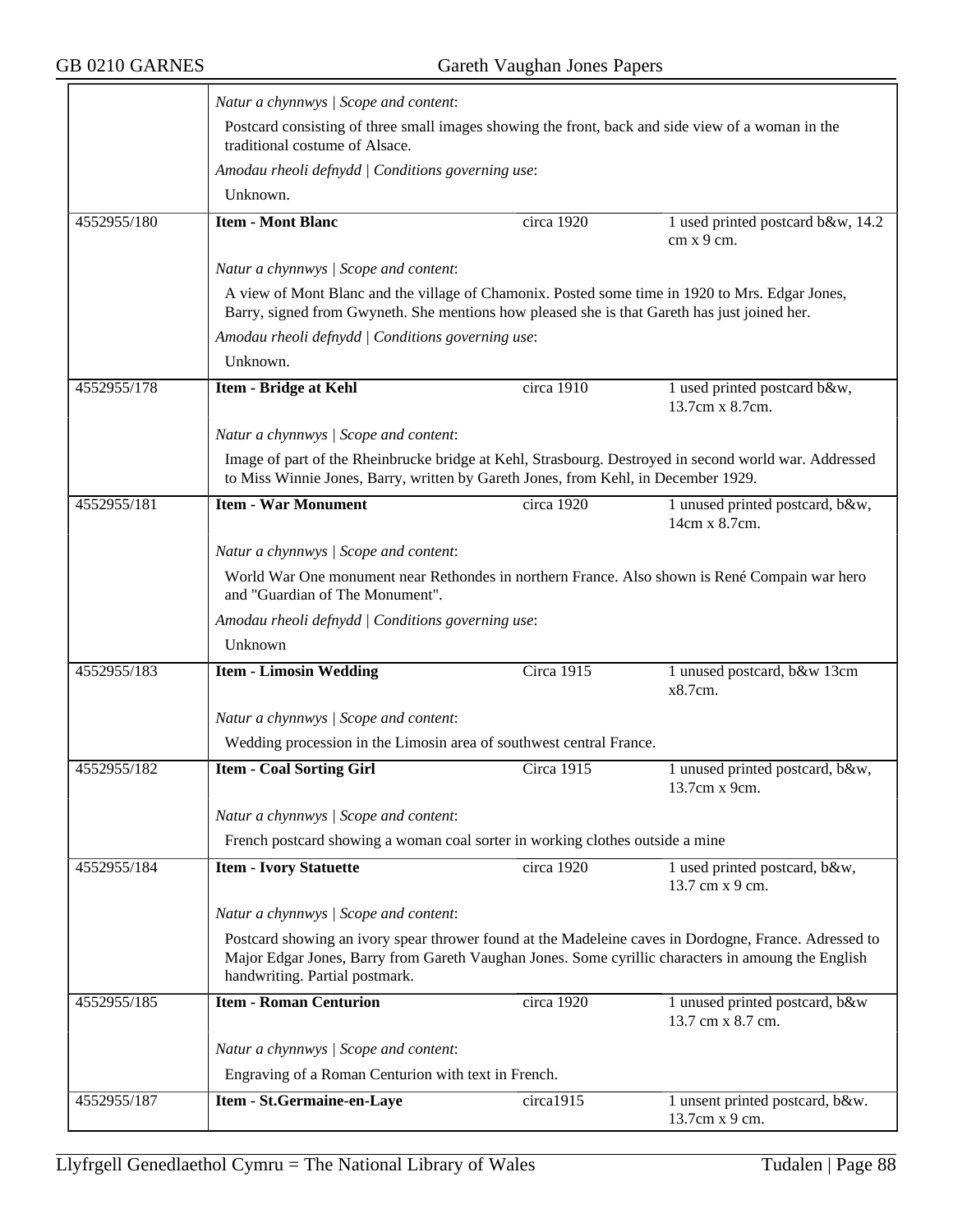|             | Natur a chynnwys / Scope and content:                                                                                                                                                                                                                                                |                                                                                                                                                                                                                   |                                                                             |  |  |  |
|-------------|--------------------------------------------------------------------------------------------------------------------------------------------------------------------------------------------------------------------------------------------------------------------------------------|-------------------------------------------------------------------------------------------------------------------------------------------------------------------------------------------------------------------|-----------------------------------------------------------------------------|--|--|--|
|             | The castle at St.Germain-en-Laye, France. The card is addressed to a Mrs. Price in Pennorth,<br>Breconshire. It is un-posted and unsigned. See Notes.                                                                                                                                |                                                                                                                                                                                                                   |                                                                             |  |  |  |
|             | Nodyn   Note [generalNote]:                                                                                                                                                                                                                                                          |                                                                                                                                                                                                                   |                                                                             |  |  |  |
|             | This unsigned card has a brief message in Welsh and mentions "Y mae yr Austrians yn y dre yn nawr<br>yn aros i paratoi heddwch." The Austrians are in the town now waiting to prepare (for) peace. This refers<br>to the Treaty of St.Germain-en-Laye signed on 10th September 1919. |                                                                                                                                                                                                                   |                                                                             |  |  |  |
| 4552955/188 | <b>Item - Schwartzwaldhotel Waldlust</b>                                                                                                                                                                                                                                             | circa 1920                                                                                                                                                                                                        | 1 print, probably separated from<br>postcard backing, b&w, 14cm x<br>8.9cm. |  |  |  |
|             | Natur a chynnwys / Scope and content:                                                                                                                                                                                                                                                |                                                                                                                                                                                                                   |                                                                             |  |  |  |
|             | Image of Hotel Waldlust near Freudenstadt in the Black Forest, Gemany.                                                                                                                                                                                                               |                                                                                                                                                                                                                   |                                                                             |  |  |  |
| 4552955/186 | <b>Item - Kammerzell House</b>                                                                                                                                                                                                                                                       | circa 1920                                                                                                                                                                                                        | 1 unused printed postcard b&w,<br>13.8cm x 8.8cm.                           |  |  |  |
|             | Natur a chynnwys / Scope and content:                                                                                                                                                                                                                                                |                                                                                                                                                                                                                   |                                                                             |  |  |  |
|             | La Maison Kammerzell in Strasbourg .Published by Lévy.                                                                                                                                                                                                                               |                                                                                                                                                                                                                   |                                                                             |  |  |  |
|             | Amodau rheoli defnydd   Conditions governing use:                                                                                                                                                                                                                                    |                                                                                                                                                                                                                   |                                                                             |  |  |  |
|             | Unknown.                                                                                                                                                                                                                                                                             |                                                                                                                                                                                                                   |                                                                             |  |  |  |
| 4552955/191 | <b>Item - Benito Mussolini</b>                                                                                                                                                                                                                                                       | circa 1935                                                                                                                                                                                                        | 1 used photographic postcard,<br>b&w 15cm x 10.5cm.                         |  |  |  |
|             | Natur a chynnwys / Scope and content:                                                                                                                                                                                                                                                |                                                                                                                                                                                                                   |                                                                             |  |  |  |
|             |                                                                                                                                                                                                                                                                                      | Portrait of Benito Mussolini. Published by Compagnia Fotocelere, Turin. Posted from Rome in 1938,<br>addressed to Miss Siriol & Master John Lewis and is signed from "Nain".                                      |                                                                             |  |  |  |
|             | Amodau rheoli defnydd   Conditions governing use:                                                                                                                                                                                                                                    |                                                                                                                                                                                                                   |                                                                             |  |  |  |
|             | Unknown.                                                                                                                                                                                                                                                                             |                                                                                                                                                                                                                   |                                                                             |  |  |  |
| 4552955/192 | <b>Item - Winston Churchill</b>                                                                                                                                                                                                                                                      | circa 1920                                                                                                                                                                                                        | 1 unused printed postcard, b&w<br>14cm x 8.8cm.                             |  |  |  |
|             | Natur a chynnwys / Scope and content:                                                                                                                                                                                                                                                |                                                                                                                                                                                                                   |                                                                             |  |  |  |
|             | Image of Winston Churchill circa1920, published by Woolworth.                                                                                                                                                                                                                        |                                                                                                                                                                                                                   |                                                                             |  |  |  |
|             | Amodau rheoli defnydd   Conditions governing use:                                                                                                                                                                                                                                    |                                                                                                                                                                                                                   |                                                                             |  |  |  |
|             | Copyright F. W Woolworth & Co Ltd.                                                                                                                                                                                                                                                   |                                                                                                                                                                                                                   |                                                                             |  |  |  |
| 4552955/190 | <b>Item - Colonel T. E. Lawrence</b>                                                                                                                                                                                                                                                 | circa 1930                                                                                                                                                                                                        | 1 printed postcard, colour 10.5cm<br>x 15cm.                                |  |  |  |
|             | Natur a chynnwys / Scope and content:                                                                                                                                                                                                                                                |                                                                                                                                                                                                                   |                                                                             |  |  |  |
|             | Reproduction of portrait of Colonel T. E. Lawrence painted in 1919 by Augustus John.                                                                                                                                                                                                 |                                                                                                                                                                                                                   |                                                                             |  |  |  |
|             |                                                                                                                                                                                                                                                                                      | Amodau rheoli defnydd / Conditions governing use:                                                                                                                                                                 |                                                                             |  |  |  |
|             | Copyright the estate of Augustus John / Bridgeman Images.                                                                                                                                                                                                                            |                                                                                                                                                                                                                   |                                                                             |  |  |  |
| 4552955/193 | <b>Item - Winston Churchill</b>                                                                                                                                                                                                                                                      | 1941                                                                                                                                                                                                              | 1 used printed postcard, b&w<br>14cm x 8.7cm.                               |  |  |  |
|             | Natur a chynnwys / Scope and content:                                                                                                                                                                                                                                                |                                                                                                                                                                                                                   |                                                                             |  |  |  |
|             | from John.                                                                                                                                                                                                                                                                           | Copy of Cecil Beaton's portrait of Winston Churchill at his desk with the part of the text of his famous<br>"We will finish the job" speech. The card is addressed to Miss S. Lewis, Chester, Nova Scotia, signed |                                                                             |  |  |  |
|             | Amodau rheoli defnydd   Conditions governing use:                                                                                                                                                                                                                                    |                                                                                                                                                                                                                   |                                                                             |  |  |  |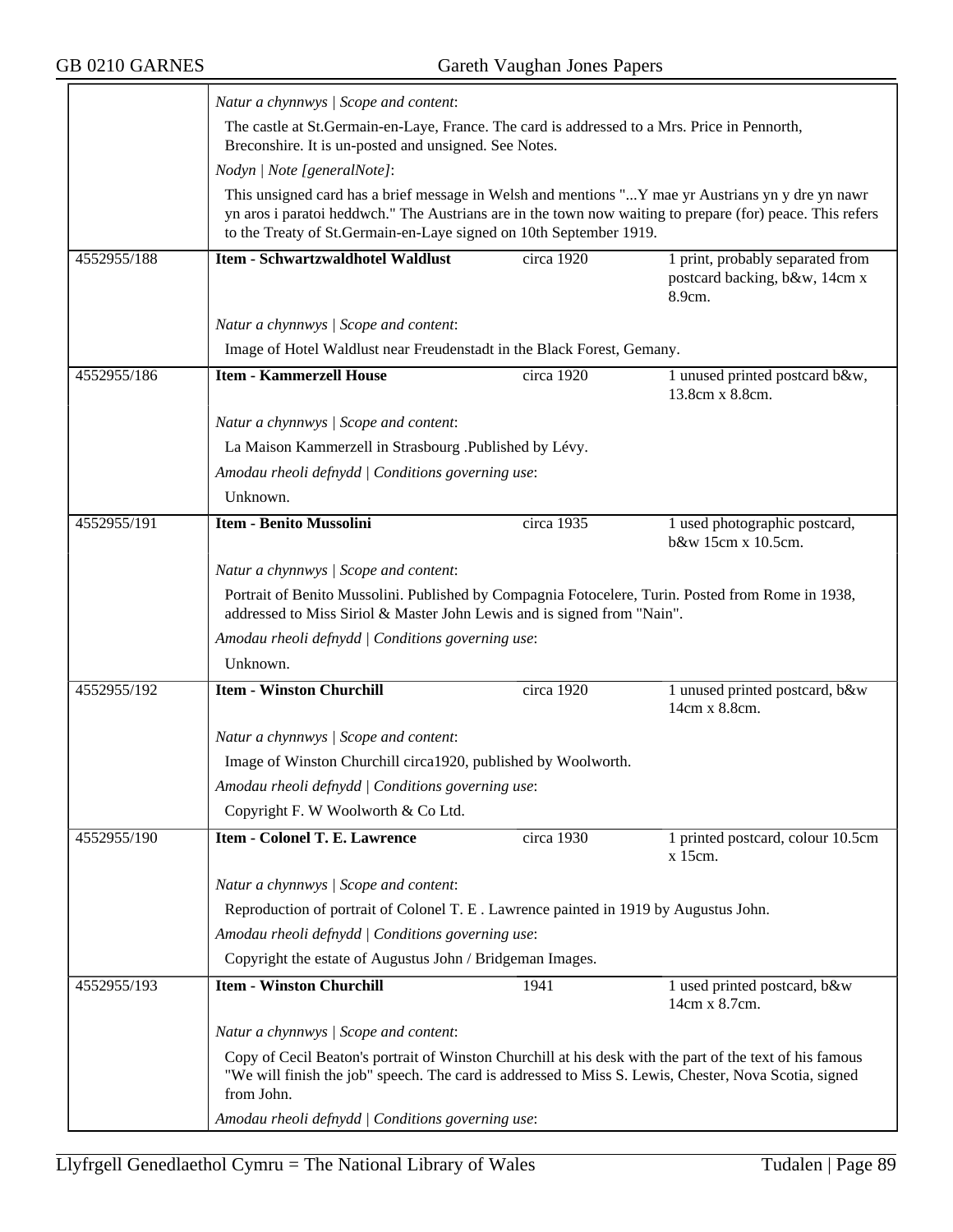$\overline{\phantom{a}}$ 

|             | Unknown.                                                                                                                                                                                                                              |            |                                                                    |  |  |
|-------------|---------------------------------------------------------------------------------------------------------------------------------------------------------------------------------------------------------------------------------------|------------|--------------------------------------------------------------------|--|--|
| 4552955/194 | <b>Item - Lloyd George amused by Megan</b>                                                                                                                                                                                            | Circa 1925 | 1 used photographic postcard,<br>sepia, 13.7cm x 8.6cm.            |  |  |
|             | Natur a chynnwys / Scope and content:                                                                                                                                                                                                 |            |                                                                    |  |  |
|             | Postcard showing David Lloyd George and his daughter Megan at a podium. Lloyd George is laughing<br>at something his daughter has said. The card is addressed to Mrs. Edgar Jones, Barry, and signed by A.<br>Jones. Postmarked 1938. |            |                                                                    |  |  |
|             | Amodau rheoli defnydd   Conditions governing use:                                                                                                                                                                                     |            |                                                                    |  |  |
|             | Copyright Photocrom co. Ltd.                                                                                                                                                                                                          |            |                                                                    |  |  |
| 4552955/331 | <b>Item - Moscow</b>                                                                                                                                                                                                                  | 1930       | Small book containing 8 printed<br>postcards, b&w 15.7cm x 10.5cm. |  |  |
|             | Natur a chynnwys / Scope and content:                                                                                                                                                                                                 |            |                                                                    |  |  |
|             | 8 postcard showing the popular sights around Moscow.                                                                                                                                                                                  |            |                                                                    |  |  |
|             | Amodau rheoli defnydd   Conditions governing use:                                                                                                                                                                                     |            |                                                                    |  |  |
|             | Unknown.                                                                                                                                                                                                                              |            |                                                                    |  |  |
| 4552955/332 | <b>Item - Anne Hathaway's Cottage</b>                                                                                                                                                                                                 | circa 1928 | Cardboard folder containing 12<br>photographs, sepia 8.7cm x6.2cm. |  |  |
|             | Natur a chynnwys / Scope and content:                                                                                                                                                                                                 |            |                                                                    |  |  |
|             | Photographs showing interior and exterior views of Anne Hathaway's cottage in Stratford-upon-Avon.                                                                                                                                    |            |                                                                    |  |  |
| 4552955/338 | <b>Item - Japanese Art</b>                                                                                                                                                                                                            | circa 1930 | 1 unused photographic postcard<br>b&w. 13cm x 8.5cm.               |  |  |
|             | Natur a chynnwys / Scope and content:                                                                                                                                                                                                 |            |                                                                    |  |  |
|             | Photographic reproductions of Japanese artwork depicting several birds on branches of a tree. Possibly<br>collected by Gareth Vaughan Jones on his visit to Japan in 1935.                                                            |            |                                                                    |  |  |
|             | Amodau rheoli defnydd   Conditions governing use:                                                                                                                                                                                     |            |                                                                    |  |  |
|             | Unknown                                                                                                                                                                                                                               |            |                                                                    |  |  |
| 4552955/336 | Item - Japanese Art                                                                                                                                                                                                                   | Circa 1930 | 1 unused photographic postcard<br>b&w, 13.5cm x 8.5cm              |  |  |
|             | Natur a chynnwys / Scope and content:                                                                                                                                                                                                 |            |                                                                    |  |  |
|             | Photographic reproduction of Japanese artwork depicting children looking at their reflections in a large<br>bowl of water. Possibly collected by Gareth Vaughan Jones on his visit to Japan in 1935.                                  |            |                                                                    |  |  |
|             | Amodau rheoli defnydd   Conditions governing use:                                                                                                                                                                                     |            |                                                                    |  |  |
|             | Unknown.                                                                                                                                                                                                                              |            |                                                                    |  |  |
| 4552955/339 | <b>Item - Japanese Art</b>                                                                                                                                                                                                            | Circa 1930 | 1 unused photographic postcard,<br>b&w 13.5cm x 8.5cm.             |  |  |
|             | Natur a chynnwys / Scope and content:                                                                                                                                                                                                 |            |                                                                    |  |  |
|             | Photographic reproduction of Japanese artwork depicting children looking at their reflections in a large<br>bowl of water. Possibly collected by Gareth Vaughan Jones on his visit to Japan in 1935.                                  |            |                                                                    |  |  |
|             | Amodau rheoli defnydd   Conditions governing use:                                                                                                                                                                                     |            |                                                                    |  |  |
|             | Unknown.                                                                                                                                                                                                                              |            |                                                                    |  |  |
| 4552955/337 | <b>Item - Japanese Art</b>                                                                                                                                                                                                            | circa 1930 | 1 unused photographic postcard<br>13.5cm x 8.5cm.                  |  |  |
|             | Natur a chynnwys / Scope and content:                                                                                                                                                                                                 |            |                                                                    |  |  |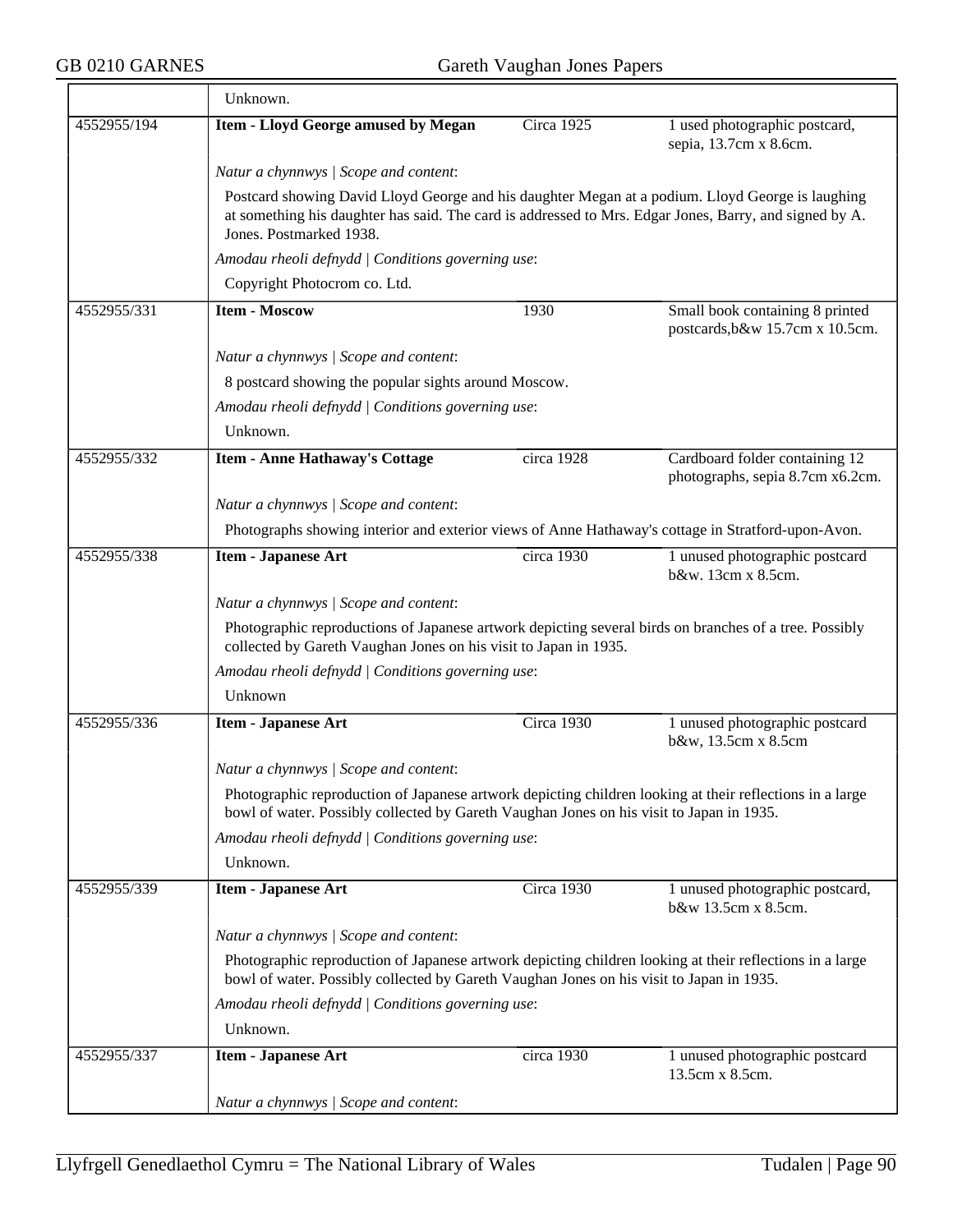|             | Photographic reproduction of Japanese artwork depicting Lotus flowers and a dragonfly. Possibly<br>collected by Gareth Vaughan Jones on his visit to Japan in 1935.                                               |            |                                                              |  |  |
|-------------|-------------------------------------------------------------------------------------------------------------------------------------------------------------------------------------------------------------------|------------|--------------------------------------------------------------|--|--|
|             | Amodau rheoli defnydd   Conditions governing use:                                                                                                                                                                 |            |                                                              |  |  |
|             | Unknown.                                                                                                                                                                                                          |            |                                                              |  |  |
| 9552955/337 | <b>Item - Japanese Art</b>                                                                                                                                                                                        | circa 1930 | 1 unused photographic postcard.<br>b&w. 13.5cm x 8.5cm.      |  |  |
|             | Natur a chynnwys / Scope and content:                                                                                                                                                                             |            |                                                              |  |  |
|             | Photographic reproduction of Japanese artwork depicting Lotus flowers and a dragonfly. Possibly<br>collected by Gareth Vaughan Jones on his visit to Japan in 1935.                                               |            |                                                              |  |  |
|             | Amodau rheoli defnydd   Conditions governing use:                                                                                                                                                                 |            |                                                              |  |  |
|             | Unknown                                                                                                                                                                                                           |            |                                                              |  |  |
| 4552955/342 | <b>Item - Japanese Art</b>                                                                                                                                                                                        | circa 1930 | 1 unused photographic postcard,<br>b&w, 13.5cm x 8.5cm.      |  |  |
|             | Natur a chynnwys / Scope and content:                                                                                                                                                                             |            |                                                              |  |  |
|             | Photographic reproduction of Japanese artwork depicting flowers (Lillies) and Butterflies. Possibly<br>collected by Gareth Vaughan Jones on his visit to Japan in 1935.                                           |            |                                                              |  |  |
|             | Amodau rheoli defnydd   Conditions governing use:                                                                                                                                                                 |            |                                                              |  |  |
|             | Unknown                                                                                                                                                                                                           |            |                                                              |  |  |
| 4552955/343 | Item - Japanese Art                                                                                                                                                                                               | circa 1930 | 1 photographic postcard, b&w,<br>13.5cm x 8.5cm.             |  |  |
|             | Natur a chynnwys / Scope and content:                                                                                                                                                                             |            |                                                              |  |  |
|             | Photographic reproduction of Japanese artwork depicting two rabbits in part of an ornamental garden.<br>Possibly collected by Gareth Vaughan Jones on his visit to Japan in 1935.                                 |            |                                                              |  |  |
|             | Amodau rheoli defnydd / Conditions governing use:                                                                                                                                                                 |            |                                                              |  |  |
|             | Unknown                                                                                                                                                                                                           |            |                                                              |  |  |
| 4552955/340 | <b>Item - Japanese Art</b>                                                                                                                                                                                        | Circa 1930 | 1 unused photographic postcard,<br>b&w, 13.5cm x 8.5cm.      |  |  |
|             | Natur a chynnwys / Scope and content:                                                                                                                                                                             |            |                                                              |  |  |
|             | Photographic reproduction of Japanese artwork depicting birds (probably the Brown Eared Bulbul)<br>among branches of cherry blossom. Possibly collected by Gareth Vaughan Jones on his visit to Japan in<br>1935. |            |                                                              |  |  |
|             | Amodau rheoli defnydd   Conditions governing use:                                                                                                                                                                 |            |                                                              |  |  |
|             | Unknown.                                                                                                                                                                                                          |            |                                                              |  |  |
| 4552955/341 | <b>Item - Japanese Art</b>                                                                                                                                                                                        | circa 1930 | 1 unused photographic postcard,<br>b&w, 13.5cm x 8.5cm.      |  |  |
|             | Natur a chynnwys / Scope and content:                                                                                                                                                                             |            |                                                              |  |  |
|             | Photographic reproduction of Japanese artwork depicting birds (Japanese Waxwing)) among branches of<br>cherry blossom. Possibly collected by Gareth Vaughan Jones on his visit to Japan in 1935.                  |            |                                                              |  |  |
| 4552955/333 | <b>Item - Views of Bayeux</b>                                                                                                                                                                                     | circa 1910 | Book of detatchable printed<br>postcards, b&w, 15cm x 8.7cm. |  |  |
|             | Natur a chynnwys / Scope and content:                                                                                                                                                                             |            |                                                              |  |  |
|             | Book of detachable souvenir postcards depicting views of the cathedral and town of Bayeux, France.<br>Originally containing 20 cards, three have been removed.                                                    |            |                                                              |  |  |
|             | Amodau rheoli defnydd   Conditions governing use:                                                                                                                                                                 |            |                                                              |  |  |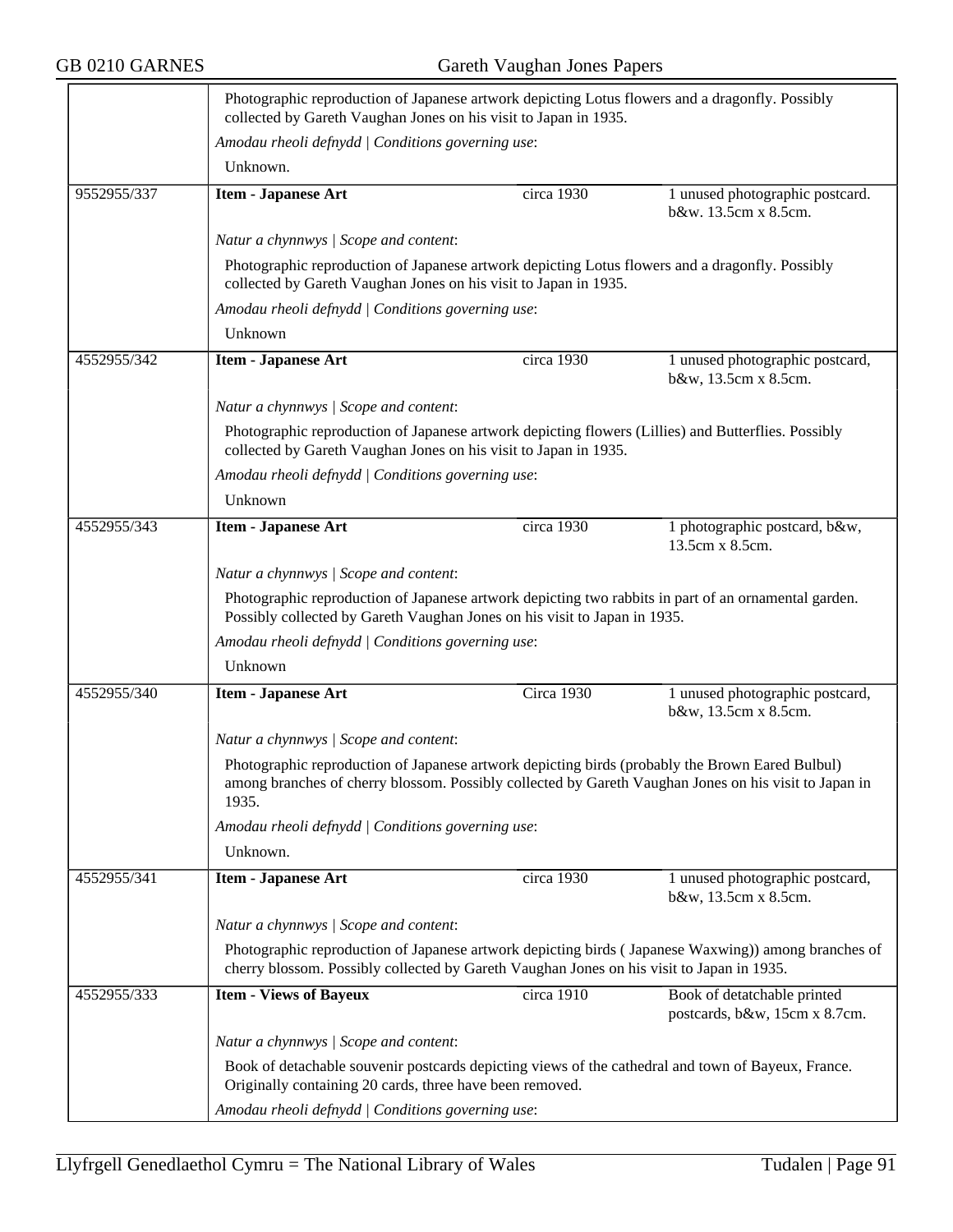|                                          | Unknown.                                                                                                                                                                                                                                                                                                                                                                                                                                                                        |            |                                                                                                         |  |  |
|------------------------------------------|---------------------------------------------------------------------------------------------------------------------------------------------------------------------------------------------------------------------------------------------------------------------------------------------------------------------------------------------------------------------------------------------------------------------------------------------------------------------------------|------------|---------------------------------------------------------------------------------------------------------|--|--|
| 4552955/334                              | <b>Item - Ruins at Angkor</b>                                                                                                                                                                                                                                                                                                                                                                                                                                                   | circa 1930 | Book of detatchable printed<br>postcards, b&w, 15cm x 9cm.                                              |  |  |
|                                          | Natur a chynnwys / Scope and content:                                                                                                                                                                                                                                                                                                                                                                                                                                           |            |                                                                                                         |  |  |
|                                          | in Cambodia.                                                                                                                                                                                                                                                                                                                                                                                                                                                                    |            | A book of detatchable postcards (24 originally, 2 removed) showing various views of the ruins at Angkor |  |  |
|                                          | Amodau rheoli defnydd   Conditions governing use:                                                                                                                                                                                                                                                                                                                                                                                                                               |            |                                                                                                         |  |  |
|                                          | Unknown                                                                                                                                                                                                                                                                                                                                                                                                                                                                         |            |                                                                                                         |  |  |
| 4552955/335                              | <b>Item - Angelus Temple</b>                                                                                                                                                                                                                                                                                                                                                                                                                                                    | 1929       | Fold-out book of views printed on<br>paper, b&w, 15.5cm x 10.5cm.                                       |  |  |
|                                          | Natur a chynnwys / Scope and content:                                                                                                                                                                                                                                                                                                                                                                                                                                           |            |                                                                                                         |  |  |
|                                          | Park.                                                                                                                                                                                                                                                                                                                                                                                                                                                                           |            | 19 images of the Pentacostal Church, Angelus Temple in Los Angeles, California and the nearby Echo      |  |  |
|                                          | Amodau rheoli defnydd   Conditions governing use:                                                                                                                                                                                                                                                                                                                                                                                                                               |            |                                                                                                         |  |  |
|                                          | Copyright Lillian Martin, Los Angeles 1929.                                                                                                                                                                                                                                                                                                                                                                                                                                     |            |                                                                                                         |  |  |
| [Mongolia<br>and China]<br>vtls006078627 | File - [Mongolia & China]                                                                                                                                                                                                                                                                                                                                                                                                                                                       | 1935.      | 135 photographs: b&w 149 x<br>115 mm or smaller.                                                        |  |  |
|                                          | Natur a chynnwys / Scope and content:                                                                                                                                                                                                                                                                                                                                                                                                                                           |            |                                                                                                         |  |  |
|                                          | Mongolia, many being of The Great Mongolian Festival of the Princes at the Court of Prince Teh Wang.<br>These show many of the tribesmen and their lifestyles. Included are a number of Prince Teh Wang (aka<br>Prince Demchugdongrub), Mongolian military leader and his family; also Chinese General Tsai Ting<br>Kai (aka Cai Tingkai). Some are annotated on the reverse. Included are pictures of monks, sacrificing of<br>sheep, inside and outside yurts, wrestling etc. |            |                                                                                                         |  |  |
|                                          | Nodyn   Note [generalNote]:                                                                                                                                                                                                                                                                                                                                                                                                                                                     |            |                                                                                                         |  |  |
|                                          | Dr Mueller, GVJ's travlling companion on his last journey has been identified in some of the photos.                                                                                                                                                                                                                                                                                                                                                                            |            |                                                                                                         |  |  |
|                                          | Nodyn   Note [generalNote]:                                                                                                                                                                                                                                                                                                                                                                                                                                                     |            |                                                                                                         |  |  |
|                                          | Preferred citation: Gareth Vaughan Jones                                                                                                                                                                                                                                                                                                                                                                                                                                        |            |                                                                                                         |  |  |
|                                          | Lleoliad ffisegol   Physical location:                                                                                                                                                                                                                                                                                                                                                                                                                                          |            |                                                                                                         |  |  |
|                                          | LLUN/Llyfrau Ffoto                                                                                                                                                                                                                                                                                                                                                                                                                                                              |            |                                                                                                         |  |  |
| 4552955/195.<br>vtls006230367            | <b>Item - Teh Wang himself</b>                                                                                                                                                                                                                                                                                                                                                                                                                                                  | 1935.      | 1 photograph : b&w ; 145 x 110<br>mm.                                                                   |  |  |
|                                          | Natur a chynnwys / Scope and content:                                                                                                                                                                                                                                                                                                                                                                                                                                           |            |                                                                                                         |  |  |
|                                          | Prince Teh Wang sitting on the ground with a small bowl of food in his hands. He is looking over his left<br>shoulder towards the camera, which is slightly behind and to his left.                                                                                                                                                                                                                                                                                             |            |                                                                                                         |  |  |
|                                          | Nodyn   Note [generalNote]:                                                                                                                                                                                                                                                                                                                                                                                                                                                     |            |                                                                                                         |  |  |
|                                          | Taken at the Great Mongolian Festival of the Princes at the Court of Teh Wang in July 1935.                                                                                                                                                                                                                                                                                                                                                                                     |            |                                                                                                         |  |  |
|                                          | Nodyn   Note [generalNote]:                                                                                                                                                                                                                                                                                                                                                                                                                                                     |            |                                                                                                         |  |  |
|                                          | by Margaret Siriol Colley (Newark, 2001) this photograph is reproduced on page 12 and captioned<br>"Prince Teh Wang, leader of the Mongol Princes and head of the Sunnit Banner."                                                                                                                                                                                                                                                                                               |            | Title taken from pencil note on reverse of photograph. In the book Gareth Jones - A Manchukuo Incident' |  |  |
|                                          | Lleoliad ffisegol   Physical location:                                                                                                                                                                                                                                                                                                                                                                                                                                          |            |                                                                                                         |  |  |
|                                          | LLUN/Llyfrau Ffoto                                                                                                                                                                                                                                                                                                                                                                                                                                                              |            |                                                                                                         |  |  |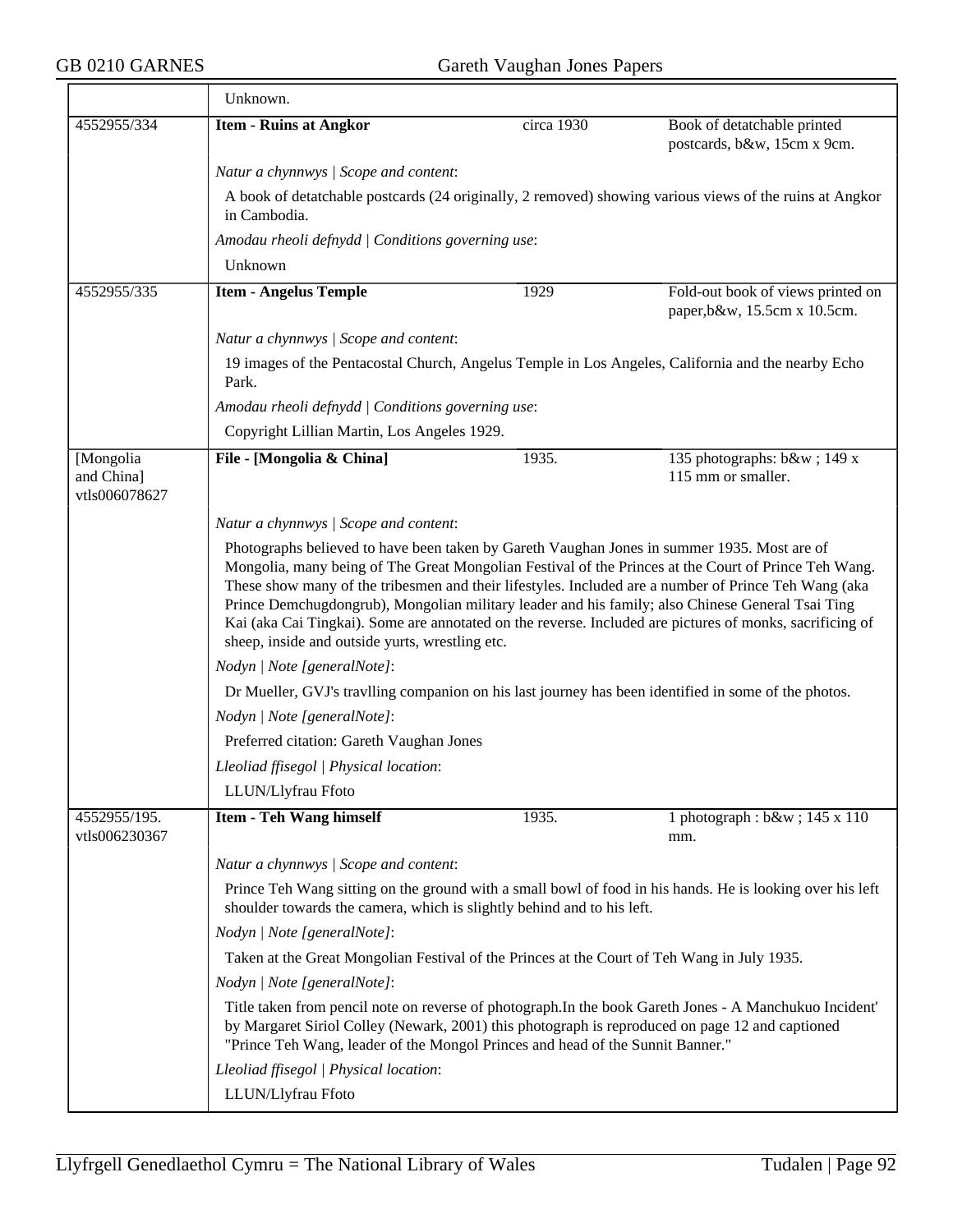| 4552955/196.                 | Item - Prince with the button on his                                                                                                                      | 1935. | 1 photograph : b&w ; 145 x 110                                                                               |  |  |
|------------------------------|-----------------------------------------------------------------------------------------------------------------------------------------------------------|-------|--------------------------------------------------------------------------------------------------------------|--|--|
| vtls006230333                | headgear denoting he is a descendant of<br>Kublai Khan                                                                                                    |       | mm.                                                                                                          |  |  |
|                              | Natur a chynnwys / Scope and content:                                                                                                                     |       |                                                                                                              |  |  |
|                              | A man in Mongolion costume crouching with his hands together in front of him, fingers intertwined.<br>Behind him is a body of water.                      |       |                                                                                                              |  |  |
|                              | Nodyn   Note [generalNote]:                                                                                                                               |       |                                                                                                              |  |  |
|                              | Title taken from website (http://www.margaretcolley.co.uk/mongolia_pics.htm), date supplied by<br>photographer.                                           |       |                                                                                                              |  |  |
|                              | Lleoliad ffisegol   Physical location:                                                                                                                    |       |                                                                                                              |  |  |
|                              | LLUN/Llyfrau Ffoto                                                                                                                                        |       |                                                                                                              |  |  |
| 4552955/197<br>vtls006230385 | Item - [Yurt & Temple]                                                                                                                                    | 1935. | 1 photograph : b&w ; 145 x 110<br>mm.                                                                        |  |  |
|                              | Natur a chynnwys / Scope and content:                                                                                                                     |       |                                                                                                              |  |  |
|                              | A Yurt in the left foreground. Beyond is a small Buddhist Temple.                                                                                         |       |                                                                                                              |  |  |
|                              | Nodyn   Note [generalNote]:                                                                                                                               |       |                                                                                                              |  |  |
|                              | Title supplied by cataloguer.                                                                                                                             |       |                                                                                                              |  |  |
|                              | Lleoliad ffisegol   Physical location:                                                                                                                    |       |                                                                                                              |  |  |
|                              | LLUN/Llyfrau Ffoto                                                                                                                                        |       |                                                                                                              |  |  |
| 4552955/198<br>vtls006230405 | <b>Item - The obo</b>                                                                                                                                     | 1935. | 1 photograph : $b$ &w ; 145 x 110<br>mm.                                                                     |  |  |
|                              | Natur a chynnwys / Scope and content:                                                                                                                     |       |                                                                                                              |  |  |
|                              | line of bunting radiate outwards from the pole.                                                                                                           |       | A man attaching a line of bunting to a tall wooden pole. The pole has a large stone cairn at it's base. Four |  |  |
|                              | Nodyn   Note [generalNote]:                                                                                                                               |       |                                                                                                              |  |  |
|                              | Title taken from page 15. of 'Gareth Jones - A Manchukuo Incident' by Margaret Siriol Colley (Newark,<br>2001) where this photograph has been reproduced. |       |                                                                                                              |  |  |
|                              | Lleoliad ffisegol   Physical location:                                                                                                                    |       |                                                                                                              |  |  |
|                              | LLUN/Llyfrau Ffoto                                                                                                                                        |       |                                                                                                              |  |  |
| 4552955/199<br>vtls006230594 | Item - [Vulture]                                                                                                                                          | 1935. | 1 photograph : $b$ &w ; 145 x 110<br>mm.                                                                     |  |  |
|                              | Natur a chynnwys / Scope and content:                                                                                                                     |       |                                                                                                              |  |  |
|                              | A tame vulture, possibly a Cinerous Vulture, sitting on a pile of earth and looking at the photographer<br>with it's right eye.                           |       |                                                                                                              |  |  |
|                              | Nodyn   Note [generalNote]:                                                                                                                               |       |                                                                                                              |  |  |
|                              | Title supplied by cataloguer.                                                                                                                             |       |                                                                                                              |  |  |
|                              | Lleoliad ffisegol   Physical location:                                                                                                                    |       |                                                                                                              |  |  |
|                              | LLUN/Llyfrau Ffoto                                                                                                                                        |       |                                                                                                              |  |  |
| 4552955/200<br>vtls006230750 | <b>Item - [Two Mongolians]</b>                                                                                                                            | 1935. | 1 photograph : b&w ; 145 x 110<br>mm.                                                                        |  |  |
|                              | Natur a chynnwys / Scope and content:                                                                                                                     |       |                                                                                                              |  |  |
|                              | Two Mongolians, possibly Buddhist monks, seated inside a dimly lit interior. There is a small table<br>between them.                                      |       |                                                                                                              |  |  |
|                              | Lleoliad ffisegol   Physical location:                                                                                                                    |       |                                                                                                              |  |  |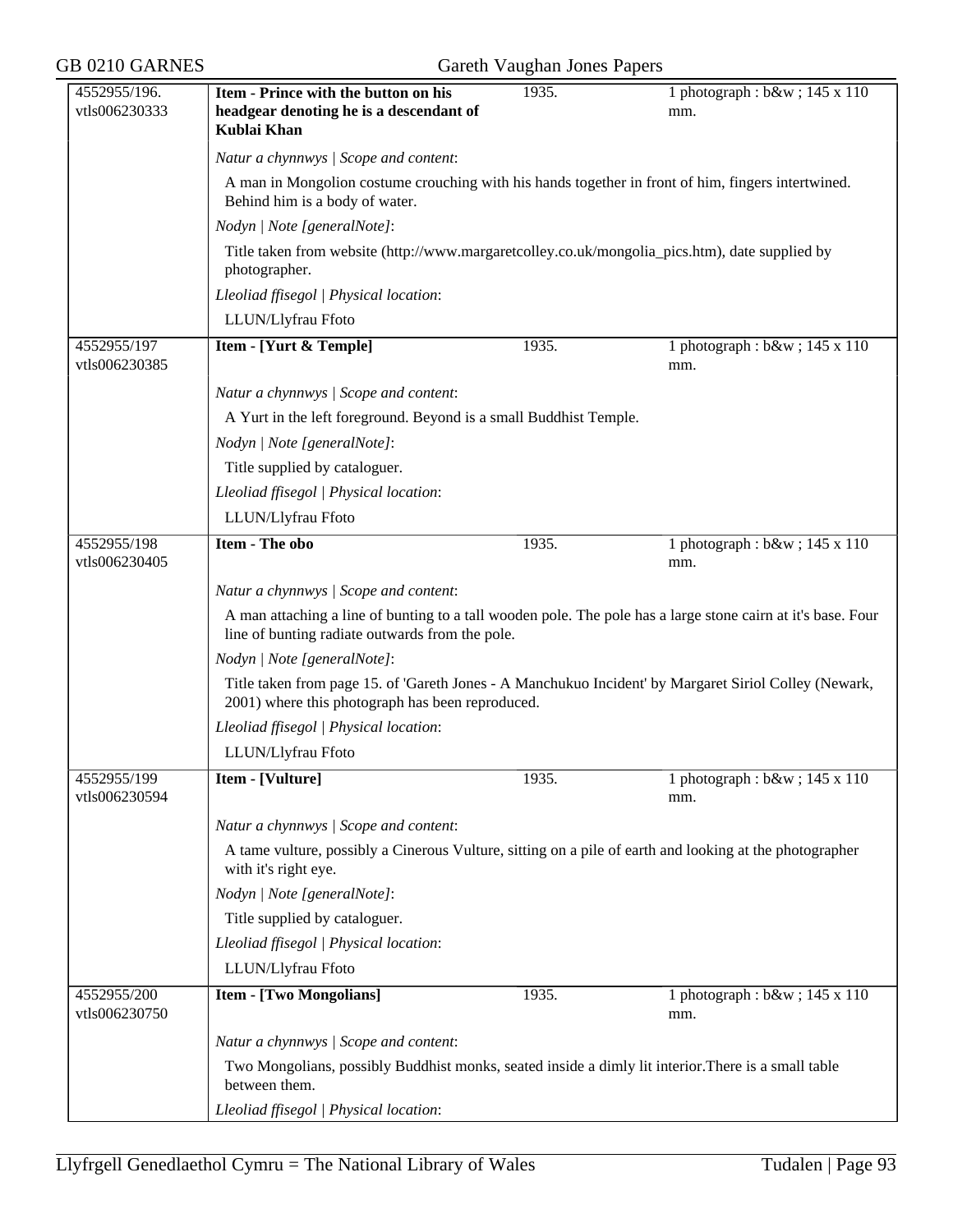|                               | LLUN/Llyfrau Ffoto                                                                                 |       |                                       |  |  |
|-------------------------------|----------------------------------------------------------------------------------------------------|-------|---------------------------------------|--|--|
| 4552955/201<br>vtls006230830  | Item - Gareth bending over bonnet                                                                  | 1935. | 1 photograph : b&w ; 145 x 110<br>mm. |  |  |
|                               | Natur a chynnwys / Scope and content:                                                              |       |                                       |  |  |
|                               | Three men looking at the engine compartment of their truck. Gareth Vaughan Jones is in the middle. |       |                                       |  |  |
|                               | Nodyn   Note [generalNote]:                                                                        |       |                                       |  |  |
|                               | Title derived from pencil note on reverse of photograph.                                           |       |                                       |  |  |
|                               | Lleoliad ffisegol   Physical location:                                                             |       |                                       |  |  |
|                               | LLUN/Llyfrau Ffoto                                                                                 |       |                                       |  |  |
| 4552955/202<br>vtls006230841  | Item - [Horsemen at the Great Mongolian<br><b>Festival of the Princes]</b>                         | 1935. | 1 photograph : b&w ; 145 x 110<br>mm. |  |  |
|                               | Natur a chynnwys / Scope and content:                                                              |       |                                       |  |  |
|                               | Fifty or so horsemen galloping from left to right across the photo, away from the camera.          |       |                                       |  |  |
|                               | Nodyn   Note [generalNote]:                                                                        |       |                                       |  |  |
|                               | Title supplied by the cataloguer.                                                                  |       |                                       |  |  |
|                               | Lleoliad ffisegol   Physical location:                                                             |       |                                       |  |  |
|                               | LLUN/Llyfrau Ffoto                                                                                 |       |                                       |  |  |
| 4552955/203.                  | Item - Llama or Lhama Service, Mongolia                                                            | 1935. | 1 photograph : $b$ &w ; 145 x 110     |  |  |
| vtls006230856                 | [sic]                                                                                              |       | mm.                                   |  |  |
|                               | Natur a chynnwys / Scope and content:                                                              |       |                                       |  |  |
|                               | A service in progress, but appearing more shamanic than Buddhist.                                  |       |                                       |  |  |
|                               | Nodyn   Note [generalNote]:                                                                        |       |                                       |  |  |
|                               | Title taken from pencil note on back of photo                                                      |       |                                       |  |  |
|                               | Lleoliad ffisegol   Physical location:                                                             |       |                                       |  |  |
|                               | LLUN/Llyfrau Ffoto                                                                                 |       |                                       |  |  |
| 4552955/204.<br>vtls006230897 | Item - [Boy jockey]                                                                                | 1935. | 1 photograph : b&w ; 145 x 110<br>mm. |  |  |
|                               | Natur a chynnwys / Scope and content:                                                              |       |                                       |  |  |
|                               | A boy with a scarf around his head sitting astride a horse whose ribs are clearly visible.         |       |                                       |  |  |
|                               | Nodyn   Note [generalNote]:                                                                        |       |                                       |  |  |
|                               | Title supplied by cataloguer.                                                                      |       |                                       |  |  |
|                               | Lleoliad ffisegol   Physical location:                                                             |       |                                       |  |  |
|                               | LLUN/Llyfrau Ffoto                                                                                 |       |                                       |  |  |
| 4552955/205.<br>vtls006230902 | <b>Item - [Mongolian man]</b>                                                                      | 1935. | 1 photograph : b&w ; 145 x 110<br>mm. |  |  |
|                               | Natur a chynnwys / Scope and content:                                                              |       |                                       |  |  |
|                               | Informal portait of an unidentified middle aged Mongolian Man.                                     |       |                                       |  |  |
|                               | Nodyn   Note [generalNote]:                                                                        |       |                                       |  |  |
|                               | Title supplied by cataloguer.                                                                      |       |                                       |  |  |
|                               | Lleoliad ffisegol   Physical location:                                                             |       |                                       |  |  |
|                               | LLUN/Llyfrau Ffoto                                                                                 |       |                                       |  |  |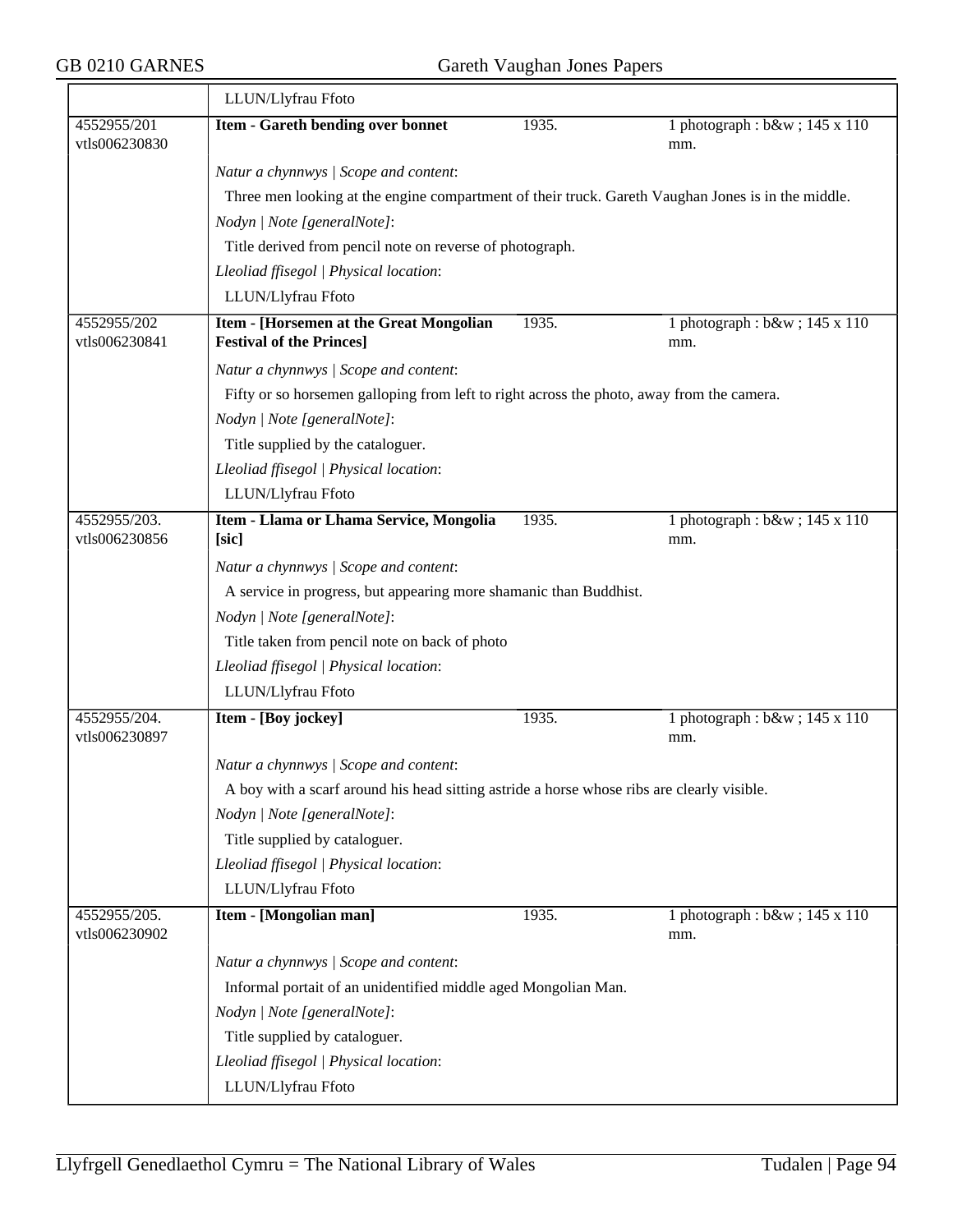| 4552955/207.                 | Item - [A group of Mongolians in                                                                                                                                        | 1935. | 1 photograph b&w 145 x 115            |  |  |
|------------------------------|-------------------------------------------------------------------------------------------------------------------------------------------------------------------------|-------|---------------------------------------|--|--|
| vtls006231118                | traditional dress alongside two men in                                                                                                                                  |       | mm.                                   |  |  |
|                              | <b>Western dress</b> ]                                                                                                                                                  |       |                                       |  |  |
|                              | Natur a chynnwys / Scope and content:                                                                                                                                   |       |                                       |  |  |
|                              | Five Mongolians in traditional dress in conversation with two men in western dress. The man on the                                                                      |       |                                       |  |  |
|                              | extreme left appears to be Mongolian, perhaps a translator, whilst the man in the light suit and hat may<br>well be Gareth Vaughan Jones.                               |       |                                       |  |  |
|                              | Nodyn   Note [generalNote]:                                                                                                                                             |       |                                       |  |  |
|                              | Title supplied by cataloguer.                                                                                                                                           |       |                                       |  |  |
|                              | Nodyn   Note [generalNote]:                                                                                                                                             |       |                                       |  |  |
|                              | 4552955/211 is an other print of this photo.                                                                                                                            |       |                                       |  |  |
|                              | Lleoliad ffisegol   Physical location:                                                                                                                                  |       |                                       |  |  |
|                              | LLUN/Llyfrau Ffoto                                                                                                                                                      |       |                                       |  |  |
| 4552955/206<br>vtls006231097 | <b>Item - [Mongolian Woman]</b>                                                                                                                                         | 1935. | 1 photograph : b&w ; 145 x 115<br>mm. |  |  |
|                              | Natur a chynnwys / Scope and content:                                                                                                                                   |       |                                       |  |  |
|                              | Informal portrait of a Mongolian woman wearing traditional headwear.                                                                                                    |       |                                       |  |  |
|                              | Nodyn   Note [generalNote]:                                                                                                                                             |       |                                       |  |  |
|                              | Title supplied by cataloguer.                                                                                                                                           |       |                                       |  |  |
|                              | Lleoliad ffisegol   Physical location:                                                                                                                                  |       |                                       |  |  |
|                              | LLUN/Llyfrau Ffoto                                                                                                                                                      |       |                                       |  |  |
| 4552955/208.                 | Item - [Mongolian horseman]                                                                                                                                             | 1935. | 1 photograph : b&w ; 145 x 115        |  |  |
| vtls006231132                |                                                                                                                                                                         |       | mm.                                   |  |  |
|                              | Natur a chynnwys / Scope and content:                                                                                                                                   |       |                                       |  |  |
|                              | A Mongolian in traditional costume leading a horse. A tent and more horses are visible in the                                                                           |       |                                       |  |  |
|                              | background.                                                                                                                                                             |       |                                       |  |  |
|                              | Lleoliad ffisegol   Physical location:                                                                                                                                  |       |                                       |  |  |
|                              | LLUN/Llyfrau Ffoto                                                                                                                                                      |       |                                       |  |  |
| 4552955/209<br>vtls006231124 | <b>Item - [Mongolian princes]</b>                                                                                                                                       | 1935. | 1 photograph : b&w ; 145 x 115<br>mm. |  |  |
|                              | Natur a chynnwys / Scope and content:                                                                                                                                   |       |                                       |  |  |
|                              | A group of Mongolian princes seated on the ground, behind them a crowd of men standing. Attention is<br>focused on something happening to the left of the photographer. |       |                                       |  |  |
|                              | Nodyn   Note [generalNote]:                                                                                                                                             |       |                                       |  |  |
|                              | Title supplied by cataloguer.                                                                                                                                           |       |                                       |  |  |
|                              | Lleoliad ffisegol   Physical location:                                                                                                                                  |       |                                       |  |  |
|                              | LLUN/Llyfrau Ffoto                                                                                                                                                      |       |                                       |  |  |
| 4552955/214<br>vtls006231146 | Item - [Preparations for the feast]                                                                                                                                     | 1935. | 1 photograph : b&w ; 145 x 115<br>mm. |  |  |
|                              | Natur a chynnwys / Scope and content:                                                                                                                                   |       |                                       |  |  |
|                              | Food and crockery laid out in preparation of a feast.                                                                                                                   |       |                                       |  |  |
|                              | Nodyn   Note [generalNote]:                                                                                                                                             |       |                                       |  |  |
|                              | Title supplied by cataloguer.                                                                                                                                           |       |                                       |  |  |
|                              | Lleoliad ffisegol   Physical location:                                                                                                                                  |       |                                       |  |  |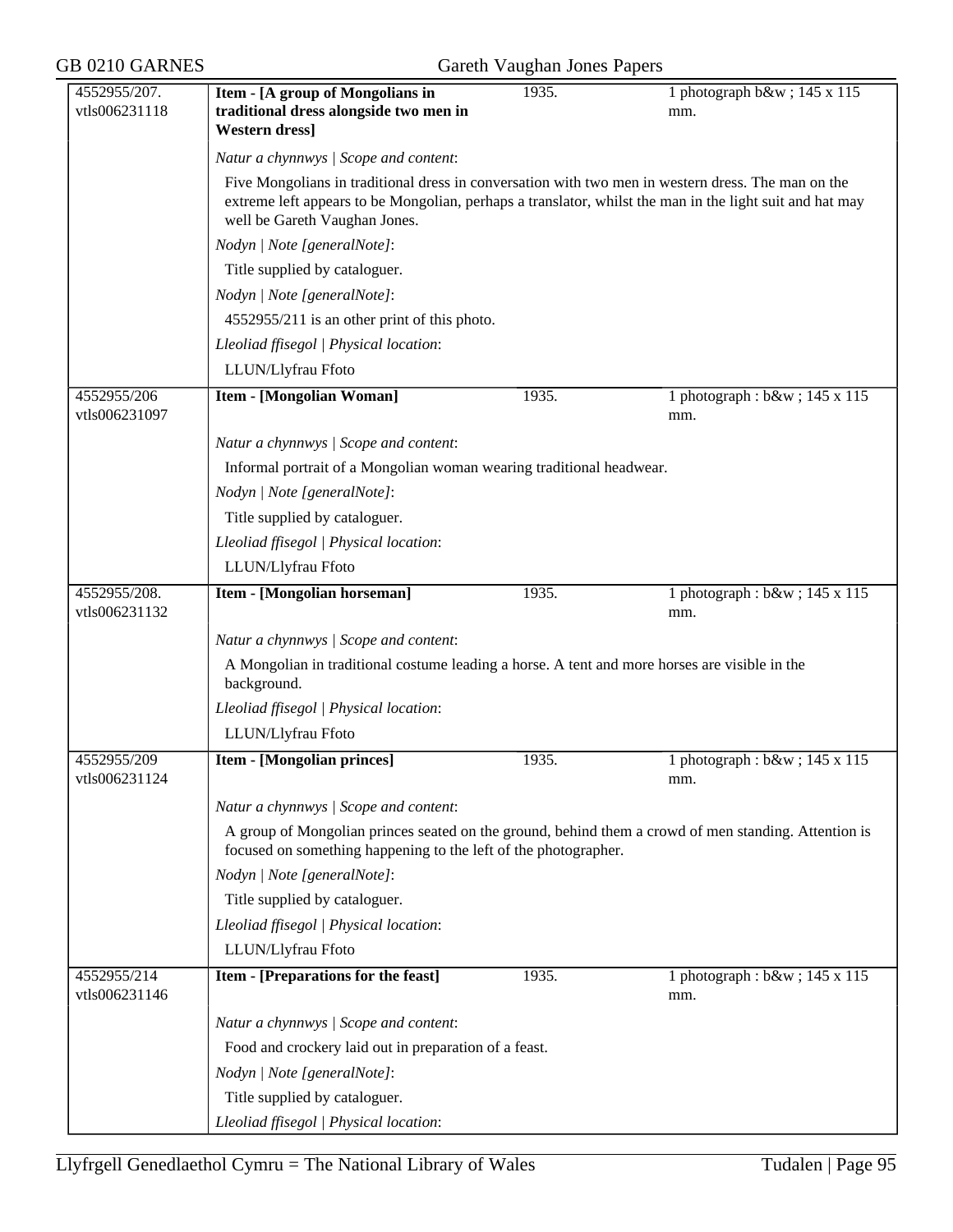|                               | LLUN/Llyfrau Ffoto                                                                                                                                                                                                                              |       |                                       |  |  |
|-------------------------------|-------------------------------------------------------------------------------------------------------------------------------------------------------------------------------------------------------------------------------------------------|-------|---------------------------------------|--|--|
| 4552955/210.<br>vtls006231212 | Item - [Mongolian tailor at work]                                                                                                                                                                                                               | 1935. | 1 photograph : b&w ; 161 x 124<br>mm. |  |  |
|                               | Natur a chynnwys / Scope and content:                                                                                                                                                                                                           |       |                                       |  |  |
|                               | A man seated on a mat engrossed in sewing a traditional and highly ornamental garment.                                                                                                                                                          |       |                                       |  |  |
|                               | Nodyn   Note [generalNote]:                                                                                                                                                                                                                     |       |                                       |  |  |
|                               | Title supplied by cataloguer.                                                                                                                                                                                                                   |       |                                       |  |  |
|                               | Nodyn   Note [generalNote]:                                                                                                                                                                                                                     |       |                                       |  |  |
|                               | 4552955/312 is another copy of this.                                                                                                                                                                                                            |       |                                       |  |  |
|                               | Lleoliad ffisegol   Physical location:                                                                                                                                                                                                          |       |                                       |  |  |
|                               | LLUN/Llyfrau Ffoto                                                                                                                                                                                                                              |       |                                       |  |  |
| 4552955/211.<br>vtls006231221 | Item - [A group of Mongolians in<br>traditional dress alongside two men in<br><b>Western dress]</b>                                                                                                                                             | 1935. | 1 photograph b&w 160 x 118<br>mm.     |  |  |
|                               | Natur a chynnwys / Scope and content:                                                                                                                                                                                                           |       |                                       |  |  |
|                               | Five Mongolians in traditional dress in conversation with two men in western dress. The man on the<br>extreme left appears to be Mongolian, perhaps a translator, whilst the man in the light suit and hat may<br>well be Gareth Vaughan Jones. |       |                                       |  |  |
|                               | Nodyn   Note [generalNote]:                                                                                                                                                                                                                     |       |                                       |  |  |
|                               | Title supplied by cataloguer.                                                                                                                                                                                                                   |       |                                       |  |  |
|                               | Nodyn   Note [generalNote]:                                                                                                                                                                                                                     |       |                                       |  |  |
|                               | 4552955/207 is an other print of this photo.                                                                                                                                                                                                    |       |                                       |  |  |
|                               | Lleoliad ffisegol   Physical location:                                                                                                                                                                                                          |       |                                       |  |  |
|                               | LLUN/Llyfrau Ffoto                                                                                                                                                                                                                              |       |                                       |  |  |
| 4552955/213.<br>vtls006231257 | Item - Prince with the button on his<br>headgear denoting he is a descendant of<br>Kublai Khan                                                                                                                                                  | 1935. | 1 photograph : b&w ; 145 x 110<br>mm. |  |  |
|                               | Natur a chynnwys / Scope and content:                                                                                                                                                                                                           |       |                                       |  |  |
|                               | A man in Mongolion costume crouching with his hands together in front of him, fingers intertwined.<br>Behind him is a body of water.                                                                                                            |       |                                       |  |  |
|                               | Nodyn   Note [generalNote]:                                                                                                                                                                                                                     |       |                                       |  |  |
|                               | Title taken from website (http://www.margaretcolley.co.uk/mongolia_pics.htm), date supplied by<br>photographer.                                                                                                                                 |       |                                       |  |  |
|                               | Lleoliad ffisegol   Physical location:                                                                                                                                                                                                          |       |                                       |  |  |
|                               | LLUN/Llyfrau Ffoto                                                                                                                                                                                                                              |       |                                       |  |  |
| 4552955/212.<br>vtls006231238 | Item - [Group standing next to a yurt]                                                                                                                                                                                                          | 1935. | 1 photograph : b&w ; 160 x 121<br>mm. |  |  |
|                               | Natur a chynnwys / Scope and content:                                                                                                                                                                                                           |       |                                       |  |  |
|                               | A group of Mongolians and a man in western costume (Gareth Vaughan Jones) standing next to a yurt.                                                                                                                                              |       |                                       |  |  |
|                               | Nodyn   Note [generalNote]:                                                                                                                                                                                                                     |       |                                       |  |  |
|                               | Title supplied by cataloguer.                                                                                                                                                                                                                   |       |                                       |  |  |
|                               | Lleoliad ffisegol   Physical location:                                                                                                                                                                                                          |       |                                       |  |  |
|                               | LLUN/Llyfrau Ffoto                                                                                                                                                                                                                              |       |                                       |  |  |
|                               |                                                                                                                                                                                                                                                 |       |                                       |  |  |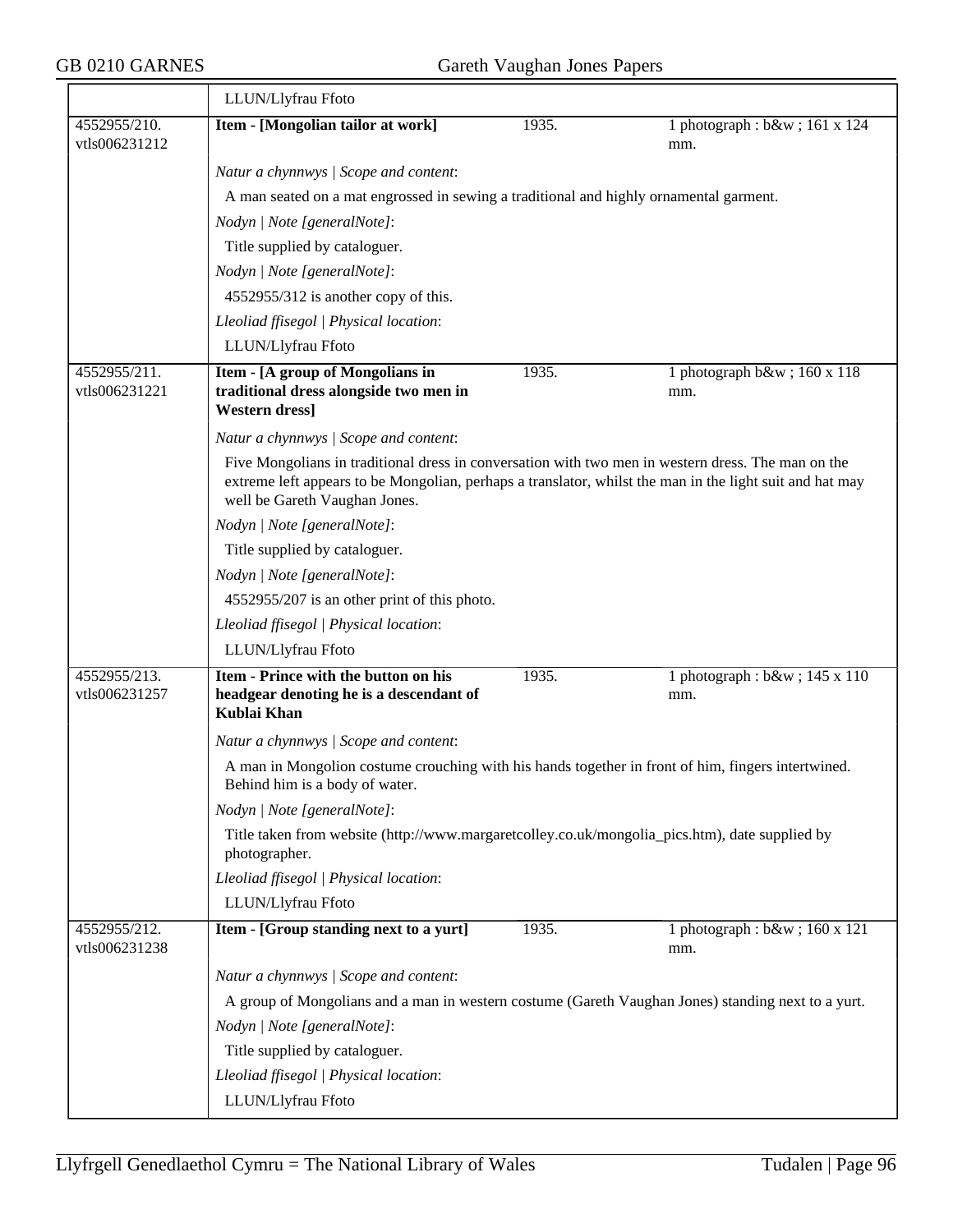| GB 0210 GARNES                | Gareth Vaughan Jones Papers                                                                                                                                                                                                    |       |                                          |  |
|-------------------------------|--------------------------------------------------------------------------------------------------------------------------------------------------------------------------------------------------------------------------------|-------|------------------------------------------|--|
| 4552955/215.<br>vtls006231255 | <b>Item - Mongolian Princes at the Festival</b>                                                                                                                                                                                | 1935. | 1 photograph : b&w ; 145 x 110<br>mm.    |  |
|                               | Natur a chynnwys / Scope and content:                                                                                                                                                                                          |       |                                          |  |
|                               | Three Princes in traditional costume smiling for the camera. Behind them is a temple.                                                                                                                                          |       |                                          |  |
|                               | Nodyn   Note [generalNote]:                                                                                                                                                                                                    |       |                                          |  |
|                               | Title reproduced from p 20 of 'Gareth Jones - A Manchukuo Incident' by Margaret S Colley (Newark,                                                                                                                              |       |                                          |  |
|                               | 2001).                                                                                                                                                                                                                         |       |                                          |  |
|                               | Lleoliad ffisegol   Physical location:                                                                                                                                                                                         |       |                                          |  |
|                               | LLUN/Llyfrau Ffoto                                                                                                                                                                                                             |       |                                          |  |
| 4552955/216<br>vtls006231275  | <b>Item - Prince Teh Wang's Troops</b>                                                                                                                                                                                         | 1935. | 1 photograph : b&w ; 145 x 115<br>mm.    |  |
|                               | Natur a chynnwys / Scope and content:                                                                                                                                                                                          |       |                                          |  |
|                               | Six soldiers smiling and laughing at the camera. One is holding a bugle aloft.                                                                                                                                                 |       |                                          |  |
|                               | Nodyn   Note [generalNote]:                                                                                                                                                                                                    |       |                                          |  |
|                               | Title taken from pencil note on reverse of photo.                                                                                                                                                                              |       |                                          |  |
|                               | Lleoliad ffisegol   Physical location:                                                                                                                                                                                         |       |                                          |  |
|                               | LLUN/Llyfrau Ffoto                                                                                                                                                                                                             |       |                                          |  |
| 4552955/217.<br>vtls006231281 | <b>Item - [Young monks]</b>                                                                                                                                                                                                    | 1935. | 1 photograph : $b$ &w ; 145 x 110<br>mm. |  |
|                               | Natur a chynnwys / Scope and content:                                                                                                                                                                                          |       |                                          |  |
|                               | Group of five young boys with shaved heads and dressed in monks robes.                                                                                                                                                         |       |                                          |  |
|                               | Nodyn   Note [generalNote]:                                                                                                                                                                                                    |       |                                          |  |
|                               | Title supplied by cataloguer.                                                                                                                                                                                                  |       |                                          |  |
|                               | Lleoliad ffisegol   Physical location:                                                                                                                                                                                         |       |                                          |  |
|                               | LLUN/Llyfrau Ffoto                                                                                                                                                                                                             |       |                                          |  |
|                               |                                                                                                                                                                                                                                |       |                                          |  |
| 4552955/218.<br>vtls006231291 | Item - [The entrance to Prince Teh Wang's<br>Palace]                                                                                                                                                                           | 1935. | 1 photograph : b&w ; 145 x 110<br>mm.    |  |
|                               | Natur a chynnwys / Scope and content:                                                                                                                                                                                          |       |                                          |  |
|                               | Two princes, identifiable by their hats, walking up the steps leading to a palace.                                                                                                                                             |       |                                          |  |
|                               | Nodyn   Note [generalNote]:                                                                                                                                                                                                    |       |                                          |  |
|                               | Title reproduced from p19 of 'A Manchukuo Incident' by Margaret S Colley (Newark, 2001).                                                                                                                                       |       |                                          |  |
|                               | Lleoliad ffisegol   Physical location:                                                                                                                                                                                         |       |                                          |  |
|                               | LLUN/Llyfrau Ffoto                                                                                                                                                                                                             |       |                                          |  |
| 4552955/219<br>vtls006231317  | Item - [Group photo, including Dr Muller,<br>and their truck]                                                                                                                                                                  | 1935. | 1 photograph; b&w 145 x 115<br>mm.       |  |
|                               | Natur a chynnwys / Scope and content:                                                                                                                                                                                          |       |                                          |  |
|                               | Group of Mongolians and Dr Muller looking over a river. Their truck is parked on the left of the photo<br>and indicates that they have just crossed the river. A pencil note on the face of the photo identities Dr<br>Muller. |       |                                          |  |
|                               | Nodyn   Note [generalNote]:                                                                                                                                                                                                    |       |                                          |  |
|                               | Title supplied by cataloguer                                                                                                                                                                                                   |       |                                          |  |
|                               | Lleoliad ffisegol   Physical location:                                                                                                                                                                                         |       |                                          |  |
|                               | LLUN/Llyfrau Ffoto                                                                                                                                                                                                             |       |                                          |  |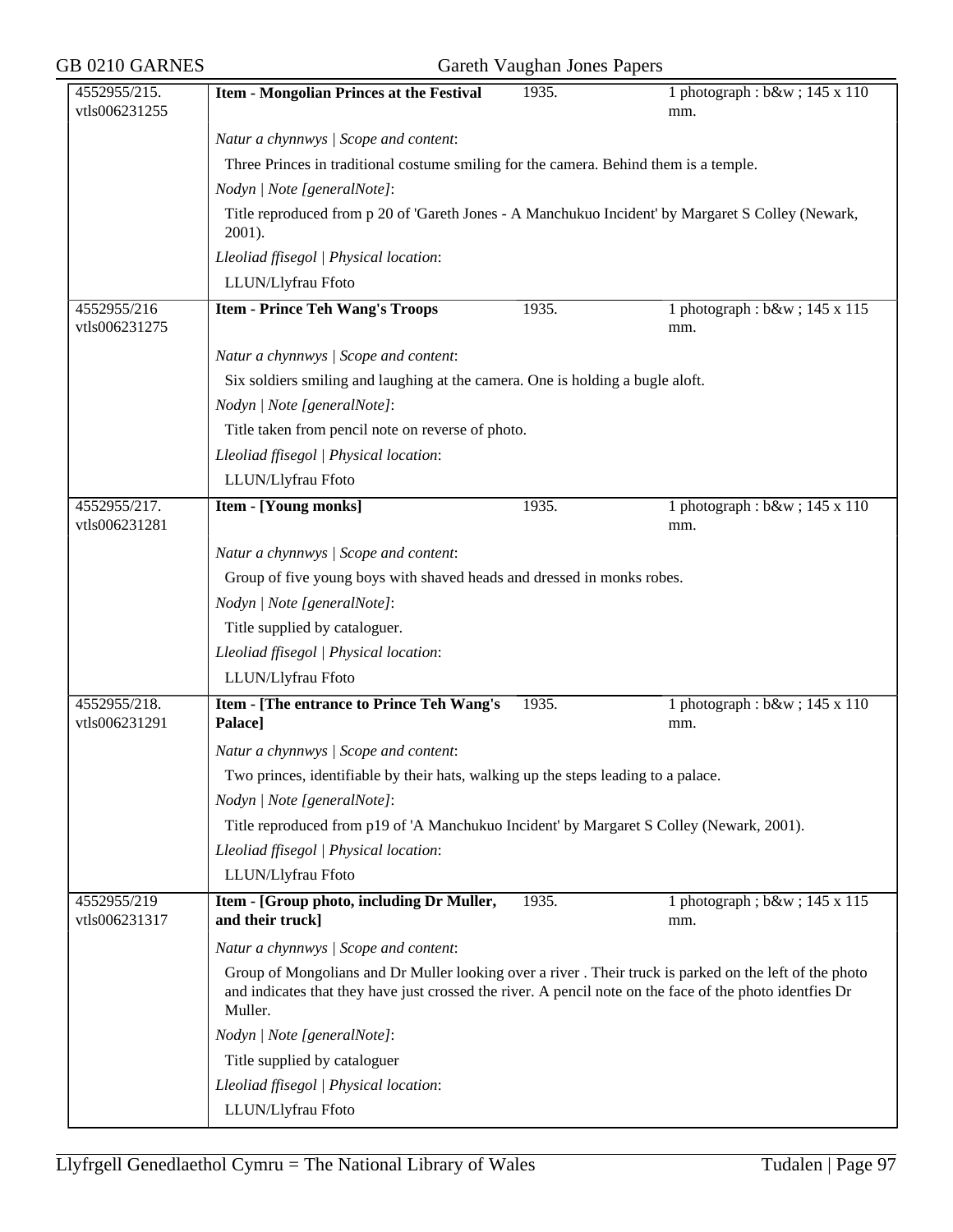| GB 0210 GARNES<br>Gareth Vaughan Jones Papers |                                                                                                             |       |                                                                                                         |  |  |
|-----------------------------------------------|-------------------------------------------------------------------------------------------------------------|-------|---------------------------------------------------------------------------------------------------------|--|--|
| 4552955/220.<br>vtls006231365                 | <b>Item - [Mongolian Princes]</b>                                                                           | 1935. | 1 photograph : b&w ; 145 x 115<br>mm.                                                                   |  |  |
|                                               | Natur a chynnwys / Scope and content:                                                                       |       |                                                                                                         |  |  |
|                                               | Out of focus view of Mongolian princes, some seated on the floor and some standing.                         |       |                                                                                                         |  |  |
|                                               | Nodyn   Note [generalNote]:                                                                                 |       |                                                                                                         |  |  |
|                                               | Title supplied by cataloguer.                                                                               |       |                                                                                                         |  |  |
|                                               | Lleoliad ffisegol   Physical location:                                                                      |       |                                                                                                         |  |  |
|                                               | LLUN/Llyfrau Ffoto                                                                                          |       |                                                                                                         |  |  |
| 4552955/221.                                  | Item - Mongolians examining the car                                                                         | 1935. | 1 photograph : b&w ; 145 x 115                                                                          |  |  |
| vtls006231388                                 | before Gareth departed on the final<br>journey from Pai Ling-Miao                                           |       | mm.                                                                                                     |  |  |
|                                               | Natur a chynnwys / Scope and content:                                                                       |       |                                                                                                         |  |  |
|                                               | bonnet is suggestive of an early 1930s Cadillac.                                                            |       | A group of Mongolian Princes examining a Sedan. The detail of the spare wheel cover and the side of the |  |  |
|                                               | Nodyn   Note [generalNote]:                                                                                 |       |                                                                                                         |  |  |
|                                               | Title reproduced from p 23 of 'Gareth Jones - A Manchukuo Incident' by Margaret S Colley (Newark,<br>2001). |       |                                                                                                         |  |  |
|                                               | Lleoliad ffisegol   Physical location:                                                                      |       |                                                                                                         |  |  |
|                                               | LLUN/Llyfrau Ffoto                                                                                          |       |                                                                                                         |  |  |
| 4552955/222.                                  | Item - Pai-Ling-Miao, Temple of the White                                                                   | 1935. | 1 photograph : b&w ; 145 x 115                                                                          |  |  |
| vtls006231399                                 | <b>Tomb</b>                                                                                                 |       | mm.                                                                                                     |  |  |
|                                               | Natur a chynnwys / Scope and content:                                                                       |       |                                                                                                         |  |  |
|                                               | A soldier armed with a rifle standing outside an ornate temple. Three yurts are visible on the left.        |       |                                                                                                         |  |  |
|                                               | Nodyn   Note [generalNote]:                                                                                 |       |                                                                                                         |  |  |
|                                               | Title taken from pencil note on reverse of photograph.                                                      |       |                                                                                                         |  |  |
|                                               | Lleoliad ffisegol   Physical location:                                                                      |       |                                                                                                         |  |  |
|                                               | LLUN/Llyfrau Ffoto                                                                                          |       |                                                                                                         |  |  |
| 4552995/223.<br>vtls006231408                 | <b>Item - [Buddhist Monks]</b>                                                                              | 1935. | 1 photograph : b&w ; 145 x 115<br>mm.                                                                   |  |  |
|                                               | Natur a chynnwys / Scope and content:                                                                       |       |                                                                                                         |  |  |
|                                               | Novice monks, presumably in the grounds of a temple or monastery.                                           |       |                                                                                                         |  |  |
|                                               | Nodyn   Note [generalNote]:                                                                                 |       |                                                                                                         |  |  |
|                                               | Title supplied by cataloguer.                                                                               |       |                                                                                                         |  |  |
|                                               | Lleoliad ffisegol   Physical location:                                                                      |       |                                                                                                         |  |  |
|                                               | LLUN/Llyfrau Ffoto                                                                                          |       |                                                                                                         |  |  |
| 4552955/224.<br>vtls006231417                 | <b>Item - Lhamas from Tibet</b>                                                                             | 1935. | 1 photograph : b&w ; 145 x 115<br>mm.                                                                   |  |  |
|                                               | Natur a chynnwys / Scope and content:                                                                       |       |                                                                                                         |  |  |
|                                               | Lamas in the grounds of an ornate temple.                                                                   |       |                                                                                                         |  |  |
|                                               | Nodyn   Note [generalNote]:                                                                                 |       |                                                                                                         |  |  |
|                                               | Title taken from pencil note on reverse of photograph.                                                      |       |                                                                                                         |  |  |
|                                               | Nodyn   Note [generalNote]:                                                                                 |       |                                                                                                         |  |  |
|                                               | this photograph has been reproduced is "Ceremony at the Tibetan Lama Temple".                               |       | Title on page 14 of 'Gareth Jones - A Manchukuo Incident ' by Margaret S Colley (Newark, 2001) where    |  |  |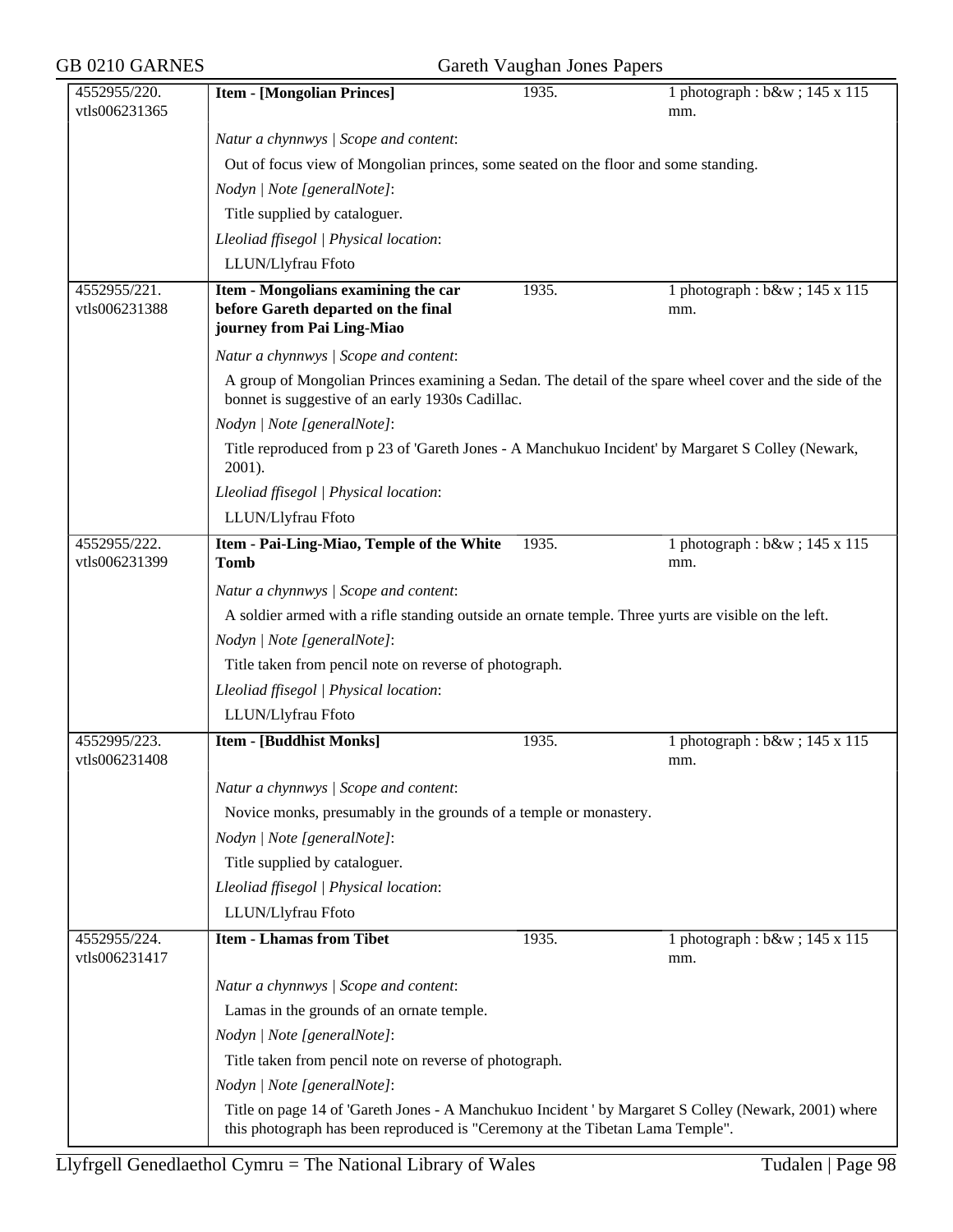$\equiv$ 

|                               | Lleoliad ffisegol   Physical location:                                                                                  |       |                                       |  |  |
|-------------------------------|-------------------------------------------------------------------------------------------------------------------------|-------|---------------------------------------|--|--|
|                               | LLUN/Llyfrau Ffoto                                                                                                      |       |                                       |  |  |
| 4552955/225<br>vtls006231584  | <b>Item - The Slaughter</b>                                                                                             | 1935. | 1 photograph : b&w ; 145 x 115<br>mm. |  |  |
|                               | Natur a chynnwys / Scope and content:                                                                                   |       |                                       |  |  |
|                               | A goat or sheep being killed in preparation for the forthcoming feast.                                                  |       |                                       |  |  |
|                               | Nodyn   Note [generalNote]:                                                                                             |       |                                       |  |  |
|                               | Title taken from a website dedicated to Gareth Vaughan Jones, viz http://www.margaretcolley.co.uk/<br>mongolia_pics.htm |       |                                       |  |  |
|                               | Lleoliad ffisegol   Physical location:                                                                                  |       |                                       |  |  |
|                               | LLUN/Llyfrau Ffoto                                                                                                      |       |                                       |  |  |
| 4552955/226.<br>vtls006231434 | Item - [Preparations for the feast]                                                                                     | 1935. | 1 photograph : b&w ; 145 x 115<br>mm. |  |  |
|                               |                                                                                                                         |       |                                       |  |  |
|                               | Natur a chynnwys / Scope and content:                                                                                   |       |                                       |  |  |
|                               | Seemingly, preparations being made for a forthcoming feast.                                                             |       |                                       |  |  |
|                               | Nodyn   Note [generalNote]:                                                                                             |       |                                       |  |  |
|                               | Title supplied by cataloguer.                                                                                           |       |                                       |  |  |
|                               | Lleoliad ffisegol   Physical location:                                                                                  |       |                                       |  |  |
|                               | LLUN/Llyfrau Ffoto                                                                                                      |       |                                       |  |  |
| 4552955/227.<br>vtls006231578 | <b>Item - [Mongolian horsemen]</b>                                                                                      | 1935. | 1 photograph : b&w ; 145 x 115<br>mm. |  |  |
|                               | Natur a chynnwys / Scope and content:                                                                                   |       |                                       |  |  |
|                               | A group of men examining a horse.                                                                                       |       |                                       |  |  |
|                               | Nodyn   Note [generalNote]:                                                                                             |       |                                       |  |  |
|                               | Title supplied by cataloguer.                                                                                           |       |                                       |  |  |
|                               | Lleoliad ffisegol   Physical location:                                                                                  |       |                                       |  |  |
|                               | LLUN/Llyfrau Ffoto                                                                                                      |       |                                       |  |  |
| 4552955/228.<br>vtls006231444 | <b>Item - [Mongolian Princes]</b>                                                                                       | 1935. | 1 photograph : b&w ; 145 x 115<br>mm. |  |  |
|                               | Natur a chynnwys / Scope and content:                                                                                   |       |                                       |  |  |
|                               | A group of Mongolian Princes engaged in conversation.                                                                   |       |                                       |  |  |
|                               | Nodyn   Note [generalNote]:                                                                                             |       |                                       |  |  |
|                               | Title supplied by cataloguer.                                                                                           |       |                                       |  |  |
|                               | Lleoliad ffisegol   Physical location:                                                                                  |       |                                       |  |  |
|                               | LLUN/Llyfrau Ffoto                                                                                                      |       |                                       |  |  |
| 4552955/229                   | <b>Item - [Group of Mongolians attending the</b>                                                                        | 1935. | 1 photograph : b&w ; 142 x 114        |  |  |
| vtls006231769                 | <b>Great Mongolian Festival of the Princes]</b>                                                                         |       | mm.                                   |  |  |
|                               | Natur a chynnwys / Scope and content:                                                                                   |       |                                       |  |  |
|                               | A man and three women looking at the camera.                                                                            |       |                                       |  |  |
|                               | Nodyn   Note [generalNote]:                                                                                             |       |                                       |  |  |
|                               | Title supplied by cataloguer                                                                                            |       |                                       |  |  |
|                               | Lleoliad ffisegol   Physical location:                                                                                  |       |                                       |  |  |
|                               | LLUN/Llyfrau Ffoto                                                                                                      |       |                                       |  |  |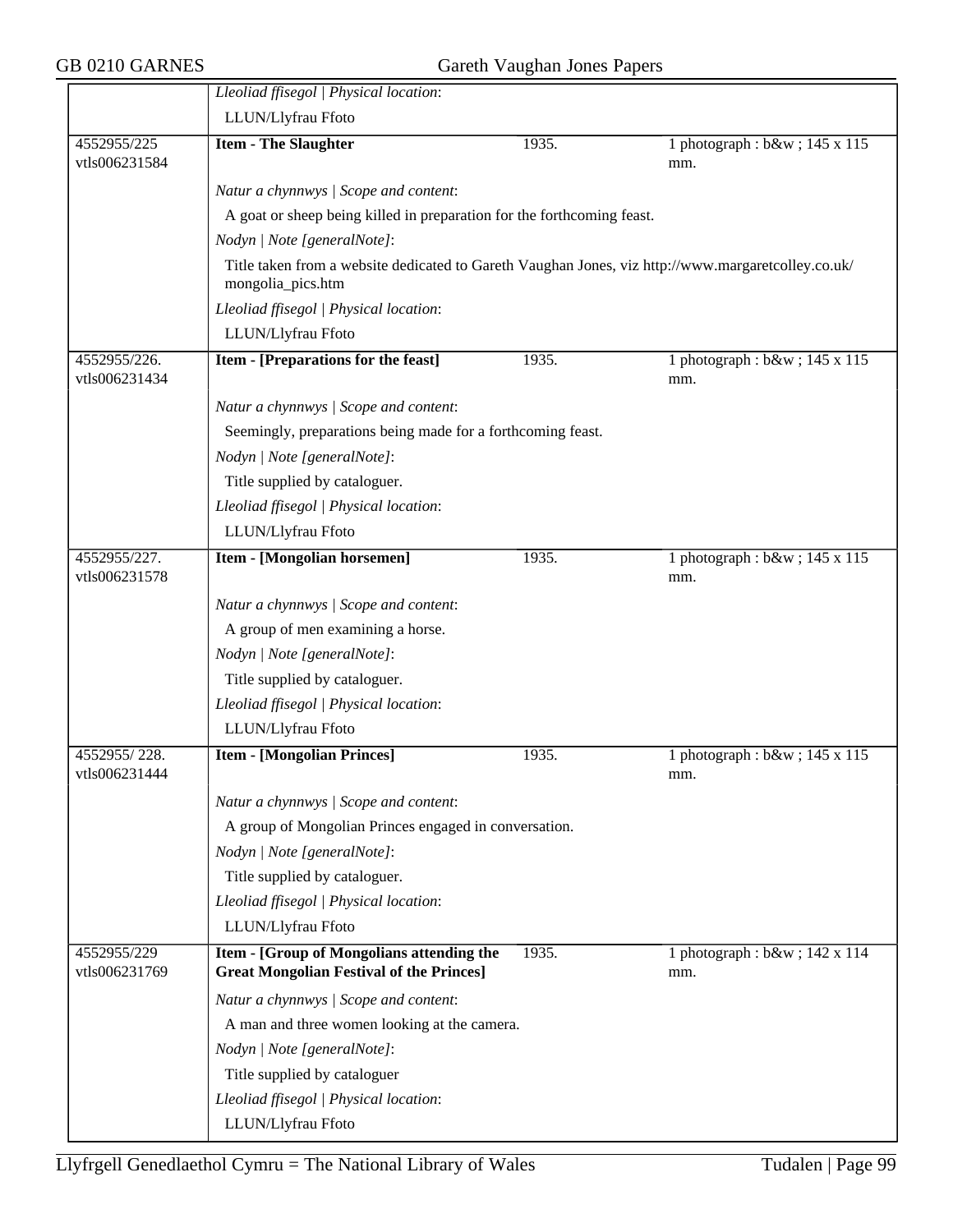| GB 0210 GARNES                |                                                                                                                                                                                                              | Gareth Vaughan Jones Papers |                                       |
|-------------------------------|--------------------------------------------------------------------------------------------------------------------------------------------------------------------------------------------------------------|-----------------------------|---------------------------------------|
| 4552955/230.<br>vtls006231632 | Item - [Mongolian horseman]                                                                                                                                                                                  | 1935.                       | 1 photograph : b&w ; 145 x 110<br>mm. |
|                               | Natur a chynnwys / Scope and content:                                                                                                                                                                        |                             |                                       |
|                               | Informal portrait of a man wearing a wide brimmed straw hat favoured by horsemen.                                                                                                                            |                             |                                       |
|                               | Nodyn   Note [generalNote]:                                                                                                                                                                                  |                             |                                       |
|                               | Title supplied by cataloguer                                                                                                                                                                                 |                             |                                       |
|                               | Lleoliad ffisegol   Physical location:                                                                                                                                                                       |                             |                                       |
|                               | LLUN/Llyfrau Ffoto                                                                                                                                                                                           |                             |                                       |
| 4552955/231.                  | <b>Item - [Mongolian Princes]</b>                                                                                                                                                                            | 1935.                       | 1 photograph : b&w ; 145 x 110        |
| vtls006231633                 |                                                                                                                                                                                                              |                             | mm.                                   |
|                               | Natur a chynnwys / Scope and content:                                                                                                                                                                        |                             |                                       |
|                               | A group of princes, their backs to the camera, about to enter a temple.                                                                                                                                      |                             |                                       |
|                               | Nodyn   Note [generalNote]:                                                                                                                                                                                  |                             |                                       |
|                               | Title supplied by cataloguer.                                                                                                                                                                                |                             |                                       |
|                               | Lleoliad ffisegol   Physical location:                                                                                                                                                                       |                             |                                       |
|                               | LLUN/Llyfrau Ffoto                                                                                                                                                                                           |                             |                                       |
| 4552955/232.<br>vtls006231701 | <b>Item - [Mongolian Princes]</b>                                                                                                                                                                            | 1935.                       | 1 photograph : b&w ; 145 x 110<br>mm. |
|                               | Natur a chynnwys / Scope and content:                                                                                                                                                                        |                             |                                       |
|                               | An informal group of Mongolian Princes looking at the camera.                                                                                                                                                |                             |                                       |
|                               | Nodyn   Note [generalNote]:                                                                                                                                                                                  |                             |                                       |
|                               | Title supplied by the cataloguer.                                                                                                                                                                            |                             |                                       |
|                               | Lleoliad ffisegol   Physical location:                                                                                                                                                                       |                             |                                       |
|                               | LLUN/Llyfrau Ffoto                                                                                                                                                                                           |                             |                                       |
| 4552955/233.<br>vtls006231710 | Item - [Mongolian Princes on horseback]                                                                                                                                                                      | 1935.                       | 1 photograph : b&w ; 145 x 115<br>mm. |
|                               | Natur a chynnwys / Scope and content:                                                                                                                                                                        |                             |                                       |
|                               | Five Mongolian Princes, identifiable by their hats, on horseback proceeding from right to left. The prince<br>seated on the white horse may be Teh Wang, who is to be seen on a white horse in other photos. |                             |                                       |
|                               | Nodyn   Note [generalNote]:                                                                                                                                                                                  |                             |                                       |
|                               | Title supplied by cataloguer.                                                                                                                                                                                |                             |                                       |
|                               | Lleoliad ffisegol   Physical location:                                                                                                                                                                       |                             |                                       |
|                               | LLUN/Llyfrau Ffoto                                                                                                                                                                                           |                             |                                       |
| 4552955/234                   | Item - [Horsemen at the Great Mongolian                                                                                                                                                                      | 1935.                       | 1 photograph : b&w ; 161 x 124        |
| vtls006231724                 | <b>Festival of the Princes]</b>                                                                                                                                                                              |                             | mm.                                   |
|                               | Natur a chynnwys / Scope and content:                                                                                                                                                                        |                             |                                       |
|                               | Fifty or so horsemen galloping from left to right across the photo, away from the camera.                                                                                                                    |                             |                                       |
|                               | Nodyn   Note [generalNote]:                                                                                                                                                                                  |                             |                                       |
|                               | Title supplied by the cataloguer.                                                                                                                                                                            |                             |                                       |
|                               | Nodyn   Note [generalNote]:                                                                                                                                                                                  |                             |                                       |
|                               | 4552955/202 is another print of the same photo.                                                                                                                                                              |                             |                                       |
|                               | Lleoliad ffisegol   Physical location:                                                                                                                                                                       |                             |                                       |
|                               | LLUN/Llyfrau Ffoto                                                                                                                                                                                           |                             |                                       |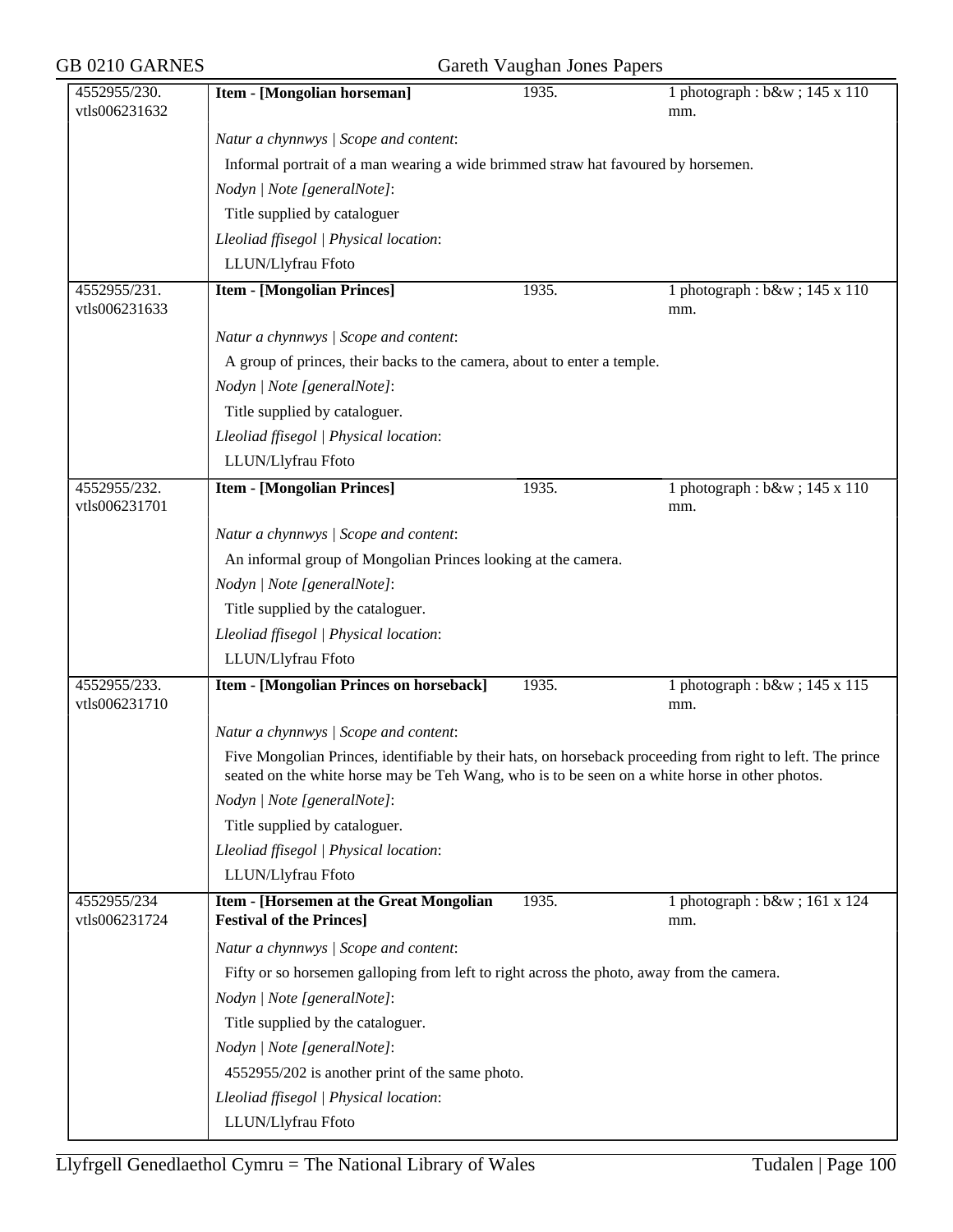| 4552955/235.<br>vtls006231773 | Item - Prince Teh Wan with his young son                                                                                                                                                                                                                                                                                                                                                                                                                                                                 | 1935. | 1 photograph b&w 144 x 110<br>mm.                                                                     |  |  |
|-------------------------------|----------------------------------------------------------------------------------------------------------------------------------------------------------------------------------------------------------------------------------------------------------------------------------------------------------------------------------------------------------------------------------------------------------------------------------------------------------------------------------------------------------|-------|-------------------------------------------------------------------------------------------------------|--|--|
|                               | Natur a chynnwys / Scope and content:                                                                                                                                                                                                                                                                                                                                                                                                                                                                    |       |                                                                                                       |  |  |
|                               | A view looking over the shoulders of a man and boy seated on the ground, the man holding a plate of<br>food. The man and boy are Prince Teh Wan and his son.<br>Nodyn   Note [generalNote]:                                                                                                                                                                                                                                                                                                              |       |                                                                                                       |  |  |
|                               |                                                                                                                                                                                                                                                                                                                                                                                                                                                                                                          |       |                                                                                                       |  |  |
|                               |                                                                                                                                                                                                                                                                                                                                                                                                                                                                                                          |       |                                                                                                       |  |  |
|                               | Title from page 13 of 'Gareth Jones - A Manchukuo Incident' by Margaret S Colley (Newark, 2001)<br>where this photograph has been reproduced.                                                                                                                                                                                                                                                                                                                                                            |       |                                                                                                       |  |  |
|                               | Lleoliad ffisegol   Physical location:                                                                                                                                                                                                                                                                                                                                                                                                                                                                   |       |                                                                                                       |  |  |
|                               | LLUN/Llyfrau Ffoto                                                                                                                                                                                                                                                                                                                                                                                                                                                                                       |       |                                                                                                       |  |  |
| 4552955/236.<br>vtls006231786 | Item - [Interior of a yurt]                                                                                                                                                                                                                                                                                                                                                                                                                                                                              | 1935. | 1 photograph : b&w ; 145 x 110<br>mm.                                                                 |  |  |
|                               | Natur a chynnwys / Scope and content:                                                                                                                                                                                                                                                                                                                                                                                                                                                                    |       |                                                                                                       |  |  |
|                               | A murky view showing furniture and decor inside a yurt. This was the yurt that Baron von Plessen, Dr<br>Muller and Gareth shared, see also 4552955/237.                                                                                                                                                                                                                                                                                                                                                  |       |                                                                                                       |  |  |
|                               | Nodyn   Note [generalNote]:                                                                                                                                                                                                                                                                                                                                                                                                                                                                              |       |                                                                                                       |  |  |
|                               | Title supplied by cataloguer.                                                                                                                                                                                                                                                                                                                                                                                                                                                                            |       |                                                                                                       |  |  |
|                               | Lleoliad ffisegol   Physical location:                                                                                                                                                                                                                                                                                                                                                                                                                                                                   |       |                                                                                                       |  |  |
|                               | LLUN/Llyfrau Ffoto                                                                                                                                                                                                                                                                                                                                                                                                                                                                                       |       |                                                                                                       |  |  |
| 4552955/237.<br>vtls006231810 | Item - The interior of the yurt that Baron<br>von Plessen, Dr Muller and Gareth shared.                                                                                                                                                                                                                                                                                                                                                                                                                  | 1935. | 1 photograph : b&w ; 145 x 110<br>mm.                                                                 |  |  |
|                               | Natur a chynnwys / Scope and content:                                                                                                                                                                                                                                                                                                                                                                                                                                                                    |       |                                                                                                       |  |  |
|                               | Under-exposed view of a man kneeling on one knee inside a yurt.                                                                                                                                                                                                                                                                                                                                                                                                                                          |       |                                                                                                       |  |  |
|                               | Nodyn   Note [generalNote]:                                                                                                                                                                                                                                                                                                                                                                                                                                                                              |       |                                                                                                       |  |  |
|                               | this photograph has been reproduced.                                                                                                                                                                                                                                                                                                                                                                                                                                                                     |       | Title from page 9 of 'Gareth Jones - A Manchukuo Incident ' by Margaret S Colley (Newark, 2001) where |  |  |
|                               | Lleoliad ffisegol   Physical location:                                                                                                                                                                                                                                                                                                                                                                                                                                                                   |       |                                                                                                       |  |  |
|                               | LLUN/Llyfrau Ffoto                                                                                                                                                                                                                                                                                                                                                                                                                                                                                       |       |                                                                                                       |  |  |
| 4552955/238.<br>vtls006231836 | Item - [Gareth Vaughan Jones & friends]                                                                                                                                                                                                                                                                                                                                                                                                                                                                  | 1935. | 1 photograph: b&w 139 x 87<br>mm.                                                                     |  |  |
|                               | Natur a chynnwys / Scope and content:                                                                                                                                                                                                                                                                                                                                                                                                                                                                    |       |                                                                                                       |  |  |
|                               | An out of focus group portrait printed on a postcard back. Gareth Vaughan Jones is on the extreme left,<br>in company with two Chinese girls and three young Chinese men. These may be some of the people<br>mentioned in Chapter Ten of 'A Manchukuo Incident ' by Margaret S Colley (Newark, 2001). The young<br>man squatting in the front of the photo bears a striking resemblance to one of the men on a picture<br>reproduced on p130 and titled "The daughters of General Tsai and General Chen" |       |                                                                                                       |  |  |
|                               | Lleoliad ffisegol   Physical location:                                                                                                                                                                                                                                                                                                                                                                                                                                                                   |       |                                                                                                       |  |  |
|                               | LLUN/Llyfrau Ffoto                                                                                                                                                                                                                                                                                                                                                                                                                                                                                       |       |                                                                                                       |  |  |
| 4552955/239<br>vtls006231948  | Item - Great Wall of China halfway<br>between Pekin and Kalgan                                                                                                                                                                                                                                                                                                                                                                                                                                           | 1935. | 1 photograph : $b$ &w ; 145 x 110<br>mm.                                                              |  |  |
|                               | Natur a chynnwys / Scope and content:                                                                                                                                                                                                                                                                                                                                                                                                                                                                    |       |                                                                                                       |  |  |
|                               | The Great Wall of China running along a hilltop. This photo was taken on his train ride from Peking to<br>Kalgan on July 11th 1935.                                                                                                                                                                                                                                                                                                                                                                      |       |                                                                                                       |  |  |
|                               | Nodyn   Note [generalNote]:                                                                                                                                                                                                                                                                                                                                                                                                                                                                              |       |                                                                                                       |  |  |
|                               | Title taken from pencil inscription on reverse of photograph.                                                                                                                                                                                                                                                                                                                                                                                                                                            |       |                                                                                                       |  |  |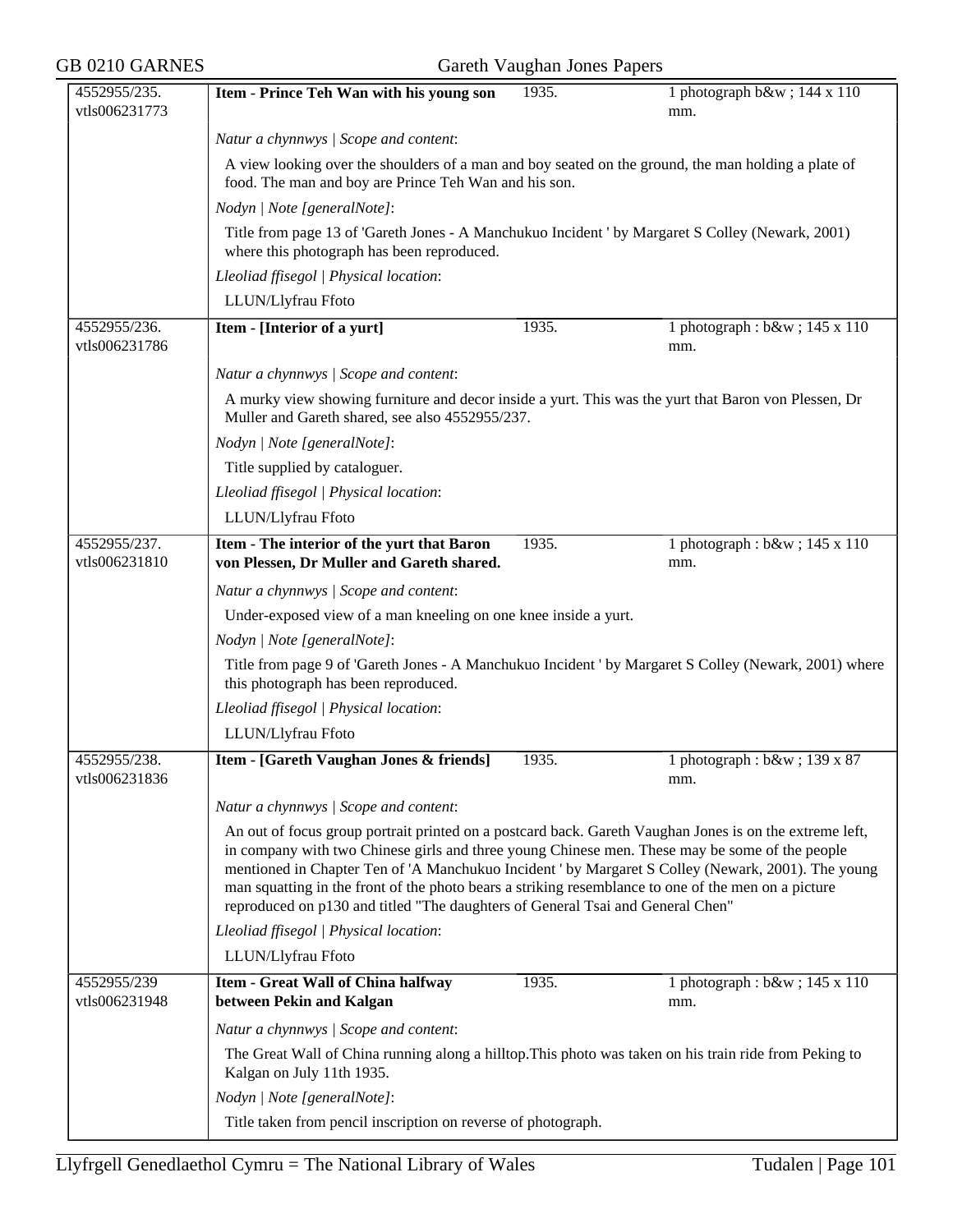$\overline{\phantom{a}}$ 

|                               | Lleoliad ffisegol   Physical location:                                                                                                        |                                                          |                                                                                                                                                                                                                           |  |  |  |
|-------------------------------|-----------------------------------------------------------------------------------------------------------------------------------------------|----------------------------------------------------------|---------------------------------------------------------------------------------------------------------------------------------------------------------------------------------------------------------------------------|--|--|--|
|                               | LLUN/Llyfrau Ffoto                                                                                                                            |                                                          |                                                                                                                                                                                                                           |  |  |  |
| 4552955/240.<br>vtls006231970 | <b>Item - The Great Wall of China</b>                                                                                                         | 1935.                                                    | 1 photograph : b&w ; 145 x 110<br>mm.                                                                                                                                                                                     |  |  |  |
|                               | Natur a chynnwys / Scope and content:                                                                                                         |                                                          |                                                                                                                                                                                                                           |  |  |  |
|                               | The Great Wall of China following a ridge up a hillside. A small settlement is to be seen in the valley<br>floor on the right of the picture. |                                                          |                                                                                                                                                                                                                           |  |  |  |
|                               | Nodyn   Note [generalNote]:                                                                                                                   |                                                          |                                                                                                                                                                                                                           |  |  |  |
|                               |                                                                                                                                               |                                                          | Title from inscription in pencil on reverse of photograph. Further notes on the reverse refer to the history<br>and features of the wall. This photo was taken on his train ride from Peking to Kalgan on July 11th 1935. |  |  |  |
|                               | Lleoliad ffisegol   Physical location:                                                                                                        |                                                          |                                                                                                                                                                                                                           |  |  |  |
|                               | LLUN/Llyfrau Ffoto                                                                                                                            |                                                          |                                                                                                                                                                                                                           |  |  |  |
| 4552955/241<br>vtls006232014  | <b>Item - Teh Wang's Son</b>                                                                                                                  | 1935.                                                    | 1 photograph : b&w ; 145 x 110<br>mm.                                                                                                                                                                                     |  |  |  |
|                               | Natur a chynnwys / Scope and content:                                                                                                         |                                                          |                                                                                                                                                                                                                           |  |  |  |
|                               | A boy aged about five wearing a tunic and skull cap. On page 16 of 'Gareth Jones - A Manchukuo<br>coat"                                       |                                                          | Incident' by Margaret S Colley (Newark, 2001) Jones recalls 'He had a little red hat onand a brown silk                                                                                                                   |  |  |  |
|                               | Nodyn   Note [generalNote]:                                                                                                                   |                                                          |                                                                                                                                                                                                                           |  |  |  |
|                               | Title taken from pencil note on reverse of photograph.                                                                                        |                                                          |                                                                                                                                                                                                                           |  |  |  |
|                               | Lleoliad ffisegol   Physical location:                                                                                                        |                                                          |                                                                                                                                                                                                                           |  |  |  |
|                               | LLUN/Llyfrau Ffoto                                                                                                                            |                                                          |                                                                                                                                                                                                                           |  |  |  |
| 4552955/242.<br>vtls006232021 | Item - [Princes entering Teh Wang's<br>palace]                                                                                                | 1935.                                                    | 1 photograph : $b& w$ ; 145 x 110<br>mm.                                                                                                                                                                                  |  |  |  |
|                               | Natur a chynnwys / Scope and content:                                                                                                         |                                                          |                                                                                                                                                                                                                           |  |  |  |
|                               | Two princes on the steps leading to the palace. A guard can be seen in the background.                                                        |                                                          |                                                                                                                                                                                                                           |  |  |  |
|                               | Nodyn   Note [generalNote]:                                                                                                                   |                                                          |                                                                                                                                                                                                                           |  |  |  |
|                               | Title supplied by cataloguer.                                                                                                                 |                                                          |                                                                                                                                                                                                                           |  |  |  |
|                               | Lleoliad ffisegol   Physical location:                                                                                                        |                                                          |                                                                                                                                                                                                                           |  |  |  |
|                               | LLUN/Llyfrau Ffoto                                                                                                                            |                                                          |                                                                                                                                                                                                                           |  |  |  |
| 4552955/247.<br>vtls006232026 | Item - Lama Service in Mongolia                                                                                                               | 1935.                                                    | 1 photograph : b&w ; 145 x 110<br>mm.                                                                                                                                                                                     |  |  |  |
|                               | Natur a chynnwys / Scope and content:                                                                                                         |                                                          |                                                                                                                                                                                                                           |  |  |  |
|                               | A number of Mongolians, including princes, bowing or kneeling as if in veneration.                                                            |                                                          |                                                                                                                                                                                                                           |  |  |  |
|                               | Nodyn   Note [generalNote]:                                                                                                                   |                                                          |                                                                                                                                                                                                                           |  |  |  |
|                               |                                                                                                                                               | Title derived from pencil note on reverse of photograph. |                                                                                                                                                                                                                           |  |  |  |
|                               | Lleoliad ffisegol   Physical location:                                                                                                        |                                                          |                                                                                                                                                                                                                           |  |  |  |
|                               | LLUN/Llyfrau Ffoto                                                                                                                            |                                                          |                                                                                                                                                                                                                           |  |  |  |
| 4552955/243                   | Item - [Three Mongolians on horseback]                                                                                                        | 1935.                                                    | 1 photograph: b&w 138 x 115<br>mm                                                                                                                                                                                         |  |  |  |
|                               | Crëwr   Creator:                                                                                                                              |                                                          |                                                                                                                                                                                                                           |  |  |  |
|                               | Jones, Gareth, 1905-1935                                                                                                                      |                                                          |                                                                                                                                                                                                                           |  |  |  |
|                               | Natur a chynnwys / Scope and content:                                                                                                         |                                                          |                                                                                                                                                                                                                           |  |  |  |
|                               | Three Mongolian men on horseback all facing the camera.                                                                                       |                                                          |                                                                                                                                                                                                                           |  |  |  |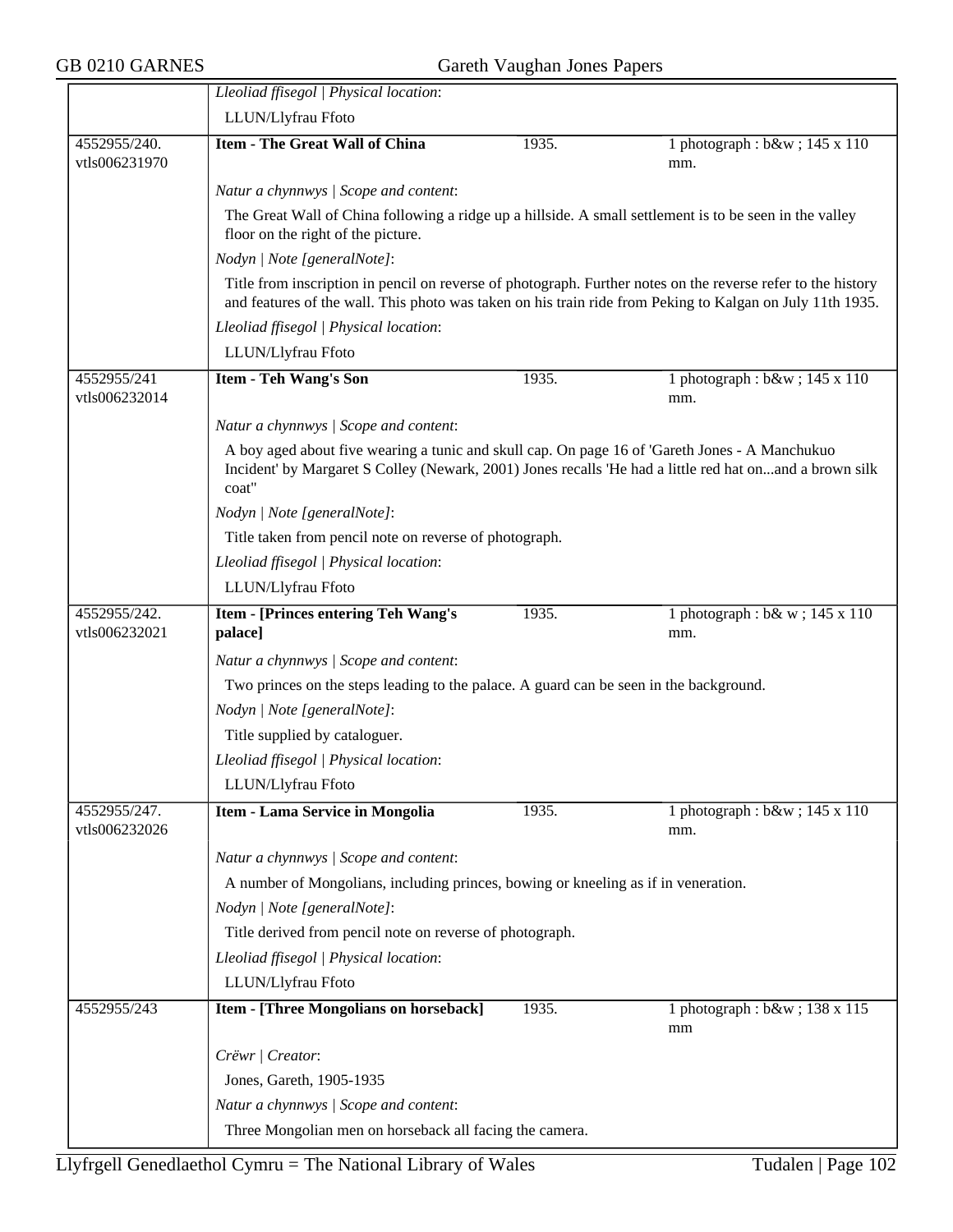|                               | Nodyn   Note [generalNote]:                                                                                                                   |       |                                        |  |  |
|-------------------------------|-----------------------------------------------------------------------------------------------------------------------------------------------|-------|----------------------------------------|--|--|
|                               | Title supplied by cataloguer.                                                                                                                 |       |                                        |  |  |
| 4552955/244                   | <b>Item - [Young Mongolian Man]</b>                                                                                                           | 1935. | 1 photograph : b&w 145 x 110           |  |  |
|                               |                                                                                                                                               |       | mm.                                    |  |  |
|                               | Natur a chynnwys / Scope and content:                                                                                                         |       |                                        |  |  |
|                               | Informal photograph of a young man in Mongolian dress. Numerous people, banners and bunting can be<br>seen in the middle distance behind him. |       |                                        |  |  |
|                               | Nodyn   Note [generalNote]:                                                                                                                   |       |                                        |  |  |
|                               | Title supplied by cataloguer.                                                                                                                 |       |                                        |  |  |
| 4552955/245.                  | Item - [Five men and a horse]                                                                                                                 | 1935. | 1 photograph : $b$ &w 140 x 110<br>mm. |  |  |
|                               | Crëwr   Creator:                                                                                                                              |       |                                        |  |  |
|                               | Jones, Gareth, 1905-1935.                                                                                                                     |       |                                        |  |  |
|                               | Natur a chynnwys / Scope and content:                                                                                                         |       |                                        |  |  |
|                               | Five men possibly engaged in a discussion about a horse. One of the men is holding a rope attached to the<br>horses neck.                     |       |                                        |  |  |
|                               | Nodyn   Note [generalNote]:                                                                                                                   |       |                                        |  |  |
|                               | Title supplied by cataloguer.                                                                                                                 |       |                                        |  |  |
| 4552955/246.                  | Item - [A herd of camels either eating or                                                                                                     | 1935. | 1 photograph : b&w 145 x 110           |  |  |
|                               | drinking]                                                                                                                                     |       | mm.                                    |  |  |
|                               | Crëwr   Creator:                                                                                                                              |       |                                        |  |  |
|                               | Jones, Gareth, 1905-1935.                                                                                                                     |       |                                        |  |  |
|                               | Natur a chynnwys / Scope and content:                                                                                                         |       |                                        |  |  |
|                               | Twenty or so camels clustered around a source of food or possibly water.                                                                      |       |                                        |  |  |
|                               | Nodyn   Note [generalNote]:                                                                                                                   |       |                                        |  |  |
|                               | Title supplied by cataloguer.                                                                                                                 |       |                                        |  |  |
| 4552955/248.<br>vtls006232045 | <b>Item - [Trading Horses]</b>                                                                                                                | 1935. | 1 photograph : b&w ; 145 x 110<br>mm.  |  |  |
|                               | Natur a chynnwys / Scope and content:                                                                                                         |       |                                        |  |  |
|                               | A group of men examining a horse.                                                                                                             |       |                                        |  |  |
|                               | Nodyn   Note [generalNote]:                                                                                                                   |       |                                        |  |  |
|                               | Title supplied by cataloguer.                                                                                                                 |       |                                        |  |  |
|                               | Lleoliad ffisegol   Physical location:                                                                                                        |       |                                        |  |  |
|                               | LLUN/Llyfrau Ffoto                                                                                                                            |       |                                        |  |  |
| 4552955/249                   | Item - Teh Wang, Head of the Princes                                                                                                          | 1935. | 1 photograph : b&w ; 145 x 110         |  |  |
| vtls006232047                 |                                                                                                                                               |       | mm.                                    |  |  |
|                               | Natur a chynnwys / Scope and content:                                                                                                         |       |                                        |  |  |
|                               | A view from the rear of Teh Wang showing his pigtail.                                                                                         |       |                                        |  |  |
|                               | Nodyn   Note [generalNote]:                                                                                                                   |       |                                        |  |  |
|                               | Title taken from pencil note on reverse of photo.                                                                                             |       |                                        |  |  |
|                               | Lleoliad ffisegol   Physical location:                                                                                                        |       |                                        |  |  |
|                               | LLUN/Llyfrau Ffoto                                                                                                                            |       |                                        |  |  |
|                               |                                                                                                                                               |       |                                        |  |  |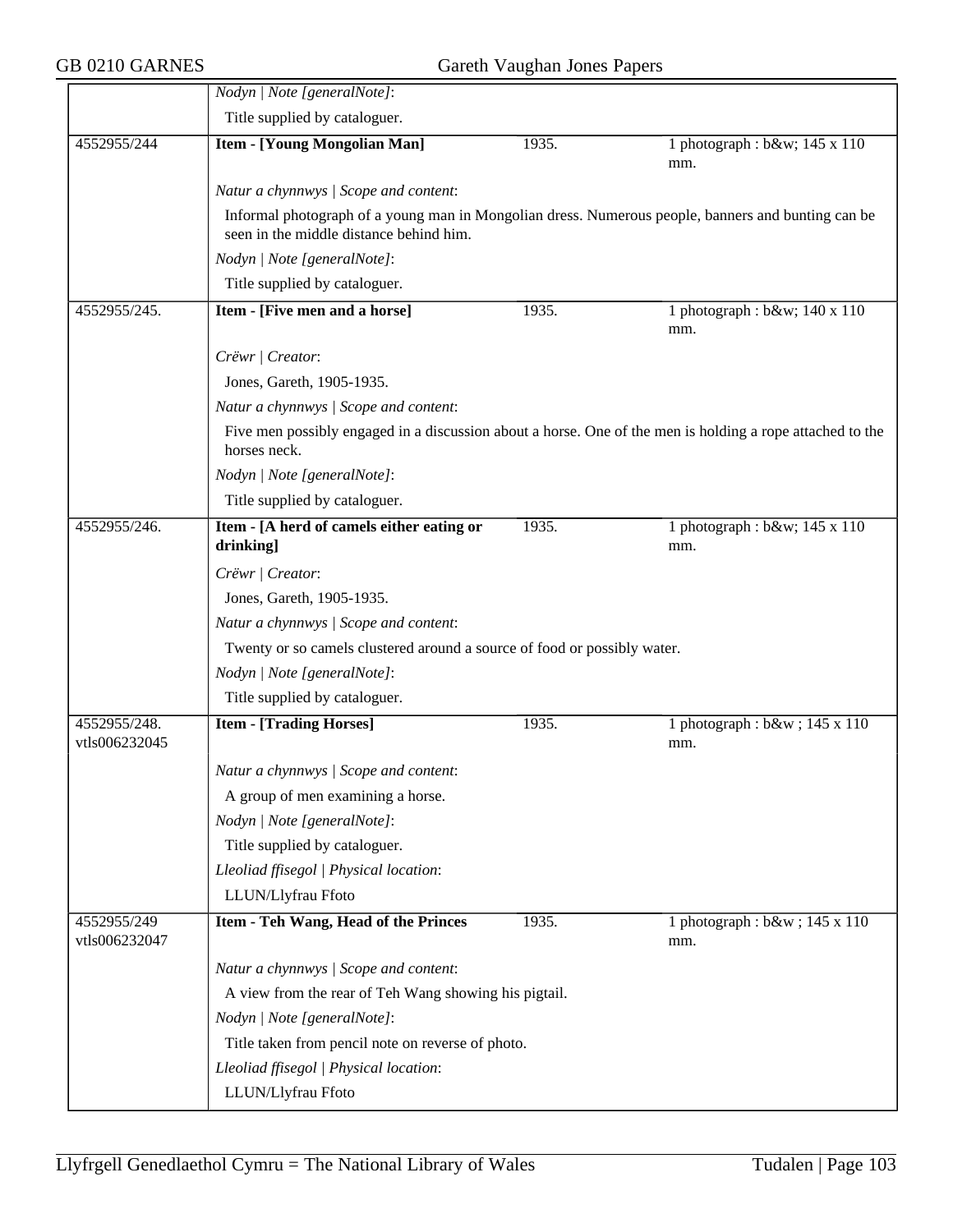| GB 0210 GARNES                |                                                                                                                                     | Gareth Vaughan Jones Papers |                                               |  |  |
|-------------------------------|-------------------------------------------------------------------------------------------------------------------------------------|-----------------------------|-----------------------------------------------|--|--|
| 4552955/250.<br>vtls006232054 | <b>Item - [Mongolian princes]</b>                                                                                                   | 1935.                       | 1 photograph : b&w ; 145 x 110<br>mm.         |  |  |
|                               | Natur a chynnwys / Scope and content:                                                                                               |                             |                                               |  |  |
|                               | Six Mongolian Princes posing for the camera.                                                                                        |                             |                                               |  |  |
|                               | Nodyn   Note [generalNote]:                                                                                                         |                             |                                               |  |  |
|                               | Title supplied by cataloguer                                                                                                        |                             |                                               |  |  |
|                               | Lleoliad ffisegol   Physical location:                                                                                              |                             |                                               |  |  |
|                               | LLUN/Llyfrau Ffoto                                                                                                                  |                             |                                               |  |  |
| 4552955/251.<br>vtls006232068 | Item - [Interior, unknown location]                                                                                                 | 1935.                       | 1 photograph : b&w ; 145 x 110<br>mm.         |  |  |
|                               | Natur a chynnwys / Scope and content:                                                                                               |                             |                                               |  |  |
|                               | Under-exposed photo of an oriental man sitting in a room in which furnishings are barely distinguishable.                           |                             |                                               |  |  |
|                               | Nodyn   Note [generalNote]:                                                                                                         |                             |                                               |  |  |
|                               | Title supplied by cataloguer.                                                                                                       |                             |                                               |  |  |
|                               | Lleoliad ffisegol   Physical location:                                                                                              |                             |                                               |  |  |
|                               | LLUN/Llyfrau Ffoto                                                                                                                  |                             |                                               |  |  |
| 4552955/252.<br>vtls006232075 | Item - [Interior of yurt used by Gareth<br><b>Vaughan Jones]</b>                                                                    | 1935.                       | 1 photograph : b&w ; 145 x 110<br>mm.         |  |  |
|                               | Natur a chynnwys / Scope and content:                                                                                               |                             |                                               |  |  |
|                               | A Mongolian inside the yurt used by Gareth Vaughan Jones and his companions.                                                        |                             |                                               |  |  |
|                               | Nodyn   Note [generalNote]:                                                                                                         |                             |                                               |  |  |
|                               | Title supplied by cataloguer.                                                                                                       |                             |                                               |  |  |
|                               | Lleoliad ffisegol   Physical location:                                                                                              |                             |                                               |  |  |
|                               | LLUN/Llyfrau Ffoto                                                                                                                  |                             |                                               |  |  |
| 4552955/254.<br>vtls006232081 | Item - [Temple of Heaven, Beijing]                                                                                                  | [ca.1935]                   | 1 photographic postcard : b&w<br>135 x 85 mm. |  |  |
|                               |                                                                                                                                     |                             |                                               |  |  |
|                               | Crëwr   Creator:                                                                                                                    |                             |                                               |  |  |
|                               | Harting's Postcard Publishers                                                                                                       |                             |                                               |  |  |
|                               | Natur a chynnwys / Scope and content:                                                                                               |                             |                                               |  |  |
|                               | Untitled and unused RP card of the exterior of a circular temple, identified by the cataloguer as the<br>Temple of Heaven, Beijing. |                             |                                               |  |  |
|                               | Lleoliad ffisegol   Physical location:                                                                                              |                             |                                               |  |  |
|                               | LLUN/Llyfrau Ffoto                                                                                                                  |                             |                                               |  |  |
| 4552955/253.<br>vtls006232085 | <b>Item - Novice monks</b>                                                                                                          | 1935.                       | 1 photograph : b&w ; 145 x 110<br>mm.         |  |  |
|                               | Natur a chynnwys / Scope and content:                                                                                               |                             |                                               |  |  |
|                               | Two young monks wearing distinctive headgear.                                                                                       |                             |                                               |  |  |
|                               | Nodyn   Note [generalNote]:                                                                                                         |                             |                                               |  |  |
|                               | Title taken from a website dedicated to Gareth Vaughan Jones - http://www.margaretcolley.co.uk/<br>mongolia_pics.htm                |                             |                                               |  |  |
|                               | Lleoliad ffisegol   Physical location:                                                                                              |                             |                                               |  |  |
|                               | LLUN/Llyfrau Ffoto                                                                                                                  |                             |                                               |  |  |
| 4552955/255.                  | Item - In General Tsai Ting-Kai's House                                                                                             | 1935.                       | 1 photograph b&w 140 x 92                     |  |  |
| vtls006232150                 |                                                                                                                                     |                             | mm.                                           |  |  |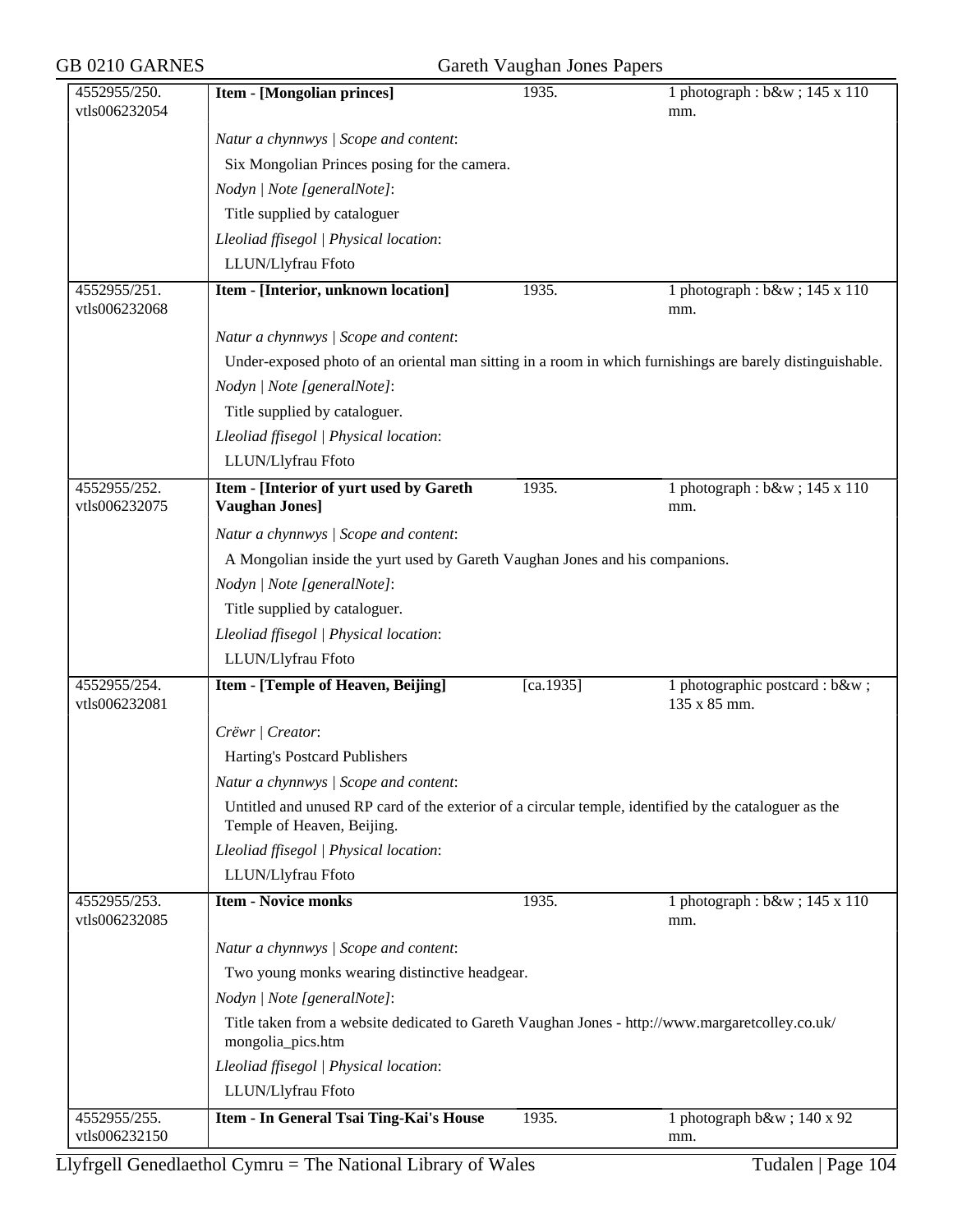|                              | Natur a chynnwys / Scope and content:                                                                                                                                                                         |       |                                                                                                                                                                                                                        |  |  |
|------------------------------|---------------------------------------------------------------------------------------------------------------------------------------------------------------------------------------------------------------|-------|------------------------------------------------------------------------------------------------------------------------------------------------------------------------------------------------------------------------|--|--|
|                              | A group photograph of Gareth Vaughan Jones with the son of General Tsai Ting-Kai on his right. On his<br>left are two young women, the daughters of the Generals Tsai Ting-Kai and Chen Chi-tang. Also in the |       |                                                                                                                                                                                                                        |  |  |
|                              | photo are two unidentified young men.                                                                                                                                                                         |       |                                                                                                                                                                                                                        |  |  |
|                              | Nodyn   Note [generalNote]:                                                                                                                                                                                   |       |                                                                                                                                                                                                                        |  |  |
|                              | with my camera, G.' In pencil is 'In General Tsai Ting-Kai's house.'                                                                                                                                          |       | Title taken from inscription on reverse of photo. In blue ink is written 'Photo in Canton China, June 7th<br>1935 To Mr Gareth Jones' with an inscription in Chinese. In darker ink, in another hand is written 'Taken |  |  |
|                              | Lleoliad ffisegol   Physical location:                                                                                                                                                                        |       |                                                                                                                                                                                                                        |  |  |
|                              | LLUN/Llyfrau Ffoto                                                                                                                                                                                            |       |                                                                                                                                                                                                                        |  |  |
| 4552955/256<br>vtls006232160 | <b>Item - [Pretty Chinese Girl]</b>                                                                                                                                                                           | 1935. | 1 photograph: b&w 131 x 98<br>mm.                                                                                                                                                                                      |  |  |
|                              | Natur a chynnwys / Scope and content:                                                                                                                                                                         |       |                                                                                                                                                                                                                        |  |  |
|                              | Informal head and shoulders portrait of a pretty Chinese Girl.                                                                                                                                                |       |                                                                                                                                                                                                                        |  |  |
|                              | Nodyn   Note [generalNote]:                                                                                                                                                                                   |       |                                                                                                                                                                                                                        |  |  |
|                              | title supplied by cataloguer.                                                                                                                                                                                 |       |                                                                                                                                                                                                                        |  |  |
|                              | Lleoliad ffisegol   Physical location:                                                                                                                                                                        |       |                                                                                                                                                                                                                        |  |  |
|                              | LLUN/Llyfrau Ffoto                                                                                                                                                                                            |       |                                                                                                                                                                                                                        |  |  |
| 4552955/257<br>vtls006232203 | <b>Item - In General Tsai's House</b>                                                                                                                                                                         | 1935. | 1 photograph : b&w ; 131 x 92<br>mm.                                                                                                                                                                                   |  |  |
|                              | Natur a chynnwys / Scope and content:                                                                                                                                                                         |       |                                                                                                                                                                                                                        |  |  |
|                              | of a Chinese scene and two ornamental palm leaves.                                                                                                                                                            |       | Gareth Vaughan Jones seated with a young man, the son of General Tsai. Behind them is a wall hanging                                                                                                                   |  |  |
|                              | Nodyn   Note [generalNote]:                                                                                                                                                                                   |       |                                                                                                                                                                                                                        |  |  |
|                              | Title taken from reverse of photo. A further inscription reads 'To Mr Gareth Jones, June 7th 1935 I S<br>ink read 'Taken with my camera, G' and 'In General Tsai's House.'                                    |       | Tsai, photo in Canton China' along with an inscription in Chinese. Further notes in a different hand and                                                                                                               |  |  |
|                              | Lleoliad ffisegol   Physical location:                                                                                                                                                                        |       |                                                                                                                                                                                                                        |  |  |
|                              | LLUN/Llyfrau Ffoto                                                                                                                                                                                            |       |                                                                                                                                                                                                                        |  |  |
| 4552955/258<br>vtls006232334 | Item - [Mongolian soldiers]                                                                                                                                                                                   | 1935. | 1 photograph : b&w ; 145 x 110<br>mm.                                                                                                                                                                                  |  |  |
|                              | Natur a chynnwys / Scope and content:                                                                                                                                                                         |       |                                                                                                                                                                                                                        |  |  |
|                              | Three Mongolian soldiers, one with his back to the camera, two posing for the camera.                                                                                                                         |       |                                                                                                                                                                                                                        |  |  |
|                              | Nodyn   Note [generalNote]:                                                                                                                                                                                   |       |                                                                                                                                                                                                                        |  |  |
|                              | Title supplied by the cataloguer.                                                                                                                                                                             |       |                                                                                                                                                                                                                        |  |  |
|                              | Lleoliad ffisegol   Physical location:                                                                                                                                                                        |       |                                                                                                                                                                                                                        |  |  |
|                              | LLUN/Llyfrau Ffoto                                                                                                                                                                                            |       |                                                                                                                                                                                                                        |  |  |
| 4552955/259<br>vtls006232346 | Item - [Vulture]                                                                                                                                                                                              | 1935. | 1 photograph : b&w ; 145 x 110<br>mm.                                                                                                                                                                                  |  |  |
|                              | Natur a chynnwys / Scope and content:                                                                                                                                                                         |       |                                                                                                                                                                                                                        |  |  |
|                              | A vulture perched on the ground in close proximity to yurts and other buildings.                                                                                                                              |       |                                                                                                                                                                                                                        |  |  |
|                              | Nodyn   Note [generalNote]:                                                                                                                                                                                   |       |                                                                                                                                                                                                                        |  |  |
|                              | Title supplied by cataloguer.                                                                                                                                                                                 |       |                                                                                                                                                                                                                        |  |  |
|                              | Lleoliad ffisegol   Physical location:                                                                                                                                                                        |       |                                                                                                                                                                                                                        |  |  |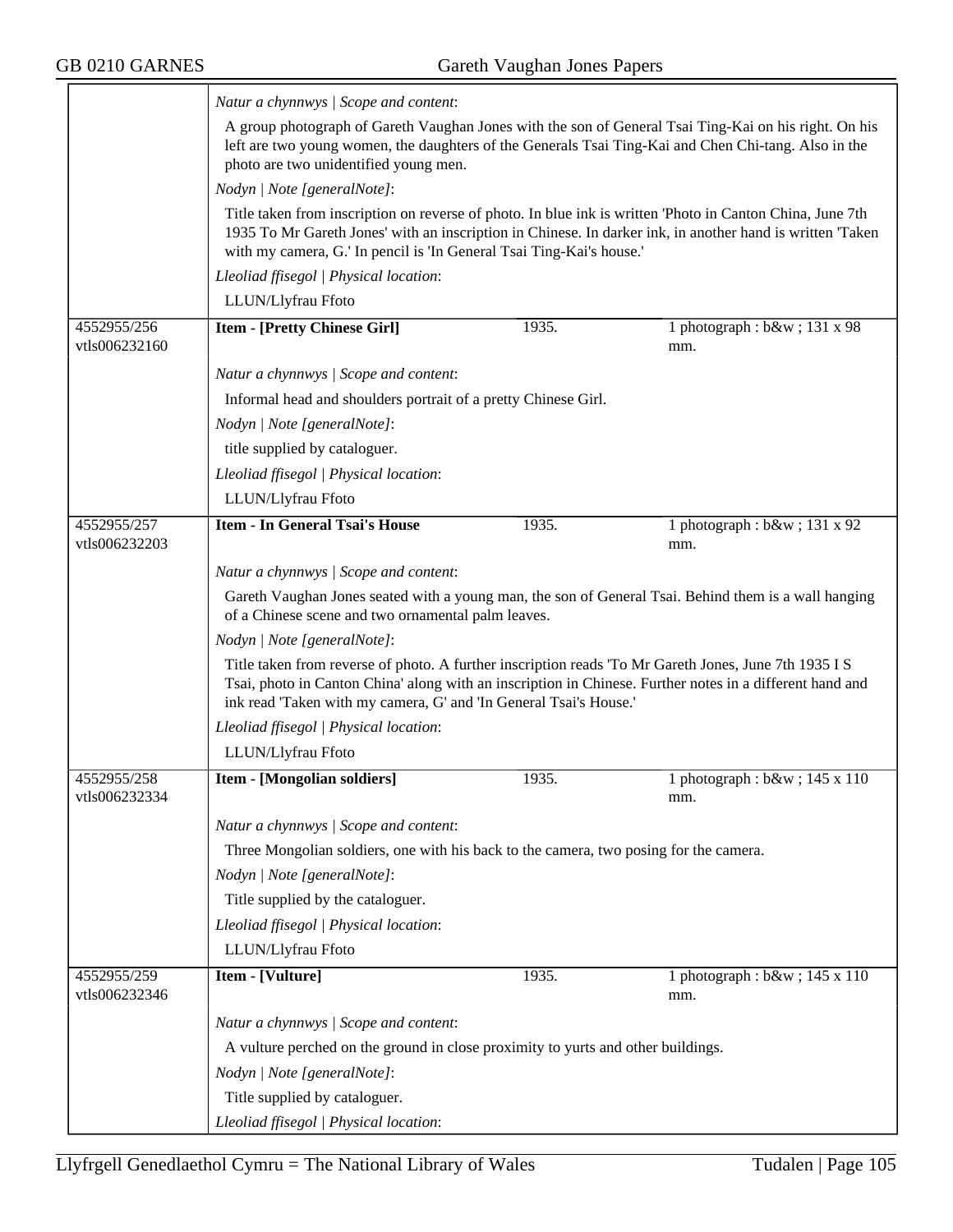|                               | LLUN/Llyfrau Ffoto                                                                                                                                                              |       |                                       |  |  |
|-------------------------------|---------------------------------------------------------------------------------------------------------------------------------------------------------------------------------|-------|---------------------------------------|--|--|
| 4552955/260.<br>vtls006232374 | <b>Item - [Mongolian Horseman]</b>                                                                                                                                              | 1935. | 1 photograph : b&w ; 145 x 110<br>mm. |  |  |
|                               | Natur a chynnwys / Scope and content:                                                                                                                                           |       |                                       |  |  |
|                               | A Mongolian horseman walking towards the camera, dressed in boots and a wide brimmed hat. A large<br>number of horses are visible behind him.                                   |       |                                       |  |  |
|                               | Nodyn   Note [generalNote]:                                                                                                                                                     |       |                                       |  |  |
|                               | Title supplied by cataloguer.                                                                                                                                                   |       |                                       |  |  |
|                               | Lleoliad ffisegol   Physical location:                                                                                                                                          |       |                                       |  |  |
|                               | LLUN/Llyfrau Ffoto                                                                                                                                                              |       |                                       |  |  |
| 4552955/261.<br>vtls006232391 | Item - [Prince Teh Wang & wrestlers]                                                                                                                                            | 1935. | 1 photograph : b&w ; 145 x 110<br>mm. |  |  |
|                               | Natur a chynnwys / Scope and content:                                                                                                                                           |       |                                       |  |  |
|                               | Prince Teh Wang walking past a wrestling match at the Great Mongolian Festival of the Princes.                                                                                  |       |                                       |  |  |
|                               | Nodyn   Note [generalNote]:                                                                                                                                                     |       |                                       |  |  |
|                               | Title supplied by cataloguer                                                                                                                                                    |       |                                       |  |  |
|                               | Lleoliad ffisegol   Physical location:                                                                                                                                          |       |                                       |  |  |
|                               | LLUN/Llyfrau Ffoto                                                                                                                                                              |       |                                       |  |  |
| 4552955/262.<br>vtls006232397 | Item - Teh Wang on his white horse.                                                                                                                                             | 1935. | 1 photograph : b&w ; 145 x 110<br>mm. |  |  |
|                               | Natur a chynnwys / Scope and content:                                                                                                                                           |       |                                       |  |  |
|                               | Prince Teh Wang astride a white horse.                                                                                                                                          |       |                                       |  |  |
|                               | Nodyn   Note [generalNote]:                                                                                                                                                     |       |                                       |  |  |
|                               | Title taken from http://www.margaretcolley.co.uk/mongolia_pics.htm where this image is reproduced.                                                                              |       |                                       |  |  |
|                               | Lleoliad ffisegol   Physical location:                                                                                                                                          |       |                                       |  |  |
|                               | LLUN/Llyfrau Ffoto                                                                                                                                                              |       |                                       |  |  |
| 4552955/264.<br>vtls006232412 | Item - Group of guests outside a yurt                                                                                                                                           | 1935. | 1 photograph : b&w ; 145 x 110<br>mm. |  |  |
|                               | Natur a chynnwys / Scope and content:                                                                                                                                           |       |                                       |  |  |
|                               | Eight persons standing in a line next to a yurt                                                                                                                                 |       |                                       |  |  |
|                               | Nodyn   Note [generalNote]:                                                                                                                                                     |       |                                       |  |  |
|                               | Title taken from p 8 of 'A Manchukuo Incident' by Margaret Siriol Colley (Newark, 2001) where this<br>image is reproduced.                                                      |       |                                       |  |  |
|                               | Lleoliad ffisegol   Physical location:                                                                                                                                          |       |                                       |  |  |
|                               | LLUN/Llyfrau Ffoto                                                                                                                                                              |       |                                       |  |  |
| 4552955/265.<br>vtls006232423 | <b>Item - Von Plessen</b>                                                                                                                                                       | 1935. | 1 photograph : b&w ; 145 x 110<br>mm. |  |  |
|                               | Natur a chynnwys / Scope and content:                                                                                                                                           |       |                                       |  |  |
|                               | A man in a white shirt and shorts with his back to the camera watching a group of men with a horse. The<br>pencil note on reverse of photo identifies him as Baron Von Plessen. |       |                                       |  |  |
|                               | Nodyn   Note [generalNote]:                                                                                                                                                     |       |                                       |  |  |
|                               | Title taken from pencil note on reverse of photograph.                                                                                                                          |       |                                       |  |  |
|                               | Lleoliad ffisegol   Physical location:                                                                                                                                          |       |                                       |  |  |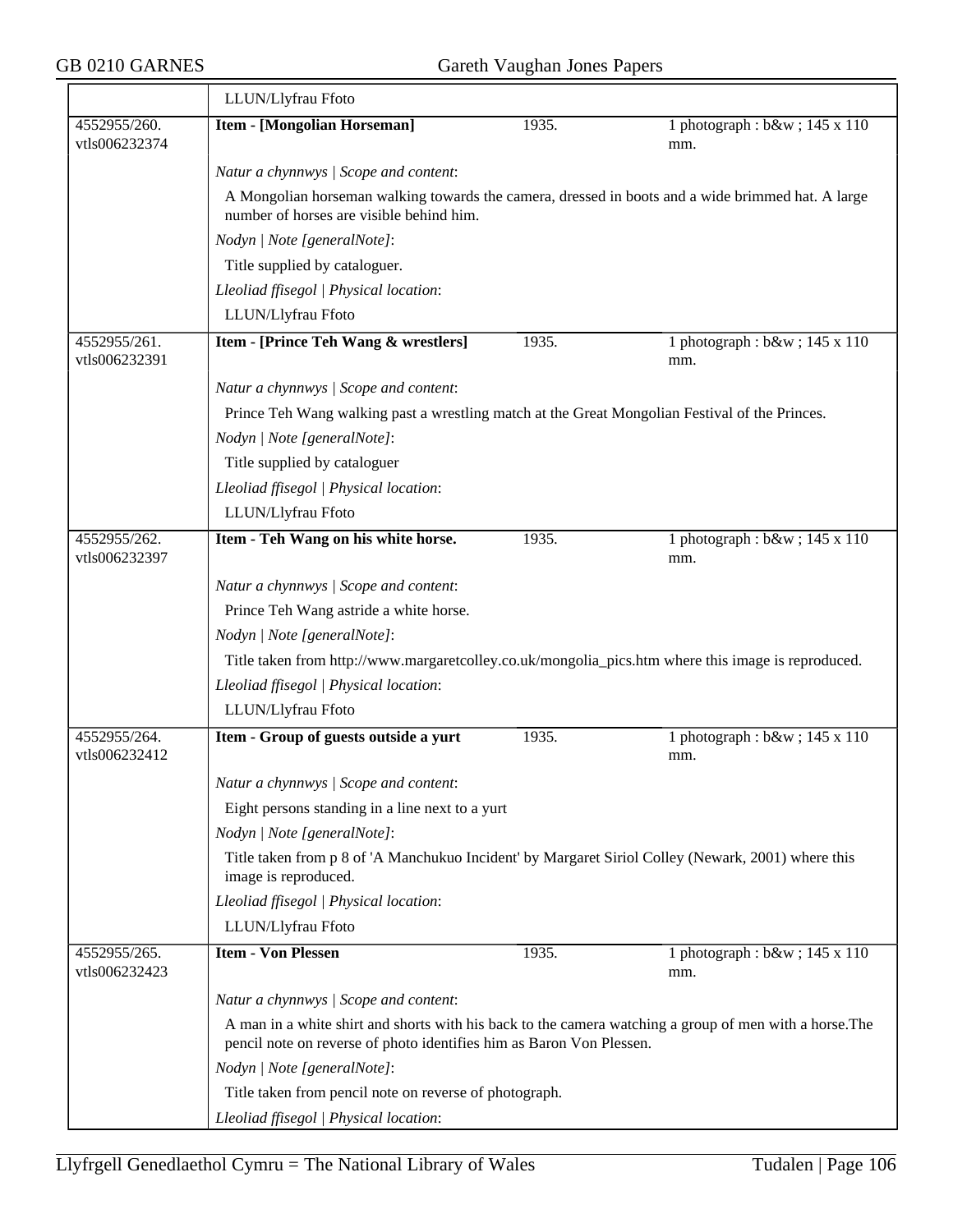|                               | LLUN/Llyfrau Ffoto                                                                                                                                                                                     |       |                                       |
|-------------------------------|--------------------------------------------------------------------------------------------------------------------------------------------------------------------------------------------------------|-------|---------------------------------------|
| 4552955/266.                  | Item - Dr Muller and Gareth's car being                                                                                                                                                                | 1935. | 1 photograph : b&w ; 145 x 110        |
| vtls006232432                 | pulled out of the mud                                                                                                                                                                                  |       | mm.                                   |
|                               | Natur a chynnwys / Scope and content:                                                                                                                                                                  |       |                                       |
|                               | One of the Wostwag trucks being pulled out of the mud on a riverbank. The river is visible behind the<br>car. Numerous people are assisting or spectating and a camel hitched to the front of the car. |       |                                       |
|                               | Nodyn   Note [generalNote]:                                                                                                                                                                            |       |                                       |
|                               | Title taken from p 32 of 'A Manchukuo Incident' by Margaret Siriol Colley (Newark, 2001).                                                                                                              |       |                                       |
|                               | Lleoliad ffisegol   Physical location:                                                                                                                                                                 |       |                                       |
|                               | LLUN/Llyfrau Ffoto                                                                                                                                                                                     |       |                                       |
| 4552955/267.<br>vtls006232733 | Item - Gareth, Anatoli & Muller                                                                                                                                                                        | 1935. | 1 photograph : b&w ; 145 x 110<br>mm. |
|                               | Natur a chynnwys / Scope and content:                                                                                                                                                                  |       |                                       |
|                               | From left - right Anatoli Petrewschtchew (chauffeur), Gareth Vaughan Jones, Dr Muller.                                                                                                                 |       |                                       |
|                               | Nodyn   Note [generalNote]:                                                                                                                                                                            |       |                                       |
|                               | Title derived from manuscript note on back of photo.                                                                                                                                                   |       |                                       |
|                               | Lleoliad ffisegol   Physical location:                                                                                                                                                                 |       |                                       |
|                               | LLUN/Llyfrau Ffoto                                                                                                                                                                                     |       |                                       |
| 4552955/268.                  | <b>Item - Gareth's chauffeur</b>                                                                                                                                                                       | 1935. | 1 photograph : b&w ; 145 x 110        |
| vtls006232752                 |                                                                                                                                                                                                        |       | mm.                                   |
|                               | Natur a chynnwys / Scope and content:                                                                                                                                                                  |       |                                       |
|                               | Anatoli Petrewschtchew standing on a track, looking at the camera. He has a cigarette in his left hand.                                                                                                |       |                                       |
|                               | Lleoliad ffisegol   Physical location:                                                                                                                                                                 |       |                                       |
|                               | LLUN/Llyfrau Ffoto                                                                                                                                                                                     |       |                                       |
| 4552955/269.<br>vtls006232833 | Item - [Anatoli Petrewschtchew]                                                                                                                                                                        | 1935. | 1 photograph : b&w ; 145 x 110<br>mm. |
|                               | Natur a chynnwys / Scope and content:                                                                                                                                                                  |       |                                       |
|                               | Anatoli Petrewschtchew, Gareth Vaughan Jones Russian chaffeur on his trip to Inner Mongolia, looking<br>pensively at the ground.                                                                       |       |                                       |
|                               | Nodyn   Note [generalNote]:                                                                                                                                                                            |       |                                       |
|                               | Title supplied by cataloguer.                                                                                                                                                                          |       |                                       |
|                               | Lleoliad ffisegol   Physical location:                                                                                                                                                                 |       |                                       |
|                               | LLUN/Llyfrau Ffoto                                                                                                                                                                                     |       |                                       |
| 4552955/270.<br>vtls006232837 | Item - [Anatoli Petrewschtchew eating]                                                                                                                                                                 | 1935. | 1 photograph : b&W ;                  |
|                               | Natur a chynnwys / Scope and content:                                                                                                                                                                  |       |                                       |
|                               | Anatoli Petrewschtchew holding food in his right hand and eating with his left hand.                                                                                                                   |       |                                       |
|                               | Nodyn   Note [generalNote]:                                                                                                                                                                            |       |                                       |
|                               | Title supplied by cataloguer.                                                                                                                                                                          |       |                                       |
|                               | Lleoliad ffisegol   Physical location:                                                                                                                                                                 |       |                                       |
|                               | LLUN/Llyfrau Ffoto                                                                                                                                                                                     |       |                                       |
| 4552955/271.                  | <b>Item - [Princes at the Great Mongolian</b>                                                                                                                                                          | 1935. | 1 photograph : b&w ; 145 x 110        |
| vtls006232850                 | <b>Festival of the Princes]</b>                                                                                                                                                                        |       | mm.                                   |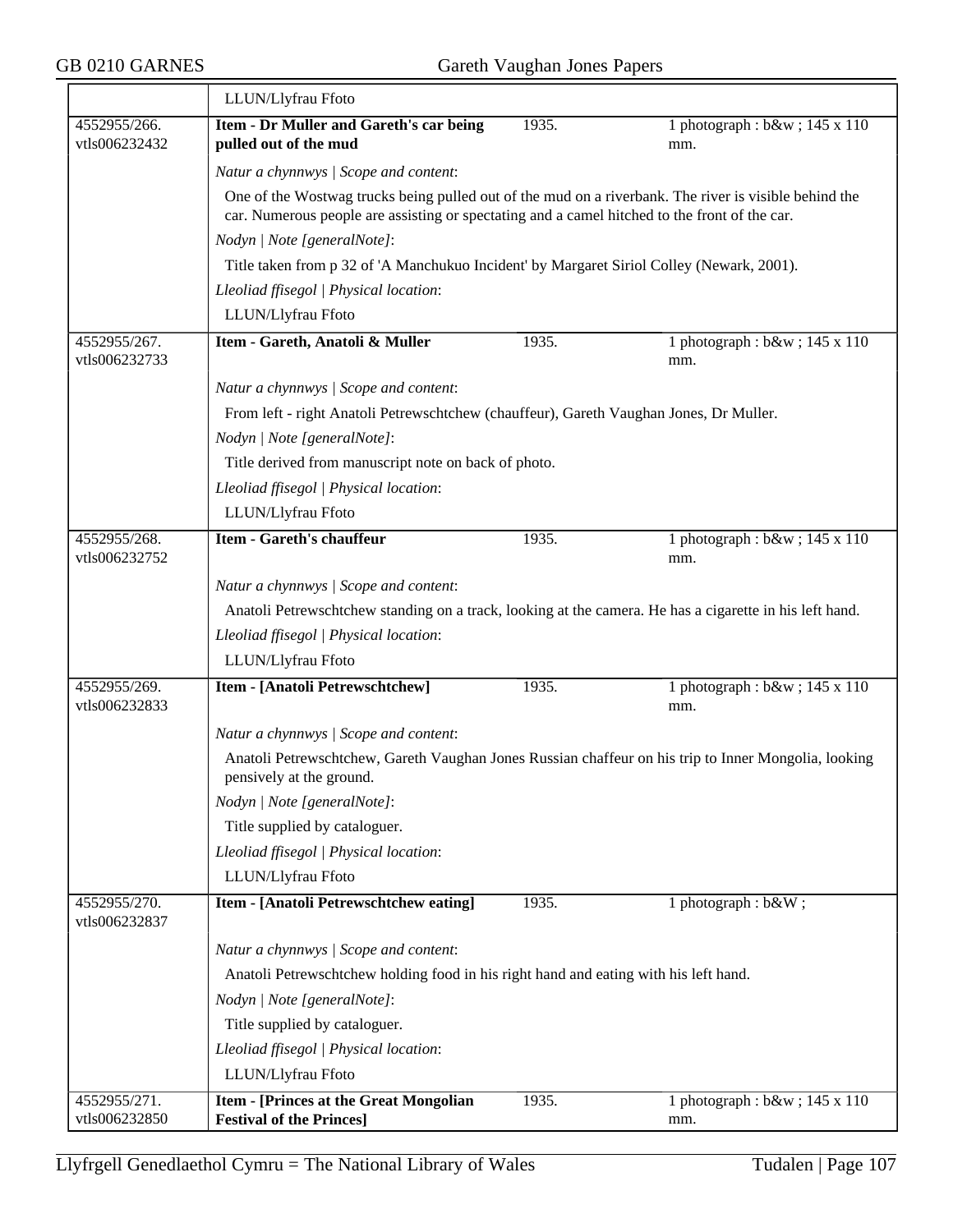|                               | Natur a chynnwys / Scope and content:                            |       |                                                                                                           |
|-------------------------------|------------------------------------------------------------------|-------|-----------------------------------------------------------------------------------------------------------|
|                               | Two Princes in conversation, their backs to the camera.          |       |                                                                                                           |
|                               | Nodyn   Note [generalNote]:                                      |       |                                                                                                           |
|                               | Title supplied by cataloguer.                                    |       |                                                                                                           |
|                               | Lleoliad ffisegol   Physical location:                           |       |                                                                                                           |
|                               | LLUN/Llyfrau Ffoto                                               |       |                                                                                                           |
| 4552955/272.                  | <b>Item - [Mongolians and horses]</b>                            | 1935. | 1 photograph : b&w ; 145 x 110                                                                            |
| vtls006232896                 |                                                                  |       | mm.                                                                                                       |
|                               | Natur a chynnwys / Scope and content:                            |       |                                                                                                           |
|                               | Muller?) look on. Numerous horses are visible in the background. |       | Two Mongolians attempting to manouevre a subborn horse. Two men in western dress (Von Plessen and         |
|                               | Nodyn   Note [generalNote]:                                      |       |                                                                                                           |
|                               | Title supplied by cataloguer.                                    |       |                                                                                                           |
|                               | Lleoliad ffisegol   Physical location:                           |       |                                                                                                           |
|                               | LLUN/Llyfrau Ffoto                                               |       |                                                                                                           |
| 4552955/273.<br>vtls006232869 | Item - [Yurts]                                                   | 1935. | 1 photograph : b&w ; 145 x 110<br>mm.                                                                     |
|                               | Natur a chynnwys / Scope and content:                            |       |                                                                                                           |
|                               | A scattered group of Yurts                                       |       |                                                                                                           |
|                               | Nodyn   Note [generalNote]:                                      |       |                                                                                                           |
|                               | Title supplied by cataloguer.                                    |       |                                                                                                           |
|                               | Lleoliad ffisegol   Physical location:                           |       |                                                                                                           |
|                               | LLUN/Llyfrau Ffoto                                               |       |                                                                                                           |
| 4552955/274.                  | <b>Item - [Loading a Wostwag Company</b>                         | 1935. | 1 photograph : b&w ; 145 x 110                                                                            |
| vtls006232879                 | truck]                                                           |       | mm.                                                                                                       |
|                               | Natur a chynnwys / Scope and content:                            |       |                                                                                                           |
|                               | wagons.                                                          |       | Two men, one of them Anatoli Petrewschtchew, securing a load on top of one of the Wostwag Company         |
|                               | Nodyn   Note [generalNote]:                                      |       |                                                                                                           |
|                               | Title supplied by cataloguer.                                    |       |                                                                                                           |
|                               | Lleoliad ffisegol   Physical location:                           |       |                                                                                                           |
|                               | LLUN/Llyfrau Ffoto                                               |       |                                                                                                           |
| 4552955/275.<br>vtls006232909 | <b>Item - Great Wall China</b>                                   | 1935. | 1 photograph : $b$ &w ; 145 x 110<br>mm.                                                                  |
|                               | Natur a chynnwys / Scope and content:                            |       |                                                                                                           |
|                               |                                                                  |       | The Great Wall of China seen running along a distant hilltop. In the foreground of the photo is a railway |
|                               | on July 11th 1935.                                               |       | track. This suggests that the photo was taken on his train ride from Peking to Kalgan (now Zhangjiakou)   |
|                               | Nodyn   Note [generalNote]:                                      |       |                                                                                                           |
|                               | Title derived from pencil note on reverse of photo.              |       |                                                                                                           |
|                               | Lleoliad ffisegol   Physical location:                           |       |                                                                                                           |
|                               | LLUN/Llyfrau Ffoto                                               |       |                                                                                                           |
| 4552955/276.                  | Item - [View from a train]                                       | 1935. | 1 photograph : b&w ; 145 x 115                                                                            |
| vtls006232919                 |                                                                  |       | mm.                                                                                                       |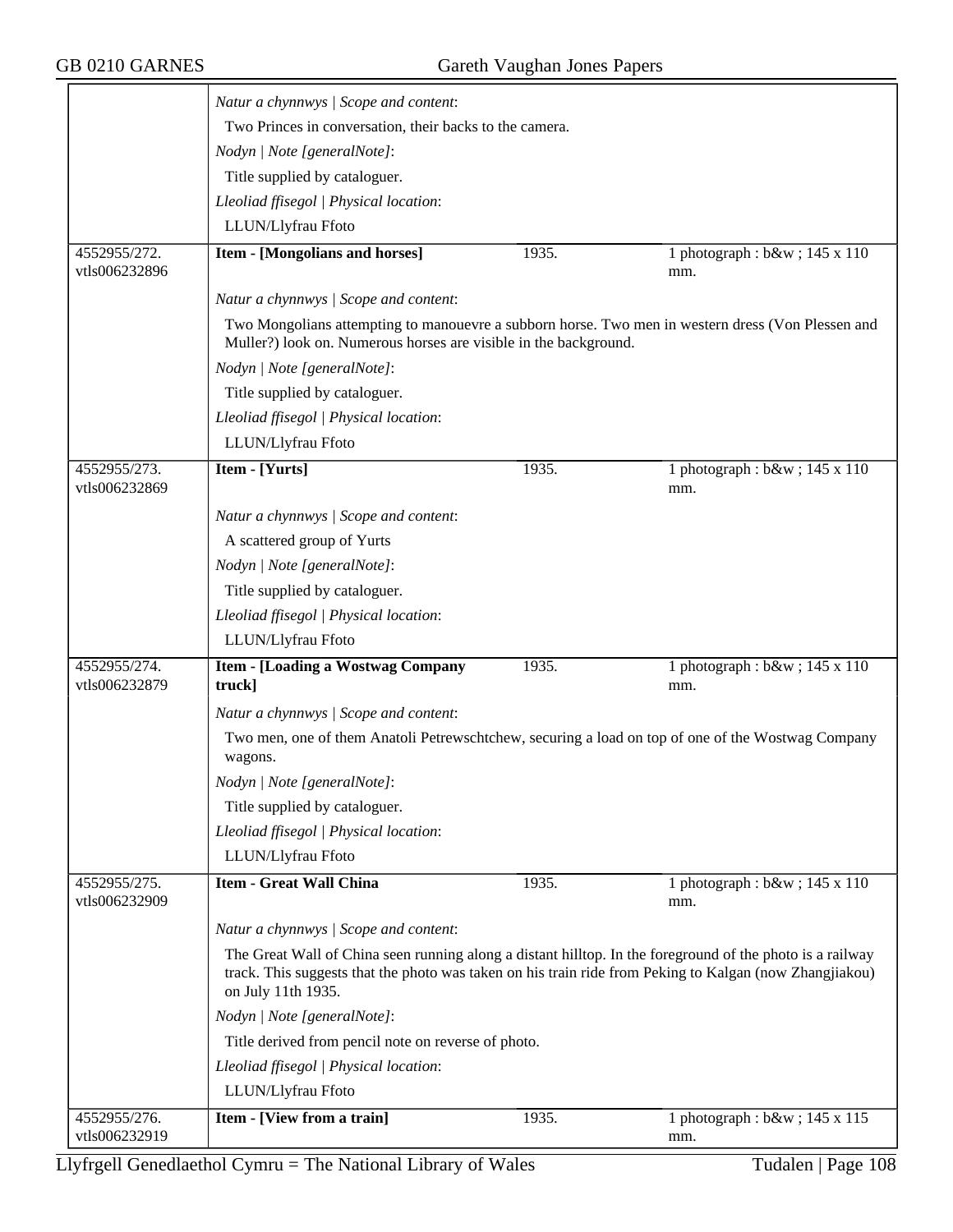|                               | Natur a chynnwys / Scope and content:                                                                                                                                                                                                                                                        |       |                                                                                                          |  |
|-------------------------------|----------------------------------------------------------------------------------------------------------------------------------------------------------------------------------------------------------------------------------------------------------------------------------------------|-------|----------------------------------------------------------------------------------------------------------|--|
|                               | A blurred landscape, as though taken from a moving train or car. 4552955/277 is a variant of this.                                                                                                                                                                                           |       |                                                                                                          |  |
|                               | Nodyn   Note [generalNote]:                                                                                                                                                                                                                                                                  |       |                                                                                                          |  |
|                               | Title supplied by cataloguer.                                                                                                                                                                                                                                                                |       |                                                                                                          |  |
|                               | Lleoliad ffisegol   Physical location:                                                                                                                                                                                                                                                       |       |                                                                                                          |  |
|                               | LLUN/Llyfrau Ffoto                                                                                                                                                                                                                                                                           |       |                                                                                                          |  |
| 4552955/277.                  | <b>Item - [View from a train]</b>                                                                                                                                                                                                                                                            | 1935. | 1 photograph : $b$ &w ; 145 x                                                                            |  |
| vtls006232924                 |                                                                                                                                                                                                                                                                                              |       | 115mm.                                                                                                   |  |
|                               | Natur a chynnwys / Scope and content:                                                                                                                                                                                                                                                        |       |                                                                                                          |  |
|                               | A blurred landscape, as though taken from a moving train or car. 4552955/276 is a variant of this.                                                                                                                                                                                           |       |                                                                                                          |  |
|                               | Nodyn   Note [generalNote]:                                                                                                                                                                                                                                                                  |       |                                                                                                          |  |
|                               | Title supplied by cataloguer.                                                                                                                                                                                                                                                                |       |                                                                                                          |  |
|                               | Lleoliad ffisegol   Physical location:                                                                                                                                                                                                                                                       |       |                                                                                                          |  |
|                               | LLUN/Llyfrau Ffoto                                                                                                                                                                                                                                                                           |       |                                                                                                          |  |
| 4552955/278.                  | <b>Item - [Blurred landscape]</b>                                                                                                                                                                                                                                                            | 1935. | 1 photograph: b&w 145 x110                                                                               |  |
| vtls006232928                 |                                                                                                                                                                                                                                                                                              |       | mm.                                                                                                      |  |
|                               | Natur a chynnwys / Scope and content:                                                                                                                                                                                                                                                        |       |                                                                                                          |  |
|                               |                                                                                                                                                                                                                                                                                              |       | Landscape wth blurred foreground, as though taken from a moving train or car. In the middle distance are |  |
|                               | cultivated fields and mountains on the far horizon.                                                                                                                                                                                                                                          |       |                                                                                                          |  |
|                               | Nodyn   Note [generalNote]:                                                                                                                                                                                                                                                                  |       |                                                                                                          |  |
|                               | Title supplied by cataloguer.                                                                                                                                                                                                                                                                |       |                                                                                                          |  |
|                               | Lleoliad ffisegol   Physical location:                                                                                                                                                                                                                                                       |       |                                                                                                          |  |
|                               | LLUN/Llyfrau Ffoto                                                                                                                                                                                                                                                                           |       |                                                                                                          |  |
| 4552955/279.<br>vtls006232952 | Item - [Cliffs & Desert]                                                                                                                                                                                                                                                                     | 1935. | 1 photograph: 4b b&w 145 x<br>110 mm.                                                                    |  |
|                               | Natur a chynnwys / Scope and content:                                                                                                                                                                                                                                                        |       |                                                                                                          |  |
|                               | Arid landscape with cliffs on the left hand side of the photo and a featureless plain on the right. There<br>is some sparse vegetation on the cliff tops otherwise the landscape appears very dry. There are some<br>channels that appear to have been made by water, possibly flash floods. |       |                                                                                                          |  |
|                               | Nodyn   Note [generalNote]:                                                                                                                                                                                                                                                                  |       |                                                                                                          |  |
|                               | Title supplied by cataloguer.                                                                                                                                                                                                                                                                |       |                                                                                                          |  |
|                               | Lleoliad ffisegol   Physical location:                                                                                                                                                                                                                                                       |       |                                                                                                          |  |
|                               | LLUN/Llyfrau Ffoto                                                                                                                                                                                                                                                                           |       |                                                                                                          |  |
| 4552955/280.                  | Item - [Buildings behind a low wall]                                                                                                                                                                                                                                                         | 1935. | 1 photograph : b&w ; 145 x 110                                                                           |  |
| vtls006232972                 |                                                                                                                                                                                                                                                                                              |       | mm.                                                                                                      |  |
|                               | Natur a chynnwys / Scope and content:                                                                                                                                                                                                                                                        |       |                                                                                                          |  |
|                               | Single storey buildings, the roofs of which can be seen behind a low wall.                                                                                                                                                                                                                   |       |                                                                                                          |  |
|                               | Nodyn   Note [generalNote]:                                                                                                                                                                                                                                                                  |       |                                                                                                          |  |
|                               | Title supplied by cataloguer.                                                                                                                                                                                                                                                                |       |                                                                                                          |  |
|                               | Lleoliad ffisegol   Physical location:                                                                                                                                                                                                                                                       |       |                                                                                                          |  |
|                               | LLUN/Llyfrau Ffoto                                                                                                                                                                                                                                                                           |       |                                                                                                          |  |
| 4552955/281                   | Item - [Camels, goats and carts]                                                                                                                                                                                                                                                             | 1935. | 1 photograph : b&w ; 145 x 110                                                                           |  |
| vtls006232996                 |                                                                                                                                                                                                                                                                                              |       | mm.                                                                                                      |  |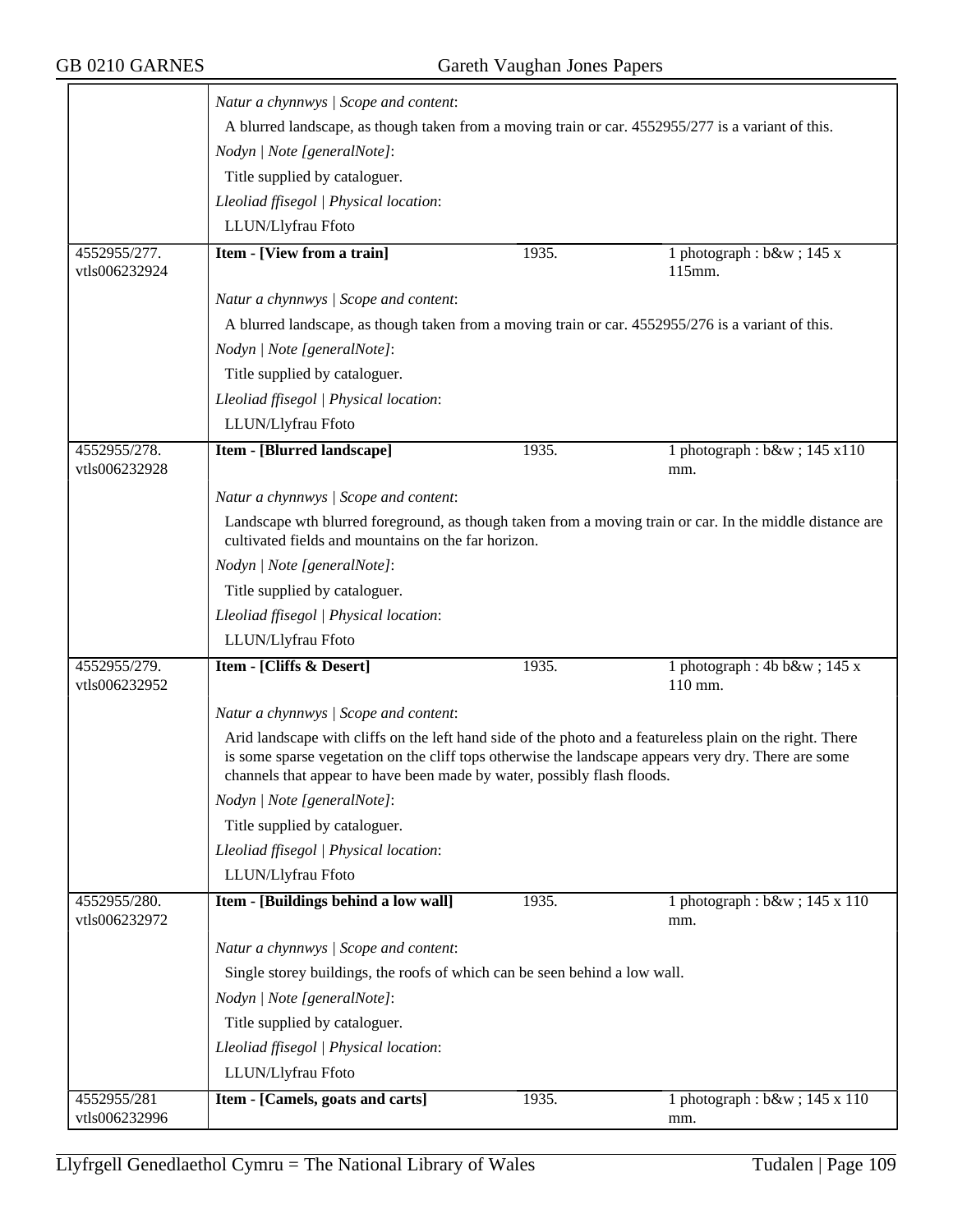|                               | Natur a chynnwys / Scope and content:                                                                                      |                                                                                                   |                                          |  |  |
|-------------------------------|----------------------------------------------------------------------------------------------------------------------------|---------------------------------------------------------------------------------------------------|------------------------------------------|--|--|
|                               | A scattered camp in which two two-wheeled carts, a tethered camel with a calf and goats can be seen.                       |                                                                                                   |                                          |  |  |
|                               | Nodyn   Note [generalNote]:                                                                                                |                                                                                                   |                                          |  |  |
|                               | Title suppliedby cataloguer.                                                                                               |                                                                                                   |                                          |  |  |
|                               | Lleoliad ffisegol   Physical location:                                                                                     |                                                                                                   |                                          |  |  |
|                               | LLUN/Llyfrau Ffoto                                                                                                         |                                                                                                   |                                          |  |  |
| 4552955/282.<br>vtls006233000 | Item - [Camp]                                                                                                              | 1935.                                                                                             | 1 photograph : b&w ; 145 x 110<br>mm.    |  |  |
|                               | Natur a chynnwys / Scope and content:                                                                                      |                                                                                                   |                                          |  |  |
|                               | be seen.                                                                                                                   | An inmpromptu campsite in which the Wostwag Company truck, the black sedan, a tent and horses can |                                          |  |  |
|                               | Nodyn   Note [generalNote]:                                                                                                |                                                                                                   |                                          |  |  |
|                               | Title supplied by cataloguer.                                                                                              |                                                                                                   |                                          |  |  |
|                               | Lleoliad ffisegol   Physical location:                                                                                     |                                                                                                   |                                          |  |  |
|                               | LLUN/Llyfrau Ffoto                                                                                                         |                                                                                                   |                                          |  |  |
| 4552955/283.<br>vtls006233092 | <b>Item - [Mongolian princes]</b>                                                                                          | 1935.                                                                                             | 1 photograph : $b$ &w 145 x 110<br>mm.   |  |  |
|                               | Natur a chynnwys / Scope and content:                                                                                      |                                                                                                   |                                          |  |  |
|                               | Mongolian princes at the Great Festival of the Princes.                                                                    |                                                                                                   |                                          |  |  |
|                               | Nodyn   Note [generalNote]:                                                                                                |                                                                                                   |                                          |  |  |
|                               | Title supplied by cataloguer.                                                                                              |                                                                                                   |                                          |  |  |
|                               | Lleoliad ffisegol   Physical location:                                                                                     |                                                                                                   |                                          |  |  |
|                               | LLUN/Llyfrau Ffoto                                                                                                         |                                                                                                   |                                          |  |  |
| 4552955/284.<br>vtls006233106 | Item - [Mongolian child]                                                                                                   | 1935.                                                                                             | 1 photograph : b&w ; 145 x 110<br>mm.    |  |  |
|                               | Natur a chynnwys / Scope and content:                                                                                      |                                                                                                   |                                          |  |  |
|                               | A Mongolian child, about five years of age, looking at the camera and smiling whilst leaning against an<br>adult.          |                                                                                                   |                                          |  |  |
|                               | Nodyn   Note [generalNote]:                                                                                                |                                                                                                   |                                          |  |  |
|                               | Title supplied by cataloguer.                                                                                              |                                                                                                   |                                          |  |  |
|                               | Lleoliad ffisegol   Physical location:                                                                                     |                                                                                                   |                                          |  |  |
|                               | LLUN/Llyfrau Ffoto                                                                                                         |                                                                                                   |                                          |  |  |
| 4552955/285.<br>vtls006233123 | <b>Item - Sacrificing sheep</b>                                                                                            | 1935.                                                                                             | 1 photograph : $b$ &w ; 145 x 110<br>mm. |  |  |
|                               | Natur a chynnwys / Scope and content:                                                                                      |                                                                                                   |                                          |  |  |
|                               | A religious festival in progress, with one man prostrating himself in front of a cairn of stones whilst<br>others look on. |                                                                                                   |                                          |  |  |
|                               | Nodyn   Note [generalNote]:                                                                                                |                                                                                                   |                                          |  |  |
|                               | Title taken from reverse of photograph                                                                                     |                                                                                                   |                                          |  |  |
|                               | Lleoliad ffisegol   Physical location:                                                                                     |                                                                                                   |                                          |  |  |
|                               | LLUN/Llyfrau Ffoto                                                                                                         |                                                                                                   |                                          |  |  |
| 4552955/286.<br>vtls006233126 | Item - [Row of one storey buildings and<br>yurts]                                                                          | 1935.                                                                                             | 1 photograph : b&w ; 145 x 110<br>mm.    |  |  |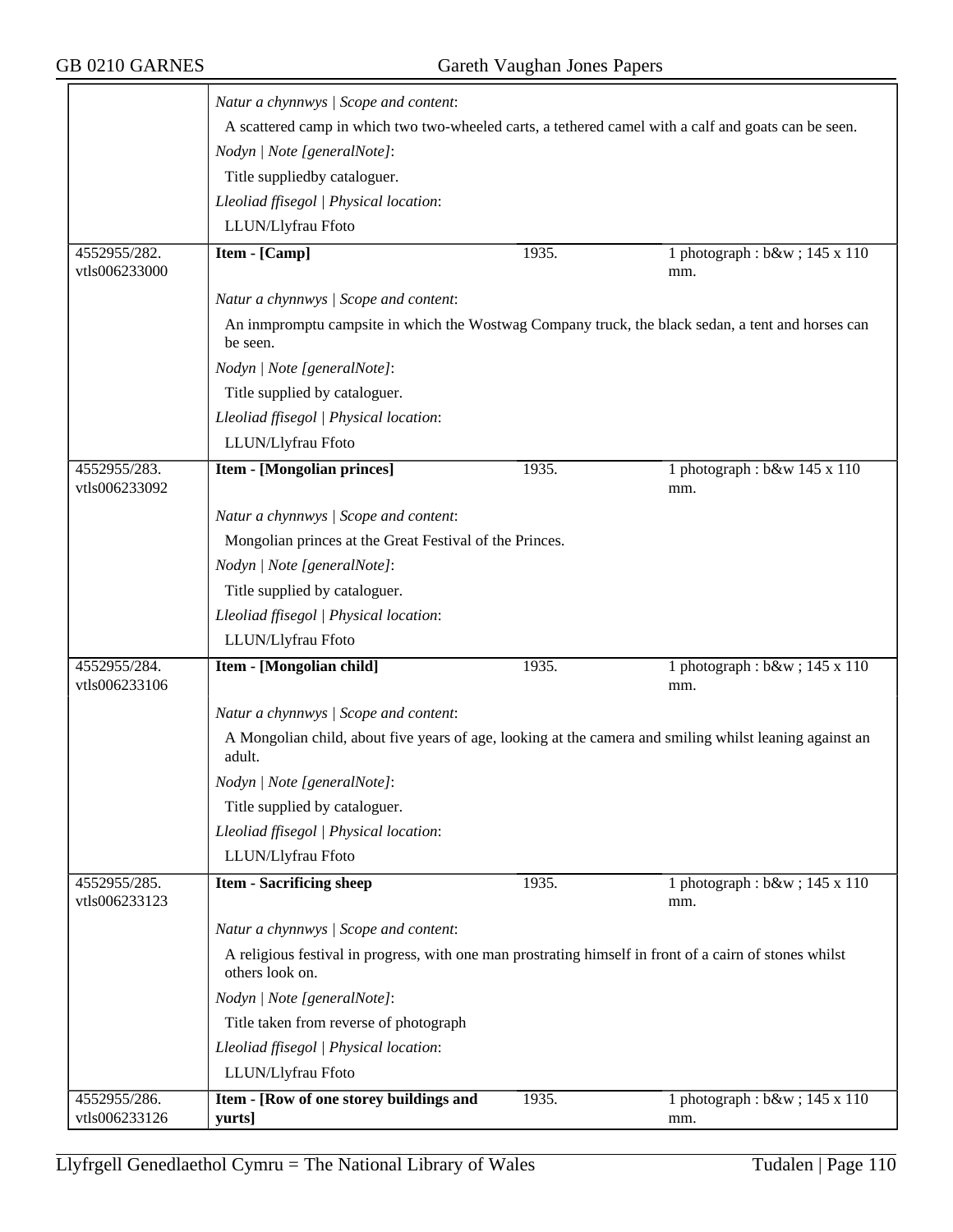$\overline{ }$ 

|                               | Natur a chynnwys / Scope and content:                                                                           |       |                                       |  |  |
|-------------------------------|-----------------------------------------------------------------------------------------------------------------|-------|---------------------------------------|--|--|
|                               | Animated scene with a row of one storey buildings on the right of the photograph and two yurts on the<br>right. |       |                                       |  |  |
|                               | Nodyn   Note [generalNote]:                                                                                     |       |                                       |  |  |
|                               | Title supplied by cataloguer.                                                                                   |       |                                       |  |  |
|                               | Lleoliad ffisegol   Physical location:                                                                          |       |                                       |  |  |
|                               | LLUN/Llyfrau Ffoto                                                                                              |       |                                       |  |  |
| 4552955/287.                  | Item - [Mongolian & horse]                                                                                      | 1935. | 1 photograph : b&w ; 145 x 110        |  |  |
| vtls006233133                 |                                                                                                                 |       | mm.                                   |  |  |
|                               | Natur a chynnwys / Scope and content:                                                                           |       |                                       |  |  |
|                               | A Mongolian horseman in a wide brimmed hat pulling a horse towards him with a rope.                             |       |                                       |  |  |
|                               | Nodyn   Note [generalNote]:                                                                                     |       |                                       |  |  |
|                               | Title supplied by cataloguer.                                                                                   |       |                                       |  |  |
|                               | Lleoliad ffisegol   Physical location:                                                                          |       |                                       |  |  |
|                               | LLUN/Llyfrau Ffoto                                                                                              |       |                                       |  |  |
| 4552955/288.<br>vtls006233144 | <b>Item - [Boy Monk]</b>                                                                                        | 1935. | 1 photograph : b&w ; 145 x 110<br>mm. |  |  |
|                               | Natur a chynnwys / Scope and content:                                                                           |       |                                       |  |  |
|                               | A smiling boy, shaven headed and wearing a monks robes. Dr Muller looks on from a distance.                     |       |                                       |  |  |
|                               | Nodyn   Note [generalNote]:                                                                                     |       |                                       |  |  |
|                               | Title supplied by the cataloguer.                                                                               |       |                                       |  |  |
|                               | Lleoliad ffisegol   Physical location:                                                                          |       |                                       |  |  |
|                               | LLUN/Llyfrau Ffoto                                                                                              |       |                                       |  |  |
| 4552955/293.<br>vtls006233188 | <b>Item - [Unidentified Mongolian]</b>                                                                          | 1935. | 1 photograph : b&w ; 145 x 110<br>mm. |  |  |
|                               | Natur a chynnwys / Scope and content:                                                                           |       |                                       |  |  |
|                               | Out of focus profile of an unknown Mongolian.                                                                   |       |                                       |  |  |
|                               | Nodyn   Note [generalNote]:                                                                                     |       |                                       |  |  |
|                               | Title supplied by cataloguer.                                                                                   |       |                                       |  |  |
|                               | Lleoliad ffisegol   Physical location:                                                                          |       |                                       |  |  |
|                               | LLUN/Llyfrau Ffoto                                                                                              |       |                                       |  |  |
| 4552955/289.<br>vtls006233160 | <b>Item - [Archery Contest in Progress]</b>                                                                     | 1935. | 1 photograph : b&w ; 145 x 110<br>mm. |  |  |
|                               | Natur a chynnwys / Scope and content:                                                                           |       |                                       |  |  |
|                               | Gareth Vaughan Jones and Dr Muller watching the target in an archery contest.                                   |       |                                       |  |  |
|                               | Nodyn   Note [generalNote]:                                                                                     |       |                                       |  |  |
|                               | Title supplied by cataloguer.                                                                                   |       |                                       |  |  |
|                               | Lleoliad ffisegol   Physical location:                                                                          |       |                                       |  |  |
|                               | LLUN/Llyfrau Ffoto                                                                                              |       |                                       |  |  |
| 4552955/290.<br>vtls006233167 | Item - [Mongolian Princes, their backs to<br>the camera]                                                        | 1935. | 1 photograph : b&w ; 145 x 110<br>mm. |  |  |
|                               | Natur a chynnwys / Scope and content:                                                                           |       |                                       |  |  |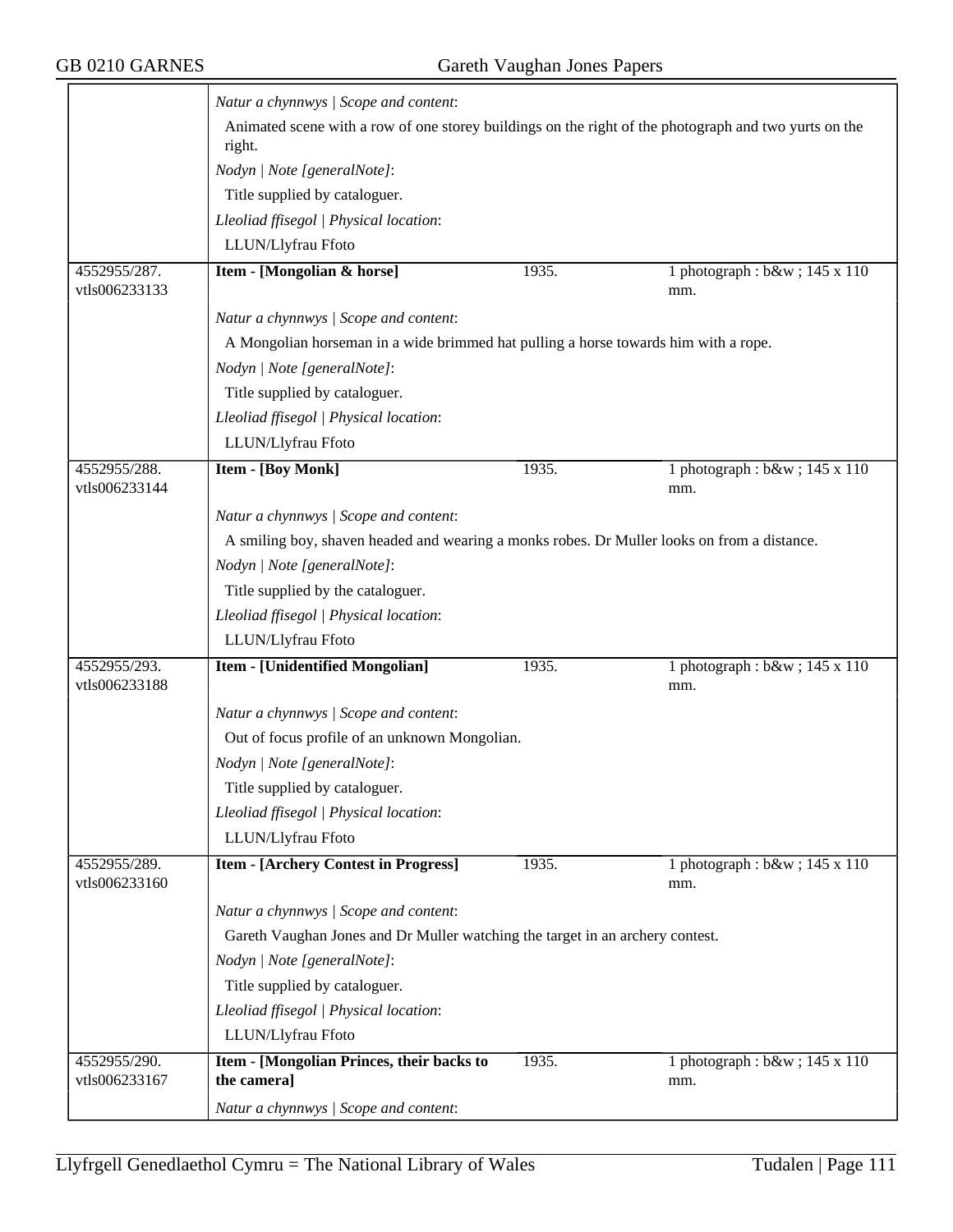|                               | A group of Princes walking away from the camera.                                                                                                                   |       |                                       |  |
|-------------------------------|--------------------------------------------------------------------------------------------------------------------------------------------------------------------|-------|---------------------------------------|--|
|                               | Nodyn   Note [generalNote]:                                                                                                                                        |       |                                       |  |
|                               | Title supplied by cataloguer.                                                                                                                                      |       |                                       |  |
|                               | Lleoliad ffisegol   Physical location:                                                                                                                             |       |                                       |  |
|                               | LLUN/Llyfrau Ffoto                                                                                                                                                 |       |                                       |  |
| 4552955/291.<br>vtls006233175 | Item - [Monks outside the temple]                                                                                                                                  | 1935. | 1 photograph : b&w ; 145 x 110<br>mm. |  |
|                               | Natur a chynnwys / Scope and content:                                                                                                                              |       |                                       |  |
|                               | Two monks sitting cross-legged in front of the temple, another is standing.                                                                                        |       |                                       |  |
|                               | Nodyn   Note [generalNote]:                                                                                                                                        |       |                                       |  |
|                               | Title supplied by cataloguer.                                                                                                                                      |       |                                       |  |
|                               | Lleoliad ffisegol   Physical location:                                                                                                                             |       |                                       |  |
|                               | LLUN/Llyfrau Ffoto                                                                                                                                                 |       |                                       |  |
| 4552955/292.<br>vtls006233183 | Item - [Three children]                                                                                                                                            | 1935. | 1 photograph : b&w ; 145 x 110<br>mm. |  |
|                               | Natur a chynnwys / Scope and content:                                                                                                                              |       |                                       |  |
|                               | A girl holding a baby and a boy looking at the camera. All are in the middle distance. Behind then some<br>distance away is a cluster of buildings.                |       |                                       |  |
|                               | Nodyn   Note [generalNote]:                                                                                                                                        |       |                                       |  |
|                               | Title supplied by cataloguer.                                                                                                                                      |       |                                       |  |
|                               | Lleoliad ffisegol   Physical location:                                                                                                                             |       |                                       |  |
|                               | LLUN/Llyfrau Ffoto                                                                                                                                                 |       |                                       |  |
| 4552955/294.<br>vtls006233192 | Item - [Anatoli Petrewschtchew on a train]                                                                                                                         | 1935. | 1 photograph : b&w ; 145 x 110<br>mm. |  |
|                               | Natur a chynnwys / Scope and content:                                                                                                                              |       |                                       |  |
|                               | Anatoli Petrewschtchew, Gareth Vaughan Jones Russian chauffeur, looking at the scenery from a train.<br>Note the corner of a train truck in the left of the photo. |       |                                       |  |
|                               | Nodyn   Note [generalNote]:                                                                                                                                        |       |                                       |  |
|                               | Title supplied by cataloguer.                                                                                                                                      |       |                                       |  |
|                               | Lleoliad ffisegol   Physical location:                                                                                                                             |       |                                       |  |
|                               | LLUN/Llyfrau Ffoto                                                                                                                                                 |       |                                       |  |
| 4552955/295.<br>vtls006233201 | <b>Item - [Mongolian Horsemen]</b>                                                                                                                                 | 1935. | 1 photograph : b&w ; 145 x 110<br>mm. |  |
|                               | Natur a chynnwys / Scope and content:                                                                                                                              |       |                                       |  |
|                               | Baron Von Plessen (in topi) approaching a group of Mongolian horsemen.                                                                                             |       |                                       |  |
|                               | Nodyn   Note [generalNote]:                                                                                                                                        |       |                                       |  |
|                               | Title supplied by cataloguer.                                                                                                                                      |       |                                       |  |
|                               | Lleoliad ffisegol   Physical location:                                                                                                                             |       |                                       |  |
|                               | LLUN/Llyfrau Ffoto                                                                                                                                                 |       |                                       |  |
| 4552955/296.<br>vtls006233204 | <b>Item - [Unidentified Man]</b>                                                                                                                                   | 1935. | 1 photograph : b&w ; 145 x 110<br>mm. |  |
|                               | Natur a chynnwys / Scope and content:                                                                                                                              |       |                                       |  |
|                               | Underexposed informal portrait of an unidentified man taken inside a house.                                                                                        |       |                                       |  |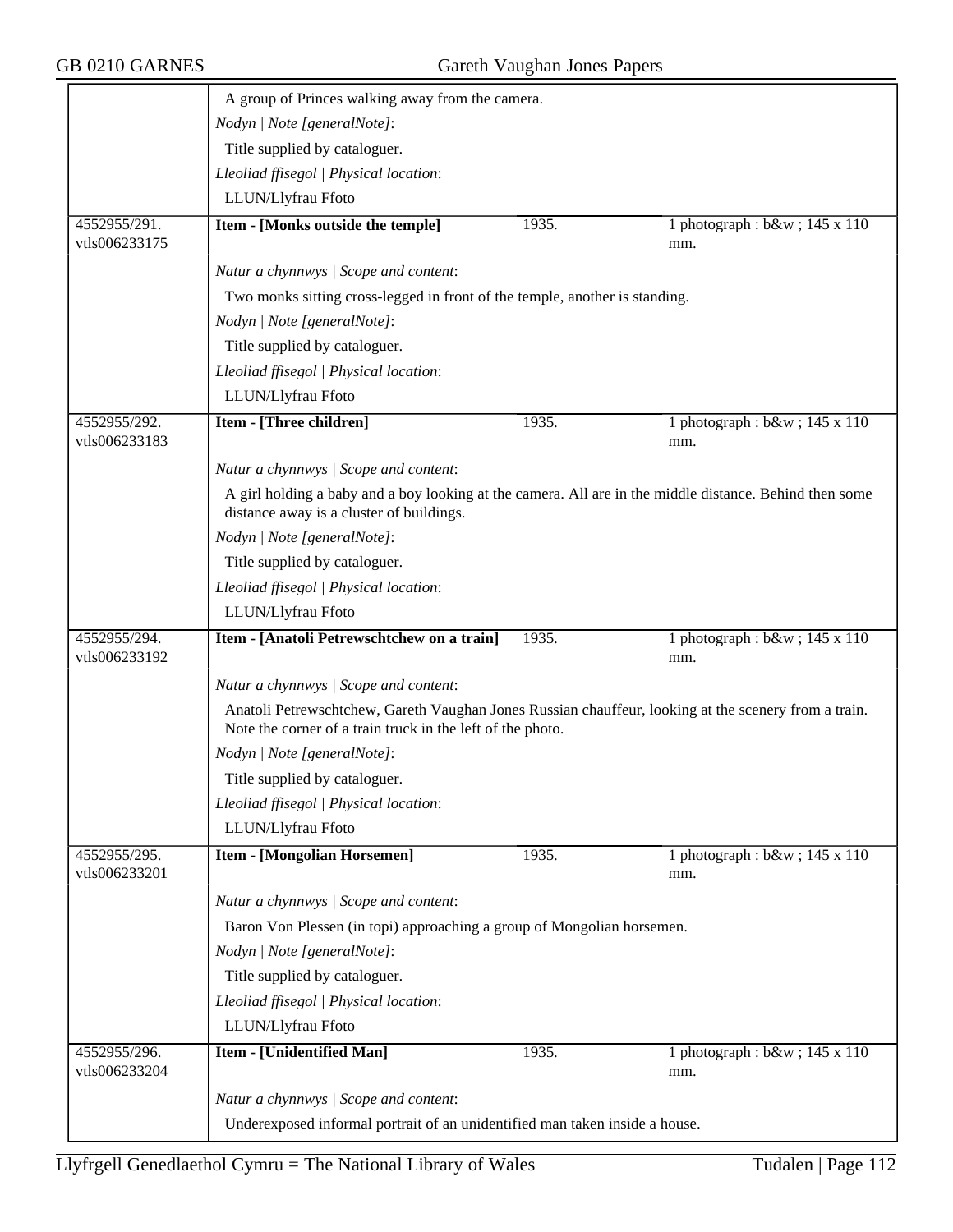|                               | Nodyn   Note [generalNote]:                                                                                                         |       |                                                                                                          |  |  |
|-------------------------------|-------------------------------------------------------------------------------------------------------------------------------------|-------|----------------------------------------------------------------------------------------------------------|--|--|
|                               | Title supplied by cataloguer.                                                                                                       |       |                                                                                                          |  |  |
|                               | Lleoliad ffisegol   Physical location:                                                                                              |       |                                                                                                          |  |  |
|                               | LLUN/Llyfrau Ffoto                                                                                                                  |       |                                                                                                          |  |  |
| 4552955/297.<br>vtls006233209 | Item - Three children with a sign 'Welcome<br>to the Daban Lama Temple Meeting.'                                                    | 1935. | 1 photograph : $b$ &w ; 145 x 110<br>mm.                                                                 |  |  |
|                               | Natur a chynnwys / Scope and content:                                                                                               |       |                                                                                                          |  |  |
|                               | up a poster.                                                                                                                        |       | Three children, one seted cross-legged, the other two standing either side. The two standing are holding |  |  |
|                               | Nodyn   Note [generalNote]:                                                                                                         |       |                                                                                                          |  |  |
|                               | Title taken from p23 of 'A Manchukuo Incident' by Margaret Siriol Colley (Newark, 2001) where this<br>picture is reproduced.        |       |                                                                                                          |  |  |
|                               | Nodyn   Note [generalNote]:                                                                                                         |       |                                                                                                          |  |  |
|                               | The temple is near Dolonor.                                                                                                         |       |                                                                                                          |  |  |
|                               | Lleoliad ffisegol   Physical location:                                                                                              |       |                                                                                                          |  |  |
|                               | LLUN/Llyfrau Ffoto                                                                                                                  |       |                                                                                                          |  |  |
| 4552955/298.<br>vtls006233228 | Item - Ceremony at the Tibetan Lama<br><b>Temple</b>                                                                                | 1935. | 1 photograph : b&w ; 145 x 110<br>mm.                                                                    |  |  |
|                               | Natur a chynnwys / Scope and content:                                                                                               |       |                                                                                                          |  |  |
|                               | A group of monks some sitting, some standing in the courtyard of a temple.                                                          |       |                                                                                                          |  |  |
|                               | Nodyn   Note [generalNote]:                                                                                                         |       |                                                                                                          |  |  |
|                               | Title taken from p14 of 'A Manchukuo Incident' by Margaret Siriol Colley (Newark, 2001) where a                                     |       |                                                                                                          |  |  |
|                               | similar picture is reproduced.                                                                                                      |       |                                                                                                          |  |  |
|                               | Lleoliad ffisegol   Physical location:                                                                                              |       |                                                                                                          |  |  |
|                               | LLUN/Llyfrau Ffoto                                                                                                                  |       |                                                                                                          |  |  |
| 4552955/299.                  | Item - [Exterior of an unidentified                                                                                                 | 1935. | 1 photograph : b&w ; 145 x 110                                                                           |  |  |
| vtls006233233                 | building]                                                                                                                           |       | mm.                                                                                                      |  |  |
|                               | Natur a chynnwys / Scope and content:                                                                                               |       |                                                                                                          |  |  |
|                               | A low building of Chinese origin approached by a small flight of steps.                                                             |       |                                                                                                          |  |  |
|                               | Nodyn   Note [generalNote]:                                                                                                         |       |                                                                                                          |  |  |
|                               | Title supplied by cataloguer.                                                                                                       |       |                                                                                                          |  |  |
|                               | Lleoliad ffisegol   Physical location:                                                                                              |       |                                                                                                          |  |  |
|                               | LLUN/Llyfrau Ffoto                                                                                                                  |       |                                                                                                          |  |  |
| 4552955/300.                  | Item - [Unidentified building]                                                                                                      | 1935. | 1 photograph : b&w ; 4c145 x 110                                                                         |  |  |
| vtls006233237                 |                                                                                                                                     |       | mm.                                                                                                      |  |  |
|                               | Natur a chynnwys / Scope and content:                                                                                               |       |                                                                                                          |  |  |
|                               | Exterior of an ornate building. It is not clear if this is a palace or temple.                                                      |       |                                                                                                          |  |  |
|                               | Nodyn   Note [generalNote]:                                                                                                         |       |                                                                                                          |  |  |
|                               | Title supplied by cataloguer. On the reverse in pencil is written '?Teh Wang's Palace' but there is nothing<br>to corroborate this. |       |                                                                                                          |  |  |
|                               | Lleoliad ffisegol   Physical location:                                                                                              |       |                                                                                                          |  |  |
|                               | LLUN/Llyfrau Ffoto                                                                                                                  |       |                                                                                                          |  |  |
| 4552955/301.                  | <b>Item - Prince Teh Wang's Son</b>                                                                                                 | 1935. | 1 photograph : b&w ; 145 x 110                                                                           |  |  |
| vtls006233517                 |                                                                                                                                     |       | mm.                                                                                                      |  |  |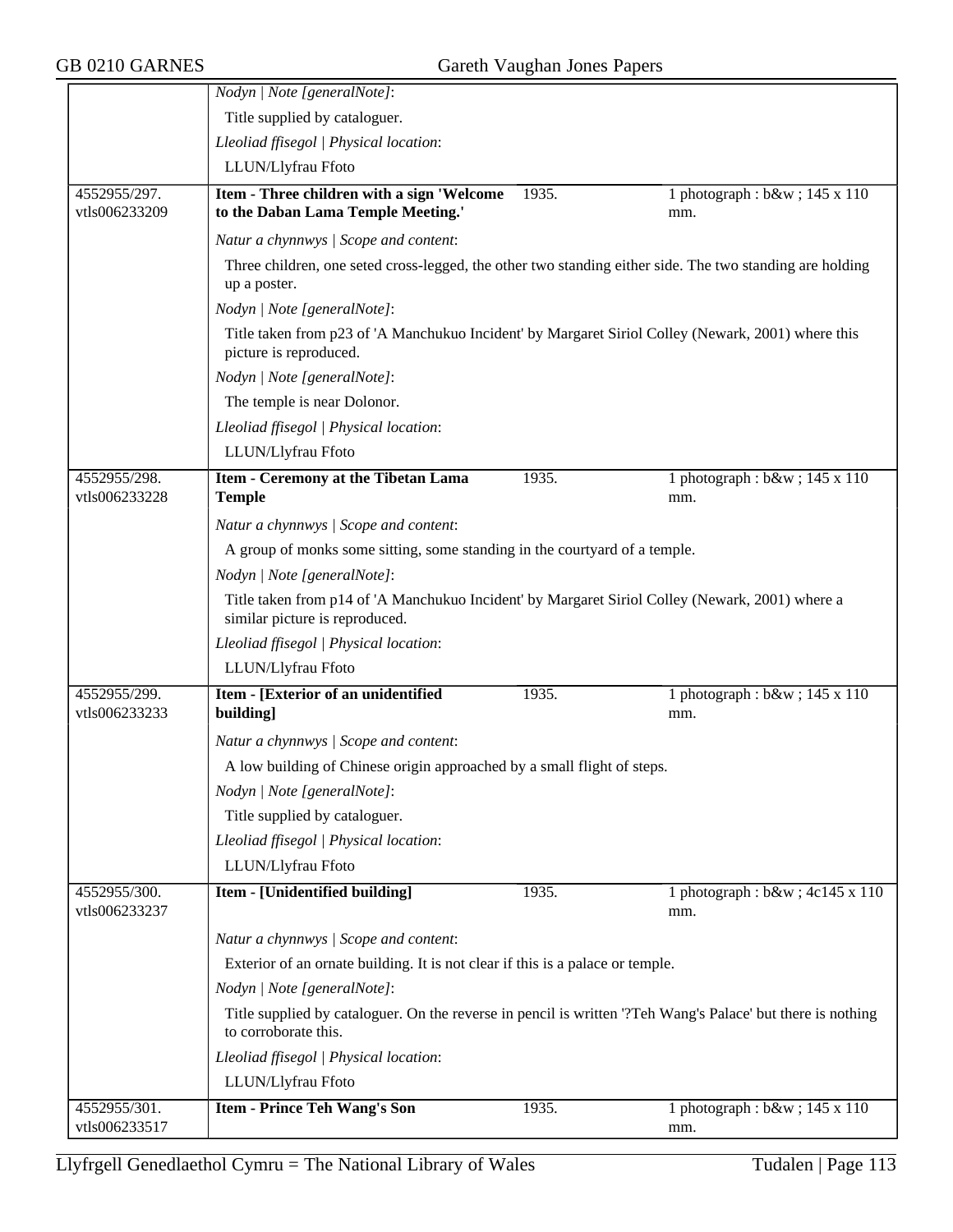|                               | Natur a chynnwys / Scope and content:                                                                                                                                                                                   |       |                                       |
|-------------------------------|-------------------------------------------------------------------------------------------------------------------------------------------------------------------------------------------------------------------------|-------|---------------------------------------|
|                               | Head and shoulders portrait of Teh Wang's son, aged about five.                                                                                                                                                         |       |                                       |
|                               | Nodyn   Note [generalNote]:                                                                                                                                                                                             |       |                                       |
|                               | Title taken from http://www.margaretcolley.co.uk/mongolia_pics.htm, a website dedicated to the<br>memory of Gareth Vaughan Jones.                                                                                       |       |                                       |
|                               | Lleoliad ffisegol   Physical location:                                                                                                                                                                                  |       |                                       |
|                               | LLUN/Llyfrau Ffoto                                                                                                                                                                                                      |       |                                       |
| 4552955/302.                  | <b>Item - [Three Mongolian men in</b>                                                                                                                                                                                   | 1935. | 1 photograph; b&w 145 x 115           |
| vtls006233504                 | traditional costume]                                                                                                                                                                                                    |       | mm.                                   |
|                               | Natur a chynnwys / Scope and content:                                                                                                                                                                                   |       |                                       |
|                               | Three Mongolian men in a variety of traditional clothing posing for the camera.                                                                                                                                         |       |                                       |
|                               | Nodyn   Note [generalNote]:                                                                                                                                                                                             |       |                                       |
|                               | Title supplied by cataloguer.                                                                                                                                                                                           |       |                                       |
|                               | Lleoliad ffisegol   Physical location:                                                                                                                                                                                  |       |                                       |
|                               | LLUN/Llyfrau Ffoto                                                                                                                                                                                                      |       |                                       |
| 4552955/303.<br>vtls006233652 | Item - [Interior of the Chapel of the<br>Emerald Buddha Wat Phra Kaew, Royal<br>Palace, Bangkok]                                                                                                                        | 1935. | 1 photograph : b&w ; 135 x 85<br>mm.  |
|                               | Natur a chynnwys / Scope and content:                                                                                                                                                                                   |       |                                       |
|                               | A real photographic postcard with a white border showing the interior of a buddhist temple, identified<br>from other photographs as the Chapel of the Emerald Buddha Wat Phra Kaew, Royal Palace, Bangkok,<br>Thailand. |       |                                       |
|                               | Nodyn   Note [generalNote]:                                                                                                                                                                                             |       |                                       |
|                               | Title supplied by cataloguer.                                                                                                                                                                                           |       |                                       |
|                               | Lleoliad ffisegol   Physical location:                                                                                                                                                                                  |       |                                       |
|                               | LLUN/Llyfrau Ffoto                                                                                                                                                                                                      |       |                                       |
| 4552955/304.<br>vtls006233725 | Item - Prince Teh Wang arriving at the<br>festival of the Mongol Princes on his white<br>horse                                                                                                                          | 1935. | 1 photograph : b&w ; 145 x 115<br>mm. |
|                               | Natur a chynnwys / Scope and content:                                                                                                                                                                                   |       |                                       |
|                               | Prince Teh Wang astride a white horse, his back to the camera.                                                                                                                                                          |       |                                       |
|                               | Nodyn   Note [generalNote]:                                                                                                                                                                                             |       |                                       |
|                               | Title taken from page 12 of 'The Manchukuo Incident' by Margaret Siriol Colley (Newark, 2001).                                                                                                                          |       |                                       |
|                               | Lleoliad ffisegol   Physical location:                                                                                                                                                                                  |       |                                       |
|                               | LLUN/Llyfrau Ffoto                                                                                                                                                                                                      |       |                                       |
| 4552955/307.<br>vtls006233840 | <b>Item - Baron Von Plessen</b>                                                                                                                                                                                         | 1935. | 1 photograph : b&w ; 145 x 110<br>mm. |
|                               | Natur a chynnwys / Scope and content:                                                                                                                                                                                   |       |                                       |
|                               | Baron Von Plessen wearing shorts, a white jacket and topi holding hands with two Mongolian children.                                                                                                                    |       |                                       |
|                               | Nodyn   Note [generalNote]:                                                                                                                                                                                             |       |                                       |
|                               | Title taken from p214 of 'A Manchukuo Incident' by Margaret Siriol Colley (Newark, 2001) where this<br>photo is reproduced.                                                                                             |       |                                       |
|                               | Lleoliad ffisegol   Physical location:                                                                                                                                                                                  |       |                                       |
|                               | LLUN/Llyfrau Ffoto                                                                                                                                                                                                      |       |                                       |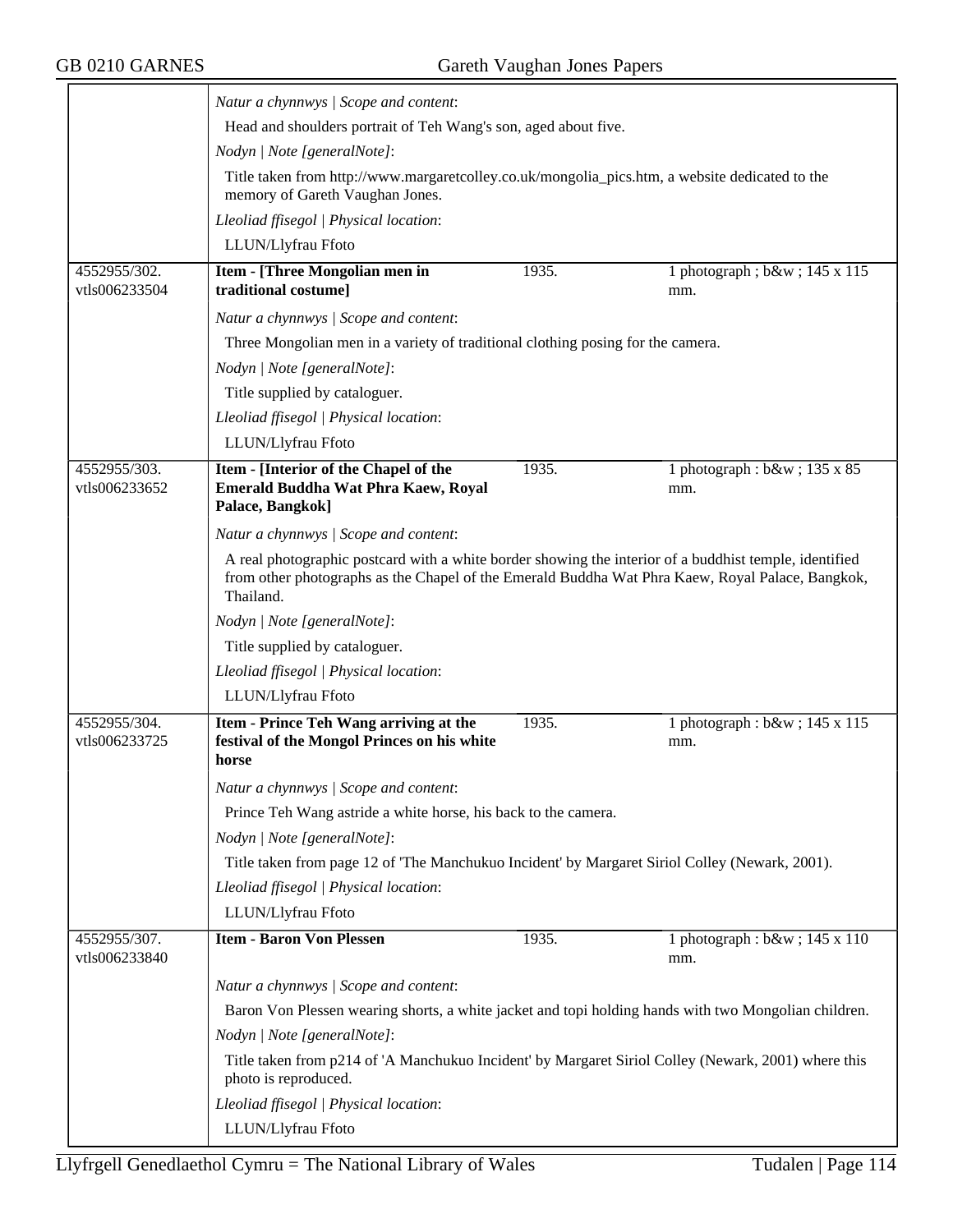| GB 0210 GARNES                |                                                                                                                                                                        | Gareth Vaughan Jones Papers |                                          |  |
|-------------------------------|------------------------------------------------------------------------------------------------------------------------------------------------------------------------|-----------------------------|------------------------------------------|--|
| 4552955/305.<br>vtls006234135 | Item - [Mongolian princes admiring a<br>black sedan]                                                                                                                   | 1935.                       | 1 photograph : b&w ; 145 x 110<br>mm.    |  |
|                               | Natur a chynnwys / Scope and content:                                                                                                                                  |                             |                                          |  |
|                               | A group of Mongolian princes admiring a black sedan type car, possibly a 1930s Cadillac. The car<br>belonged to Gareth Vaughan Jones' entourage.                       |                             |                                          |  |
|                               | Nodyn   Note [generalNote]:                                                                                                                                            |                             |                                          |  |
|                               | Title supplied by cataloguer.                                                                                                                                          |                             |                                          |  |
|                               | Nodyn   Note [generalNote]:                                                                                                                                            |                             |                                          |  |
|                               | 4552955/221 is of the same event.                                                                                                                                      |                             |                                          |  |
|                               | Lleoliad ffisegol   Physical location:                                                                                                                                 |                             |                                          |  |
|                               | LLUN/Llyfrau Ffoto                                                                                                                                                     |                             |                                          |  |
| 4552955/306.<br>vtls006234125 | Item - Gareth carrying his bag into the<br>Yurt                                                                                                                        | 1935.                       | 1 photograph : b&w 145 x 110<br>mm.      |  |
|                               | Natur a chynnwys / Scope and content:                                                                                                                                  |                             |                                          |  |
|                               | Gareth Vaughan Jones carrying a kitbag and heading towards the entrance of a Yurt.                                                                                     |                             |                                          |  |
|                               | Nodyn   Note [generalNote]:                                                                                                                                            |                             |                                          |  |
|                               | Title taken from p9 of 'Gareth Jones - A Manchukuo Incident' by Margaret Siriol Colley. Inscription on<br>reverse of photo reads 'A Yurt in which the Mongolians live' |                             |                                          |  |
|                               | Lleoliad ffisegol   Physical location:                                                                                                                                 |                             |                                          |  |
|                               | LLUN/Llyfrau Ffoto                                                                                                                                                     |                             |                                          |  |
| 4552955/308.<br>vtls006234166 | Item - [A Mongolian boy monk]                                                                                                                                          | 1935.                       | 1 photograph : b&w 145 x 110<br>mm.      |  |
|                               | Natur a chynnwys / Scope and content:                                                                                                                                  |                             |                                          |  |
|                               | A young boy with shaven head wearing monks robes and smiling at the camera.                                                                                            |                             |                                          |  |
|                               | Nodyn   Note [generalNote]:                                                                                                                                            |                             |                                          |  |
|                               | Title supplied by cataloguer.                                                                                                                                          |                             |                                          |  |
|                               | Lleoliad ffisegol   Physical location:                                                                                                                                 |                             |                                          |  |
|                               | LLUN/Llyfrau Ffoto                                                                                                                                                     |                             |                                          |  |
| 4552955/311.<br>vtls006234220 | <b>Item - Gareth</b>                                                                                                                                                   | 1935.                       | 1 photograph : $b$ &w ; 145 x 110<br>mm. |  |
|                               | Natur a chynnwys / Scope and content:                                                                                                                                  |                             |                                          |  |
|                               | Gareth Vaughan Jones and two boy monks. He is smiling and holding a hat in his right hand.                                                                             |                             |                                          |  |
|                               | Nodyn   Note [generalNote]:                                                                                                                                            |                             |                                          |  |
|                               | Title taken from pencil note on reverse of photograph.                                                                                                                 |                             |                                          |  |
|                               | Lleoliad ffisegol   Physical location:                                                                                                                                 |                             |                                          |  |
|                               | LLUN/Llyfrau Ffoto                                                                                                                                                     |                             |                                          |  |
| 4552955/309.                  | <b>Item - [Group chatting]</b>                                                                                                                                         | 1935.                       | 1 photograph : 4b b $&$ w ; 145 x        |  |
| vtls006234358                 |                                                                                                                                                                        |                             | 110 mm.                                  |  |
|                               | Natur a chynnwys / Scope and content:                                                                                                                                  |                             |                                          |  |
|                               | A mixed group including monks and Mongolian horsemen chatting in front of a row of single storey<br>buildings.                                                         |                             |                                          |  |
|                               | Nodyn   Note [generalNote]:                                                                                                                                            |                             |                                          |  |
|                               | Title supplied by cataloguer.                                                                                                                                          |                             |                                          |  |
|                               | Lleoliad ffisegol   Physical location:                                                                                                                                 |                             |                                          |  |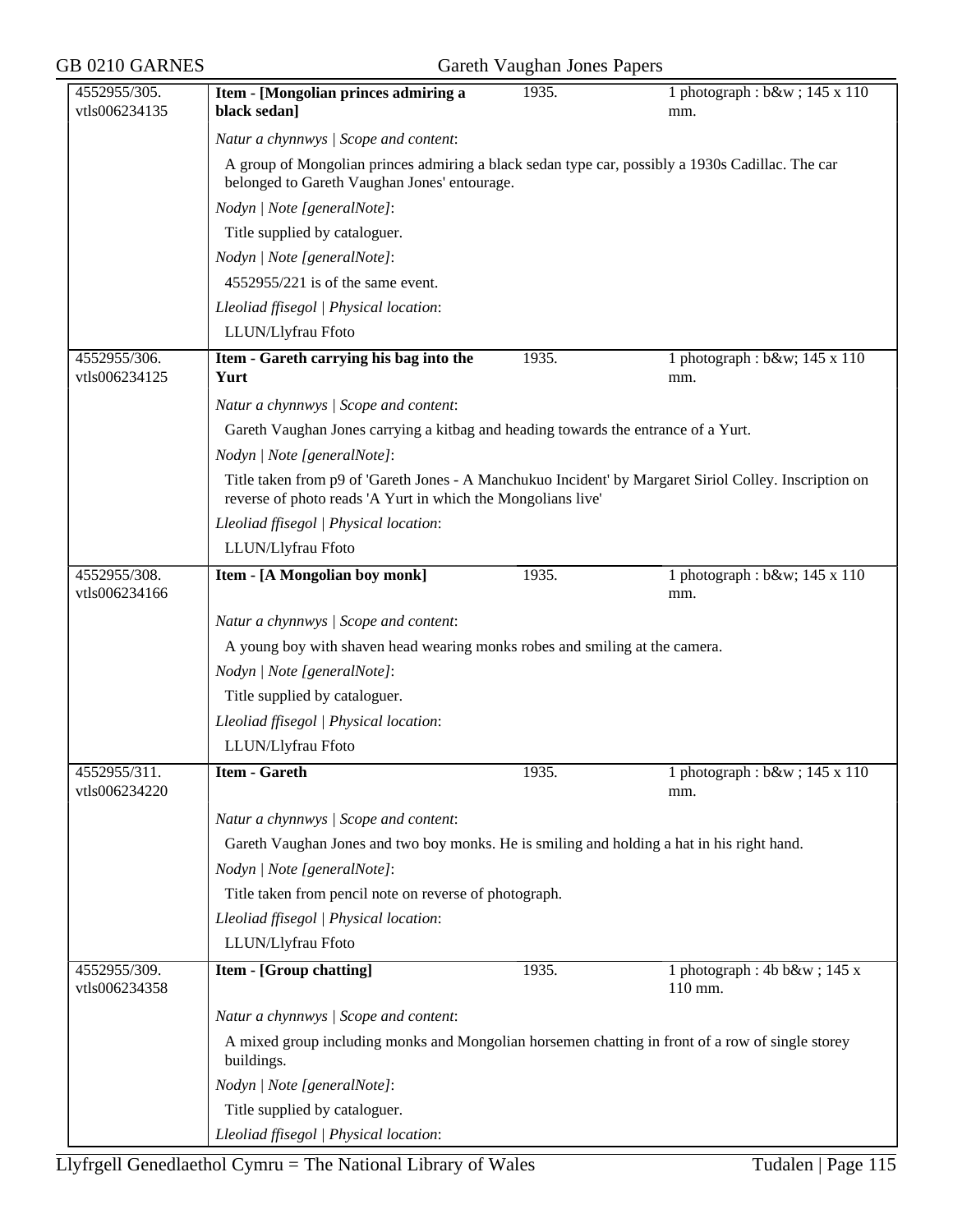|                               | LLUN/Llyfrau Ffoto                                                                                                         |       |                                       |  |  |
|-------------------------------|----------------------------------------------------------------------------------------------------------------------------|-------|---------------------------------------|--|--|
| 4552955/310.                  | Item - [Ceremony at the Tibetan Lama                                                                                       | 1935. | 1 photograph : b&w ; 145 x 110        |  |  |
| vtls006234393                 | Temple]                                                                                                                    |       | mm.                                   |  |  |
|                               | Natur a chynnwys / Scope and content:                                                                                      |       |                                       |  |  |
|                               | Ceremony in progress in the temple courtyard.                                                                              |       |                                       |  |  |
|                               | Nodyn   Note [generalNote]:                                                                                                |       |                                       |  |  |
|                               | Title supplied by cataloguer. 4552955/223 appears to show the same ceremony in progress.                                   |       |                                       |  |  |
|                               | Lleoliad ffisegol   Physical location:                                                                                     |       |                                       |  |  |
|                               | LLUN/Llyfrau Ffoto                                                                                                         |       |                                       |  |  |
| 4552955/312.<br>vtls006234413 | Item - [Mongolian tailor at work]                                                                                          | 1935. | 1 photograph : b&w ; 145 x 110<br>mm. |  |  |
|                               | Natur a chynnwys / Scope and content:                                                                                      |       |                                       |  |  |
|                               | A man seated on a mat engrossed in sewing a traditional and highly ornamental garment.                                     |       |                                       |  |  |
|                               | Nodyn   Note [generalNote]:                                                                                                |       |                                       |  |  |
|                               | Title supplied by cataloguer.                                                                                              |       |                                       |  |  |
|                               | Nodyn   Note [generalNote]:                                                                                                |       |                                       |  |  |
|                               | 4552955/210 is another copy of this.                                                                                       |       |                                       |  |  |
|                               | Lleoliad ffisegol   Physical location:                                                                                     |       |                                       |  |  |
|                               | LLUN/Llyfrau Ffoto                                                                                                         |       |                                       |  |  |
| 4552955/314.<br>vtls006234432 | Item - [Buddhist temple at Pai Ling-Miao,<br>Mongolia]                                                                     | 1935. | 1 photograph : b&w ; 145 x 110<br>mm. |  |  |
|                               | Natur a chynnwys / Scope and content:                                                                                      |       |                                       |  |  |
|                               | Exterior of a Buddhist temple.                                                                                             |       |                                       |  |  |
|                               | Nodyn   Note [generalNote]:                                                                                                |       |                                       |  |  |
|                               | Title supplied by cataloguer.                                                                                              |       |                                       |  |  |
|                               | Lleoliad ffisegol   Physical location:                                                                                     |       |                                       |  |  |
|                               | LLUN/Llyfrau Ffoto                                                                                                         |       |                                       |  |  |
| 4552955/315.<br>vtls006234475 | Item - [Four sailors on donkeys]                                                                                           | 1935. | 1 photograph : b&w ; 145 x 110<br>mm. |  |  |
|                               | Natur a chynnwys / Scope and content:                                                                                      |       |                                       |  |  |
|                               | Four sailors on donkeys being led over railway tracks. Location unknown.                                                   |       |                                       |  |  |
|                               | Nodyn   Note [generalNote]:                                                                                                |       |                                       |  |  |
|                               | Title supplied by cataloguer.                                                                                              |       |                                       |  |  |
|                               | Lleoliad ffisegol   Physical location:                                                                                     |       |                                       |  |  |
|                               | LLUN/Llyfrau Ffoto                                                                                                         |       |                                       |  |  |
| 4552955/316.<br>vtls006234542 | Item - [Two puppies]                                                                                                       | 1935. | 1 photograph : b&w ; 145 x 110<br>mm. |  |  |
|                               | Natur a chynnwys / Scope and content:                                                                                      |       |                                       |  |  |
|                               | Two puppies sitting on the floor looking at the camera. A man is restraining them from getting too close<br>to the camera. |       |                                       |  |  |
|                               | Nodyn   Note [generalNote]:                                                                                                |       |                                       |  |  |
|                               | Title supplied by cataloguer.                                                                                              |       |                                       |  |  |
|                               | Lleoliad ffisegol   Physical location:                                                                                     |       |                                       |  |  |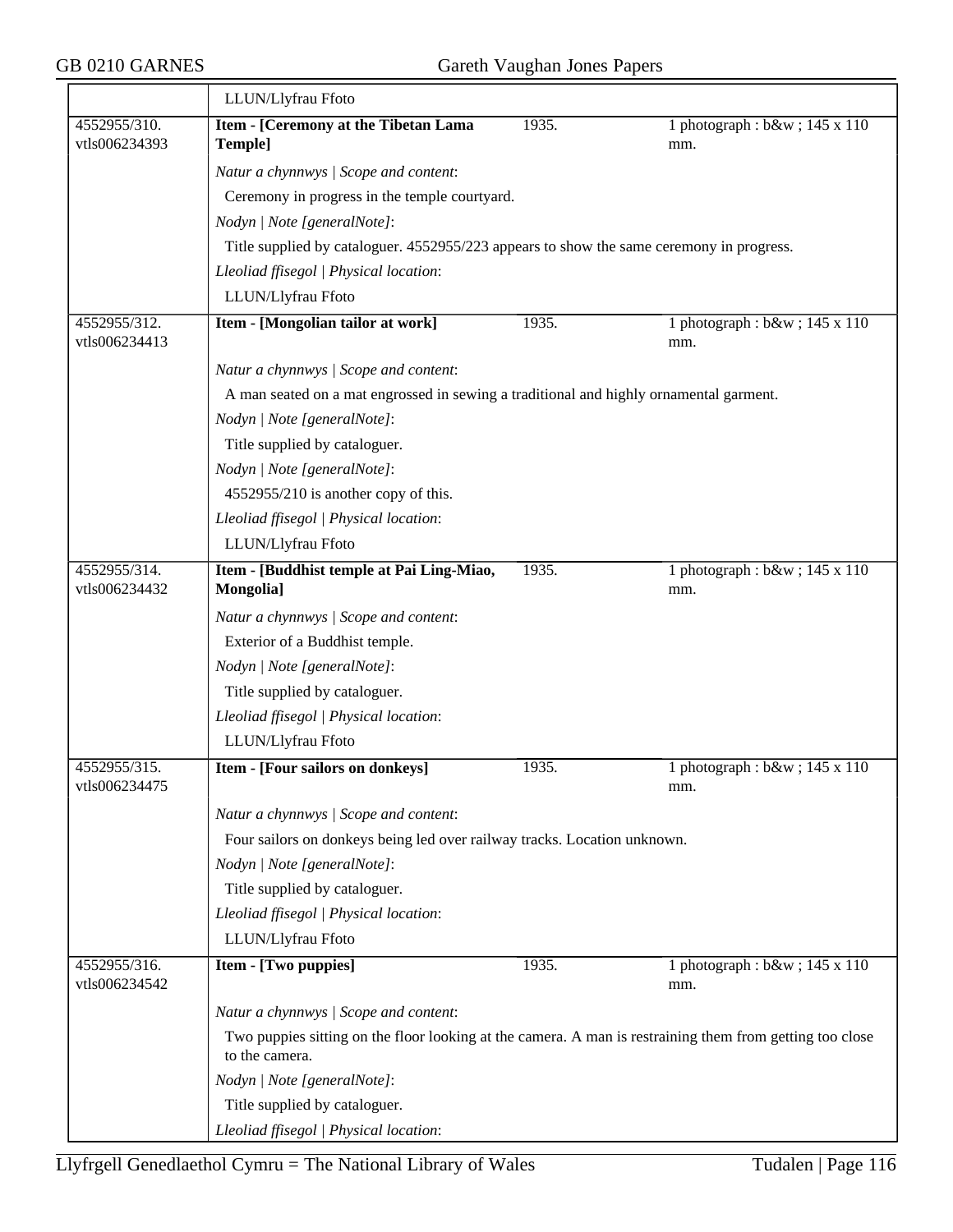|                               | LLUN/Llyfrau Ffoto                                                                                                                  |       |                                                                                                       |  |  |
|-------------------------------|-------------------------------------------------------------------------------------------------------------------------------------|-------|-------------------------------------------------------------------------------------------------------|--|--|
| 4552955/317.<br>vtls006234556 | Item - [Street, unknown location]                                                                                                   | 1935. | 1 photograph : b&w ; 145 x 110<br>mm.                                                                 |  |  |
|                               | Natur a chynnwys / Scope and content:                                                                                               |       |                                                                                                       |  |  |
|                               | the camera. On the left are the backs of houses on the right a wall.                                                                |       | A horseman astride one horse and leading another along a street in Mongolia. He is proceeding towards |  |  |
|                               | Nodyn   Note [generalNote]:                                                                                                         |       |                                                                                                       |  |  |
|                               | Title supplied by cataloguer                                                                                                        |       |                                                                                                       |  |  |
|                               | Lleoliad ffisegol   Physical location:                                                                                              |       |                                                                                                       |  |  |
|                               | LLUN/Llyfrau Ffoto                                                                                                                  |       |                                                                                                       |  |  |
| 4552955/318.<br>vtls006234595 | <b>Item - Larsen's Ranch</b>                                                                                                        | 1935. | 1 photograph : b&w ; 145 x 110<br>mm.                                                                 |  |  |
|                               | Natur a chynnwys / Scope and content:                                                                                               |       |                                                                                                       |  |  |
|                               | A number of men attempting to pull a protective cover over a motor car. Behind them are an array of<br>buildings, some whitewashed. |       |                                                                                                       |  |  |
|                               | Nodyn   Note [generalNote]:                                                                                                         |       |                                                                                                       |  |  |
|                               | Title taken from pencil note on reverse of photo.                                                                                   |       |                                                                                                       |  |  |
|                               | Nodyn   Note [generalNote]:                                                                                                         |       |                                                                                                       |  |  |
|                               | Siriol Colley (Newark, 2001).                                                                                                       |       | Larsen is mentioned on a number of occasions in 'Gareth Jones - A Manchukuo Incident' by Margaret     |  |  |
|                               | Lleoliad ffisegol   Physical location:                                                                                              |       |                                                                                                       |  |  |
|                               | LLUN/Llyfrau Ffoto                                                                                                                  |       |                                                                                                       |  |  |
| 4552955/319.<br>vtls006234626 | Item - Kalgan                                                                                                                       | 1935. | 1 photograph : b&w ; 145 x 110<br>mm.                                                                 |  |  |
|                               | Natur a chynnwys / Scope and content:                                                                                               |       |                                                                                                       |  |  |
|                               | A none too prosperous cluster of houses seen from neighbouring railway tracks. Believed to be Kalgan.                               |       |                                                                                                       |  |  |
|                               | Nodyn   Note [generalNote]:                                                                                                         |       |                                                                                                       |  |  |
|                               | Title taken from note on reverse of photograph.                                                                                     |       |                                                                                                       |  |  |
|                               | Lleoliad ffisegol   Physical location:                                                                                              |       |                                                                                                       |  |  |
|                               | LLUN/Llyfrau Ffoto                                                                                                                  |       |                                                                                                       |  |  |
| 4552955/320.<br>vtls006234663 | Item - Kalgan : The headquarters of the<br>Wostwag Company, a German firm that<br>traded with the Mongols.                          | 1935. | 1 photograph : b& w ; 140 x 105<br>mm.                                                                |  |  |
|                               | Natur a chynnwys / Scope and content:                                                                                               |       |                                                                                                       |  |  |
|                               | A row of single storey warehouses and sheds with two lorries and piles of crates and barrels in front of<br>them.                   |       |                                                                                                       |  |  |
|                               | Nodyn   Note [generalNote]:                                                                                                         |       |                                                                                                       |  |  |
|                               |                                                                                                                                     |       | Title taken from p4 of "Gareth Jones - A Manchukuo Incident" by Margaret Siriol Colley (Newark, 2001) |  |  |
|                               | Lleoliad ffisegol   Physical location:                                                                                              |       |                                                                                                       |  |  |
|                               | LLUN/Llyfrau Ffoto                                                                                                                  |       |                                                                                                       |  |  |
| 4552955/321.<br>vtls006234671 | <b>Item - The Railway Terminal at Kalgan</b>                                                                                        | 1935. | 1 photograph : b&w ; 145 x 110<br>mm.                                                                 |  |  |
|                               | Natur a chynnwys / Scope and content:                                                                                               |       |                                                                                                       |  |  |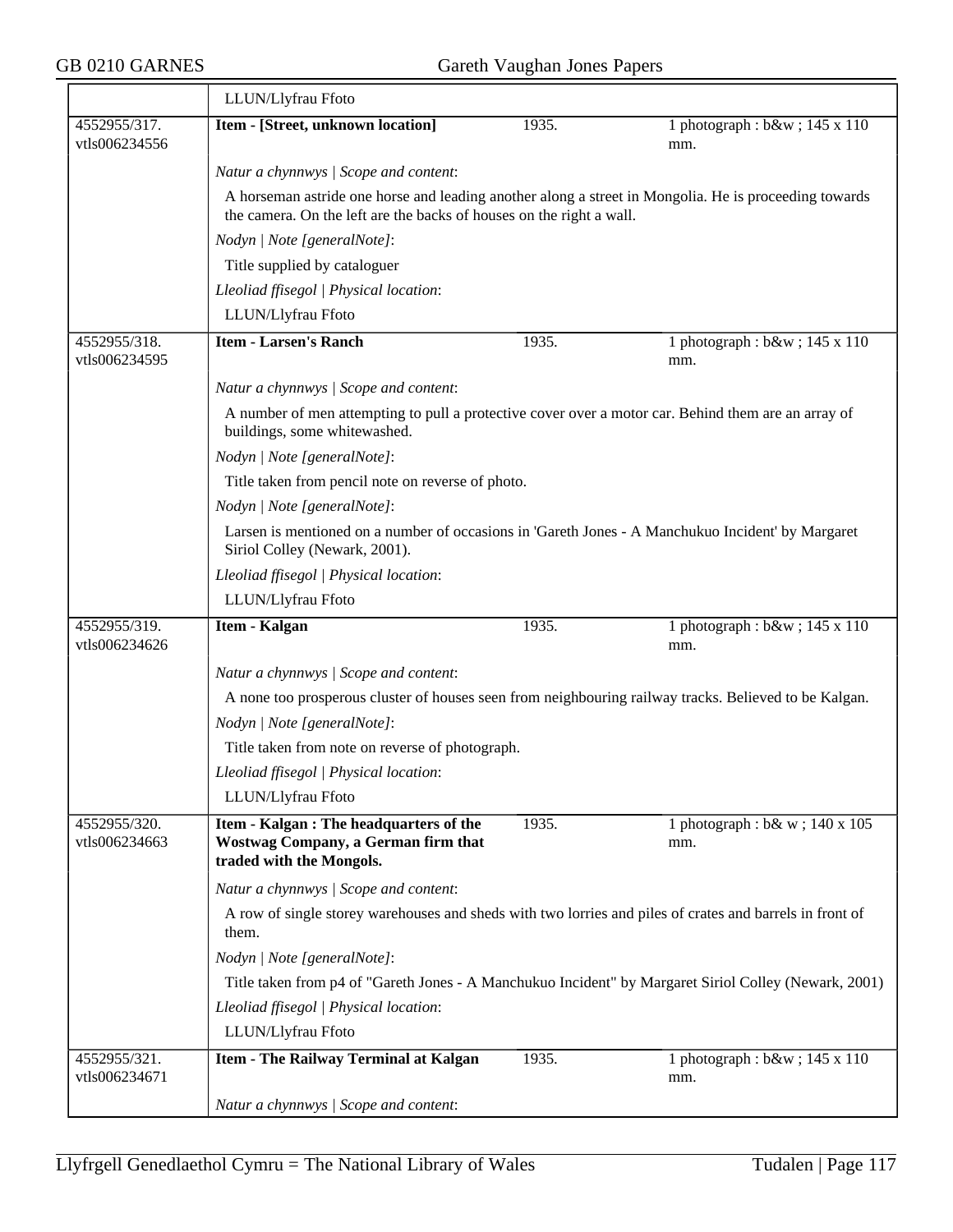|                               | A huddle of small horse drawn carts standing next to railway tracks. The Great Wall of China can be seen<br>on a distant hilltop.                                                                                           |       |                                          |  |  |
|-------------------------------|-----------------------------------------------------------------------------------------------------------------------------------------------------------------------------------------------------------------------------|-------|------------------------------------------|--|--|
|                               | Nodyn   Note [generalNote]:<br>Title taken from page 4 of 'Gareth Jones - A Manchukuo Incident' by Margaret Siriol Colley (Newark,<br>2001)                                                                                 |       |                                          |  |  |
|                               |                                                                                                                                                                                                                             |       |                                          |  |  |
|                               | Lleoliad ffisegol   Physical location:                                                                                                                                                                                      |       |                                          |  |  |
|                               | LLUN/Llyfrau Ffoto                                                                                                                                                                                                          |       |                                          |  |  |
| 4552955/322.                  | Item - [Horses]                                                                                                                                                                                                             | 1935. | 1 photograph : $b$ &w ; 145 x 110        |  |  |
| vtls006234768                 |                                                                                                                                                                                                                             |       | mm.                                      |  |  |
|                               | Natur a chynnwys / Scope and content:                                                                                                                                                                                       |       |                                          |  |  |
|                               | A blurred photo of horses believed to have been taken in Mongolia.                                                                                                                                                          |       |                                          |  |  |
|                               | Nodyn   Note [generalNote]:                                                                                                                                                                                                 |       |                                          |  |  |
|                               | Title supplied by cataloguer.                                                                                                                                                                                               |       |                                          |  |  |
|                               | Lleoliad ffisegol   Physical location:                                                                                                                                                                                      |       |                                          |  |  |
|                               | LLUN/Llyfrau Ffoto                                                                                                                                                                                                          |       |                                          |  |  |
| 4552955/323.<br>vtls006234765 | <b>Item - [A Herd of Camels]</b>                                                                                                                                                                                            | 1935. | 1 photograph : $b$ &w ; 145 x 110<br>mm. |  |  |
|                               | Natur a chynnwys / Scope and content:                                                                                                                                                                                       |       |                                          |  |  |
|                               | A man in the distance leading a camel. The rest of the herd are following.                                                                                                                                                  |       |                                          |  |  |
|                               | Nodyn   Note [generalNote]:                                                                                                                                                                                                 |       |                                          |  |  |
|                               | Title supplied by cataloguer.                                                                                                                                                                                               |       |                                          |  |  |
|                               | Lleoliad ffisegol   Physical location:                                                                                                                                                                                      |       |                                          |  |  |
|                               | LLUN/Llyfrau Ffoto                                                                                                                                                                                                          |       |                                          |  |  |
| 4552955/324.<br>vtls006234784 | Item - [Boy Jockey]                                                                                                                                                                                                         | 1935. | 1 photograph : b&w ; 145 x 110<br>mm     |  |  |
|                               | Natur a chynnwys / Scope and content:                                                                                                                                                                                       |       |                                          |  |  |
|                               | A young boy astride a horse. The boy has a scarf wrapped around his head. This appears to be the same<br>boy as appears in 4552955/204 and was described by GVJ as having a yellow shirt and a red kerchief on<br>his head. |       |                                          |  |  |
|                               | Nodyn   Note [generalNote]:                                                                                                                                                                                                 |       |                                          |  |  |
|                               | Title supplied by cataloguer.                                                                                                                                                                                               |       |                                          |  |  |
|                               | Lleoliad ffisegol   Physical location:                                                                                                                                                                                      |       |                                          |  |  |
|                               | LLUN/Llyfrau Ffoto                                                                                                                                                                                                          |       |                                          |  |  |
| 4552955/325.                  | <b>Item - [Tethered horses and tents]</b>                                                                                                                                                                                   | 1935. | 1 photograph : b&w ; 145 x 110           |  |  |
| vtls006234796                 |                                                                                                                                                                                                                             |       | mm                                       |  |  |
|                               | Natur a chynnwys / Scope and content:                                                                                                                                                                                       |       |                                          |  |  |
|                               | Two wooden stakes have been driven into the ground and a rope tied between them. Horses have been<br>tethered to this. In the distance are two tents.                                                                       |       |                                          |  |  |
|                               | Nodyn   Note [generalNote]:                                                                                                                                                                                                 |       |                                          |  |  |
|                               | Title supplied by cataloguer                                                                                                                                                                                                |       |                                          |  |  |
|                               | Lleoliad ffisegol   Physical location:                                                                                                                                                                                      |       |                                          |  |  |
|                               | LLUN/Llyfrau Ffoto                                                                                                                                                                                                          |       |                                          |  |  |
| 4552955/327.                  | Item - [Dog]                                                                                                                                                                                                                | 1935. | 1 photograph : b&w ; 145 x 110           |  |  |
| vtls006234807                 |                                                                                                                                                                                                                             |       | mm.                                      |  |  |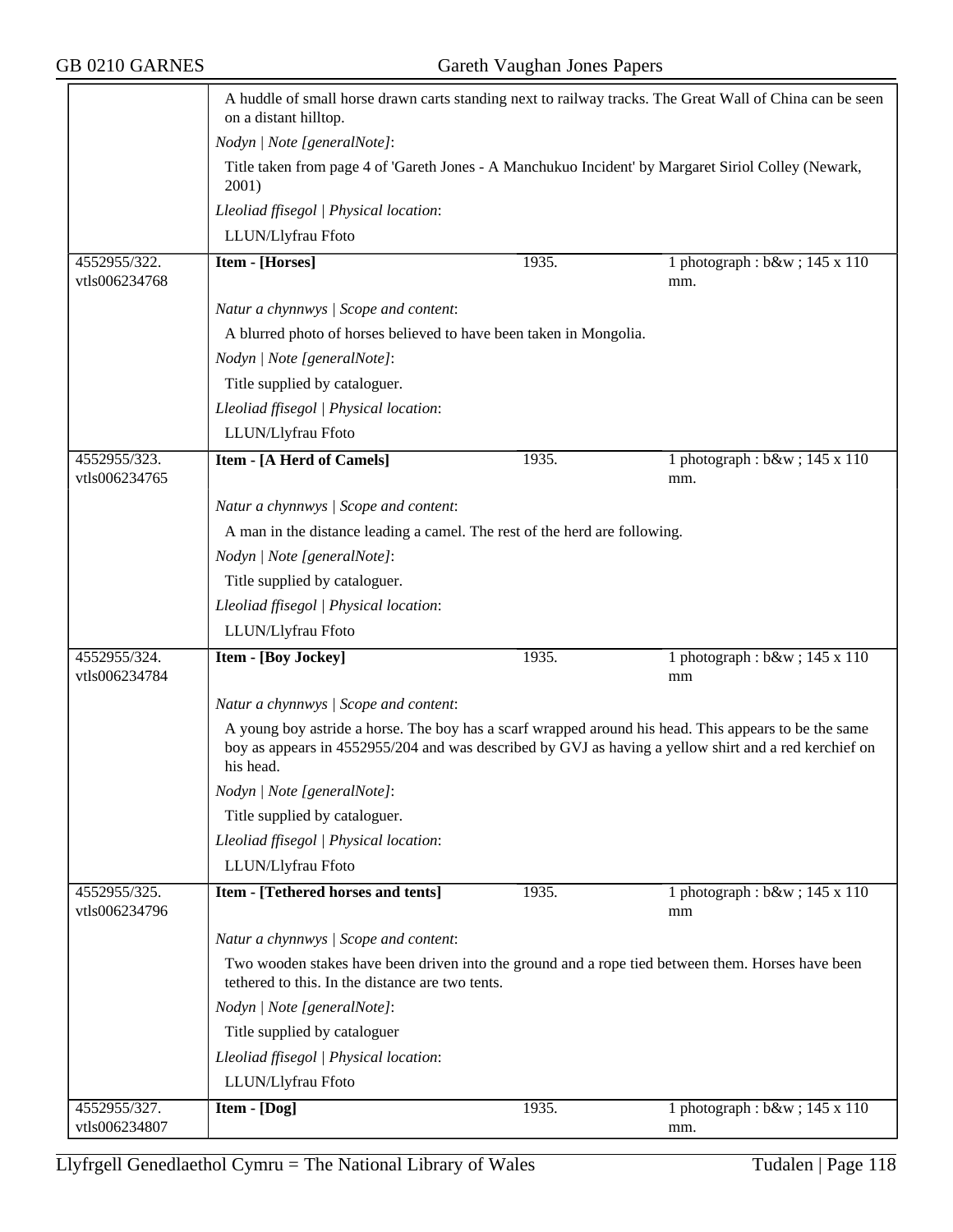|               | Natur a chynnwys / Scope and content:                                                                                                                                                                  |       |                                                                                                        |
|---------------|--------------------------------------------------------------------------------------------------------------------------------------------------------------------------------------------------------|-------|--------------------------------------------------------------------------------------------------------|
|               | A large furry dog standing next to a wall.                                                                                                                                                             |       |                                                                                                        |
|               | Nodyn   Note [generalNote]:                                                                                                                                                                            |       |                                                                                                        |
|               | Title supplied by cataloguer.                                                                                                                                                                          |       |                                                                                                        |
|               | Lleoliad ffisegol   Physical location:                                                                                                                                                                 |       |                                                                                                        |
|               | LLUN/Llyfrau Ffoto                                                                                                                                                                                     |       |                                                                                                        |
| 4552955/329.  | <b>Item - [Camel Herd]</b>                                                                                                                                                                             | 1935. | 1 photograph : b&w ; 145 x 110                                                                         |
| vtls006234851 |                                                                                                                                                                                                        |       | mm.                                                                                                    |
|               | Natur a chynnwys / Scope and content:                                                                                                                                                                  |       |                                                                                                        |
|               | A Camel herder leading a camel towards the horizon, the rest following.                                                                                                                                |       |                                                                                                        |
|               | Nodyn   Note [generalNote]:                                                                                                                                                                            |       |                                                                                                        |
|               | Title supplied by cataloguer.                                                                                                                                                                          |       |                                                                                                        |
|               | Lleoliad ffisegol   Physical location:                                                                                                                                                                 |       |                                                                                                        |
|               | LLUN/Llyfrau Ffoto                                                                                                                                                                                     |       |                                                                                                        |
| 4552955/263.  | Item - Gareth at the lama service                                                                                                                                                                      | 1935. | 1 photograph : b&w ; 145 x 116                                                                         |
| vtls006234910 |                                                                                                                                                                                                        |       | mm.                                                                                                    |
|               | Natur a chynnwys / Scope and content:                                                                                                                                                                  |       |                                                                                                        |
|               | Gareth Vaughan Jones sitting on the ground, his knees drawn up in front of him. He is smiling and<br>looking at something to the left of the photographer. Three buddhist monks are also in the photo. |       |                                                                                                        |
|               | Nodyn   Note [generalNote]:                                                                                                                                                                            |       |                                                                                                        |
|               | Title from p14 of "Gareth Jones - A Manchukuo Incident" by Margaret Siriol Colley (Newark, 2001)<br>where this image is reproduced.                                                                    |       |                                                                                                        |
|               | Lleoliad ffisegol   Physical location:                                                                                                                                                                 |       |                                                                                                        |
|               | LLUN/Llyfrau Ffoto                                                                                                                                                                                     |       |                                                                                                        |
| 4552955/313.  | Item - [Archery contest]                                                                                                                                                                               | 1935. | 1 photograph : b&w ; 145 x 115                                                                         |
| vtls006234919 |                                                                                                                                                                                                        |       | mm.                                                                                                    |
|               | Natur a chynnwys / Scope and content:                                                                                                                                                                  |       |                                                                                                        |
|               | Two men in western clothes standing a respectful distance from, and looking at, an archery target.                                                                                                     |       |                                                                                                        |
|               | Nodyn   Note [generalNote]:                                                                                                                                                                            |       |                                                                                                        |
|               | Title supplied by cataloguer.                                                                                                                                                                          |       |                                                                                                        |
|               | Lleoliad ffisegol   Physical location:                                                                                                                                                                 |       |                                                                                                        |
|               | LLUN/Llyfrau Ffoto                                                                                                                                                                                     |       |                                                                                                        |
| 4552955/330.  | Item - [Railway tracks and a settlement]                                                                                                                                                               | 1935. | 1 photograph : b&w ; 145 x 115                                                                         |
| vtls006234956 |                                                                                                                                                                                                        |       | mm.                                                                                                    |
|               | Natur a chynnwys / Scope and content:                                                                                                                                                                  |       |                                                                                                        |
|               | sets of railway tracks are visible in the foreground.                                                                                                                                                  |       | A small village presumed to be along the Peking - Kalgan (now Beijing-Zhangjiakou) railway line. Three |
|               | Nodyn   Note [generalNote]:                                                                                                                                                                            |       |                                                                                                        |
|               | Title supplied by cataloguer.                                                                                                                                                                          |       |                                                                                                        |
|               | Lleoliad ffisegol   Physical location:                                                                                                                                                                 |       |                                                                                                        |
|               | LLUN/Llyfrau Ffoto                                                                                                                                                                                     |       |                                                                                                        |
| 4552955/326.  | <b>Item - [Mongolian Dog]</b>                                                                                                                                                                          | 1935. | 1 photograph : b&w ; 145 x 115                                                                         |
| vtls006234960 |                                                                                                                                                                                                        |       | mm.                                                                                                    |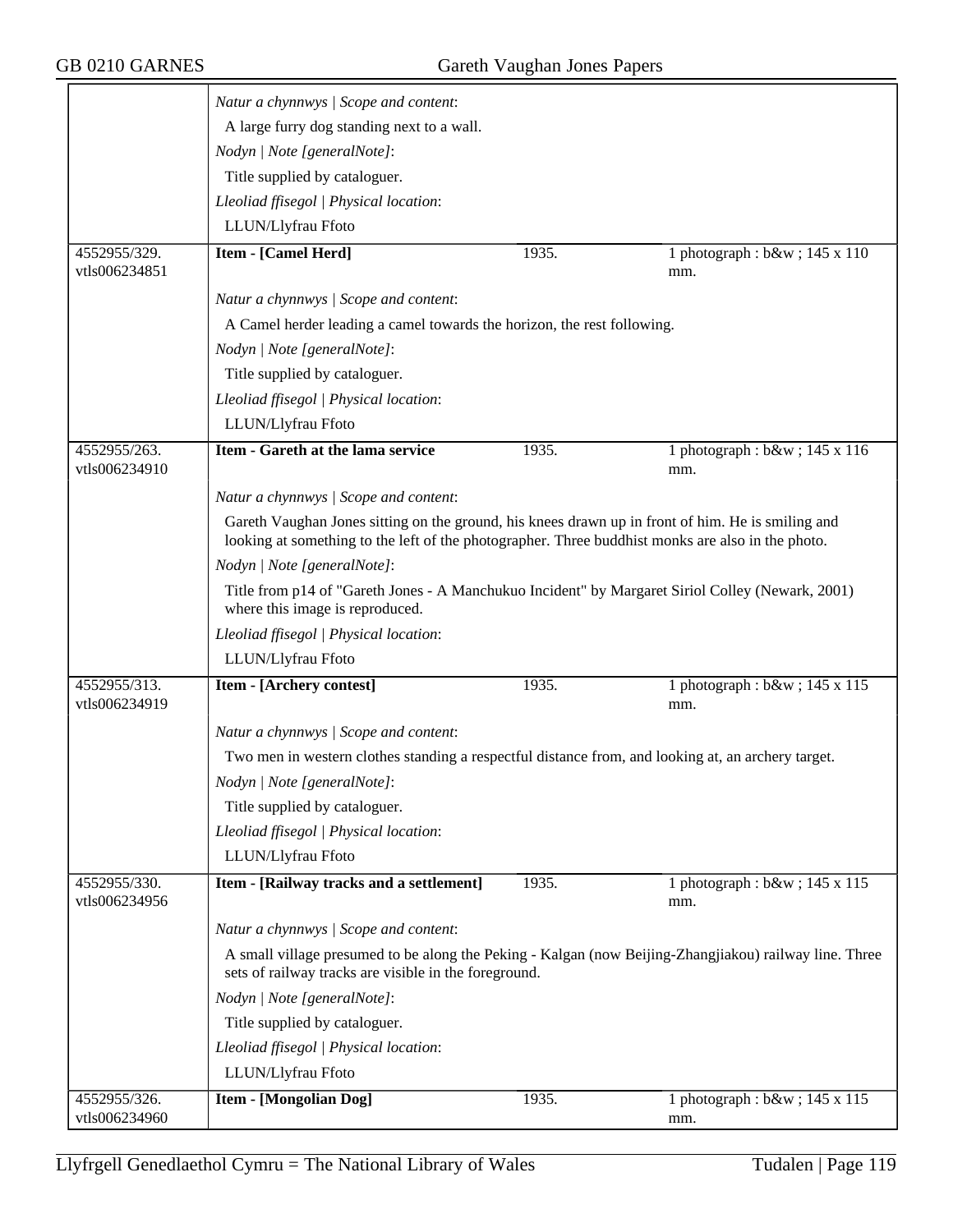$\equiv$ 

|                              | Natur a chynnwys / Scope and content:                                                                                                                                                                                                                                                                                                                                                                                                                                                                                                                                                                                                                                                                                                                                                                                                                                                                                                                                                                                                                                                                                                                                                                                                                                                                                                                 |  |  |  |
|------------------------------|-------------------------------------------------------------------------------------------------------------------------------------------------------------------------------------------------------------------------------------------------------------------------------------------------------------------------------------------------------------------------------------------------------------------------------------------------------------------------------------------------------------------------------------------------------------------------------------------------------------------------------------------------------------------------------------------------------------------------------------------------------------------------------------------------------------------------------------------------------------------------------------------------------------------------------------------------------------------------------------------------------------------------------------------------------------------------------------------------------------------------------------------------------------------------------------------------------------------------------------------------------------------------------------------------------------------------------------------------------|--|--|--|
|                              | A large dog sniffing in the grass, its hindquarters blurred by movement. In the background can be seen a<br>yurt and two carts.                                                                                                                                                                                                                                                                                                                                                                                                                                                                                                                                                                                                                                                                                                                                                                                                                                                                                                                                                                                                                                                                                                                                                                                                                       |  |  |  |
|                              | Nodyn   Note [generalNote]:                                                                                                                                                                                                                                                                                                                                                                                                                                                                                                                                                                                                                                                                                                                                                                                                                                                                                                                                                                                                                                                                                                                                                                                                                                                                                                                           |  |  |  |
|                              | Title supplied by cataloguer.                                                                                                                                                                                                                                                                                                                                                                                                                                                                                                                                                                                                                                                                                                                                                                                                                                                                                                                                                                                                                                                                                                                                                                                                                                                                                                                         |  |  |  |
|                              | Lleoliad ffisegol   Physical location:                                                                                                                                                                                                                                                                                                                                                                                                                                                                                                                                                                                                                                                                                                                                                                                                                                                                                                                                                                                                                                                                                                                                                                                                                                                                                                                |  |  |  |
|                              | LLUN/Llyfrau Ffoto                                                                                                                                                                                                                                                                                                                                                                                                                                                                                                                                                                                                                                                                                                                                                                                                                                                                                                                                                                                                                                                                                                                                                                                                                                                                                                                                    |  |  |  |
| 4552955/328.                 | Item - [Two flat bed lorries being loaded<br>1935.<br>1 photograph : b&w 143 x 110<br>with wooden crates]<br>mm.                                                                                                                                                                                                                                                                                                                                                                                                                                                                                                                                                                                                                                                                                                                                                                                                                                                                                                                                                                                                                                                                                                                                                                                                                                      |  |  |  |
|                              | Crëwr   Creator:                                                                                                                                                                                                                                                                                                                                                                                                                                                                                                                                                                                                                                                                                                                                                                                                                                                                                                                                                                                                                                                                                                                                                                                                                                                                                                                                      |  |  |  |
|                              | Jones, Gareth, 1905-1935.                                                                                                                                                                                                                                                                                                                                                                                                                                                                                                                                                                                                                                                                                                                                                                                                                                                                                                                                                                                                                                                                                                                                                                                                                                                                                                                             |  |  |  |
|                              | Natur a chynnwys / Scope and content:                                                                                                                                                                                                                                                                                                                                                                                                                                                                                                                                                                                                                                                                                                                                                                                                                                                                                                                                                                                                                                                                                                                                                                                                                                                                                                                 |  |  |  |
|                              | Two small flat bed lorries being loaded with wooden crates by three men. A one storey building is on the<br>left of the photo. One lorry appears to have solid tyres. A large stack of wooden crates can be seen in the<br>background suggesting they are at a depot of some sort.                                                                                                                                                                                                                                                                                                                                                                                                                                                                                                                                                                                                                                                                                                                                                                                                                                                                                                                                                                                                                                                                    |  |  |  |
|                              | Nodyn   Note [generalNote]:                                                                                                                                                                                                                                                                                                                                                                                                                                                                                                                                                                                                                                                                                                                                                                                                                                                                                                                                                                                                                                                                                                                                                                                                                                                                                                                           |  |  |  |
|                              | Title supplied by cataloguer.                                                                                                                                                                                                                                                                                                                                                                                                                                                                                                                                                                                                                                                                                                                                                                                                                                                                                                                                                                                                                                                                                                                                                                                                                                                                                                                         |  |  |  |
| [Negatives]<br>vtls004552957 | <b>File - Gareth Vaughan Jones Negatives</b><br>$[c.1920 - 1935]$<br>188 negatives : b&w 120 x 68<br>mm or smaller.                                                                                                                                                                                                                                                                                                                                                                                                                                                                                                                                                                                                                                                                                                                                                                                                                                                                                                                                                                                                                                                                                                                                                                                                                                   |  |  |  |
|                              | Natur a chynnwys / Scope and content:                                                                                                                                                                                                                                                                                                                                                                                                                                                                                                                                                                                                                                                                                                                                                                                                                                                                                                                                                                                                                                                                                                                                                                                                                                                                                                                 |  |  |  |
|                              | A number of negatives in different formats but mostly c. 45 x 38 mm. Earlier, larger format negatives<br>appear to be family snapshots, whilst the majority are views of the Far East in the early - mid 1930s.<br>Some further identification may be possible by reference to the processing envelopes used to store the<br>negatives.                                                                                                                                                                                                                                                                                                                                                                                                                                                                                                                                                                                                                                                                                                                                                                                                                                                                                                                                                                                                               |  |  |  |
|                              | Nodyn   Note [generalNote]:                                                                                                                                                                                                                                                                                                                                                                                                                                                                                                                                                                                                                                                                                                                                                                                                                                                                                                                                                                                                                                                                                                                                                                                                                                                                                                                           |  |  |  |
|                              | A number of negatives in the series 4552957/1-11 correspond to prints in a family photo album and<br>annotated 'Eirian at Lampeter.'                                                                                                                                                                                                                                                                                                                                                                                                                                                                                                                                                                                                                                                                                                                                                                                                                                                                                                                                                                                                                                                                                                                                                                                                                  |  |  |  |
|                              | Nodyn   Note [generalNote]:                                                                                                                                                                                                                                                                                                                                                                                                                                                                                                                                                                                                                                                                                                                                                                                                                                                                                                                                                                                                                                                                                                                                                                                                                                                                                                                           |  |  |  |
|                              | Nos. 4552957/18-30 were found in a processing envelope marked 'E.K. Photo Studio' A later note<br>in ink reads 'unknown' but these appear to be photographs from the far east; 4552957/31-34 were<br>previously stored in a processing envelope from 'City Photo Supply Co, 46 Bras Basah Road, Singapore';<br>4552957/35-42 previously stored in a processing envelope from 'Lee's Amateur Emporium, 55 Stamford<br>Road, EU Court, Singapore'; 4552957/43-55 previously stored in a processing envelope from Camera<br>Supply Co, 138 Escolta (Corner David), Manila [Philippines]; 4552957/56-103 previously stored in a<br>processing envelope from 'AH Fong Studio, 226 Sha Ki Road, Canton'; 4552957/104-131 previously<br>stored in a processing envelope from New Art Photo Supply Co, Hankow Road, Kowloon. Order is<br>numbered 970 and dated 19th May 1935. 4552957/132-141 previously stored in a processing envelope<br>from New Art Photo Supply Co, Hankow Road, Kowloon. Order is numbered 974, also dated 19th May<br>1935. 4552957/142-156 were in a processing envelope fron 'E K Photo Studio'; 4552957/157-178 were<br>previously in a processing envelope from Jerome Ltd, Photographic Works, Bovay Place, Holloway N7.<br>No 159a appears to have 'crept in' from elsewhere as it is wholly different in format, content etc. |  |  |  |
|                              | Nodyn   Note [generalNote]:                                                                                                                                                                                                                                                                                                                                                                                                                                                                                                                                                                                                                                                                                                                                                                                                                                                                                                                                                                                                                                                                                                                                                                                                                                                                                                                           |  |  |  |
|                              | See also papers, photographs, lantern slides, a CD and a cassette.                                                                                                                                                                                                                                                                                                                                                                                                                                                                                                                                                                                                                                                                                                                                                                                                                                                                                                                                                                                                                                                                                                                                                                                                                                                                                    |  |  |  |
| 4552957/1<br>vtls006237629   | Item - [Two men in an open topped car]<br>1 film negative : $b$ &w ; 120 x 69<br>[ca.1925]<br>mm.                                                                                                                                                                                                                                                                                                                                                                                                                                                                                                                                                                                                                                                                                                                                                                                                                                                                                                                                                                                                                                                                                                                                                                                                                                                     |  |  |  |
|                              | Natur a chynnwys / Scope and content:                                                                                                                                                                                                                                                                                                                                                                                                                                                                                                                                                                                                                                                                                                                                                                                                                                                                                                                                                                                                                                                                                                                                                                                                                                                                                                                 |  |  |  |
|                              | Two men in the front seats of a ca.1920s open topped car.                                                                                                                                                                                                                                                                                                                                                                                                                                                                                                                                                                                                                                                                                                                                                                                                                                                                                                                                                                                                                                                                                                                                                                                                                                                                                             |  |  |  |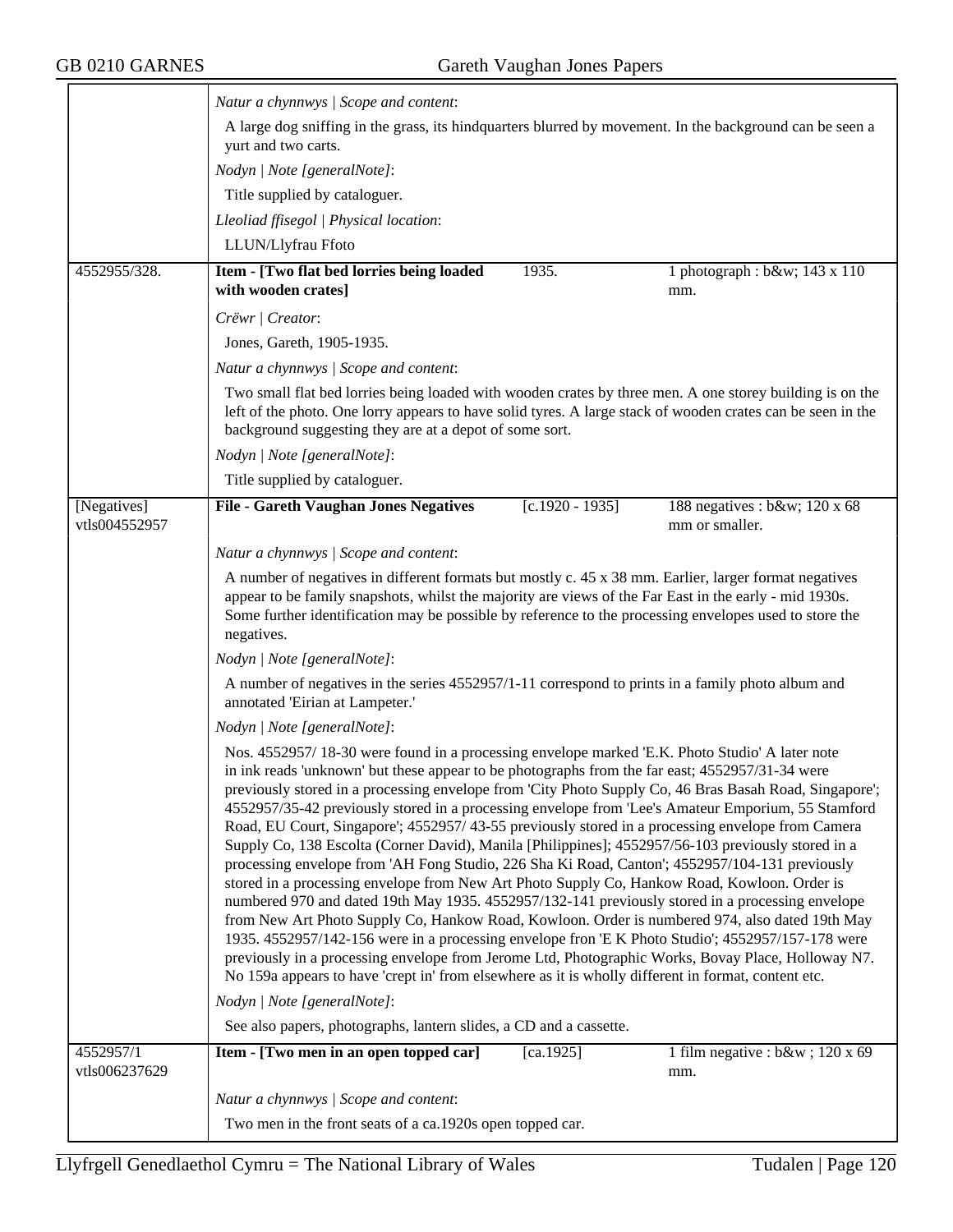|                             | Nodyn   Note [generalNote]:                                                        |                        |                                   |  |  |
|-----------------------------|------------------------------------------------------------------------------------|------------------------|-----------------------------------|--|--|
|                             | Title and date supplied by cataloguer.                                             |                        |                                   |  |  |
|                             | Lleoliad ffisegol   Physical location:                                             |                        |                                   |  |  |
|                             | LLUN/Negyddion                                                                     |                        |                                   |  |  |
| 4552957/2<br>vtls006237652  | Item - Eirian at Lampeter : [Woman with<br>pitchfork]                              | $\overline{[ca.1917]}$ | 1 negative : $b\&w$ ; 90 x 60 mm. |  |  |
|                             | Natur a chynnwys / Scope and content:                                              |                        |                                   |  |  |
|                             | Woman in a long dress and hat standing in front of a haystack holding a pitchfork. |                        |                                   |  |  |
|                             | Nodyn   Note [generalNote]:                                                        |                        |                                   |  |  |
|                             | Subtitle supplied by cataloguer.                                                   |                        |                                   |  |  |
|                             | Lleoliad ffisegol   Physical location:                                             |                        |                                   |  |  |
|                             | LLUN/Negyddion                                                                     |                        |                                   |  |  |
| 4552957/3.<br>vtls006237672 | Item - Eirian at Lampeter : [Informal<br>portrait]                                 | 1917.                  | 1 negative : $b\&w$ ; 90 x 60 mm. |  |  |
|                             | Natur a chynnwys / Scope and content:                                              |                        |                                   |  |  |
|                             | A young woman in long dress and a hat photographed outdoors, a hedge behind her.   |                        |                                   |  |  |
|                             | Nodyn   Note [generalNote]:                                                        |                        |                                   |  |  |
|                             | Subtitle supplied by cataloguer.                                                   |                        |                                   |  |  |
|                             | Lleoliad ffisegol   Physical location:                                             |                        |                                   |  |  |
|                             | LLUN/Negyddion                                                                     |                        |                                   |  |  |
| 4552957/4                   | Item - Eirian at Lampeter : [In the                                                | 1917.                  | 1 negative : $b\&w$ ; 90 x 60 mm. |  |  |
| vtls006237677               | Garden]                                                                            |                        |                                   |  |  |
|                             | Natur a chynnwys / Scope and content:                                              |                        |                                   |  |  |
|                             | Woman in a white dress standing underneath a rustic garden arch.                   |                        |                                   |  |  |
|                             | Nodyn   Note [generalNote]:                                                        |                        |                                   |  |  |
|                             | Subtitle supplied by cataloguer.                                                   |                        |                                   |  |  |
|                             | Lleoliad ffisegol   Physical location:                                             |                        |                                   |  |  |
|                             | LLUN/Negyddion                                                                     |                        |                                   |  |  |
| 4552957/5.<br>vtls006237685 | Item - Eirian at Lampeter : [washing a<br>cart].                                   | 1917.                  | 1 negative : $b\&w$ ; 90 x 60 mm. |  |  |
|                             | Natur a chynnwys / Scope and content:                                              |                        |                                   |  |  |
|                             | A woman holding a hosepipe and standing next to a two wheeled cart                 |                        |                                   |  |  |
|                             | Nodyn   Note [generalNote]:                                                        |                        |                                   |  |  |
|                             | Subtitle supplied by cataloguer.                                                   |                        |                                   |  |  |
|                             | Lleoliad ffisegol   Physical location:                                             |                        |                                   |  |  |
|                             | LLUN/Negyddion                                                                     |                        |                                   |  |  |
| 4552957/6.<br>vtls006237687 | Item - Eirian at Lampeter : [Farm<br>labourers].                                   | 1917.                  | 1 negative : $b\&w$ ; 90 x 60 mm. |  |  |
|                             | Natur a chynnwys / Scope and content:                                              |                        |                                   |  |  |
|                             | Two men and a woman photographed in working clothes.                               |                        |                                   |  |  |
|                             | Nodyn   Note [generalNote]:                                                        |                        |                                   |  |  |
|                             | Subtitle supplied by cataloguer.                                                   |                        |                                   |  |  |
|                             | Lleoliad ffisegol   Physical location:                                             |                        |                                   |  |  |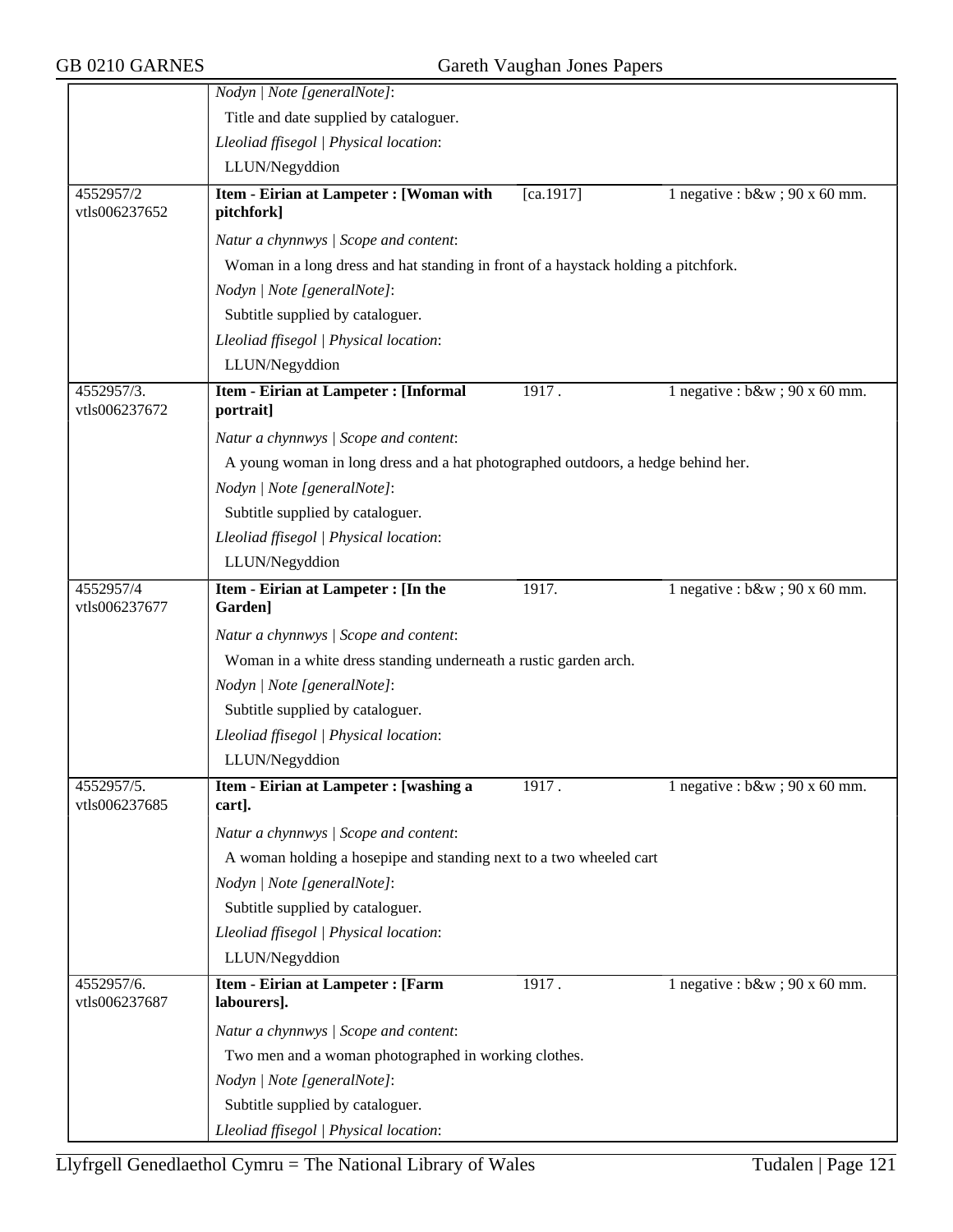|                              | LLUN/Negyddion                                                                                                                                                  |       |                                                |
|------------------------------|-----------------------------------------------------------------------------------------------------------------------------------------------------------------|-------|------------------------------------------------|
| 4552957/7.<br>vtls006237746  | Item - Eirian at Lampeter : [Girl with sack<br>& basket]                                                                                                        | 1917. | 1 negative : $b\&w$ ; 90 x 60 mm.              |
|                              | Natur a chynnwys / Scope and content:                                                                                                                           |       |                                                |
|                              | A young woman holding a sack of straw and a large round basket.                                                                                                 |       |                                                |
|                              | Nodyn   Note [generalNote]:                                                                                                                                     |       |                                                |
|                              | Subtitle supplied by cataloguer.                                                                                                                                |       |                                                |
|                              | Lleoliad ffisegol   Physical location:                                                                                                                          |       |                                                |
|                              | LLUN/Negyddion                                                                                                                                                  |       |                                                |
| 4552957/8.<br>vtls006237762  | Item - Eirian at Lampeter : [Woman on a<br>horse]                                                                                                               | 1917. | 1 negative : $b\&w$ ; 90 x 60 mm.              |
|                              | Natur a chynnwys / Scope and content:                                                                                                                           |       |                                                |
|                              | A young woman astride a horse. A farmhouse is visible behind them.                                                                                              |       |                                                |
|                              | Nodyn   Note [generalNote]:                                                                                                                                     |       |                                                |
|                              | Subtitle supplied by cataloguer.                                                                                                                                |       |                                                |
|                              | Lleoliad ffisegol   Physical location:                                                                                                                          |       |                                                |
|                              | LLUN/Negyddion                                                                                                                                                  |       |                                                |
| 4552957/9                    | Item - Eirian at Lampeter : [Informal                                                                                                                           | 1917. | 1 negative : $b\&w$ ; 82 x $\overline{60}$ mm. |
| vtls006237775                | portrait].                                                                                                                                                      |       |                                                |
|                              | Natur a chynnwys / Scope and content:                                                                                                                           |       |                                                |
|                              | Informal portrait of a young woman in a wide brimmed hat and wearing a light coloured jacket.                                                                   |       |                                                |
|                              | Nodyn   Note [generalNote]:                                                                                                                                     |       |                                                |
|                              | Subtitle supplied by cataloguer.                                                                                                                                |       |                                                |
|                              | Lleoliad ffisegol   Physical location:                                                                                                                          |       |                                                |
|                              | LLUN/Negyddion                                                                                                                                                  |       |                                                |
| 4552957/10.<br>vtls006237851 | Item - Siriol and her brother John with<br>Ianto, taken at Eryl in 1935.                                                                                        | 1935. | 1 negative : $b\&w$ ; 82 x 60 mm.              |
|                              | Natur a chynnwys / Scope and content:                                                                                                                           |       |                                                |
|                              | A boy and a girl sitting on the bottom of a set of wooden steps. The girl is stroking a dog.                                                                    |       |                                                |
|                              | Nodyn   Note [generalNote]:                                                                                                                                     |       |                                                |
|                              | Title taken from 'Gareth Jones - A Manchukuo Incident' by Margaret Siriol Colley (Newark, 2001) where<br>the photo is reproduced on page 156.                   |       |                                                |
|                              | Lleoliad ffisegol   Physical location:                                                                                                                          |       |                                                |
|                              | LLUN/Negyddion                                                                                                                                                  |       |                                                |
| 4552957/11.<br>vtls006237869 | Item - Eirian at Lampeter : Girl on a<br>horse.                                                                                                                 | 1917. | 1 negative : $b\&w$ ; 82 x 60 mm.              |
|                              | Natur a chynnwys / Scope and content:                                                                                                                           |       |                                                |
|                              | A young woman astride a horse. Behind them is a farmhouse, the front door protected by a thatched<br>porch. This is presumably the farmhouse at Dole, Lampeter. |       |                                                |
|                              | Nodyn   Note [generalNote]:                                                                                                                                     |       |                                                |
|                              | Subtitle supplied by cataloguer.                                                                                                                                |       |                                                |
|                              | Lleoliad ffisegol   Physical location:                                                                                                                          |       |                                                |
|                              | LLUN/Negyddion                                                                                                                                                  |       |                                                |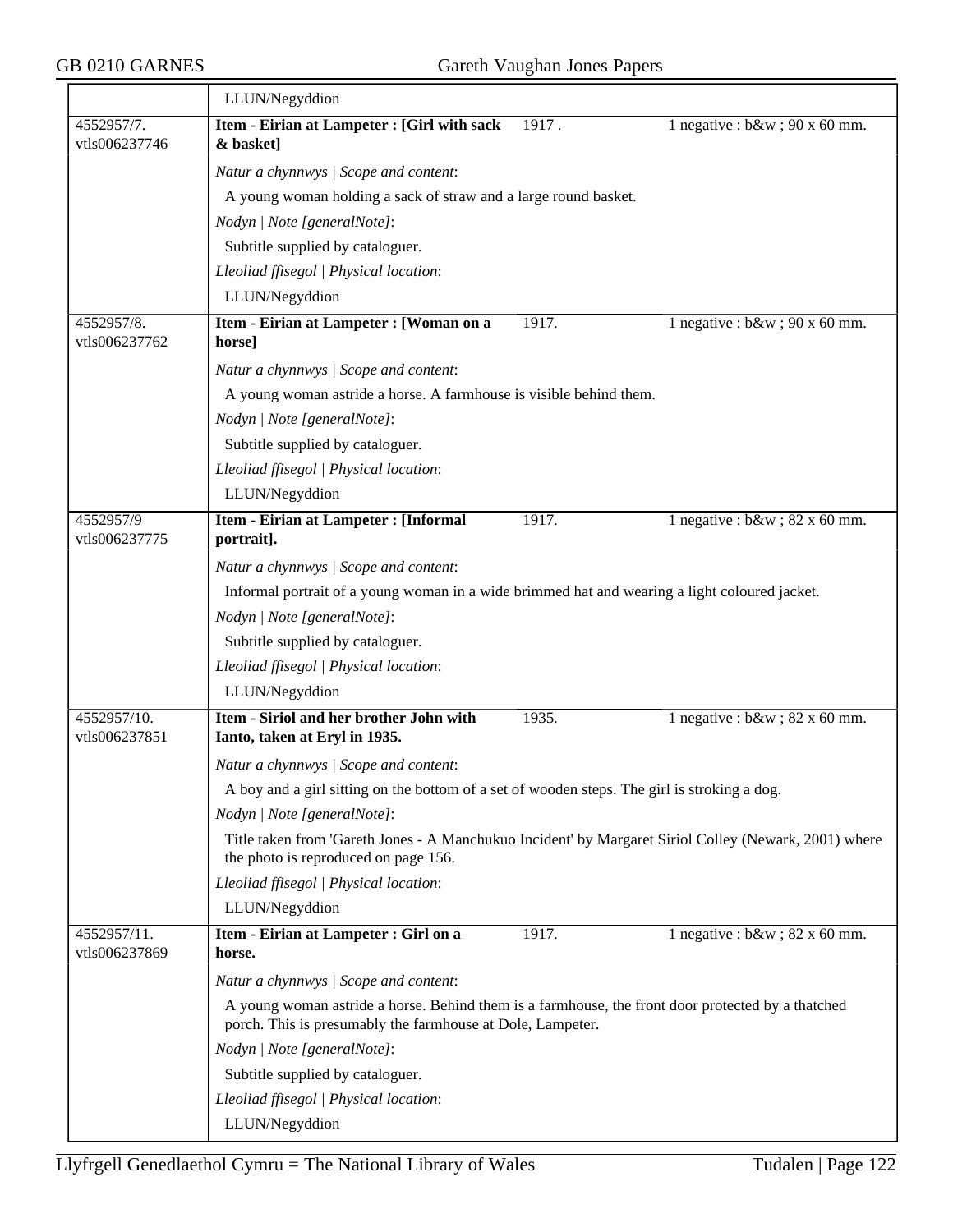| GB 0210 GARNES               |                                                                                                                                                                                                                                                                                                 | Gareth Vaughan Jones Papers |                                                                                                       |  |  |
|------------------------------|-------------------------------------------------------------------------------------------------------------------------------------------------------------------------------------------------------------------------------------------------------------------------------------------------|-----------------------------|-------------------------------------------------------------------------------------------------------|--|--|
| 4552957/12.<br>vtls006237909 | <b>Item - Gareth in Bangkok</b>                                                                                                                                                                                                                                                                 | 1935.                       | 1 negative : $b\&w$ ; 45 x 41 mm.                                                                     |  |  |
|                              | Natur a chynnwys / Scope and content:                                                                                                                                                                                                                                                           |                             |                                                                                                       |  |  |
|                              | Gareth Vaughan Jones standing in front of highly ornate sculptures of demons. He is dressed in a grey<br>suit and white hat. Photograph taken on May 3rd 1935 in front of one of the golden chedi in front of the<br>Royal Pantheon, Temple of the Emerald Buddha, also known as Wat Phra Kaew. |                             |                                                                                                       |  |  |
|                              | Nodyn   Note [generalNote]:                                                                                                                                                                                                                                                                     |                             |                                                                                                       |  |  |
|                              | the photo is reproduced on page 104.                                                                                                                                                                                                                                                            |                             | Title taken from 'Gareth Jones - A Manchukuo Incident' by Margaret Siriol Colley (Newark, 2001) where |  |  |
|                              | Lleoliad ffisegol   Physical location:                                                                                                                                                                                                                                                          |                             |                                                                                                       |  |  |
|                              | LLUN/Negyddion                                                                                                                                                                                                                                                                                  |                             |                                                                                                       |  |  |
| 4552957/13.<br>vtls006237914 | <b>Item - Bas-reliefs at Borobudur</b>                                                                                                                                                                                                                                                          | 1935.                       | 1 negative : $b\&w$ ; 45 x 42 mm.                                                                     |  |  |
|                              | Natur a chynnwys / Scope and content:                                                                                                                                                                                                                                                           |                             |                                                                                                       |  |  |
|                              | Bas-reliefs showing a deity and worshippers, Borobudur temple, Java.                                                                                                                                                                                                                            |                             |                                                                                                       |  |  |
|                              | Nodyn   Note [generalNote]:                                                                                                                                                                                                                                                                     |                             |                                                                                                       |  |  |
|                              | the photo is reproduced on page 88.                                                                                                                                                                                                                                                             |                             | Title taken from 'Gareth Jones - A Manchukuo Incident' by Margaret Siriol Colley (Newark, 2001) where |  |  |
|                              | Lleoliad ffisegol   Physical location:                                                                                                                                                                                                                                                          |                             |                                                                                                       |  |  |
|                              | LLUN/Negyddion                                                                                                                                                                                                                                                                                  |                             |                                                                                                       |  |  |
| 4552957/14.<br>vtls006237917 | <b>Item - Bas-reliefs at Borobudur</b>                                                                                                                                                                                                                                                          | 1935.                       | 1 negative : $b\&w$ ; 45 x 42 mm.                                                                     |  |  |
|                              | Natur a chynnwys / Scope and content:                                                                                                                                                                                                                                                           |                             |                                                                                                       |  |  |
|                              | A bas-relief of two monkeys at Borobudur temple, Java.                                                                                                                                                                                                                                          |                             |                                                                                                       |  |  |
|                              | Nodyn   Note [generalNote]:                                                                                                                                                                                                                                                                     |                             |                                                                                                       |  |  |
|                              | Title taken from 'Gareth Jones - A Manchukuo Incident' by Margaret Siriol Colley (Newark, 2001) where<br>the photo is reproduced on page 87.                                                                                                                                                    |                             |                                                                                                       |  |  |
|                              | Lleoliad ffisegol   Physical location:                                                                                                                                                                                                                                                          |                             |                                                                                                       |  |  |
|                              | LLUN/Negyddion                                                                                                                                                                                                                                                                                  |                             |                                                                                                       |  |  |
| 4552957/15.<br>vtls006237952 | Item - [Temple]                                                                                                                                                                                                                                                                                 | 1935.                       | 1 negative : $b\&w$ ; 45 x 42 mm.                                                                     |  |  |
|                              | Natur a chynnwys / Scope and content:                                                                                                                                                                                                                                                           |                             |                                                                                                       |  |  |
|                              | Part of a temple complex, possibly Angkor Wat, Cambodia.                                                                                                                                                                                                                                        |                             |                                                                                                       |  |  |
|                              | Nodyn   Note [generalNote]:                                                                                                                                                                                                                                                                     |                             |                                                                                                       |  |  |
|                              | Title supplied by cataloguer.                                                                                                                                                                                                                                                                   |                             |                                                                                                       |  |  |
|                              | Lleoliad ffisegol   Physical location:                                                                                                                                                                                                                                                          |                             |                                                                                                       |  |  |
|                              | LLUN/Negyddion                                                                                                                                                                                                                                                                                  |                             |                                                                                                       |  |  |
| 4552973/16.<br>vtls006237965 | Item - [Gareth seated beneath an arch]                                                                                                                                                                                                                                                          | 1935.                       | 1 negative : $b\&w$ ; 45 x 42 mm.                                                                     |  |  |
|                              | Natur a chynnwys / Scope and content:                                                                                                                                                                                                                                                           |                             |                                                                                                       |  |  |
|                              | Gareth Vaughan Jones seated beneath an ornamental arch in a garden at the home of Elwyn Davies near<br>Bangkok.                                                                                                                                                                                 |                             |                                                                                                       |  |  |
|                              | Nodyn   Note [generalNote]:                                                                                                                                                                                                                                                                     |                             |                                                                                                       |  |  |
|                              | Title supplied by cataloguer.                                                                                                                                                                                                                                                                   |                             |                                                                                                       |  |  |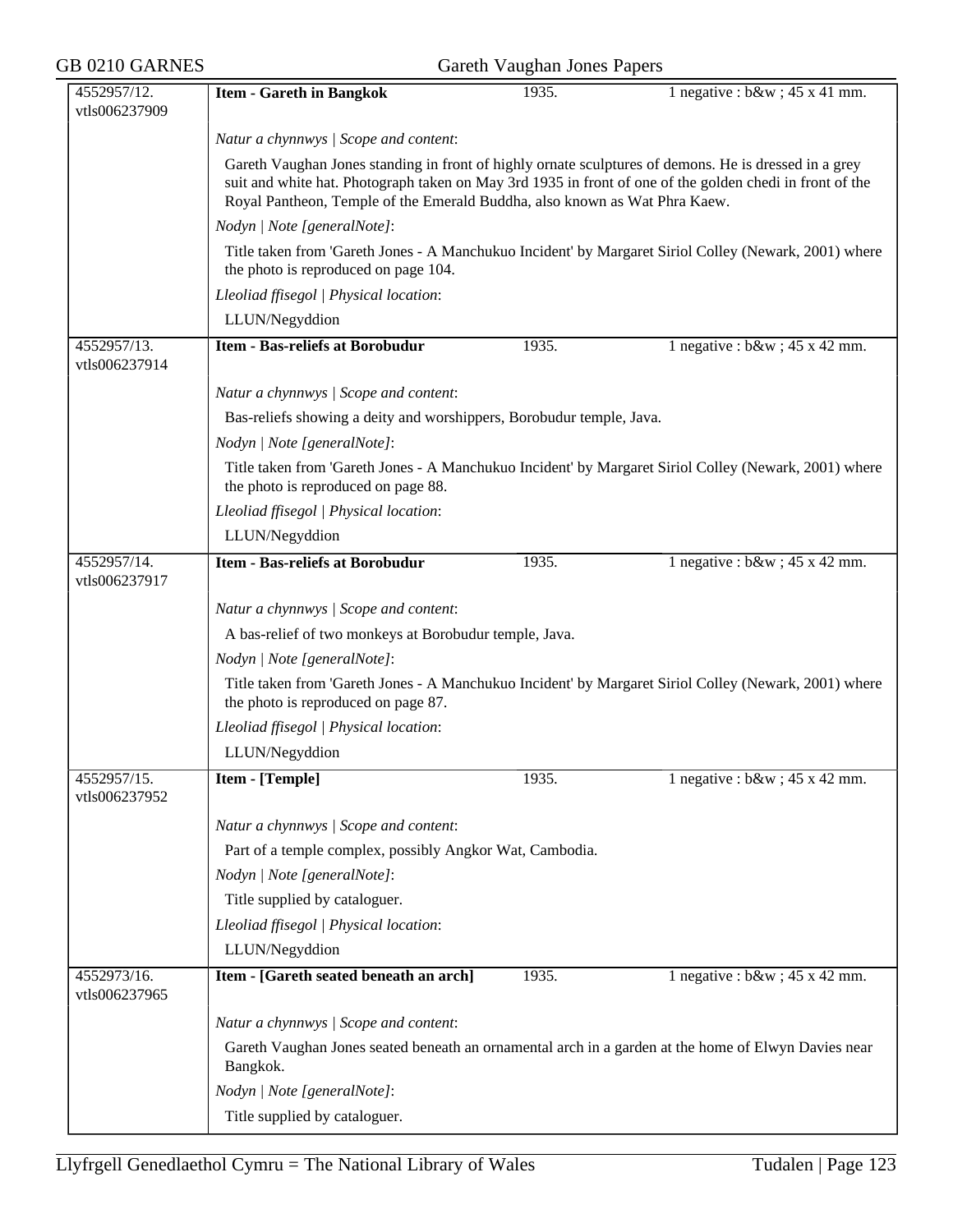|                              | Nodyn   Note [generalNote]:                                                                                                                                           |       |                                   |  |  |
|------------------------------|-----------------------------------------------------------------------------------------------------------------------------------------------------------------------|-------|-----------------------------------|--|--|
|                              | This is attached to 4552973/17.                                                                                                                                       |       |                                   |  |  |
|                              | Lleoliad ffisegol   Physical location:                                                                                                                                |       |                                   |  |  |
|                              | LLUN/Negyddion                                                                                                                                                        |       |                                   |  |  |
| 4552957/17<br>vtls006237970  | <b>Item - [Elwyn Davies and son]</b>                                                                                                                                  | 1935. | 1 negative : $b\&w$ ; 45 x 42 mm. |  |  |
|                              | Natur a chynnwys / Scope and content:                                                                                                                                 |       |                                   |  |  |
|                              | A bespectacled man, Elwyn Davies, standing behind his son, David, at 2590, Suricoongse Road,<br>Bangkok. The boy is wearing 1935 Silver Jubilee medal on his chest.   |       |                                   |  |  |
|                              | Nodyn   Note [generalNote]:                                                                                                                                           |       |                                   |  |  |
|                              | Title supplied by cataloguer.                                                                                                                                         |       |                                   |  |  |
|                              | Nodyn   Note [generalNote]:                                                                                                                                           |       |                                   |  |  |
|                              | Attached to 4552957/16.                                                                                                                                               |       |                                   |  |  |
|                              | Lleoliad ffisegol   Physical location:                                                                                                                                |       |                                   |  |  |
|                              | LLUN/Negyddion                                                                                                                                                        |       |                                   |  |  |
| 4552973/18.<br>vtls006237978 | Item - [Gareth Vaughan Jones in front of a<br>gazebo]                                                                                                                 | 1935. | 1 negative : $b\&w$ ; 45 x 38 mm. |  |  |
|                              | Natur a chynnwys / Scope and content:                                                                                                                                 |       |                                   |  |  |
|                              | Gareth Vaughan Jones photographed outdoors standing in front of a gazebo type structure, in the garden<br>of Elwyn Davies' home in Bangkok.                           |       |                                   |  |  |
|                              | Nodyn   Note [generalNote]:                                                                                                                                           |       |                                   |  |  |
|                              | Title supplied by cataloguer.                                                                                                                                         |       |                                   |  |  |
|                              | Lleoliad ffisegol   Physical location:                                                                                                                                |       |                                   |  |  |
|                              | LLUN/Negyddion                                                                                                                                                        |       |                                   |  |  |
| 4552973/19.<br>vtls006237982 | Item - [Large House & Garden]                                                                                                                                         | 1935. | 1 negative : $b\&w$ ; 45 x 42 mm. |  |  |
|                              | Natur a chynnwys / Scope and content:                                                                                                                                 |       |                                   |  |  |
|                              | A large two storey house photographed from across an extensive lawn. This is the home of Elwyn<br>Davies, 2590, Suricoongse Road, Bangkok, where Gareth Jones stayed. |       |                                   |  |  |
|                              | Nodyn   Note [generalNote]:                                                                                                                                           |       |                                   |  |  |
|                              | Title supplied by cataloguer.                                                                                                                                         |       |                                   |  |  |
|                              | Nodyn   Note [generalNote]:                                                                                                                                           |       |                                   |  |  |
|                              | Attached to 4552973/20.                                                                                                                                               |       |                                   |  |  |
|                              | Nodyn   Note [generalNote]:                                                                                                                                           |       |                                   |  |  |
|                              | This is probably 2590, Suricoongse Road, Bangkok, the home of Elwyn Davies who Gareth met in<br>Bangkok.                                                              |       |                                   |  |  |
|                              | Lleoliad ffisegol   Physical location:                                                                                                                                |       |                                   |  |  |
|                              | LLUN/Negyddion                                                                                                                                                        |       |                                   |  |  |
| 4552957/20.<br>vtls006238095 | <b>Item - [Gareth Vaughan Jones]</b>                                                                                                                                  | 1935. | 1 negative : $b\&w$ ; 45 x 42 mm. |  |  |
|                              | Natur a chynnwys / Scope and content:                                                                                                                                 |       |                                   |  |  |
|                              | An informal head and shoulders portrait of Gareth Vaughan Jones, with the gazebo in 4552957/18 in the<br>background.                                                  |       |                                   |  |  |
|                              | Nodyn   Note [generalNote]:                                                                                                                                           |       |                                   |  |  |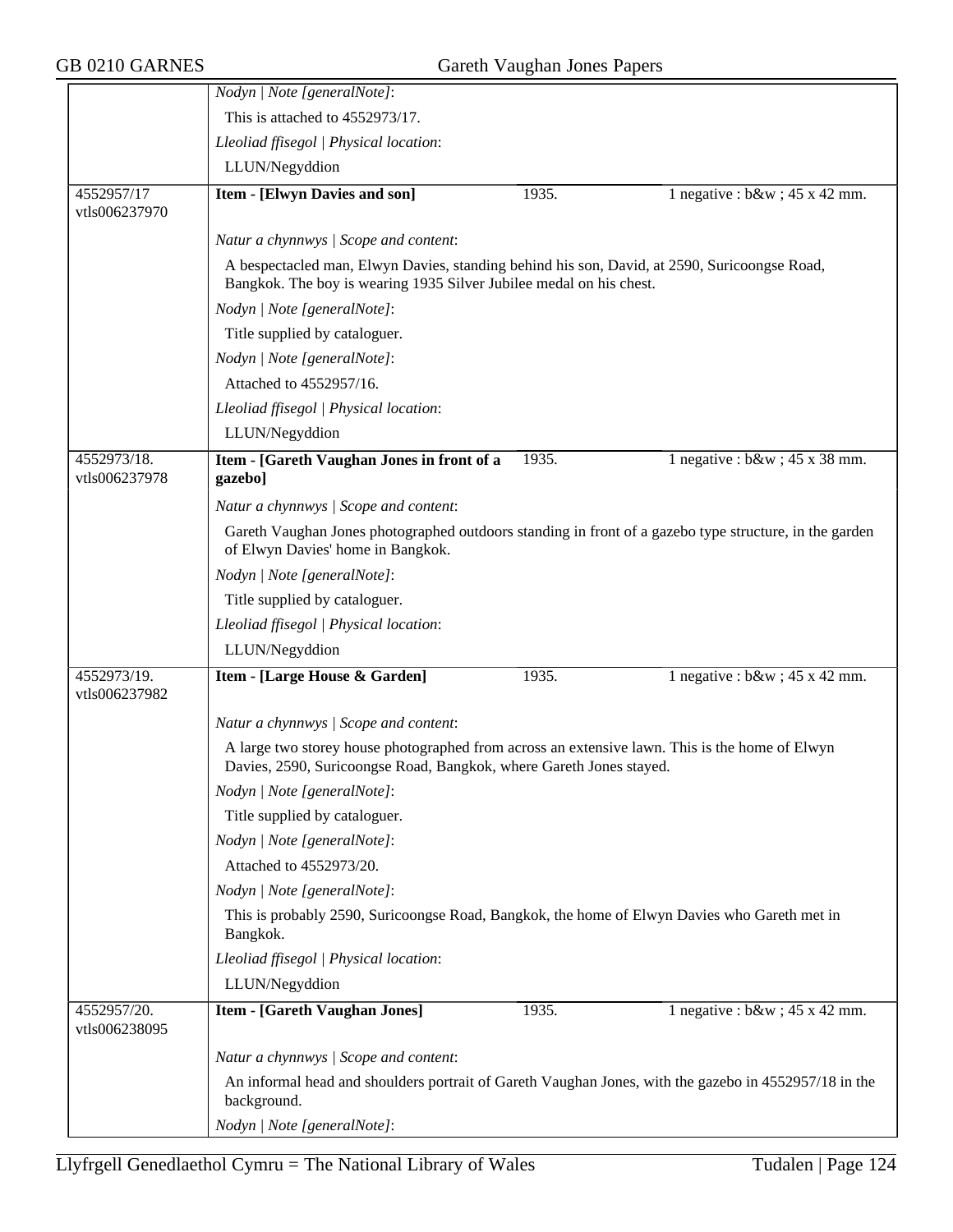|                              | Title supplied by cataloguer.                                                                                                                                                                                                                                             |       |                                   |  |  |
|------------------------------|---------------------------------------------------------------------------------------------------------------------------------------------------------------------------------------------------------------------------------------------------------------------------|-------|-----------------------------------|--|--|
|                              | Lleoliad ffisegol   Physical location:                                                                                                                                                                                                                                    |       |                                   |  |  |
|                              | LLUN/Negyddion                                                                                                                                                                                                                                                            |       |                                   |  |  |
| 4552957/21.<br>vtls006238157 | <b>Item - [River scene]</b>                                                                                                                                                                                                                                               | 1935. | 1 negative : $b\&w$ ; 45 x 38 mm. |  |  |
|                              | Natur a chynnwys / Scope and content:                                                                                                                                                                                                                                     |       |                                   |  |  |
|                              | Straw huts on a river bank, location unknown but probably Philippines.                                                                                                                                                                                                    |       |                                   |  |  |
|                              | Nodyn   Note [generalNote]:                                                                                                                                                                                                                                               |       |                                   |  |  |
|                              | Title supplied by cataloguer.                                                                                                                                                                                                                                             |       |                                   |  |  |
|                              | Lleoliad ffisegol   Physical location:                                                                                                                                                                                                                                    |       |                                   |  |  |
|                              | LLUN/Negyddion                                                                                                                                                                                                                                                            |       |                                   |  |  |
| 4552957/22.<br>vtls006238162 | Item - [Elwyn Davies in his garden]                                                                                                                                                                                                                                       | 1935. | 1 negative : $b\&w$ ; 45 x 38 mm. |  |  |
|                              | Natur a chynnwys / Scope and content:                                                                                                                                                                                                                                     |       |                                   |  |  |
|                              | Elwyn Davies, his head obscured, photographed in his garden near Bangkok.                                                                                                                                                                                                 |       |                                   |  |  |
|                              | Nodyn   Note [generalNote]:                                                                                                                                                                                                                                               |       |                                   |  |  |
|                              | Title supplied by cataloguer.                                                                                                                                                                                                                                             |       |                                   |  |  |
|                              | Lleoliad ffisegol   Physical location:                                                                                                                                                                                                                                    |       |                                   |  |  |
|                              | LLUN/Negyddion                                                                                                                                                                                                                                                            |       |                                   |  |  |
| 4552957/23.<br>vtls006238188 | Item - [Gareth Vaughan Jones in a garden]                                                                                                                                                                                                                                 | 1935. | 1 negative : $b&w : 45x 38$ mm.   |  |  |
|                              | Natur a chynnwys / Scope and content:                                                                                                                                                                                                                                     |       |                                   |  |  |
|                              | Informal portrait of Gareth Vaughan Jones standing in the garden at Elwyn Davies's home at 2590,<br>Suricoongse Road, Bangkok, his arms folded in front of him. Behind him are shrubs and trees.                                                                          |       |                                   |  |  |
|                              | Nodyn   Note [generalNote]:                                                                                                                                                                                                                                               |       |                                   |  |  |
|                              | Title supplied by cataloguer.                                                                                                                                                                                                                                             |       |                                   |  |  |
|                              | Lleoliad ffisegol   Physical location:                                                                                                                                                                                                                                    |       |                                   |  |  |
|                              | LLUN/Negyddion                                                                                                                                                                                                                                                            |       |                                   |  |  |
| 4552957/24.<br>vtls006238194 | Item - [Straw huts]                                                                                                                                                                                                                                                       | 1935. | 1 negative : $b\&w$ ; 45 x 38mm.  |  |  |
|                              | Natur a chynnwys / Scope and content:                                                                                                                                                                                                                                     |       |                                   |  |  |
|                              | Straw huts on the waters edge, location unknown but probably Philippines.                                                                                                                                                                                                 |       |                                   |  |  |
|                              | Nodyn   Note [generalNote]:                                                                                                                                                                                                                                               |       |                                   |  |  |
|                              | Title supplied by cataloguer.                                                                                                                                                                                                                                             |       |                                   |  |  |
|                              | Lleoliad ffisegol   Physical location:                                                                                                                                                                                                                                    |       |                                   |  |  |
|                              | LLUN/Negyddion                                                                                                                                                                                                                                                            |       |                                   |  |  |
| 4552957/25.<br>vtls006238230 | Item - [Asian boy]                                                                                                                                                                                                                                                        | 1935. | 1 negative : $b\&w$ ; 45 x 38 mm. |  |  |
|                              | Natur a chynnwys / Scope and content:                                                                                                                                                                                                                                     |       |                                   |  |  |
|                              | Informal portrait of an Asian boy aged about twelve years old. He is smiling at the camera and has a                                                                                                                                                                      |       |                                   |  |  |
|                              | magazine tucked under his left arm. As this photo was taken directly before the SS Kistna docked in<br>Sebarok this may be one of the efficient Chinese stewards mentioned in' Gareth Jones - A Manchukuo<br>Incident' by Margaret Siriol Colley (Newark, 2001), page 95. |       |                                   |  |  |
|                              | Nodyn   Note [generalNote]:                                                                                                                                                                                                                                               |       |                                   |  |  |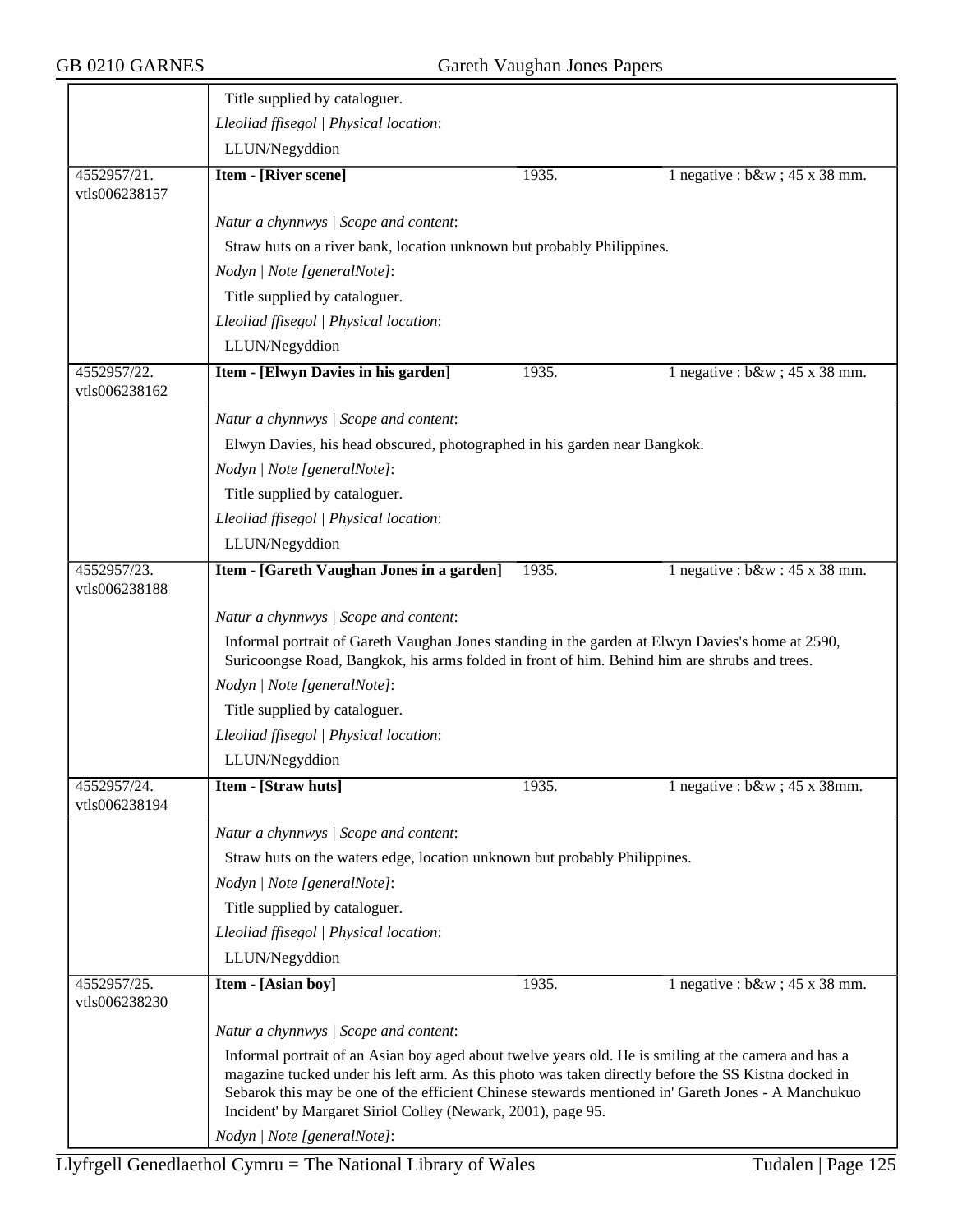|                              | Title supplied by cataloguer.                                                                                                                                                                                                                                                                                                                                                                                                                                                                         |                                                                                                                                                                                                             |                                                                                                          |  |  |  |
|------------------------------|-------------------------------------------------------------------------------------------------------------------------------------------------------------------------------------------------------------------------------------------------------------------------------------------------------------------------------------------------------------------------------------------------------------------------------------------------------------------------------------------------------|-------------------------------------------------------------------------------------------------------------------------------------------------------------------------------------------------------------|----------------------------------------------------------------------------------------------------------|--|--|--|
|                              | Lleoliad ffisegol   Physical location:                                                                                                                                                                                                                                                                                                                                                                                                                                                                |                                                                                                                                                                                                             |                                                                                                          |  |  |  |
|                              | LLUN/Negyddion                                                                                                                                                                                                                                                                                                                                                                                                                                                                                        |                                                                                                                                                                                                             |                                                                                                          |  |  |  |
| 4552957/26.<br>vtls006238256 | Item - [Loading kerosene, Sebarok]                                                                                                                                                                                                                                                                                                                                                                                                                                                                    | 1935.                                                                                                                                                                                                       | 1 negative : $b\&w$ ; 45 x 38 mm.                                                                        |  |  |  |
|                              | Natur a chynnwys / Scope and content:                                                                                                                                                                                                                                                                                                                                                                                                                                                                 |                                                                                                                                                                                                             |                                                                                                          |  |  |  |
|                              | taken looking down from the deck of the ship.                                                                                                                                                                                                                                                                                                                                                                                                                                                         |                                                                                                                                                                                                             | Labourers loading large square tins fof kerosene rom a quayside on to a ship. Photo appears to have been |  |  |  |
|                              | Nodyn   Note [generalNote]:                                                                                                                                                                                                                                                                                                                                                                                                                                                                           |                                                                                                                                                                                                             |                                                                                                          |  |  |  |
|                              | Title supplied by cataloguer.                                                                                                                                                                                                                                                                                                                                                                                                                                                                         |                                                                                                                                                                                                             |                                                                                                          |  |  |  |
|                              | Nodyn   Note [generalNote]:                                                                                                                                                                                                                                                                                                                                                                                                                                                                           |                                                                                                                                                                                                             |                                                                                                          |  |  |  |
|                              | Sebarok to load with cans of Kerosene.                                                                                                                                                                                                                                                                                                                                                                                                                                                                | The next photo of the same location immediately precedes a photograph of Elwyn Davies' son David in<br>Bangkok. Sebarok was the last port of call before Bangkok. The vessel on which GVJ sailed stopped ar |                                                                                                          |  |  |  |
|                              | Lleoliad ffisegol   Physical location:                                                                                                                                                                                                                                                                                                                                                                                                                                                                |                                                                                                                                                                                                             |                                                                                                          |  |  |  |
|                              | LLUN/Negyddion                                                                                                                                                                                                                                                                                                                                                                                                                                                                                        |                                                                                                                                                                                                             |                                                                                                          |  |  |  |
| 4552957/27.<br>vtls006238298 | Item - [View across the rooftops]                                                                                                                                                                                                                                                                                                                                                                                                                                                                     | 1935.                                                                                                                                                                                                       | 1 negative : $b\&w$ ; 45 x 38 mm.                                                                        |  |  |  |
|                              | Natur a chynnwys / Scope and content:                                                                                                                                                                                                                                                                                                                                                                                                                                                                 |                                                                                                                                                                                                             |                                                                                                          |  |  |  |
|                              | A view across rooftops of a settlement in Asia, Location unknown.                                                                                                                                                                                                                                                                                                                                                                                                                                     |                                                                                                                                                                                                             |                                                                                                          |  |  |  |
|                              | Nodyn   Note [generalNote]:                                                                                                                                                                                                                                                                                                                                                                                                                                                                           |                                                                                                                                                                                                             |                                                                                                          |  |  |  |
|                              | Title supplied by cataloguer.                                                                                                                                                                                                                                                                                                                                                                                                                                                                         |                                                                                                                                                                                                             |                                                                                                          |  |  |  |
|                              | Lleoliad ffisegol   Physical location:                                                                                                                                                                                                                                                                                                                                                                                                                                                                |                                                                                                                                                                                                             |                                                                                                          |  |  |  |
|                              | LLUN/Negyddion                                                                                                                                                                                                                                                                                                                                                                                                                                                                                        |                                                                                                                                                                                                             |                                                                                                          |  |  |  |
| 4552957/28.<br>vtls006238335 | Item - [Quayside, Sebarok]                                                                                                                                                                                                                                                                                                                                                                                                                                                                            | 1935.                                                                                                                                                                                                       | 1 negative : $b\&w$ ; 45 x 38 mm.                                                                        |  |  |  |
|                              | Natur a chynnwys / Scope and content:                                                                                                                                                                                                                                                                                                                                                                                                                                                                 |                                                                                                                                                                                                             |                                                                                                          |  |  |  |
|                              | A quayside lined with railway trucks carrying Kerosene. Pipelines run alongside the quay and 'No<br>Smoking' is written in large letters.                                                                                                                                                                                                                                                                                                                                                             |                                                                                                                                                                                                             |                                                                                                          |  |  |  |
|                              | Nodyn   Note [generalNote]:                                                                                                                                                                                                                                                                                                                                                                                                                                                                           |                                                                                                                                                                                                             |                                                                                                          |  |  |  |
|                              | Title supplied by cataloguer. As this and 4552957/26 were the last photos taken by GVJ before arriving<br>in Bangkok, (where the first photo he took was of David, the son of Elwyn Davies) This photo fits<br>the description of Sebarok where the SS Kistna stopped and "there thay were stuck for many hours<br>loading thousands of tins of kerosene that was being taken as cargo to Bangkok" - see 'Gareth Jones - A<br>Manchukuo Incident' by Margaret Siriol Colley' (Newark, 2001), page 93. |                                                                                                                                                                                                             |                                                                                                          |  |  |  |
|                              | Nodyn   Note [generalNote]:                                                                                                                                                                                                                                                                                                                                                                                                                                                                           |                                                                                                                                                                                                             |                                                                                                          |  |  |  |
|                              | Attached to 4552957/29.                                                                                                                                                                                                                                                                                                                                                                                                                                                                               |                                                                                                                                                                                                             |                                                                                                          |  |  |  |
|                              | Lleoliad ffisegol   Physical location:                                                                                                                                                                                                                                                                                                                                                                                                                                                                |                                                                                                                                                                                                             |                                                                                                          |  |  |  |
|                              | LLUN/Negyddion                                                                                                                                                                                                                                                                                                                                                                                                                                                                                        |                                                                                                                                                                                                             |                                                                                                          |  |  |  |
| 4552957/29.<br>vtls006238355 | <b>Item - [David Davies, Bangkok]</b>                                                                                                                                                                                                                                                                                                                                                                                                                                                                 | 1935.                                                                                                                                                                                                       | 1 negative : $b\&w$ ; $45x$ 38 mm.                                                                       |  |  |  |
|                              | Natur a chynnwys / Scope and content:                                                                                                                                                                                                                                                                                                                                                                                                                                                                 |                                                                                                                                                                                                             |                                                                                                          |  |  |  |
|                              | Photograph of a young boy beneath an ornamental arch in a garden. The boy is believed to be David<br>Davies, the son of Elwyn Davies of Pennorth, Cynghordy who Jones met in Bangkok.                                                                                                                                                                                                                                                                                                                 |                                                                                                                                                                                                             |                                                                                                          |  |  |  |
|                              | Nodyn   Note [generalNote]:                                                                                                                                                                                                                                                                                                                                                                                                                                                                           |                                                                                                                                                                                                             |                                                                                                          |  |  |  |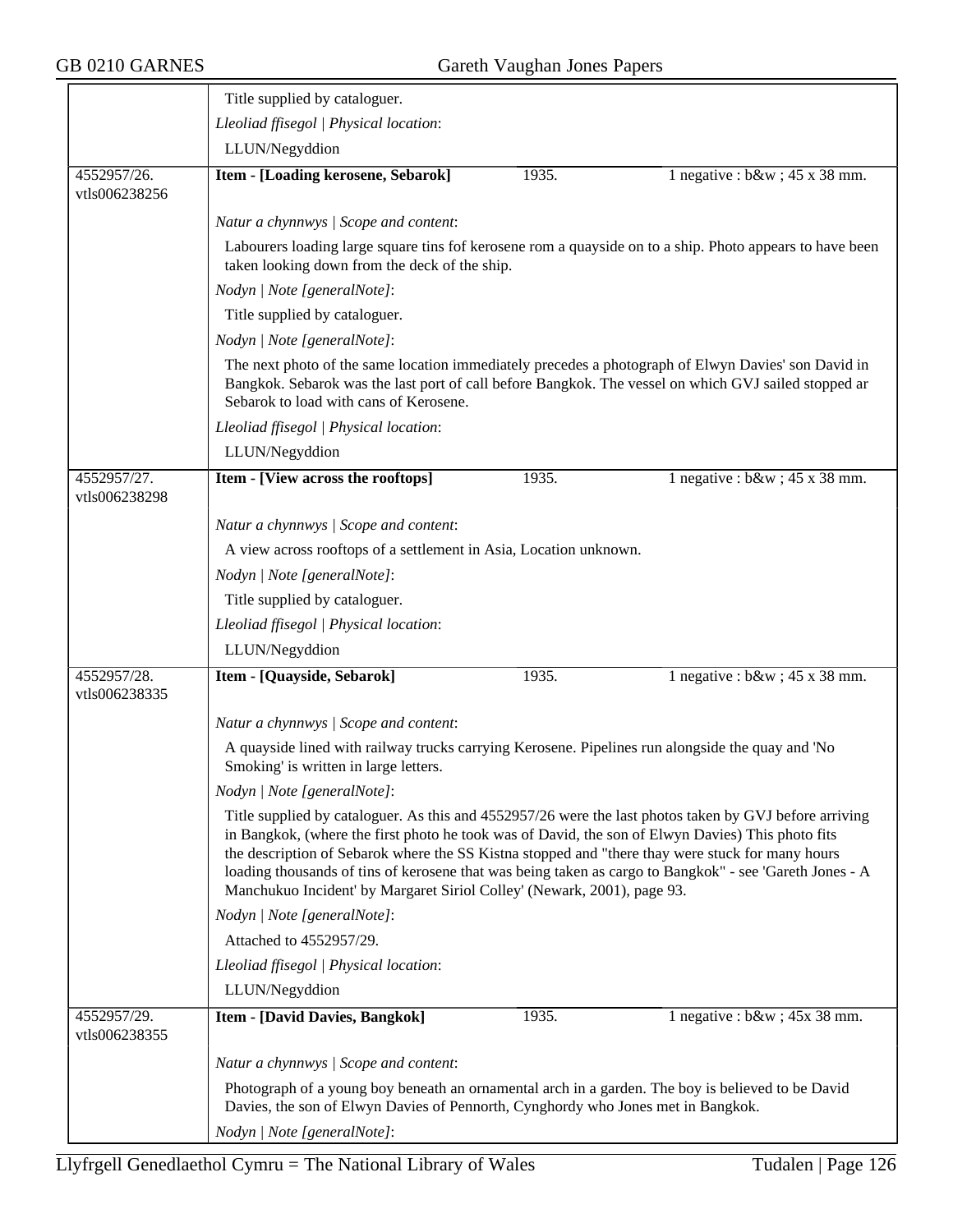|                              | Title supplied by cataloguer.                                                                                                                                                        |       |                                   |  |  |
|------------------------------|--------------------------------------------------------------------------------------------------------------------------------------------------------------------------------------|-------|-----------------------------------|--|--|
|                              | Lleoliad ffisegol   Physical location:                                                                                                                                               |       |                                   |  |  |
|                              | LLUN/Negyddion                                                                                                                                                                       |       |                                   |  |  |
| 4552957/30.<br>vtls006238077 | Item - [Mr & Mrs Elwyn Davies and son]                                                                                                                                               | 1935. | 1 negative : $b\&w$ ; 45 x 42 mm. |  |  |
|                              | Natur a chynnwys / Scope and content:                                                                                                                                                |       |                                   |  |  |
|                              | Elwyn Davies, his wife and his son David. They are on a balcony with wooden railings. The boy has a<br>1935 Silver Jubilee medal pinned to his chest.                                |       |                                   |  |  |
|                              | Nodyn   Note [generalNote]:                                                                                                                                                          |       |                                   |  |  |
|                              | Title supplied by cataloguer.                                                                                                                                                        |       |                                   |  |  |
|                              | Nodyn   Note [generalNote]:                                                                                                                                                          |       |                                   |  |  |
|                              | This is believed to be Elwyn Davies and his son David, who Gareth meets and dines with - see 'Gareth<br>Jones - A Manchukuo Incident' by Margaret Siriol Colley (Newark, 2001), p97. |       |                                   |  |  |
|                              | Lleoliad ffisegol   Physical location:                                                                                                                                               |       |                                   |  |  |
|                              | LLUN/Negyddion                                                                                                                                                                       |       |                                   |  |  |
| 4552957/31.<br>vtls006238460 | Item - [Mr & Mrs Elwyn Davies & son<br>David, Bangkok]                                                                                                                               | 1935. | 1 negative : $b\&w$ ; 48 x 35 mm. |  |  |
|                              | Natur a chynnwys / Scope and content:                                                                                                                                                |       |                                   |  |  |
|                              | Elwyn Davies, his wife and his son David on the balcony of their house, 2590, Suricoongse Road,<br>Bangkok.                                                                          |       |                                   |  |  |
|                              | Nodyn   Note [generalNote]:                                                                                                                                                          |       |                                   |  |  |
|                              | Title supplied by cataloguer. Probably taken at 2590, Suricoongse Road, Bangkok, home of Elwyn<br>Davies.                                                                            |       |                                   |  |  |
|                              | Lleoliad ffisegol   Physical location:                                                                                                                                               |       |                                   |  |  |
|                              | LLUN/Negyddion                                                                                                                                                                       |       |                                   |  |  |
| 4552957/32.<br>vtls006238585 | Item - [Gareth Vaughan Jones with<br>Mrs.Davies and son]                                                                                                                             | 1935. | 1 negative : $b\&w$ ; 45 x 38mm.  |  |  |
|                              | Natur a chynnwys / Scope and content:                                                                                                                                                |       |                                   |  |  |
|                              | Gareth Vaughan Jones photographed with Mrs. Davies and son David, presumably in the garden at 2590,<br>Suricoongse Road, Bangkok.                                                    |       |                                   |  |  |
|                              | Nodyn   Note [generalNote]:                                                                                                                                                          |       |                                   |  |  |
|                              | Title supplied by cataloguer                                                                                                                                                         |       |                                   |  |  |
|                              | Lleoliad ffisegol   Physical location:                                                                                                                                               |       |                                   |  |  |
|                              | LLUN/Negyddion                                                                                                                                                                       |       |                                   |  |  |
| 4552957/33.<br>vtls006238633 | <b>Item - [David Davies, Bangkok]</b>                                                                                                                                                | 1935. | 1 negative : $b\&w$ ; 45 x 38 mm. |  |  |
|                              | Natur a chynnwys / Scope and content:                                                                                                                                                |       |                                   |  |  |
|                              | Snapshot of a smiling David Davies, the six year old son of Elwyn Davies, 2590, Suricoongse Road,<br>Bangkok.                                                                        |       |                                   |  |  |
|                              | Nodyn   Note [generalNote]:                                                                                                                                                          |       |                                   |  |  |
|                              | Title supplied by cataloguer.                                                                                                                                                        |       |                                   |  |  |
|                              | Lleoliad ffisegol   Physical location:                                                                                                                                               |       |                                   |  |  |
|                              | LLUN/Negyddion                                                                                                                                                                       |       |                                   |  |  |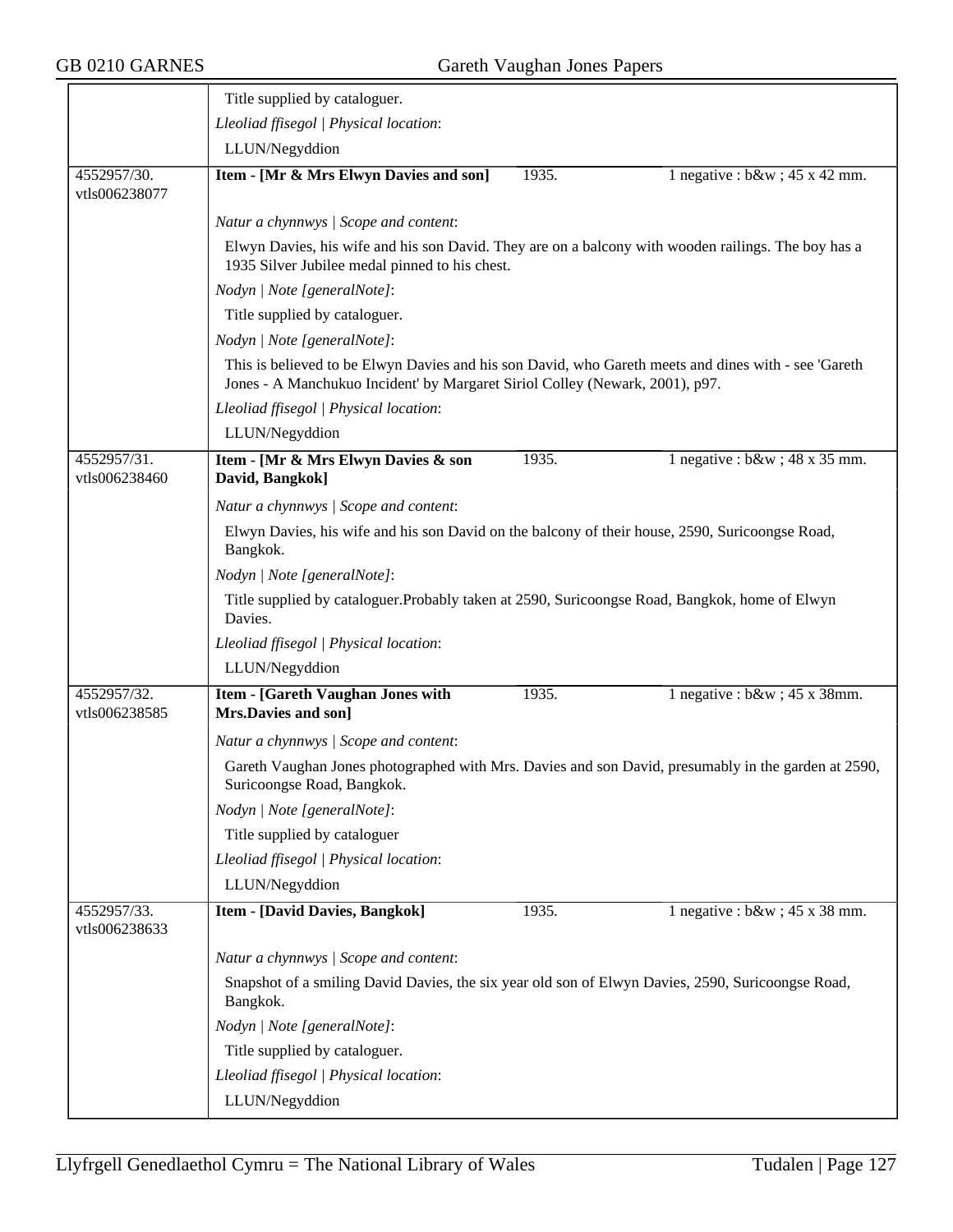| 4552957/34.<br>vtls006238645 | Item - [Pigtail]                                                                                                                              | 1935. | 1 negative : $b\&w$ ; 45 x 38 mm. |
|------------------------------|-----------------------------------------------------------------------------------------------------------------------------------------------|-------|-----------------------------------|
|                              | Natur a chynnwys / Scope and content:                                                                                                         |       |                                   |
|                              | A person of Chinese origin photographed from the back showing a long pigtail.                                                                 |       |                                   |
|                              | Nodyn   Note [generalNote]:                                                                                                                   |       |                                   |
|                              | Title supplied by cataloguer.                                                                                                                 |       |                                   |
|                              | Lleoliad ffisegol   Physical location:                                                                                                        |       |                                   |
|                              | LLUN/Negyddion                                                                                                                                |       |                                   |
| 4552957/35.                  | Item - Gareth at the magnificent site at                                                                                                      | 1935. | 1 negative : $b\&w$ ; 45 x 38 mm. |
| vtls006238847                | <b>Borobudur</b>                                                                                                                              |       |                                   |
|                              | Natur a chynnwys / Scope and content:                                                                                                         |       |                                   |
|                              | Gareth Vaughan Jones photographed in front of some of the bas-reliefs at Borobudur Temple, Java.                                              |       |                                   |
|                              | Nodyn   Note [generalNote]:                                                                                                                   |       |                                   |
|                              | Title taken from 'Gareth Jones - A Manchukuo Incident' by Margaret Siriol Colley (Newark, 2001) where<br>the photo is reproduced on page 82.  |       |                                   |
|                              | Nodyn   Note [generalNote]:                                                                                                                   |       |                                   |
|                              | Gareth Vaughan Jones visited Borobudur on April 12th 1935 and wrote of the experience to his parents<br>in a letter dated 14th April.         |       |                                   |
|                              | Lleoliad ffisegol   Physical location:                                                                                                        |       |                                   |
|                              | LLUN/Negyddion                                                                                                                                |       |                                   |
| 4552957/36                   | Item - [Bas-relief of a deity, Borobudur]                                                                                                     | 1935. | 1 negative : $b\&w$ ; 45 x 38 mm. |
| vtls006238765                |                                                                                                                                               |       |                                   |
|                              | Natur a chynnwys / Scope and content:                                                                                                         |       |                                   |
|                              | A bas-relief of a buddhist deity at Borobudur temple, Java.                                                                                   |       |                                   |
|                              | Nodyn   Note [generalNote]:                                                                                                                   |       |                                   |
|                              | Title supplied by cataloguer.                                                                                                                 |       |                                   |
|                              | Nodyn   Note [generalNote]:                                                                                                                   |       |                                   |
|                              | Gareth Vaughan Jones visited Borobudur on April 12th 1935 and wrote of the experience to his parents<br>in a letter dated 14th April.         |       |                                   |
|                              | Lleoliad ffisegol   Physical location:                                                                                                        |       |                                   |
|                              | LLUN/Negyddion                                                                                                                                |       |                                   |
| 4552957/37.<br>vtls006238896 | Item - The Giants Causeway leading to the<br>southern gate of Angkor Thom                                                                     | 1935. | 1 negative : $b\&w$ ; 45 x 38 mm. |
|                              | Natur a chynnwys / Scope and content:                                                                                                         |       |                                   |
|                              | Large broken sculptures on the ground arranged in a linear fashion.                                                                           |       |                                   |
|                              | Nodyn   Note [generalNote]:                                                                                                                   |       |                                   |
|                              | Title taken from 'Gareth Jones - A Manchukuo Incident' by Margaret Siriol Colley (Newark, 2001) where<br>the photo is reproduced on page 109. |       |                                   |
|                              | Lleoliad ffisegol   Physical location:                                                                                                        |       |                                   |
|                              | LLUN/Negyddion                                                                                                                                |       |                                   |
| 4552957/38.                  | Item - Photo taken by Gareth in Bangkok                                                                                                       | 1935. | 1 negative : $b\&w$ ; 45 x 38 mm. |
|                              | Natur a chynnwys / Scope and content:                                                                                                         |       |                                   |
|                              | Carving of a buddha, seemingly in a park or large garden.                                                                                     |       |                                   |
|                              | Nodyn   Note [generalNote]:                                                                                                                   |       |                                   |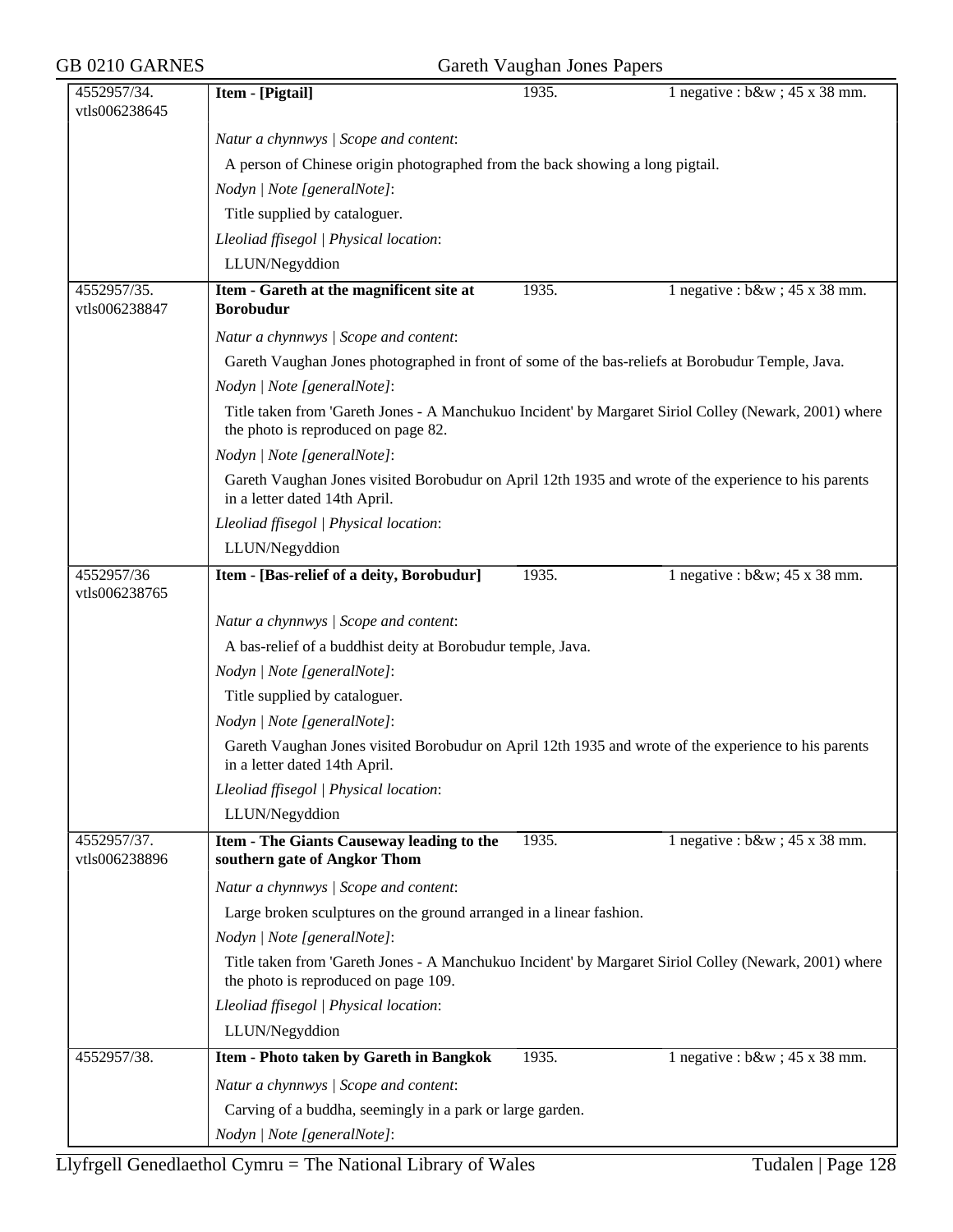|                              | the photo is reproduced on page 105.                                                                     |       | Title taken from 'Gareth Jones - A Manchukuo Incident' by Margaret Siriol Colley (Newark, 2001) where  |  |  |
|------------------------------|----------------------------------------------------------------------------------------------------------|-------|--------------------------------------------------------------------------------------------------------|--|--|
|                              | Lleoliad ffisegol   Physical location:                                                                   |       |                                                                                                        |  |  |
|                              | LLUN/Negyddion                                                                                           |       |                                                                                                        |  |  |
| 4552957/39.<br>vtls006239032 | <b>Item - [Emerald Buddha]</b>                                                                           | 1935. | 1 negative : $b\&w$ ; 45 x 38 mm.                                                                      |  |  |
|                              | Natur a chynnwys / Scope and content:                                                                    |       |                                                                                                        |  |  |
|                              | Palace, Bangkok.                                                                                         |       | A small dark-coloured statue of a buddha, identified as the Emerald Buddha in the grounds of the Royal |  |  |
|                              | Nodyn   Note [generalNote]:                                                                              |       |                                                                                                        |  |  |
|                              | Title supplied by cataloguer.                                                                            |       |                                                                                                        |  |  |
|                              | Nodyn   Note [generalNote]:                                                                              |       |                                                                                                        |  |  |
|                              | This negative is joined to 4552957/39 which is known to have been taken in Bangkok.                      |       |                                                                                                        |  |  |
|                              | Lleoliad ffisegol   Physical location:                                                                   |       |                                                                                                        |  |  |
|                              | LLUN/Negyddion                                                                                           |       |                                                                                                        |  |  |
| 4552957/40<br>vtls006238411  | Item - [Large house & Garden]                                                                            | 1935. | 1 negative : $b\&w$ ; 45 x 38 mm.                                                                      |  |  |
|                              | Natur a chynnwys / Scope and content:                                                                    |       |                                                                                                        |  |  |
|                              | same as in 4552957/19.                                                                                   |       | A large house and garden, Home of Elwyn Davies and family, 2590, Suricoongse Road, Bangkok. The        |  |  |
|                              | Nodyn   Note [generalNote]:                                                                              |       |                                                                                                        |  |  |
|                              | Title supplied by cataloguer.                                                                            |       |                                                                                                        |  |  |
|                              | Nodyn   Note [generalNote]:                                                                              |       |                                                                                                        |  |  |
|                              | This is probably 2590, Suricoongse Road, Bangkok, the home of Elwyn Davies who Gareth met in<br>Bangkok. |       |                                                                                                        |  |  |
|                              | Lleoliad ffisegol   Physical location:                                                                   |       |                                                                                                        |  |  |
|                              | LLUN/Negyddion                                                                                           |       |                                                                                                        |  |  |
| 4552957/41.<br>vtls006239243 | Item - The boy who rode Gareth to Angkor<br>Wat                                                          | 1935. | 1 negative : $b$ &w 45 x 38 mm.                                                                        |  |  |
|                              | Natur a chynnwys / Scope and content:                                                                    |       |                                                                                                        |  |  |
|                              | A smiling driver standing next to his rickshaw.                                                          |       |                                                                                                        |  |  |
|                              | Nodyn   Note [generalNote]:                                                                              |       |                                                                                                        |  |  |
|                              | the photo is reproduced on page 108.                                                                     |       | Title taken from 'Gareth Jones - A Manchukuo Incident' by Margaret Siriol Colley (Newark, 2001) where  |  |  |
|                              | Lleoliad ffisegol   Physical location:                                                                   |       |                                                                                                        |  |  |
|                              | LLUN/Negyddion                                                                                           |       |                                                                                                        |  |  |
| 4552957/42.<br>vtls006239247 | <b>Item - Ploughing ceremony</b>                                                                         | 1935. | 1 negative : $b\&w$ ; 45 x 38 mm.                                                                      |  |  |
|                              | Natur a chynnwys / Scope and content:                                                                    |       |                                                                                                        |  |  |
|                              | Ploughing ceremony in progress, Bangkok.                                                                 |       |                                                                                                        |  |  |
|                              | Nodyn   Note [generalNote]:                                                                              |       |                                                                                                        |  |  |
|                              | the photo is reproduced on page 104.                                                                     |       | Title taken from 'Gareth Jones - A Manchukuo Incident' by Margaret Siriol Colley (Newark, 2001) where  |  |  |
|                              | Lleoliad ffisegol   Physical location:                                                                   |       |                                                                                                        |  |  |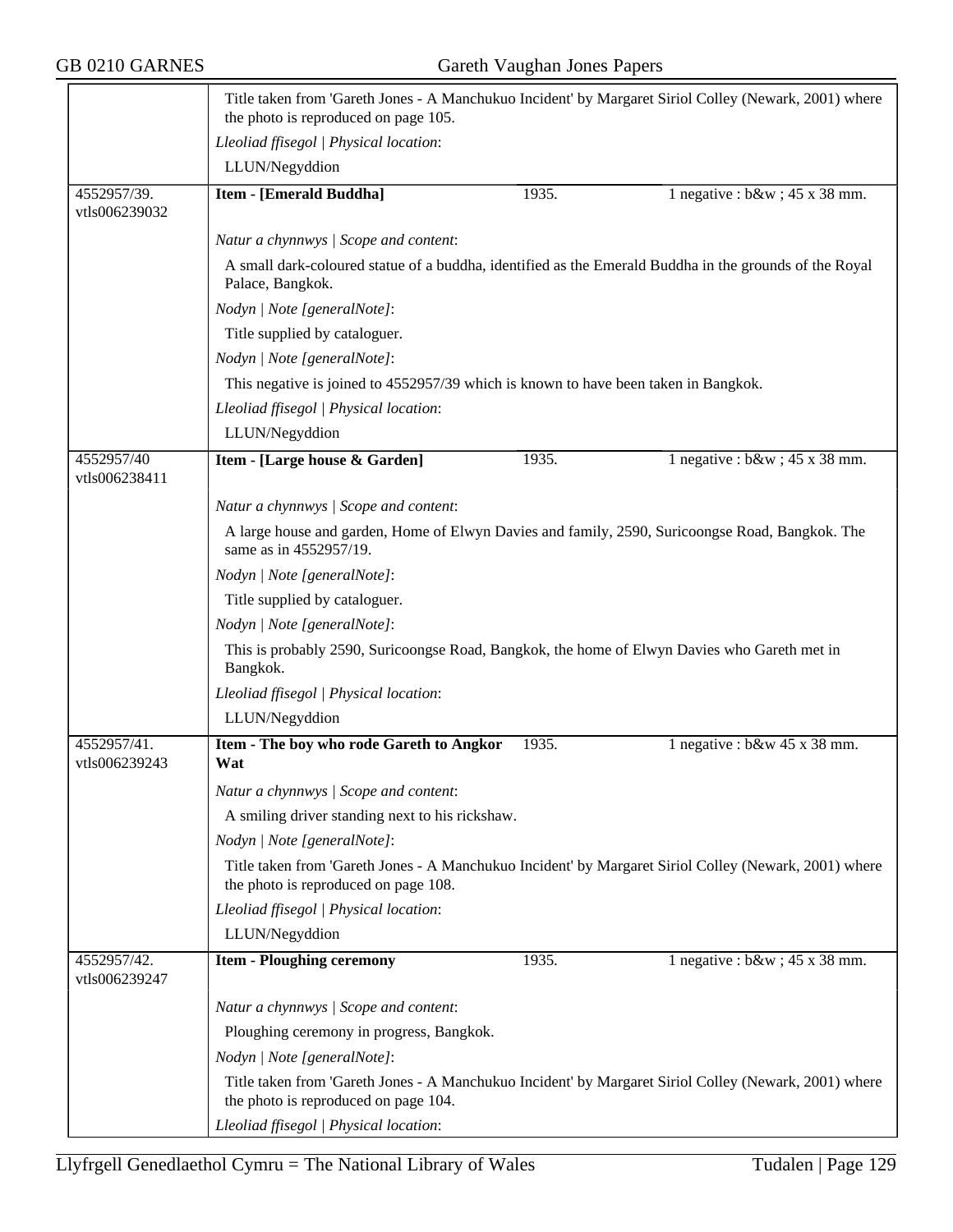$\equiv$ 

|                              | LLUN/Negyddion                                                                                                                                                                         |       |                                                                                                    |  |  |
|------------------------------|----------------------------------------------------------------------------------------------------------------------------------------------------------------------------------------|-------|----------------------------------------------------------------------------------------------------|--|--|
| 4552957/43<br>vtls006239281  | Item - [Women & children]                                                                                                                                                              | 1935. | 1 negative : $b\&w$ ; 45 x 38 mm.                                                                  |  |  |
|                              | Natur a chynnwys / Scope and content:                                                                                                                                                  |       |                                                                                                    |  |  |
|                              |                                                                                                                                                                                        |       | Two women and a number of children standing on a pavement looking at the camera. Location unknown. |  |  |
|                              | Nodyn   Note [generalNote]:                                                                                                                                                            |       |                                                                                                    |  |  |
|                              | Title supplied by cataloguer.                                                                                                                                                          |       |                                                                                                    |  |  |
|                              | Nodyn   Note [generalNote]:                                                                                                                                                            |       |                                                                                                    |  |  |
|                              | Joned to 4552957/43.                                                                                                                                                                   |       |                                                                                                    |  |  |
|                              | Lleoliad ffisegol   Physical location:                                                                                                                                                 |       |                                                                                                    |  |  |
|                              | LLUN/Negyddion                                                                                                                                                                         |       |                                                                                                    |  |  |
| 4552957/44.<br>vtls006239275 | Item - [Curved stone wall]                                                                                                                                                             | 1935. | 1 negative : $b\&w$ ; 45 x 38 mm.                                                                  |  |  |
|                              | Natur a chynnwys / Scope and content:                                                                                                                                                  |       |                                                                                                    |  |  |
|                              | A high curved stone wall next to a road.                                                                                                                                               |       |                                                                                                    |  |  |
|                              | Nodyn   Note [generalNote]:                                                                                                                                                            |       |                                                                                                    |  |  |
|                              | Title supplied by cataloguer.                                                                                                                                                          |       |                                                                                                    |  |  |
|                              | Nodyn   Note [generalNote]:                                                                                                                                                            |       |                                                                                                    |  |  |
|                              | Joined to 4552957/44.                                                                                                                                                                  |       |                                                                                                    |  |  |
|                              | Lleoliad ffisegol   Physical location:                                                                                                                                                 |       |                                                                                                    |  |  |
|                              | LLUN/Negyddion                                                                                                                                                                         |       |                                                                                                    |  |  |
| 4552957/45<br>vtls006239288  | Item - [Two men and a cockerel]                                                                                                                                                        | 1935. | 1 negative : $b\&w$ ; 45 c 38 mm.                                                                  |  |  |
|                              | Natur a chynnwys / Scope and content:                                                                                                                                                  |       |                                                                                                    |  |  |
|                              | Two men of Indo-Chinese appearance, one holding a cockerel.                                                                                                                            |       |                                                                                                    |  |  |
|                              | Nodyn   Note [generalNote]:                                                                                                                                                            |       |                                                                                                    |  |  |
|                              | Title supplied by cataloguer.                                                                                                                                                          |       |                                                                                                    |  |  |
|                              | Lleoliad ffisegol   Physical location:                                                                                                                                                 |       |                                                                                                    |  |  |
|                              | LLUN/Negyddion                                                                                                                                                                         |       |                                                                                                    |  |  |
| 4552957/46<br>vtls006239293  | Item - [Tea-time]                                                                                                                                                                      | 1935. | 1 negative : $b\&w$ ; 45 x 38 mm.                                                                  |  |  |
|                              | Natur a chynnwys / Scope and content:                                                                                                                                                  |       |                                                                                                    |  |  |
|                              | Two girls (possibly daughters of Mr R T Barrett, a Hong Kong journalist.) sitting down at a table having<br>coffee and cakes. A waiter with his back to the camera stands behind them. |       |                                                                                                    |  |  |
|                              | Nodyn   Note [generalNote]:                                                                                                                                                            |       |                                                                                                    |  |  |
|                              | Title supplied by cataloguer.                                                                                                                                                          |       |                                                                                                    |  |  |
|                              | Lleoliad ffisegol   Physical location:                                                                                                                                                 |       |                                                                                                    |  |  |
|                              | LLUN/Negyddion                                                                                                                                                                         |       |                                                                                                    |  |  |
| 4552957/47<br>vtls006239296  | <b>Item - [Barred window]</b>                                                                                                                                                          | 1935. | 1 negative : $b\&w$ ; 45 x 38 mm.                                                                  |  |  |
|                              | Natur a chynnwys / Scope and content:                                                                                                                                                  |       |                                                                                                    |  |  |
|                              | Curved metal bars in front of a window. A man's shirt can be seen through the bars.                                                                                                    |       |                                                                                                    |  |  |
|                              | Nodyn   Note [generalNote]:                                                                                                                                                            |       |                                                                                                    |  |  |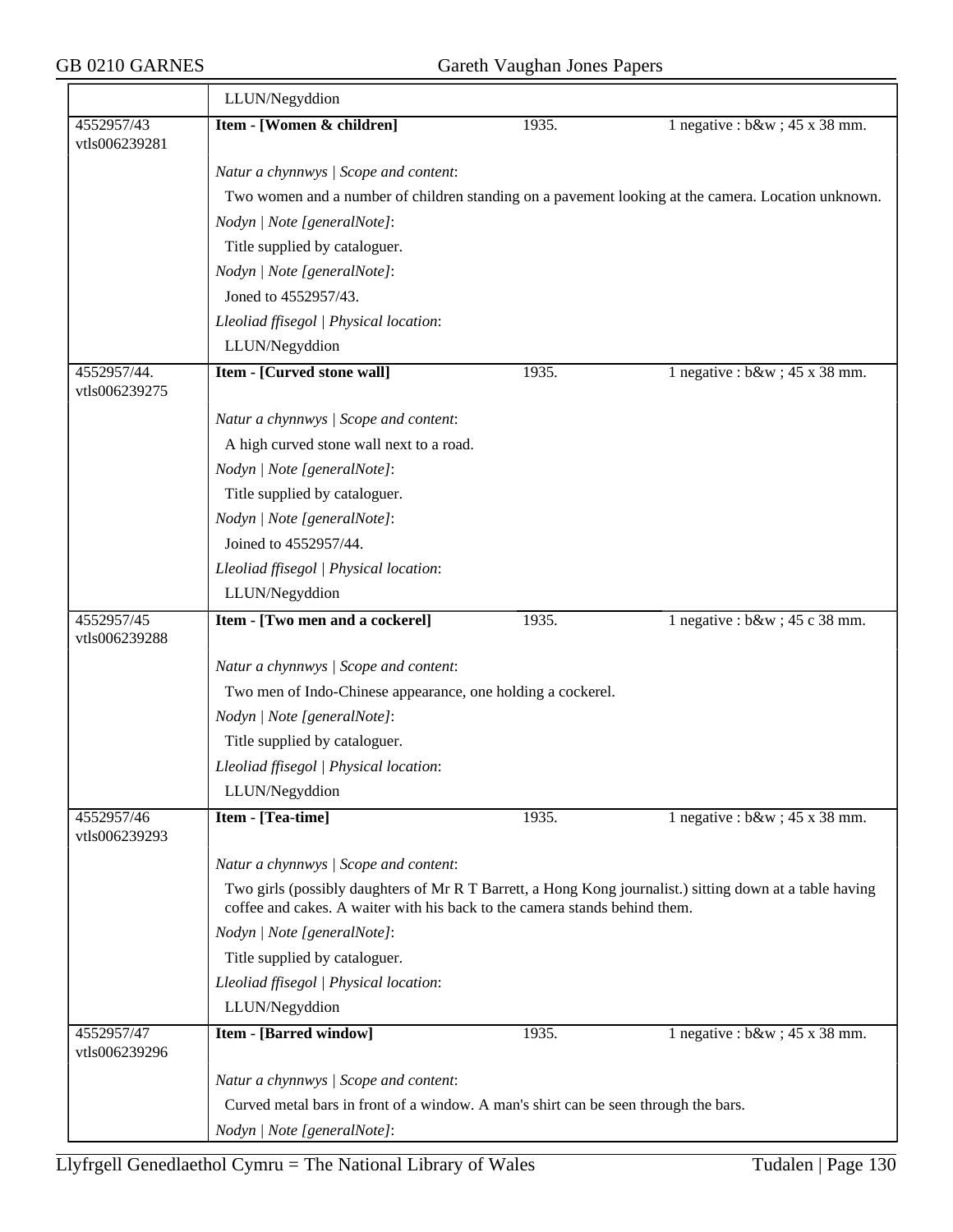|                             | Title supplied by cataloguer.                                                                        |       |                                        |  |  |
|-----------------------------|------------------------------------------------------------------------------------------------------|-------|----------------------------------------|--|--|
|                             | Nodyn   Note [generalNote]:                                                                          |       |                                        |  |  |
|                             | Joined to 4552957/48.                                                                                |       |                                        |  |  |
|                             | Lleoliad ffisegol   Physical location:                                                               |       |                                        |  |  |
|                             | LLUN/Negyddion                                                                                       |       |                                        |  |  |
| 4552957/48<br>vtls006239298 | Item - [Street scene, Indo-China]                                                                    | 1935. | 1 negative : $b\&w : 45 \times 38$ mm. |  |  |
|                             | Crëwr   Creator:                                                                                     |       |                                        |  |  |
|                             | 4552957/48                                                                                           |       |                                        |  |  |
|                             | Natur a chynnwys / Scope and content:                                                                |       |                                        |  |  |
|                             | A street in a residential area with washing hanging out to dry. Location unknown.                    |       |                                        |  |  |
|                             | Nodyn   Note [generalNote]:                                                                          |       |                                        |  |  |
|                             | Title supplied by cataloguer.                                                                        |       |                                        |  |  |
|                             | Nodyn   Note [generalNote]:                                                                          |       |                                        |  |  |
|                             | Attached to 4552957/47.                                                                              |       |                                        |  |  |
|                             | Lleoliad ffisegol   Physical location:                                                               |       |                                        |  |  |
|                             | LLUN/Negyddion                                                                                       |       |                                        |  |  |
| 4552957/49<br>vtls006239303 | Item - [Residential Street, Indo-China]                                                              | 1935. | 1 negative : $b\&w$ ; 45 x 38 mm.      |  |  |
|                             | Natur a chynnwys / Scope and content:                                                                |       |                                        |  |  |
|                             | A residential street with a continuous balcony at first floor level                                  |       |                                        |  |  |
|                             | Nodyn   Note [generalNote]:                                                                          |       |                                        |  |  |
|                             | Title supplied by cataloguer.                                                                        |       |                                        |  |  |
|                             | Nodyn   Note [generalNote]:                                                                          |       |                                        |  |  |
|                             | Joined to 4552957/49.                                                                                |       |                                        |  |  |
|                             | Lleoliad ffisegol   Physical location:                                                               |       |                                        |  |  |
|                             | LLUN/Negyddion                                                                                       |       |                                        |  |  |
| 4552957/50<br>vtls006239302 | Item - [Street scene, Indo-China]                                                                    | 1935. | 1 negative; $4b b\&w$ ; $45x38$<br>mm. |  |  |
|                             | Natur a chynnwys / Scope and content:                                                                |       |                                        |  |  |
|                             | A group of children standing on the pavement looking at the camera. Location unknown.                |       |                                        |  |  |
|                             | Nodyn   Note [generalNote]:                                                                          |       |                                        |  |  |
|                             | Title supplied by cataloguer.                                                                        |       |                                        |  |  |
|                             | Nodyn   Note [generalNote]:                                                                          |       |                                        |  |  |
|                             | Joined to 4552957/50.                                                                                |       |                                        |  |  |
|                             | Lleoliad ffisegol   Physical location:                                                               |       |                                        |  |  |
|                             | LLUN/Negyddion                                                                                       |       |                                        |  |  |
| 4552957/52<br>vtls006239341 | <b>Item - [Palace Gardens]</b>                                                                       | 1935. | 1 negative : 4b b&w ; 45 x 38<br>mmr   |  |  |
|                             | Natur a chynnwys / Scope and content:                                                                |       |                                        |  |  |
|                             | Gardens with palm trees and a regal building behind. Possibly gardenas at the Royal Palace, Bangkok. |       |                                        |  |  |
|                             | Nodyn   Note [generalNote]:                                                                          |       |                                        |  |  |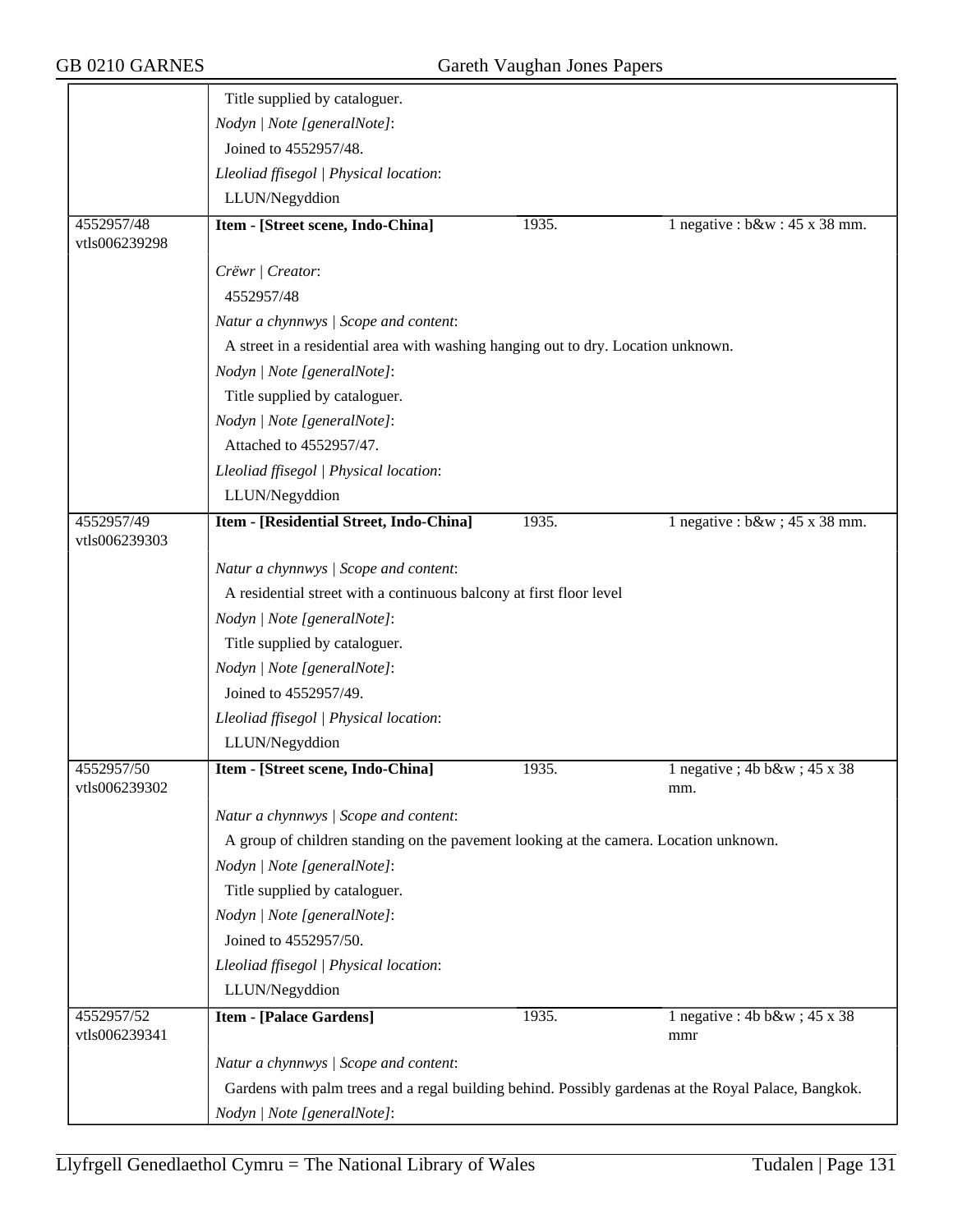| 4552957/51<br>vtls006239411 | Nodyn   Note [generalNote]:<br>Attached to 4552957/52.<br>Lleoliad ffisegol   Physical location:<br>LLUN/Negyddion<br>Item - [Statues]<br>Natur a chynnwys / Scope and content:<br>recess. Believed to be in Bangkok.<br>Nodyn   Note [generalNote]:<br>Title supplied by cataloguer. | 1935. | 1 negative : $b\&w$ ; 45 x 38 mm.                                                                           |
|-----------------------------|---------------------------------------------------------------------------------------------------------------------------------------------------------------------------------------------------------------------------------------------------------------------------------------|-------|-------------------------------------------------------------------------------------------------------------|
|                             |                                                                                                                                                                                                                                                                                       |       |                                                                                                             |
|                             |                                                                                                                                                                                                                                                                                       |       |                                                                                                             |
|                             |                                                                                                                                                                                                                                                                                       |       |                                                                                                             |
|                             |                                                                                                                                                                                                                                                                                       |       |                                                                                                             |
|                             |                                                                                                                                                                                                                                                                                       |       |                                                                                                             |
|                             |                                                                                                                                                                                                                                                                                       |       |                                                                                                             |
|                             |                                                                                                                                                                                                                                                                                       |       |                                                                                                             |
|                             |                                                                                                                                                                                                                                                                                       |       | Two small statues of stylised lions flanking a western style statue of a man in white robes set in a curved |
|                             |                                                                                                                                                                                                                                                                                       |       |                                                                                                             |
|                             |                                                                                                                                                                                                                                                                                       |       |                                                                                                             |
|                             | Lleoliad ffisegol   Physical location:                                                                                                                                                                                                                                                |       |                                                                                                             |
|                             | LLUN/Negyddion                                                                                                                                                                                                                                                                        |       |                                                                                                             |
| 4552957/53<br>vtls006239421 | Item - [Grand Palace, Bangkok]                                                                                                                                                                                                                                                        | 1935. | 1 negative : $b\&w$ ; 45 x 45 mm.                                                                           |
|                             | Natur a chynnwys / Scope and content:                                                                                                                                                                                                                                                 |       |                                                                                                             |
|                             | A view of the grounds of the Grand Palace, Bangkok. On the right of the picture is a rear view of a<br>Viruncamban statue, a grand demon guarding Wat Phra Kaew.                                                                                                                      |       |                                                                                                             |
|                             | Nodyn   Note [generalNote]:                                                                                                                                                                                                                                                           |       |                                                                                                             |
|                             | Title supplied by cataloguer.                                                                                                                                                                                                                                                         |       |                                                                                                             |
|                             | Lleoliad ffisegol   Physical location:                                                                                                                                                                                                                                                |       |                                                                                                             |
|                             | LLUN/Negyddion                                                                                                                                                                                                                                                                        |       |                                                                                                             |
| 4552957/54<br>vtls006239654 | Item - [Cattle]                                                                                                                                                                                                                                                                       | 1935. | 1 negative : $b$ &w 45 x 38mm.                                                                              |
|                             | Natur a chynnwys / Scope and content:                                                                                                                                                                                                                                                 |       |                                                                                                             |
|                             | Two cows partly obscured by a finger in front of the lens. Location unknown.                                                                                                                                                                                                          |       |                                                                                                             |
|                             | Nodyn   Note [generalNote]:                                                                                                                                                                                                                                                           |       |                                                                                                             |
|                             | Title supplied by cataloguer.                                                                                                                                                                                                                                                         |       |                                                                                                             |
|                             |                                                                                                                                                                                                                                                                                       |       |                                                                                                             |
|                             | Attached to 4552957/55.                                                                                                                                                                                                                                                               |       |                                                                                                             |
|                             |                                                                                                                                                                                                                                                                                       |       |                                                                                                             |
|                             | LLUN/Negyddion                                                                                                                                                                                                                                                                        |       |                                                                                                             |
| 4552957/55<br>vtls006239662 | Item - [Straw huts]                                                                                                                                                                                                                                                                   | 1935. | lnegative : $b\&w$ ; 45 x 38 mm.                                                                            |
|                             | Natur a chynnwys / Scope and content:                                                                                                                                                                                                                                                 |       |                                                                                                             |
|                             |                                                                                                                                                                                                                                                                                       |       |                                                                                                             |
|                             | Nodyn   Note [generalNote]:                                                                                                                                                                                                                                                           |       |                                                                                                             |
|                             | Title supplied by cataloguer.                                                                                                                                                                                                                                                         |       |                                                                                                             |
|                             | Nodyn   Note [generalNote]:                                                                                                                                                                                                                                                           |       |                                                                                                             |
|                             | Attached to 4552957/54.                                                                                                                                                                                                                                                               |       |                                                                                                             |
|                             | Lleoliad ffisegol   Physical location:                                                                                                                                                                                                                                                |       |                                                                                                             |
|                             | LLUN/Negyddion                                                                                                                                                                                                                                                                        |       |                                                                                                             |
|                             | Nodyn   Note [generalNote]:<br>Lleoliad ffisegol   Physical location:<br>Straw huts and palm trees, location unknown. Image suffers from camera shake.                                                                                                                                |       |                                                                                                             |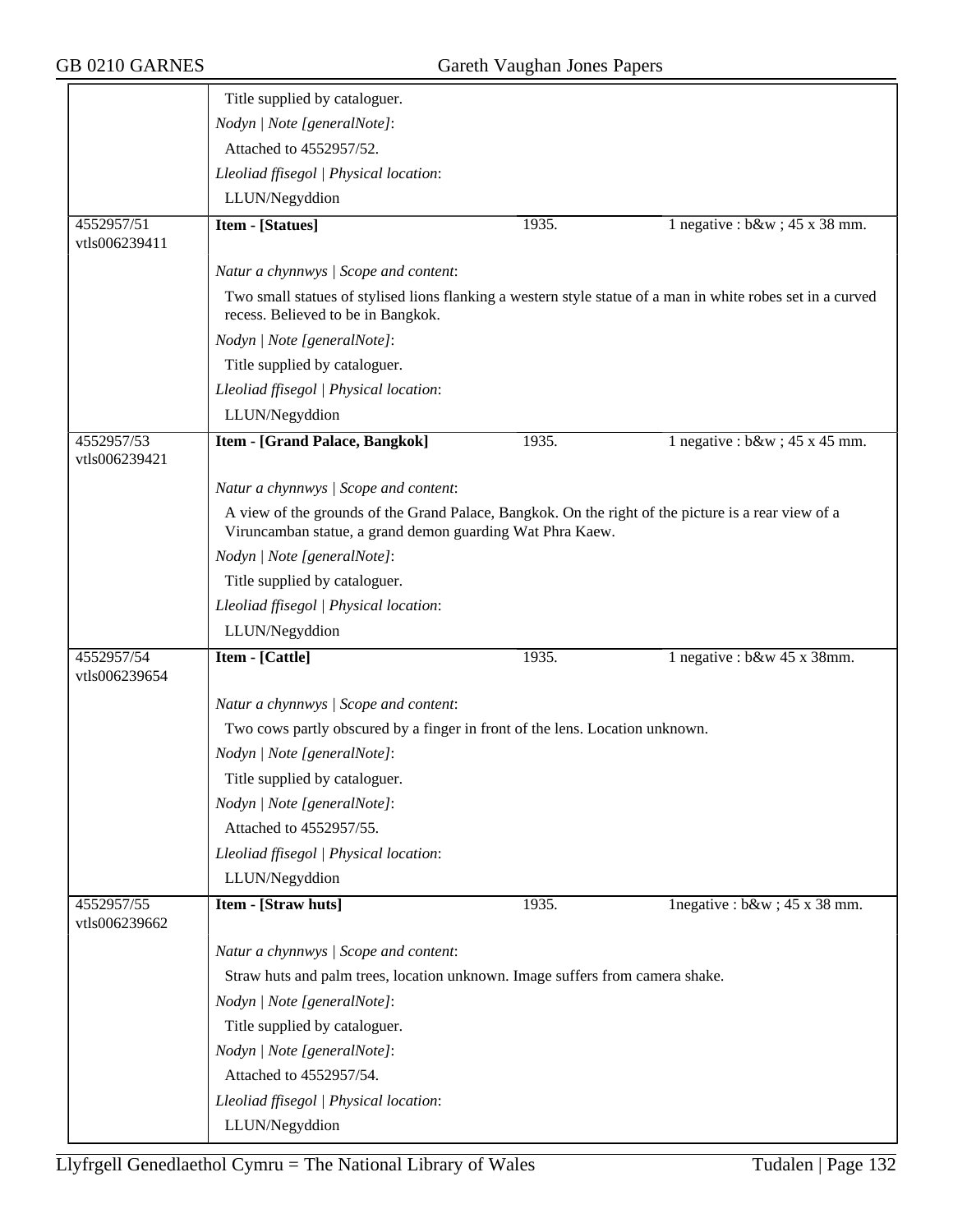| GB 0210 GARNES<br>Gareth Vaughan Jones Papers |                                                                                                                                                                                                                                           |       |                                                                                                    |  |  |
|-----------------------------------------------|-------------------------------------------------------------------------------------------------------------------------------------------------------------------------------------------------------------------------------------------|-------|----------------------------------------------------------------------------------------------------|--|--|
| 4552957/56<br>vtls006239707                   | Item - [ Two girls]                                                                                                                                                                                                                       | 1935. | 1 negative : $b\&w$ ; 45 x 38mm.                                                                   |  |  |
|                                               | Natur a chynnwys / Scope and content:                                                                                                                                                                                                     |       |                                                                                                    |  |  |
|                                               | Informal portraits of two Caucasian girls, probably sisters. They may well be the daughters of Mr R T<br>Siriol Colley (Newark, 2001) page 74.                                                                                            |       | Barrett, a Hong Kong journalist who GVJ met. See 'Gareth Jones - A Manchukuo Incident' by Margaret |  |  |
|                                               | Lleoliad ffisegol   Physical location:                                                                                                                                                                                                    |       |                                                                                                    |  |  |
|                                               | LLUN/Negyddion                                                                                                                                                                                                                            |       |                                                                                                    |  |  |
| 4552957/57<br>vtls006239789                   | Item - [Seascape]                                                                                                                                                                                                                         | 1935. | 1 negative : $b\&w$ ; 45 cx 38 mm.                                                                 |  |  |
|                                               | Natur a chynnwys / Scope and content:                                                                                                                                                                                                     |       |                                                                                                    |  |  |
|                                               | A seascape with a lighthouse and a chinese junk visible. Image over exposed.                                                                                                                                                              |       |                                                                                                    |  |  |
|                                               | Nodyn   Note [generalNote]:                                                                                                                                                                                                               |       |                                                                                                    |  |  |
|                                               | Title supplied by cataloguer.                                                                                                                                                                                                             |       |                                                                                                    |  |  |
|                                               | Nodyn   Note [generalNote]:                                                                                                                                                                                                               |       |                                                                                                    |  |  |
|                                               | Attached to 4552957/58.                                                                                                                                                                                                                   |       |                                                                                                    |  |  |
|                                               | Lleoliad ffisegol   Physical location:                                                                                                                                                                                                    |       |                                                                                                    |  |  |
|                                               | LLUN/Negyddion                                                                                                                                                                                                                            |       |                                                                                                    |  |  |
| 4552957/58<br>vtls006240261                   | Item - [Children, Indo-China]                                                                                                                                                                                                             | 1935. | 1 negative : $b\&w$ ; 45 x 38 mm.                                                                  |  |  |
|                                               | Natur a chynnwys / Scope and content:                                                                                                                                                                                                     |       |                                                                                                    |  |  |
|                                               | A group of children gathered round the photographer and camera, location unknown.                                                                                                                                                         |       |                                                                                                    |  |  |
|                                               | Nodyn   Note [generalNote]:                                                                                                                                                                                                               |       |                                                                                                    |  |  |
|                                               | Title supplied by cataloguer.                                                                                                                                                                                                             |       |                                                                                                    |  |  |
|                                               | Nodyn   Note [generalNote]:                                                                                                                                                                                                               |       |                                                                                                    |  |  |
|                                               | This negative is attached to 4552957/57.                                                                                                                                                                                                  |       |                                                                                                    |  |  |
|                                               | Lleoliad ffisegol   Physical location:                                                                                                                                                                                                    |       |                                                                                                    |  |  |
|                                               | LLUN/Negyddion                                                                                                                                                                                                                            |       |                                                                                                    |  |  |
| 4552957/59                                    | Item - [Two girls on a street]                                                                                                                                                                                                            | 1935. | 1 negative : $b\&w$ ; 45 x 38 mm.                                                                  |  |  |
| vtls006240290                                 |                                                                                                                                                                                                                                           |       |                                                                                                    |  |  |
|                                               | Natur a chynnwys / Scope and content:                                                                                                                                                                                                     |       |                                                                                                    |  |  |
|                                               | Two girls aged about ten and twelve years old standing in a quiet street.                                                                                                                                                                 |       |                                                                                                    |  |  |
|                                               | Nodyn   Note [generalNote]:                                                                                                                                                                                                               |       |                                                                                                    |  |  |
|                                               | Title supplied by cataloguer.                                                                                                                                                                                                             |       |                                                                                                    |  |  |
|                                               | Nodyn   Note [generalNote]:                                                                                                                                                                                                               |       |                                                                                                    |  |  |
|                                               | These are the same two girls featured in 4552957/ and are possibly the daughters of Mr R T Barrett, a<br>Hong Kong journalist who GVJ met. See 'Gareth Jones - A Manchukuo Incident' by Margaret Siriol<br>Colley (Newark, 2001) page 74. |       |                                                                                                    |  |  |
|                                               | Lleoliad ffisegol   Physical location:                                                                                                                                                                                                    |       |                                                                                                    |  |  |
|                                               | LLUN/Negyddion                                                                                                                                                                                                                            |       |                                                                                                    |  |  |
| 4552957/60<br>vtls006240340                   | Item - [Daughters of General Tsai and<br><b>General Chen]</b>                                                                                                                                                                             | 1935. | 1 negative : $b\&w$ ; 45 x 38 mm.                                                                  |  |  |
|                                               | Natur a chynnwys / Scope and content:                                                                                                                                                                                                     |       |                                                                                                    |  |  |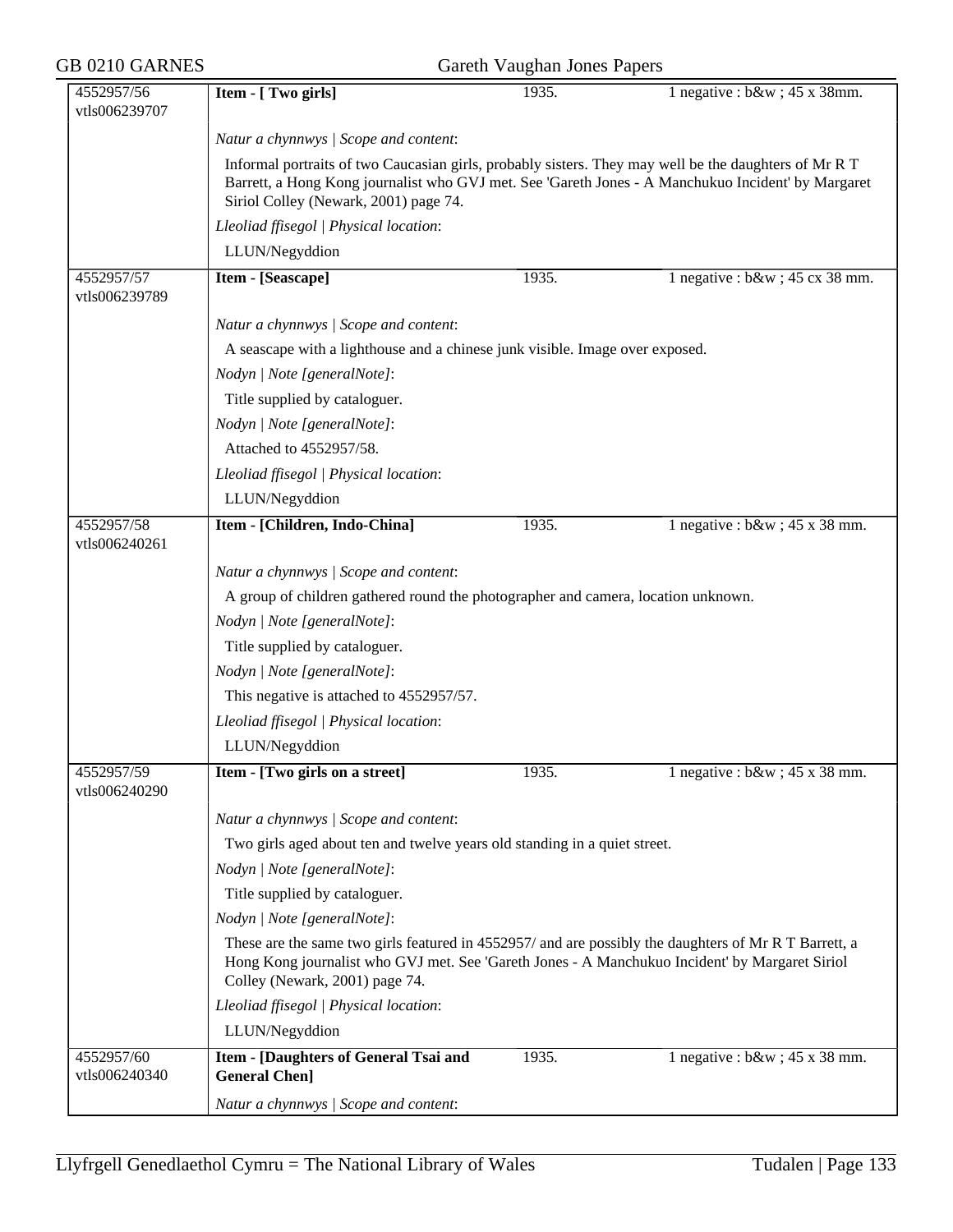|                              | Two young Chinese ladies and a man seated at a table. Another man and girl look on. All are smiling<br>at the camera. The ladies can be identified with reference to 'Gareth Jones - A Manchukuo Incident' by<br>Margaret Siriol Colley (Newark, 2001) page 130. |       |                                      |  |  |
|------------------------------|------------------------------------------------------------------------------------------------------------------------------------------------------------------------------------------------------------------------------------------------------------------|-------|--------------------------------------|--|--|
|                              | Nodyn   Note [generalNote]:                                                                                                                                                                                                                                      |       |                                      |  |  |
|                              | Title supplied by cataloguer.                                                                                                                                                                                                                                    |       |                                      |  |  |
|                              | Lleoliad ffisegol   Physical location:                                                                                                                                                                                                                           |       |                                      |  |  |
|                              | LLUN/Negyddion                                                                                                                                                                                                                                                   |       |                                      |  |  |
| 4552957/61<br>vtls006240353  | <b>Item - [Two Chinese boys]</b>                                                                                                                                                                                                                                 | 1935. | 1 negative : $b\&w$ ; 45 x 38 mm.    |  |  |
|                              | Natur a chynnwys / Scope and content:                                                                                                                                                                                                                            |       |                                      |  |  |
|                              | Two boys seated at a small table, possibly in a school.                                                                                                                                                                                                          |       |                                      |  |  |
|                              | Nodyn   Note [generalNote]:                                                                                                                                                                                                                                      |       |                                      |  |  |
|                              | Title supplied by cataloguer.                                                                                                                                                                                                                                    |       |                                      |  |  |
|                              | Lleoliad ffisegol   Physical location:                                                                                                                                                                                                                           |       |                                      |  |  |
|                              | LLUN/Negyddion                                                                                                                                                                                                                                                   |       |                                      |  |  |
| 4552957/62<br>vtls006240392  | <b>Item - [Ornamental Lion]</b>                                                                                                                                                                                                                                  | 1935. | 1 negative : $b\&w$ ; 4c45 x 38 mm.  |  |  |
|                              | Natur a chynnwys / Scope and content:                                                                                                                                                                                                                            |       |                                      |  |  |
|                              | A carved and stylised lion at the entrance to an unidentified building.                                                                                                                                                                                          |       |                                      |  |  |
|                              | Nodyn   Note [generalNote]:                                                                                                                                                                                                                                      |       |                                      |  |  |
|                              | Title supplied by cataloguer.                                                                                                                                                                                                                                    |       |                                      |  |  |
|                              | Lleoliad ffisegol   Physical location:                                                                                                                                                                                                                           |       |                                      |  |  |
|                              | LLUN/Negyddion                                                                                                                                                                                                                                                   |       |                                      |  |  |
| 4552957/63<br>vtls006240415  | Item - [Daughters of General Tsai and<br><b>General Chen]</b>                                                                                                                                                                                                    | 1935. | 1 negative : $b\&w$ ; 45 x 38 mm.    |  |  |
|                              | Natur a chynnwys / Scope and content:                                                                                                                                                                                                                            |       |                                      |  |  |
|                              | Two young ladies, a girl and young man all of Chinese origin. The ladies can be identified by reference<br>to a photograph reproduced in 'Gareth Jones - A Manchukuo Incident' by Margaret Siriol Colley<br>(Newark, 2001) page 130.                             |       |                                      |  |  |
|                              | Nodyn   Note [generalNote]:                                                                                                                                                                                                                                      |       |                                      |  |  |
|                              | Title supplied by cataloguer.                                                                                                                                                                                                                                    |       |                                      |  |  |
|                              | Lleoliad ffisegol   Physical location:                                                                                                                                                                                                                           |       |                                      |  |  |
|                              | LLUN/Negyddion                                                                                                                                                                                                                                                   |       |                                      |  |  |
| 4552973/64.<br>vtls006240497 | <b>Item - [Teatime]</b>                                                                                                                                                                                                                                          | 1935. | 1 negative : 4b b&w ; 45 x 38<br>mm. |  |  |
|                              | Natur a chynnwys / Scope and content:                                                                                                                                                                                                                            |       |                                      |  |  |
|                              | Two girls (possibly daughters of Mr R T Barrett, a Hong Kong journalist.) sitting down to tea, a waiter/<br>servant in attendance.                                                                                                                               |       |                                      |  |  |
|                              | Nodyn   Note [generalNote]:                                                                                                                                                                                                                                      |       |                                      |  |  |
|                              | Title supplied by cataloguer.                                                                                                                                                                                                                                    |       |                                      |  |  |
|                              | Lleoliad ffisegol   Physical location:                                                                                                                                                                                                                           |       |                                      |  |  |
|                              | LLUN/Negyddion                                                                                                                                                                                                                                                   |       |                                      |  |  |
| 4552957/65                   | Item - [Seascape]                                                                                                                                                                                                                                                | 1935. | 1 negative : $b\&w$ ; 45 x 38 mm.    |  |  |
| vtls006240503                |                                                                                                                                                                                                                                                                  |       |                                      |  |  |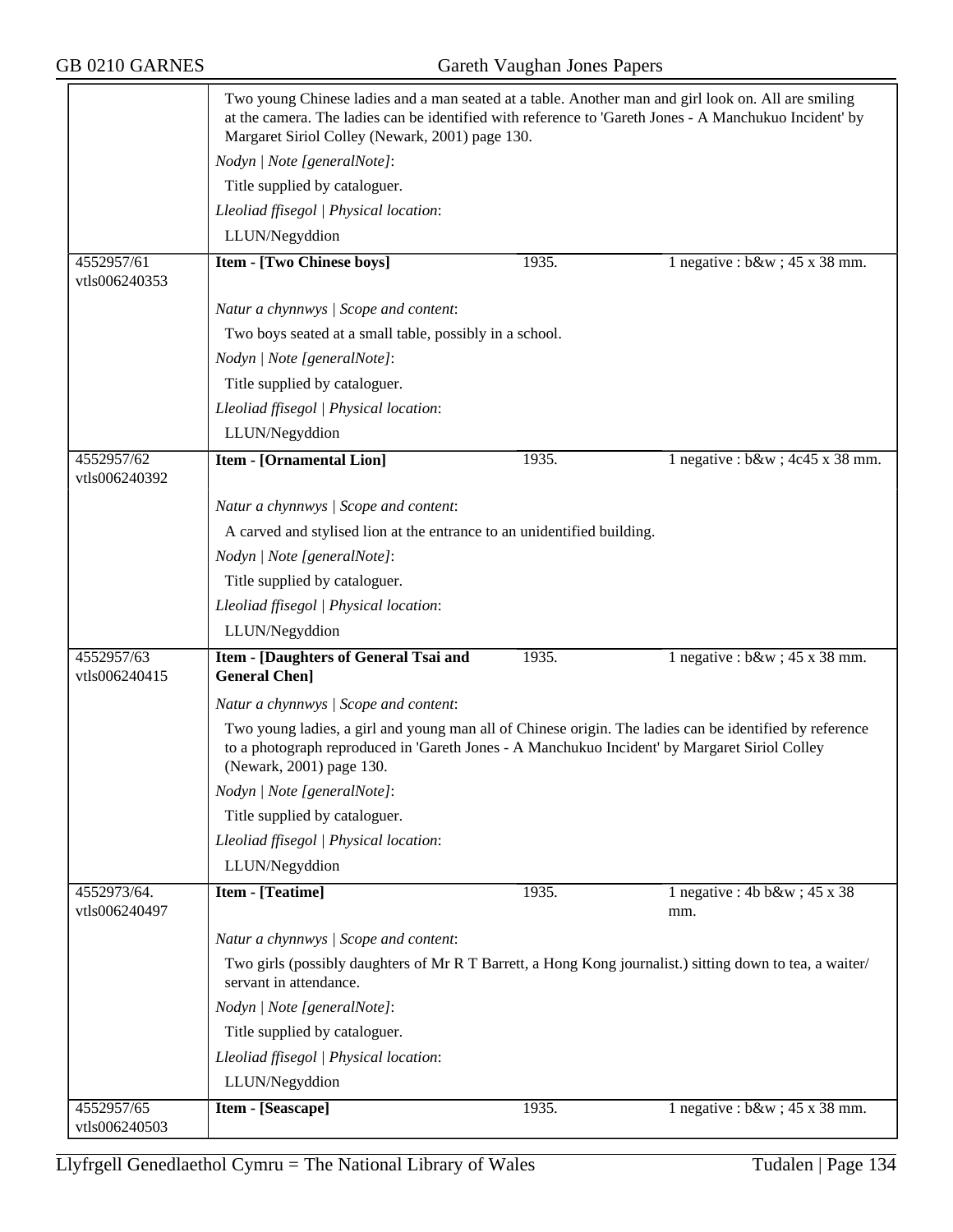|                             | Natur a chynnwys / Scope and content:                                                                                     |                                                           |                                           |  |  |
|-----------------------------|---------------------------------------------------------------------------------------------------------------------------|-----------------------------------------------------------|-------------------------------------------|--|--|
|                             | Over-exposed photo of a body of water, land visible in the middle distance. Location unknown.                             |                                                           |                                           |  |  |
|                             | Nodyn   Note [generalNote]:                                                                                               |                                                           |                                           |  |  |
|                             | Title supplied by cataloguer.                                                                                             |                                                           |                                           |  |  |
|                             | Nodyn   Note [generalNote]:                                                                                               |                                                           |                                           |  |  |
|                             | Attached to 4552973/66.                                                                                                   |                                                           |                                           |  |  |
|                             | Lleoliad ffisegol   Physical location:                                                                                    |                                                           |                                           |  |  |
|                             | LLUN/Negyddion                                                                                                            |                                                           |                                           |  |  |
| 4552957/66<br>vtls006240520 | Item - [Seascape]                                                                                                         | 1935.                                                     | 1 negative : $b\&w$ ; 45 x 38 mm.         |  |  |
|                             | Natur a chynnwys / Scope and content:                                                                                     |                                                           |                                           |  |  |
|                             | Over exposed seascape with land and buildings visible in middle distance.                                                 |                                                           |                                           |  |  |
|                             |                                                                                                                           |                                                           |                                           |  |  |
|                             | Nodyn   Note [generalNote]:<br>Title supplied by cataloguer.                                                              |                                                           |                                           |  |  |
|                             |                                                                                                                           |                                                           |                                           |  |  |
|                             | Nodyn   Note [generalNote]:<br>Attached to 4552957/65.                                                                    |                                                           |                                           |  |  |
|                             |                                                                                                                           |                                                           |                                           |  |  |
|                             | Lleoliad ffisegol   Physical location:                                                                                    |                                                           |                                           |  |  |
|                             | LLUN/Negyddion                                                                                                            |                                                           |                                           |  |  |
| 4552957/67<br>vtls006240529 | <b>Item - [Chinese Children]</b>                                                                                          | 1935.                                                     | 1 negative : $4b b\&w$ ; $45 x 38$<br>mm. |  |  |
|                             | Natur a chynnwys / Scope and content:                                                                                     |                                                           |                                           |  |  |
|                             | Three Chineses children photographed in the street. The eldest, a girl stands in the middle, a boy either<br>side of her. |                                                           |                                           |  |  |
|                             | Nodyn   Note [generalNote]:                                                                                               |                                                           |                                           |  |  |
|                             | Title supplied by cataloguer.                                                                                             |                                                           |                                           |  |  |
|                             | Nodyn   Note [generalNote]:                                                                                               |                                                           |                                           |  |  |
|                             | Attached to 4552957/68.                                                                                                   |                                                           |                                           |  |  |
|                             | Lleoliad ffisegol   Physical location:                                                                                    |                                                           |                                           |  |  |
|                             | LLUN/Negyddion                                                                                                            |                                                           |                                           |  |  |
| 4552957/68<br>vtls006240548 | Item - [Street scene, China]                                                                                              | 1935.                                                     | 1 negative : $b\&w$ ; 45 x 38 mm.         |  |  |
|                             | Natur a chynnwys / Scope and content:                                                                                     |                                                           |                                           |  |  |
|                             | Three adults and three children looking suspiciously at the camera.                                                       |                                                           |                                           |  |  |
|                             | Nodyn   Note [generalNote]:                                                                                               |                                                           |                                           |  |  |
|                             | Title supplied by cataloguer.                                                                                             |                                                           |                                           |  |  |
|                             | Nodyn   Note [generalNote]:                                                                                               |                                                           |                                           |  |  |
|                             |                                                                                                                           | 4552957/69 & 72 appear to be of the same group of people. |                                           |  |  |
|                             | Nodyn   Note [generalNote]:                                                                                               |                                                           |                                           |  |  |
|                             | Attached to 4552957/67.                                                                                                   |                                                           |                                           |  |  |
|                             | Lleoliad ffisegol   Physical location:                                                                                    |                                                           |                                           |  |  |
|                             | LLUN/Negyddion                                                                                                            |                                                           |                                           |  |  |
| 4552957/69                  | <b>Item - [Two Young Chinese Men]</b>                                                                                     | 1935.                                                     | 1 negative : $b\&w$ ; 45 x 40 mm.         |  |  |
| vtls006240567               |                                                                                                                           |                                                           |                                           |  |  |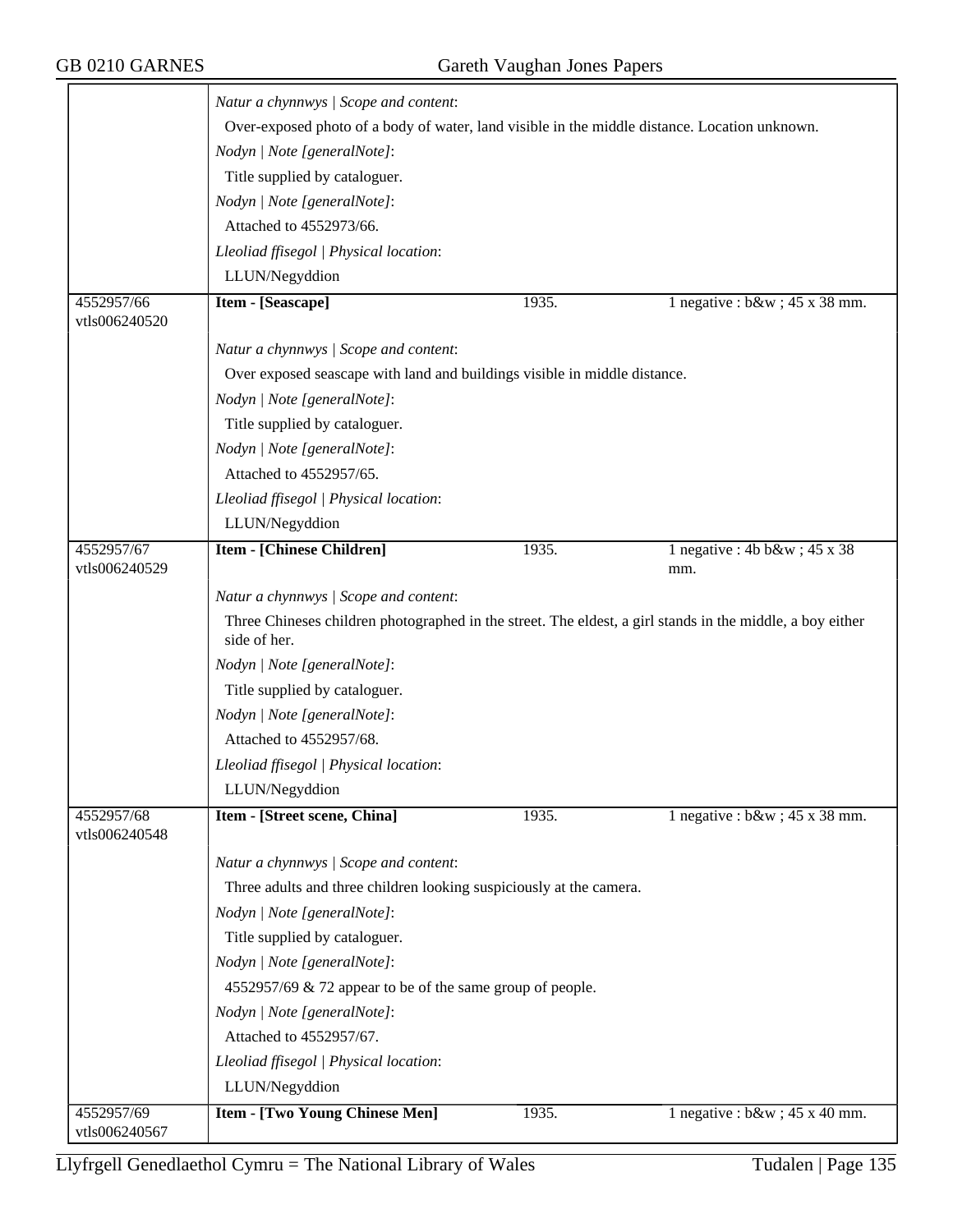|                             | Natur a chynnwys / Scope and content:                                                                                                                              |                                                                                                  |                                   |  |  |
|-----------------------------|--------------------------------------------------------------------------------------------------------------------------------------------------------------------|--------------------------------------------------------------------------------------------------|-----------------------------------|--|--|
|                             |                                                                                                                                                                    | Two young Chinese Men dressed in white, one standing, one seated.                                |                                   |  |  |
|                             | Nodyn   Note [generalNote]:                                                                                                                                        |                                                                                                  |                                   |  |  |
|                             | Title supplied by cataloguer.                                                                                                                                      |                                                                                                  |                                   |  |  |
|                             | Lleoliad ffisegol   Physical location:                                                                                                                             |                                                                                                  |                                   |  |  |
|                             | LLUN/Negyddion                                                                                                                                                     |                                                                                                  |                                   |  |  |
| 4552957/70                  | Item - [Street traders]                                                                                                                                            | 1935.                                                                                            | 1 negative : $b\&w$ ; 45 x 38 mm. |  |  |
| vtls006240580               |                                                                                                                                                                    |                                                                                                  |                                   |  |  |
|                             | Natur a chynnwys / Scope and content:                                                                                                                              |                                                                                                  |                                   |  |  |
|                             | Three men who appear to be conducting a transaction involving the contents of a sack. Location<br>unknown.                                                         |                                                                                                  |                                   |  |  |
|                             | Nodyn   Note [generalNote]:                                                                                                                                        |                                                                                                  |                                   |  |  |
|                             | Title supplied by cataloguer.                                                                                                                                      |                                                                                                  |                                   |  |  |
|                             | Nodyn   Note [generalNote]:                                                                                                                                        |                                                                                                  |                                   |  |  |
|                             | Attached to 4552973/71.                                                                                                                                            |                                                                                                  |                                   |  |  |
|                             | Lleoliad ffisegol   Physical location:                                                                                                                             |                                                                                                  |                                   |  |  |
|                             | LLUN/Negyddion                                                                                                                                                     |                                                                                                  |                                   |  |  |
| 4552957/71                  | <b>Item - [Chinese family]</b>                                                                                                                                     | 1935.                                                                                            | 1 negative : $b\&w$ ; 45 x 38mm.  |  |  |
| vtls006240595               |                                                                                                                                                                    |                                                                                                  |                                   |  |  |
|                             | Natur a chynnwys / Scope and content:                                                                                                                              |                                                                                                  |                                   |  |  |
|                             |                                                                                                                                                                    | A Chinese family (two adults, six children) photographed underneath an awning. Location unknown. |                                   |  |  |
|                             | Nodyn   Note [generalNote]:                                                                                                                                        |                                                                                                  |                                   |  |  |
|                             | Title supplied by cataloguer.                                                                                                                                      |                                                                                                  |                                   |  |  |
|                             | Nodyn   Note [generalNote]:                                                                                                                                        |                                                                                                  |                                   |  |  |
|                             | Attached to 4552957/72.                                                                                                                                            |                                                                                                  |                                   |  |  |
|                             | Lleoliad ffisegol   Physical location:                                                                                                                             |                                                                                                  |                                   |  |  |
|                             | LLUN/Negyddion                                                                                                                                                     |                                                                                                  |                                   |  |  |
| 4552957/72<br>vtls006240620 | <b>Item - [Gareth Vaughan Jones in</b><br>conversation]                                                                                                            | 1935.                                                                                            | 1 negative : $b\&w$ ; 45 x 38 mm. |  |  |
|                             | Natur a chynnwys / Scope and content:                                                                                                                              |                                                                                                  |                                   |  |  |
|                             | Gareth Vaughan Jones in conversation with an unidentified man in a grey suit.                                                                                      |                                                                                                  |                                   |  |  |
|                             | Nodyn   Note [generalNote]:                                                                                                                                        |                                                                                                  |                                   |  |  |
|                             | Title supplied by cataloguer.                                                                                                                                      |                                                                                                  |                                   |  |  |
|                             | Lleoliad ffisegol   Physical location:                                                                                                                             |                                                                                                  |                                   |  |  |
|                             | LLUN/Negyddion                                                                                                                                                     |                                                                                                  |                                   |  |  |
| 4552957/73<br>vtls006240632 | Item - [Alleyway with children playing]                                                                                                                            | 1935.                                                                                            | 1 negative : $b\&w$ ; 45 x 38 mm. |  |  |
|                             | Natur a chynnwys / Scope and content:                                                                                                                              |                                                                                                  |                                   |  |  |
|                             | A narrow alley with washing drying on the left hand side and three children playing in the miidle<br>distance. 4552957/74 is an informal portrait of the children. |                                                                                                  |                                   |  |  |
|                             | Nodyn   Note [generalNote]:                                                                                                                                        |                                                                                                  |                                   |  |  |
|                             | Title supplied by cataloguer.                                                                                                                                      |                                                                                                  |                                   |  |  |
|                             | Nodyn   Note [generalNote]:                                                                                                                                        |                                                                                                  |                                   |  |  |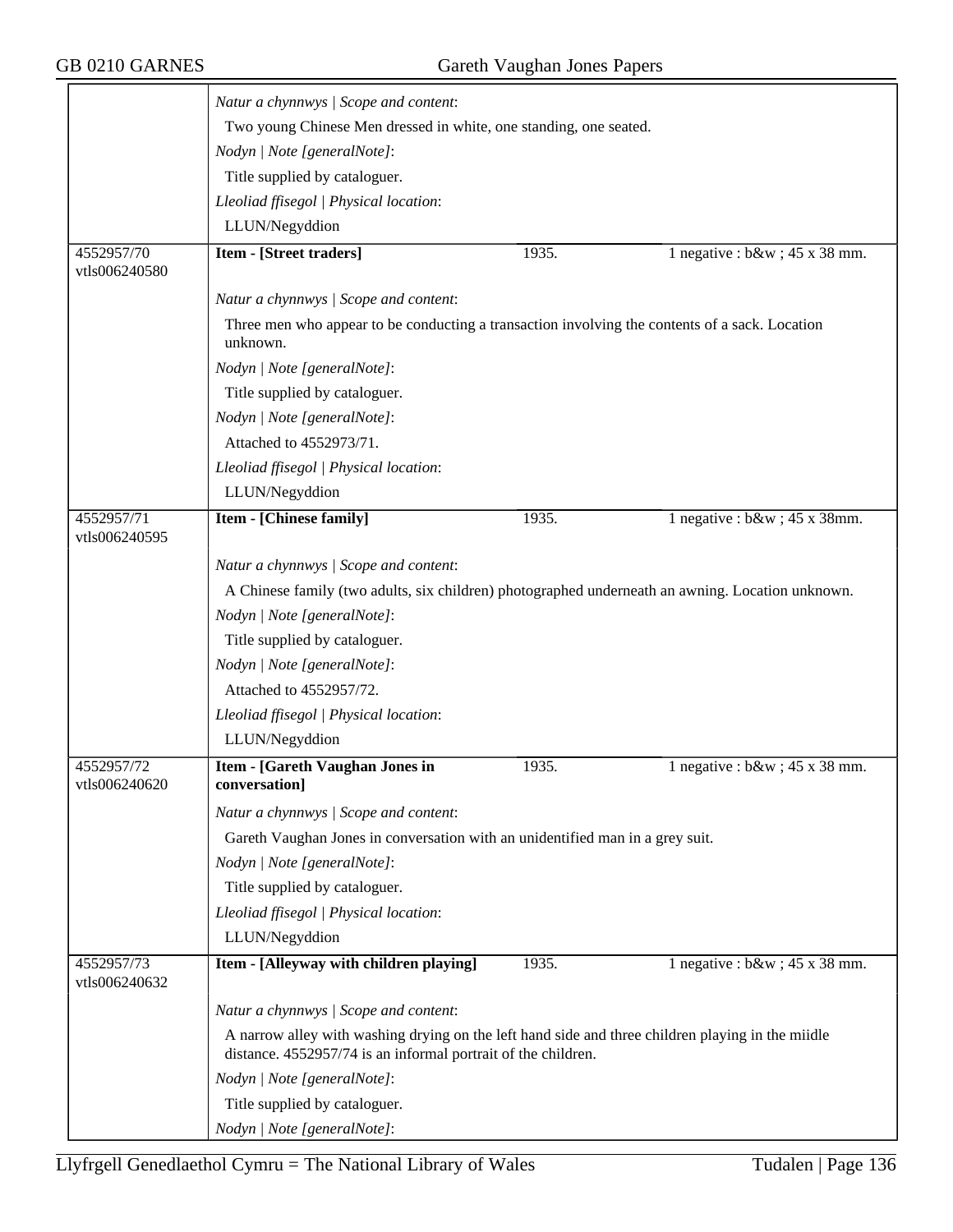|                             | Attached to 4552957/74.                                                    |       |                                   |  |  |
|-----------------------------|----------------------------------------------------------------------------|-------|-----------------------------------|--|--|
|                             | Lleoliad ffisegol   Physical location:                                     |       |                                   |  |  |
|                             | LLUN/Negyddion                                                             |       |                                   |  |  |
| 4552957/74<br>vtls006240661 | Item - [Children playing]                                                  | 1935. | 1 negative : $b&w$ ; 45 x 38 mm.  |  |  |
|                             | Natur a chynnwys / Scope and content:                                      |       |                                   |  |  |
|                             | Informal portrait of three children playing in an alley. Location unknown. |       |                                   |  |  |
|                             | Nodyn   Note [generalNote]:                                                |       |                                   |  |  |
|                             | Title supplied by cataloguer.                                              |       |                                   |  |  |
|                             | Nodyn   Note [generalNote]:                                                |       |                                   |  |  |
|                             | Attached to 4552957/73.                                                    |       |                                   |  |  |
|                             | Lleoliad ffisegol   Physical location:                                     |       |                                   |  |  |
|                             | LLUN/Negyddion                                                             |       |                                   |  |  |
| 4552957/75<br>vtls006240696 | <b>Item - [Alley]</b>                                                      | 1935. | 1 negative : $b\&w$ ; 45 x 38 mm. |  |  |
|                             | Natur a chynnwys / Scope and content:                                      |       |                                   |  |  |
|                             | A narrow alley, unknown location.                                          |       |                                   |  |  |
|                             | Nodyn   Note [generalNote]:                                                |       |                                   |  |  |
|                             | Title supplied by cataloguer.                                              |       |                                   |  |  |
|                             | Nodyn   Note [generalNote]:                                                |       |                                   |  |  |
|                             | Attached to 4552957/76.                                                    |       |                                   |  |  |
|                             | Lleoliad ffisegol   Physical location:                                     |       |                                   |  |  |
|                             | LLUN/Negyddion                                                             |       |                                   |  |  |
| 4552957/76<br>vtls006240701 | <b>Item - [Narrow bustling Street]</b>                                     | 1935. | 1 negative : $b\&w$ ; 45 x 41 mm. |  |  |
|                             | Natur a chynnwys / Scope and content:                                      |       |                                   |  |  |
|                             | A narrow street thronged with people, location unknown.                    |       |                                   |  |  |
|                             | Nodyn   Note [generalNote]:                                                |       |                                   |  |  |
|                             | Title supplied by cataloguer.                                              |       |                                   |  |  |
|                             | Nodyn   Note [generalNote]:                                                |       |                                   |  |  |
|                             | Attached to 4552957/75.                                                    |       |                                   |  |  |
|                             | Lleoliad ffisegol   Physical location:                                     |       |                                   |  |  |
|                             | LLUN/Negyddion                                                             |       |                                   |  |  |
| 4552957/77<br>vtls006240743 | Item - [Lighthouse]                                                        | 1935. | 1 negative : $b\&w$ ; 45 x 38 mm. |  |  |
|                             | Natur a chynnwys / Scope and content:                                      |       |                                   |  |  |
|                             | Unidentified lighthouse photographed from a distance.                      |       |                                   |  |  |
|                             | Nodyn   Note [generalNote]:                                                |       |                                   |  |  |
|                             | Title supplied by cataloguer.                                              |       |                                   |  |  |
|                             | Nodyn   Note [generalNote]:                                                |       |                                   |  |  |
|                             | Attached to 4552957/78, a similar view.                                    |       |                                   |  |  |
|                             | Lleoliad ffisegol   Physical location:                                     |       |                                   |  |  |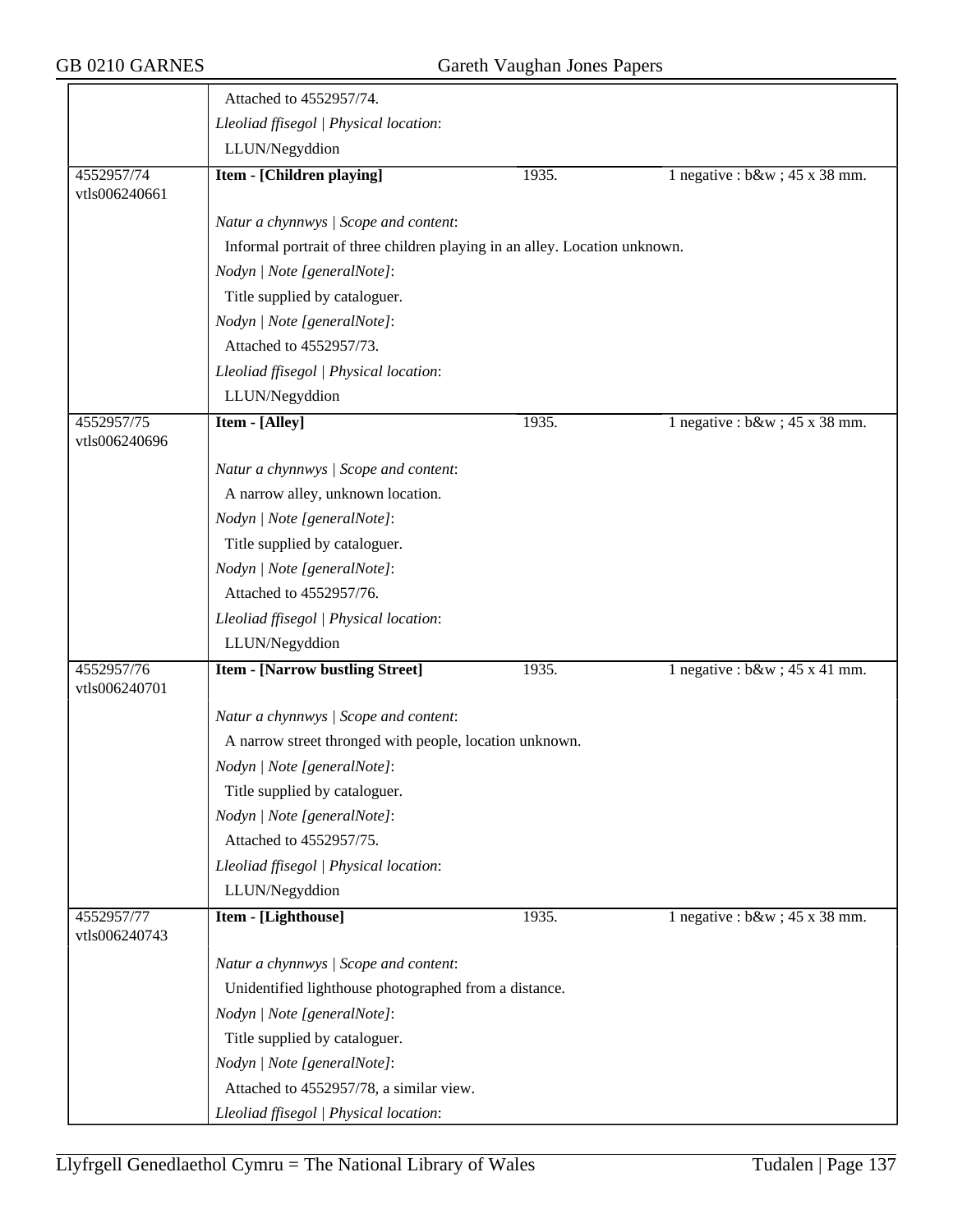|                             | LLUN/Negyddion                                                                 |                                                              |                                   |  |  |  |
|-----------------------------|--------------------------------------------------------------------------------|--------------------------------------------------------------|-----------------------------------|--|--|--|
| 4552957/78<br>vtls006240815 | Item - [Lighthouse]                                                            | 1935.                                                        | 1 negative : $b\&w$ ; 45 x 38 mm. |  |  |  |
|                             | Natur a chynnwys / Scope and content:                                          |                                                              |                                   |  |  |  |
|                             | A lighthouse on a low lying outcrop of rock seen from a distance.              |                                                              |                                   |  |  |  |
|                             | Nodyn   Note [generalNote]:                                                    |                                                              |                                   |  |  |  |
|                             | Title supplied by cataloguer.                                                  |                                                              |                                   |  |  |  |
|                             | Nodyn   Note [generalNote]:                                                    |                                                              |                                   |  |  |  |
|                             | Attached to 4552957/77.                                                        |                                                              |                                   |  |  |  |
|                             | Lleoliad ffisegol   Physical location:                                         |                                                              |                                   |  |  |  |
|                             | LLUN/Negyddion                                                                 |                                                              |                                   |  |  |  |
| 4552957/79<br>vtls006240820 | Item - [Alley and children]                                                    | 1935.                                                        | 1 negative : $b\&w$ ; 45 x 38 mm. |  |  |  |
|                             | Natur a chynnwys / Scope and content:                                          |                                                              |                                   |  |  |  |
|                             | An alley with numerous children, most looking at the camera. Location unknown. |                                                              |                                   |  |  |  |
|                             | Nodyn   Note [generalNote]:                                                    |                                                              |                                   |  |  |  |
|                             | Title supplied by cataloguer.                                                  |                                                              |                                   |  |  |  |
|                             | Lleoliad ffisegol   Physical location:                                         |                                                              |                                   |  |  |  |
|                             | LLUN/Negyddion                                                                 |                                                              |                                   |  |  |  |
| 4552957/80<br>vtls006240826 | <b>Item - [Sweatshop Boys]</b>                                                 | 1935.                                                        | 1 negative : $b\&w$ ; 45 x 38 mm. |  |  |  |
|                             | Natur a chynnwys / Scope and content:                                          |                                                              |                                   |  |  |  |
|                             |                                                                                | Three boys, probably no older than ten in a grimy sweatshop. |                                   |  |  |  |
|                             | Nodyn   Note [generalNote]:                                                    |                                                              |                                   |  |  |  |
|                             | Title supplied by cataloguer                                                   |                                                              |                                   |  |  |  |
|                             | Nodyn   Note [generalNote]:                                                    |                                                              |                                   |  |  |  |
|                             | Attached to 4552957/81, a similar image.                                       |                                                              |                                   |  |  |  |
|                             | Lleoliad ffisegol   Physical location:                                         |                                                              |                                   |  |  |  |
|                             | LLUN/Negyddion                                                                 |                                                              |                                   |  |  |  |
| 4552957/81<br>vtls006240831 | <b>Item - [Sweatshop Boys]</b>                                                 | 1935.                                                        | 1 negative : $b\&w$ ; 45 x 38 mm. |  |  |  |
|                             | Natur a chynnwys / Scope and content:                                          |                                                              |                                   |  |  |  |
|                             | Three boys in a grimy sweatshop, one grinning at the camera.                   |                                                              |                                   |  |  |  |
|                             | Nodyn   Note [generalNote]:                                                    |                                                              |                                   |  |  |  |
|                             | Title supplied by cataloguer.                                                  |                                                              |                                   |  |  |  |
|                             | Nodyn   Note [generalNote]:                                                    |                                                              |                                   |  |  |  |
|                             | Attached to 4552957/80.                                                        |                                                              |                                   |  |  |  |
|                             | Lleoliad ffisegol   Physical location:                                         |                                                              |                                   |  |  |  |
|                             | LLUN/Negyddion                                                                 |                                                              |                                   |  |  |  |
| 4552957/82<br>vtls006240839 | Item - [Railway wagons]                                                        | 1935.                                                        | 1 negative : $b\&w$ ; 45 x 38 mm. |  |  |  |
|                             | Natur a chynnwys / Scope and content:                                          |                                                              |                                   |  |  |  |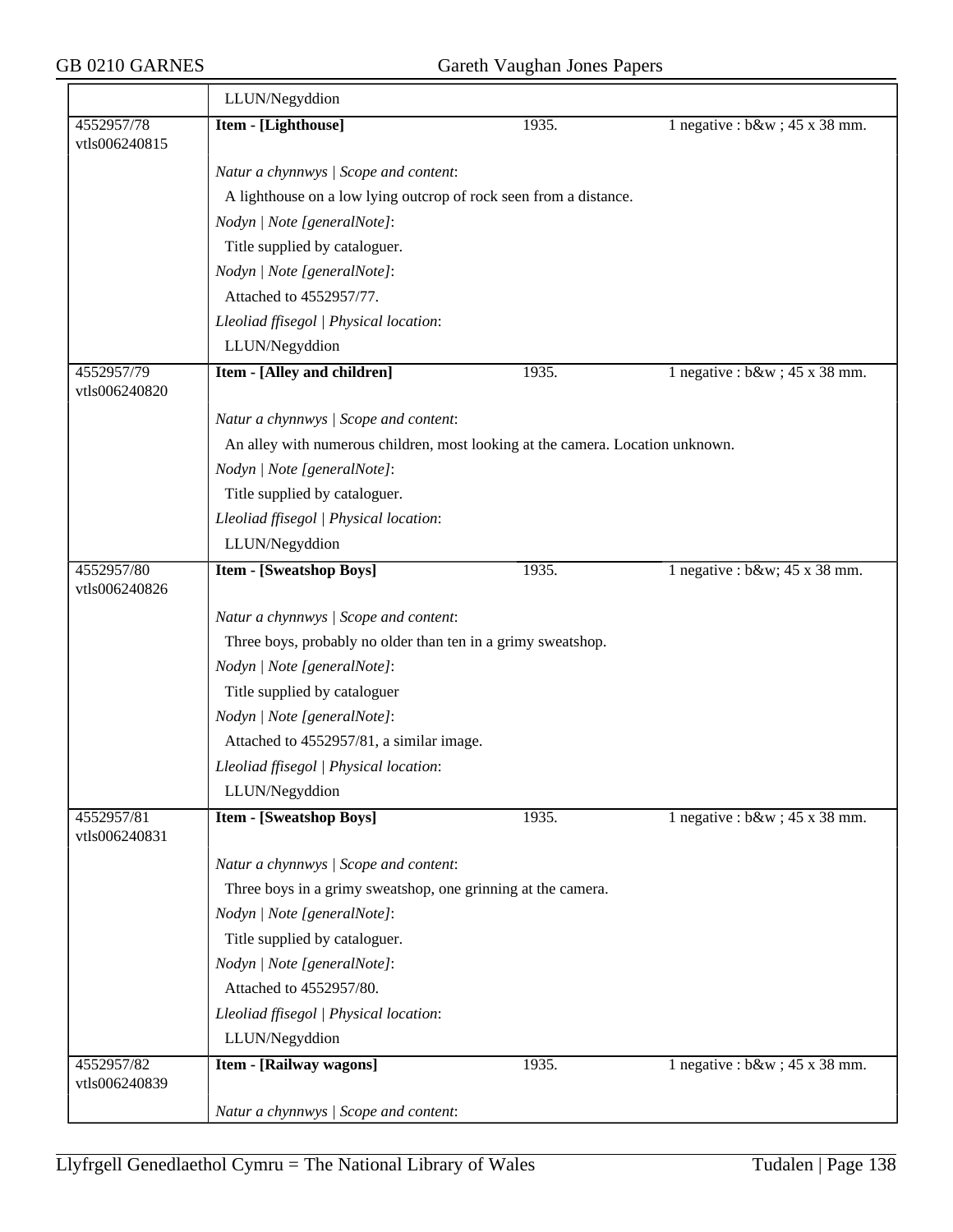|                             | Two goods wagons alongside a platform. Three soldiers are standing in the open door of one wagon,<br>numbered 40040. Location unknown. |                                                                                   |                                   |  |  |
|-----------------------------|----------------------------------------------------------------------------------------------------------------------------------------|-----------------------------------------------------------------------------------|-----------------------------------|--|--|
|                             | Nodyn   Note [generalNote]:                                                                                                            |                                                                                   |                                   |  |  |
|                             | Title supplied by cataloguer.                                                                                                          |                                                                                   |                                   |  |  |
|                             | Nodyn   Note [generalNote]:                                                                                                            |                                                                                   |                                   |  |  |
|                             | Attached to 4552957/83.                                                                                                                |                                                                                   |                                   |  |  |
|                             | Lleoliad ffisegol   Physical location:                                                                                                 |                                                                                   |                                   |  |  |
|                             | LLUN/Negyddion                                                                                                                         |                                                                                   |                                   |  |  |
| 4552957/83                  | Item - [Chinese man]                                                                                                                   | 1935.                                                                             | 1 negative : $b\&w$ ; 45 x 38 mm. |  |  |
| vtls006240841               |                                                                                                                                        |                                                                                   |                                   |  |  |
|                             | Natur a chynnwys / Scope and content:                                                                                                  |                                                                                   |                                   |  |  |
|                             | Informal and slightly underexposed portrait of an unsmiling Chinese man.                                                               |                                                                                   |                                   |  |  |
|                             | Nodyn   Note [generalNote]:                                                                                                            |                                                                                   |                                   |  |  |
|                             | Title supplied by cataloguer.                                                                                                          |                                                                                   |                                   |  |  |
|                             | Nodyn   Note [generalNote]:                                                                                                            |                                                                                   |                                   |  |  |
|                             | Attached to 4552957/82.                                                                                                                |                                                                                   |                                   |  |  |
|                             | Lleoliad ffisegol   Physical location:                                                                                                 |                                                                                   |                                   |  |  |
|                             | LLUN/Negyddion                                                                                                                         |                                                                                   |                                   |  |  |
| 4552957/84                  | <b>Item - [Sweatshop Boy]</b>                                                                                                          | 1935.                                                                             | 1 negative : $b\&w$ ; 45 x 38 mm. |  |  |
| vtls006240845               |                                                                                                                                        |                                                                                   |                                   |  |  |
|                             | Natur a chynnwys / Scope and content:                                                                                                  |                                                                                   |                                   |  |  |
|                             | A boy aged perhaps ten using apparatus in a workshop.                                                                                  |                                                                                   |                                   |  |  |
|                             | Nodyn   Note [generalNote]:                                                                                                            |                                                                                   |                                   |  |  |
|                             | Title supplied by cataloguer.                                                                                                          |                                                                                   |                                   |  |  |
|                             | Nodyn   Note [generalNote]:                                                                                                            |                                                                                   |                                   |  |  |
|                             | Attached to 4552957/85.                                                                                                                |                                                                                   |                                   |  |  |
|                             | Lleoliad ffisegol   Physical location:                                                                                                 |                                                                                   |                                   |  |  |
|                             | LLUN/Negyddion                                                                                                                         |                                                                                   |                                   |  |  |
| 4552957/85<br>vtls006240852 | <b>Item - [Sweatshop Boy]</b>                                                                                                          | 1935.                                                                             | 1 negative : $b\&w$ ; 45 x 38 mm. |  |  |
|                             | Natur a chynnwys / Scope and content:                                                                                                  |                                                                                   |                                   |  |  |
|                             | A boy aged about ten years old at work in a dark workshop.                                                                             |                                                                                   |                                   |  |  |
|                             | Nodyn   Note [generalNote]:                                                                                                            |                                                                                   |                                   |  |  |
|                             | Title supplied by cataloguer.                                                                                                          |                                                                                   |                                   |  |  |
|                             | Nodyn   Note [generalNote]:                                                                                                            |                                                                                   |                                   |  |  |
|                             | Attached to 4552957/84.                                                                                                                |                                                                                   |                                   |  |  |
|                             | Lleoliad ffisegol   Physical location:                                                                                                 |                                                                                   |                                   |  |  |
|                             | LLUN/Negyddion                                                                                                                         |                                                                                   |                                   |  |  |
| 4552957/86<br>vtls006240867 | Item - [Unidentified building]                                                                                                         | 1935.                                                                             | 1 negative : $b\&w$ ; 45 x 38 mm. |  |  |
|                             | Natur a chynnwys / Scope and content:                                                                                                  |                                                                                   |                                   |  |  |
|                             |                                                                                                                                        | An overexposed photo of an unidentified building, probably in China or Hong Kong. |                                   |  |  |
|                             | Nodyn   Note [generalNote]:                                                                                                            |                                                                                   |                                   |  |  |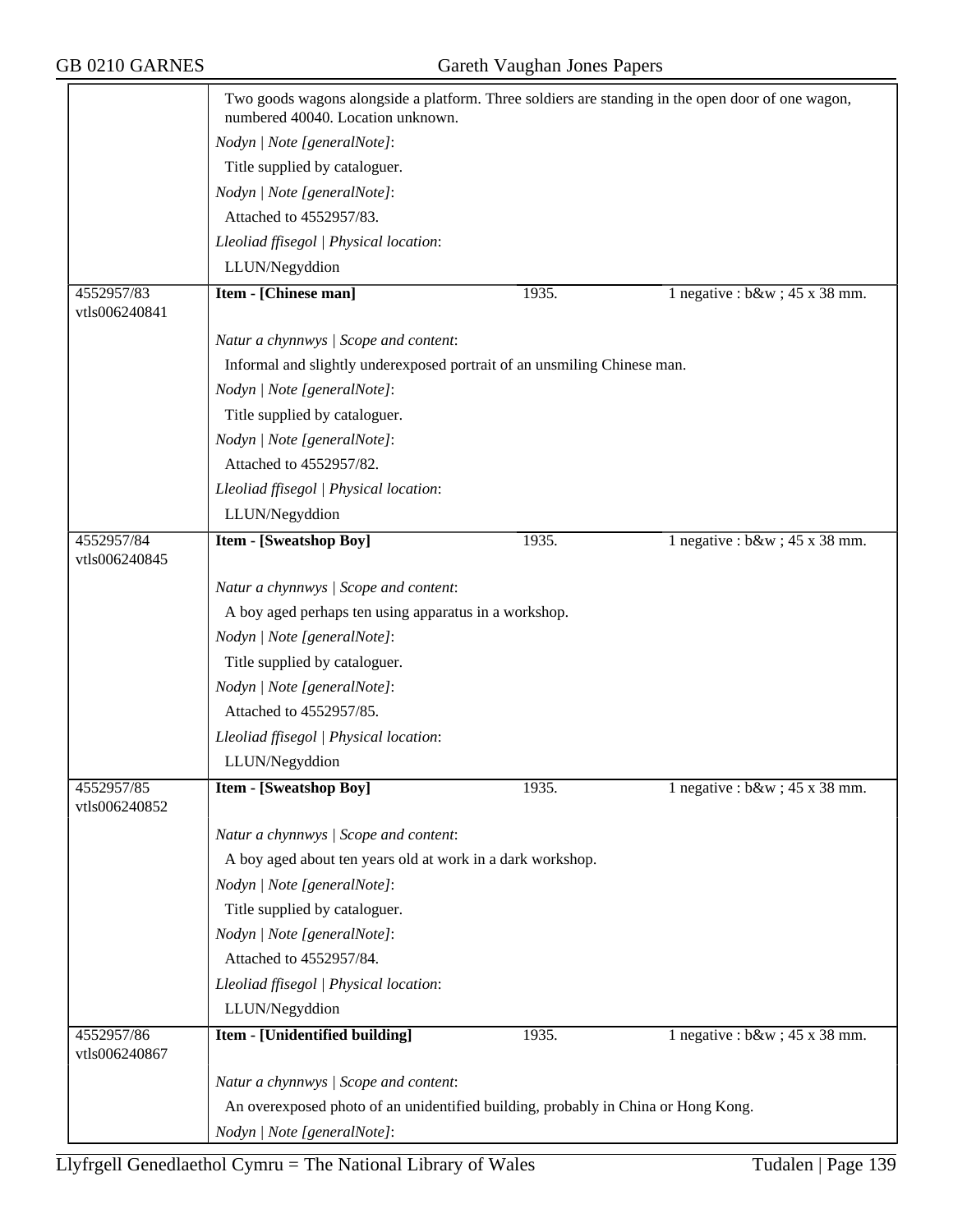|                             | Title supplied by cataloguer.                                                                                                            |       |                                   |
|-----------------------------|------------------------------------------------------------------------------------------------------------------------------------------|-------|-----------------------------------|
|                             | Nodyn   Note [generalNote]:                                                                                                              |       |                                   |
|                             | Attached to 4552957/86.                                                                                                                  |       |                                   |
|                             | Lleoliad ffisegol   Physical location:                                                                                                   |       |                                   |
|                             | LLUN/Negyddion                                                                                                                           |       |                                   |
| 4552957/87                  | Item - [Street, China]                                                                                                                   | 1935. | 1 negative : $b\&w$ ; 45 x 38 mm. |
| vtls006240898               |                                                                                                                                          |       |                                   |
|                             | Natur a chynnwys / Scope and content:                                                                                                    |       |                                   |
|                             | A street scene showing a building with Chinese characters on the front.                                                                  |       |                                   |
|                             | Nodyn   Note [generalNote]:                                                                                                              |       |                                   |
|                             | Title supplied by cataloguer.                                                                                                            |       |                                   |
|                             | Nodyn   Note [generalNote]:                                                                                                              |       |                                   |
|                             | Attached to 4552957/86.                                                                                                                  |       |                                   |
|                             | Lleoliad ffisegol   Physical location:                                                                                                   |       |                                   |
|                             | LLUN/Negyddion                                                                                                                           |       |                                   |
| 4552957/88<br>vtls006240913 | <b>Item - [Daughter of General Tsai]</b>                                                                                                 | 1935. | 1 negative : $b\&w$ ; 45 x 38 mm. |
|                             | Natur a chynnwys / Scope and content:                                                                                                    |       |                                   |
|                             | Informal portrait of a young woman in a garden, identified as the daughter of General Choy.                                              |       |                                   |
|                             | Nodyn   Note [generalNote]:                                                                                                              |       |                                   |
|                             | Title supplied by cataloguer.                                                                                                            |       |                                   |
|                             | Lleoliad ffisegol   Physical location:                                                                                                   |       |                                   |
|                             | LLUN/Negyddion                                                                                                                           |       |                                   |
| 4552957/89<br>vtls006241134 | Item - [Two men with horses]                                                                                                             | 1935. | 1 negative : $b\&w$ ; 45 x 38 mm. |
|                             | Natur a chynnwys / Scope and content:                                                                                                    |       |                                   |
|                             | Two men leading two white horses.                                                                                                        |       |                                   |
|                             | Nodyn   Note [generalNote]:                                                                                                              |       |                                   |
|                             | Title supplied by cataloguer.                                                                                                            |       |                                   |
|                             | Nodyn   Note [generalNote]:                                                                                                              |       |                                   |
|                             | Attached to 4552957/90.                                                                                                                  |       |                                   |
|                             | Lleoliad ffisegol   Physical location:                                                                                                   |       |                                   |
|                             | LLUN/Negyddion                                                                                                                           |       |                                   |
| 4552957/90<br>vtls006241140 | Item - [Children, China]                                                                                                                 | 1935. | 1 negative : $b\&w$ ; 45 x 38 mm. |
|                             | Natur a chynnwys / Scope and content:                                                                                                    |       |                                   |
|                             | A number of children of different ages looking at the camera. In the middle distance can be seen a street<br>with houses on either side. |       |                                   |
|                             | Nodyn   Note [generalNote]:                                                                                                              |       |                                   |
|                             | Title supplied by cataloguer.                                                                                                            |       |                                   |
|                             | Nodyn   Note [generalNote]:                                                                                                              |       |                                   |
|                             | Attached to 4552957/89.                                                                                                                  |       |                                   |
|                             | Lleoliad ffisegol   Physical location:                                                                                                   |       |                                   |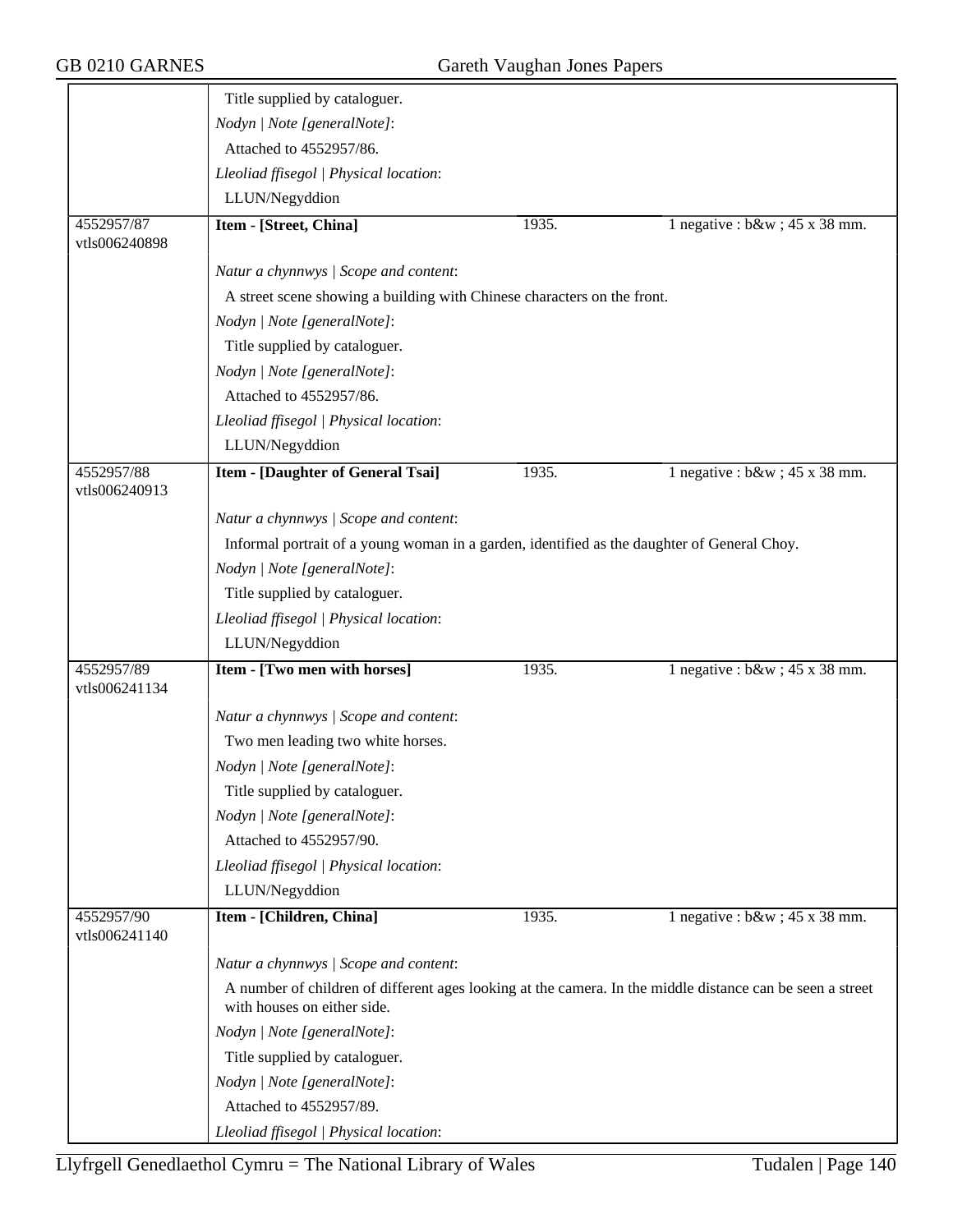|                             | LLUN/Negyddion                                                                                                                                                                                    |       |                                   |  |  |  |
|-----------------------------|---------------------------------------------------------------------------------------------------------------------------------------------------------------------------------------------------|-------|-----------------------------------|--|--|--|
| 4552957/91<br>vtls006241314 | Item - [Sampan]                                                                                                                                                                                   | 1935. | 1 negative : $b\&w$ ; 45 x 75 mm. |  |  |  |
|                             | Natur a chynnwys / Scope and content:                                                                                                                                                             |       |                                   |  |  |  |
|                             | A traditional Chinese sampan powered by two oars.                                                                                                                                                 |       |                                   |  |  |  |
|                             | Nodyn   Note [generalNote]:                                                                                                                                                                       |       |                                   |  |  |  |
|                             | Title supplied by cataloguer.                                                                                                                                                                     |       |                                   |  |  |  |
|                             | Lleoliad ffisegol   Physical location:                                                                                                                                                            |       |                                   |  |  |  |
|                             | LLUN/Negyddion                                                                                                                                                                                    |       |                                   |  |  |  |
| 4552957/92<br>vtls006241334 | Item - [Two girls on a whicker chair]                                                                                                                                                             | 1935. | 1 negative : $b\&w$ ; 45 x 38 mm. |  |  |  |
|                             | Natur a chynnwys / Scope and content:                                                                                                                                                             |       |                                   |  |  |  |
|                             | Two girls, possibly the daughters of R T Barrett, a Hong Kong journalist, sitting on a whicker chair.                                                                                             |       |                                   |  |  |  |
|                             | Nodyn   Note [generalNote]:                                                                                                                                                                       |       |                                   |  |  |  |
|                             | Title supplied by cataloguer.                                                                                                                                                                     |       |                                   |  |  |  |
|                             | Nodyn   Note [generalNote]:                                                                                                                                                                       |       |                                   |  |  |  |
|                             | The same two girls appear in a number of other photos by GVJ.                                                                                                                                     |       |                                   |  |  |  |
|                             | Lleoliad ffisegol   Physical location:                                                                                                                                                            |       |                                   |  |  |  |
|                             | LLUN/Negyddion                                                                                                                                                                                    |       |                                   |  |  |  |
| 4552957/93<br>vtls006241423 | <b>Item - [Ploughing ceremony]</b>                                                                                                                                                                | 1935. | 1 negative : $b\&w$ ; 45 x 38 mm. |  |  |  |
|                             | Natur a chynnwys / Scope and content:                                                                                                                                                             |       |                                   |  |  |  |
|                             | A small parade taking place in a field or park                                                                                                                                                    |       |                                   |  |  |  |
|                             | Nodyn   Note [generalNote]:                                                                                                                                                                       |       |                                   |  |  |  |
|                             | Title supplied by cataloguer with reference to 'Gareth Jones - A Manchukuo Incident' by Margaret Siriol<br>Colley (Newark, 2001) where another photo of the same event is reproduced on page 104. |       |                                   |  |  |  |
|                             | Nodyn   Note [generalNote]:                                                                                                                                                                       |       |                                   |  |  |  |
|                             | Attached to 4552957/94, which is of the same event.                                                                                                                                               |       |                                   |  |  |  |
|                             | Lleoliad ffisegol   Physical location:                                                                                                                                                            |       |                                   |  |  |  |
|                             | LLUN/Negyddion                                                                                                                                                                                    |       |                                   |  |  |  |
| 4552957/94<br>vtls006241437 | Item - [Ploughing ceremony, Bangkok                                                                                                                                                               | 1935. | 1 negative : $b\&w$ ; 45 x 38 mm. |  |  |  |
|                             | Natur a chynnwys / Scope and content:                                                                                                                                                             |       |                                   |  |  |  |
|                             | The Ploughing ceremony in progress as photographed from behind the Royal Throne.                                                                                                                  |       |                                   |  |  |  |
|                             | Nodyn   Note [generalNote]:                                                                                                                                                                       |       |                                   |  |  |  |
|                             | Title supplied by cataloguer with reference to 'Gareth Jones - A Manchukuo Incident' by Margaret Siriol<br>Colley (Newark, 2001) where a photo of the same event is reproduced on page 104.       |       |                                   |  |  |  |
|                             | Lleoliad ffisegol   Physical location:                                                                                                                                                            |       |                                   |  |  |  |
|                             | LLUN/Negyddion                                                                                                                                                                                    |       |                                   |  |  |  |
| 4552957/95<br>vtls006241494 | Item - [Gareth Vaughan Jones & Chinese<br>friends]                                                                                                                                                | 1935. | 1 negative : $b\&w$ ; 45 x 38 mm. |  |  |  |
|                             | Natur a chynnwys / Scope and content:                                                                                                                                                             |       |                                   |  |  |  |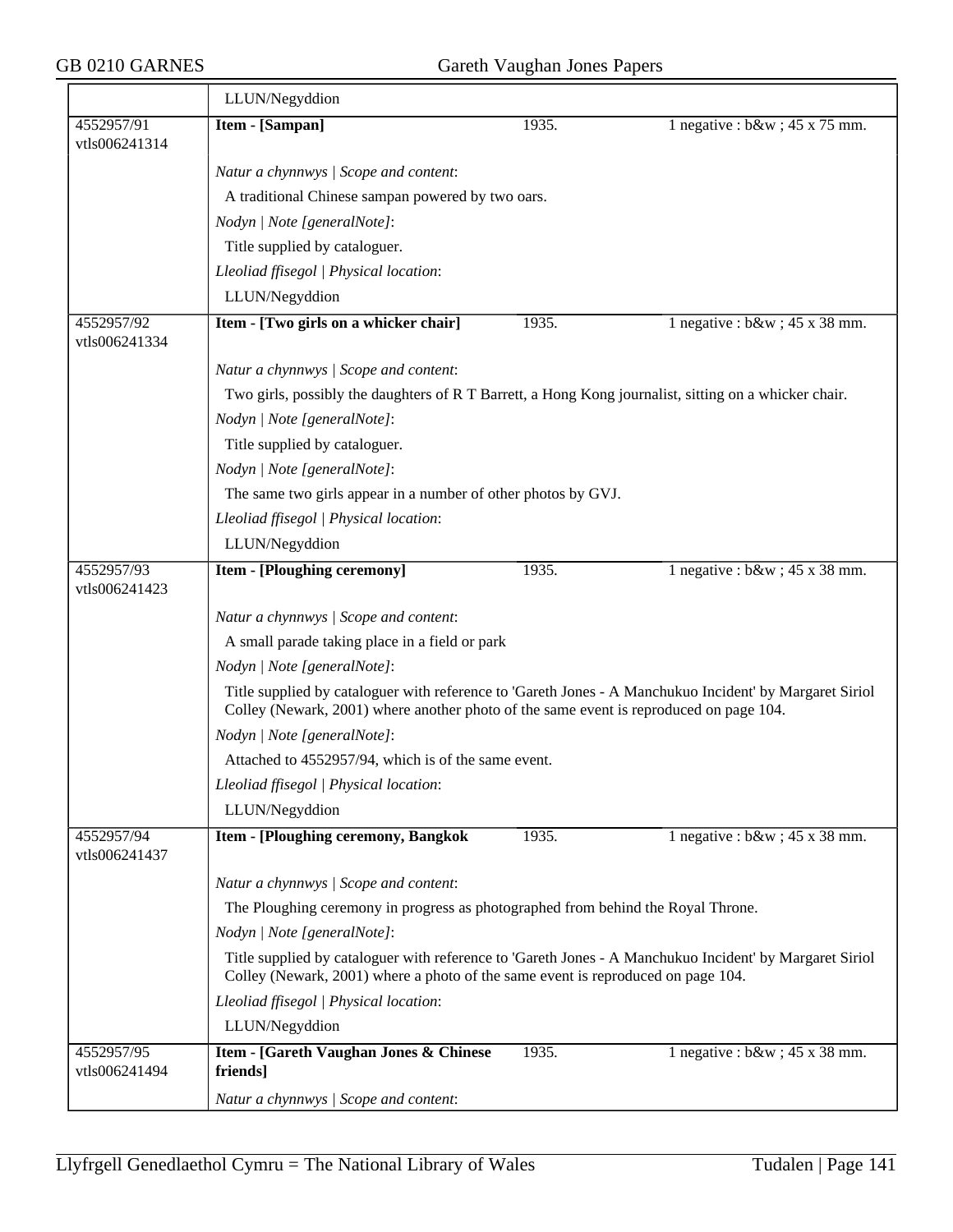|                             | Gareth Vaughan Jones seated at a table with the daughter of General Tsai and two other men possibly<br>including Tsai Daocheng.    |       |                                                                                                              |  |  |
|-----------------------------|------------------------------------------------------------------------------------------------------------------------------------|-------|--------------------------------------------------------------------------------------------------------------|--|--|
|                             | Nodyn   Note [generalNote]:                                                                                                        |       |                                                                                                              |  |  |
|                             | Title supplied by cataloguer.                                                                                                      |       |                                                                                                              |  |  |
|                             | Lleoliad ffisegol   Physical location:                                                                                             |       |                                                                                                              |  |  |
|                             | LLUN/Negyddion                                                                                                                     |       |                                                                                                              |  |  |
| 4552957/96                  | <b>Item - [Chinese children]</b>                                                                                                   | 1935. | 1 negative : $b\&w$ ; 45 x 38 mm.                                                                            |  |  |
| vtls006241505               |                                                                                                                                    |       |                                                                                                              |  |  |
|                             | Natur a chynnwys / Scope and content:                                                                                              |       |                                                                                                              |  |  |
|                             | Four children, seemingly in a field.                                                                                               |       |                                                                                                              |  |  |
|                             | Nodyn   Note [generalNote]:                                                                                                        |       |                                                                                                              |  |  |
|                             | Title supplied by cataloguer.                                                                                                      |       |                                                                                                              |  |  |
|                             | Nodyn   Note [generalNote]:                                                                                                        |       |                                                                                                              |  |  |
|                             | Attached to 4552957/97.                                                                                                            |       |                                                                                                              |  |  |
|                             | Lleoliad ffisegol   Physical location:                                                                                             |       |                                                                                                              |  |  |
|                             | LLUN/Negyddion                                                                                                                     |       |                                                                                                              |  |  |
| 4552957/97                  | Item - [Man holding a baby]                                                                                                        | 1935. | 1 negative : $b\&w$ ; 45 x 38 mm.                                                                            |  |  |
|                             | Natur a chynnwys / Scope and content:                                                                                              |       |                                                                                                              |  |  |
|                             |                                                                                                                                    |       |                                                                                                              |  |  |
|                             | A man proudly holding a smartly dressed baby wearing a traditional hat<br>Nodyn   Note [generalNote]:                              |       |                                                                                                              |  |  |
|                             | Title supplied by cataloguer.                                                                                                      |       |                                                                                                              |  |  |
|                             | Nodyn   Note [generalNote]:                                                                                                        |       |                                                                                                              |  |  |
|                             | Attached to 4552957/96.                                                                                                            |       |                                                                                                              |  |  |
|                             |                                                                                                                                    |       |                                                                                                              |  |  |
|                             | Lleoliad ffisegol   Physical location:                                                                                             |       |                                                                                                              |  |  |
|                             | LLUN/Negyddion                                                                                                                     |       |                                                                                                              |  |  |
| 4552957/98<br>vtls006241513 | Item - [Alley, possibly Hong Kong]                                                                                                 | 1935. | 1 negative : $b\&w$ ; 45 x 38 mm.                                                                            |  |  |
|                             | Natur a chynnwys / Scope and content:                                                                                              |       |                                                                                                              |  |  |
|                             | of Mr R T Barrett, a Hong Kong journalist who GVJ befriended.                                                                      |       | A narrow street. In the photo, with their backs to the camera, are the two girls thought to be the daughters |  |  |
|                             | Nodyn   Note [generalNote]:                                                                                                        |       |                                                                                                              |  |  |
|                             | Title supplied by cataloguer.                                                                                                      |       |                                                                                                              |  |  |
|                             | Lleoliad ffisegol   Physical location:                                                                                             |       |                                                                                                              |  |  |
|                             | LLUN/Negyddion                                                                                                                     |       |                                                                                                              |  |  |
| 4552957/99                  | Item - [Wharf]                                                                                                                     | 1935. | 1 negative : $b\&w$ ; 45 x 38 mm.                                                                            |  |  |
| vtls006241517               |                                                                                                                                    |       |                                                                                                              |  |  |
|                             | Natur a chynnwys / Scope and content:                                                                                              |       |                                                                                                              |  |  |
|                             | A wharf photographed from a high viewpoint offshore, presumably the deck of a ship. A Chinese Junk is<br>sailing beside the wharf. |       |                                                                                                              |  |  |
|                             | Nodyn   Note [generalNote]:                                                                                                        |       |                                                                                                              |  |  |
|                             | Title supplied by cataloguer.                                                                                                      |       |                                                                                                              |  |  |
|                             | Nodyn   Note [generalNote]:                                                                                                        |       |                                                                                                              |  |  |
|                             | Attasched to 4552957/100.                                                                                                          |       |                                                                                                              |  |  |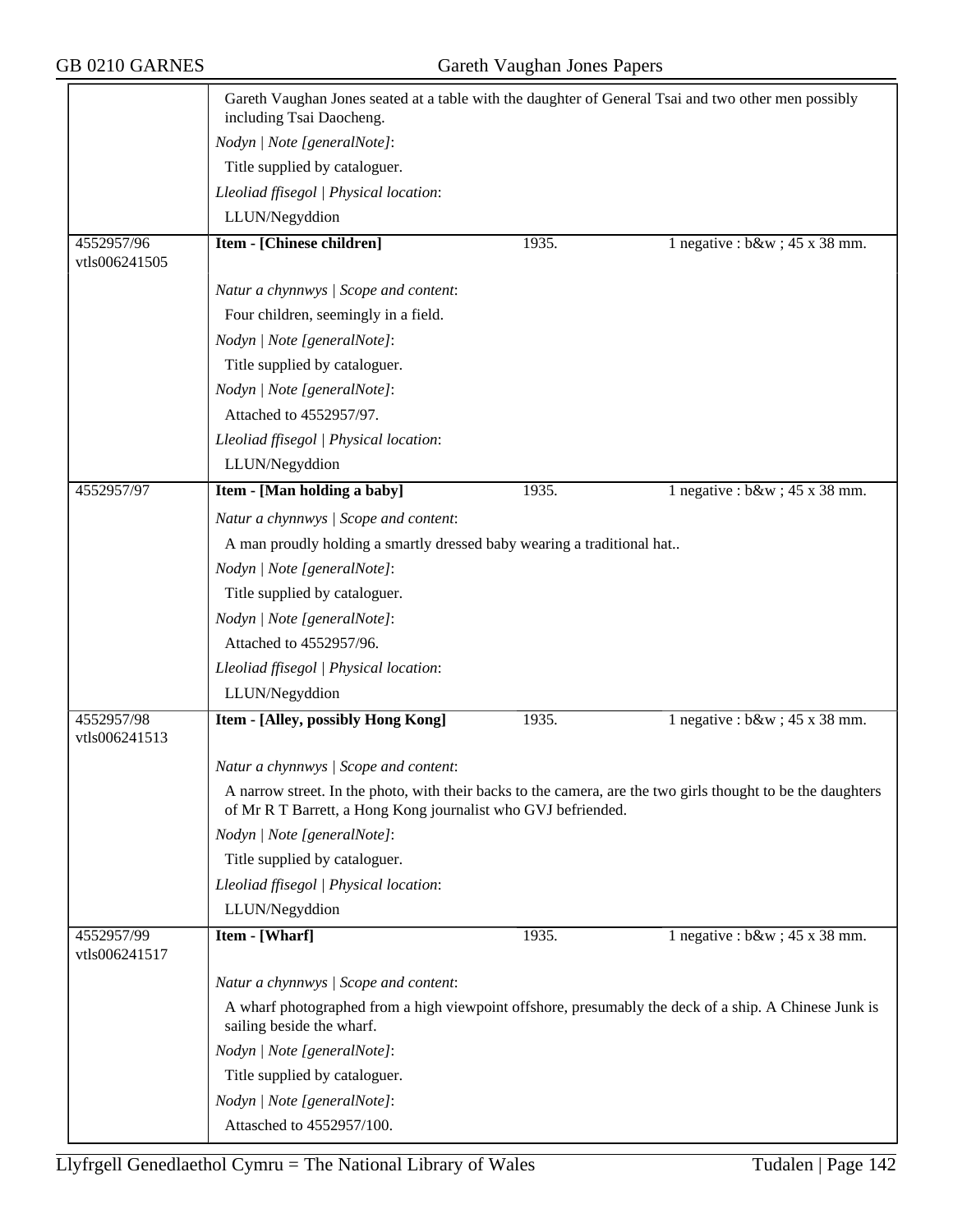|                              | Lleoliad ffisegol   Physical location:                                           |       |                                   |  |  |
|------------------------------|----------------------------------------------------------------------------------|-------|-----------------------------------|--|--|
|                              | LLUN/Negyddion                                                                   |       |                                   |  |  |
| 4552957/100<br>vtls006241597 | Item - [Two girls on the deck of a ship]                                         | 1935. | 1 negative : $b\&w$ ; 45 x 38 mm. |  |  |
|                              | Natur a chynnwys / Scope and content:                                            |       |                                   |  |  |
|                              | Two girls, one sitting in a deck chair, the other younger girl leaning over her. |       |                                   |  |  |
|                              | Nodyn   Note [generalNote]:                                                      |       |                                   |  |  |
|                              | Title supplied by cataloguer.                                                    |       |                                   |  |  |
|                              | Nodyn   Note [generalNote]:                                                      |       |                                   |  |  |
|                              | Attached to 4552957/99.                                                          |       |                                   |  |  |
|                              | Lleoliad ffisegol   Physical location:                                           |       |                                   |  |  |
|                              | LLUN/Negyddion                                                                   |       |                                   |  |  |
| 4552957/101<br>vtls006241600 | Item - [Gareth Vaughan Jones & Chinese<br><b>Friends</b> ]                       | 1935. | 1 negative : $b\&w$ ; 45 x 38 mm. |  |  |
|                              | Natur a chynnwys / Scope and content:                                            |       |                                   |  |  |
|                              | Gareth Vaughan jones with Sylvia, possibly her brother and another couple.       |       |                                   |  |  |
|                              | Nodyn   Note [generalNote]:                                                      |       |                                   |  |  |
|                              | Title supplied by cataloguer.                                                    |       |                                   |  |  |
|                              | Lleoliad ffisegol   Physical location:                                           |       |                                   |  |  |
|                              | LLUN/Negyddion                                                                   |       |                                   |  |  |
| 4552957/102<br>vtls006241623 | Item - [Unidentified port]                                                       | 1935. | 1 negative : $b\&w$ ; 45 x 38 mm. |  |  |
|                              | Natur a chynnwys / Scope and content:                                            |       |                                   |  |  |
|                              | An unidentified port photographed from the sea.                                  |       |                                   |  |  |
|                              | Nodyn   Note [generalNote]:                                                      |       |                                   |  |  |
|                              | Title supplied by cataloguer.                                                    |       |                                   |  |  |
|                              | Nodyn   Note [generalNote]:                                                      |       |                                   |  |  |
|                              | Attached to 4552957/103, a variant.                                              |       |                                   |  |  |
|                              | Lleoliad ffisegol   Physical location:                                           |       |                                   |  |  |
|                              | LLUN/Negyddion                                                                   |       |                                   |  |  |
| 4552957/103<br>vtls006241628 | Item - [Unidentified port]                                                       | 1935. | 1 negative : $b\&w$ ; 45 x 38 mm. |  |  |
|                              | Natur a chynnwys / Scope and content:                                            |       |                                   |  |  |
|                              | An unidentified port photographed from the sea, slightly overexposed.            |       |                                   |  |  |
|                              | Nodyn   Note [generalNote]:                                                      |       |                                   |  |  |
|                              | Title supplied by cataloguer.                                                    |       |                                   |  |  |
|                              | Nodyn   Note [generalNote]:                                                      |       |                                   |  |  |
|                              | Attached to 4552957/102, a variant.                                              |       |                                   |  |  |
|                              | Lleoliad ffisegol   Physical location:                                           |       |                                   |  |  |
|                              | LLUN/Negyddion                                                                   |       |                                   |  |  |
| 4552957/104                  | <b>Item - [Buffaloes]</b>                                                        | 1935. | 1 negative : $b\&w$ ; 45 x 38 mm. |  |  |
| vtls006241787                |                                                                                  |       |                                   |  |  |
|                              | Natur a chynnwys / Scope and content:                                            |       |                                   |  |  |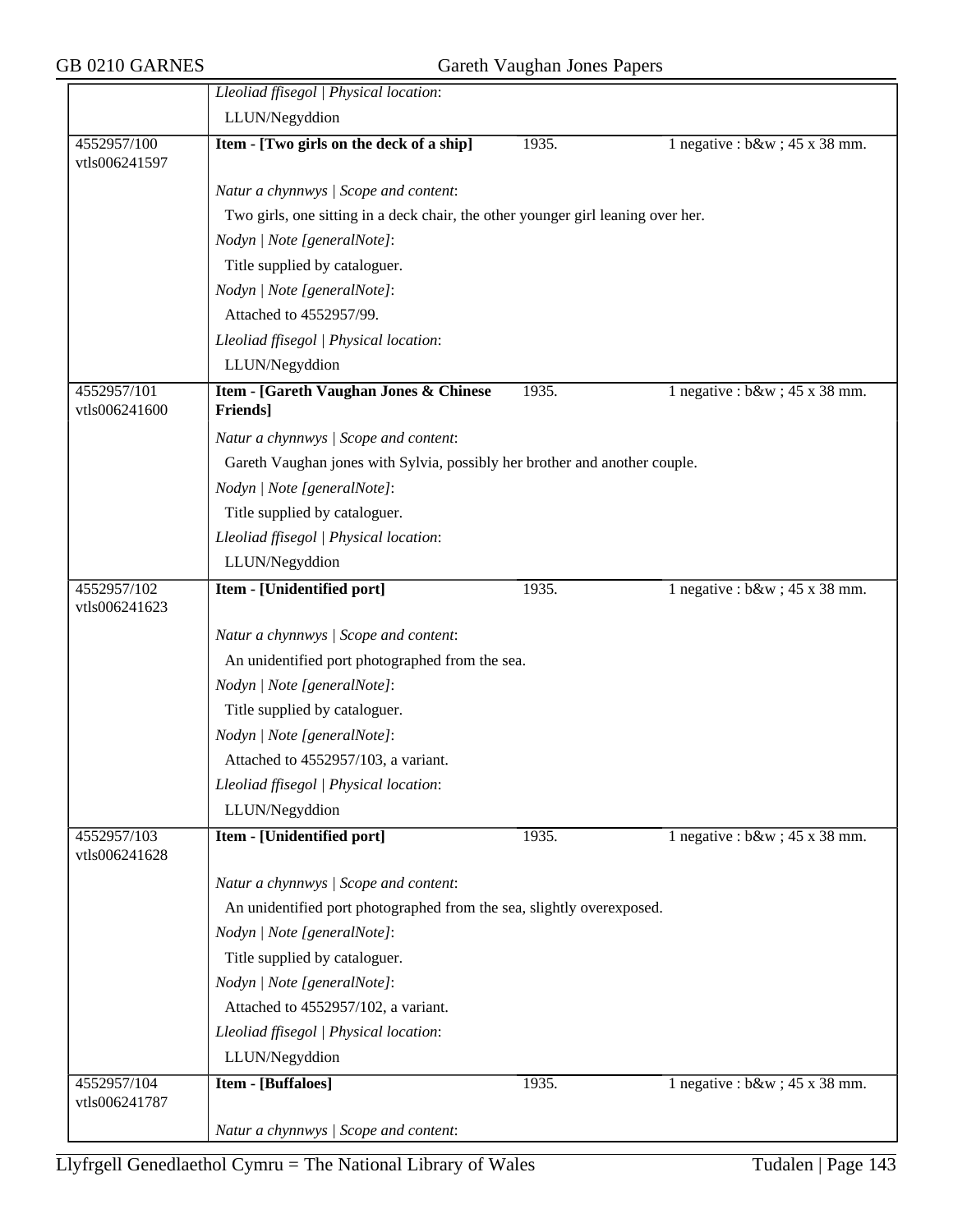|                              | A herd of buffalo knee deep in mud. Location unknown.          |       |                                   |  |
|------------------------------|----------------------------------------------------------------|-------|-----------------------------------|--|
|                              | Nodyn   Note [generalNote]:                                    |       |                                   |  |
|                              | Title supplied by cataloguer.                                  |       |                                   |  |
|                              | Lleoliad ffisegol   Physical location:                         |       |                                   |  |
|                              | LLUN/Negyddion                                                 |       |                                   |  |
| 4552957/105<br>vtls006241793 | Item - [Carved face, Angkor Wat]                               | 1935. | 1 negative : $b\&w$ ; 45 x 38 mm. |  |
|                              | Natur a chynnwys / Scope and content:                          |       |                                   |  |
|                              | A large carved face on a temple wall at Angkor Wat.            |       |                                   |  |
|                              | Nodyn   Note [generalNote]:                                    |       |                                   |  |
|                              | Title supplied by cataloguer.                                  |       |                                   |  |
|                              | Lleoliad ffisegol   Physical location:                         |       |                                   |  |
|                              | LLUN/Negyddion                                                 |       |                                   |  |
| 4552957/106<br>vtls006241795 | <b>Item - [Temple Ruins]</b>                                   | 1935. | 1 negative : $b\&w$ ; 45 x 38 mm. |  |
|                              | Natur a chynnwys / Scope and content:                          |       |                                   |  |
|                              | Temple ruins seen through dense foliage, location unknown.     |       |                                   |  |
|                              | Nodyn   Note [generalNote]:                                    |       |                                   |  |
|                              | Title supplied by cataloguer.                                  |       |                                   |  |
|                              | Lleoliad ffisegol   Physical location:                         |       |                                   |  |
|                              | LLUN/Negyddion                                                 |       |                                   |  |
| 4552957/107<br>vtls006241801 | Item - [Temple ruins]                                          | 1935. | 1 negative : $b\&w$ ; 45 x 38 mm. |  |
|                              | Natur a chynnwys / Scope and content:                          |       |                                   |  |
|                              | Temple ruins glimpsed through dense foliage. Location unknown. |       |                                   |  |
|                              | Nodyn   Note [generalNote]:                                    |       |                                   |  |
|                              | Title supplied by cataloguer.                                  |       |                                   |  |
|                              | Lleoliad ffisegol   Physical location:                         |       |                                   |  |
|                              | LLUN/Negyddion                                                 |       |                                   |  |
| 4552957/108<br>vtls006241806 | <b>Item - [Ogival Tower]</b>                                   | 1935. | 1 negative : $b\&w$ ; 45 x 38 mm. |  |
|                              | Natur a chynnwys / Scope and content:                          |       |                                   |  |
|                              | A weathered ogival tower, probably at Angkor Wat               |       |                                   |  |
|                              | Nodyn   Note [generalNote]:                                    |       |                                   |  |
|                              | Title supplied by cataloguer.                                  |       |                                   |  |
|                              | Lleoliad ffisegol   Physical location:                         |       |                                   |  |
|                              | LLUN/Negyddion                                                 |       |                                   |  |
| 4552957/109<br>vtls006241811 | Item - [Temple ruins]                                          | 1935. | 1 negative : $b$ &w ; 45 x 38 mm. |  |
|                              | Natur a chynnwys / Scope and content:                          |       |                                   |  |
|                              | Bas-relief on an unidentified temple surrounded by vegetation. |       |                                   |  |
|                              |                                                                |       |                                   |  |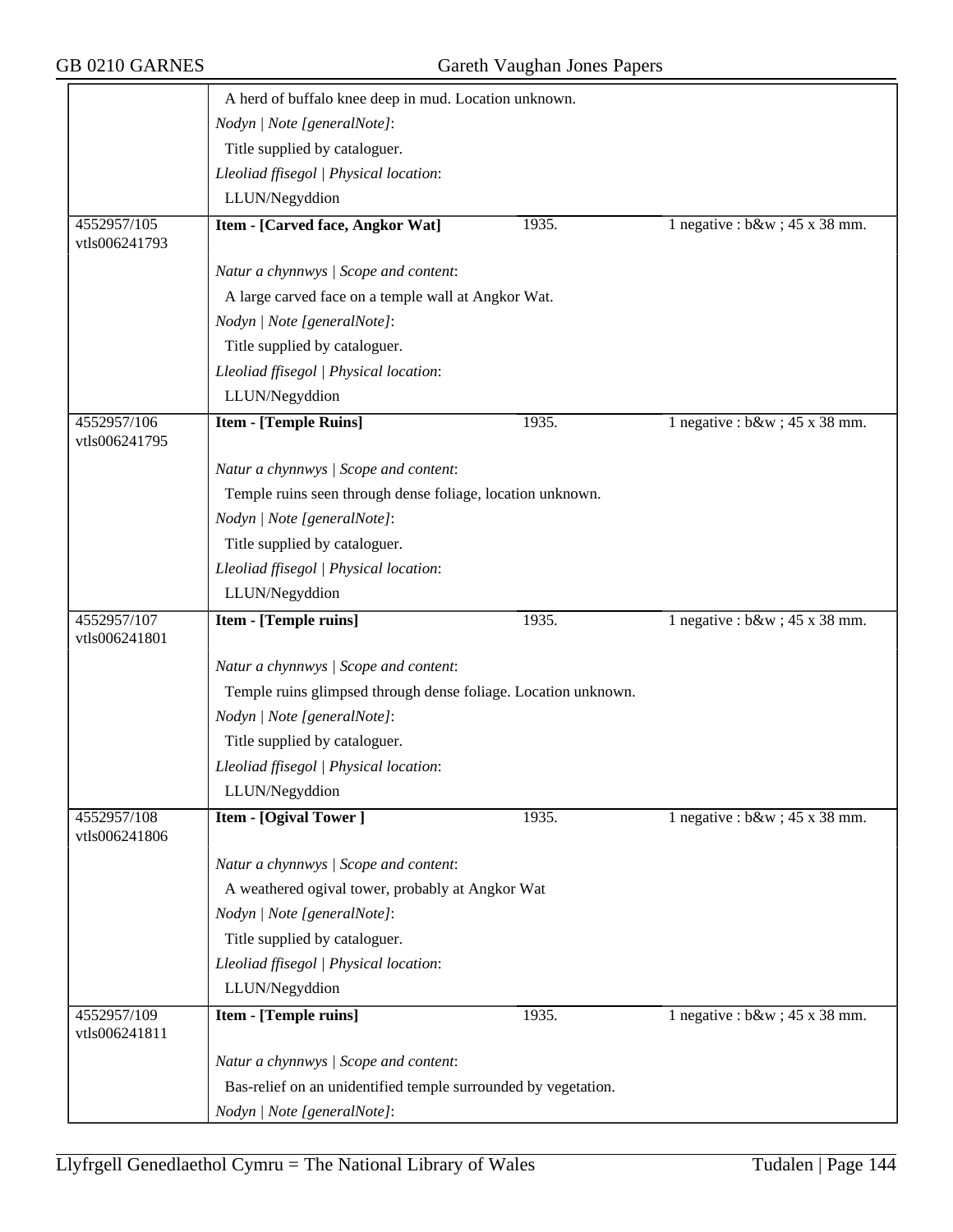|                              | Title supplied by cataloguer.                                                                                    |       |                                   |  |  |
|------------------------------|------------------------------------------------------------------------------------------------------------------|-------|-----------------------------------|--|--|
|                              | Lleoliad ffisegol   Physical location:                                                                           |       |                                   |  |  |
|                              | LLUN/Negyddion                                                                                                   |       |                                   |  |  |
| 4552957/110<br>vtls006241844 | Item - [Two young boys]                                                                                          | 1935. | 1 negative : $b\&w$ ; 45 x 38 mm. |  |  |
|                              | Natur a chynnwys / Scope and content:                                                                            |       |                                   |  |  |
|                              | Two boys stripped to the waist looking suspiciously at the camera.                                               |       |                                   |  |  |
|                              | Nodyn   Note [generalNote]:                                                                                      |       |                                   |  |  |
|                              | Title supplied by cataloguer.                                                                                    |       |                                   |  |  |
|                              | Lleoliad ffisegol   Physical location:                                                                           |       |                                   |  |  |
|                              | LLUN/Negyddion                                                                                                   |       |                                   |  |  |
| 4552957/111<br>vtls006241847 | Item - [Angkor Wat]                                                                                              | 1935. | 1 negative : $b\&w$ ; 45 x 38 mm. |  |  |
|                              | Natur a chynnwys / Scope and content:                                                                            |       |                                   |  |  |
|                              | Angkor Wat seen from the approach road.                                                                          |       |                                   |  |  |
|                              | Nodyn   Note [generalNote]:                                                                                      |       |                                   |  |  |
|                              | Title supplied by cataloguer.                                                                                    |       |                                   |  |  |
|                              | Lleoliad ffisegol   Physical location:                                                                           |       |                                   |  |  |
|                              | LLUN/Negyddion                                                                                                   |       |                                   |  |  |
| 4552957/112<br>vtls006241840 | Item - [Three apsaras carved on a pillar,<br><b>Angkor Wat]</b>                                                  | 1935. | 1 negative : $b\&w$ ; 45 x 38 mm. |  |  |
|                              | Natur a chynnwys / Scope and content:                                                                            |       |                                   |  |  |
|                              | A bas-relief of three apsaras carved on a pillar at the 12th century Buddhist temple (Bayon era), Angkor<br>Wat. |       |                                   |  |  |
|                              | Nodyn   Note [generalNote]:                                                                                      |       |                                   |  |  |
|                              | Title supplied by cataloguer with reference to photographs viewed on variuos websites.                           |       |                                   |  |  |
|                              | Lleoliad ffisegol   Physical location:                                                                           |       |                                   |  |  |
|                              | LLUN/Negyddion                                                                                                   |       |                                   |  |  |
| 4552957/113<br>vtls006241893 | Item - [Jungle]                                                                                                  | 1935. | 1 negative : $b\&w$ ; 45 x 38 mm. |  |  |
|                              | Natur a chynnwys / Scope and content:                                                                            |       |                                   |  |  |
|                              | Jungle foliage, location unknown.                                                                                |       |                                   |  |  |
|                              | Nodyn   Note [generalNote]:                                                                                      |       |                                   |  |  |
|                              | Title supplied by cataloguer.                                                                                    |       |                                   |  |  |
|                              | Lleoliad ffisegol   Physical location:                                                                           |       |                                   |  |  |
|                              | LLUN/Negyddion                                                                                                   |       |                                   |  |  |
| 4552957/114<br>vtls006241928 | Item - [Temple ruins & jungle]                                                                                   | 1935. | 1 negative : $b\&w$ ; 45 x 38 mm. |  |  |
|                              | Natur a chynnwys / Scope and content:                                                                            |       |                                   |  |  |
|                              | A low wall with a carved head and jungle beyond. Location unknown.                                               |       |                                   |  |  |
|                              | Nodyn   Note [generalNote]:                                                                                      |       |                                   |  |  |
|                              | Title supplied by cataloguer.                                                                                    |       |                                   |  |  |
|                              | Lleoliad ffisegol   Physical location:                                                                           |       |                                   |  |  |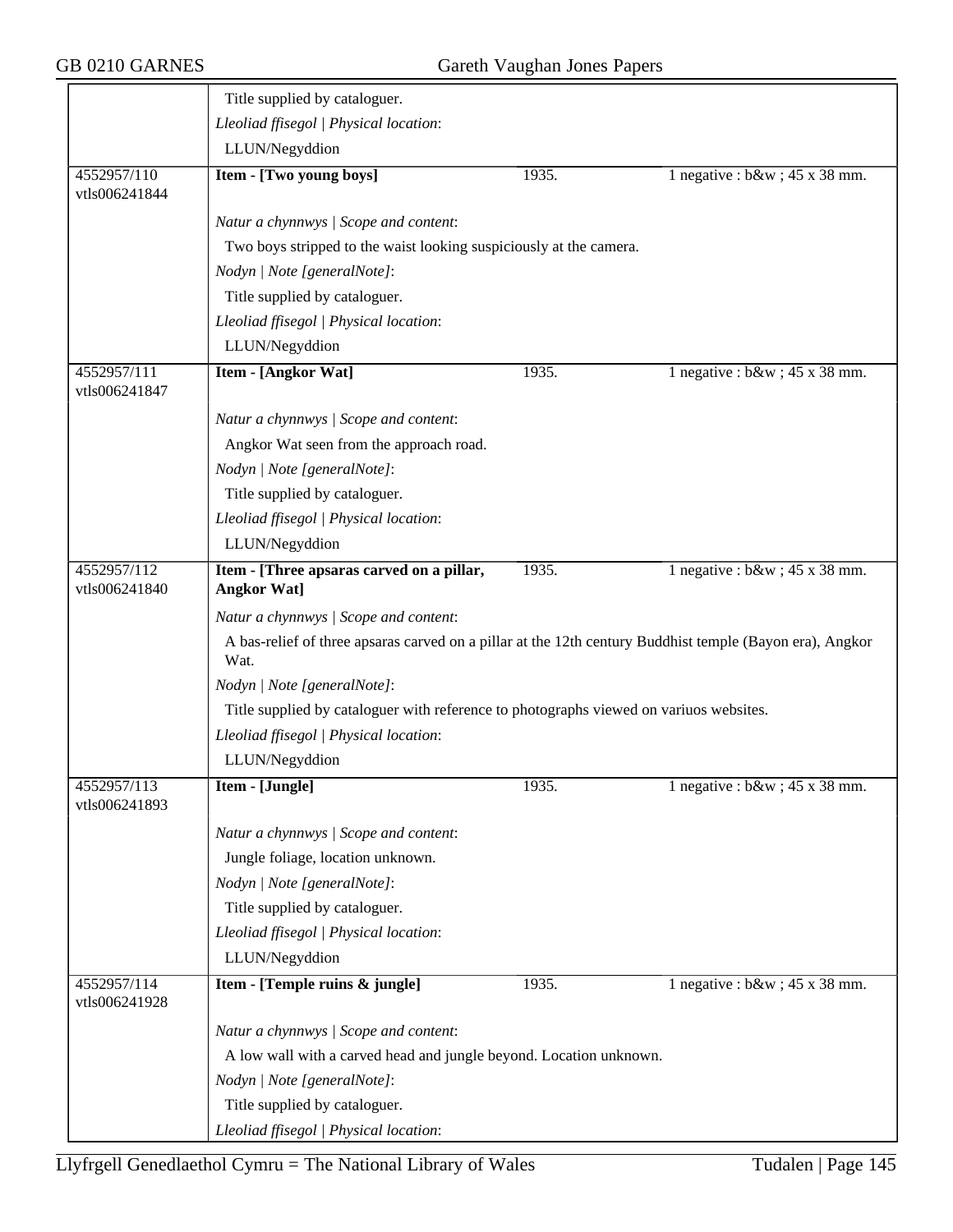|                              | LLUN/Negyddion                                                                                                   |                                                                                                |                                                                                                       |  |  |  |
|------------------------------|------------------------------------------------------------------------------------------------------------------|------------------------------------------------------------------------------------------------|-------------------------------------------------------------------------------------------------------|--|--|--|
| 4552957/115<br>vtls006241935 | <b>Item - Ploughing ceremony, Bangkok</b>                                                                        | 1935.                                                                                          | 1 negative : $b\&w$ ; 45 x 38 mm.                                                                     |  |  |  |
|                              | Natur a chynnwys / Scope and content:                                                                            |                                                                                                |                                                                                                       |  |  |  |
|                              | View of the Ploughing ceremony, Bangkok                                                                          |                                                                                                |                                                                                                       |  |  |  |
|                              | Nodyn   Note [generalNote]:                                                                                      |                                                                                                |                                                                                                       |  |  |  |
|                              | another photo of the same ceremony is reproduced on page 104.                                                    |                                                                                                | Title taken from 'Gareth Jones - A Manchukuo Incident' by Margaret Siriol Colley (Newark, 2001) where |  |  |  |
|                              | Lleoliad ffisegol   Physical location:                                                                           |                                                                                                |                                                                                                       |  |  |  |
|                              | LLUN/Negyddion                                                                                                   |                                                                                                |                                                                                                       |  |  |  |
| 4552957/116<br>vtls006241938 | Item - [Temple & Elephant sculpture]                                                                             | 1935.                                                                                          | 1 negative : $b\&w$ ; 45 x 38 mm.                                                                     |  |  |  |
|                              | Natur a chynnwys / Scope and content:                                                                            |                                                                                                |                                                                                                       |  |  |  |
|                              | An unidentified temple with a statue of an elephant on the left hand side.                                       |                                                                                                |                                                                                                       |  |  |  |
|                              | Nodyn   Note [generalNote]:                                                                                      |                                                                                                |                                                                                                       |  |  |  |
|                              | Title supplied by cataloguer.                                                                                    |                                                                                                |                                                                                                       |  |  |  |
|                              | Lleoliad ffisegol   Physical location:                                                                           |                                                                                                |                                                                                                       |  |  |  |
|                              | LLUN/Negyddion                                                                                                   |                                                                                                |                                                                                                       |  |  |  |
| 4552957/117<br>vtls006241942 | <b>Item - [Ceremony]</b>                                                                                         | 1935.                                                                                          | 1 negative : $b\&w$ ; 45 x 38 mm.                                                                     |  |  |  |
|                              | Natur a chynnwys / Scope and content:                                                                            |                                                                                                |                                                                                                       |  |  |  |
|                              |                                                                                                                  | A man and a boy standing either side of an unidentified artefact partly sheltered by a screen. |                                                                                                       |  |  |  |
|                              | Nodyn   Note [generalNote]:                                                                                      |                                                                                                |                                                                                                       |  |  |  |
|                              | Title supplied by cataloguer.                                                                                    |                                                                                                |                                                                                                       |  |  |  |
|                              | Nodyn   Note [generalNote]:                                                                                      |                                                                                                |                                                                                                       |  |  |  |
|                              | The location looks similar to those of the ploughing ceremony witnessed by GVJ in Bangkok and may be<br>related. |                                                                                                |                                                                                                       |  |  |  |
|                              | Lleoliad ffisegol   Physical location:                                                                           |                                                                                                |                                                                                                       |  |  |  |
|                              | LLUN/Negyddion                                                                                                   |                                                                                                |                                                                                                       |  |  |  |
| 4552957/118<br>vtls006241944 | Item - [Double exposure]                                                                                         | 1935.                                                                                          | 1 negative : $b\&w$ ; 45 x 38 mm.                                                                     |  |  |  |
|                              | Natur a chynnwys / Scope and content:                                                                            |                                                                                                |                                                                                                       |  |  |  |
|                              | Two images exposed, probably by accident, on the same negative. One image appears to show Angkor<br>Wat.         |                                                                                                |                                                                                                       |  |  |  |
|                              | Nodyn   Note [generalNote]:                                                                                      |                                                                                                |                                                                                                       |  |  |  |
|                              | Title supplied by cataloguer.                                                                                    |                                                                                                |                                                                                                       |  |  |  |
|                              | Lleoliad ffisegol   Physical location:                                                                           |                                                                                                |                                                                                                       |  |  |  |
|                              | LLUN/Negyddion                                                                                                   |                                                                                                |                                                                                                       |  |  |  |
| 4552957/119<br>vtls006241947 | Item - [Temple walkway]                                                                                          | 1935.                                                                                          | 1 negative : $b\&w$ ; 45 x 38 mm.                                                                     |  |  |  |
|                              | Natur a chynnwys / Scope and content:                                                                            |                                                                                                |                                                                                                       |  |  |  |
|                              | A walkway within the precincts of Angkor Wat                                                                     |                                                                                                |                                                                                                       |  |  |  |
|                              | Nodyn   Note [generalNote]:                                                                                      |                                                                                                |                                                                                                       |  |  |  |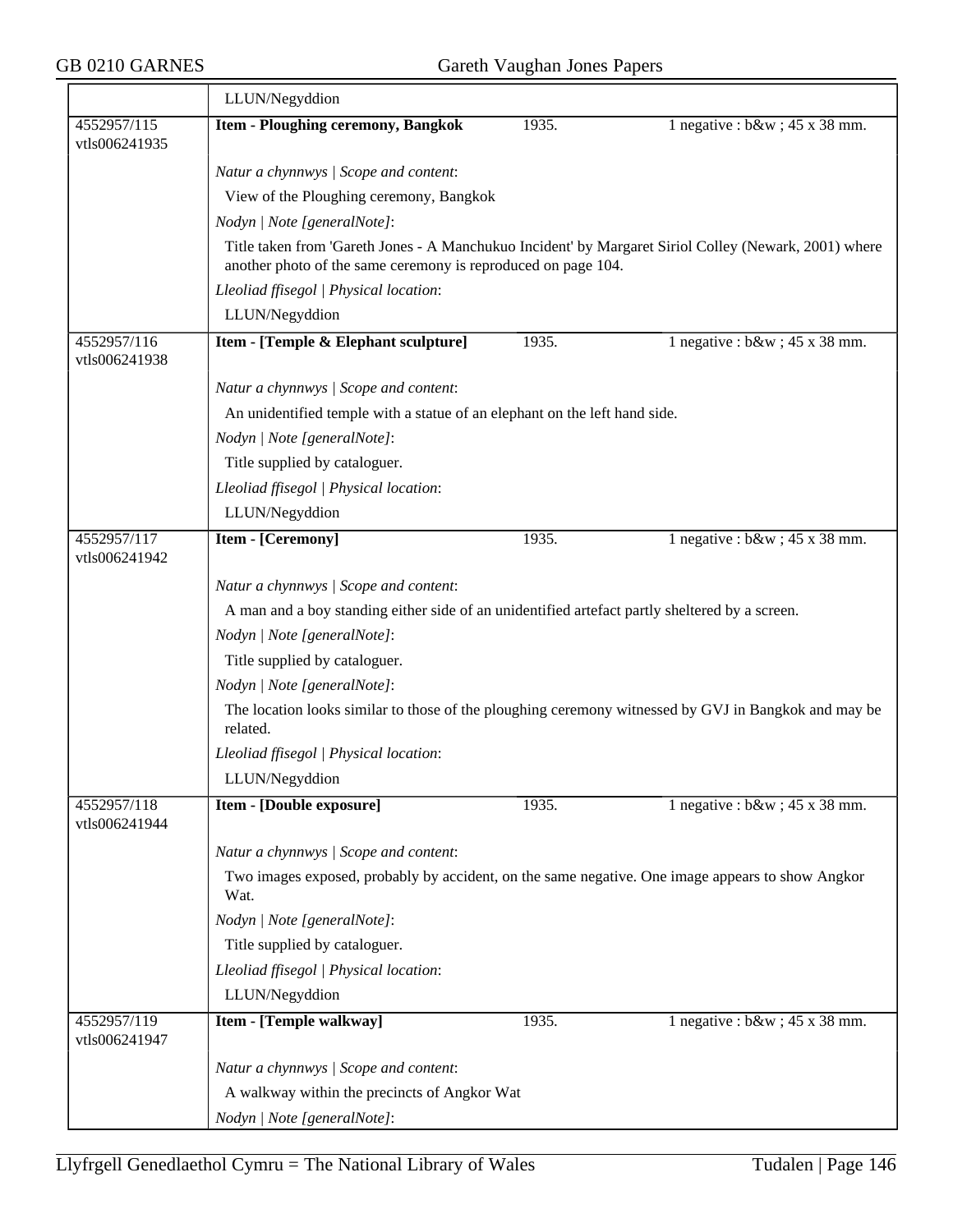|                              | Title supplied by cataloguer.                                                                |       |                                   |
|------------------------------|----------------------------------------------------------------------------------------------|-------|-----------------------------------|
|                              | Lleoliad ffisegol   Physical location:                                                       |       |                                   |
|                              | LLUN/Negyddion                                                                               |       |                                   |
| 4552957/120<br>vtls006241949 | <b>Item - [Angkor Wat]</b>                                                                   | 1935. | 1 negative : $b\&w$ ; 45 x 38 mm. |
|                              | Natur a chynnwys / Scope and content:                                                        |       |                                   |
|                              | Angkor Wat viewed from a distance.                                                           |       |                                   |
|                              | Nodyn   Note [generalNote]:                                                                  |       |                                   |
|                              | Title supplied by cataloguer.                                                                |       |                                   |
|                              | Lleoliad ffisegol   Physical location:                                                       |       |                                   |
|                              | LLUN/Negyddion                                                                               |       |                                   |
| 4552957/121<br>vtls006241953 | Item - [Elephant & Howdah, side view]                                                        | 1935. | 1 negative : $b\&w$ ; 45 x 38 mm. |
|                              | Natur a chynnwys / Scope and content:                                                        |       |                                   |
|                              | An elephant with a howdah (unoccupied) on it's back.                                         |       |                                   |
|                              | Nodyn   Note [generalNote]:                                                                  |       |                                   |
|                              | Title supplied by cataloguer.                                                                |       |                                   |
|                              | Lleoliad ffisegol   Physical location:                                                       |       |                                   |
|                              | LLUN/Negyddion                                                                               |       |                                   |
| 4552957/122<br>vtls006243226 | <b>Item - [Temple Ruins]</b>                                                                 | 1935. | 1 negative : $b\&w$ ; 45 x 38 mm. |
|                              | Natur a chynnwys / Scope and content:                                                        |       |                                   |
|                              | Part of a masonry wall in which the carvings of two elephants can be seen. Location unknown. |       |                                   |
|                              | Nodyn   Note [generalNote]:                                                                  |       |                                   |
|                              | Title supplied by cataloguer.                                                                |       |                                   |
|                              | Lleoliad ffisegol   Physical location:                                                       |       |                                   |
|                              | LLUN/Negyddion                                                                               |       |                                   |
| 4552957/123<br>vtls006243267 | Item - [Elephant & Howdah, front view]                                                       | 1935. | 1 negative : $b\&w$ ; 45 x 38 mm. |
|                              | Natur a chynnwys / Scope and content:                                                        |       |                                   |
|                              | An elephant with a howdah on it's back, photographed from the front.                         |       |                                   |
|                              | Nodyn   Note [generalNote]:                                                                  |       |                                   |
|                              | Title supplied by cataloguer.                                                                |       |                                   |
|                              | Lleoliad ffisegol   Physical location:                                                       |       |                                   |
|                              | LLUN/Negyddion                                                                               |       |                                   |
| 4552957/124<br>vtls006243298 | Item - [Temple Pillar]                                                                       | 1935. | 1 negative : $b\&w$ ; 45 x 38 mm. |
|                              | Natur a chynnwys / Scope and content:                                                        |       |                                   |
|                              | Masonry pillar at an unidentified temple, possibly Angkor Wat.                               |       |                                   |
|                              | Nodyn   Note [generalNote]:                                                                  |       |                                   |
|                              | Title supplied by cataloguer.                                                                |       |                                   |
|                              | Lleoliad ffisegol   Physical location:                                                       |       |                                   |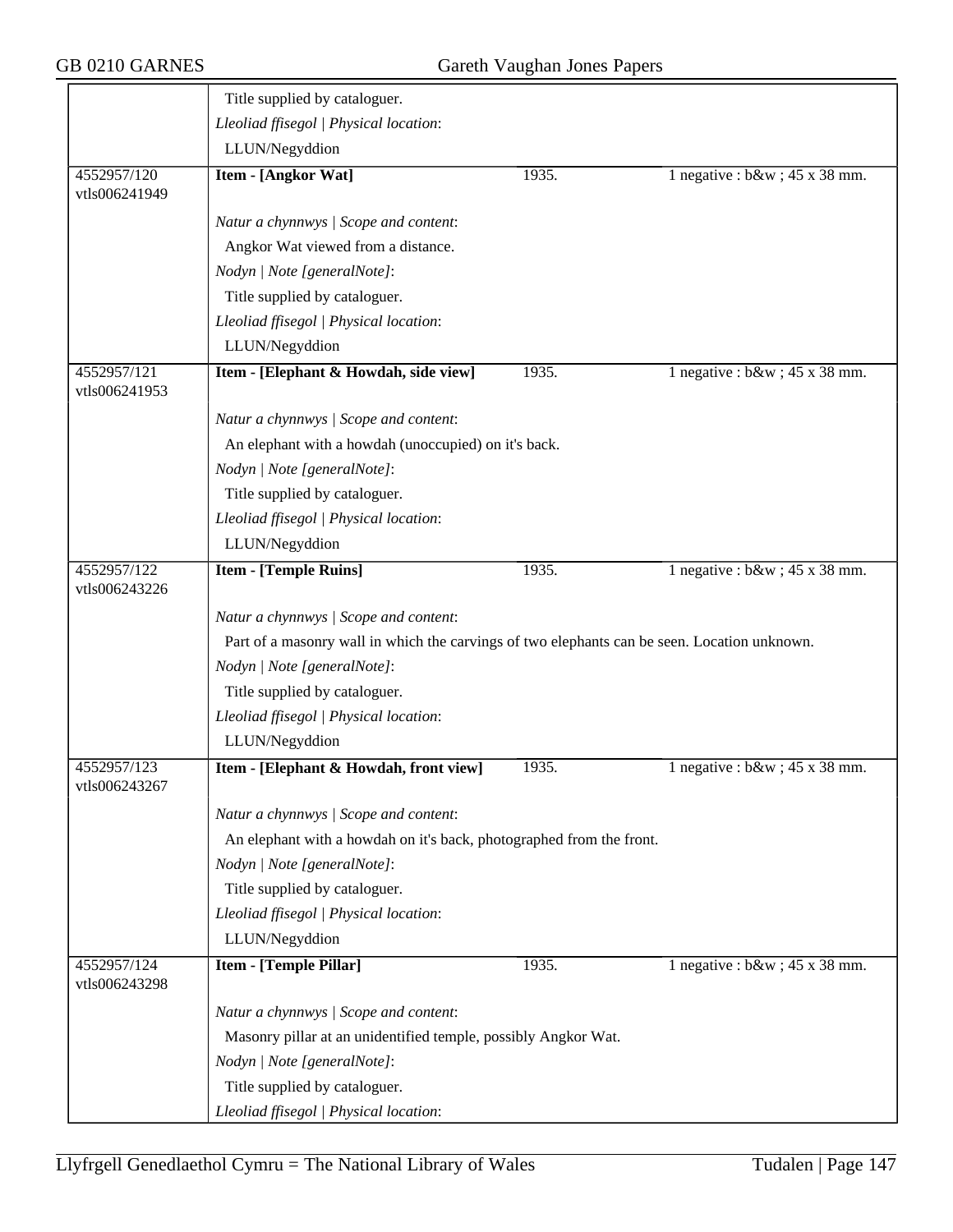|                              | LLUN/Negyddion                                                                                                                            |                                                                                                                                                                                   |                                   |  |  |
|------------------------------|-------------------------------------------------------------------------------------------------------------------------------------------|-----------------------------------------------------------------------------------------------------------------------------------------------------------------------------------|-----------------------------------|--|--|
| 4552957/125<br>vtls006243314 | Item - [Ploughing ceremony, Bangkok]                                                                                                      | 1935.                                                                                                                                                                             | 1 negative : $b\&w$ ; 45 x 38 mm. |  |  |
|                              | Natur a chynnwys / Scope and content:                                                                                                     |                                                                                                                                                                                   |                                   |  |  |
|                              | An ox drawing the ceremonial plough in the ploughing ceremony, Bangkok.                                                                   |                                                                                                                                                                                   |                                   |  |  |
|                              | Nodyn   Note [generalNote]:                                                                                                               |                                                                                                                                                                                   |                                   |  |  |
|                              |                                                                                                                                           | Title supplied by cataloguer with reference to page 104 of 'Gareth Jones - A Manchukuo Incident' by<br>Margaret Siriol Colley (Newark, 2001) where a similar photo is reproduced. |                                   |  |  |
|                              | Lleoliad ffisegol   Physical location:                                                                                                    |                                                                                                                                                                                   |                                   |  |  |
|                              | LLUN/Negyddion                                                                                                                            |                                                                                                                                                                                   |                                   |  |  |
| 4552957/126<br>vtls006243330 | <b>Item - [Entrance to Angkor Wat]</b>                                                                                                    | 1935.                                                                                                                                                                             | 1 negative : $b\&w$ ; 45 x 38 mm. |  |  |
|                              | Natur a chynnwys / Scope and content:                                                                                                     |                                                                                                                                                                                   |                                   |  |  |
|                              | Gateway leading to the Angkor Wat temple complex, Cambodia.                                                                               |                                                                                                                                                                                   |                                   |  |  |
|                              | Nodyn   Note [generalNote]:                                                                                                               |                                                                                                                                                                                   |                                   |  |  |
|                              | Title supplied by cataloguer.                                                                                                             |                                                                                                                                                                                   |                                   |  |  |
|                              | Lleoliad ffisegol   Physical location:                                                                                                    |                                                                                                                                                                                   |                                   |  |  |
|                              | LLUN/Negyddion                                                                                                                            |                                                                                                                                                                                   |                                   |  |  |
| 4552957/127<br>vtls006243359 | Item - The boy who rode Gareth to Angkor<br>Wat                                                                                           | 1935.                                                                                                                                                                             | 1 negative : $b\&w$ ; 45 x 38 mm. |  |  |
|                              | Natur a chynnwys / Scope and content:                                                                                                     |                                                                                                                                                                                   |                                   |  |  |
|                              | A smiling rickshaw driver standing next to his rickshaw.                                                                                  |                                                                                                                                                                                   |                                   |  |  |
|                              | Nodyn   Note [generalNote]:                                                                                                               |                                                                                                                                                                                   |                                   |  |  |
|                              | Title taken from 'Gareth Jones - A Manchukuo Incident' by Margaret Siriol Colley (Newark, 2001) where<br>the photo is reproduced on p108. |                                                                                                                                                                                   |                                   |  |  |
|                              | Lleoliad ffisegol   Physical location:                                                                                                    |                                                                                                                                                                                   |                                   |  |  |
|                              | LLUN/Negyddion                                                                                                                            |                                                                                                                                                                                   |                                   |  |  |
| 4552957/128<br>vtls006243390 | Item - [Passageway, Angkor Wat]                                                                                                           | 1935.                                                                                                                                                                             | 1 negative : $b\&w$ ; 45 x 38 mm. |  |  |
|                              | Natur a chynnwys / Scope and content:                                                                                                     |                                                                                                                                                                                   |                                   |  |  |
|                              | A passageway inside Angkor Wat, one of the temple pillars visible above.                                                                  |                                                                                                                                                                                   |                                   |  |  |
|                              | Nodyn   Note [generalNote]:                                                                                                               |                                                                                                                                                                                   |                                   |  |  |
|                              | Title supplied by cataloguer.                                                                                                             |                                                                                                                                                                                   |                                   |  |  |
|                              | Lleoliad ffisegol   Physical location:                                                                                                    |                                                                                                                                                                                   |                                   |  |  |
|                              | LLUN/Negyddion                                                                                                                            |                                                                                                                                                                                   |                                   |  |  |
| 4552957/129<br>vtls006243394 | Item - [Gareth Vaughan Jones & Buddhist<br>Monks]                                                                                         | 1935.                                                                                                                                                                             | 1 negative : $b\&w$ ; 45 x 38 mm. |  |  |
|                              | Natur a chynnwys / Scope and content:                                                                                                     |                                                                                                                                                                                   |                                   |  |  |
|                              | Gareth Vaughan Jones with five Buddhist monks, all looking at the camera.                                                                 |                                                                                                                                                                                   |                                   |  |  |
|                              | Nodyn   Note [generalNote]:                                                                                                               |                                                                                                                                                                                   |                                   |  |  |
|                              | Title supplied by cataloguer.                                                                                                             |                                                                                                                                                                                   |                                   |  |  |
|                              | Lleoliad ffisegol   Physical location:                                                                                                    |                                                                                                                                                                                   |                                   |  |  |
|                              | LLUN/Negyddion                                                                                                                            |                                                                                                                                                                                   |                                   |  |  |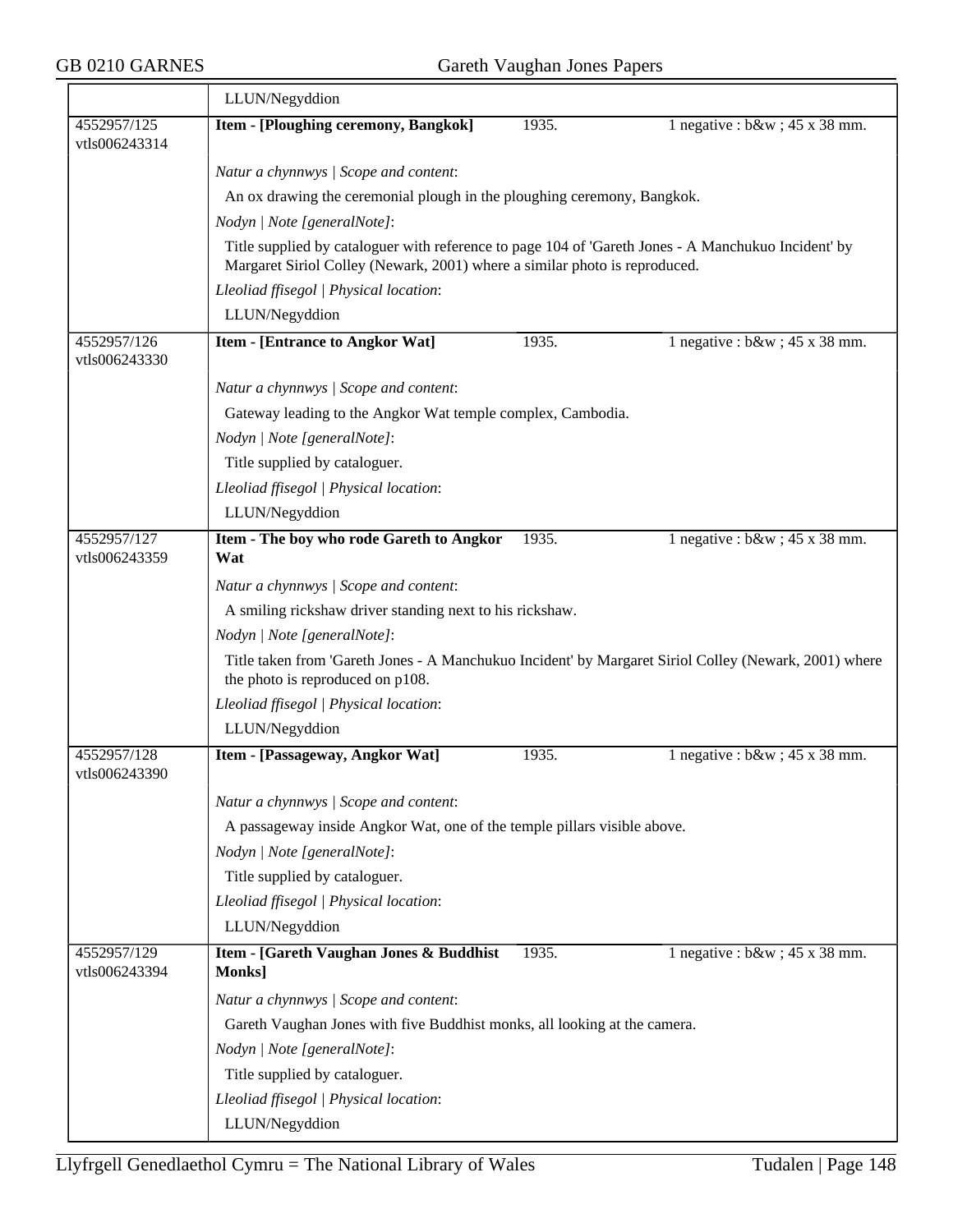| GB 0210 GARNES               | Gareth Vaughan Jones Papers                                                                                       |       |                                   |  |  |
|------------------------------|-------------------------------------------------------------------------------------------------------------------|-------|-----------------------------------|--|--|
| 4552957/130<br>vtls006243404 | Item - [Angkor Wat]                                                                                               | 1935. | 1 negative : $b\&w$ ; 45 x 38 mm. |  |  |
|                              | Natur a chynnwys / Scope and content:                                                                             |       |                                   |  |  |
|                              | Angkor Wat seen in the distance from a long paved path. A number of young boys are milling around on<br>the path. |       |                                   |  |  |
|                              | Nodyn   Note [generalNote]:                                                                                       |       |                                   |  |  |
|                              | Title supplied by cataloguer.                                                                                     |       |                                   |  |  |
|                              | Lleoliad ffisegol   Physical location:                                                                            |       |                                   |  |  |
|                              | LLUN/Negyddion                                                                                                    |       |                                   |  |  |
| 4552957/131<br>vtls006243414 | Item - [Angkor Wat, approach to inner<br>temple from the West]                                                    | 1935. | 1 negative : $b\&w$ ; 45 x 38 mm. |  |  |
|                              | Natur a chynnwys / Scope and content:                                                                             |       |                                   |  |  |
|                              | Angkor Wat seen from the westermn approach.                                                                       |       |                                   |  |  |
|                              | Nodyn   Note [generalNote]:                                                                                       |       |                                   |  |  |
|                              | Title supplied by cataloguer.                                                                                     |       |                                   |  |  |
|                              | Lleoliad ffisegol   Physical location:                                                                            |       |                                   |  |  |
|                              | LLUN/Negyddion                                                                                                    |       |                                   |  |  |
| 4552957/132<br>vtls006243429 | <b>Item - [Small Native Canoe]</b>                                                                                | 1935. | 1 negative : $b\&w$ ; 45 x 38 mm. |  |  |
|                              | Natur a chynnwys / Scope and content:                                                                             |       |                                   |  |  |
|                              | A small traditional canoe with one outrigger powered by a man sitting in the stern, location unknown.             |       |                                   |  |  |
|                              | Nodyn   Note [generalNote]:                                                                                       |       |                                   |  |  |
|                              | Title supplied by cataloguer.                                                                                     |       |                                   |  |  |
|                              | Nodyn   Note [generalNote]:                                                                                       |       |                                   |  |  |
|                              | Attached to 4552957/133.                                                                                          |       |                                   |  |  |
|                              | Lleoliad ffisegol   Physical location:                                                                            |       |                                   |  |  |
|                              | LLUN/Negyddion                                                                                                    |       |                                   |  |  |
| 4552957/133<br>vtls006243443 | Item - [Family on board a ship]                                                                                   | 1935. | 1 negative : $b\&w$ ; 45 x 38 mm. |  |  |
|                              | Natur a chynnwys / Scope and content:                                                                             |       |                                   |  |  |
|                              | A man, woman and girl photographed on the deck of a ship, an unidentified port visible behind them.               |       |                                   |  |  |
|                              | Nodyn   Note [generalNote]:                                                                                       |       |                                   |  |  |
|                              | Title supplied by cataloguer.                                                                                     |       |                                   |  |  |
|                              | Nodyn   Note [generalNote]:                                                                                       |       |                                   |  |  |
|                              | Attached to 4552957/132.                                                                                          |       |                                   |  |  |
|                              | Lleoliad ffisegol   Physical location:                                                                            |       |                                   |  |  |
|                              | LLUN/Negyddion                                                                                                    |       |                                   |  |  |
| 4552957/134<br>vtls006243457 | <b>Item - [Sampans]</b>                                                                                           | 1935. | 1 negative : $b\&w$ ; 45 x 38 mm. |  |  |
|                              | Natur a chynnwys / Scope and content:                                                                             |       |                                   |  |  |
|                              | Three sampans moored in a shallow creek, location unknown.                                                        |       |                                   |  |  |
|                              | Nodyn   Note [generalNote]:                                                                                       |       |                                   |  |  |
|                              | Title supplied by cataloguer.                                                                                     |       |                                   |  |  |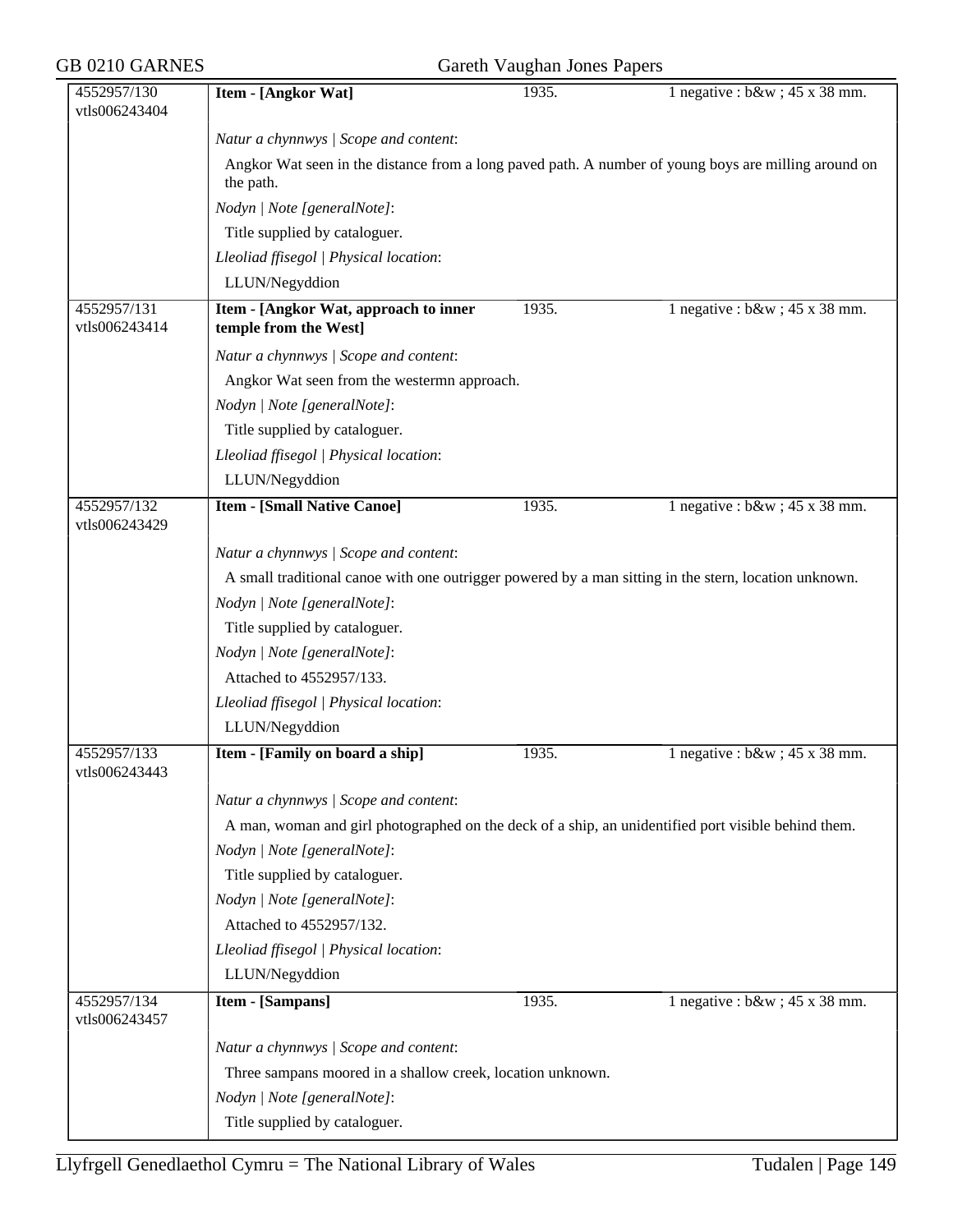|                              | Lleoliad ffisegol   Physical location:                                                        |       |                                   |  |  |
|------------------------------|-----------------------------------------------------------------------------------------------|-------|-----------------------------------|--|--|
|                              | LLUN/Negyddion                                                                                |       |                                   |  |  |
| 4552957/135<br>vtls006243462 | Item - [Buddhist Monks, Angkor Wat]                                                           | 1935. | 1 negative : $b\&w$ ; 45 x 38 mm. |  |  |
|                              | Natur a chynnwys / Scope and content:                                                         |       |                                   |  |  |
|                              | Two smiling Buddhist monks photographerd in the grounds of Angkor Wat.                        |       |                                   |  |  |
|                              | Nodyn   Note [generalNote]:                                                                   |       |                                   |  |  |
|                              | Title supplied by cataloguer.                                                                 |       |                                   |  |  |
|                              | Lleoliad ffisegol   Physical location:                                                        |       |                                   |  |  |
|                              | LLUN/Negyddion                                                                                |       |                                   |  |  |
| 4552957/136                  | Item - [Sampan with large square sail]                                                        | 1935. | 1 negative : $b\&w$ ; 45 x 38 mm. |  |  |
| vtls006243488                |                                                                                               |       |                                   |  |  |
|                              | Natur a chynnwys / Scope and content:                                                         |       |                                   |  |  |
|                              | A sampan sailing in site of land with a large square sail seen in profile.                    |       |                                   |  |  |
|                              | Nodyn   Note [generalNote]:                                                                   |       |                                   |  |  |
|                              | Title supplied by cataloguer.                                                                 |       |                                   |  |  |
|                              | Nodyn   Note [generalNote]:                                                                   |       |                                   |  |  |
|                              | Attached to 4552957/137, another view of the same boat.                                       |       |                                   |  |  |
|                              | Lleoliad ffisegol   Physical location:                                                        |       |                                   |  |  |
|                              | LLUN/Negyddion                                                                                |       |                                   |  |  |
| 4552957/137                  | Item - [Sampan under sail]                                                                    | 1935. | 1 negative : $b\&w$ ; 45 x 38 mm. |  |  |
| vtls006243494                |                                                                                               |       |                                   |  |  |
|                              | Natur a chynnwys / Scope and content:                                                         |       |                                   |  |  |
|                              | A sampan photographed from the stern, sailing under a large square sail. Location unknown.    |       |                                   |  |  |
|                              | Nodyn   Note [generalNote]:                                                                   |       |                                   |  |  |
|                              | Title supplied by cataloguer.                                                                 |       |                                   |  |  |
|                              | Nodyn   Note [generalNote]:                                                                   |       |                                   |  |  |
|                              | Attached to 4552957/136, another view of the same boat.                                       |       |                                   |  |  |
|                              | Lleoliad ffisegol   Physical location:                                                        |       |                                   |  |  |
|                              | LLUN/Negyddion                                                                                |       |                                   |  |  |
| 4552957/138<br>vtls006243500 | <b>Item - [Houseboats]</b>                                                                    | 1935. | 1 negative : $b\&w$ ; 45 x 38 mm. |  |  |
|                              | Natur a chynnwys / Scope and content:                                                         |       |                                   |  |  |
|                              | Two houseboats, location unknown.                                                             |       |                                   |  |  |
|                              | Nodyn   Note [generalNote]:                                                                   |       |                                   |  |  |
|                              | Title supplied by cataloguer.                                                                 |       |                                   |  |  |
|                              | Lleoliad ffisegol   Physical location:                                                        |       |                                   |  |  |
|                              | LLUN/Negyddion                                                                                |       |                                   |  |  |
| 4552957/139<br>vtls006243505 | Item - [Boy on street]                                                                        | 1935. | 1 negative : $b\&w$ ; 45 x 38 mm. |  |  |
|                              | Natur a chynnwys / Scope and content:                                                         |       |                                   |  |  |
|                              | A boy looking over his shoulder at the camera, photographed on a wide road, location unknown. |       |                                   |  |  |
|                              | Nodyn   Note [generalNote]:                                                                   |       |                                   |  |  |
|                              |                                                                                               |       |                                   |  |  |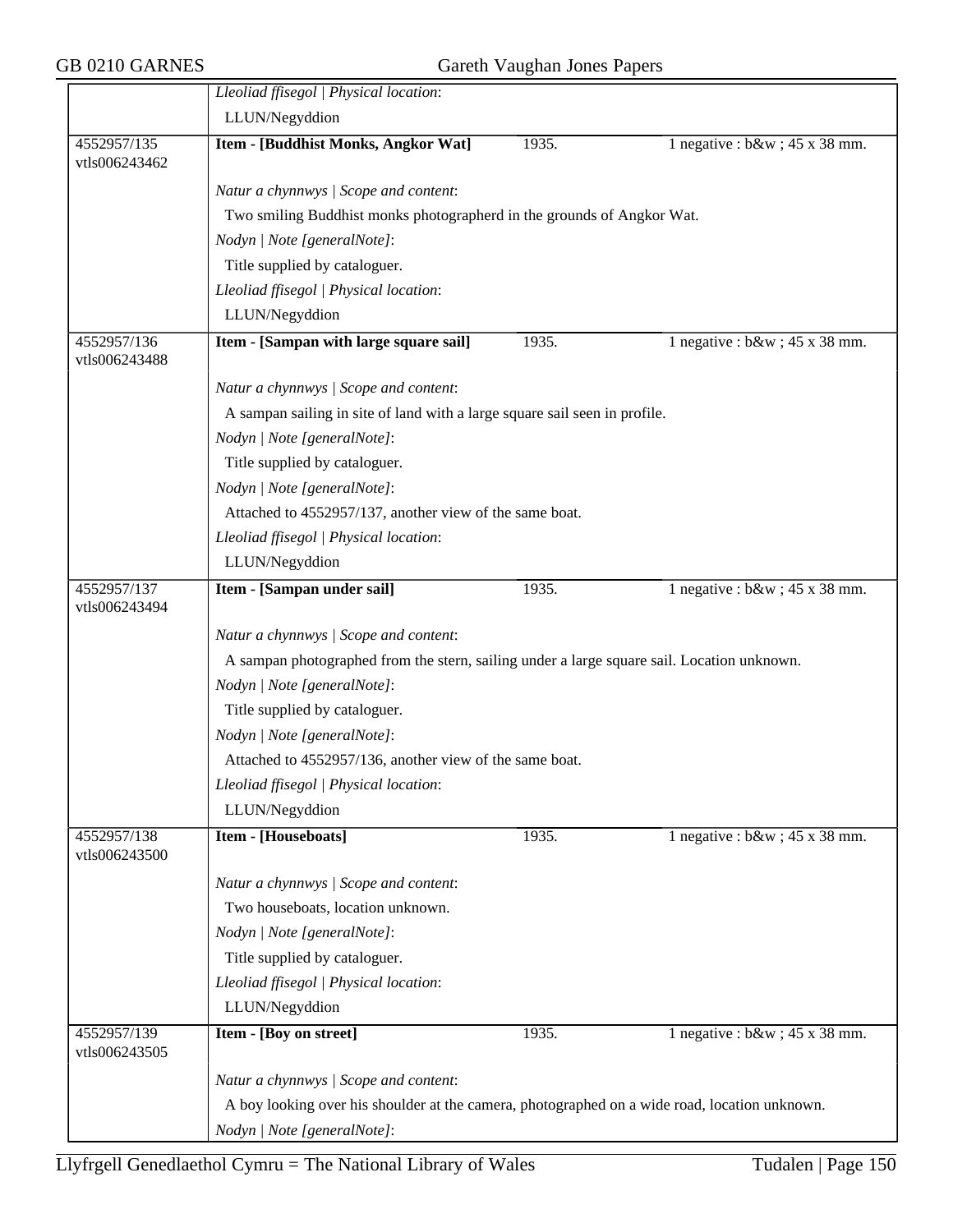|                              | Title supplied by cataloguer.                                                                                          |       |                                   |
|------------------------------|------------------------------------------------------------------------------------------------------------------------|-------|-----------------------------------|
|                              | Lleoliad ffisegol   Physical location:                                                                                 |       |                                   |
|                              | LLUN/Negyddion                                                                                                         |       |                                   |
| 4552957/140<br>vtls006243544 | <b>Item - [Coastline]</b>                                                                                              | 1935. | 1 negative : $b\&w$ ; 45 x 38 mm. |
|                              | Natur a chynnwys / Scope and content:                                                                                  |       |                                   |
|                              | An overexposed view of a distant coastline, location unknown and presumed taken from the deck of a<br>ship.            |       |                                   |
|                              | Nodyn   Note [generalNote]:                                                                                            |       |                                   |
|                              | Title supplied by cataloguer.                                                                                          |       |                                   |
|                              | Nodyn   Note [generalNote]:                                                                                            |       |                                   |
|                              | Attached to 4552957/141.                                                                                               |       |                                   |
|                              | Lleoliad ffisegol   Physical location:                                                                                 |       |                                   |
|                              | LLUN/Negyddion                                                                                                         |       |                                   |
| 4552957/141<br>vtls006243555 | <b>Item - [Smiling boy]</b>                                                                                            | 1935. | 1 negative : $b\&w$ ; 45 x 38 mm. |
|                              | Natur a chynnwys / Scope and content:                                                                                  |       |                                   |
|                              | A boy of Asian origin swinging from a girder and smiling broadly at the camera. Photo has been taken<br>aboard a ship. |       |                                   |
|                              | Nodyn   Note [generalNote]:                                                                                            |       |                                   |
|                              | Title supplied by cataloguer.                                                                                          |       |                                   |
|                              | Nodyn   Note [generalNote]:                                                                                            |       |                                   |
|                              | Attached to 4552957/140.                                                                                               |       |                                   |
|                              | Lleoliad ffisegol   Physical location:                                                                                 |       |                                   |
|                              | LLUN/Negyddion                                                                                                         |       |                                   |
| 4552957/142<br>vtls006243562 | Item - [Gareth Vaughan Jones & Buddhist<br>monks]                                                                      | 1935. | 1 negative : $b\&w$ ; 45 x 38 mm. |
|                              | Natur a chynnwys / Scope and content:                                                                                  |       |                                   |
|                              | Gareth Vaughan Jones & Buddhist monks on the path leading to Angkor Wat. All are posing for the<br>camera.             |       |                                   |
|                              | Nodyn   Note [generalNote]:                                                                                            |       |                                   |
|                              | Title supplied by cataloguer.                                                                                          |       |                                   |
|                              | Lleoliad ffisegol   Physical location:                                                                                 |       |                                   |
|                              | LLUN/Negyddion                                                                                                         |       |                                   |
| 4552957/143<br>vtls006243565 | <b>Item - [Houseboat]</b>                                                                                              | 1935. | 1 negative : $b\&w$ ; 45 x 38 mm. |
|                              | Natur a chynnwys / Scope and content:                                                                                  |       |                                   |
|                              | Stern of a houseboat, used as a living space.                                                                          |       |                                   |
|                              | Nodyn   Note [generalNote]:                                                                                            |       |                                   |
|                              | Title supplied by cataloguer.                                                                                          |       |                                   |
|                              | Lleoliad ffisegol   Physical location:                                                                                 |       |                                   |
|                              | LLUN/Negyddion                                                                                                         |       |                                   |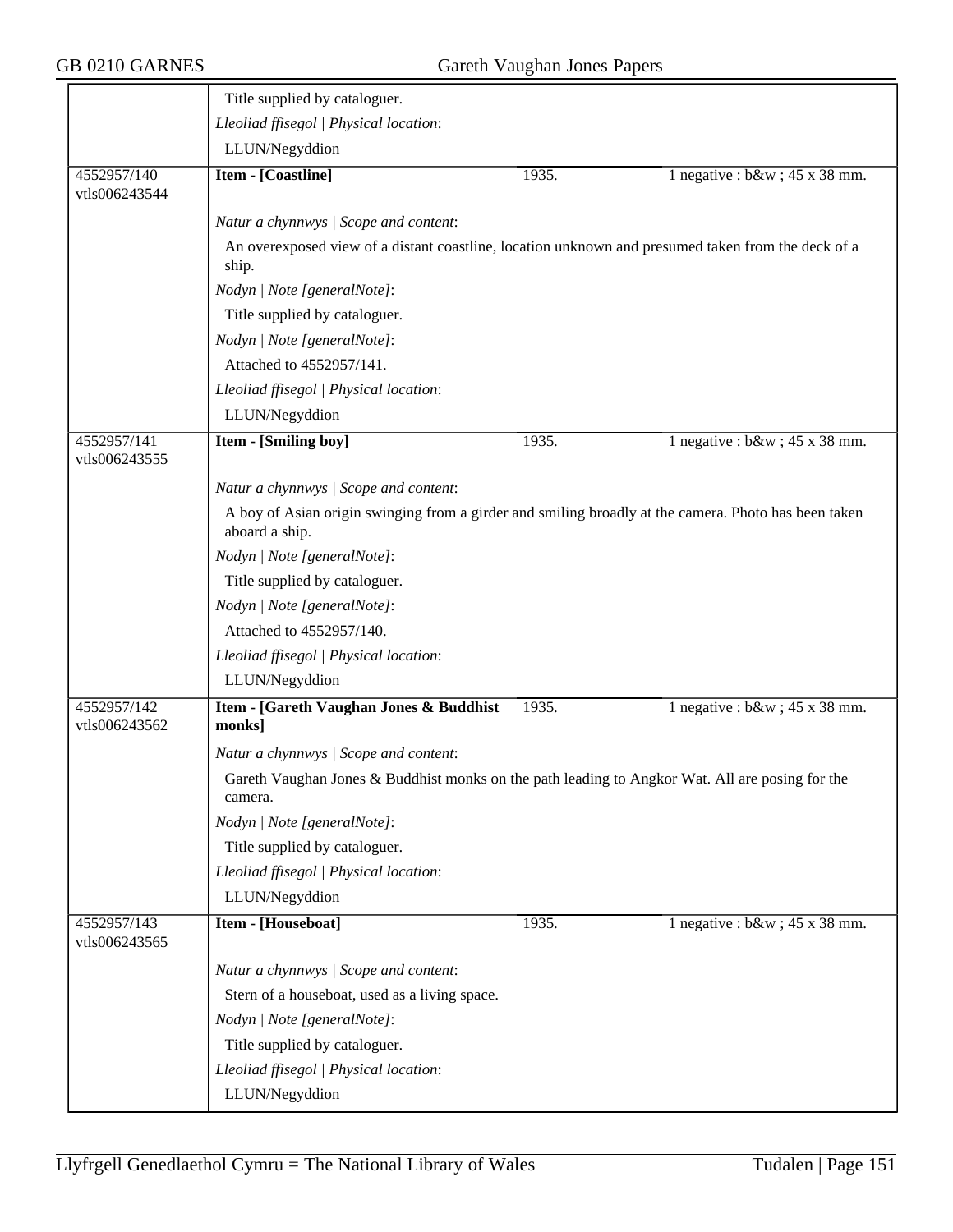| GB 0210 GARNES               | Gareth Vaughan Jones Papers                                                                                                                                                                            |       |                                   |  |
|------------------------------|--------------------------------------------------------------------------------------------------------------------------------------------------------------------------------------------------------|-------|-----------------------------------|--|
| 4552957/144<br>vtls006243800 | Item - [Underexposure]                                                                                                                                                                                 | 1935. | 1 negative : $b\&w$ ; 45 x 38 mm. |  |
|                              | Natur a chynnwys / Scope and content:                                                                                                                                                                  |       |                                   |  |
|                              | A much underexposed image, of what is unclear.                                                                                                                                                         |       |                                   |  |
|                              | Nodyn   Note [generalNote]:                                                                                                                                                                            |       |                                   |  |
|                              | Title supplied by cataloguer.                                                                                                                                                                          |       |                                   |  |
|                              | Lleoliad ffisegol   Physical location:                                                                                                                                                                 |       |                                   |  |
|                              | LLUN/Negyddion                                                                                                                                                                                         |       |                                   |  |
| 4552957/145                  | Item - [Overexposure]                                                                                                                                                                                  | 1935. | 1 negative : $b\&w$ ; 45 x 38 mm. |  |
| vtls006243573                |                                                                                                                                                                                                        |       |                                   |  |
|                              | Natur a chynnwys / Scope and content:                                                                                                                                                                  |       |                                   |  |
|                              | A severely overexposed image. Such is the extent of the overexposure that it is not possible to determine<br>what was being photographed.                                                              |       |                                   |  |
|                              | Nodyn   Note [generalNote]:                                                                                                                                                                            |       |                                   |  |
|                              | Title supplied by cataloguer.                                                                                                                                                                          |       |                                   |  |
|                              | Lleoliad ffisegol   Physical location:                                                                                                                                                                 |       |                                   |  |
|                              | LLUN/Negyddion                                                                                                                                                                                         |       |                                   |  |
| 4552957/146<br>vtls006243579 | Item - [Demons, Royal Palace, Bangkok]                                                                                                                                                                 | 1935. | 1 negative : $b\&w$ ; 45 x 38 mm. |  |
|                              | Natur a chynnwys / Scope and content:                                                                                                                                                                  |       |                                   |  |
|                              | Highly ornate sculptures of demons. Photograph taken on May 3rd 1935 in front of one of the golden<br>chedi in front of the Royal Pantheon, Temple of the Emerald Buddha, also known as Wat Phra Kaew. |       |                                   |  |
|                              | Nodyn   Note [generalNote]:                                                                                                                                                                            |       |                                   |  |
|                              | Title supplied by cataloguer with reference to 'Gareth Jones - A Manchukuo Incident' by Margaret Siriol<br>Colley (Newark, 2001) where a photo of the same subject is reproduced on page 104.          |       |                                   |  |
|                              | Lleoliad ffisegol   Physical location:                                                                                                                                                                 |       |                                   |  |
|                              | LLUN/Negyddion                                                                                                                                                                                         |       |                                   |  |
| 4552957/147<br>vtls006243584 | Item - [Statues, Grand Palace, Bangkok]                                                                                                                                                                | 1935. | 1 negative : $b\&w$ ; 45 x 38 mm. |  |
|                              | Natur a chynnwys / Scope and content:                                                                                                                                                                  |       |                                   |  |
|                              | Two large statues of warriors guarding a doorway, Grand Palace, Bangkok.                                                                                                                               |       |                                   |  |
|                              | Nodyn   Note [generalNote]:                                                                                                                                                                            |       |                                   |  |
|                              | Title supplied by cataloguer.                                                                                                                                                                          |       |                                   |  |
|                              | Lleoliad ffisegol   Physical location:                                                                                                                                                                 |       |                                   |  |
|                              | LLUN/Negyddion                                                                                                                                                                                         |       |                                   |  |
| 4552957/148<br>vtls006243585 | Item - [Temple ruins - detail]                                                                                                                                                                         | 1935. | 1 negative : $b\&w$ ; 45 x 38 mm. |  |
|                              | Natur a chynnwys / Scope and content:                                                                                                                                                                  |       |                                   |  |
|                              | A portion of a wall in an overgrown temple. Location not known.                                                                                                                                        |       |                                   |  |
|                              | Nodyn   Note [generalNote]:                                                                                                                                                                            |       |                                   |  |
|                              | Title supplied by cataloguer.                                                                                                                                                                          |       |                                   |  |
|                              | Lleoliad ffisegol   Physical location:                                                                                                                                                                 |       |                                   |  |
|                              | LLUN/Negyddion                                                                                                                                                                                         |       |                                   |  |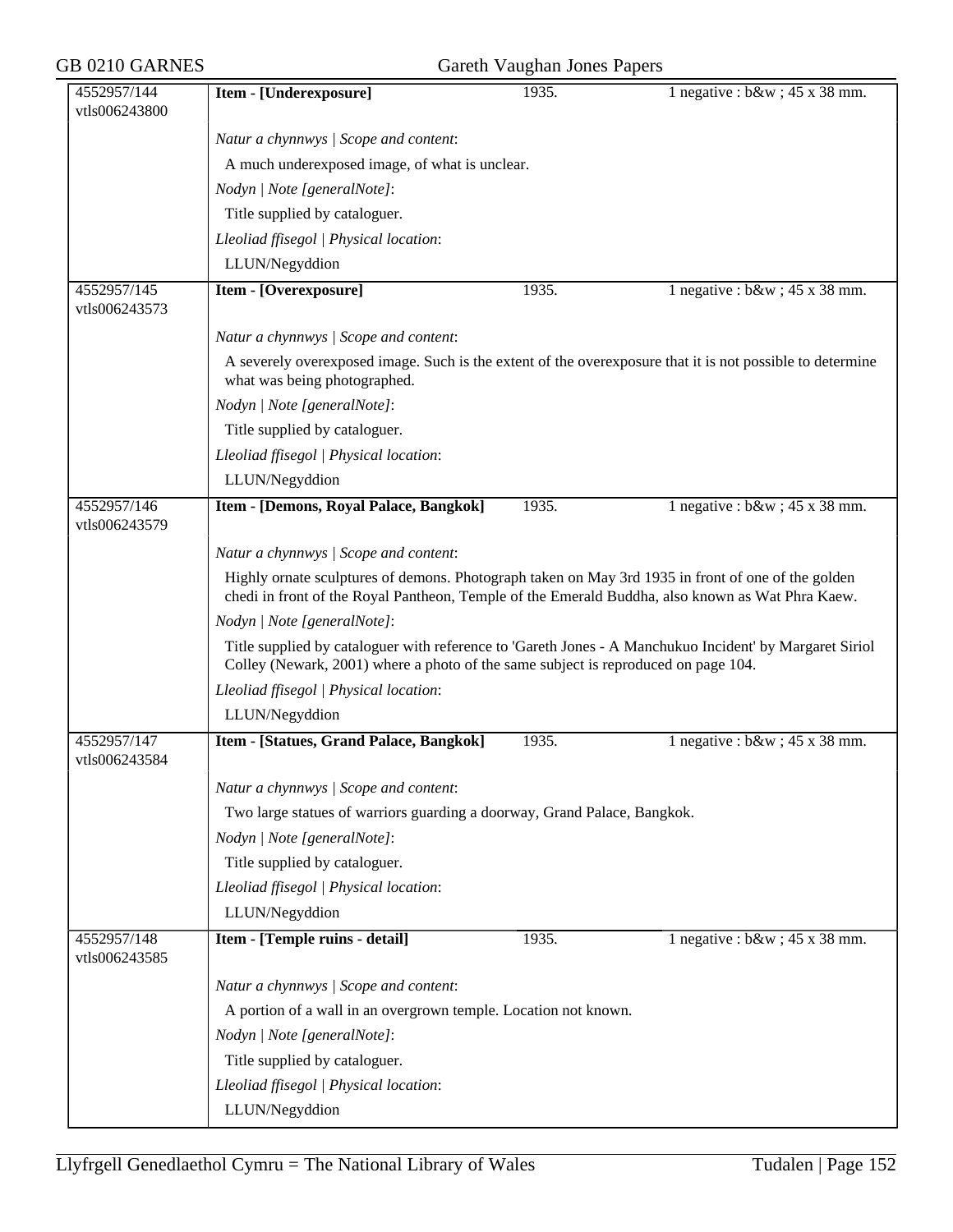| GB 0210 GARNES               | Gareth Vaughan Jones Papers                                                                                                                                                |       |                                   |  |  |
|------------------------------|----------------------------------------------------------------------------------------------------------------------------------------------------------------------------|-------|-----------------------------------|--|--|
| 4552957/149<br>vtls006243588 | Item - [Grand Palace, Bangkok]                                                                                                                                             | 1935. | 1 negative : $b\&w$ ; 45 x 38 mm. |  |  |
|                              | Natur a chynnwys / Scope and content:                                                                                                                                      |       |                                   |  |  |
|                              | Exterior of the Grand Palace, Bangkok.                                                                                                                                     |       |                                   |  |  |
|                              | Nodyn   Note [generalNote]:                                                                                                                                                |       |                                   |  |  |
|                              | Title supplied by cataloguer.                                                                                                                                              |       |                                   |  |  |
|                              | Lleoliad ffisegol   Physical location:                                                                                                                                     |       |                                   |  |  |
|                              | LLUN/Negyddion                                                                                                                                                             |       |                                   |  |  |
| 4552957/150                  | Item - [Wat Phra Kaew, Grand Palace,                                                                                                                                       | 1935. | 1 negative : $b\&w$ ; 45 x 38 mm. |  |  |
| vtls006243598                | <b>Bangkok</b> ]                                                                                                                                                           |       |                                   |  |  |
|                              | Natur a chynnwys / Scope and content:                                                                                                                                      |       |                                   |  |  |
|                              | Photograph taken of Wat Phra Kaew (Temple of the Emerald Buddha) in the grounds of the Grand<br>Palace, Bangkok showing details of the architecture.                       |       |                                   |  |  |
|                              | Nodyn   Note [generalNote]:                                                                                                                                                |       |                                   |  |  |
|                              | Title supplied by cataloguer.                                                                                                                                              |       |                                   |  |  |
|                              | Lleoliad ffisegol   Physical location:                                                                                                                                     |       |                                   |  |  |
|                              | LLUN/Negyddion                                                                                                                                                             |       |                                   |  |  |
| 4552957/151<br>vtls006243661 | Item - [Pig on rocky outcrop]                                                                                                                                              | 1935. | 1 negative : $b\&w$ ; 45 x 38 mm. |  |  |
|                              | Natur a chynnwys / Scope and content:                                                                                                                                      |       |                                   |  |  |
|                              | What appears to be a pig standing on a rocky outcrop. This is possibly a statue of a pig.                                                                                  |       |                                   |  |  |
|                              | Nodyn   Note [generalNote]:                                                                                                                                                |       |                                   |  |  |
|                              | Title supplied by cataloguer.                                                                                                                                              |       |                                   |  |  |
|                              | Lleoliad ffisegol   Physical location:                                                                                                                                     |       |                                   |  |  |
|                              | LLUN/Negyddion                                                                                                                                                             |       |                                   |  |  |
| 4552957/152<br>vtls006243795 | Item - [Wat Phra Kaew, Grand Palace,<br><b>Bangkok</b> ]                                                                                                                   | 1935. | 1 negative : $b\&w$ ; 45 x 38 mm. |  |  |
|                              | Natur a chynnwys / Scope and content:                                                                                                                                      |       |                                   |  |  |
|                              | A view of Wat Phra Kaew (aka the Temple of the Emerald Buddha) in the grounds of the Grand Palace,<br>Bangkok. On the left is a statue of a half-man half-cockerel figure. |       |                                   |  |  |
|                              | Nodyn   Note [generalNote]:                                                                                                                                                |       |                                   |  |  |
|                              | Title supplied by cataloguer.                                                                                                                                              |       |                                   |  |  |
|                              | Lleoliad ffisegol   Physical location:                                                                                                                                     |       |                                   |  |  |
|                              | LLUN/Negyddion                                                                                                                                                             |       |                                   |  |  |
| 4552957/153<br>vtls006243809 | Item - [Shrine, Wat Phra Kaew]                                                                                                                                             | 1935. | 1 negative : $b\&w$ ; 45 x 38 mm. |  |  |
|                              | Natur a chynnwys / Scope and content:                                                                                                                                      |       |                                   |  |  |
|                              | A shrine seemingly guarded by small statues of elephants, Wat Phra Kaew.                                                                                                   |       |                                   |  |  |
|                              | Nodyn   Note [generalNote]:                                                                                                                                                |       |                                   |  |  |
|                              | Title supplied by cataloguer.                                                                                                                                              |       |                                   |  |  |
|                              | Lleoliad ffisegol   Physical location:                                                                                                                                     |       |                                   |  |  |
|                              | LLUN/Negyddion                                                                                                                                                             |       |                                   |  |  |
| 4552957/154                  | <b>Item - [View of Wat Phra Kaew]</b>                                                                                                                                      | 1935. | 1 negative : $b\&w$ ; 45 x 63 mm. |  |  |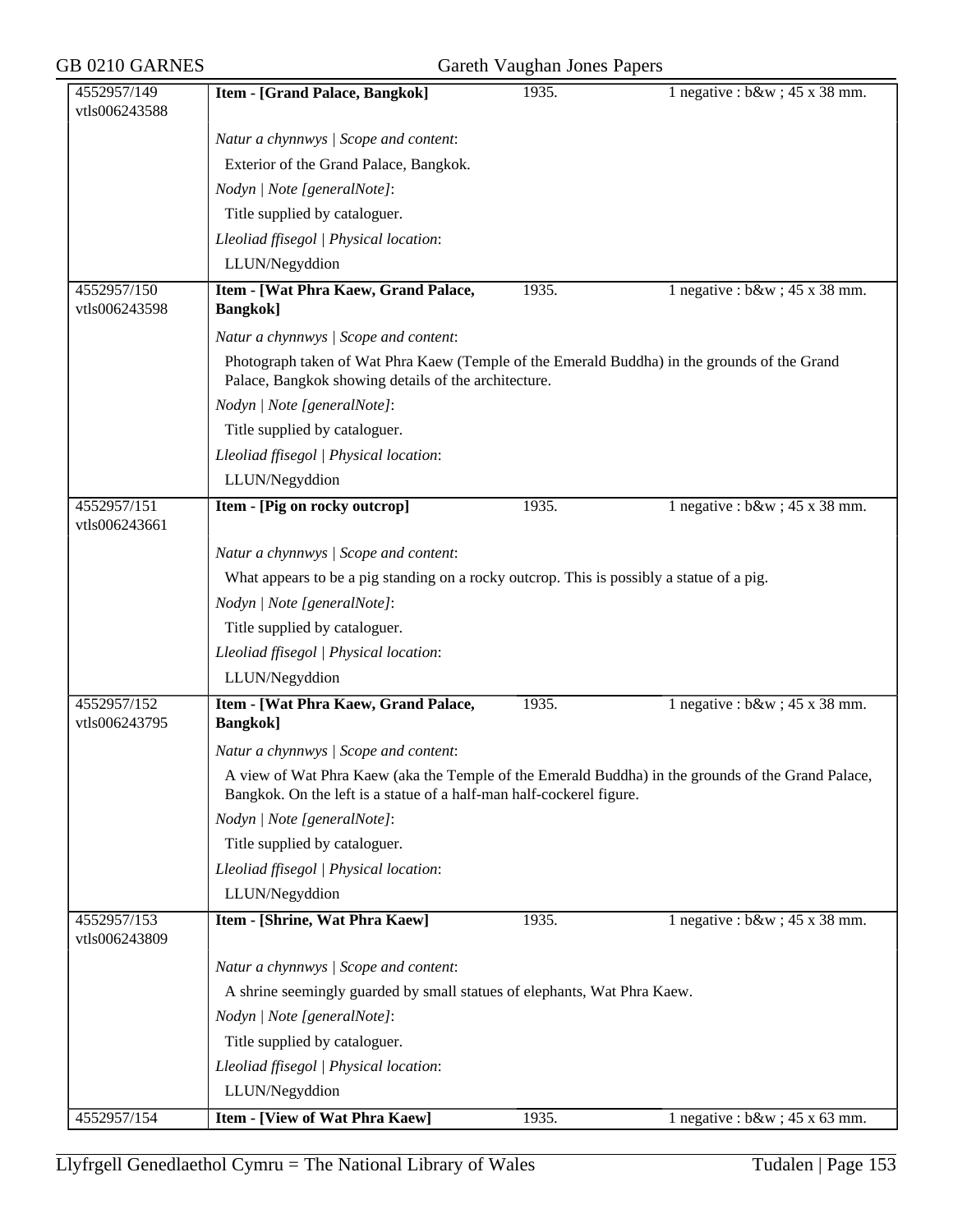|                              | Natur a chynnwys / Scope and content:                                                                                                                                                         |       |                                   |
|------------------------------|-----------------------------------------------------------------------------------------------------------------------------------------------------------------------------------------------|-------|-----------------------------------|
|                              | Two slightly overlapping views of the exterior of Wat Phra Kaew. Probably caused by faulty or incorrect<br>winding on of the camera.                                                          |       |                                   |
|                              | Nodyn   Note [generalNote]:                                                                                                                                                                   |       |                                   |
|                              | Title supplied by cataloguer.                                                                                                                                                                 |       |                                   |
|                              | Lleoliad ffisegol   Physical location:                                                                                                                                                        |       |                                   |
|                              | LLUN/Negyddion                                                                                                                                                                                |       |                                   |
| 4552957/155                  | Item - [Wat Phra Kaew, entrance]                                                                                                                                                              | 1935. | 1 negative : $b\&w$ ; 45 x 38 mm. |
| vtls006244130                |                                                                                                                                                                                               |       |                                   |
|                              | Natur a chynnwys / Scope and content:                                                                                                                                                         |       |                                   |
|                              | Entrance to Wat Phra Kaew, aka Temple of the Emerald Buddha.                                                                                                                                  |       |                                   |
|                              | Nodyn   Note [generalNote]:                                                                                                                                                                   |       |                                   |
|                              | Title supplied by cataloguer.                                                                                                                                                                 |       |                                   |
|                              | Lleoliad ffisegol   Physical location:                                                                                                                                                        |       |                                   |
|                              | LLUN/Negyddion                                                                                                                                                                                |       |                                   |
| 4552957/156                  | <b>Item - [Tsai Daosheng]</b>                                                                                                                                                                 | 1935. | 1 negative : $b\&w$ ; 45 x 38 mm. |
|                              | Natur a chynnwys / Scope and content:                                                                                                                                                         |       |                                   |
|                              | A smiling and relaxed looking Tsai Daosheng.                                                                                                                                                  |       |                                   |
|                              | Nodyn   Note [generalNote]:                                                                                                                                                                   |       |                                   |
|                              | Title supplied by cataloguer.                                                                                                                                                                 |       |                                   |
|                              | Lleoliad ffisegol   Physical location:                                                                                                                                                        |       |                                   |
|                              | LLUN/Negyddion                                                                                                                                                                                |       |                                   |
| 4552957/157                  | Item - [Gareth Vaughan Jones with the                                                                                                                                                         | 1935. | 1 negative : $b\&w$ ; 45 x 38 mm. |
| vtls006243818                | daughters of General Tsai and General<br>Chen]                                                                                                                                                |       |                                   |
|                              | Natur a chynnwys / Scope and content:                                                                                                                                                         |       |                                   |
|                              | Gareth Vaughan Jones smiling and seated between two young women.                                                                                                                              |       |                                   |
|                              | Nodyn   Note [generalNote]:                                                                                                                                                                   |       |                                   |
|                              | Title supplied by cataloguer with reference to 'Gareth Jones - A Manchukuo Incident' by Margaret Siriol<br>Colley (Newark, 2001) where a photo featuring all three is reproduced on page 130. |       |                                   |
|                              | Lleoliad ffisegol   Physical location:                                                                                                                                                        |       |                                   |
|                              | LLUN/Negyddion                                                                                                                                                                                |       |                                   |
| 4552957/158<br>vtls006243822 | Item - [Sylvia]                                                                                                                                                                               | 1935. | 1 negative : $b\&w$ ; 45 x 38 mm. |
|                              | Natur a chynnwys / Scope and content:                                                                                                                                                         |       |                                   |
|                              | A young Chinese girl referred to as 'Sylvia' a daughter of General Chen Chi-tang in 'Gareth Jones - A<br>Manchukuo Incident' by Margaret Siriol Colley (Newark, 2001).                        |       |                                   |
|                              | Nodyn   Note [generalNote]:                                                                                                                                                                   |       |                                   |
|                              | Title supplied by cataloguer.                                                                                                                                                                 |       |                                   |
|                              | Lleoliad ffisegol   Physical location:                                                                                                                                                        |       |                                   |
|                              | LLUN/Negyddion                                                                                                                                                                                |       |                                   |
| 4552957/154a.                | Item - [View of Wat Phra Kaew]                                                                                                                                                                | 1935  | One B&W Negative.                 |
|                              | Natur a chynnwys / Scope and content:                                                                                                                                                         |       |                                   |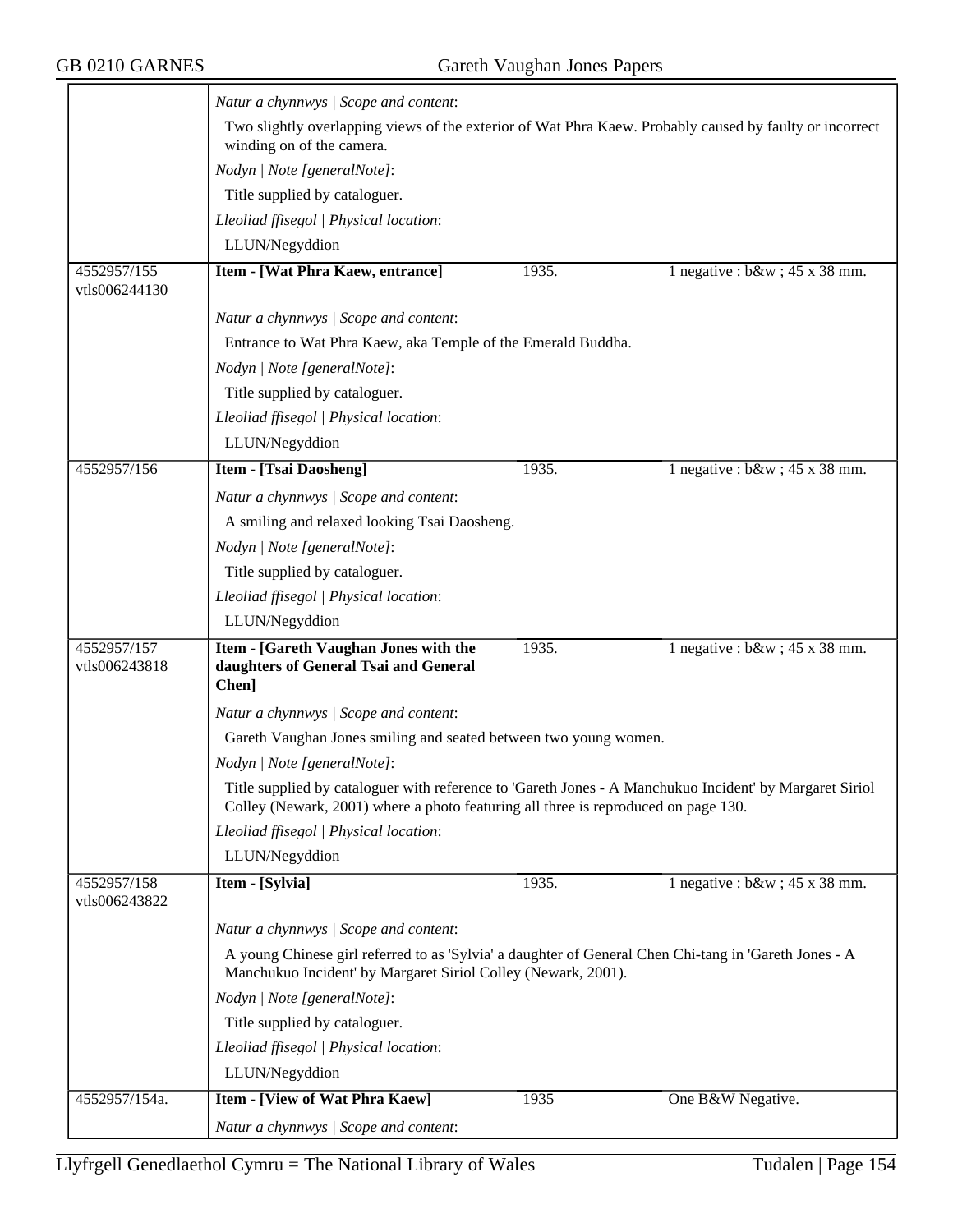|                               | View of temples at Wat Phra Kaew                                                                                                                  |       |                                          |  |  |
|-------------------------------|---------------------------------------------------------------------------------------------------------------------------------------------------|-------|------------------------------------------|--|--|
| 4552957/159<br>vtls006243823  | Item - [Boat]                                                                                                                                     | 1935. | 1 negative : $b\&w$ ; 45 x 38 mm.        |  |  |
|                               | Natur a chynnwys / Scope and content:                                                                                                             |       |                                          |  |  |
|                               | A boat in the middle distance, image overexposed eradicating any detail.                                                                          |       |                                          |  |  |
|                               | Nodyn   Note [generalNote]:                                                                                                                       |       |                                          |  |  |
|                               | Title supplied by cataloguer.                                                                                                                     |       |                                          |  |  |
|                               | Lleoliad ffisegol   Physical location:                                                                                                            |       |                                          |  |  |
|                               | LLUN/Negyddion                                                                                                                                    |       |                                          |  |  |
| 4552957/159a<br>vtls006244283 | Item - [Untitled]                                                                                                                                 | 1935. | 1 negative : colour ; $35 \times 38$ mm. |  |  |
|                               | Natur a chynnwys / Scope and content:                                                                                                             |       |                                          |  |  |
|                               | One frame from a 35mm film (note sprocket holes) that is blurred to the point of being unintelligible.                                            |       |                                          |  |  |
|                               | Nodyn   Note [generalNote]:                                                                                                                       |       |                                          |  |  |
|                               | Title supplied by cataloguer.                                                                                                                     |       |                                          |  |  |
|                               | Lleoliad ffisegol   Physical location:                                                                                                            |       |                                          |  |  |
|                               | LLUN/Negyddion                                                                                                                                    |       |                                          |  |  |
| 4552957/160<br>vtls006243824  | Item - [Stern of a house boat]                                                                                                                    | 1935. | 1 negative : $b\&w$ ; 45 x 38 mm.        |  |  |
|                               | Natur a chynnwys / Scope and content:                                                                                                             |       |                                          |  |  |
|                               | The stern of a house boat, looking towards the living quarters.                                                                                   |       |                                          |  |  |
|                               | Nodyn   Note [generalNote]:                                                                                                                       |       |                                          |  |  |
|                               | Title supplied by cataloguer.                                                                                                                     |       |                                          |  |  |
|                               | Nodyn   Note [generalNote]:                                                                                                                       |       |                                          |  |  |
|                               | Attached to 4552957/159.                                                                                                                          |       |                                          |  |  |
|                               | Lleoliad ffisegol   Physical location:                                                                                                            |       |                                          |  |  |
|                               | LLUN/Negyddion                                                                                                                                    |       |                                          |  |  |
| 4552957/160a<br>vtls006244287 | Item - [Gareth Vaughan Jones & Chinese<br>friends, Canton]                                                                                        | 1935. | 1 negative : $b\&w$ ; 45 x 38 mm.        |  |  |
|                               | Natur a chynnwys / Scope and content:                                                                                                             |       |                                          |  |  |
|                               | Gareth Vaughan Jones and four of the Chinese friends he made whilst in Canton. The photo looks as<br>though it has been taken in a hotel bedroom. |       |                                          |  |  |
|                               | Nodyn   Note [generalNote]:                                                                                                                       |       |                                          |  |  |
|                               | Title supplied by cataloguer.                                                                                                                     |       |                                          |  |  |
|                               | Nodyn   Note [generalNote]:                                                                                                                       |       |                                          |  |  |
|                               | Attached to 4553957/161a.                                                                                                                         |       |                                          |  |  |
|                               | Lleoliad ffisegol   Physical location:                                                                                                            |       |                                          |  |  |
|                               | LLUN/Negyddion                                                                                                                                    |       |                                          |  |  |
| 4552957/161<br>vtls006244074  | Item - [Daughters of General Tsai and<br><b>General Chen]</b>                                                                                     | 1935. | 1 negative : $b\&w$ ; 45 x 38 mm.        |  |  |
|                               | Natur a chynnwys / Scope and content:                                                                                                             |       |                                          |  |  |
|                               | Informal portrait of two young women, one with her arm draped around the other.                                                                   |       |                                          |  |  |
|                               | Nodyn   Note [generalNote]:                                                                                                                       |       |                                          |  |  |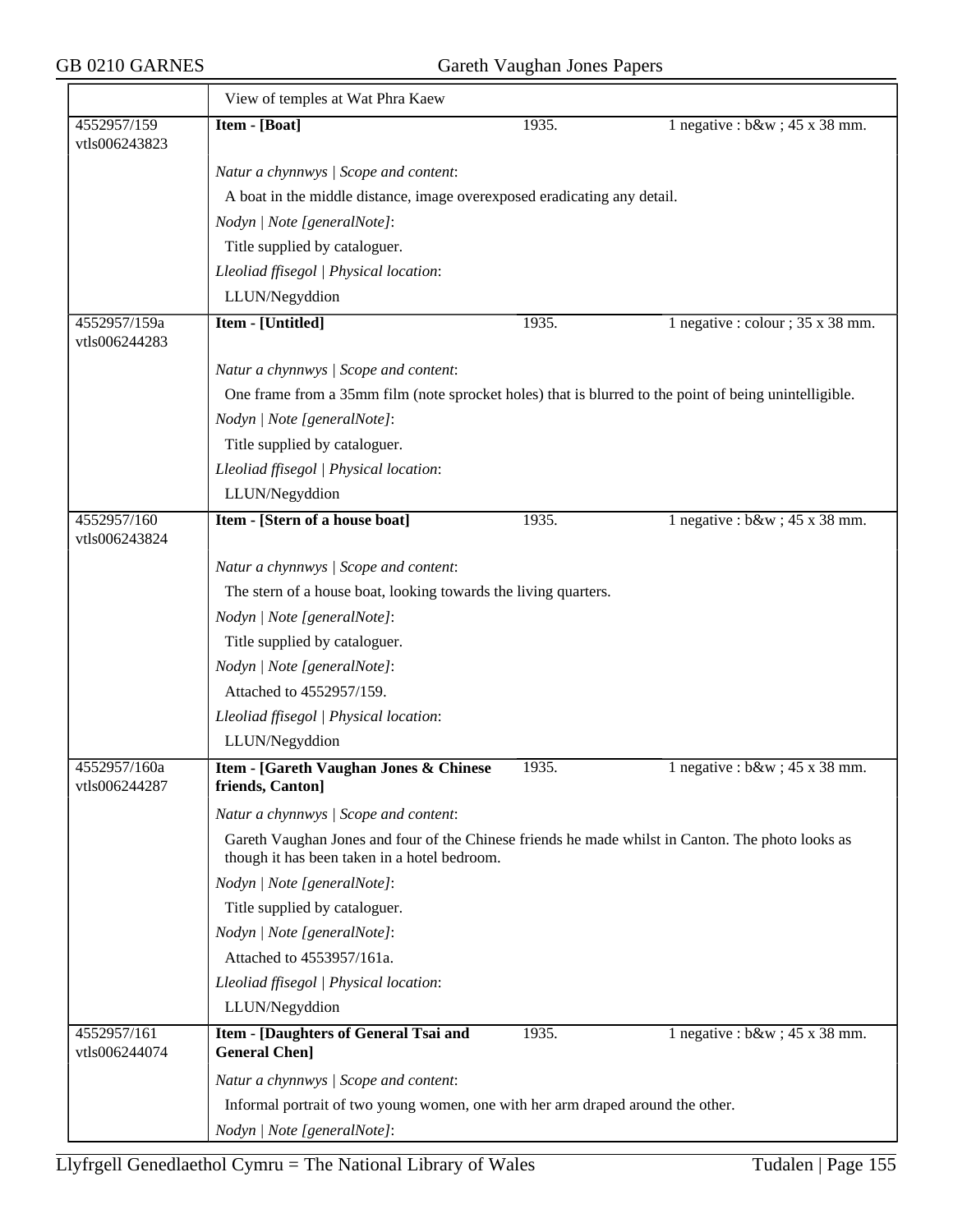|                               | Title supplied by cataloguer with reference to 'Gareth Jones - A Manchukuo Incident' by Margaret Siriol<br>Colley (Newark, 2001) where the same sitters are in a photograph reproduced on page 130.                                                              |       |                                   |  |
|-------------------------------|------------------------------------------------------------------------------------------------------------------------------------------------------------------------------------------------------------------------------------------------------------------|-------|-----------------------------------|--|
|                               | Nodyn   Note [generalNote]:                                                                                                                                                                                                                                      |       |                                   |  |
|                               | Attached to 4552957/162.                                                                                                                                                                                                                                         |       |                                   |  |
|                               | Lleoliad ffisegol   Physical location:                                                                                                                                                                                                                           |       |                                   |  |
|                               | LLUN/Negyddion                                                                                                                                                                                                                                                   |       |                                   |  |
| 4552957/161a                  | <b>Item - [Gareth Vaughan Jones' Chinese</b>                                                                                                                                                                                                                     | 1935. | 1 negative : $b\&w$ ; 45 x 38 mm. |  |
| vtls006244304                 | friends, Canton]                                                                                                                                                                                                                                                 |       |                                   |  |
|                               | Natur a chynnwys / Scope and content:                                                                                                                                                                                                                            |       |                                   |  |
|                               | Three young men and two young women sitting in a row and smiling at the camera. Appears to have<br>been taken in a hotel bedrrom.                                                                                                                                |       |                                   |  |
|                               | Nodyn   Note [generalNote]:                                                                                                                                                                                                                                      |       |                                   |  |
|                               | Title supplied by cataloguer.                                                                                                                                                                                                                                    |       |                                   |  |
|                               | Nodyn   Note [generalNote]:                                                                                                                                                                                                                                      |       |                                   |  |
|                               | Attached to 4552957/160a.                                                                                                                                                                                                                                        |       |                                   |  |
|                               | Lleoliad ffisegol   Physical location:                                                                                                                                                                                                                           |       |                                   |  |
|                               | LLUN/Negyddion                                                                                                                                                                                                                                                   |       |                                   |  |
| 4552957/162                   | <b>Item - [Tsai Daosheng]</b>                                                                                                                                                                                                                                    | 1935. | 1 negative : $b\&w$ ; 45 x 38 mm. |  |
| vtls006244083                 |                                                                                                                                                                                                                                                                  |       |                                   |  |
|                               | Natur a chynnwys / Scope and content:                                                                                                                                                                                                                            |       |                                   |  |
|                               | An infornal portrait of a smiling Tsai Daosheng wearing a double breasted suit and dark tie.                                                                                                                                                                     |       |                                   |  |
|                               | Nodyn   Note [generalNote]:                                                                                                                                                                                                                                      |       |                                   |  |
|                               | Title supplied by cataloguer.                                                                                                                                                                                                                                    |       |                                   |  |
|                               | Nodyn   Note [generalNote]:                                                                                                                                                                                                                                      |       |                                   |  |
|                               | Attached to 4552957/161.                                                                                                                                                                                                                                         |       |                                   |  |
|                               | Lleoliad ffisegol   Physical location:                                                                                                                                                                                                                           |       |                                   |  |
|                               | LLUN/Negyddion                                                                                                                                                                                                                                                   |       |                                   |  |
| 4552957/162a<br>vtls006244319 | <b>Item - [Mistake]</b>                                                                                                                                                                                                                                          | 1935. | 1 negative : $b\&w$ ; 45 x 38 mm. |  |
|                               | Natur a chynnwys / Scope and content:                                                                                                                                                                                                                            |       |                                   |  |
|                               | An abstract geometric pattern at odds with GVJ's other photographs. Photographs believed to have been<br>taken subsequently display a black mark along the top suggesting camera malfunction. Could this image<br>be a result of the camera having been dropped? |       |                                   |  |
|                               | Nodyn   Note [generalNote]:                                                                                                                                                                                                                                      |       |                                   |  |
|                               | Title supplied by cataloguer.                                                                                                                                                                                                                                    |       |                                   |  |
|                               | Nodyn   Note [generalNote]:                                                                                                                                                                                                                                      |       |                                   |  |
|                               | Attached to 4552957/163a.                                                                                                                                                                                                                                        |       |                                   |  |
|                               | Lleoliad ffisegol   Physical location:                                                                                                                                                                                                                           |       |                                   |  |
|                               | LLUN/Negyddion                                                                                                                                                                                                                                                   |       |                                   |  |
| 4552957/163<br>vtls006244102  | <b>Item - [Pot Plants]</b>                                                                                                                                                                                                                                       | 1935. | 1 negative : $b\&w$ ; 45 x 38 mm. |  |
|                               | Natur a chynnwys / Scope and content:                                                                                                                                                                                                                            |       |                                   |  |
|                               | A display of potted plants, in part obscured by a length of cloth. Location unknown.                                                                                                                                                                             |       |                                   |  |
|                               |                                                                                                                                                                                                                                                                  |       |                                   |  |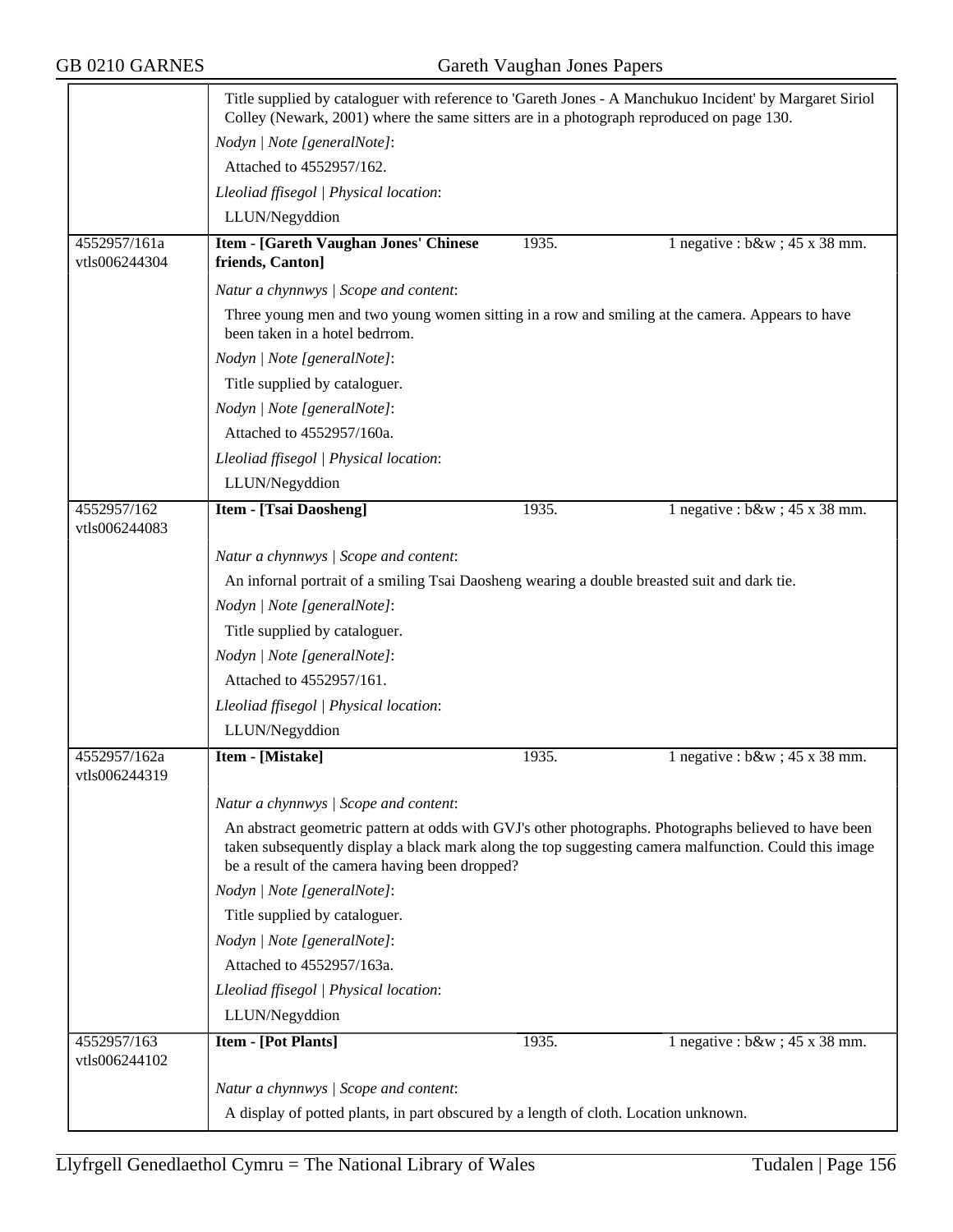|                               | Nodyn   Note [generalNote]:                                                                                                                                                                                                                   |       |                                   |
|-------------------------------|-----------------------------------------------------------------------------------------------------------------------------------------------------------------------------------------------------------------------------------------------|-------|-----------------------------------|
|                               | Title supplied by cataloguer.                                                                                                                                                                                                                 |       |                                   |
|                               | Lleoliad ffisegol   Physical location:                                                                                                                                                                                                        |       |                                   |
|                               | LLUN/Negyddion                                                                                                                                                                                                                                |       |                                   |
| 4552957/163a<br>vtls006244541 | Item - [The daughters of Generals Chen<br>Chi-tang and Tsai Ting-kai]                                                                                                                                                                         | 1935. | 1 negative : $b\&w$ ; 45 x 38 mm. |
|                               | Natur a chynnwys / Scope and content:                                                                                                                                                                                                         |       |                                   |
|                               | The daughters of Generals Chen Chi-tang and Tsai Ting-kai. Due to camera malfunction the face of<br>Sylvia, daughter of General Chi-tang is obscured.                                                                                         |       |                                   |
|                               | Nodyn   Note [generalNote]:                                                                                                                                                                                                                   |       |                                   |
|                               | Title supplied by cataloguer.                                                                                                                                                                                                                 |       |                                   |
|                               | Nodyn   Note [generalNote]:                                                                                                                                                                                                                   |       |                                   |
|                               | Attached to 4552957/162a                                                                                                                                                                                                                      |       |                                   |
|                               | Lleoliad ffisegol   Physical location:                                                                                                                                                                                                        |       |                                   |
|                               | LLUN/Negyddion                                                                                                                                                                                                                                |       |                                   |
| 4552957/164<br>vtls006244340  | Item - [Group of people on a path]                                                                                                                                                                                                            | 1935. | 1 negative : $b\&w$ ; 45 x 38 mm. |
|                               | Natur a chynnwys / Scope and content:                                                                                                                                                                                                         |       |                                   |
|                               | A group of people walking along a path. Due to camera malfunction their heads are obscured.                                                                                                                                                   |       |                                   |
|                               | Nodyn   Note [generalNote]:                                                                                                                                                                                                                   |       |                                   |
|                               | Title supplied by cataloguer.                                                                                                                                                                                                                 |       |                                   |
|                               | Nodyn   Note [generalNote]:                                                                                                                                                                                                                   |       |                                   |
|                               | Attached to 4552957/165.                                                                                                                                                                                                                      |       |                                   |
|                               | Lleoliad ffisegol   Physical location:                                                                                                                                                                                                        |       |                                   |
|                               | LLUN/Negyddion                                                                                                                                                                                                                                |       |                                   |
| 4552957/165<br>vtls006244347  | Item - [People on a path]                                                                                                                                                                                                                     | 1935. | 1 negative : $b\&w$ ; 45 x 38 mm. |
|                               | Natur a chynnwys / Scope and content:                                                                                                                                                                                                         |       |                                   |
|                               | Gareth Vaughan Jones on the right of the picture with, it's presumed his Chinese friends walking along a<br>path, perhaps in a park. Due to camera malfunction their faces are obscured.                                                      |       |                                   |
|                               | Nodyn   Note [generalNote]:                                                                                                                                                                                                                   |       |                                   |
|                               | Title supplied by cataloguer.                                                                                                                                                                                                                 |       |                                   |
|                               | Lleoliad ffisegol   Physical location:                                                                                                                                                                                                        |       |                                   |
|                               | LLUN/Negyddion                                                                                                                                                                                                                                |       |                                   |
| 4552957/166<br>vtls006244467  | Item - [General Chen's daughter and Tsai<br>Daosheng]                                                                                                                                                                                         | 1935. | 1 negative : $b\&w$ ; 45 x 38 mm. |
|                               | Natur a chynnwys / Scope and content:                                                                                                                                                                                                         |       |                                   |
|                               | The daughter of General Tsai Ting-Kai and Tsai Daosheng (brother & sister) sitting on a sofa and smiling<br>at the camera. Although the camera has malfunctioned it has not done so to the extent that the image of<br>the sitters is marred. |       |                                   |
|                               | Nodyn   Note [generalNote]:                                                                                                                                                                                                                   |       |                                   |
|                               | Title supplied by cataloguer.                                                                                                                                                                                                                 |       |                                   |
|                               | Lleoliad ffisegol   Physical location:                                                                                                                                                                                                        |       |                                   |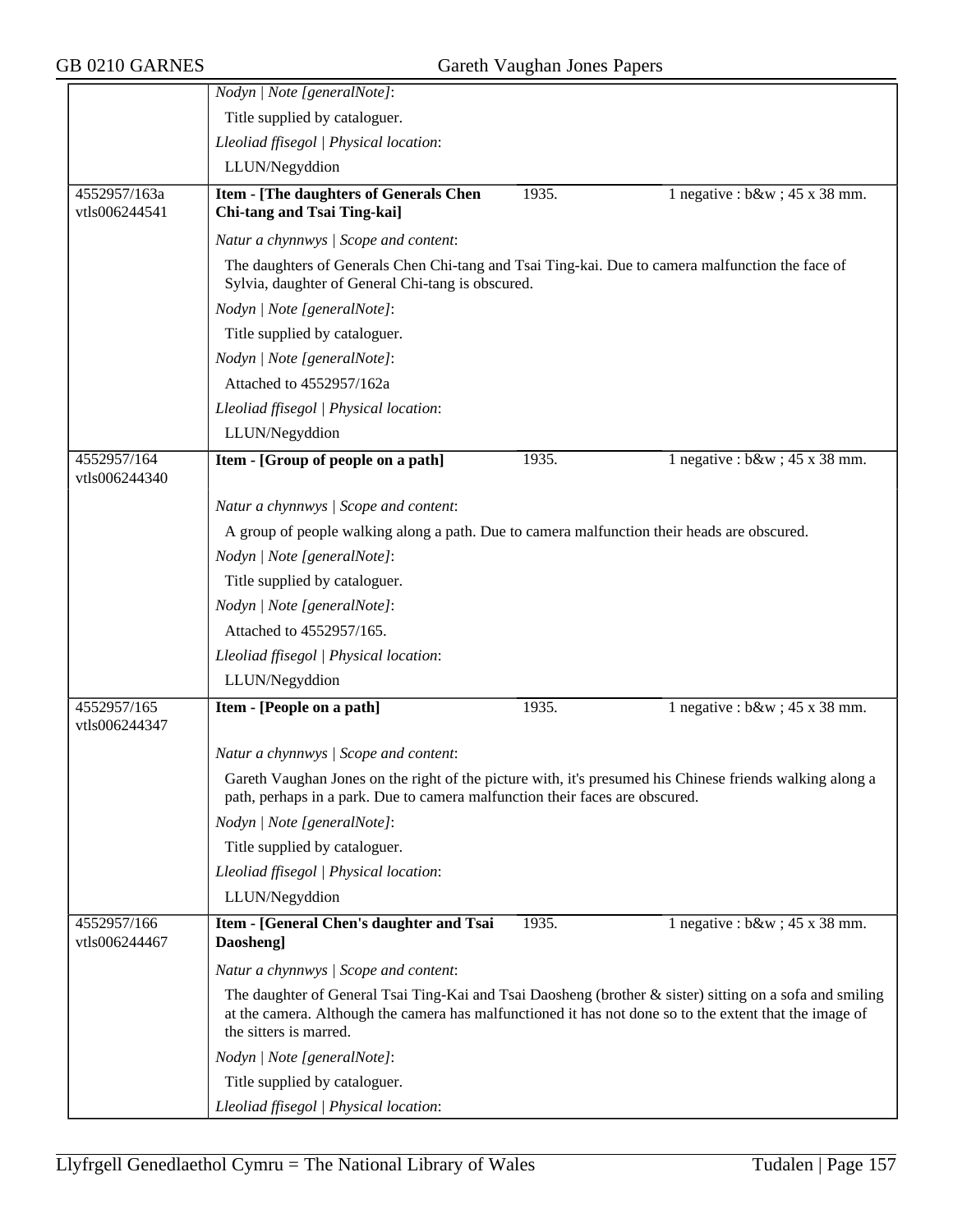|                              | LLUN/Negyddion                                                                                                                                           |       |                                   |  |  |  |
|------------------------------|----------------------------------------------------------------------------------------------------------------------------------------------------------|-------|-----------------------------------|--|--|--|
| 4552957/167<br>vtls006244682 | Item - [Three of Gareth's Chinese friends]                                                                                                               | 1935. | 1 negative : $b\&w$ ; 45 x 38 mm. |  |  |  |
|                              | Natur a chynnwys / Scope and content:                                                                                                                    |       |                                   |  |  |  |
|                              | The daughters of Generals Chen Chi-tang and Tsai Ting-kai sitting on a sofa, with Tsai Dao-sheng in the<br>middle. All are reading and looking studious. |       |                                   |  |  |  |
|                              | Nodyn   Note [generalNote]:                                                                                                                              |       |                                   |  |  |  |
|                              | Title supplied by cataloguer.                                                                                                                            |       |                                   |  |  |  |
|                              | Nodyn   Note [generalNote]:                                                                                                                              |       |                                   |  |  |  |
|                              | Attached to 4552957/166.                                                                                                                                 |       |                                   |  |  |  |
|                              | Lleoliad ffisegol   Physical location:                                                                                                                   |       |                                   |  |  |  |
|                              | LLUN/Negyddion                                                                                                                                           |       |                                   |  |  |  |
| 4552957/168<br>vtls006244692 | Item - [Group in a garden]                                                                                                                               | 1935. | 1 negative : $b\&w$ ; 45 x 38 mm. |  |  |  |
|                              | Natur a chynnwys / Scope and content:                                                                                                                    |       |                                   |  |  |  |
|                              | A group of people in a garden or courtyard, their heads obscured due to camera malfunction. Believed to<br>be GVJ's Chinese friends.                     |       |                                   |  |  |  |
|                              | Nodyn   Note [generalNote]:                                                                                                                              |       |                                   |  |  |  |
|                              | Title supplied by cataloguer.                                                                                                                            |       |                                   |  |  |  |
|                              | Nodyn   Note [generalNote]:                                                                                                                              |       |                                   |  |  |  |
|                              | Attached to 4552957/169, a similar view also afflicted by camera malfunction.                                                                            |       |                                   |  |  |  |
|                              | Lleoliad ffisegol   Physical location:                                                                                                                   |       |                                   |  |  |  |
|                              | LLUN/Negyddion                                                                                                                                           |       |                                   |  |  |  |
| 4552957/169<br>vtls006244703 | Item - [Gareth Vaughan Jones and friends]                                                                                                                | 1935. | 1 negative : $b\&w$ ; 45 x 38 mm. |  |  |  |
|                              | Natur a chynnwys / Scope and content:                                                                                                                    |       |                                   |  |  |  |
|                              | Gareth Vaughan Jones and his Chinese friends in a garden or courtyard. Due to camera malfunction their<br>heads are obscured.                            |       |                                   |  |  |  |
|                              | Nodyn   Note [generalNote]:                                                                                                                              |       |                                   |  |  |  |
|                              | Title supplied by cataloguer.                                                                                                                            |       |                                   |  |  |  |
|                              | Nodyn   Note [generalNote]:                                                                                                                              |       |                                   |  |  |  |
|                              | Attached to 4552957/168.                                                                                                                                 |       |                                   |  |  |  |
|                              | Lleoliad ffisegol   Physical location:                                                                                                                   |       |                                   |  |  |  |
|                              | LLUN/Negyddion                                                                                                                                           |       |                                   |  |  |  |
| 4552957/170<br>vtls006244739 | Item - [Gareth Vaughan Jones & friends]                                                                                                                  | 1935. | 1 negative : $b\&w$ ; 45 x 38 mm. |  |  |  |
|                              | Natur a chynnwys / Scope and content:                                                                                                                    |       |                                   |  |  |  |
|                              | Gareth Vaughan Jones and Cantonese friends standing in a courtyard. Image marred by camera<br>malfunction obscuring the tops of their heads.             |       |                                   |  |  |  |
|                              | Nodyn   Note [generalNote]:                                                                                                                              |       |                                   |  |  |  |
|                              | Title supplied by cataloguer.                                                                                                                            |       |                                   |  |  |  |
|                              | Nodyn   Note [generalNote]:                                                                                                                              |       |                                   |  |  |  |
|                              | Attached to 4552957/171.                                                                                                                                 |       |                                   |  |  |  |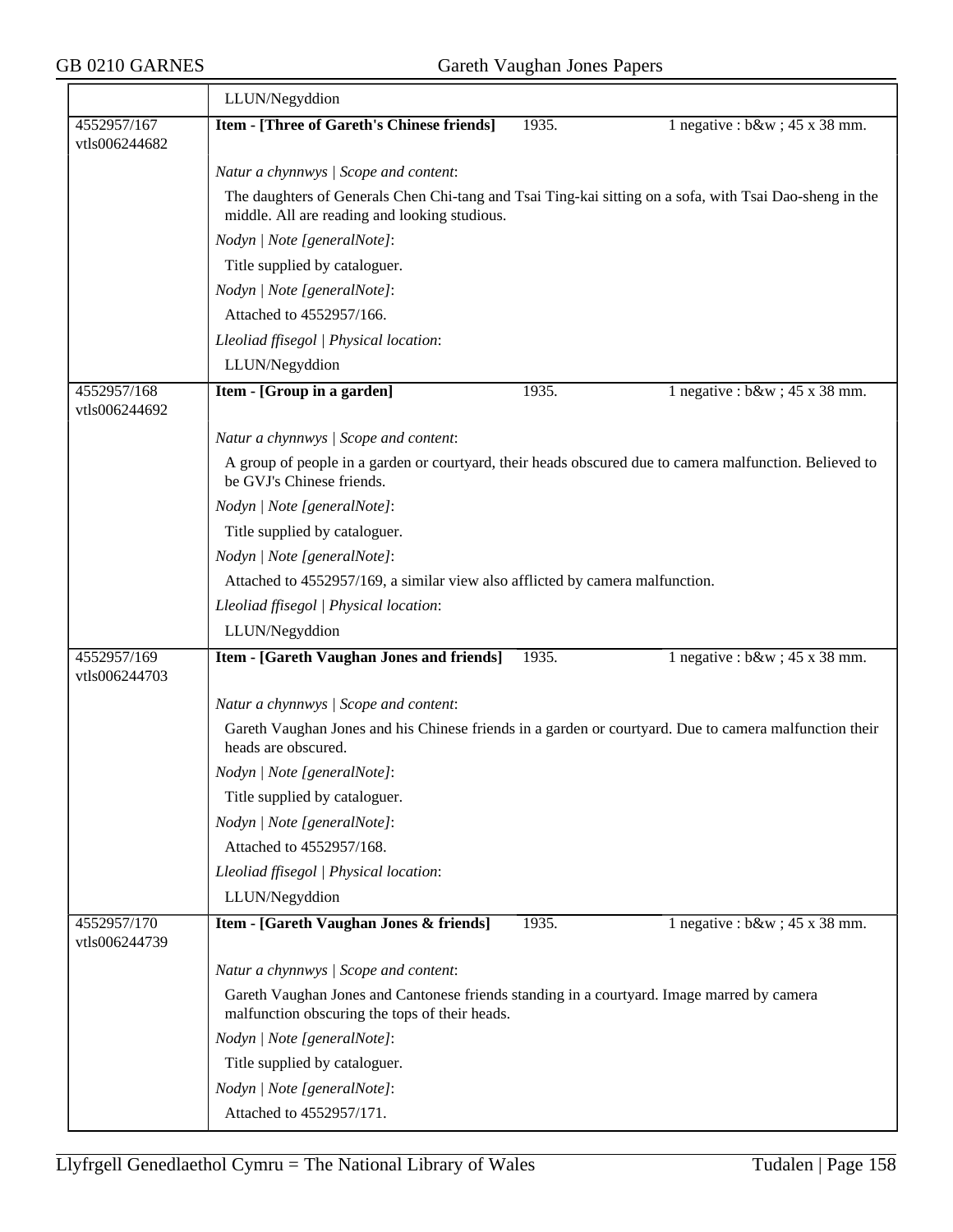|                              | Lleoliad ffisegol   Physical location:                                                                                                                                              |       |                                   |  |  |
|------------------------------|-------------------------------------------------------------------------------------------------------------------------------------------------------------------------------------|-------|-----------------------------------|--|--|
|                              | LLUN/Negyddion                                                                                                                                                                      |       |                                   |  |  |
| 4552957/171<br>vtls006244742 | Item - [Group on steps]                                                                                                                                                             | 1935. | 1 negative : $b\&w$ ; 45 x 38 mm. |  |  |
|                              | Natur a chynnwys / Scope and content:                                                                                                                                               |       |                                   |  |  |
|                              | A group of people, believed to be Gareth Vaughan Jones and Cantonese friends standing on a flight of<br>steps. Due to camera malfunction their heads and upper bodies are obscured. |       |                                   |  |  |
|                              | Nodyn   Note [generalNote]:                                                                                                                                                         |       |                                   |  |  |
|                              | Title supplied by cataloguer.                                                                                                                                                       |       |                                   |  |  |
|                              | Nodyn   Note [generalNote]:                                                                                                                                                         |       |                                   |  |  |
|                              | Attached to 4552957/170.                                                                                                                                                            |       |                                   |  |  |
|                              | Lleoliad ffisegol   Physical location:                                                                                                                                              |       |                                   |  |  |
|                              | LLUN/Negyddion                                                                                                                                                                      |       |                                   |  |  |
| 4552957/172                  | Item - [Girl rowing]                                                                                                                                                                | 1935. | 1 negative : $b\&w$ ; 45 x 38 mm. |  |  |
|                              | Natur a chynnwys / Scope and content:                                                                                                                                               |       |                                   |  |  |
|                              | A young girl sitting in the stern of a traditional boat with an oar on her left side. Location unknown.                                                                             |       |                                   |  |  |
|                              | Nodyn   Note [generalNote]:                                                                                                                                                         |       |                                   |  |  |
|                              | Title supplied by cataloguer.                                                                                                                                                       |       |                                   |  |  |
|                              | Nodyn   Note [generalNote]:                                                                                                                                                         |       |                                   |  |  |
|                              | Attached to 4552957/173, another view of the same girl.                                                                                                                             |       |                                   |  |  |
|                              | Lleoliad ffisegol   Physical location:                                                                                                                                              |       |                                   |  |  |
|                              | LLUN/Negyddion                                                                                                                                                                      |       |                                   |  |  |
| 4552957/173                  | Item - [Girl rowing, profile]                                                                                                                                                       | 1935. | 1 negative : $b\&w$ ; 45 x 38 mm. |  |  |
|                              | Natur a chynnwys / Scope and content:                                                                                                                                               |       |                                   |  |  |
|                              | A young girl sitting in the stern of a traditional boat with an oar at her left hand side. She has been<br>photographed from her left hand side, almost in profile.                 |       |                                   |  |  |
|                              | Nodyn   Note [generalNote]:                                                                                                                                                         |       |                                   |  |  |
|                              | Title supplied by cataloguer.                                                                                                                                                       |       |                                   |  |  |
|                              | Nodyn   Note [generalNote]:                                                                                                                                                         |       |                                   |  |  |
|                              | Attached to 4552957/172.                                                                                                                                                            |       |                                   |  |  |
|                              | Lleoliad ffisegol   Physical location:                                                                                                                                              |       |                                   |  |  |
|                              | LLUN/Negyddion                                                                                                                                                                      |       |                                   |  |  |
| 4552957/174<br>vtls006244830 | Item - [Children, China]                                                                                                                                                            | 1935. | 1 negative : $b\&w$ ; 45 x 38 mm. |  |  |
|                              | Natur a chynnwys / Scope and content:                                                                                                                                               |       |                                   |  |  |
|                              | Large group of children looking at the camera.                                                                                                                                      |       |                                   |  |  |
|                              | Nodyn   Note [generalNote]:                                                                                                                                                         |       |                                   |  |  |
|                              | Title supplied by cataloguer.                                                                                                                                                       |       |                                   |  |  |
|                              | Lleoliad ffisegol   Physical location:                                                                                                                                              |       |                                   |  |  |
|                              | LLUN/Negyddion                                                                                                                                                                      |       |                                   |  |  |
| 4552957/175<br>vtls006244834 | Item - [Six children, China]                                                                                                                                                        | 1935. | 1 negative : $b\&w$ ; 45 x 38 mm. |  |  |
|                              | Natur a chynnwys / Scope and content:                                                                                                                                               |       |                                   |  |  |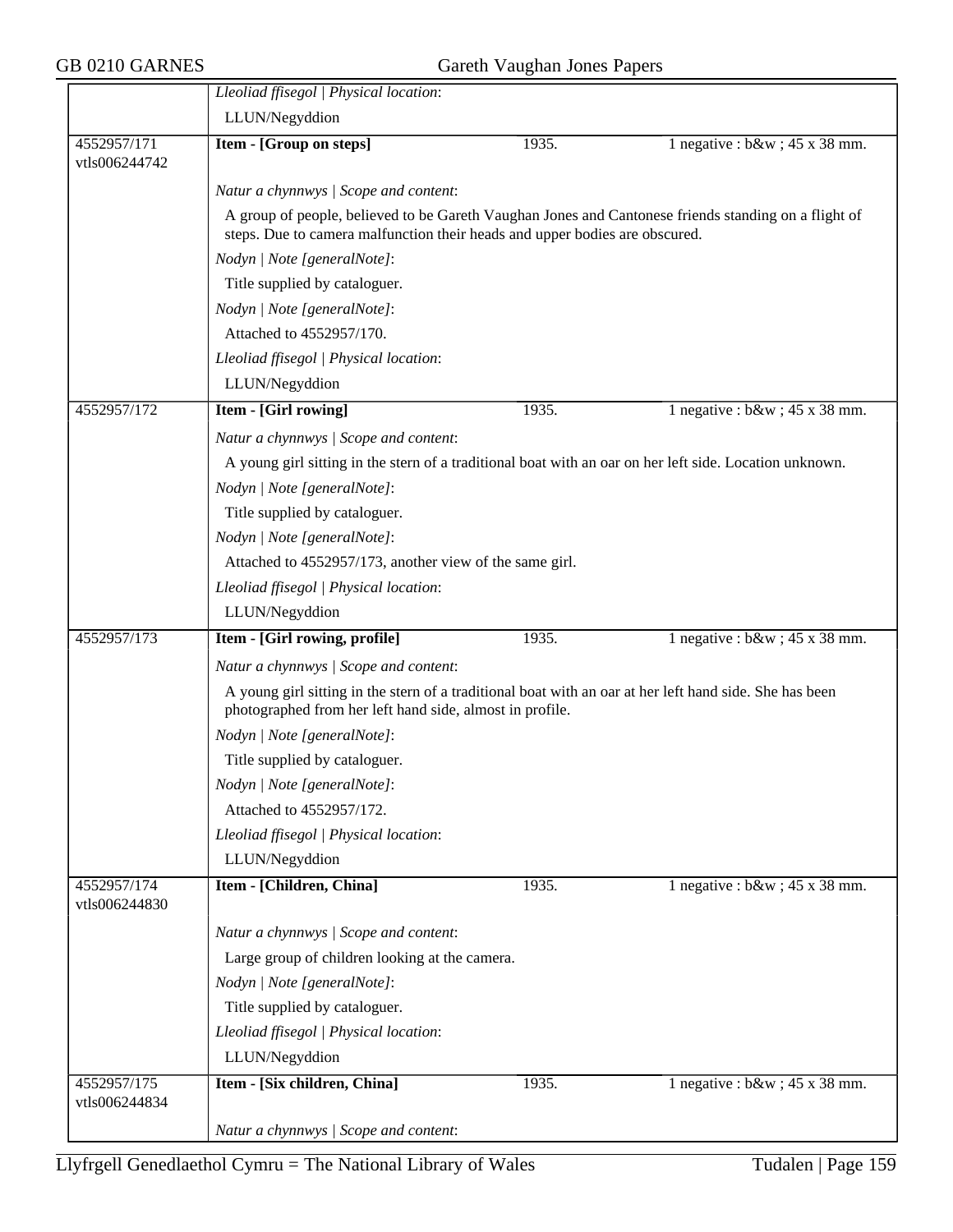|                              | Six children of different ages looking at the camera, China. Exact location unknown.                                                                                                                                                                                                             |       |                                   |  |  |
|------------------------------|--------------------------------------------------------------------------------------------------------------------------------------------------------------------------------------------------------------------------------------------------------------------------------------------------|-------|-----------------------------------|--|--|
|                              | Nodyn   Note [generalNote]:                                                                                                                                                                                                                                                                      |       |                                   |  |  |
|                              | Title supplied by cataloguer.                                                                                                                                                                                                                                                                    |       |                                   |  |  |
|                              | Nodyn   Note [generalNote]:                                                                                                                                                                                                                                                                      |       |                                   |  |  |
|                              | Attached to 4552957/174.                                                                                                                                                                                                                                                                         |       |                                   |  |  |
|                              | Lleoliad ffisegol   Physical location:                                                                                                                                                                                                                                                           |       |                                   |  |  |
|                              | LLUN/Negyddion                                                                                                                                                                                                                                                                                   |       |                                   |  |  |
| 4552957/176<br>vtls006244843 | Item - [Ploughing ceremony, Bangkok]                                                                                                                                                                                                                                                             | 1935. | 1 negative : $b\&w$ ; 45 x 38 mm. |  |  |
|                              | Natur a chynnwys / Scope and content:                                                                                                                                                                                                                                                            |       |                                   |  |  |
|                              | A small entourage following an ox pulling the golden plough, Ploughing Ceremony, Bangkok.                                                                                                                                                                                                        |       |                                   |  |  |
|                              | Nodyn   Note [generalNote]:                                                                                                                                                                                                                                                                      |       |                                   |  |  |
|                              | Title taken from 'Gareth Jones - A Manchukuo Incident' by Margaret Siriol Colley (Newark, 2001) where<br>a similar photo is reproduced on page 104.                                                                                                                                              |       |                                   |  |  |
|                              | Lleoliad ffisegol   Physical location:                                                                                                                                                                                                                                                           |       |                                   |  |  |
|                              | LLUN/Negyddion                                                                                                                                                                                                                                                                                   |       |                                   |  |  |
| 4552957/177<br>vtls006244856 | Item - [Gareth Vaughan Jones & friend]                                                                                                                                                                                                                                                           | 1935. | 1 negative : $b\&w$ ; 45 x 38 mm. |  |  |
|                              | Natur a chynnwys / Scope and content:                                                                                                                                                                                                                                                            |       |                                   |  |  |
|                              | Gareth Vaughan Jones and one of his Cantonese friends sitting on a sofa looking at a book.                                                                                                                                                                                                       |       |                                   |  |  |
|                              | Nodyn   Note [generalNote]:                                                                                                                                                                                                                                                                      |       |                                   |  |  |
|                              | Title supplied by cataloguer.                                                                                                                                                                                                                                                                    |       |                                   |  |  |
|                              | Nodyn   Note [generalNote]:                                                                                                                                                                                                                                                                      |       |                                   |  |  |
|                              | Attached to 4552957/178.                                                                                                                                                                                                                                                                         |       |                                   |  |  |
|                              | Lleoliad ffisegol   Physical location:                                                                                                                                                                                                                                                           |       |                                   |  |  |
|                              | LLUN/Negyddion                                                                                                                                                                                                                                                                                   |       |                                   |  |  |
| 4552957/178<br>vtls006244868 | Item - [The Plump One]                                                                                                                                                                                                                                                                           | 1935. | 1 negative : $b\&w$ ; 45 x 38 mm. |  |  |
|                              | Natur a chynnwys / Scope and content:                                                                                                                                                                                                                                                            |       |                                   |  |  |
|                              | The daughter of General Tsai Ting-kai lounging on a bed looking at the camera. Photo appears to have<br>been taken in a hotel bedroom. In 'Gareth Jones - A Manchukuo Incident' by Margaret Siriol Colley<br>(Newark, 2001) GVJ refers to her as the 'plump one.'<br>Nodyn   Note [generalNote]: |       |                                   |  |  |
|                              |                                                                                                                                                                                                                                                                                                  |       |                                   |  |  |
|                              | Title supplied by cataloguer.                                                                                                                                                                                                                                                                    |       |                                   |  |  |
|                              | Nodyn   Note [generalNote]:                                                                                                                                                                                                                                                                      |       |                                   |  |  |
|                              | Attached to 4552957/177.                                                                                                                                                                                                                                                                         |       |                                   |  |  |
|                              | Lleoliad ffisegol   Physical location:                                                                                                                                                                                                                                                           |       |                                   |  |  |
|                              | LLUN/Negyddion                                                                                                                                                                                                                                                                                   |       |                                   |  |  |
| 4552957/179<br>vtls006244918 | Item - [House on stilts]                                                                                                                                                                                                                                                                         | 1935. | 1 negative : $b\&w$ ; 45 x 38 mm. |  |  |
|                              | Natur a chynnwys / Scope and content:                                                                                                                                                                                                                                                            |       |                                   |  |  |
|                              | A house seemingly built of straw on stilts. Location unknown but possibly Philippines.                                                                                                                                                                                                           |       |                                   |  |  |
|                              | Nodyn   Note [generalNote]:                                                                                                                                                                                                                                                                      |       |                                   |  |  |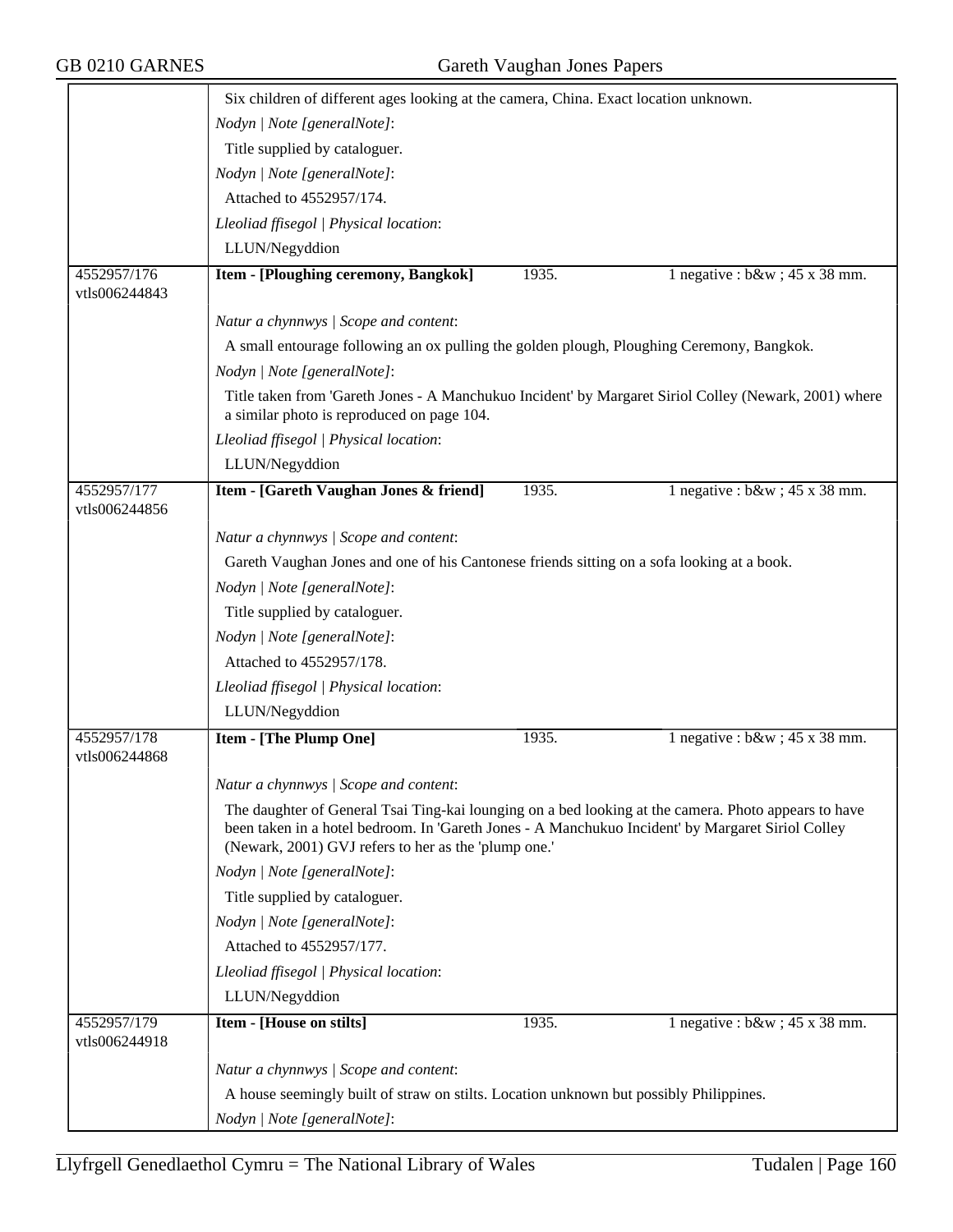|                                                                                                                                                        | Title supplied by cataloguer.                                                                                                                                                                                                                                                                                                                                                                                                                                                                                                                                              |                     |                                                       |  |
|--------------------------------------------------------------------------------------------------------------------------------------------------------|----------------------------------------------------------------------------------------------------------------------------------------------------------------------------------------------------------------------------------------------------------------------------------------------------------------------------------------------------------------------------------------------------------------------------------------------------------------------------------------------------------------------------------------------------------------------------|---------------------|-------------------------------------------------------|--|
|                                                                                                                                                        | Lleoliad ffisegol   Physical location:                                                                                                                                                                                                                                                                                                                                                                                                                                                                                                                                     |                     |                                                       |  |
|                                                                                                                                                        | LLUN/Negyddion                                                                                                                                                                                                                                                                                                                                                                                                                                                                                                                                                             |                     |                                                       |  |
| 4552957/180<br>vtls006244988                                                                                                                           | <b>Item - [Major Edgar Jones]</b>                                                                                                                                                                                                                                                                                                                                                                                                                                                                                                                                          | $[ca.1935]$         | 1 negative : $b\&w$ ; 90 x 60 mm.                     |  |
|                                                                                                                                                        | Natur a chynnwys / Scope and content:                                                                                                                                                                                                                                                                                                                                                                                                                                                                                                                                      |                     |                                                       |  |
|                                                                                                                                                        | Major Edgar Jones (father of Gareth Vaughan Jones) sitting in an armchair smoking a pipe.                                                                                                                                                                                                                                                                                                                                                                                                                                                                                  |                     |                                                       |  |
|                                                                                                                                                        | Nodyn   Note [generalNote]:                                                                                                                                                                                                                                                                                                                                                                                                                                                                                                                                                |                     |                                                       |  |
|                                                                                                                                                        | Title supplied by cataloguer.                                                                                                                                                                                                                                                                                                                                                                                                                                                                                                                                              |                     |                                                       |  |
|                                                                                                                                                        | Lleoliad ffisegol   Physical location:                                                                                                                                                                                                                                                                                                                                                                                                                                                                                                                                     |                     |                                                       |  |
|                                                                                                                                                        | LLUN/Negyddion                                                                                                                                                                                                                                                                                                                                                                                                                                                                                                                                                             |                     |                                                       |  |
| 4552957/181<br>vtls006244995                                                                                                                           | Item - [Ianto]                                                                                                                                                                                                                                                                                                                                                                                                                                                                                                                                                             | 1935.               | 1 negative : $b\&w$ ; 90 x 60 mm.                     |  |
|                                                                                                                                                        | Natur a chynnwys / Scope and content:                                                                                                                                                                                                                                                                                                                                                                                                                                                                                                                                      |                     |                                                       |  |
|                                                                                                                                                        | Ianto, Gareth Vaughan Jones terrier sitting on the steps at the family home, Eryl, Barry, South<br>Glamorgan.                                                                                                                                                                                                                                                                                                                                                                                                                                                              |                     |                                                       |  |
|                                                                                                                                                        | Nodyn   Note [generalNote]:                                                                                                                                                                                                                                                                                                                                                                                                                                                                                                                                                |                     |                                                       |  |
|                                                                                                                                                        | Title supplied by cataloguer.                                                                                                                                                                                                                                                                                                                                                                                                                                                                                                                                              |                     |                                                       |  |
|                                                                                                                                                        | Lleoliad ffisegol   Physical location:                                                                                                                                                                                                                                                                                                                                                                                                                                                                                                                                     |                     |                                                       |  |
|                                                                                                                                                        | LLUN/Negyddion                                                                                                                                                                                                                                                                                                                                                                                                                                                                                                                                                             |                     |                                                       |  |
| $[X]$ vtls006684414                                                                                                                                    | File - [Gareth Vaughan Jones X]                                                                                                                                                                                                                                                                                                                                                                                                                                                                                                                                            | $[c1910]$           | 1 photograph : sepia ; $273 \times 200$<br>mm.        |  |
|                                                                                                                                                        | Natur a chynnwys / Scope and content:                                                                                                                                                                                                                                                                                                                                                                                                                                                                                                                                      |                     |                                                       |  |
|                                                                                                                                                        | Gareth Vaughan Jones aged about five with his father in a garden. GVJ is on his fathers knee looking at<br>the camera. His father is crouching looking at Gareth.                                                                                                                                                                                                                                                                                                                                                                                                          |                     |                                                       |  |
|                                                                                                                                                        | Nodyn   Note [generalNote]:                                                                                                                                                                                                                                                                                                                                                                                                                                                                                                                                                |                     |                                                       |  |
|                                                                                                                                                        | Photographer unknown, title and date supplied by cataloguer.                                                                                                                                                                                                                                                                                                                                                                                                                                                                                                               |                     |                                                       |  |
| [Modern<br>Photographs]<br>vtls006171116                                                                                                               | <b>File - [Modern Photographs]</b>                                                                                                                                                                                                                                                                                                                                                                                                                                                                                                                                         | $[ca.1990-ca.2005]$ | 66 photographs : col, b&w 300 x<br>210 mm or smaller. |  |
|                                                                                                                                                        | Natur a chynnwys / Scope and content:                                                                                                                                                                                                                                                                                                                                                                                                                                                                                                                                      |                     |                                                       |  |
|                                                                                                                                                        | A variety of modern photographs connected with Gareth Vaughan Jones. These include a trip by Edward<br>David to the place of GVJ's assassination ca.2005; copies of old postcards and family photographs;<br>Chinese artefacts; Soviet propoganda posters from the 1930s brought home by GVJ.                                                                                                                                                                                                                                                                              |                     |                                                       |  |
|                                                                                                                                                        | Nodyn   Note [generalNote]:                                                                                                                                                                                                                                                                                                                                                                                                                                                                                                                                                |                     |                                                       |  |
| Nos. 4552955/353-367 were in an A4 plastic sleeve labelled 'Photos taken by Edward David son of Illtyd<br>David in Meng, the place Gareth was killed.' |                                                                                                                                                                                                                                                                                                                                                                                                                                                                                                                                                                            |                     |                                                       |  |
|                                                                                                                                                        | Nodyn   Note [generalNote]:                                                                                                                                                                                                                                                                                                                                                                                                                                                                                                                                                |                     |                                                       |  |
|                                                                                                                                                        | Many of the Soviet propaganda posters are believed to be the work of Mikhail Cheremnykh (1890-1962).<br>Titles include "The Tractor is in the field; it is the end of the will of God"; "We will fulfil the decisions<br>of the Party about the elimination of illiteracy"; Working in a new way, leading in a new way";<br>"Imperialism and religion"; "We will keep out the Kulaks from the collective farms"; "We are on guard<br>in defence of Socialism"; "The road to world wide Otober"; "Hoover Plan in Crisis"; "Regulations for the<br>agricultural work group." |                     |                                                       |  |
|                                                                                                                                                        | Nodyn   Note [generalNote]:                                                                                                                                                                                                                                                                                                                                                                                                                                                                                                                                                |                     |                                                       |  |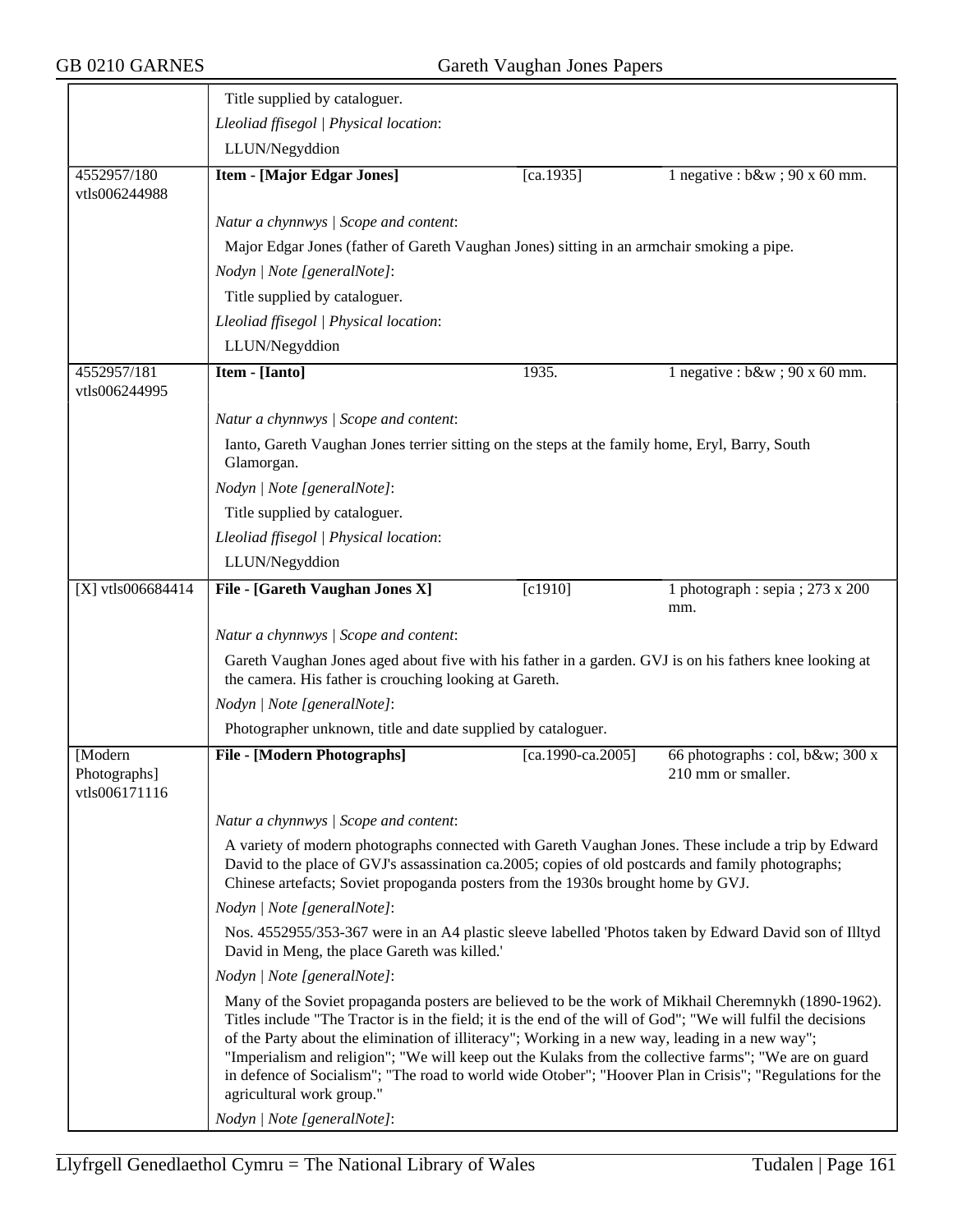|                                      | Also includes prints of eleven lantern slides from the papers of GVJ. Some of the photos from which the<br>slides are derived appears to be the work of GVJ, the others seem to have been made using images from<br>other (printed?) sources. All are of Russia in the 1930s and include starving peasants on the streets of<br>Moscow.    |           |                                        |  |
|--------------------------------------|--------------------------------------------------------------------------------------------------------------------------------------------------------------------------------------------------------------------------------------------------------------------------------------------------------------------------------------------|-----------|----------------------------------------|--|
|                                      | Nodyn   Note [generalNote]:                                                                                                                                                                                                                                                                                                                |           |                                        |  |
|                                      | Preferred citation: Gareth Vaughan Jones                                                                                                                                                                                                                                                                                                   |           |                                        |  |
|                                      | Lleoliad ffisegol   Physical location:                                                                                                                                                                                                                                                                                                     |           |                                        |  |
|                                      | LLUN/Llyfrau Ffoto                                                                                                                                                                                                                                                                                                                         |           |                                        |  |
| [IX Lantern slides]<br>vtls004552956 | File - Gareth Vaughan Jones IX : Lantern<br>Slides.                                                                                                                                                                                                                                                                                        | [ca.1931] | 11 lantern slides: b&w 83 x 83<br>mm.  |  |
|                                      | Natur a chynnwys / Scope and content:                                                                                                                                                                                                                                                                                                      |           |                                        |  |
|                                      | A series of untitled lantern slides seemingly of Russia and the Ukraine in the early 1930s. Some seemed<br>to have been prepared using officially sanctioned photographs, such as those of industrial projects, whilst<br>others appear to have been produced from clandestine photographs, eg those of people sleeping on the<br>streets. |           |                                        |  |
|                                      | Nodyn   Note [generalNote]:                                                                                                                                                                                                                                                                                                                |           |                                        |  |
|                                      | These may have been slides used to accompany GVJ's talks on "The Enigma of Bolshevik Russia"                                                                                                                                                                                                                                               |           |                                        |  |
|                                      | Lleoliad ffisegol   Physical location:                                                                                                                                                                                                                                                                                                     |           |                                        |  |
|                                      | LLUN/Llyfrau Ffoto                                                                                                                                                                                                                                                                                                                         |           |                                        |  |
| 4552956/1<br>vtls006229346           | Item - [Dnieprostroi Dam]                                                                                                                                                                                                                                                                                                                  | [ca.1930] | 1 lantern slide : b&w ; 83 x 83<br>mm. |  |
|                                      | Natur a chynnwys / Scope and content:                                                                                                                                                                                                                                                                                                      |           |                                        |  |
|                                      | A view of the Dnieprostroi Dam taken shortly before or after construction. Note the cranes on the top.                                                                                                                                                                                                                                     |           |                                        |  |
|                                      | Nodyn   Note [generalNote]:                                                                                                                                                                                                                                                                                                                |           |                                        |  |
|                                      | Gareth Vaughan Jones and Jack Heinz visited this dam on their tour in 1931.                                                                                                                                                                                                                                                                |           |                                        |  |
|                                      | Lleoliad ffisegol   Physical location:                                                                                                                                                                                                                                                                                                     |           |                                        |  |
|                                      | LLUN/Llyfrau Ffoto                                                                                                                                                                                                                                                                                                                         |           |                                        |  |
| 4552956/2<br>vtls006229359           | Item - [Schoolchildren]                                                                                                                                                                                                                                                                                                                    | [ca.1930] | 1 lantern slide b&w 83 x 83 mm.        |  |
|                                      | Natur a chynnwys / Scope and content:                                                                                                                                                                                                                                                                                                      |           |                                        |  |
|                                      | A group of approximately twenty pupils seemingly seated at tables outside a brick built building with two<br>female teachers in attendance. Children are approximately ten years old.                                                                                                                                                      |           |                                        |  |
|                                      | Nodyn   Note [generalNote]:                                                                                                                                                                                                                                                                                                                |           |                                        |  |
|                                      | Title taken from website dedicated to Gareth Vaughan Jones - http://www.margaretcolley.co.uk/<br>_gareth_jones_my_uncle.htm                                                                                                                                                                                                                |           |                                        |  |
|                                      | Nodyn   Note [generalNote]:                                                                                                                                                                                                                                                                                                                |           |                                        |  |
|                                      | Date supplied by cataloguer.                                                                                                                                                                                                                                                                                                               |           |                                        |  |
|                                      | Lleoliad ffisegol   Physical location:                                                                                                                                                                                                                                                                                                     |           |                                        |  |
|                                      | LLUN/Llyfrau Ffoto                                                                                                                                                                                                                                                                                                                         |           |                                        |  |
| 4552956/3<br>vtls006229420           | <b>Item - [Factory workers]</b>                                                                                                                                                                                                                                                                                                            | [ca.1930] | 1 lantern slide b&w 83 x 83 mm.        |  |
|                                      | Natur a chynnwys / Scope and content:                                                                                                                                                                                                                                                                                                      |           |                                        |  |
|                                      | Men and women sitting around an oblong table on which is a piece of striped cloth. Presumed to be in the<br>Uknraine.                                                                                                                                                                                                                      |           |                                        |  |
|                                      | Nodyn   Note [generalNote]:                                                                                                                                                                                                                                                                                                                |           |                                        |  |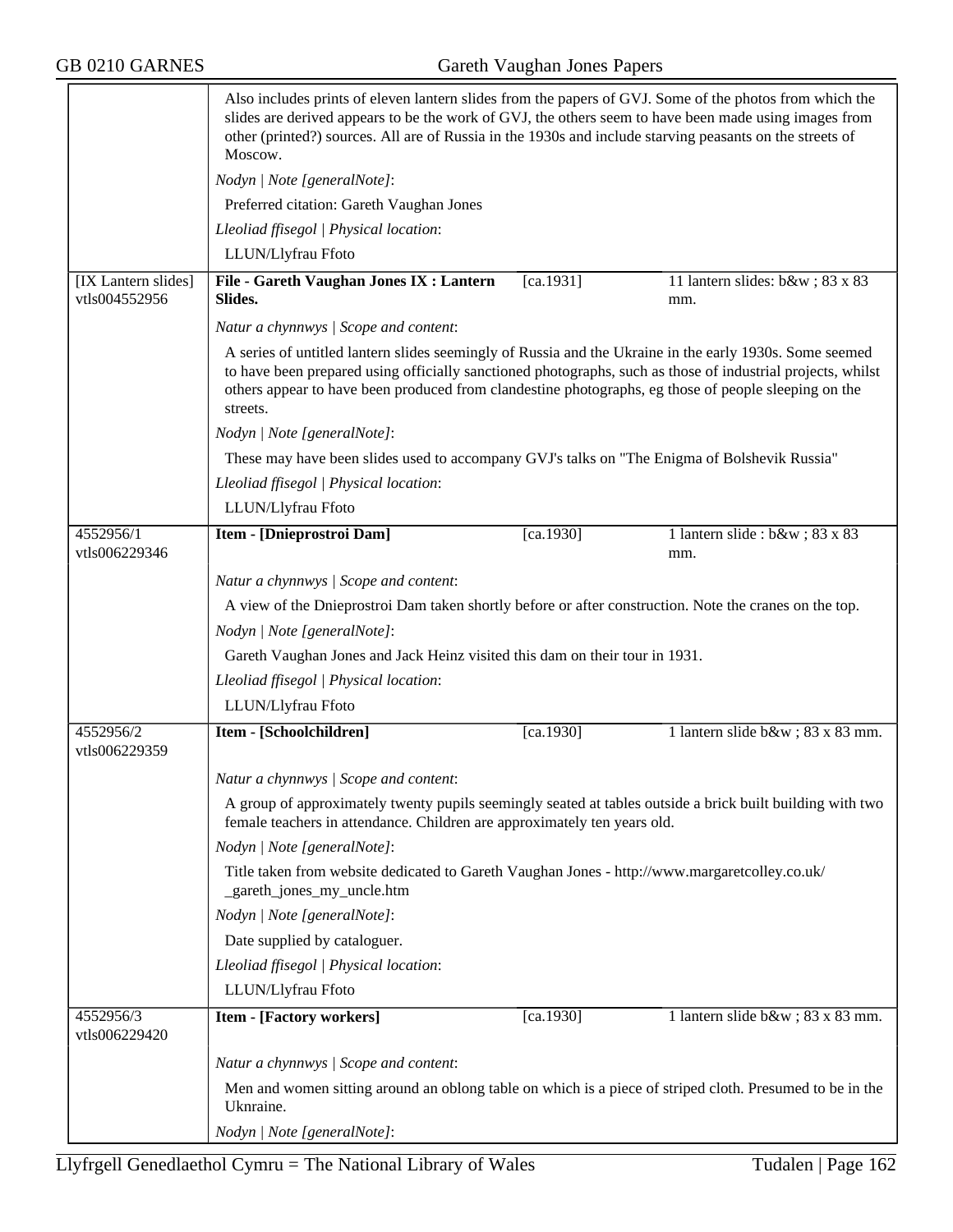|                            | The slide appears to have been made by copying another photograph which has been laid on a piece of<br>newspaper prior to photographing. This newspaper includes an article on the loss of the fishing vessel<br>'Arravale.' This enquiry took place on 8th-9th July 1930. This is the basis for the date supplied by the<br>cataloguer. |               |                                        |  |
|----------------------------|------------------------------------------------------------------------------------------------------------------------------------------------------------------------------------------------------------------------------------------------------------------------------------------------------------------------------------------|---------------|----------------------------------------|--|
|                            | Lleoliad ffisegol   Physical location:                                                                                                                                                                                                                                                                                                   |               |                                        |  |
|                            | LLUN/Llyfrau Ffoto                                                                                                                                                                                                                                                                                                                       |               |                                        |  |
| 4552956/4<br>vtls006229457 | Item - [Thatched cottage]                                                                                                                                                                                                                                                                                                                | $[ca.1930]$   | 1 lantern slide : b&w ; 83 x 83<br>mm. |  |
|                            | Natur a chynnwys / Scope and content:                                                                                                                                                                                                                                                                                                    |               |                                        |  |
|                            | A single storey thatched cottage in a rural setting, presumed to be in the Ukraine. Cottage has a central<br>chimney and a hipped roof.                                                                                                                                                                                                  |               |                                        |  |
|                            | Nodyn   Note [generalNote]:                                                                                                                                                                                                                                                                                                              |               |                                        |  |
|                            | Title and date supplied by cataloguer.                                                                                                                                                                                                                                                                                                   |               |                                        |  |
|                            | Lleoliad ffisegol   Physical location:                                                                                                                                                                                                                                                                                                   |               |                                        |  |
|                            | LLUN/Llyfrau Ffoto                                                                                                                                                                                                                                                                                                                       |               |                                        |  |
| 4552956/5                  | Item - [Men's Hostel]                                                                                                                                                                                                                                                                                                                    | $[ca.1930]$ . | 1 lantern slide : b&w ; 83 x 83<br>mm. |  |
|                            | Natur a chynnwys / Scope and content:                                                                                                                                                                                                                                                                                                    |               |                                        |  |
|                            | Corner of a room in which can be seen two single beds and a small table. Three young men are seated<br>and reading. Presumed to be in the Ukraine.                                                                                                                                                                                       |               |                                        |  |
|                            | Nodyn   Note [generalNote]:                                                                                                                                                                                                                                                                                                              |               |                                        |  |
|                            | Title and date supplied by cataloguer.                                                                                                                                                                                                                                                                                                   |               |                                        |  |
|                            | Lleoliad ffisegol   Physical location:                                                                                                                                                                                                                                                                                                   |               |                                        |  |
|                            | LLUN/Llyfrau Ffoto                                                                                                                                                                                                                                                                                                                       |               |                                        |  |
| 4552956/6<br>vtls006229477 | Item - [Stalin & other dignitaries]                                                                                                                                                                                                                                                                                                      | $[ca.1930]$ . | 1 lantern slide b&w 83 x 83 mm.        |  |
|                            | Natur a chynnwys / Scope and content:                                                                                                                                                                                                                                                                                                    |               |                                        |  |
|                            | Stalin and other dignitaries standing in a line behind a low wall. Stalin is waving. This is similar to other<br>Soviet era photos of the Politburo in front of the Kremlin.                                                                                                                                                             |               |                                        |  |
|                            | Nodyn   Note [generalNote]:                                                                                                                                                                                                                                                                                                              |               |                                        |  |
|                            | Title and date supplied by cataloguer.                                                                                                                                                                                                                                                                                                   |               |                                        |  |
|                            | Lleoliad ffisegol   Physical location:                                                                                                                                                                                                                                                                                                   |               |                                        |  |
|                            | LLUN/Llyfrau Ffoto                                                                                                                                                                                                                                                                                                                       |               |                                        |  |
| 4552956/7<br>vtls006229523 | Item - [Industrial facility under<br>construction]                                                                                                                                                                                                                                                                                       | $[ca.1930]$   | 1 lantern slide : b&w ; 83 x 83<br>mm. |  |
|                            | Natur a chynnwys / Scope and content:                                                                                                                                                                                                                                                                                                    |               |                                        |  |
|                            | A large facility, possibly a power station, under construction.                                                                                                                                                                                                                                                                          |               |                                        |  |
|                            | Nodyn   Note [generalNote]:                                                                                                                                                                                                                                                                                                              |               |                                        |  |
|                            | The newspaper on which the original photograph has been laid for copying to produce a lantern slide<br>dates from July 1930.                                                                                                                                                                                                             |               |                                        |  |
|                            | Nodyn   Note [generalNote]:                                                                                                                                                                                                                                                                                                              |               |                                        |  |
|                            | Title supplied by cataloguer.                                                                                                                                                                                                                                                                                                            |               |                                        |  |
|                            | Lleoliad ffisegol   Physical location:                                                                                                                                                                                                                                                                                                   |               |                                        |  |
|                            | LLUN/Llyfrau Ffoto                                                                                                                                                                                                                                                                                                                       |               |                                        |  |